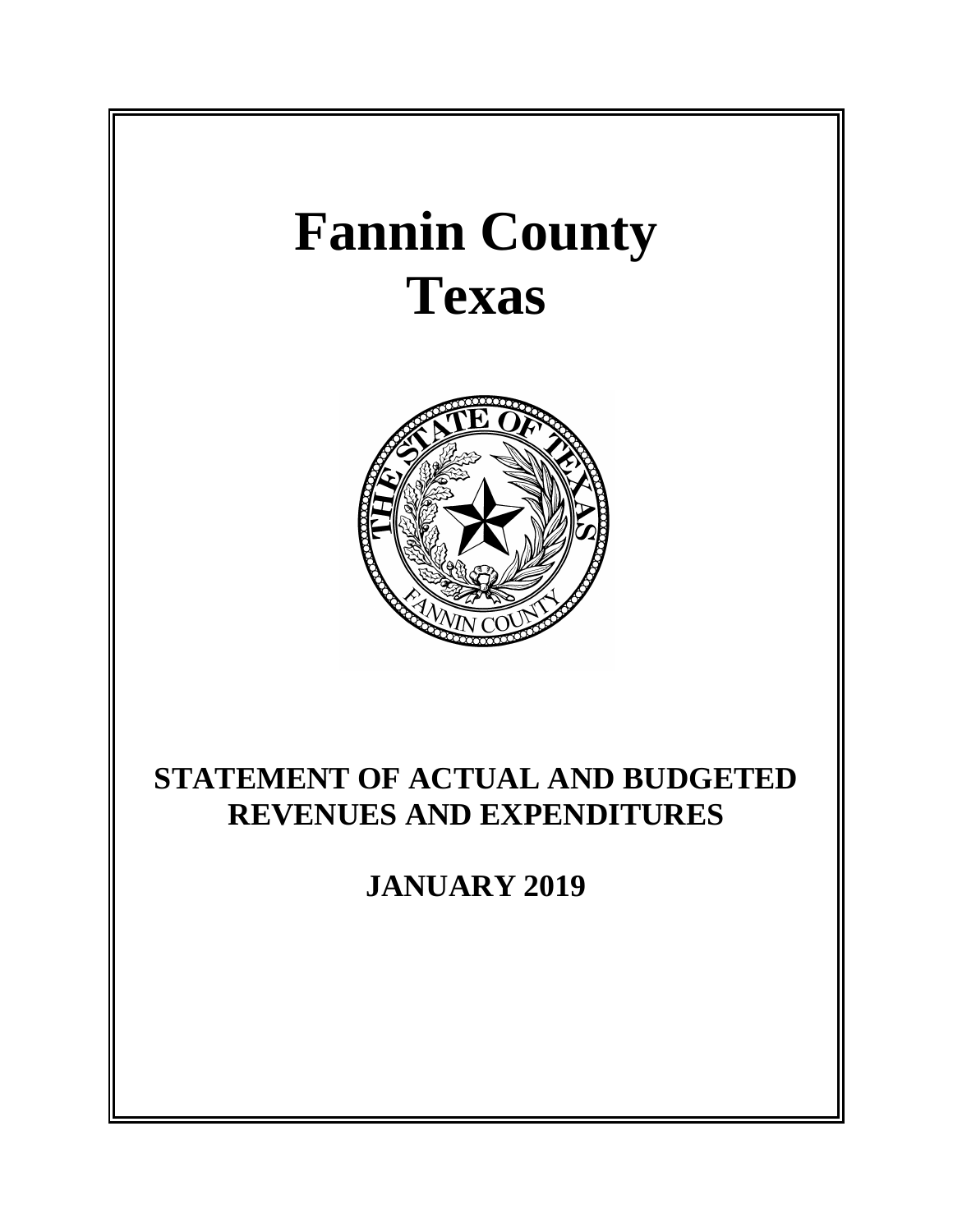|     | 02-01-2019**BUDGET ANALYSIS USAGE REPORT ** ASSET LIABILITY INCOME & EXPENSE<br>TIME: 07:31 AM - EFFECTIVE MONTH: 01 - FOR MONTH ENDING 1-31-19 |                             |                                                                                |            |          |                     | PAGE<br>PREPARER: 0004                       | 1 |
|-----|-------------------------------------------------------------------------------------------------------------------------------------------------|-----------------------------|--------------------------------------------------------------------------------|------------|----------|---------------------|----------------------------------------------|---|
| ACT | NUM ACCOUNT-TITLE                                                                                                                               | ORIGINAL                    | AMENDED<br>BUDGET-AMOUNT BUDGET-AMOUNT YEAR-TO-DATE YEAR-TO-DATE MONTH-TO-DATE | ENCUMBERED | ACTIVITY | ACTIVITY            | CURRENT USED<br>BALANCE PCT                  |   |
|     | REPORTING FUND: 0010 GENERAL FUND                                                                                                               |                             |                                                                                |            |          |                     | EFFECTIVE MONTH - 01                         |   |
|     | 0100 PAYROLL                                                                                                                                    |                             |                                                                                |            |          |                     |                                              |   |
|     | 0100 PAYROLL                                                                                                                                    |                             |                                                                                |            |          |                     | 65.60 18.28 65.60                            |   |
|     | ---- -----<br>PAYROLL                                                                                                                           |                             |                                                                                |            | 65.60    | 18.28               | 65.60                                        |   |
|     | 0103 CASH                                                                                                                                       |                             |                                                                                |            |          |                     |                                              |   |
|     | 0100 GENERAL-COMBINED FUNDS CHECKING                                                                                                            |                             |                                                                                |            |          |                     | 3,525,522.70 2,310,241.44 4,258,219.30       |   |
|     | 0175 TEXPOOL                                                                                                                                    |                             |                                                                                |            |          |                     | 1,264,828.09- 6,473.56 3,338,954.89          |   |
|     | CASH                                                                                                                                            |                             |                                                                                |            |          |                     | 2, 260, 694.61 2, 316, 715.00 7, 597, 174.19 |   |
|     | 0104 PETTY CASH                                                                                                                                 |                             |                                                                                |            |          |                     |                                              |   |
|     | 0560 SHERIFF PETTY CASH                                                                                                                         |                             |                                                                                |            | 0.00     | 0.00                | 200.00                                       |   |
|     |                                                                                                                                                 |                             |                                                                                |            |          |                     |                                              |   |
|     | PETTY CASH                                                                                                                                      |                             |                                                                                |            | 0.00     | 0.00                | 200.00                                       |   |
|     | 0105 CHANGE FUND                                                                                                                                |                             |                                                                                |            |          |                     |                                              |   |
|     | 0003 COUNTY CLERK CHANGE FUND                                                                                                                   |                             |                                                                                |            | 0.00     | 0.00                | 100.00                                       |   |
|     | 0075 CO.ATTORNEY CHANGE FUND                                                                                                                    |                             |                                                                                |            | 0.00     | 0.00                | 0.00                                         |   |
|     | 0115 JURY CASH ON HAND                                                                                                                          |                             |                                                                                |            | 0.00     | 0.00                | 1,000.00                                     |   |
|     | 0450 DISTRICT CLK. CHANGE FUND                                                                                                                  |                             |                                                                                |            | 0.00     | 0.00                | 50.00                                        |   |
|     | 0455 JP#1 CASH ON HAND                                                                                                                          |                             |                                                                                |            | 0.00     | 0.00                | 100.00                                       |   |
|     | 0457 JP#3 CASH ON HAND                                                                                                                          |                             |                                                                                |            | 0.00     | 0.00                | 100.00                                       |   |
|     | 0499 TAX ASSESSOR CHANGE FUND                                                                                                                   |                             |                                                                                |            | 0.00     | 0.00                | 1,400.00                                     |   |
|     | CHANGE FUND                                                                                                                                     |                             |                                                                                |            | 0.00     | 0.00                | 2,750.00                                     |   |
|     | 0120 RECEIVABLES                                                                                                                                |                             |                                                                                |            |          |                     |                                              |   |
|     | 0305 FINES RECEIVABLE                                                                                                                           |                             |                                                                                |            | 0.00     | 0.00                | 6,362,503.45                                 |   |
|     | 0306 ALLOWANCE FOR UNCOLLECTIBLES                                                                                                               |                             |                                                                                |            | 0.00     | 0.00                | 1,820,597.35-                                |   |
|     | 0307 ALOWANCE FOR UNCOLLECTIBLES HOSPIT                                                                                                         |                             |                                                                                |            | 0.00     | 0.00                | $100,000.00 -$                               |   |
|     | 0311 TAXES RECEIVABLE                                                                                                                           |                             |                                                                                |            | 0.00     | 0.00                | 583, 348.03                                  |   |
|     | 0312 DUE FROM OTHER GOVERNMENTS                                                                                                                 |                             |                                                                                |            | 0.00     | 0.00                | 146,204.07                                   |   |
|     | 0313 DUE FROM OTHER FUNDS                                                                                                                       |                             |                                                                                |            | 0.00     | 0.00                | 61,365.99                                    |   |
|     | 0314 ACCOUNTS RECEIVABLE                                                                                                                        |                             |                                                                                |            | 0.00     | 0.00                | 148,570.00                                   |   |
|     | RECEIVABLES                                                                                                                                     | ------------- ------------- |                                                                                |            | 0.00     | $- - - - -$<br>0.00 | -------------<br>5,381,394.19                |   |
|     | 0133 ADVANCE TO FUND                                                                                                                            |                             |                                                                                |            |          |                     |                                              |   |
|     |                                                                                                                                                 |                             |                                                                                |            |          |                     |                                              |   |
|     | 0089 DUE FROM T.J.P.C.<br>---------------------- ------------                                                                                   |                             |                                                                                |            | 0.00     | 0.00                | 0.00                                         |   |
|     | ADVANCE TO FUND                                                                                                                                 |                             |                                                                                |            | 0.00     | 0.00                | 0.00                                         |   |
|     | 0200 LIABILITY ACCOUNT                                                                                                                          |                             |                                                                                |            |          |                     |                                              |   |
|     | 0097 DUE TO OTHER GOVERNMENTS-FINES                                                                                                             |                             |                                                                                |            | 0.00     | 0.00                | 723,639.47                                   |   |
|     | 0099 DUE TO OTHERS-FINES                                                                                                                        |                             |                                                                                |            | 0.00     | 0.00                | 2,476,621.92                                 |   |
|     | 0150 ACCRUED SALARY PAYABLE                                                                                                                     |                             |                                                                                |            | 0.00     | 0.00                | 150,403.37                                   |   |
|     | 0155 ACCRUED FRINGE BENEFITS                                                                                                                    |                             |                                                                                |            | 0.00     | 0.00                | 67, 427.05                                   |   |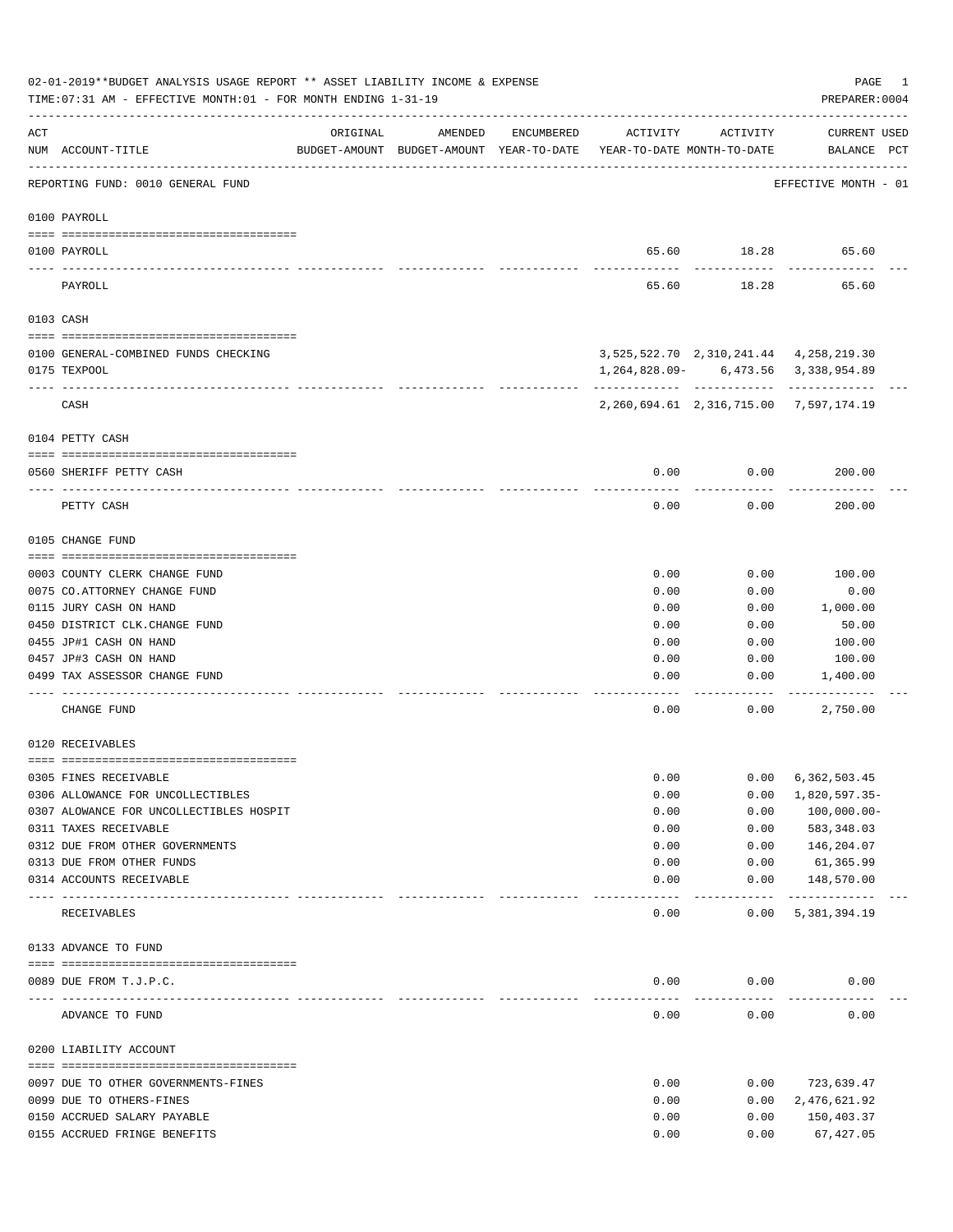|     | 02-01-2019**BUDGET ANALYSIS USAGE REPORT ** ASSET LIABILITY INCOME & EXPENSE<br>TIME: 07:31 AM - EFFECTIVE MONTH: 01 - FOR MONTH ENDING 1-31-19 |                           |                                                                                |            |            |                         | PAGE<br>PREPARER: 0004                                                | 2              |
|-----|-------------------------------------------------------------------------------------------------------------------------------------------------|---------------------------|--------------------------------------------------------------------------------|------------|------------|-------------------------|-----------------------------------------------------------------------|----------------|
|     |                                                                                                                                                 |                           |                                                                                |            |            |                         |                                                                       |                |
| ACT | NUM ACCOUNT-TITLE                                                                                                                               | ORIGINAL                  | AMENDED<br>BUDGET-AMOUNT BUDGET-AMOUNT YEAR-TO-DATE YEAR-TO-DATE MONTH-TO-DATE | ENCUMBERED | ACTIVITY   | ACTIVITY                | <b>CURRENT USED</b><br>BALANCE PCT                                    |                |
|     | REPORTING FUND: 0010 GENERAL FUND                                                                                                               |                           |                                                                                |            |            |                         | EFFECTIVE MONTH - 01                                                  |                |
|     | 0200 DEFERRED TAX REVENUE                                                                                                                       |                           |                                                                                |            | 0.00       |                         | $0.00$ 556,989.63                                                     |                |
|     | 0205 DEFERRED FINE REVENUE                                                                                                                      |                           |                                                                                |            | 0.00       |                         | $0.00 \quad 1,341,644.73$                                             |                |
|     | 0900 SYSTEM ADDED LIABILITY LINE-ITEM                                                                                                           |                           |                                                                                |            | 0.00       |                         | $0.00$ 0.00                                                           |                |
|     | 0910 SYSTEM ADDED LIABILITY LINE-ITEM                                                                                                           |                           |                                                                                |            |            |                         | $338,453.81 - 0.00$ $338,453.81 -$                                    |                |
|     | LIABILITY ACCOUNT                                                                                                                               |                           |                                                                                |            |            | ---------- ------------ | 338, 453.81 - 0.00 4, 978, 272.36                                     |                |
|     | 0207 DUE TO FUND                                                                                                                                |                           |                                                                                |            |            |                         |                                                                       |                |
|     | 0070 DUE TO R.O.W.                                                                                                                              |                           |                                                                                |            | 0.00       | 0.00                    | 0.00                                                                  |                |
|     | 0089 DUE TO T.J.P.C.                                                                                                                            |                           |                                                                                |            | 0.00       | 0.00                    | 0.00                                                                  |                |
|     | 0090 DUE TO CJD                                                                                                                                 |                           |                                                                                |            | 0.00       | 0.00                    | 1,794.00                                                              |                |
|     | 0970 DUE TO OTHER GOVERNMENTS                                                                                                                   |                           |                                                                                |            | 0.00       | 0.00                    | 0.00                                                                  |                |
|     | 0990 DUE TO OTHERS                                                                                                                              |                           |                                                                                |            | 0.00       | 0.00                    | 344.79                                                                |                |
|     | DUE TO FUND                                                                                                                                     |                           |                                                                                |            | 0.00       | 0.00                    | 2,138.79                                                              |                |
|     | 0225 LONG TERM LIABILITIES                                                                                                                      |                           |                                                                                |            |            |                         |                                                                       |                |
|     |                                                                                                                                                 |                           |                                                                                |            |            |                         |                                                                       |                |
|     | 0510 TIME PYMT. WARRANTS ON COMPUTERS                                                                                                           |                           |                                                                                |            | 0.00       | 0.00                    | 0.00                                                                  |                |
|     | LONG TERM LIABILITIES                                                                                                                           |                           |                                                                                |            | 0.00       | 0.00                    | 0.00                                                                  |                |
|     | 0271 EQUITY ACCOUNT                                                                                                                             |                           |                                                                                |            |            |                         |                                                                       |                |
|     |                                                                                                                                                 |                           |                                                                                |            |            |                         |                                                                       |                |
|     | 0200 EQUITY ACCOUNT                                                                                                                             |                           |                                                                                |            | 0.00       |                         | 0.00 5,401,958.81                                                     |                |
|     | EQUITY ACCOUNT                                                                                                                                  |                           |                                                                                |            | 0.00       |                         | 0.00 5,401,958.81                                                     |                |
|     | 0300 CASH                                                                                                                                       |                           |                                                                                |            |            |                         |                                                                       |                |
|     | 0110 UNENCUMBERED FUND BALANCE                                                                                                                  | 1,992,882.71 1,992,882.71 |                                                                                |            | 0.00       |                         | $0.00 \quad 1,992,882.71 \quad 00$                                    |                |
|     |                                                                                                                                                 |                           |                                                                                |            |            |                         |                                                                       |                |
|     | CASH                                                                                                                                            |                           | 1,992,882.71 1,992,882.71                                                      | 0.00       | 0.00       |                         | 0.00 1,992,882.71 00                                                  |                |
|     | 0310 PROPERTY TAXES                                                                                                                             |                           |                                                                                |            |            |                         |                                                                       |                |
|     | 0110 CURRENT TAXES                                                                                                                              |                           |                                                                                |            |            |                         | 8,066,365.09 8,066,365.09 5,691,972.39 2,958,823.37 2,374,392.70      | 71             |
|     | 0120 DELINQUENT TAXES                                                                                                                           |                           | 150,000.00 150,000.00                                                          |            |            |                         | 80,710.02 20,535.91 69,289.98                                         | 54             |
|     | PROPERTY TAXES                                                                                                                                  |                           |                                                                                |            |            |                         | 8,216,365.09 8,216,365.09 0.00 5,772,682.41 2,979,359.28 2,443,682.68 | 70             |
|     | 0318 OTHER TAXES                                                                                                                                |                           |                                                                                |            |            |                         |                                                                       |                |
|     | 0120 PAY N LIEU TAX/GRASSLAND                                                                                                                   |                           | 16,000.00    16,000.00                                                         |            | 0.00       | 0.00                    | 16,000.00                                                             | 0 <sub>0</sub> |
|     | 0121 PAY N LIEU TAX/UPPER TRINITY                                                                                                               | 15,381.00                 | 15,381.00                                                                      |            | 12,705.80  | 0.00                    | 2,675.20                                                              | 83             |
|     | 0122 TAX ABATEMENT/APPLICATION                                                                                                                  | 0.00                      | 0.00                                                                           |            | 18,300.00  | 0.00                    | 18,300.00+                                                            |                |
|     | 0130 COURT COSTS/ARREST FEES                                                                                                                    | 280,000.00                | 280,000.00                                                                     |            |            | 46,935.16 21,196.50     | 233,064.84                                                            | 17             |
|     | 0132 ATTORNEYS & DOCTORS                                                                                                                        | 14,000.00                 | 14,000.00                                                                      |            | 2,289.74   | 1,584.57                | 11,710.26                                                             | 16             |
|     | 0140 TAX ON MIXED DRINKS                                                                                                                        | 12,000.00                 | 12,000.00                                                                      |            | 9,646.57   | 5,009.95                | 2,353.43                                                              | 80             |
|     | 0160 SALES TAX REVENUES                                                                                                                         | 750,000.00                | 750,000.00                                                                     |            | 309,075.71 | 77,492.80               | 440,924.29                                                            | 41             |
|     |                                                                                                                                                 |                           |                                                                                |            |            |                         |                                                                       | $---$          |
|     | OTHER TAXES                                                                                                                                     |                           | 1,087,381.00 1,087,381.00                                                      | 0.00       |            | 398,952.98 105,283.82   | 688,428.02                                                            | 37             |

0319 F.C. DETENTION CENTER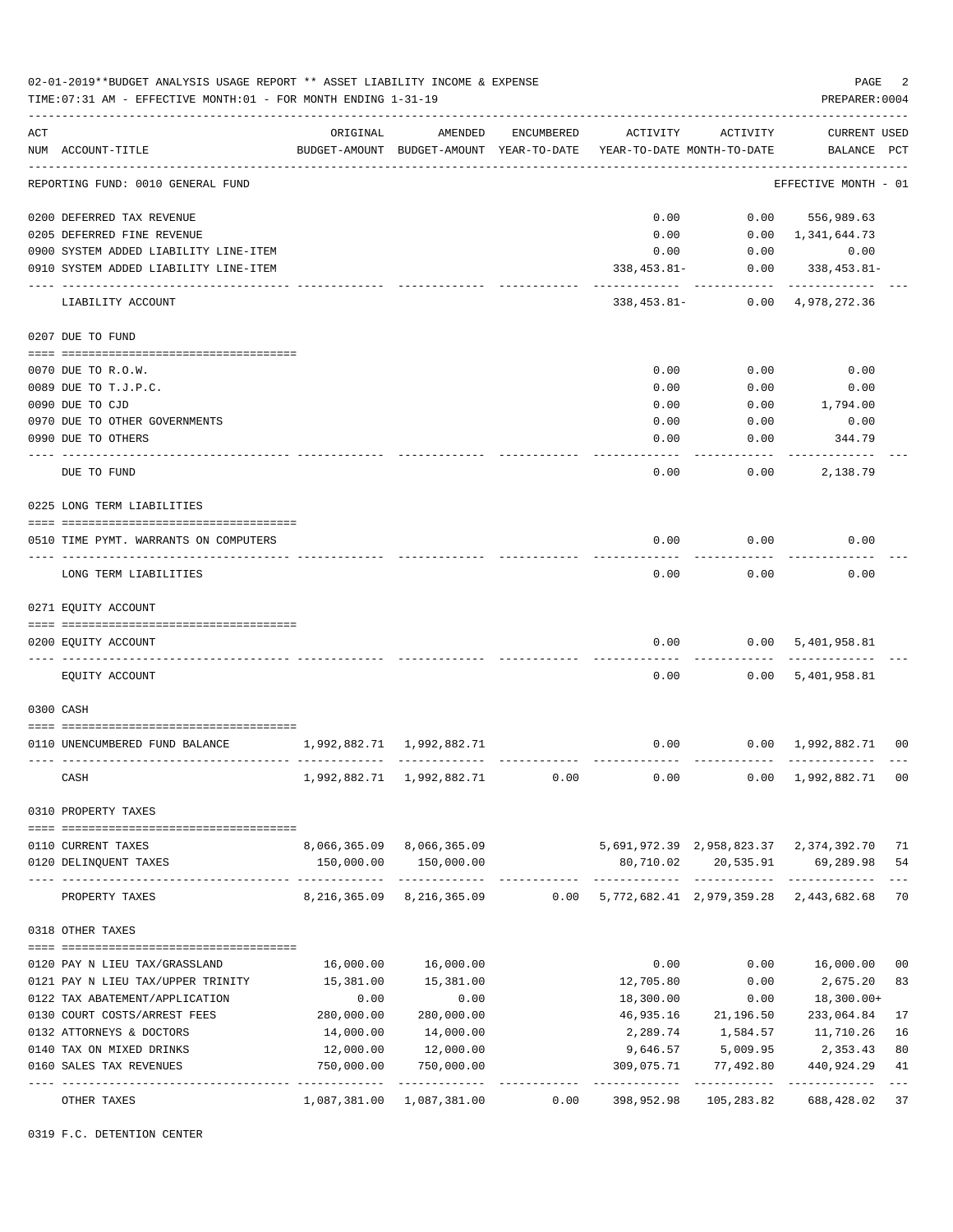|     | 02-01-2019**BUDGET ANALYSIS USAGE REPORT ** ASSET LIABILITY INCOME & EXPENSE<br>TIME: 07:31 AM - EFFECTIVE MONTH: 01 - FOR MONTH ENDING 1-31-19 |                         |                                                                                |                 |                        |                                           | PAGE<br>PREPARER: 0004             | 3        |
|-----|-------------------------------------------------------------------------------------------------------------------------------------------------|-------------------------|--------------------------------------------------------------------------------|-----------------|------------------------|-------------------------------------------|------------------------------------|----------|
| ACT | NUM ACCOUNT-TITLE                                                                                                                               | ORIGINAL                | AMENDED<br>BUDGET-AMOUNT BUDGET-AMOUNT YEAR-TO-DATE YEAR-TO-DATE MONTH-TO-DATE | ENCUMBERED      | ACTIVITY               | ACTIVITY                                  | <b>CURRENT USED</b><br>BALANCE PCT |          |
|     | REPORTING FUND: 0010 GENERAL FUND                                                                                                               |                         |                                                                                |                 |                        |                                           | EFFECTIVE MONTH - 01               |          |
|     |                                                                                                                                                 |                         |                                                                                |                 |                        |                                           |                                    |          |
|     | 0420 JAIL PAY PHONE COMMISSION                                                                                                                  | 150,000.00              | 150,000.00                                                                     |                 | 127,706.62             | 120,074.73                                | 22,293.38                          | 85       |
|     | 0429 SCHOLARSHIP FUNDS                                                                                                                          | 0.00                    | 0.00                                                                           |                 | 0.00                   | 0.00                                      | 0.00                               |          |
|     | 0551 ANNUAL PAYMENT                                                                                                                             | 10,000.00               | 10,000.00                                                                      |                 | 0.00                   |                                           | 0.00 10,000.00                     | 00       |
|     | 0552 MONTHLY MONITORING PAYMEN                                                                                                                  | 0.00                    | 0.00                                                                           |                 | 0.00                   | 0.00                                      | 0.00                               |          |
|     | 0553 ADMINISTRATIVE FEE<br>0554 REIMB.FOR CONFINEMENT EXP.                                                                                      | 0.00<br>0.00            | 0.00<br>0.00                                                                   |                 | 0.00<br>0.00           | 0.00<br>0.00                              | 0.00<br>0.00                       |          |
|     |                                                                                                                                                 |                         |                                                                                |                 |                        |                                           |                                    |          |
|     | F.C. DETENTION CENTER                                                                                                                           | 160,000.00              |                                                                                | 160,000.00 0.00 | 127,706.62             |                                           | 120,074.73 32,293.38               | 80       |
|     | 0320 LICENSES & PERMITS                                                                                                                         |                         |                                                                                |                 |                        |                                           |                                    |          |
|     | 0200 ALCOHLIC BEVERAGE LICENSE                                                                                                                  |                         | 1,500.00 1,500.00                                                              |                 |                        | 957.00 480.00 543.00                      |                                    | 64       |
|     | 0300 SEWAGE PERMITS/INSPECTIONS                                                                                                                 | 100,000.00              | 100,000.00                                                                     |                 |                        | 29,285.90  4,230.16  70,714.10            |                                    | 29       |
|     | 0545 FOOD SERV. PERMITS/CLASSES                                                                                                                 | 0.00                    | 0.00                                                                           |                 | 0.00                   | 0.00                                      | 0.00                               |          |
|     | 0546 \$5 COUNTY FEE/FOOD HANDLERS CLASS                                                                                                         | 0.00                    | 0.00                                                                           |                 | 0.00                   | 0.00                                      | 0.00                               |          |
|     | LICENSES & PERMITS                                                                                                                              | 101,500.00              | 101,500.00                                                                     |                 | $0.00$ 30,242.90       | 4,710.16                                  | 71,257.10 30                       |          |
|     | 0321 FEES OF TAX COLLECTOR                                                                                                                      |                         |                                                                                |                 |                        |                                           |                                    |          |
|     |                                                                                                                                                 |                         |                                                                                |                 |                        |                                           |                                    |          |
|     | 0200 COMMISSIONS ON CAR REGIST                                                                                                                  |                         | 110,000.00 110,000.00                                                          |                 |                        | 33, 371.43   10, 464.76   76, 628.57   30 |                                    |          |
|     | 0250 COMMISSION ON CAR TITLES                                                                                                                   | 45,000.00               | 45,000.00                                                                      |                 | 15,945.00              | 4,925.00                                  | 29,055.00                          | 35       |
|     | 0251 COMM.ON SALES TAX COLLECTIONS                                                                                                              | 260,000.00              | 260,000.00                                                                     |                 | 0.00                   | 0.00                                      | 260,000.00                         | 00       |
|     | 0901 TAX CERTIFICATES                                                                                                                           | 7,500.00                | 7,500.00                                                                       |                 |                        | 2,745.98 511.53                           | 4,754.02                           | 37       |
|     | FEES OF TAX COLLECTOR                                                                                                                           | 422,500.00              | 422,500.00                                                                     |                 |                        | $0.00$ 52,062.41 15,901.29                | 370,437.59 12                      |          |
|     | 0330 GRANTS                                                                                                                                     |                         |                                                                                |                 |                        |                                           |                                    |          |
|     | 0.00 0396 RIFLE RESISTANT BODY ARMOR 3439801                                                                                                    |                         | 0.00                                                                           |                 | 0.00                   |                                           | $0.00$ 0.00                        |          |
|     | 0403 TEAM REDEVELOPMENT TRAINING                                                                                                                | 0.00                    | 0.00                                                                           |                 | 0.00                   | 0.00                                      | 0.00                               |          |
|     | 0437 INDIGENT DEFENSE GRANT                                                                                                                     | 34,000.00               | 34,000.00                                                                      |                 | 8,481.25               | 0.00                                      | 25,518.75                          | 25       |
|     |                                                                                                                                                 | 34,000.00               |                                                                                |                 |                        |                                           |                                    |          |
|     | GRANTS                                                                                                                                          |                         | 34,000.00                                                                      | 0.00            | 8,481.25               | 0.00                                      | 25,518.75                          | 25       |
|     | 0340 FEES OF OFFICE                                                                                                                             |                         |                                                                                |                 |                        |                                           |                                    |          |
|     | -------------------------------------                                                                                                           |                         |                                                                                |                 |                        |                                           |                                    |          |
|     | 0135 FAMILY PROTECTION FEE                                                                                                                      | 0.00                    | 0.00                                                                           |                 | 660.95                 | 90.00                                     | 660.95+                            |          |
|     | 0400 COUNTY JUDGE FEES                                                                                                                          | 300.00                  | 300.00                                                                         |                 | 50.00                  | 50.00                                     | 250.00                             | 17       |
|     | 0403 COUNTY CLERK FEES<br>0450 DISTRICT CLERK FEES                                                                                              | 225,000.00<br>85,000.00 | 225,000.00<br>85,000.00                                                        |                 | 19,305.85<br>18,563.16 | 19,305.85<br>3,299.10                     | 205,694.15<br>66,436.84            | 09<br>22 |
|     | 0455 J. P. #1 FEES                                                                                                                              | 20,000.00               | 20,000.00                                                                      |                 | 4,377.17               | 4,377.17                                  | 15,622.83                          | 22       |
|     | 0456 J. P. #2 FEES                                                                                                                              | 4,500.00                | 4,500.00                                                                       |                 | 775.00                 | 0.00                                      | 3,725.00                           | 17       |
|     | 0457 J. P. #3 FEES                                                                                                                              | 10,000.00               | 10,000.00                                                                      |                 | 2,871.52               | 0.00                                      | 7,128.48                           | 29       |
|     | 0475 DISTRICT ATTORNEY FEES                                                                                                                     | 7,000.00                | 7,000.00                                                                       |                 | 496.30                 | 449.31                                    | 6,503.70                           | 07       |
|     | 0480 BOND APPLICATION FEE                                                                                                                       | 0.00                    | 0.00                                                                           |                 | 0.00                   | 0.00                                      | 0.00                               |          |
|     | 0484 ELECTION REIMBURSEMENTS                                                                                                                    | 0.00                    | 0.00                                                                           |                 | 0.00                   | 0.00                                      | 0.00                               |          |
|     | 0551 CONSTABLE PCT. 1 FEES                                                                                                                      | 10,000.00               | 10,000.00                                                                      |                 | 3,630.00               | 3,420.00                                  | 6,370.00                           | 36       |
|     | 0552 CONSTABLE PCT. 2 FEES                                                                                                                      | 3,000.00                | 3,000.00                                                                       |                 | 210.00                 | 70.00                                     | 2,790.00                           | 07       |
|     | 0553 CONSTABLE PCT. 3 FEES                                                                                                                      | 2,000.00                | 2,000.00                                                                       |                 | 1,003.50               | 0.00                                      | 996.50                             | 50       |
|     | 0560 SHERIFF FEES                                                                                                                               | 45,000.00               | 45,000.00                                                                      |                 | 6,812.41               | 2,672.59                                  | 38,187.59                          | 15       |
|     | 0573 BOND SUPERVISION FEES                                                                                                                      | 60,000.00               | 60,000.00                                                                      |                 | 21,045.00              | 5,040.00                                  | 38,955.00                          | 35       |
|     | 0600 D.C.6TH COURT OF APPEALS FEE                                                                                                               | 1,500.00                | 1,500.00                                                                       |                 | 461.60                 | 80.74                                     | 1,038.40                           | 31       |
|     | 0601 C.C.6TH COURT OF APPEALS FEE                                                                                                               | 800.00                  | 800.00                                                                         |                 | 60.00                  | 60.00                                     | 740.00                             | 08       |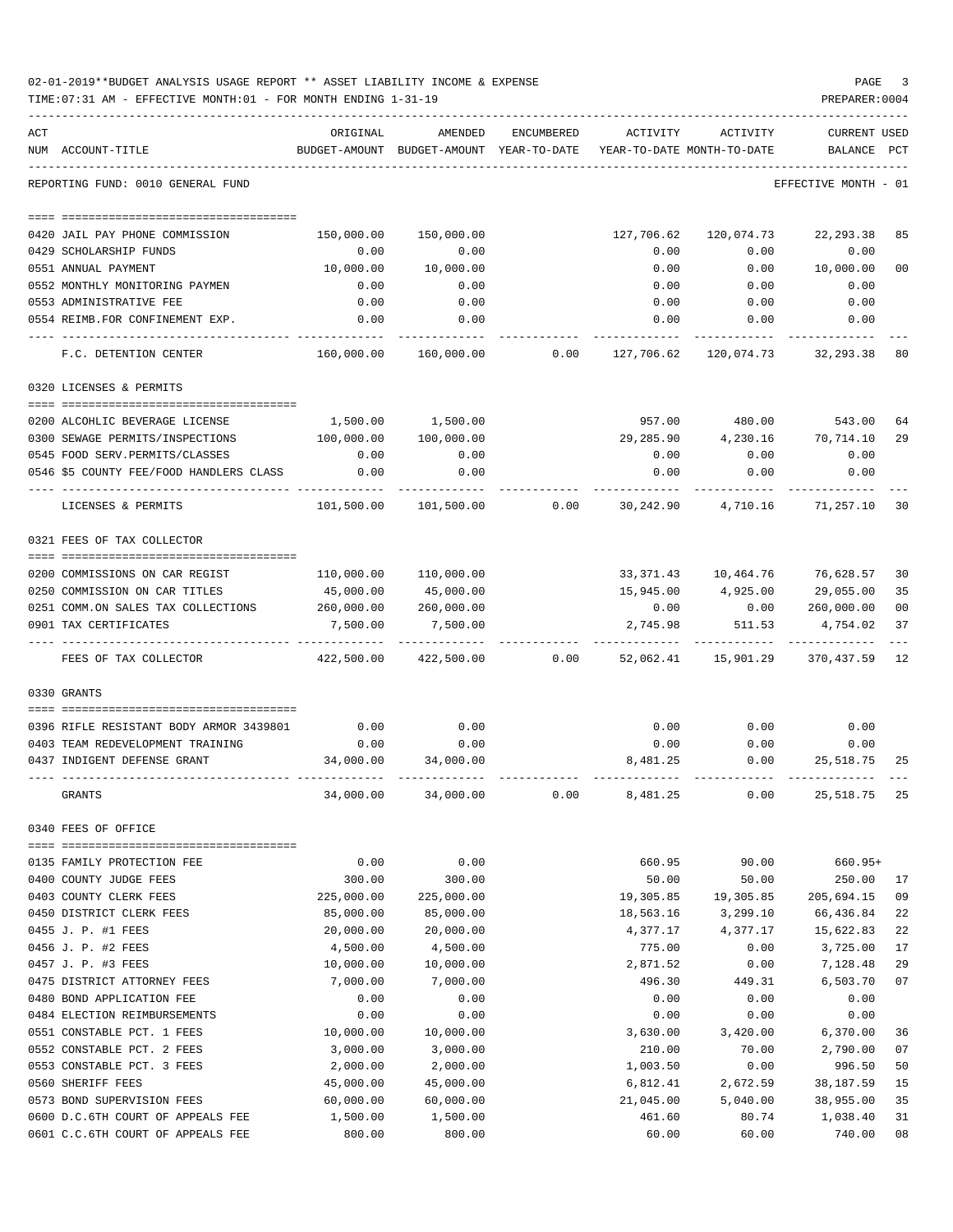| 02-01-2019**BUDGET ANALYSIS USAGE REPORT ** ASSET LIABILITY INCOME & EXPENSE | PAGE           |  |
|------------------------------------------------------------------------------|----------------|--|
| TIME: 07:31 AM - EFFECTIVE MONTH: 01 - FOR MONTH ENDING 1-31-19              | PREPARER: 0004 |  |

| ACT<br>NUM ACCOUNT-TITLE                                    | ORIGINAL               | AMENDED<br>BUDGET-AMOUNT BUDGET-AMOUNT YEAR-TO-DATE YEAR-TO-DATE MONTH-TO-DATE | ENCUMBERED | ACTIVITY             | ACTIVITY                                 | <b>CURRENT USED</b><br>BALANCE PCT |                      |
|-------------------------------------------------------------|------------------------|--------------------------------------------------------------------------------|------------|----------------------|------------------------------------------|------------------------------------|----------------------|
|                                                             |                        |                                                                                |            |                      |                                          |                                    |                      |
| REPORTING FUND: 0010 GENERAL FUND                           |                        |                                                                                |            |                      |                                          | EFFECTIVE MONTH - 01               |                      |
| 0652 SUBDIVISION FEES                                       |                        | 5,000.00 5,000.00                                                              |            |                      | $6,405.93$ $3,448.07$ $1,405.93+128$     |                                    |                      |
| 0900 OTHER FEES                                             | 0.00                   | 0.00                                                                           |            | 0.00                 | 0.00<br>----------                       | 0.00<br>----------                 |                      |
| FEES OF OFFICE                                              | 479,100.00             | 479,100.00                                                                     | 0.00       | 86,728.39            | 42,362.83                                | 392,371.61 18                      |                      |
| 0350 FINES                                                  |                        |                                                                                |            |                      |                                          |                                    |                      |
| 0455 J. P. #1 FINES                                         | 8,000.00               | 8,000.00                                                                       |            |                      |                                          | 6,585.30 18                        |                      |
| 0456 J. P. #2 FINES                                         | 1,000.00               | 1,000.00                                                                       |            | 0.00                 | 0.00                                     | 1,000.00                           | 00                   |
| 0457 J. P. #3 FINES                                         | 3,000.00               | 3,000.00                                                                       |            | 843.85               | 0.00                                     | 2,156.15                           | 28                   |
| FINES                                                       |                        | $12,000.00$ $12,000.00$ 0.00                                                   |            |                      | 2,258.55 1,414.70                        | 9,741.45 19                        |                      |
| 0352 FINES & FORFEITURES                                    |                        |                                                                                |            |                      |                                          |                                    |                      |
| 0100 10% COMM.ON SURETY BAIL BOND FEE                       |                        | 400.00 400.00                                                                  |            |                      | 331.50 157.50 68.50 83                   |                                    |                      |
| 0201 BOND FORFEITURES                                       | 200.00                 | 200.00                                                                         |            | 5,020.00             | 5,020.00                                 | 4,820.00+ 510                      |                      |
| --- --------------<br>FINES & FORFEITURES                   | 600.00                 | 600.00                                                                         | 0.00       | 5,351.50             | 5,177.50                                 | 4,751.50+ 892                      |                      |
| 0360 INTEREST EARNINGS                                      |                        |                                                                                |            |                      |                                          |                                    |                      |
| 0100 INTEREST EARNINGS                                      |                        | 40,000.00 40,000.00                                                            |            |                      | 29,427.16 7,352.24 10,572.84 74          |                                    |                      |
| INTEREST EARNINGS                                           | 40,000.00              | 40,000.00                                                                      |            |                      | 0.00  29,427.16  7,352.24  10,572.84  74 |                                    |                      |
| 0364 SALE OF ASSETS LAND/BUILDING                           |                        |                                                                                |            |                      |                                          |                                    |                      |
| 0162 SALE OF ASSETS LAND/BUILDING                           |                        | 1,000.00 1,000.00                                                              |            |                      | $0.00$ $0.00$ $1,000.00$                 |                                    | 00                   |
| 0163 SALE OF EOUIPMENT                                      | 0.00                   | 0.00                                                                           |            | 0.00                 | 0.00                                     | 0.00                               |                      |
| SALE OF ASSETS LAND/BUILDING                                | 1,000.00               | 1,000.00                                                                       |            | $0.00$ 0.00          | 0.00                                     | 1,000.00 00                        |                      |
| 0370 MISCELLANEOUS                                          |                        |                                                                                |            |                      |                                          |                                    |                      |
|                                                             |                        |                                                                                |            |                      |                                          |                                    |                      |
| 0100 KFYN-RADIO TOWER RENT                                  | 2,400.00               | 2,400.00                                                                       |            | 800.00               | 200.00                                   | 1,600.00                           | 33                   |
| 0112 TOBACCO SETTLEMENT<br>0115 RENT- VERIZON TOWER         | 18,000.00<br>11,109.00 | 18,000.00<br>11,109.00                                                         |            | 0.00<br>4,258.44     | 0.00<br>1,064.61                         | 18,000.00<br>6,850.56              | 0 <sub>0</sub><br>38 |
| 0120 CONTRIBUTION IHC TRUST                                 | 3,500.00               | 3,500.00                                                                       |            | 0.00                 | 0.00                                     | 3,500.00                           | 0 <sub>0</sub>       |
| 0125 IHC STATE REIMBURSEMENT                                | 0.00                   | 0.00                                                                           |            | 0.00                 | 0.00                                     | 0.00                               |                      |
| 0130 REFUNDS & MISCELLANEOUS                                | 9,500.00               | 9,500.00                                                                       |            | 9,325.93             | 448.75-                                  | 174.07                             | 98                   |
| 0131 AUTOMOBILE INSURANCE LOSS PAYMENTS                     | 0.00                   | 0.00                                                                           |            | 0.00                 | 0.00                                     | 0.00                               |                      |
| 0132 PROPERTY INSURANCE LOSS PAYMENTS                       | 0.00                   | 0.00                                                                           |            | 154.82               | 154.82                                   | $154.82+$                          |                      |
| 0135 HEALTH INS. SURPLUS DISTRIBUTION                       | 0.00                   | 0.00                                                                           |            | 0.00                 | 0.00                                     | 0.00                               |                      |
| 0139 STATE JUROR REIMB.FEE                                  | 25,000.00              | 25,000.00                                                                      |            | 2,482.00             | 0.00                                     | 22,518.00                          | 10                   |
| 0143 D.A.SALARY REIMB.                                      | 27,500.00              | 27,500.00                                                                      |            | 9,166.66             | 9,166.66                                 | 18,333.34                          | 33                   |
| 0144 CO. JUDGE COURT FEES SALARY REIMB.                     | 0.00                   | 0.00                                                                           |            | 0.00                 | 0.00                                     | 0.00                               |                      |
| 0147 UTILITIES REIMBURSEMENT<br>0151 ASST. DA LONGEVITY PAY | 13,000.00<br>4,400.00  | 13,000.00<br>4,400.00                                                          |            | 5,287.27<br>1,200.00 | 1,762.66<br>0.00                         | 7,712.73<br>3,200.00               | 41<br>27             |
| 0152 HB 9 D.A. SUPPLEMENTAL FUNDS                           | 3,500.00               | 3,500.00                                                                       |            | 1,439.24             | 359.81                                   | 2,060.76                           | 41                   |
| 0162 COURT REPORTER SERVICE FEE                             | 5,000.00               | 5,000.00                                                                       |            | 1,564.82             | 422.24                                   | 3,435.18                           | 31                   |
| 0163 ADM.OF COURT JUSTICE 10% SB 1417                       | 750.00                 | 750.00                                                                         |            | 157.77               | 74.56                                    | 592.23                             | 21                   |
| 0164 TIME PAYMENT FEE 40% SB 1417                           | 3,000.00               | 3,000.00                                                                       |            | 631.23               | 298.30                                   | 2,368.77                           | 21                   |
| 0166 JUDICIAL SUPP.FEE(60 CENTS)                            | 900.00                 | 900.00                                                                         |            | 151.84               | 88.65                                    | 748.16                             | 17                   |

0167 JUROR REIMB.FEE 6,000.00 6,000.00 1,005.61 588.01 4,994.39 17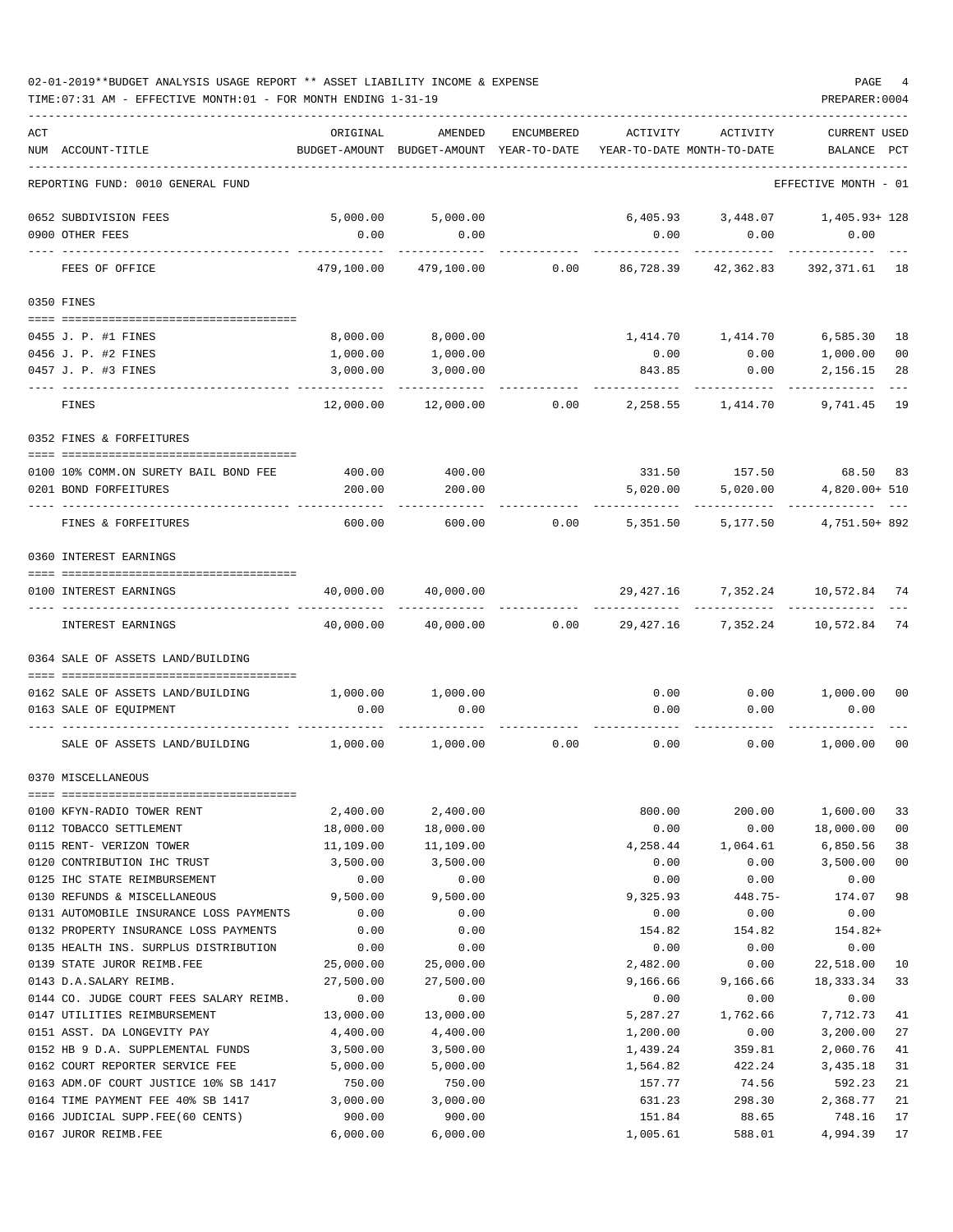| ACT                                  | ORIGINAL      | AMENDED                                                     | ENCUMBERED | ACTIVITY                   | ACTIVITY                  | <b>CURRENT USED</b>  |     |
|--------------------------------------|---------------|-------------------------------------------------------------|------------|----------------------------|---------------------------|----------------------|-----|
| NUM ACCOUNT-TITLE                    | BUDGET-AMOUNT | BUDGET-AMOUNT YEAR-TO-DATE                                  |            | YEAR-TO-DATE MONTH-TO-DATE |                           | BALANCE              | PCT |
| REPORTING FUND: 0010 GENERAL FUND    |               |                                                             |            |                            |                           | EFFECTIVE MONTH - 01 |     |
| 0408 COUNTY WELLNESS PROGRAM         | 3,000.00      | 3,000.00                                                    |            | 881.48                     | 881.48                    | 2,118.52             | 29  |
| 0410 CO CT AT LAW SUPPLEMENT         | 84,000.00     | 84,000.00                                                   |            | 21,000.00                  | 0.00                      | 63,000.00            | 25  |
| 0432 PROCEEDS OF SALE OF LIVESTOCK   | 0.00          | 1,111.50                                                    |            | 1,111.50                   | 348.19                    | $0.00$ 100           |     |
| 0450 DIST. CLK. PASSPORT PHOTO       | 760.00        | 760.00                                                      |            | 320.00                     | 0.00                      | 440.00               | 42  |
| 0453 REIMB.CEC ODYSSEY SAAS          | 21,593.00     | 21,593.00                                                   |            | 5,398.25                   | 0.00                      | 16,194.75            | 25  |
| 0509 CANDY MACHINE COMMISSION        | 0.00          | 0.00                                                        |            | 94.56                      | 0.00                      | $94.56+$             |     |
| 0510 DR. PEPPER COMMISSION           | 0.00          | 0.00                                                        |            | 48.00                      | 0.00                      | $48.00+$             |     |
| 0553 DONATION CONST.3 RADIO EQUIP.   | 0.00          | 0.00                                                        |            | 0.00                       | 0.00                      | 0.00                 |     |
| 0562 STATE REIMB.OFFENDER TRANSPORT  | 3,500.00      | 3,500.00                                                    |            | 3,754.40                   | 0.00                      | 254.40+ 107          |     |
| 0565 COCA-COLA COMMISSIONS           | 0.00          | 0.00                                                        |            | 0.00                       | 0.00                      | 0.00                 |     |
| MISCELLANEOUS                        | 246,412.00    | 247,523.50                                                  | 0.00       | 70,233.82                  | 14,961.24                 | 177,289.68           | 28  |
| 0400 COUNTY JUDGE                    |               |                                                             |            |                            |                           |                      |     |
|                                      |               |                                                             |            |                            |                           |                      |     |
| 0101 SALARY ELECTED OFFICIAL         | 66,658.37     | 66,658.37                                                   | 0.00       | 23,074.02                  | 5,127.56                  | 43,584.35            | 35  |
| 0104 STATE PROBATE SALARY SUPPLEMENT | 0.00          | 0.00                                                        | 0.00       | 0.00                       | 0.00                      | 0.00                 |     |
| 0105 SALARY SECRETARY                | 39, 121, 56   | 39, 121.56                                                  | 0.00       | 11,435.56                  | 902.80                    | 27,686.00            | 29  |
| 0201 SOCIAL SECURITY TAXES           | 6,930.36      | 6,930.36                                                    | 0.00       | 2,022.45                   | 402.34                    | 4,907.91             | 29  |
| 0202 GROUP HEALTH & DENTAL INSURANCE | 22,950.24     | 22,950.24                                                   | 0.00       | 5,121.89                   | $615.67-$                 | 17,828.35            | 22  |
| 0203 RETIREMENT                      | 12,375.78     | 12,375.78                                                   | 0.00       | 4,054.97                   | 710.88                    | 8,320.81             | 33  |
| 0204 WORKERS' COMPENSATION           | 469.48        | 469.48                                                      | 0.00       | 149.42                     | 0.00                      | 320.06               | 32  |
| 0205 MEDICARE TAX                    | 1,620.81      | 1,620.81                                                    | 0.00       | 472.97                     | 94.09                     | 1,147.84             | 29  |
| 0225 TRAVEL ALLOWANCE                | 3,600.00      | 3,600.00                                                    | 0.00       | 1,200.00                   | 300.00                    | 2,400.00             | 33  |
| 0310 OFFICE SUPPLIES                 | 800.00        | 800.00                                                      | 0.00       | 334.66                     | 334.66                    | 465.34               | 42  |
| 0311 POSTAL EXPENSES                 | 200.00        | 200.00                                                      | 0.00       | 28.51                      | 15.17                     | 171.49               | 14  |
| 0427 OUT OF COUNTY TRAVEL            | 4,000.00      | 4,000.00                                                    | 0.00       | 3,393.24                   | 1,434.58                  | 606.76               | 85  |
| 0431 LOCAL TRAVEL                    | 0.00          | 0.00                                                        | 0.00       | 0.00                       | 0.00                      | 0.00                 |     |
| 0435 PRINTING                        | 200.00        | 200.00                                                      | 0.00       | 49.50                      | 26.00                     | 150.50               | 25  |
| 0437 COURT REPORTER EXPENSE          | 0.00          | 0.00                                                        | 0.00       | 0.00                       | 0.00                      | 0.00                 |     |
| 0468 JUVENILE BOARD SALARY           | 2,400.00      | 2,400.00                                                    | 0.00       | 800.00                     | 200.00                    | 1,600.00             | 33  |
| 0480 BOND                            | 400.00        | 1,293.00                                                    | 0.00       | 1,243.00                   | 0.00                      | 50.00                | 96  |
| 0572 OFFICE EQUIPMENT                | 800.00        | 800.00                                                      | 0.00       | 217.00                     | 217.00                    | 583.00               | 27  |
| 0574 TECHNOLOGY                      | 0.00          | 0.00                                                        | 0.00       | 0.00                       | 0.00                      | 0.00                 |     |
| 0590 BOOKS                           | 0.00          | 0.00                                                        | 0.00       | 0.00                       | 0.00                      | 0.00                 |     |
| COUNTY JUDGE                         |               | 162,526.60 163,419.60 0.00 53,597.19 9,149.41 109,822.41 33 |            |                            |                           |                      |     |
| 0401 911 COORDINATOR                 |               |                                                             |            |                            |                           |                      |     |
| 0403 TCOG RURAL ADDRESSING           |               | 23,000.00 23,000.00                                         |            |                            | $0.00$ $23,000.00$ $0.00$ | 0.00 100             |     |
| 911 COORDINATOR                      | 23,000.00     | 23,000.00                                                   | 0.00       | 23,000.00                  | 0.00                      | 0.00 100             |     |
|                                      |               |                                                             |            |                            |                           |                      |     |
| 0403 COUNTY CLERK                    |               |                                                             |            |                            |                           |                      |     |
| 0101 SALARY ELECTED OFFICIAL         | 58,237.97     | 58,237.97                                                   | 0.00       | 20,159.28                  | 4,479.84                  | 38,078.69            | 35  |
| 0104 SALARY DEPUTIES                 | 170,898.20    | 170,898.20                                                  | 0.00       | 57,836.92                  | 12,890.88                 | 113,061.28           | 34  |
| 0107 REGULAR-TEMP. PART-TIME         | 17,085.64     | 17,085.64                                                   | 0.00       | 6,060.33                   | 1,340.96                  | 11,025.31            | 35  |
| 0201 SOCIAL SECURITY TAXES           | 15,280.63     | 15,280.63                                                   | 0.00       | 4,674.92                   | 1,030.25                  | 10,605.71            | 31  |
| 0202 GROUP HEALTH & DENTAL INSURANCE | 80,325.84     | 80,325.84                                                   | 0.00       | 27,731.54                  | 6,693.82                  | 52,594.30            | 35  |
| 0203 RETIREMENT                      | 28,167.78     | 28,167.78                                                   | 0.00       | 9,649.65                   | 2,134.99                  | 18,518.13            | 34  |
| 0204 WORKERS COMPENSATION            | 1,035.14      | 1,035.14                                                    | 0.00       | 340.57                     | 0.00                      | 694.57               | 33  |
| 0205 MEDICARE TAX                    | 3,573.70      | 3,573.70                                                    | 0.00       | 1,093.28                   | 240.94                    | 2,480.42             | 31  |
| 0310 OFFICE SUPPLIES                 | 3,760.00      | 3,760.00                                                    | 141.03     | 1,083.31                   | 349.07                    | 2,535.66             | 33  |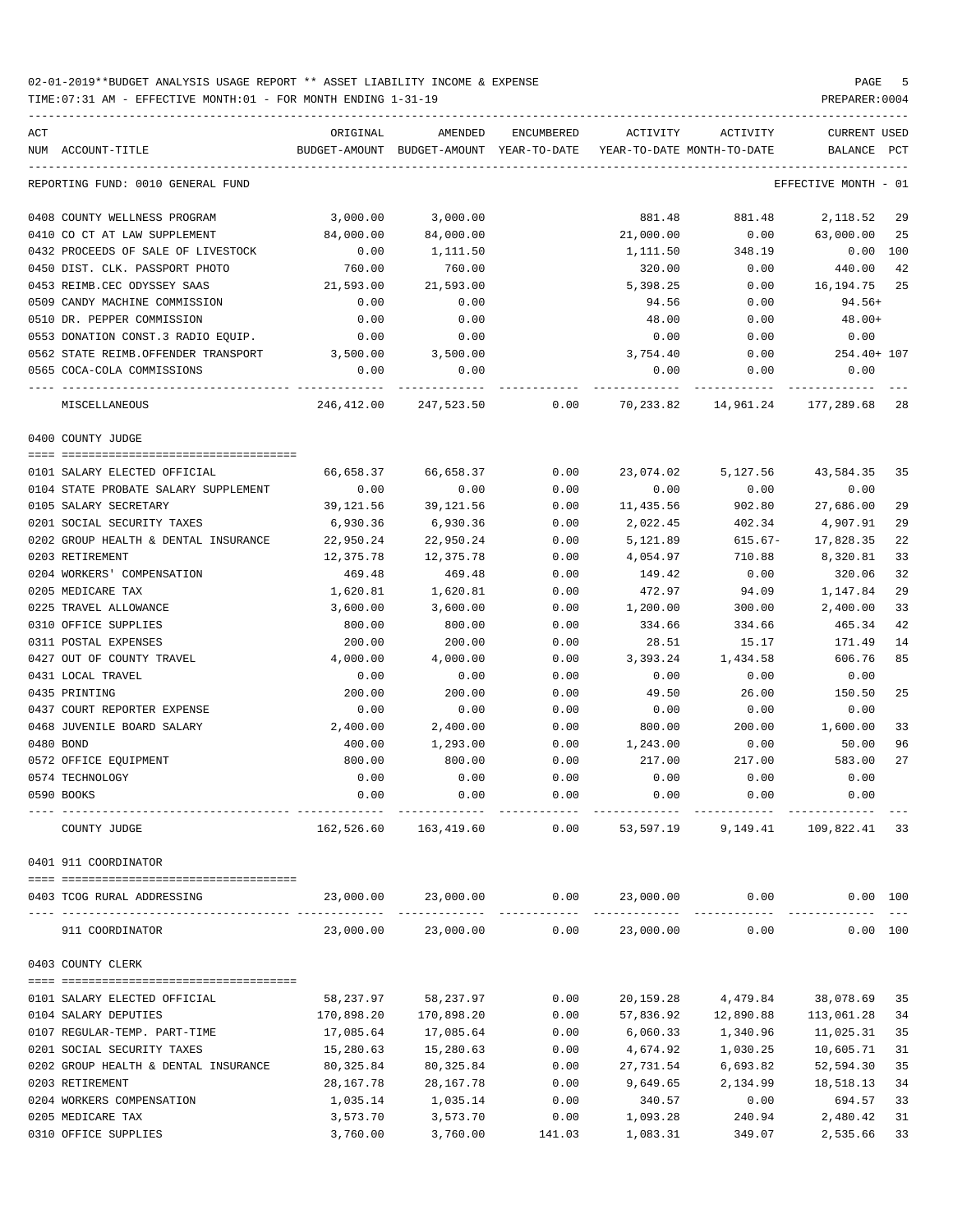| ACT                                  | ORIGINAL   | AMENDED                                                | ENCUMBERED    | ACTIVITY                                       | ACTIVITY           | CURRENT USED         |                |
|--------------------------------------|------------|--------------------------------------------------------|---------------|------------------------------------------------|--------------------|----------------------|----------------|
| NUM ACCOUNT-TITLE                    |            | BUDGET-AMOUNT BUDGET-AMOUNT YEAR-TO-DATE               |               | YEAR-TO-DATE MONTH-TO-DATE                     |                    | BALANCE              | PCT            |
| REPORTING FUND: 0010 GENERAL FUND    |            |                                                        |               |                                                |                    | EFFECTIVE MONTH - 01 |                |
| 0311 POSTAL EXPENSES                 | 1,500.00   | 1,500.00                                               | 0.00          | 346.57                                         | 59.95              | 1,153.43             | 23             |
| 0420 UTILITIES TELEPHONE             | 0.00       | 0.00                                                   | 0.00          | 0.00                                           | 0.00               | 0.00                 |                |
| 0427 OUT OF COUNTY TRAVEL            | 4,000.00   | 4,000.00                                               | 0.00          | 2,617.32                                       | 2,102.01           | 1,382.68             | 65             |
| 0431 LOCAL TRAVEL                    | 0.00       | 0.00                                                   | 0.00          | 0.00                                           | 0.00               | 0.00                 |                |
| 0435 PRINTING                        | 1,400.00   | 1,400.00                                               | 990.00        | 0.00                                           | 0.00               | 410.00               | 71             |
| 0437 IMAGING/INDEXING                | 14,000.00  | 14,000.00                                              | 0.00          | 2,312.47                                       | 307.25             | 11,687.53            | 17             |
| 0480 BOND                            | 713.00     | 713.00                                                 | 0.00          | 513.00                                         | 50.00              | 200.00               | 72             |
| 0481 DUES                            | 225.00     | 225.00                                                 | 0.00          | 0.00                                           | 0.00               | 225.00               | 0 <sub>0</sub> |
| 0572 OFFICE EQUIPMENT                | 3,478.83   | 3,478.83                                               | 0.00          | 0.00                                           | 0.00               | 3,478.83             | 00             |
| COUNTY CLERK                         | 403,681.73 |                                                        |               | 403,681.73   1,131.03   134,419.16   31,679.96 |                    | 268, 131. 54 34      |                |
| 0404 ELECTION                        |            |                                                        |               |                                                |                    |                      |                |
|                                      |            |                                                        |               |                                                |                    |                      |                |
| 0109 SALARY                          | 0.00       | 15,900.00                                              | 0.00          | 15,765.41                                      | 0.00               | 134.59 99            |                |
| 0201 SOCIAL SECURITY TAXES           | 0.00       | 625.00                                                 | 0.00          | 585.65                                         | 0.00               | 39.35                | 94             |
| 0203 RETIREMENT                      | 0.00       | 0.00                                                   | 0.00          | 0.00                                           | 0.00               | 0.00                 |                |
| 0205 MEDICARE TAX                    | 0.00       | 175.00                                                 | 0.00          | 136.96                                         | 0.00               | 38.04                | 78             |
| 0310 ELECTION SUPPLIES               | 4,000.00   | 3,700.00                                               | 0.00          | 2,051.59                                       | 151.96             | 1,648.41             | 55             |
| 0311 POSTAGE                         | 8,500.00   | 8,500.00                                               | 0.00          | 825.59                                         | 246.44             | 7,674.41             | 10             |
| 0423 CELL PHONE                      | 240.00     | 240.00                                                 | 0.00          | 80.00                                          | 20.00              | 160.00               | 33             |
| 0427 ELECTION TRAVEL                 | 2,900.00   | 2,900.00                                               | 0.00          | 190.53                                         | 0.00               | 2,709.47             | 07             |
| 0428 EMPLOYEE TRAINING               | 0.00       | 0.00                                                   | 0.00          | 0.00                                           | 0.00               | 0.00                 |                |
| 0429 DPS BACKGROUND CHECK            | 50.00      | 50.00                                                  | 0.00          | 0.00                                           | 0.00               | 50.00                | 00             |
| 0430 BIDS AND NOTICES                | 600.00     | 600.00                                                 | 0.00          | 331.50                                         | 0.00               | 268.50               | 55             |
| 0442 PROFESSIONAL SERVICE/TRANSLATOR | 200.00     | 200.00                                                 | 0.00          | 87.50                                          | 0.00               | 112.50               | 44             |
| 0481 DUES                            | 0.00       | 300.00                                                 | 0.00          | 300.00                                         | 300.00             | 0.00 100             |                |
| 0483 VOTER REGISTRATION              | 2,000.00   | 2,000.00                                               | 0.00          | 0.00                                           | 0.00               | 2,000.00             | 00             |
| 0485 ELECTION MAINT. AGREEMENT       | 15,911.00  | 15,911.00                                              | 0.00          | 16,077.67                                      | 0.00               | 166.67- 101          |                |
| 0573 ELECTION EQUIPMENT              | 2,402.79   | 2,402.79                                               | 0.00          | 0.00                                           | 0.00               | 2,402.79 00          |                |
| ELECTION                             |            | 36,803.79 53,503.79 0.00 36,432.40 718.40 17,071.39 68 |               |                                                |                    |                      |                |
| 0405 VETERANS'SERVICE                |            |                                                        |               |                                                |                    |                      |                |
| 0102 SALARY APPOINTED OFFICIAL       | 38,816.00  | 38,816.00                                              | 0.00          | 13,436.28                                      | 2,985.84           | 25,379.72            | 35             |
| 0201 SOCIAL SECURITY TAXES           | 2,406.59   | 2,406.59                                               | 0.00          | 821.20                                         | 182.16             | 1,585.39             | -34            |
| 0202 GROUP HEALTH & DENTAL INSURANCE | 11,475.12  | 11,475.12                                              | 0.00          | 3,825.04                                       | 956.26             | 7,650.08             | 33             |
| 0203 RETIREMENT                      | 4,440.55   | 4,440.55                                               | 0.00          | 1,542.51                                       | 340.68             | 2,898.04             | 35             |
| 0204 WORKERS' COMPENSATION           | 163.03     | 163.03                                                 | 0.00          | 53.61                                          | 0.00               | 109.42               | 33             |
| 0205 MEDICARE TAX                    | 562.83     | 562.83                                                 | 0.00          | 192.05                                         | 42.60              | 370.78               | 34             |
| 0310 OFFICE SUPPLIES                 | 250.00     | 250.00                                                 | 0.00          | 0.00                                           | 0.00               | 250.00               | 00             |
| 0311 POSTAL EXPENSES                 | 200.00     | 200.00                                                 | 0.00          | 0.00                                           | 0.00               | 200.00               | 00             |
| 0427 OUT OF COUNTY TRAVEL            | 750.00     | 750.00                                                 | 0.00          | 0.00                                           | 0.00               | 750.00               | 0 <sub>0</sub> |
| 0428 TRAINING/TUITION                | 500.00     | 500.00                                                 | 0.00          | 0.00                                           | 0.00               | 500.00               | 0 <sub>0</sub> |
| 0435 PRINTING                        | 200.00     | 200.00                                                 | 0.00          | 0.00                                           | 0.00               | 200.00               | 0 <sub>0</sub> |
| 0453 COMPUTER SOFTWARE               | 500.00     | 500.00                                                 | 0.00          | 0.00                                           | 0.00               | 500.00               | 00             |
| 0572 OFFICE EQUIPMENT                | 750.00     | 750.00<br>-------------                                | 0.00<br>----- | 34.99                                          | 34.99              | 715.01               | 05<br>$- - -$  |
| VETERANS ' SERVICE                   | 61,014.12  | 61,014.12                                              | 0.00          |                                                | 19,905.68 4,542.53 | 41, 108. 44 33       |                |
| 0406 EMERGENCY MANAGEMENT            |            |                                                        |               |                                                |                    |                      |                |
| 0103 SALARY                          | 42,213.08  | 42, 213.08                                             | 0.00          | 12,473.14                                      | 1,565.74           | 29,739.94 30         |                |
| 0107 SALARY TEMP./EXTRA              | 0.00       | 0.00                                                   | 0.00          | 0.00                                           | 0.00               | 0.00                 |                |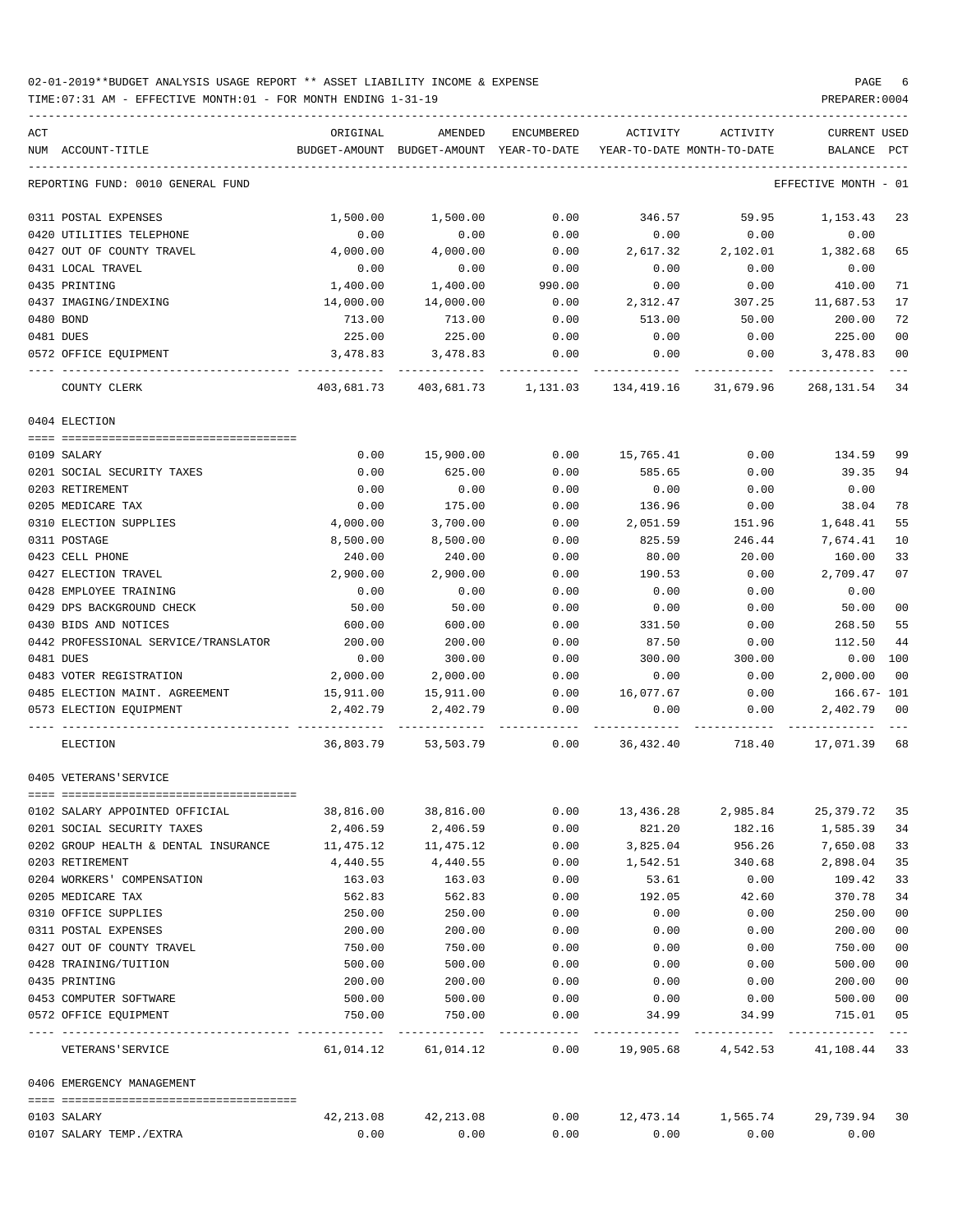TIME:07:31 AM - EFFECTIVE MONTH:01 - FOR MONTH ENDING 1-31-19 PREPARER:0004

| ACT                                     | ORIGINAL   | AMENDED                                       | ENCUMBERED   | ACTIVITY                   | ACTIVITY                              | CURRENT USED                     |        |
|-----------------------------------------|------------|-----------------------------------------------|--------------|----------------------------|---------------------------------------|----------------------------------|--------|
| NUM ACCOUNT-TITLE                       |            | BUDGET-AMOUNT BUDGET-AMOUNT YEAR-TO-DATE      |              | YEAR-TO-DATE MONTH-TO-DATE |                                       | BALANCE                          | PCT    |
| REPORTING FUND: 0010 GENERAL FUND       |            |                                               |              |                            |                                       | EFFECTIVE MONTH - 01             |        |
| 0201 SOCIAL SECURITY TAXES              | 2,646.97   | 2,646.97                                      | 0.00         | 775.32                     | 97.07                                 | 1,871.65                         | 29     |
| 0202 GROUP HEALTH & DENTAL INS          | 11,475.12  | 11,475.12                                     | 0.00         | 960.46                     | 5.08                                  | 10,514.66                        | 08     |
| 0203 RETIREMENT                         | 4,829.18   | 4,829.18                                      | 0.00         | 1,432.99                   | 178.65                                | 3,396.19                         | 30     |
| 0204 WORKERS' COMPENSATION              | 179.31     | 179.31                                        | 0.00         | 37.42                      | 0.00                                  | 141.89                           | 21     |
| 0205 MEDICARE TAX                       | 619.05     | 619.05                                        | 0.00         | 181.33                     | 22.70                                 | 437.72                           | 29     |
| 0225 TRAVEL ALLOWANCE                   | 0.00       | 0.00                                          | 0.00         | 0.00                       | 0.00                                  | 0.00                             |        |
| 0310 OFFICE SUPPLIES                    | 150.00     | 150.00                                        | 0.00         | 8.90                       | 0.00                                  | 141.10                           | 06     |
| 0311 POSTAL EXPENSE                     | 50.00      | 50.00                                         | 0.00         | 0.00                       | 0.00                                  | 50.00                            | 00     |
| 0330 AUTO EXPENSE-GAS & OIL             | 1,000.00   | 1,000.00                                      | 0.00         | 82.48                      | 0.00                                  | 917.52                           | 08     |
| 0422 R&M RADIO                          | 0.00       | 0.00                                          | 0.00         | 0.00                       | 0.00                                  | 0.00                             |        |
| 0423 CELL PHONE ALLOWANCE               | 480.00     | 480.00                                        | 0.00         | 80.00                      | 0.00                                  | 400.00                           | 17     |
| 0427 OUT OF COUNTY TRAVEL               | 400.00     | 400.00                                        | 0.00         | 0.00                       | 0.00                                  | 400.00                           | 00     |
| 0428 TRAINING & TUITION                 | 0.00       | 0.00                                          | 0.00         | 0.00                       | 0.00                                  | 0.00                             |        |
| 0454 R&M AUTO                           | 375.00     | 375.00                                        | 0.00         | 263.66                     | 249.16                                | 111.34                           | 70     |
| 0487 TRAILER/AUTO INSURANCE             | 700.00     | 700.00                                        | 0.00         | 575.00                     | 0.00                                  | 125.00                           | 82     |
| 0489 CODE RED EARLY WARNING SYSTEM      | 12,768.00  | 12,768.00                                     | 0.00         | 12,768.00                  |                                       | 0.00                             | 100    |
| 0490 911 RADIO TOWER BUILDING           | 500.00     | 500.00                                        |              |                            | 0.00                                  | 500.00                           | 00     |
| 0573 RADIO EQUIPMENT                    | 0.00       | 0.00                                          | 0.00<br>0.00 | 0.00<br>0.00               | 0.00<br>0.00                          | 0.00                             |        |
|                                         |            |                                               |              |                            |                                       |                                  |        |
| EMERGENCY MANAGEMENT                    |            | 78,385.71 78,385.71 0.00                      |              | 29,638.70                  |                                       | 2, 118.40 48, 747.01 38          |        |
| 0409 NON-DEPARTMENTAL                   |            |                                               |              |                            |                                       |                                  |        |
| 0100 COMPENSATION PAY                   | 0.00       | 0.00                                          | 0.00         | 0.00                       | 0.00                                  | 0.00                             |        |
| 0201 SOCIAL SECURITY TAXES              | 0.00       | 0.00                                          | 0.00         | 0.00                       | 0.00                                  | 0.00                             |        |
| 0203 RETIREMENT                         | 0.00       | 0.00                                          | 0.00         | 0.00                       | 0.00                                  | 0.00                             |        |
| 0204 WORKERS' COMPENSATION              | 1,000.00   | 1,000.00                                      | 0.00         | 415.86                     | 0.00                                  | 584.14                           | 42     |
| 0205 MEDICARE TAX                       | 0.00       | 0.00                                          | 0.00         | 0.00                       | 0.00                                  | 0.00                             |        |
| 0206 UNEMPLOYMENT EXPENSE               | 0.00       | 0.00                                          | 0.00         | 0.00                       | 0.00                                  | 0.00                             |        |
| 0395 ERRORS AND OMISSIONS               | 500.00     | 500.00                                        | 0.00         | 0.00                       | 0.00                                  | 500.00                           | 00     |
| 0399 CLAIMS SETTLEMENTS                 | 5,000.00   | 5,000.00                                      | 0.00         | 703.50                     | 0.00                                  | 4,296.50                         | 14     |
| 0400 LEGAL FEES                         | 20,000.00  |                                               |              | 120.00                     |                                       | 19,880.00                        |        |
| 0401 AUDIT EXPENSE                      |            | 20,000.00                                     | 0.00         |                            | 0.00                                  | 34,000.00                        | 01     |
|                                         | 34,000.00  | 34,000.00                                     | 0.00         | 0.00                       | 0.00                                  |                                  | 00     |
| 0404 911 EMERGENCY SERVICE              | 8,917.00   | 8,917.00                                      | 0.00         | 4,458.50 2,229.25          |                                       | 4,458.50                         | 50     |
| 0406 TAX APPRAISAL DISTRICT             | 389,000.00 | 389,000.00                                    | 0.00         | 323,764.99                 | 90,632.84                             | 65,235.01<br>2,479.72 17         | 83     |
| 0408 COUNTY WELLNESS PROGRAM            | 3,000.00   | 3,000.00                                      | 134.02       | 386.26                     | 126.87                                |                                  |        |
| 0426 PROFESSIONAL FEES                  | 30,000.00  | 30,000.00                                     | 0.00         | 0.00                       | 0.00                                  | 30,000.00                        | 00     |
| 0430 BIDS & NOTICES                     | 1,800.00   | 1,800.00                                      | 0.00         | 1,610.63                   | 418.49                                | 189.37                           | 89     |
| 0444 LAWN MAINTENANCE                   | 0.00       | 0.00                                          | 0.00         | 0.00                       | 0.00                                  | 0.00                             |        |
| 0481 DUES                               | 9,700.00   | 9,700.00                                      | 0.00         | 3,676.71                   | 1,225.00                              | 6,023.29                         | 38     |
| 0483 PUBLIC OFFICIALS INS.              | 20,000.00  | 17,975.00                                     | 0.00         | 14,896.80                  | 0.00                                  | 3,078.20                         | 83     |
| 0484 GENERAL LIABILITY INSURANCE        | 8,000.00   | 8,000.00                                      | 0.00         | 6,828.00                   | 0.00                                  | 1,172.00                         | 85     |
| 0485 WATER SUPPLY AGENCY                | 1,000.00   | 1,000.00                                      | 0.00         | 0.00                       | 0.00                                  | 1,000.00                         | $00\,$ |
| 0487 TCOG-REG. INTERLOCAL AGREEMENT     | 0.00       | 0.00                                          | 0.00         | 0.00                       | 0.00                                  | 0.00                             |        |
| 0488 FANNIN RURAL RAIL DIST             | 0.00       | 0.00                                          | 0.00         | 0.00                       | 0.00                                  | 0.00                             |        |
| 0489 COURT COSTS/ARREST FEES            | 240,000.00 | 240,000.00                                    | 0.00         | 39,847.71                  | 41,344.17                             | 200,152.29                       | 17     |
| 0490 MISCELLANEOUS                      | 312.00     | 312.00                                        | 0.00         | 0.00                       | 0.00                                  | 312.00                           | 00     |
| 0491 SULPHUR RIVER REGIONAL MOBILITY AU | 2,500.00   | 2,500.00                                      | 0.00         | 0.00                       | 0.00                                  | 2,500.00                         | 00     |
| 0495 '98 JAIL BOND PAYMENT              | 0.00       | 0.00                                          | 0.00         | 0.00                       | 0.00                                  | 0.00                             |        |
| 0499 BANK SERVICE FEES                  | 8,675.00   | 8,675.00                                      | 0.00         | 3,200.00                   | 800.00                                | 5,475.00                         | 37     |
| 0500 6TH COURT OF APPEALS FEE           | 2,700.00   | 2,700.00                                      | 0.00         | 701.60                     | 701.60                                | 1,998.40                         | 26     |
| NON-DEPARTMENTAL                        |            | -------------<br>786,104.00 784,079.00 134.02 | ------------ | -------------              | ------------<br>400,610.56 137,478.22 | -------------<br>383, 334. 42 51 |        |

0410 COUNTY COURT AT LAW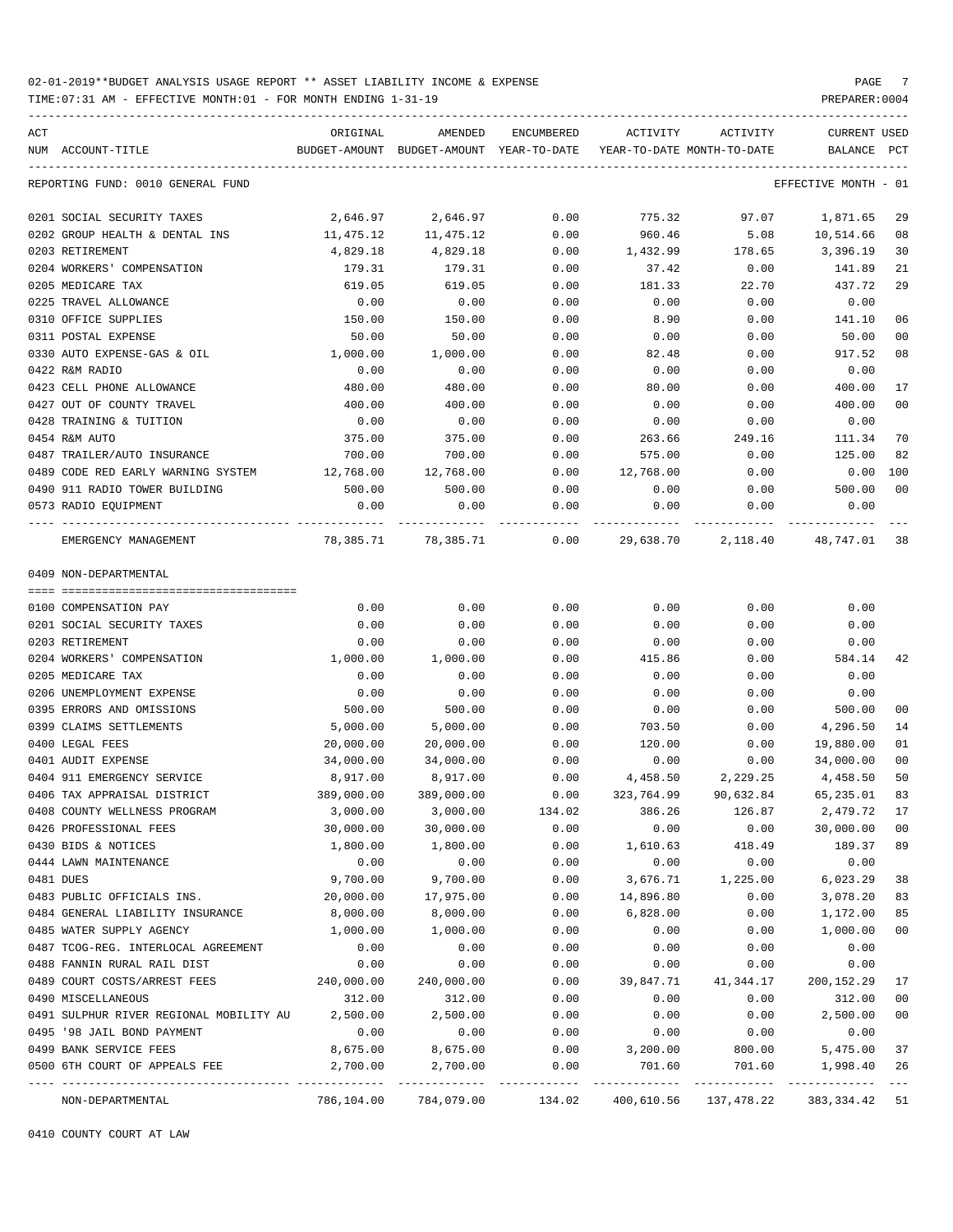|     | TIME:07:31 AM - EFFECTIVE MONTH:01 - FOR MONTH ENDING I-31-19 |            |                                                     |            |            |                                        | PREPARER: 0004                     |                |
|-----|---------------------------------------------------------------|------------|-----------------------------------------------------|------------|------------|----------------------------------------|------------------------------------|----------------|
| ACT | NUM ACCOUNT-TITLE                                             | ORIGINAL   | AMENDED<br>BUDGET-AMOUNT BUDGET-AMOUNT YEAR-TO-DATE | ENCUMBERED | ACTIVITY   | ACTIVITY<br>YEAR-TO-DATE MONTH-TO-DATE | <b>CURRENT USED</b><br>BALANCE PCT |                |
|     | REPORTING FUND: 0010 GENERAL FUND                             |            |                                                     |            |            |                                        | EFFECTIVE MONTH - 01               |                |
|     |                                                               |            |                                                     |            |            |                                        |                                    |                |
|     | 0101 SALARY ELECTED OFFICIAL                                  | 140,000.00 | 140,000.00                                          | 0.00       | 48,461.58  | 10,769.24                              | 91,538.42                          | 35             |
|     | 0103 SALARY COURT COORDINATOR                                 | 31,199.08  | 31,199.08                                           | 0.00       | 10,799.64  | 2,399.92                               | 20,399.44                          | 35             |
|     | 0110 SALARY COURT REPORTER                                    | 66,006.10  | 66,006.10                                           | 0.00       | 22,848.30  | 5,077.40                               | 43,157.80                          | 35             |
|     | 0130 BAILIFF                                                  | 39,308.41  | 39,308.41                                           | 0.00       | 13,606.65  | 3,023.70                               | 25,701.76                          | 35             |
|     | 0201 SOCIAL SECURITY TAXES                                    | 16,573.44  | 16,573.44                                           | 0.00       | 5,661.71   | 1,292.64                               | 10,911.73                          | 34             |
|     | 0202 GROUP HEALTH & DENTAL INS                                | 40,162.92  | 40,162.92                                           | 0.00       | 13,550.24  | 3,387.56                               | 26,612.68                          | 34             |
|     | 0203 RETIREMENT                                               | 31,907.71  | 31,907.71                                           | 0.00       | 11,080.22  | 2,449.80                               | 20,827.49                          | 35             |
|     | 0204 WORKERS COMPENSATION                                     | 1,171.44   | 1,171.44                                            | 0.00       | 385.25     | 0.00                                   | 786.19                             | 33             |
|     | 0205 MEDICARE TAX                                             | 4,044.25   | 4,044.25                                            | 0.00       | 1,388.51   | 302.32                                 | 2,655.74                           | 34             |
|     | 0310 OFFICE SUPPLIES                                          | 1,200.00   | 1,200.00                                            | 0.00       | 75.60      | 0.00                                   | 1,124.40                           | 06             |
|     | 0311 POSTAGE                                                  | 1,800.00   | 1,800.00                                            | 0.00       | 217.74     | 26.06                                  | 1,582.26                           | 12             |
|     | 0315 COPIER RENTAL                                            | 600.00     | 600.00                                              | 0.00       | 129.86     | 41.26                                  | 470.14                             | 22             |
|     | 0395 BAILIFF UNIFORMS                                         | 0.00       | 0.00                                                | 0.00       | 0.00       | 0.00                                   | 0.00                               |                |
|     | 0420 TELEPHONE                                                | 2,400.00   | 2,400.00                                            | 0.00       | 988.36     | 395.93                                 | 1,411.64                           | 41             |
|     | 0421 DSL INTERNET                                             | 0.00       | 0.00                                                | 0.00       | 0.00       | 0.00                                   | 0.00                               |                |
|     | 0424 INDIGENT ATTORNEY FEES                                   | 70,000.00  | 70,000.00                                           | 1,750.00   | 11,000.00  | 4,425.00                               | 57,250.00                          | 18             |
|     | 0425 PROFESSIONAL SERVICES                                    | 2,250.00   | 2,250.00                                            | 0.00       | 0.00       | 0.00                                   | 2,250.00                           | 0 <sub>0</sub> |
|     | 0427 OUT OF COUNTY TRAVEL                                     | 2,000.00   | 2,000.00                                            | 0.00       | 0.00       | 0.00                                   | 2,000.00                           | 0 <sub>0</sub> |
|     | 0435 PRINTING                                                 | 250.00     | 250.00                                              | 0.00       | 0.00       | 0.00                                   | 250.00                             | 0 <sub>0</sub> |
|     | 0437 COURT REPORTER EXPENSE                                   | 6,000.00   | 6,000.00                                            | 0.00       | 2,050.00   | 350.00                                 | 3,950.00                           | 34             |
|     | 0439 WITNESS EXPENSE                                          | 500.00     | 500.00                                              | 0.00       | 0.00       | 0.00                                   | 500.00                             | 0 <sub>0</sub> |
|     | 0453 R&M EQUIPMENT                                            | 400.00     | 400.00                                              | 0.00       | 0.00       | 0.00                                   | 400.00                             | 0 <sub>0</sub> |
|     | 0467 VISITING JUDGE                                           | 1,000.00   | 1,000.00                                            | 0.00       | 1,237.70   | 0.00                                   | 237.70- 124                        |                |
|     | 0468 JUVENILE BOARD SALARY                                    | 2,400.00   | 2,400.00                                            | 0.00       | 800.00     | 200.00                                 | 1,600.00                           | 33             |
|     | 0480 BONDS                                                    | 350.00     | 1,243.00                                            | 0.00       | 1,243.00   | 0.00                                   | 0.00                               | 100            |
|     | 0481 DUES                                                     | 300.00     | 300.00                                              | 0.00       | 0.00       | 0.00                                   | 300.00                             | 0 <sub>0</sub> |
|     | 0572 OFFICE EQUIPMENT                                         | 600.00     | 600.00                                              | 0.00       | 0.00       | 0.00                                   | 600.00                             | 0 <sub>0</sub> |
|     | 0574 TECHNOLOGY                                               | 0.00       | 0.00                                                | 0.00       | 0.00       | 0.00                                   | 0.00                               |                |
|     | 0590 BOOKS & PUBLICATIONS                                     | 250.00     | 250.00                                              | 0.00       | 0.00       | 0.00                                   | 250.00                             | 0 <sub>0</sub> |
|     | 0591 LEXIS NEXIS ONLINE LEGAL                                 | 62.00      | 62.00                                               | 0.00       | 62.00      | 0.00                                   | 0.00                               | 100            |
|     | COUNTY COURT AT LAW                                           | 462,735.35 | 463,628.35                                          | 1,750.00   | 145,586.36 | 34,140.83                              | 316,291.99                         | 32             |
|     | 0425 COURT ADMINISTRATION                                     |            |                                                     |            |            |                                        |                                    |                |
|     |                                                               |            |                                                     |            |            |                                        |                                    |                |
|     | 0201 SOCIAL SECURITY                                          | 0.00       | 0.00                                                | 0.00       | 0.00       | 0.00                                   | 0.00                               |                |
|     | 0205 MEDICARE TAX                                             | 0.00       | 0.00                                                | 0.00       | 0.00       | 0.00                                   | 0.00                               |                |
|     | 0311 JURY POSTAGE                                             | 4,200.00   | 4,200.00                                            | 0.00       | 877.44     | 320.07                                 | 3,322.56                           | 21             |
|     | 0312 DISTRICT JURY SUPPLIES                                   | 1,000.00   | 1,000.00                                            | 0.00       | 331.78     | 90.29                                  | 668.22                             | 33             |
|     | 0313 GRAND JURY EXPENSE                                       | 5,000.00   | 5,000.00                                            | 0.00       | 1,348.58   | 840.00                                 | 3,651.42                           | 27             |
|     | 0314 PETIT JURY EXPENSE                                       | 27,466.50  | 27,466.50                                           | 0.00       | 7,485.00   | 0.00                                   | 19,981.50                          | 27             |
|     | 0316 COUNTY COURT JURY EXP.                                   | 0.00       | 0.00                                                | 0.00       | 0.00       | 0.00                                   | 0.00                               |                |
|     | 0317 COURT REPORTER SUPPLIES                                  | 100.00     | 100.00                                              | 0.00       | 0.00       | 0.00                                   | 100.00                             | 0 <sub>0</sub> |
|     | 0318 J.P. JURY EXPENSE                                        | 800.00     | 800.00                                              | 0.00       | 570.00     | 0.00                                   | 230.00                             | 71             |
|     | 0319 CO.CT.@LAW JURY EXPENSE                                  | 5,000.00   | 5,000.00                                            | 0.00       | 441.27     | 51.27                                  | 4,558.73                           | 09             |
|     | 0422 REGIONAL INDIGENT DEFENSE PROGRAM                        | 18,056.00  | 18,056.00                                           | 0.00       | 18,056.00  | 0.00                                   | 0.00                               | 100            |
|     | 0424 CO.CT. ATTORNEY FEES                                     | 8,000.00   | 8,000.00                                            | 0.00       | 2,456.75   | 1,483.00                               | 5,543.25                           | 31             |
|     | 0425 CO.CT. PROFESSIONAL SERVICES                             | 1,000.00   | 1,000.00                                            | 0.00       | 0.00       | 0.00                                   | 1,000.00                           | 0 <sub>0</sub> |
|     | 0426 COUNTY COURT SUPPLIES                                    | 0.00       | 0.00                                                | 0.00       | 0.00       | 0.00                                   | 0.00                               |                |
|     | 0435 PRINTING                                                 | 1,500.00   | 1,500.00                                            | 0.00       | 1,079.00   | 1,079.00                               | 421.00                             | 72             |
|     | 0465 PHYSICAL EVID. ANALYSES                                  | 1,500.00   | 1,500.00                                            | 0.00       | $409.25 -$ | $1,900.00-$                            | 1,909.25                           | 27             |
|     | 0466 AUTOPSIES                                                | 50,000.00  | 50,000.00                                           | 4,479.25   | 11,488.00  | 4,008.50                               | 34,032.75                          | 32             |
|     | 0467 VISITING JUDGE EXPENSE                                   | 2,000.00   | 2,000.00                                            | 0.00       | 0.00       | 0.00                                   | 2,000.00                           | 0 <sub>0</sub> |

---- ---------------------------------- ------------- ------------- ------------ ------------- ------------ ------------- ---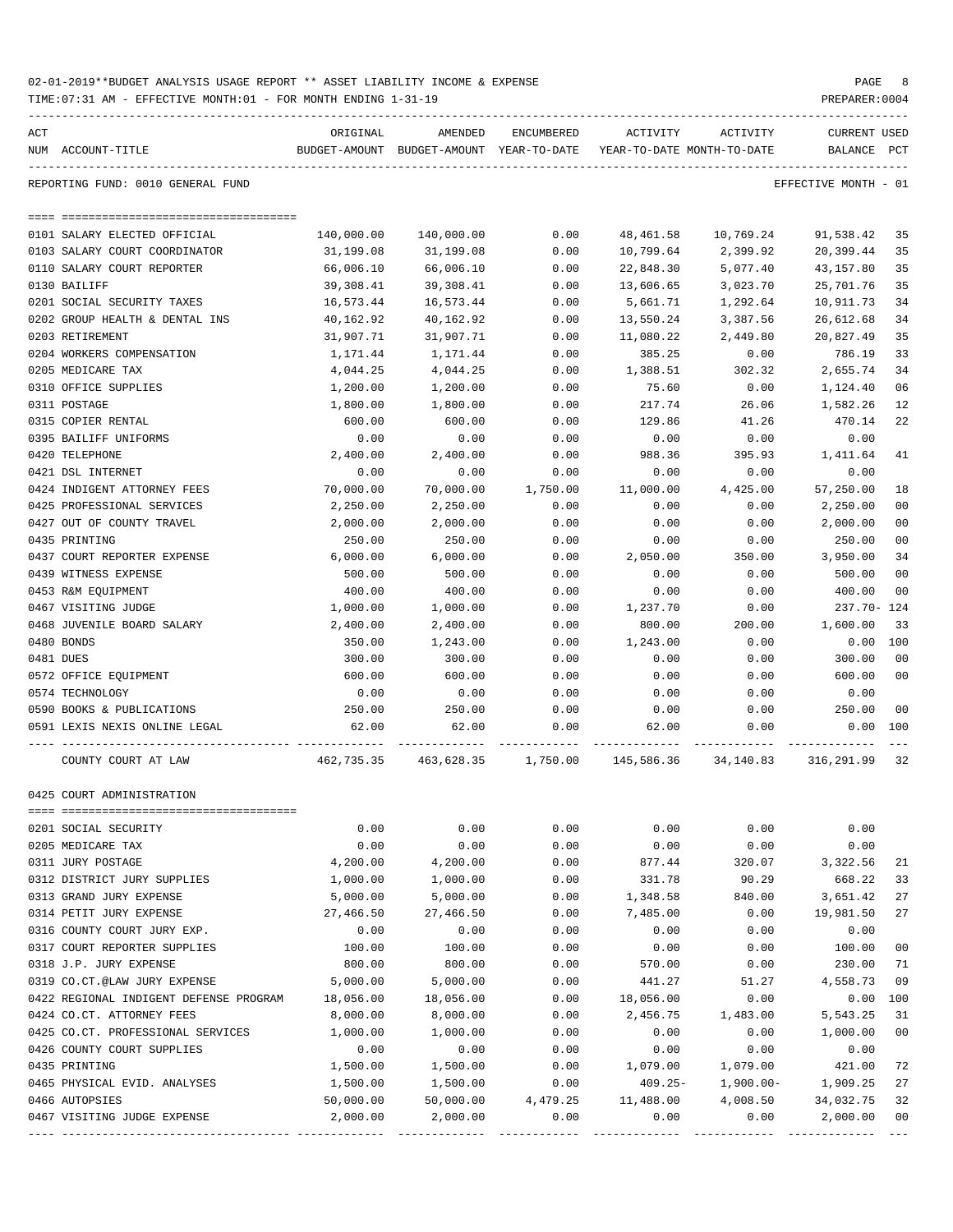TIME:07:31 AM - EFFECTIVE MONTH:01 - FOR MONTH ENDING 1-31-19 PREPARER:0004

| ACT |                                         | ORIGINAL              | AMENDED                    | <b>ENCUMBERED</b> | ACTIVITY              | ACTIVITY                   | <b>CURRENT USED</b>   |          |
|-----|-----------------------------------------|-----------------------|----------------------------|-------------------|-----------------------|----------------------------|-----------------------|----------|
|     | NUM ACCOUNT-TITLE                       | BUDGET-AMOUNT         | BUDGET-AMOUNT YEAR-TO-DATE |                   |                       | YEAR-TO-DATE MONTH-TO-DATE | <b>BALANCE</b>        | PCT      |
|     |                                         |                       |                            |                   |                       |                            |                       |          |
|     | REPORTING FUND: 0010 GENERAL FUND       |                       |                            |                   |                       |                            | EFFECTIVE MONTH - 01  |          |
|     | COURT ADMINISTRATION                    | 125,622.50            | 125,622.50                 | 4,479.25          | 43,724.57             | 5,972.13                   | 77,418.68             | 38       |
|     | 0435 336TH DISTRICT COURT ADMINISTRATIO |                       |                            |                   |                       |                            |                       |          |
|     |                                         |                       |                            |                   |                       |                            |                       |          |
|     | 0103 SALARY COURT COORDINATOR           | 36, 413.37            | 36, 413.37                 | 0.00              | 12,526.15             | 2,801.02                   | 23,887.22             | 34       |
|     | 0110 SALARY COURT REPORTER              | 76,712.05             | 76,712.05                  | 0.00              | 26,554.14             | 5,900.92                   | 50,157.91             | 35       |
|     | 0130 BAILIFF<br>0201 SOCIAL SECURITY    | 40,236.95<br>9,731.67 | 40,236.95<br>9,731.67      | 0.00<br>0.00      | 13,928.22<br>3,283.98 | 3,095.16<br>680.02         | 26,308.73<br>6,447.69 | 35<br>34 |
|     | 0202 GROUP HEALTH INSURANCE             | 34,425.36             | 34, 425.36                 | 0.00              | 11,475.12             | 2,868.78                   | 22,950.24             | 33       |
|     | 0203 RETIREMENT                         | 17,956.50             | 17,956.50                  | 0.00              | 6,223.09              | 1,380.30                   | 11,733.41             | 35       |
|     | 0204 WORKERS COMPENSATION               | 644.12                | 644.12                     | 0.00              | 211.83                | 0.00                       | 432.29                | 33       |
|     | 0205 MEDICARE                           | 2,275.95              | 2,275.95                   | 0.00              | 768.05                | 159.04                     | 1,507.90              | 34       |
|     | 0310 OFFICE SUPPLIES                    | 1,800.00              | 1,800.00                   | 0.00              | 443.27                | 443.27                     | 1,356.73              | 25       |
|     | 0311 DISTRICT JUDGE POSTAGE             | 400.00                | 400.00                     | 0.00              | 27.54                 | 6.74                       | 372.46                | 07       |
|     | 0352 GPS/SCRAM MONITORS                 | 1,000.00              | 1,000.00                   | 0.00              | 0.00                  | 0.00                       | 1,000.00              | 00       |
|     | 0395 BAILIFF UNIFORMS                   | 400.00                | 400.00                     | 0.00              | 435.00                | 435.00                     | $35.00 - 109$         |          |
|     | 0421 LEXIS NEXIS ONLINE LEGAL           | 780.00                | 780.00                     | 0.00              | 192.00                | 64.00                      | 588.00                | 25       |
|     | 0427 TRAVEL                             | 3,000.00              | 3,000.00                   | 0.00              | 98.99                 | 0.00                       | 2,901.01              | 03       |
|     | 0428 TRAINING/TUITION                   | 2,500.00              | 2,500.00                   | 0.00              | 0.00                  | 0.00                       | 2,500.00              | 00       |
|     | 0432 ATTORNEY FEES JUVENILE             | 20,000.00             | 20,000.00                  | 1,875.00          | 4,770.00              | 1,675.00                   | 13,355.00             | 33       |
|     | 0433 ATTORNEY FEES DRUG CT              | 0.00                  | 0.00                       | 0.00              | 0.00                  | 0.00                       | 0.00                  |          |
|     | 0434 APPEAL COURT TRANSCRIPTS           | 40,000.00             | 40,000.00                  | 0.00              | 22,350.50             | 11,137.00                  | 17,649.50             | 56       |
|     | 0435 ATTORNEYS FEES APPEALS CT          | 20,000.00             | 20,000.00                  | 0.00              | 6,500.00              | 0.00                       | 13,500.00             | 33       |
|     | 0436 ATTORNEY FEES- CPS CASES           | 300,000.00            | 300,000.00                 | 5,132.00          | 114,227.22            | 33,499.47                  | 180,640.78            | 40       |
|     | 0437 ATTORNEY FEES                      | 200,000.00            | 200,000.00                 | 2,830.50          | 45,989.00             | 12,095.30                  | 151,180.50            | 24       |
|     | 0438 COURT REPORTER EXPENSE             | 10,000.00             | 10,000.00                  | 0.00              | 6,083.50              | 0.00                       | 3,916.50              | 61       |
|     | 0439 INVESTIGATOR EXPENSE               | 10,000.00             | 10,000.00                  | 0.00              | 231.25                | 0.00                       | 9,768.75              | 02       |
|     | 0440 PHYSICIANS EXPENSE                 | 0.00                  | 0.00                       | 0.00              | 0.00                  | 0.00                       | 0.00                  |          |
|     | 0442 OTHER PROFESSIONAL SERV.           | 35,000.00             | 35,000.00                  | 0.00              | 2,124.25              | 0.00                       | 32,875.75             | 06       |
|     | 0468 JUVENILE BOARD SALARY              | 3,600.00              | 3,600.00                   | 0.00              | 1,200.00              | 300.00                     | 2,400.00              | 33       |
|     | 0481 DUES                               | 771.00                | 771.00                     | 0.00              | 200.00                | 0.00                       | 571.00                | 26       |
|     | 0572 OFFICE EQUIPMENT                   | 2,500.00              | 2,500.00                   | 0.00              | 0.00                  | 0.00                       | 2,500.00              | 00       |
|     | 0574 TECHNOLOGY                         | 5,300.00              | 5,300.00                   | 0.00              | 0.00                  | 0.00                       | 5,300.00              | 00       |
|     | 0590 DISTRICT JUDGE BOOKS               | 500.00                | 500.00                     | 0.00              | 0.00                  | 0.00                       | 500.00                | 00       |
|     | 336TH DISTRICT COURT ADMINISTRATIO      | 875,946.97            | 875,946.97                 | 9,837.50          | 279,843.10            | 76,541.02                  | 586,266.37 33         |          |
|     | 0450 DISTRICT CLERK                     |                       |                            |                   |                       |                            |                       |          |
|     |                                         |                       |                            |                   |                       |                            |                       |          |
|     | 0101 SALARY ELECTED OFFICIAL            | 58,237.97             | 58,237.97                  | 0.00              | 20,159.28             | 4,479.84                   | 38,078.69             | 35       |
|     | 0103 SALARY ASST. DIST. CLERK           | 39,526.53             | 39,526.53                  | 0.00              | 13,682.25             | 3,040.50                   | 25,844.28             | 35       |
|     | 0104 SALARIES DEPUTIES                  | 157,943.85            | 157,943.85                 | 0.00              | 55,170.88             | 12, 135.59                 | 102,772.97            | 35       |
|     | 0107 SALARY PART-TIME                   | 24,193.05             | 24, 193.05                 | 0.00              | 8,082.12              | 1,724.94                   | 16,110.93             | 33       |
|     | 0201 SOCIAL SECURITY TAXES              | 17,353.89             | 17,353.89                  | 0.00              | 5,753.43              | 1,263.34                   | 11,600.46             | 33       |
|     | 0202 GROUP HEALTH & DENTAL INSURANCE    | 91,800.86             | 91,800.86                  | 0.00              | 32,990.97             | 7,650.08                   | 58,809.89             | 36       |
|     | 0203 RETIREMENT                         | 32,020.72             | 32,020.72                  | 0.00              | 11,146.59             | 2,439.54                   | 20,874.13             | 35       |
|     | 0204 WORKERS COMPENSATION               | 1,175.59              | 1,175.59                   | 0.00              | 386.61                | 0.00                       | 788.98                | 33       |
|     | 0205 MEDICARE TAX                       | 4,058.57              | 4,058.57                   | 0.00              | 1,345.56              | 295.46                     | 2,713.01              | 33       |
|     | 0310 OFFICE SUPPLIES                    | 5,000.00              | 5,000.00                   | 247.58            | 1,212.94              | 95.52                      | 3,539.48              | 29       |
|     | 0311 POSTAL EXPENSES                    | 5,000.00              | 5,000.00                   | 0.00              | 504.55                | 72.02                      | 4,495.45              | 10       |
|     | 0313 PASSPORT PHOTO SUPPLIES            | 1,500.00              | 1,500.00                   | 0.00              | 0.00                  | 0.00                       | 1,500.00              | 00       |
|     | 0315 COPIER RENTAL                      | 0.00                  | 0.00                       | 0.00              | 0.00                  | 0.00                       | 0.00                  |          |
|     | 0353 COMPUTER EXPENSE                   | 1,400.00              | 1,400.00                   | 0.00              | 0.00                  | 0.00                       | 1,400.00              | 00       |
|     | 0423 CELL PHONE                         | 0.00                  | 0.00                       | 0.00              | 0.00                  | 0.00                       | 0.00                  |          |

0427 OUT OF COUNTY TRAVEL 6,500.00 5,500.00 0.00 4,053.66 1,713.64 1,446.34 74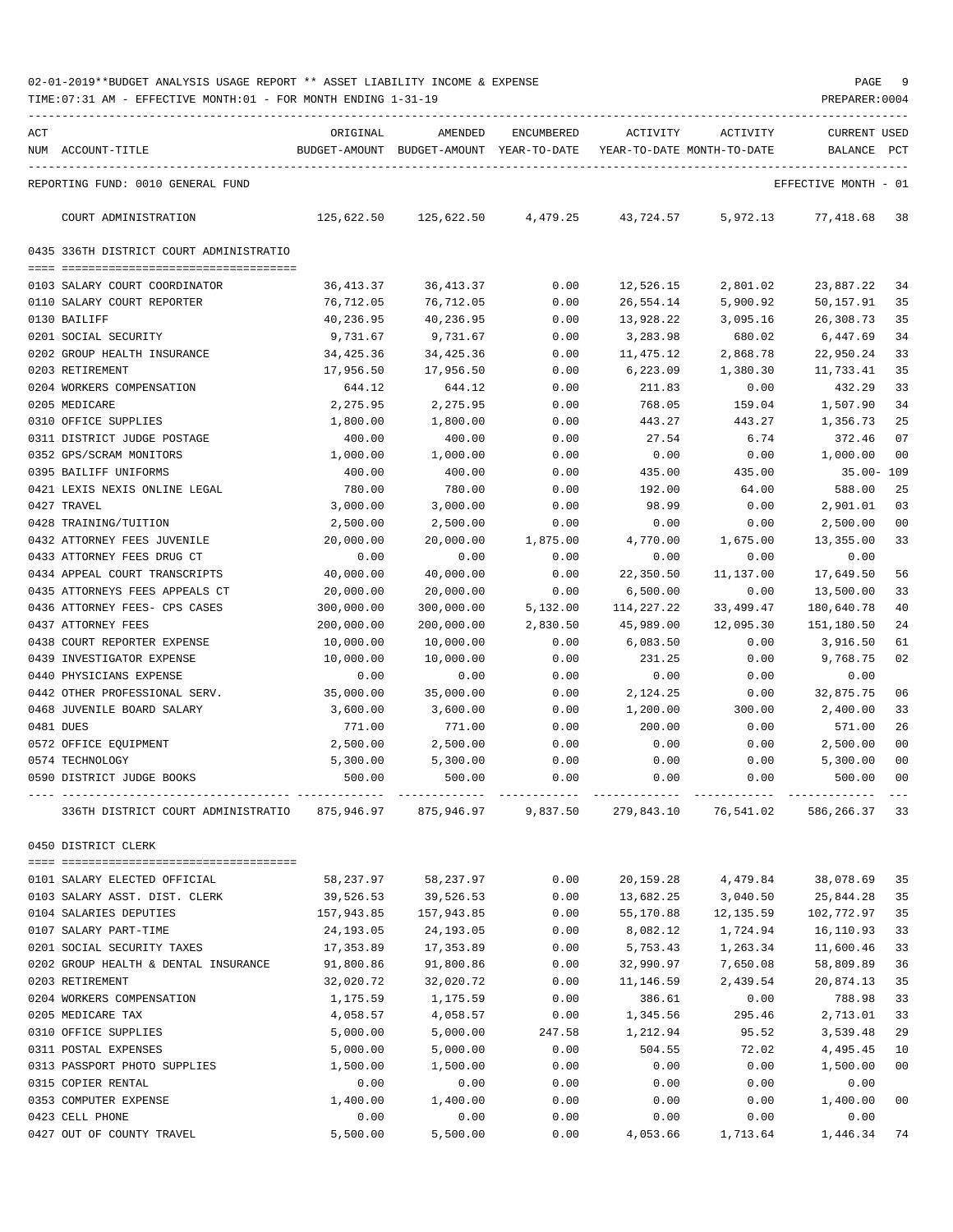TIME:07:31 AM - EFFECTIVE MONTH:01 - FOR MONTH ENDING 1-31-19 PREPARER:0004

| ACT | NUM ACCOUNT-TITLE                    | ORIGINAL    | AMENDED<br>BUDGET-AMOUNT BUDGET-AMOUNT YEAR-TO-DATE | ENCUMBERED | ACTIVITY<br>YEAR-TO-DATE MONTH-TO-DATE | ACTIVITY                                                          | <b>CURRENT USED</b><br>BALANCE | PCT            |
|-----|--------------------------------------|-------------|-----------------------------------------------------|------------|----------------------------------------|-------------------------------------------------------------------|--------------------------------|----------------|
|     |                                      |             |                                                     |            |                                        |                                                                   |                                |                |
|     | REPORTING FUND: 0010 GENERAL FUND    |             |                                                     |            |                                        |                                                                   | EFFECTIVE MONTH - 01           |                |
|     | 0428 EMPLOYEE TRAINING               | 0.00        | 0.00                                                | 0.00       | 0.00                                   | 0.00                                                              | 0.00                           |                |
|     | 0431 LOCAL TRAVEL                    | 0.00        | 0.00                                                | 0.00       | 0.00                                   | 0.00                                                              | 0.00                           |                |
|     | 0435 PRINTING                        | 3,000.00    | 3,000.00                                            | 0.00       | 41.50                                  | 23.50                                                             | 2,958.50                       | 01             |
|     | 0480 BONDS                           | 628.00      | 628.00                                              | 50.00      | 328.00                                 | 100.00                                                            | 250.00                         | 60             |
|     | 0481 DUES                            | 225.00      | 225.00                                              | 0.00       | 50.00                                  | 0.00                                                              | 175.00                         | 22             |
|     | 0572 OFFICE EQUIPMENT                | 1,000.00    | 1,000.00                                            | 759.98     |                                        | 793.99- 980.99- 1,034.01                                          |                                | 03             |
|     | DISTRICT CLERK                       |             |                                                     |            |                                        | 449,564.03 449,564.03 1,057.56 154,114.35 34,052.98 294,392.12 35 |                                |                |
|     | 0455 JUSTICE OF PEACE PCT # 1        |             |                                                     |            |                                        |                                                                   |                                |                |
|     | 0101 SALARY ELECTED OFFICIAL         | 44,483.43   | 44,483.43                                           | 0.00       |                                        | 15,398.10 3,421.80                                                | 29,085.33                      | 35             |
|     | 0103 SALARY ASSISTANTS               | 62,603.86   | 62,603.86                                           | 0.00       | 21,670.56                              | 4,815.68                                                          | 40,933.30                      | 35             |
|     | 0201 SOCIAL SECURITY TAXES           | 6,788.21    | 6,788.21                                            | 0.00       | 2,329.21                               | 518.46                                                            | 4,459.00                       | 34             |
|     | 0202 GROUP HEALTH & DENTAL INSURANCE | 34,425.36   | 34,425.36                                           | 0.00       | 11,475.12                              | 2,868.78                                                          | 22,950.24                      | 33             |
|     | 0203 RETIREMENT                      | 12,223.33   | 12,223.33                                           | 0.00       | 4,255.43                               | 939.88                                                            | 7,967.90                       | 35             |
|     | 0204 WORKERS' COMPENSATION           | 459.85      | 459.85                                              | 0.00       | 147.58                                 | 0.00                                                              | 312.27                         | 32             |
|     | 0205 MEDICARE TAX                    | 1,587.57    | 1,587.57                                            | 0.00       | 544.68                                 | 121.24                                                            | 1,042.89                       | 34             |
|     | 0225 TRAVEL ALLOWANCE                | 2,400.00    | 2,400.00                                            | 0.00       | 800.00                                 | 200.00                                                            | 1,600.00                       | 33             |
|     | 0310 OFFICE SUPPLIES                 | 850.00      | 850.00                                              | 147.50     | 327.80                                 | 0.00                                                              | 374.70                         | 56             |
|     | 0311 POSTAL EXPENSES                 | 1,200.00    |                                                     |            |                                        |                                                                   |                                | 08             |
|     |                                      |             | 1,200.00                                            | 0.00       | 96.81                                  | 16.44                                                             | 1,103.19                       |                |
|     | 0420 UTILITIES TELEPHONE             | 1,475.00    | 1,475.00                                            | 0.00       | 417.40                                 | 65.84                                                             | 1,057.60                       | 28             |
|     | 0422 R & M RADIO                     | 0.00        | 0.00                                                | 0.00       | 0.00                                   | 0.00                                                              | 0.00                           |                |
|     | 0423 CELL PHONE ALLOWANCE            | 240.00      | 240.00                                              | 0.00       | 80.00                                  | 20.00                                                             | 160.00                         | 33             |
|     | 0427 OUT OF COUNTY TRAVEL            | 4,680.00    | 4,680.00                                            | 0.00       | 300.00                                 | 0.00                                                              | 4,380.00                       | 06             |
|     | 0435 PRINTING                        | 400.00      | 400.00                                              | 0.00       | 0.00                                   | 0.00                                                              | 400.00                         | 00             |
|     | 0480 BOND                            | 343.00      | 343.00                                              | 0.00       | 178.00                                 | 0.00                                                              | 165.00                         | 52             |
|     | 0481 DUES                            | 135.00      | 135.00                                              | 0.00       | 60.00                                  | 60.00                                                             | 75.00                          | 44             |
|     | 0572 OFFICE EQUIPMENT                | 2,500.00    | 2,500.00                                            | 0.00       | 882.00                                 | 0.00                                                              | 1,618.00                       | 35             |
|     | 0573 RADIO EQUIPMENT                 | 0.00        | 0.00                                                | 0.00       | 0.00                                   | 0.00                                                              | 0.00                           |                |
|     | 0574 TECHNOLOGY                      | 0.00        | 0.00                                                | 0.00       | 0.00                                   | 0.00                                                              | 0.00                           |                |
|     | JUSTICE OF PEACE PCT # 1             |             |                                                     |            |                                        | 176,794.61 176,794.61 147.50 58,962.69 13,048.12 117,684.42 33    |                                |                |
|     | 0456 JUSTICE OF PEACE PCT # 2        |             |                                                     |            |                                        |                                                                   |                                |                |
|     | 0101 SALARY ELECTED OFFICIAL         | 44, 483. 43 | 44, 483. 43                                         | 0.00       | 15,398.10                              | 3,421.80                                                          | 29,085.33                      | 35             |
|     | 0104 SALARY DEPUTY                   | 39,525.13   | 39,525.13                                           | 0.00       | 13,681.80                              | 3,040.40                                                          | 25,843.33                      | 35             |
|     | 0201 SOCIAL SECURITY TAXES           | 5,372.21    | 5,372.21                                            | 0.00       | 1,857.53                               | 414.30                                                            | 3,514.68                       | 35             |
|     | 0202 GROUP HEALTH & DENTAL INSURANCE | 22,950.24   | 22,950.24                                           | 0.00       | 7,642.48                               | 1,910.62                                                          | 15,307.76                      | 33             |
|     | 0203 RETIREMENT                      | 9,610.58    | 9,610.58                                            | 0.00       | 3,338.31                               | 737.32                                                            | 6,272.27                       | 35             |
|     | 0204 WORKERS' COMPENSATION           | 363.92      | 363.92                                              | 0.00       | 116.04                                 | 0.00                                                              | 247.88                         | 32             |
|     | 0205 MEDICARE TAX                    | 1,256.40    | 1,256.40                                            | 0.00       | 434.37                                 | 96.88                                                             | 822.03                         | 35             |
|     | 0225 TRAVEL ALLOWANCE                | 2,400.00    | 2,400.00                                            | 0.00       | 800.00                                 | 200.00                                                            | 1,600.00                       | 33             |
|     | 0310 OFFICE SUPPLIES                 | 700.00      | 700.00                                              | 0.00       | 245.56                                 | 20.54                                                             | 454.44                         | 35             |
|     | 0311 POSTAL EXPENSES                 | 350.00      | 350.00                                              | 0.00       | 142.64                                 | 100.00                                                            | 207.36                         | 41             |
|     | 0420 UTILITIES TELEPHONE             | 1,200.00    | 1,200.00                                            | 0.00       | 420.51                                 | 151.76                                                            | 779.49                         | 35             |
|     | 0421 DSL LINE                        | 1,000.00    | 1,000.00                                            | 0.00       | 230.85                                 | 66.95                                                             | 769.15                         | 23             |
|     | 0422 R & M RADIO                     | 100.00      | 100.00                                              | 0.00       | 0.00                                   | 0.00                                                              | 100.00                         | 0 <sub>0</sub> |
|     | 0423 CELL PHONE ALLOWANCE            | 240.00      | 240.00                                              | 0.00       | 80.00                                  | 20.00                                                             | 160.00                         | 33             |
|     | 0427 OUT OF COUNTY TRAVEL            | 4,500.00    | 4,500.00                                            | 0.00       | 1,683.70                               | 934.96                                                            | 2,816.30                       | 37             |
|     | 0435 PRINTING                        | 200.00      | 200.00                                              | 0.00       | 32.42                                  | 32.42                                                             | 167.58                         | 16             |
|     | 0460 OFFICE RENTAL                   | 4,200.00    | 4,200.00                                            | 0.00       | 1,400.00                               | 350.00                                                            | 2,800.00                       | 33             |
|     | 0480 BOND                            | 278.00      | 278.00                                              | 0.00       | 278.00                                 | 0.00                                                              | 0.00 100                       |                |
|     |                                      |             |                                                     |            |                                        |                                                                   |                                |                |

0481 DUES 95.00 95.00 0.00 95.00 95.00 0.00 100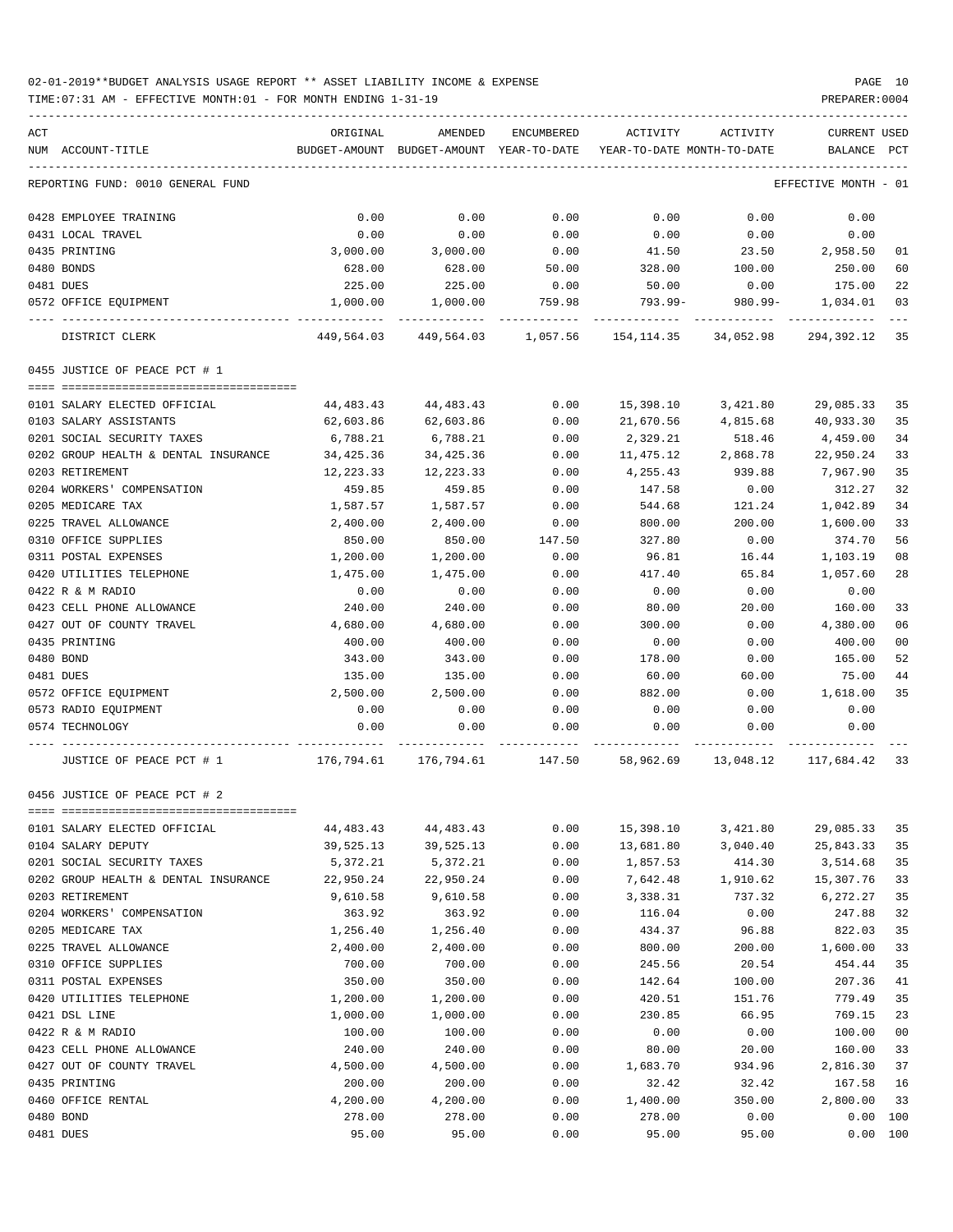| ACT |                                        | ORIGINAL              | AMENDED                                                             | ENCUMBERED          | ACTIVITY          | ACTIVITY                            | <b>CURRENT USED</b>  |                |
|-----|----------------------------------------|-----------------------|---------------------------------------------------------------------|---------------------|-------------------|-------------------------------------|----------------------|----------------|
|     | NUM ACCOUNT-TITLE                      |                       | BUDGET-AMOUNT BUDGET-AMOUNT YEAR-TO-DATE YEAR-TO-DATE MONTH-TO-DATE |                     |                   |                                     | BALANCE PCT          |                |
|     | REPORTING FUND: 0010 GENERAL FUND      |                       |                                                                     |                     |                   |                                     | EFFECTIVE MONTH - 01 |                |
|     | 0572 OFFICE EQUIPMENT                  | 1,400.00              | 1,225.00                                                            | 0.00                | 824.49            | 0.00                                | 400.51               | 67             |
|     | 0573 RADIO EQUIPMENT                   | 1,000.00              | 1,175.00                                                            | 0.00                | 1,175.00 1,175.00 |                                     | $0.00$ 100           |                |
|     | 0574 TECHNOLOGY                        | 0.00                  | 0.00                                                                | 0.00<br>___________ | 0.00              | 0.00                                | 0.00                 |                |
|     | JUSTICE OF PEACE PCT # 2               |                       |                                                                     | 0.00                |                   | 49,876.80  12,767.95  91,348.11  35 |                      |                |
|     | 0457 JUSTICE OF THE PEACE # 3          |                       |                                                                     |                     |                   |                                     |                      |                |
|     | 0101 SALARY ELECTED OFFICIAL           | 44,483.43             | 44,483.43                                                           | 0.00                | 15,398.10         | 3,421.80                            | 29,085.33            | 35             |
|     | 0103 SALARY ASSISTANT                  | 28,000.00             | 28,000.00                                                           | 0.00                | 9,202.74          | 2,153.84                            | 18,797.26            | 33             |
|     | 0201 SOCIAL SECURITY TAXES             | 4,657.65              | 4,657.65                                                            | 0.00                | 1,579.86          | 359.34                              | 3,077.79             | 34             |
|     | 0202 GROUP HEALTH & DENTAL INSURANCE   | 22,950.24             | 22,950.24                                                           | 0.00                | 7,650.08          | 1,912.52                            | 15,300.16            | 33             |
|     | 0203 RETIREMENT                        | 8,292.10              | 8,292.10                                                            | 0.00                | 2,824.08          | 636.18                              | 5,468.02             | 34             |
|     | 0204 WORKERS' COMPENSATION             | 315.52                | 315.52                                                              | 0.00                | 100.12            | 0.00                                | 215.40               | 32             |
|     | 0205 MEDICARE TAX                      | 1,089.29              | 1,089.29                                                            | 0.00                | 369.49            | 84.04                               | 719.80               | 34             |
|     | 0225 TRAVEL ALLOWANCE                  | 2,400.00              | 2,400.00                                                            | 0.00                | 800.00            | 200.00                              | 1,600.00             | 33             |
|     | 0310 OFFICE SUPPLIES                   | 500.00                | 500.00                                                              | 0.00                | 116.37            | 0.00                                | 383.63               | 23             |
|     | 0311 POSTAL EXPENSES                   | 250.00                | 250.00                                                              | 0.00                | 100.00            | 100.00                              | 150.00               | 40             |
|     | 0420 UTILITIES TELEPHONE               | 200.00                | 200.00                                                              | 0.00                | 0.00              | 0.00                                | 200.00               | 0 <sub>0</sub> |
|     | 0423 CELL PHONE ALLOWANCE              | 240.00                | 240.00                                                              | 0.00                | 80.00             | 20.00                               | 160.00               | 33             |
|     | 0427 OUT OF COUNTY TRAVEL              | 2,000.00              | 2,000.00                                                            | 0.00                | 150.00            | 0.00                                | 1,850.00             | 08             |
|     | 0435 PRINTING                          | 250.00                | 250.00                                                              | 0.00                | 57.25             | 0.00                                | 192.75               | 23             |
|     | 0460 OFFICE RENTAL                     | 2,500.00              | 2,500.00                                                            | 0.00                | 1,041.65          | 208.33                              | 1,458.35             | 42             |
|     | 0480 BOND                              | 228.00                | 228.00                                                              | 0.00                | 228.00            | 0.00                                | 0.00                 | 100            |
|     | 0481 DUES                              | 60.00                 | 60.00                                                               | 0.00                | 60.00             | 60.00                               | 0.00                 | 100            |
|     | 0572 OFFICE EQUIPMENT                  | 1,500.00              | 1,500.00                                                            | 0.00                | 0.00              | 0.00                                | 1,500.00             | 0 <sub>0</sub> |
|     | 0574 TECHNOLOGY                        | 0.00                  | 0.00                                                                | 0.00                | 0.00              | 0.00                                | 0.00                 |                |
|     | JUSTICE OF THE PEACE # 3               | 119,916.23 119,916.23 |                                                                     | 0.00                | 39,757.74         | 9,156.05                            | 80,158.49            | 33             |
|     | 0475 DISTRICT & CO. ATTORNEY           |                       |                                                                     |                     |                   |                                     |                      |                |
|     |                                        |                       |                                                                     |                     |                   |                                     |                      |                |
|     | 0101 DA. SALARY SUPPLEMENT             | 5,000.00              | 5,000.00                                                            | 0.00                | 1,730.79          | 384.62                              | 3,269.21             | 35             |
|     | 0102 HB 9 D.A. SUPPLEMENTAL FUNDS      | 3,640.00              | 3,640.00                                                            | 0.00                | 1,260.00          |                                     | 280.00 2,380.00      | 35             |
|     | 0103 SALARY ASSISTANT D.A.             | 325,362.54            | 325,362.54                                                          | 0.00                |                   | 105,894.64 23,465.72                | 219,467.90           | 33             |
|     | 0104 ASST. DA LONGEVITY PAY            | 4,760.00              | 4,760.00                                                            | 0.00                | 1,560.00          | 400.00                              | 3,200.00             | 33             |
|     | 0105 SALARIES SECRETARIES              | 183,451.04            | 183,451.04                                                          | 0.00                | 63,502.29         | 14, 111.62                          | 119,948.75           | 35             |
|     | 0106 DA SALARY REIMB. GC CH 46         | 27,500.00             | 27,500.00                                                           | 0.00                | 9,493.07          | 2,118.46                            | 18,006.93            | 35             |
|     | 0107 SALARY TEMP./EXTRA                | 0.00                  | 0.00                                                                | 0.00                | 0.00              | 0.00                                | 0.00                 |                |
|     | 0108 INVESTIGATOR CRIMES AGAINST WOMEN | 0.00                  | 0.00                                                                | 0.00                | 0.00              | 0.00                                | 0.00                 |                |
|     | 0109 INVESTIGATOR                      | 60,403.53             | 60,403.53                                                           | 0.00                | 20,908.98         | 4,646.44                            | 39, 494.55           | 35             |
|     | 0110 DISCOVERY CLERK                   | 36,171.21             | 36,171.21                                                           | 0.00                | 11,129.60         | 2,782.40                            | 25,041.61            | 31             |
|     | 0201 SOCIAL SECURITY TAXES             | 40,092.20             | 40,092.20                                                           | 0.00                | 12,754.47         | 2,835.70                            | 27, 337.73           | 32             |
|     | 0202 GROUP HEALTH INSURANCE            | 126,226.32            | 126,226.32                                                          | 0.00                | 40,637.53         | 10,517.98                           | 85,588.79            | 32             |
|     | 0203 RETIREMENT                        | 73,935.38             | 73,935.38                                                           | 0.00                | 24,736.89         | 5,498.40                            | 49,198.49            | 33             |
|     | 0204 WORKERS' COMPENSATION             | 1,898.84              | 1,898.84                                                            | 0.00                | 634.11            | 0.00                                | 1,264.73             | 33             |
|     | 0205 MEDICARE TAX                      | 9,376.40              | 9,376.40                                                            | 0.00                | 2,982.87          | 663.18                              | 6,393.53             | 32             |
|     | 0310 OFFICE SUPPLIES                   | 8,000.00              | 8,000.00                                                            | 186.91              | 3,970.32          | 1,385.14                            | 3,842.77             | 52             |
|     | 0311 POSTAL EXPENSES                   | 3,000.00              | 3,000.00                                                            | 0.00                | 176.73            | 15.42                               | 2,823.27             | 06             |
|     | 0315 COPIER EXPENSE                    | 1,500.00              | 1,500.00                                                            | 0.00                | 323.25            | 107.59                              | 1,176.75             | 22             |
|     | 0421 INTERNET/ONLINE LEGAL RE          | 8,400.00              | 8,400.00                                                            | 0.00                | 2,146.32          | 715.44                              | 6,253.68             | 26             |
|     | 0422 INVESTIGATOR CELL PHONE           | 360.00                | 360.00                                                              | 0.00                | 120.00            | 30.00                               | 240.00               | 33             |
|     | 0427 OUT OF COUNTY TRAVEL              | 9,000.00              | 9,000.00                                                            | 0.00                | 1,483.18          | 806.99                              | 7,516.82             | 16             |
|     | 0428 TRAINING/TUITION                  | 8,000.00              | 8,000.00                                                            | 0.00                | 465.00            | 445.00                              | 7,535.00             | 06             |
|     | 0431 LOCAL TRAVEL                      | 0.00                  | 0.00                                                                | 0.00                | 0.00              | 0.00                                | 0.00                 |                |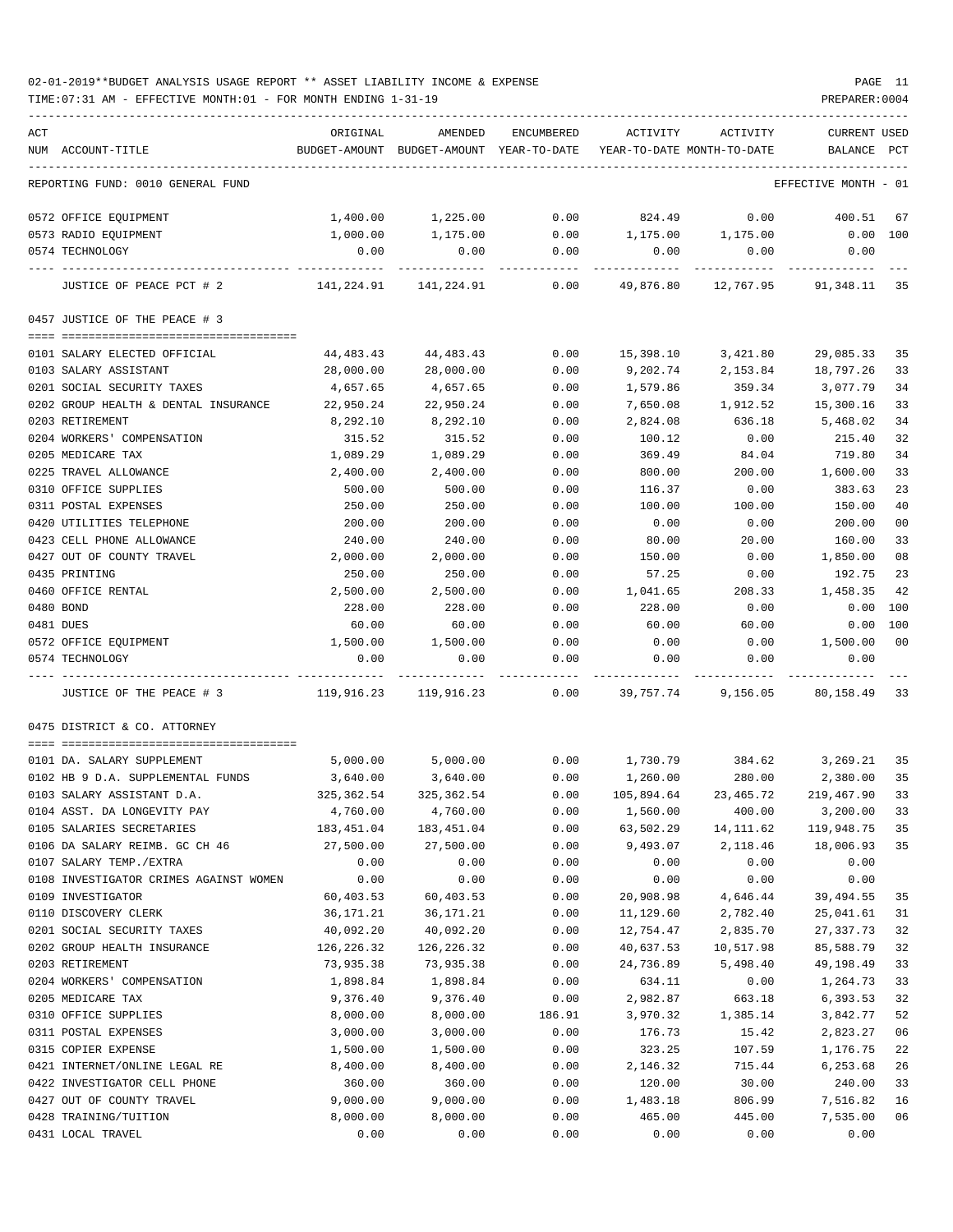| ACT<br>NUM ACCOUNT-TITLE             | ORIGINAL<br>BUDGET-AMOUNT | AMENDED<br>BUDGET-AMOUNT YEAR-TO-DATE | ENCUMBERED   | ACTIVITY<br>YEAR-TO-DATE MONTH-TO-DATE | ACTIVITY     | CURRENT USED<br>BALANCE | PCT      |
|--------------------------------------|---------------------------|---------------------------------------|--------------|----------------------------------------|--------------|-------------------------|----------|
| REPORTING FUND: 0010 GENERAL FUND    |                           |                                       |              |                                        |              | EFFECTIVE MONTH         | - 01     |
| 0435 PRINTING                        | 1,500.00                  | 1,500.00                              | 0.00         | 99.55                                  | 0.00         | 1,400.45                | 07       |
| 0438 CT.REPORTER-TRANSCRIPTS         | 8,750.00                  | 8,750.00                              | 0.00         | 100.00                                 | 0.00         | 8,650.00                | 01       |
| 0439 WITNESS EXPENSE                 | 5,000.00                  | 5,000.00                              | 0.00         | 0.00                                   | 0.00         | 5,000.00                | 00       |
| 0465 PHYS. EVIDENCE ANALYSIS         | 4,000.00                  | 4,000.00                              | 0.00         | 81.32                                  | 0.00         | 3,918.68                | 02       |
| 0469 DPS TESTING                     | 0.00                      | 0.00                                  | 0.00         | 0.00                                   | 0.00         | 0.00                    |          |
| 0480 BOND                            | 365.00                    | 365.00                                | 0.00         | 71.00                                  | 0.00         | 294.00                  | 19       |
| 0481 DUES                            | 3,000.00                  | 3,000.00                              | 0.00         | 60.00                                  | 0.00         | 2,940.00                | 02       |
| 0572 OFFICE EQUIPMENT                | 3,000.00                  | 3,000.00                              | 0.00         | 1,179.70                               | 0.00         | 1,820.30                | 39       |
| 0574 TECHNOLOGY                      | 2,000.00                  | 2,000.00                              | 0.00         | 1,984.25                               | 0.00         | 15.75                   | 99       |
| 0590 BOOKS                           | 750.00                    | 750.00                                | 0.00         | 264.56                                 | 0.00         | 485.44                  | 35       |
| DISTRICT & CO. ATTORNEY              | 964,442.46                | 964,442.46                            | 186.91       | 309,750.42                             | 71,210.10    | 654,505.13              | 32       |
| 0495 COUNTY AUDITOR                  |                           |                                       |              |                                        |              |                         |          |
|                                      |                           |                                       |              |                                        |              |                         |          |
| 0102 SALARY APPOINTED OFFICIAL       | 72,658.37                 | 72,658.37                             | 0.00         | 25,150.95                              | 5,589.10     | 47,507.42               | 35       |
| 0103 SALARIES ASSISTANTS             | 126,237.62                | 126,237.62                            | 0.00         | 42,286.86                              | 8,427.93     | 83,950.76               | 33       |
| 0201 SOCIAL SECURITY TAXES           | 12,331.55                 | 12,331.55                             | 0.00         | 4,103.63                               | 863.23       | 8,227.92                | 33       |
| 0202 GROUP HEALTH & DENTAL INSURANCE | 45,900.48                 | 45,900.48                             | 0.00         | 14,231.23                              | 2,868.78     | 31,669.25               | 31       |
| 0203 RETIREMENT                      | 22,753.70                 | 22,753.70                             | 0.00         | 7,742.69                               | 1,599.35     | 15,011.01               | 34       |
| 0204 WORKERS COMPENSATION            | 835.36                    | 835.36                                | 0.00         | 274.72                                 | 0.00         | 560.64                  | 33       |
| 0205 MEDICARE TAX                    | 2,883.99                  | 2,883.99                              | 0.00         | 959.67                                 | 201.87       | 1,924.32                | 33       |
| 0310 OFFICE SUPPLIES                 | 900.00                    | 900.00                                | 238.07       | 0.00                                   | 0.00         | 661.93                  | 26       |
| 0353 COMPUTER SOFTWARE MAINTENANCE   | 2,810.00                  | 5,225.00                              | 0.00         | 5,041.00                               | 0.00         | 184.00                  | 96       |
| 0427 OUT OF COUNTY TRAVEL            | 3,500.00                  | 3,500.00                              | 0.00         | 1,347.04                               | 0.00         | 2,152.96                | 38       |
| 0431 LOCAL TRAVEL                    | 0.00                      | 0.00                                  | 0.00         | 0.00                                   | 0.00         | 0.00                    |          |
| 0435 PRINTING                        | 50.00                     | 50.00                                 | 39.00        | 0.00                                   | 0.00         | 11.00                   | 78       |
| 0452 R & M EQUIPMENT                 | 500.00                    | 500.00                                | 0.00         | 0.00                                   | 0.00         | 500.00                  | 00       |
| 0480 BOND                            | 286.00                    | 286.00                                | 50.00        | 93.00                                  | 0.00         | 143.00                  | 50       |
| 0481 DUES                            | 590.00                    | 590.00                                | 0.00         | 295.00                                 | 295.00       | 295.00                  | 50       |
| 0572 OFFICE EQUIPMENT                | 1,300.00                  | 1,300.00                              | 132.99       | 339.99                                 | 0.00         | 827.02                  | 36       |
| COUNTY AUDITOR                       | 293,537.07                | 295,952.07                            | 460.06       | 101,865.78                             | 19,845.26    | 193,626.23              | 35       |
| 0496 COUNTY PURCHASING               |                           |                                       |              |                                        |              |                         |          |
| 0103 SALARY PURCHASING AGENT         | 51,695.70                 | 51,695.70                             | 0.00         | 6,561.60                               | 0.00         | 45,134.10               | 13       |
| 0201 SOCIAL SECURITY TAXES           | 3,227.45                  | 3,227.45                              | 0.00         | 409.82                                 | 0.00         | 2,817.63                | 13       |
| 0202 GROUP HEALTH INSURANCE          | 11,475.12                 | 11,475.12                             | 0.00         | 111.79                                 | 0.00         | 11,363.33               | 01       |
| 0203 RETIREMENT                      | 5,913.99                  | 5,913.99                              | 0.00         | 754.59                                 | 0.00         | 5,159.40                | 13       |
| 0204 WORKERS' COMPENSATION           | 218.63                    | 218.63                                | 0.00         | 50.52                                  | 0.00         | 168.11                  | 23       |
| 0205 MEDICARE TAX                    | 754.81                    | 754.81                                | 0.00         | 95.85                                  | 0.00         | 658.96                  | 13       |
| 0310 OFFICE SUPPLIES                 | 400.00                    | 400.00                                | 0.00         | 309.68                                 | 133.09       | 90.32                   | 77       |
| 0353 COMPUTER SOFTWARE MAINTENANCE   | 350.00                    | 655.00                                | 0.00         | 655.00                                 | 0.00         | 0.00                    | 100      |
| 0421 CELL PHONE                      | 360.00                    | 360.00                                | 0.00         | 60.00                                  | 0.00         | 300.00                  | 17       |
| 0427 OUT OF COUNTY TRAVEL            | 2,000.00                  | 2,000.00                              | 0.00         | 1,365.79                               | 0.00         | 634.21                  | 68       |
| 0431 LOCAL TRAVEL                    | 0.00                      | 0.00                                  | 0.00         | 0.00                                   | 0.00         | 0.00                    |          |
| 0435 PRINTING                        | 70.00                     | 70.00                                 | 0.00         | 0.00                                   | 0.00         | 70.00                   | 00       |
| 0452 R & M EQUIPMENT                 |                           |                                       |              |                                        | 0.00         | 0.00                    |          |
|                                      |                           |                                       |              |                                        |              |                         |          |
|                                      | 0.00                      | 0.00                                  | 0.00         | 0.00                                   |              |                         |          |
| 0480 BOND                            | 0.00                      | 0.00                                  | 0.00         | 0.00                                   | 0.00         | 0.00                    |          |
| 0481 DUES<br>0572 OFFICE EQUIPMENT   | 450.00<br>500.00          | 450.00<br>500.00                      | 0.00<br>0.00 | 164.00<br>0.00                         | 0.00<br>0.00 | 286.00<br>500.00        | 36<br>00 |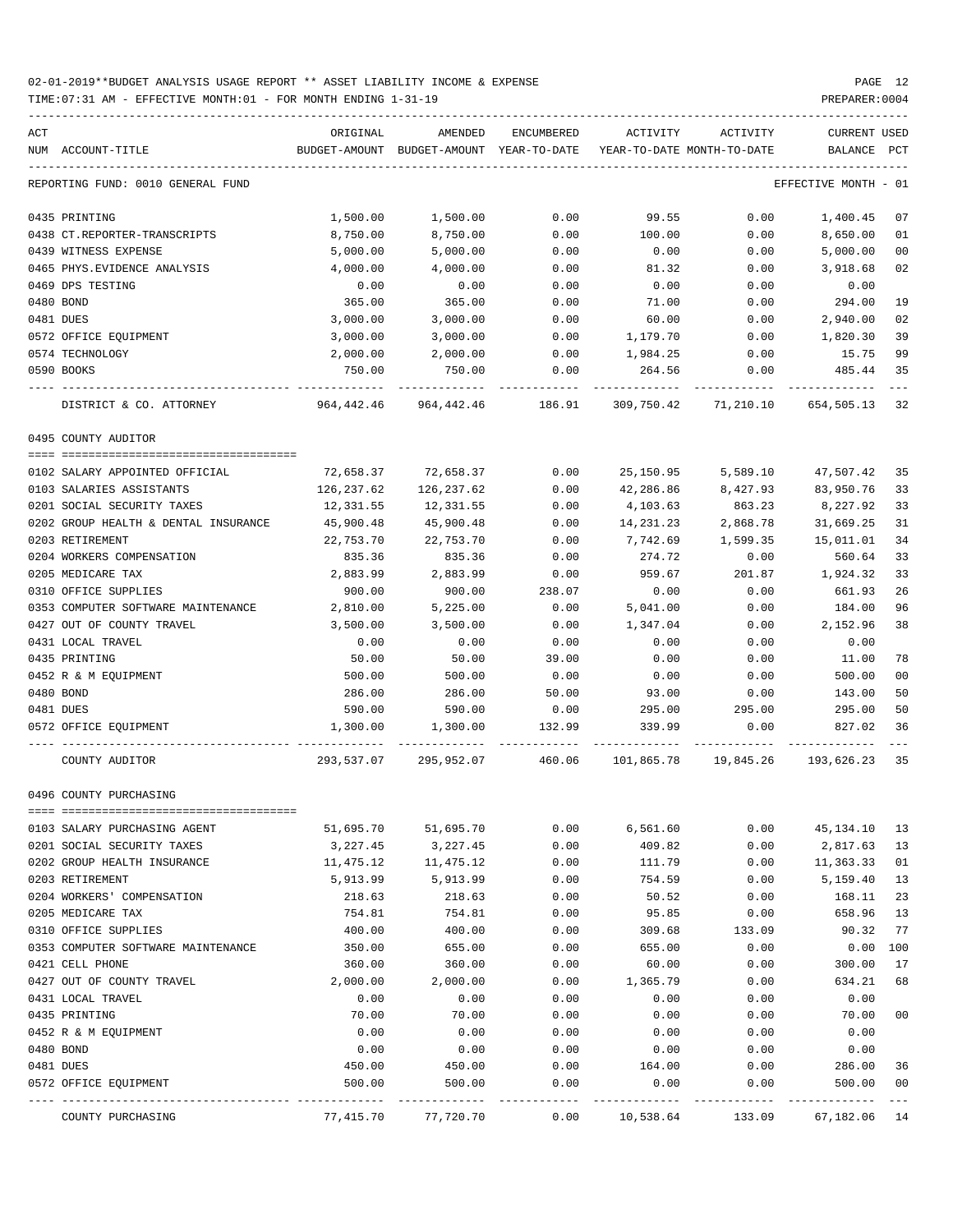| 02-01-2019**BUDGET ANALYSIS USAGE REPORT ** ASSET LIABILITY INCOME & EXPENSE | PAGE           |  |
|------------------------------------------------------------------------------|----------------|--|
| TIME: 07:31 AM - EFFECTIVE MONTH: 01 - FOR MONTH ENDING 1-31-19              | PREPARER: 0004 |  |

| ACT |                                      | ORIGINAL    | AMENDED                                  | ENCUMBERED     | ACTIVITY                   | ACTIVITY              | CURRENT USED         |              |
|-----|--------------------------------------|-------------|------------------------------------------|----------------|----------------------------|-----------------------|----------------------|--------------|
|     | NUM ACCOUNT-TITLE                    |             | BUDGET-AMOUNT BUDGET-AMOUNT YEAR-TO-DATE |                | YEAR-TO-DATE MONTH-TO-DATE |                       | BALANCE              | $_{\rm PCT}$ |
|     | REPORTING FUND: 0010 GENERAL FUND    |             |                                          |                |                            |                       | EFFECTIVE MONTH - 01 |              |
|     | 0497 COUNTY TREASURER                |             |                                          |                |                            |                       |                      |              |
|     | 0101 SALARY ELECTED OFFICIAL         | 58,237.97   | 58,237.97                                | 0.00           | 20,159.28                  | 4,479.84              | 38,078.69            | 35           |
|     | 0103 SALARY ASSISTANT                | 47,000.00   | 47,000.00                                | 0.00           | 16,269.21                  | 3,615.38              | 30,730.79            | 35           |
|     | 0201 SOCIAL SECURITY TAXES           | 6,524.75    | 6,524.75                                 | 0.00           | 1,753.30                   | 375.72                | 4,771.45             | 27           |
|     | 0202 GROUP HEALTH & DENTAL INSURANCE | 22,950.24   | 22,950.24                                | 0.00           | 7,650.08                   | 1,912.52              | 15,300.16            | 33           |
|     | 0203 RETIREMENT                      | 12,039.22   | 12,039.22                                | 0.00           | 4,181.95                   | 923.66                | 7,857.27             | 35           |
|     | 0204 WORKERS' COMPENSATION           | 442.00      | 442.00                                   | 0.00           | 145.36                     | 0.00                  | 296.64               | 33           |
|     | 0205 MEDICARE TAX                    | 1,525.95    | 1,525.95                                 | 0.00           | 410.01                     | 87.86                 | 1,115.94             | 27           |
|     | 0310 OFFICE SUPPLIES                 | 200.00      | 200.00                                   | 0.00           | 0.00                       | 0.00                  | 200.00               | 00           |
|     | 0427 OUT OF COUNTY TRAVEL            | 1,500.00    | 1,500.00                                 | 0.00           | 180.00                     | 0.00                  | 1,320.00             | 12           |
|     | 0431 LOCAL TRAVEL                    | 0.00        | 0.00                                     | 0.00           | 0.00                       | 0.00                  | 0.00                 |              |
|     | 0435 PRINTING                        | 200.00      | 200.00                                   | 0.00           | 0.00                       | 0.00                  | 200.00               | 00           |
|     | 0452 R&M EQUIPMENT                   | 250.00      | 250.00                                   | 0.00           | 0.00                       | 0.00                  | 250.00               | 00           |
|     | 0453 COMPUTER SOFTWARE MAINTEN       | 1,300.00    | 2,410.00                                 | 0.00           | 2,314.00                   | 0.00                  | 96.00                | 96           |
|     | 0480 BOND                            | 271.00      | 271.00                                   | 0.00           | 271.00                     | 0.00                  | 0.00                 | 100          |
|     | 0481 DUES                            | 175.00      | 175.00                                   | 0.00           | 0.00                       | 0.00                  | 175.00               | 00           |
|     | 0572 OFFICE EQUIPMENT                | 0.00        | 0.00                                     | 0.00           | 0.00                       | 0.00                  | 0.00                 |              |
|     | 0574 TECHNOLOGY                      | 0.00        | 0.00                                     | 0.00           | 0.00                       | 0.00                  | 0.00                 |              |
|     | COUNTY TREASURER                     | 152,616.13  | 153,726.13                               | 0.00           | 53,334.19                  | 11,394.98             | 100,391.94 35        |              |
|     | 0499 TAX ASSESSOR-COLLECTOR          |             |                                          |                |                            |                       |                      |              |
|     |                                      |             |                                          |                |                            |                       |                      |              |
|     | 0101 SALARIES ELECTED OFFICIAL       | 58,237.97   | 58,237.97                                | 0.00           | 20,159.28                  | 4,479.84              | 38,078.69            | 35           |
|     | 0103 SALARIES ASSISTANTS             | 40,712.36   | 40,712.36                                | 0.00           | 14,092.74                  | 3,131.72              | 26,619.62            | 35           |
|     | 0104 SALARIES DEPUTIES               | 97,746.15   | 97,746.15                                | 0.00           | 33,835.23                  | 7,518.94              | 63,910.92            | 35           |
|     | 0107 SALARY TEMP./EXTRA              | 14,678.12   | 14,678.12                                | 0.00           | 2,213.34                   | 273.47                | 12,464.78            | 15           |
|     | 0201 SOCIAL SECURITY TAXES           | 13,105.23   | 13,105.23                                | 0.00           | 4,076.48                   | 885.56                | 9,028.75             | 31           |
|     | 0202 GROUP HEALTH & DENTAL INSURANCE | 57,375.60   | 57,375.60                                | 0.00           | 19,125.20                  | 4,781.30              | 38,250.40            | 33           |
|     | 0203 RETIREMENT                      | 24, 181. 25 | 24, 181. 25                              | 0.00           | 8,070.65                   | 1,757.56              | 16,110.60            | 33           |
|     | 0204 WORKERS COMPENSATION            | 887.77      | 887.77                                   | 0.00           | 288.17                     | 0.00                  | 599.60               | 32           |
|     | 0205 MEDICARE TAX                    | 3,064.93    | 3,064.93                                 | 0.00           | 953.29                     | 207.09                | 2,111.64             | 31           |
|     | 0225 LEONARD OFFICE TRAVEL           | 900.00      | 900.00                                   | 0.00           | 227.40                     | 105.32                | 672.60               | 25           |
|     | 0310 OFFICE SUPPLIES                 | 1,300.00    | 1,300.00                                 | 32.99          | 301.40                     | 249.77                | 965.61               | 26           |
|     | 0311 POSTAL EXPENSES                 | 6,500.00    | 6,500.00                                 | 0.00           | 257.57                     | 52.37                 | 6, 242.43 04         |              |
|     | 0315 COPIER EXPENSE                  | 500.00      | 500.00                                   | 0.00           | 112.70                     | 37.66                 | 387.30               | 23           |
|     | 0420 TELEPHONE LEONARD OFFICE        | 735.00      | 735.00                                   | 61.94          | 246.44                     | 61.95                 | 426.62               | 42           |
|     | 0423 CELL PHONE                      | 0.00        | 0.00                                     | 0.00           | 0.00                       | 0.00                  | 0.00                 |              |
|     | 0427 OUT OF COUNTY TRAVEL            | 4,500.00    | 4,500.00                                 | 0.00           | 1,789.03                   | 0.00                  | 2,710.97             | 40           |
|     | 0435 PRINTING                        | 250.00      | 250.00                                   | 0.00           | 96.15                      | 0.00                  | 153.85               | 38           |
|     | 0460 LEONARD OFFICE RENT             | 1,200.00    | 1,200.00                                 | 0.00           | 400.00                     | 100.00                | 800.00               | 33           |
|     | 0480 BOND                            | 368.00      | 368.00                                   | 0.00           | 0.00                       | 0.00                  | 368.00               | 00           |
|     | 0481 DUES                            | 175.00      | 175.00                                   | 0.00           | 175.00                     | 175.00                | $0.00$ 100           |              |
|     | 0572 OFFICE EQUIPMENT                | 700.00      | 700.00                                   | 0.00           | 368.72                     | 0.00                  | 331.28               | 53           |
|     | 0574 TECHNOLOGY                      | 0.00        | 0.00<br>-----------                      | 0.00<br>------ | 0.00                       | 0.00<br>------------- | 0.00<br>-----------  |              |
|     | TAX ASSESSOR-COLLECTOR               |             | 327, 117.38 327, 117.38                  | 94.93          | 106,788.79                 | 23,817.55             | 220, 233.66 33       |              |
|     | 0503 COMPUTER/IT DEPT.               |             |                                          |                |                            |                       |                      |              |
|     | 0103 SALARY-TECHNICIAN               | 41,257.02   | 41,257.02                                | 0.00           | 14,281.29                  | 3,173.62              | 26,975.73 35         |              |
|     | 0107 PART TIME TECHNICIAN            | 19,502.02   | 19,502.02                                | 0.00           | 6,510.06                   | 1,433.75              | 12,991.96 33         |              |
|     | 0201 SOCIAL SECURITY                 | 3,767.06    | 3,767.06                                 | 0.00           | 1,216.22                   | 267.44                | 2,550.84             | 32           |
|     |                                      |             |                                          |                |                            |                       |                      |              |

0201 SOCIAL SECURITY 3,767.06 3,767.06 0.00 1,216.22 267.44 2,550.84 32 0202 GROUP HEALTH INSURANCE 11,475.12 11,475.12 0.00 3,825.04 956.26 7,650.08 33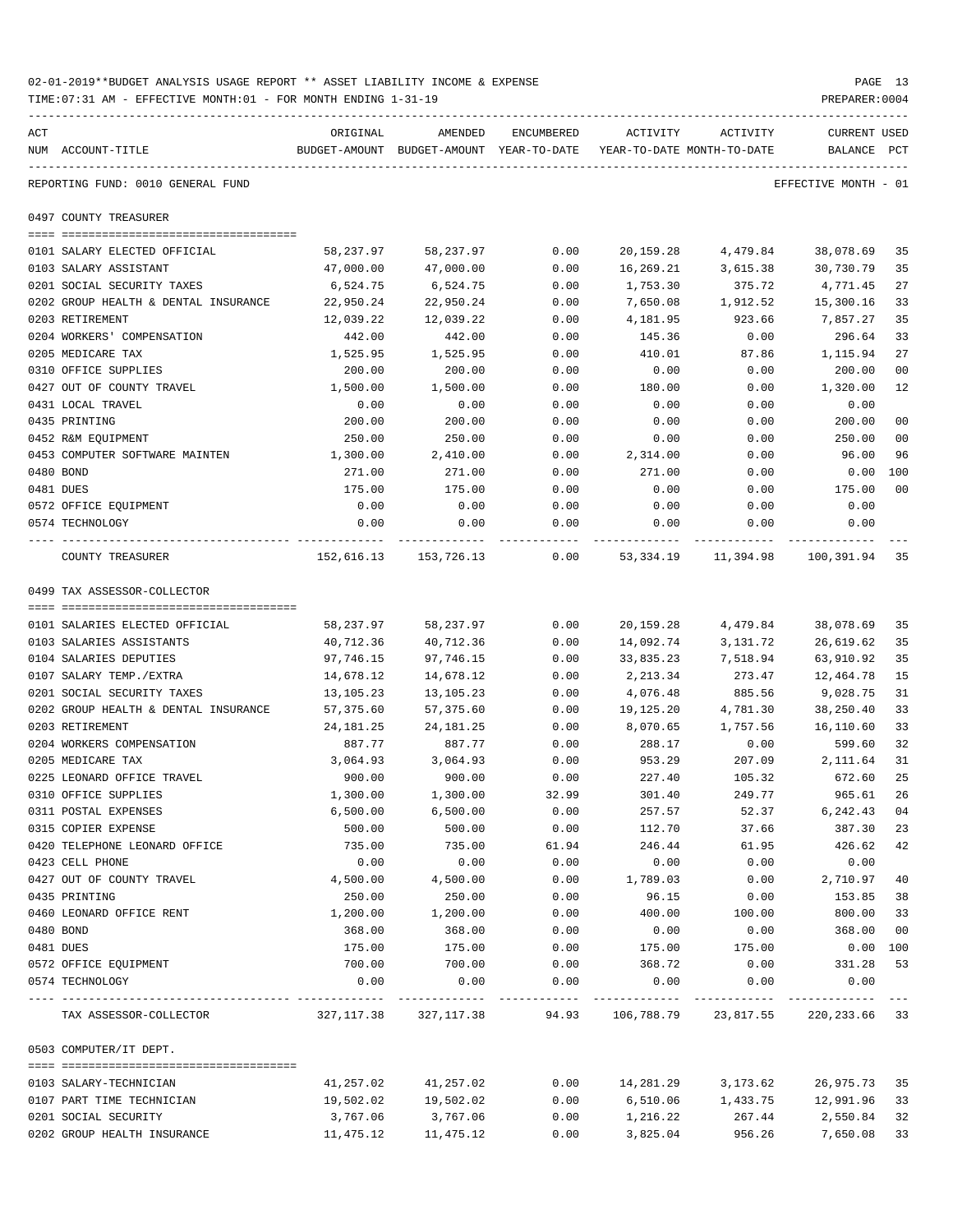| ACT | NUM ACCOUNT-TITLE                      | ORIGINAL   | AMENDED<br>BUDGET-AMOUNT BUDGET-AMOUNT YEAR-TO-DATE | ENCUMBERED |              | ACTIVITY ACTIVITY<br>YEAR-TO-DATE MONTH-TO-DATE | CURRENT USED<br>BALANCE PCT |                |
|-----|----------------------------------------|------------|-----------------------------------------------------|------------|--------------|-------------------------------------------------|-----------------------------|----------------|
|     | REPORTING FUND: 0010 GENERAL FUND      |            |                                                     |            |              |                                                 | EFFECTIVE MONTH - 01        |                |
|     | 0203 RETIREMENT                        | 6,950.83   | 6,950.83                                            | 0.00       | 2,386.86     | 525.72                                          | 4,563.97                    | 34             |
|     | 0204 WORKERS COMPENSATION              | 322.41     | 322.41                                              | 0.00       | 103.50       | 0.00                                            | 218.91                      | 32             |
|     | 0205 MEDICARE TAX                      | 881.01     | 881.01                                              | 0.00       | 284.41       | 62.54                                           | 596.60                      | 32             |
|     | 0225 TRAVEL ALLOWANCE                  | 828.00     | 828.00                                              | 0.00       | 276.00       | 69.00                                           | 552.00                      | 33             |
|     | 0310 OFFICE SUPPLIES                   | 200.00     | 200.00                                              | 0.00       | 0.00         | 0.00                                            | 200.00                      | 0 <sub>0</sub> |
|     | 0421 CELL PHONE ALLOWANCE              | 414.00     | 414.00                                              | 0.00       | 138.00       | 34.50                                           | 276.00                      | 33             |
|     | 0423 EMERGENCY INTERNET                | 0.00       | 455.88                                              | 0.00       | 125.00       | 75.98                                           | 330.88                      | 27             |
|     | 0427 OUT OF COUNTY TRAVEL              | 900.00     | 900.00                                              | 0.00       | 0.00         | 0.00                                            | 900.00                      | 0 <sub>0</sub> |
|     | 0435 PRINTING                          | 0.00       | 0.00                                                | 0.00       | 0.00         | 0.00                                            | 0.00                        |                |
|     | 0453 R&M COMPUTER/TRAINING             | 0.00       | 0.00                                                | 0.00       | 0.00         | 0.00                                            | 0.00                        |                |
|     | 0572 OFFICE EQUIPMENT                  | 3,550.00   | 3,094.12                                            | 0.00       | 1,186.80     | 0.00                                            | 1,907.32                    | 38             |
|     | 0574 COMPUTER/WEB SOFTWARE             | 3,000.00   | 3,000.00                                            | 0.00       | 0.00         | 0.00                                            | 3,000.00                    | 0 <sub>0</sub> |
|     | 0576 COUNTY COMPUTER REPLACEMENT       | 40,000.00  | 40,000.00                                           | 0.00       | 0.00         | 0.00                                            | 40,000.00                   | 0 <sub>0</sub> |
|     |                                        |            |                                                     |            |              |                                                 |                             |                |
|     | COMPUTER/IT DEPT.                      |            | 133,047.47 133,047.47                               | 0.00       |              | 30,333.18 6,598.81                              | 102,714.29                  | 23             |
|     | 0509 CONTINGENCY                       |            |                                                     |            |              |                                                 |                             |                |
|     | 0475 CONTINGENCY                       |            | 250,000.00 211,834.00                               | 0.00       | 0.00         | 0.00                                            | 211,834.00                  | 00             |
|     | CONTINGENCY                            |            | 250,000.00 211,834.00                               | 0.00       | 0.00         | 0.00                                            | 211,834.00                  | 0 <sub>0</sub> |
|     | 0510 COURTHOUSE                        |            |                                                     |            |              |                                                 |                             |                |
|     | 0107 REGULAR TEMP.- PART TIME          | 0.00       | 0.00                                                | 0.00       | 0.00         | 0.00                                            | 0.00                        |                |
|     | 0115 SALARY JANITOR                    | 39,527.92  | 39,527.92                                           | 0.00       | 13,682.70    | 3,040.60                                        | 25,845.22                   | 35             |
|     | 0201 SOCIAL SECURITY TAXES             | 2,450.73   | 2,450.73                                            | 0.00       | 836.50       | 185.56                                          | 1,614.23                    | 34             |
|     | 0202 GROUP HEALTH & DENTAL INSURANCE   | 11,475.12  | 11,475.12                                           | 0.00       | 3,825.04     | 956.26                                          | 7,650.08                    | 33             |
|     | 0203 RETIREMENT                        | 4,521.99   | 4,521.99                                            | 0.00       | 1,570.75     | 346.94                                          | 2,951.24                    | 35             |
|     | 0204 WORKERS' COMPENSATION             | 1,628.55   | 1,628.55                                            | 0.00       | 746.17       | 0.00                                            | 882.38                      | 46             |
|     | 0205 MEDICARE TAX                      | 573.15     | 573.15                                              | 0.00       | 195.64       | 43.40                                           | 377.51                      | 34             |
|     | 0310 OFFICE SUPPLIES                   | 4,000.00   | 4,000.00                                            | 197.36     | 1,187.91     | 812.60                                          | 2,614.73                    | 35             |
|     | 0311 POSTAL EXPENSE                    | 9,000.00   | 9,000.00                                            | 0.00       | $2,008.33 -$ | 638.58-                                         | 11,008.33                   | 22             |
|     | 0315 COPIER RENTAL                     | 4,300.00   | 4,300.00                                            | 0.00       | 1,035.22     | 338.57                                          | 3,264.78                    | 24             |
|     | 0316 EMPLOYEE AWARDS BANQUET           | 2,500.00   | 2,500.00                                            | 0.00       | 2,462.00     | 0.00                                            | 38.00                       | 98             |
|     | 0330 AUTO EXPENSE-GAS AND OIL          | 700.00     | 700.00                                              | 0.00       | 174.40       | 174.40                                          | 525.60                      | 25             |
|     | 0332 JANITOR SUPPLIES                  | 0.00       | 0.00                                                | 0.00       | 0.00         | 0.00                                            | 0.00                        |                |
|     | 0353 R&M COMPUTER                      | 0.00       | 0.00                                                | 0.00       | 0.00         | 0.00                                            | 0.00                        |                |
|     | 0420 TELEPHONE                         | 0.00       | 0.00                                                | 0.00       | 0.00         | 0.00                                            | 0.00                        |                |
|     |                                        | 0.00       | 0.00                                                | 0.00       | 0.00         | 0.00                                            | 0.00                        |                |
|     | 0421 INTERNET LINES<br>0423 CELL PHONE | 340.00     | 340.00                                              | 0.00       | 104.72       | 52.38                                           |                             |                |
|     |                                        |            |                                                     |            |              |                                                 | 235.28                      | 31             |
|     | 0440 UTILITIES ELECTRICITY             | 7,000.00   | 7,000.00                                            | 0.00       | 577.83       | 69.09                                           | 6,422.17                    | 08             |
|     | 0441 UTILITIES GAS                     | 0.00       | 0.00                                                | 0.00       | 0.00         | 0.00                                            | 0.00                        |                |
|     | 0442 UTILITIES WATER                   | 3,600.00   | 3,600.00                                            | 0.00       | 840.90       | 280.30                                          | 2,759.10                    | 23             |
|     | 0443 TRASH PICK-UP                     | 1,000.00   | 1,000.00                                            | 0.00       | 246.24       | 82.08                                           | 753.76                      | 25             |
|     | 0445 AIR CONDITIONER MAINTENANCE       | 0.00       | 0.00                                                | 0.00       | 0.00         | 0.00                                            | 0.00                        |                |
|     | 0446 ELEVATOR MAINTENANCE CONTR        | 0.00       | 0.00                                                | 0.00       | 0.00         | 0.00                                            | 0.00                        |                |
|     | 0450 R & M BUILDINGS                   | 0.00       | 0.00                                                | 0.00       | 0.00         | 0.00                                            | 0.00                        |                |
|     | 0453 COMPUTER SOFTWARE MAINTEN         | 165,000.00 | 151,322.00                                          | 0.00       | 36,504.50    | 0.00                                            | 114,817.50                  | 24             |
|     | 0463 RENTAL PERSONNEL PAGER            | 0.00       | 0.00                                                | 0.00       | 0.00         | 0.00                                            | 0.00                        |                |
|     | 0482 FIRE INSURANCE                    | 16,500.00  | 16,500.00                                           | 0.00       | 0.00         | 0.00                                            | 16,500.00                   | 00             |
|     | 0500 LAND                              | 0.00       | 0.00                                                | 0.00       | 0.00         | 0.00                                            | 0.00                        |                |
|     | 0530 PERMANENT IMPROVEMENTS            | 0.00       | 0.00                                                | 0.00       | 0.00         | 0.00                                            | 0.00                        |                |
|     | 0572 OFFICE EQUIPMENT                  | 0.00       | 0.00                                                | 0.00       | 0.00         | 0.00                                            | 0.00                        |                |
|     | 0573 ODYSSEY SOFTWARE/EQUIPMENT        | 0.00       | 0.00                                                | 0.00       | 0.00         | 0.00                                            | 0.00                        |                |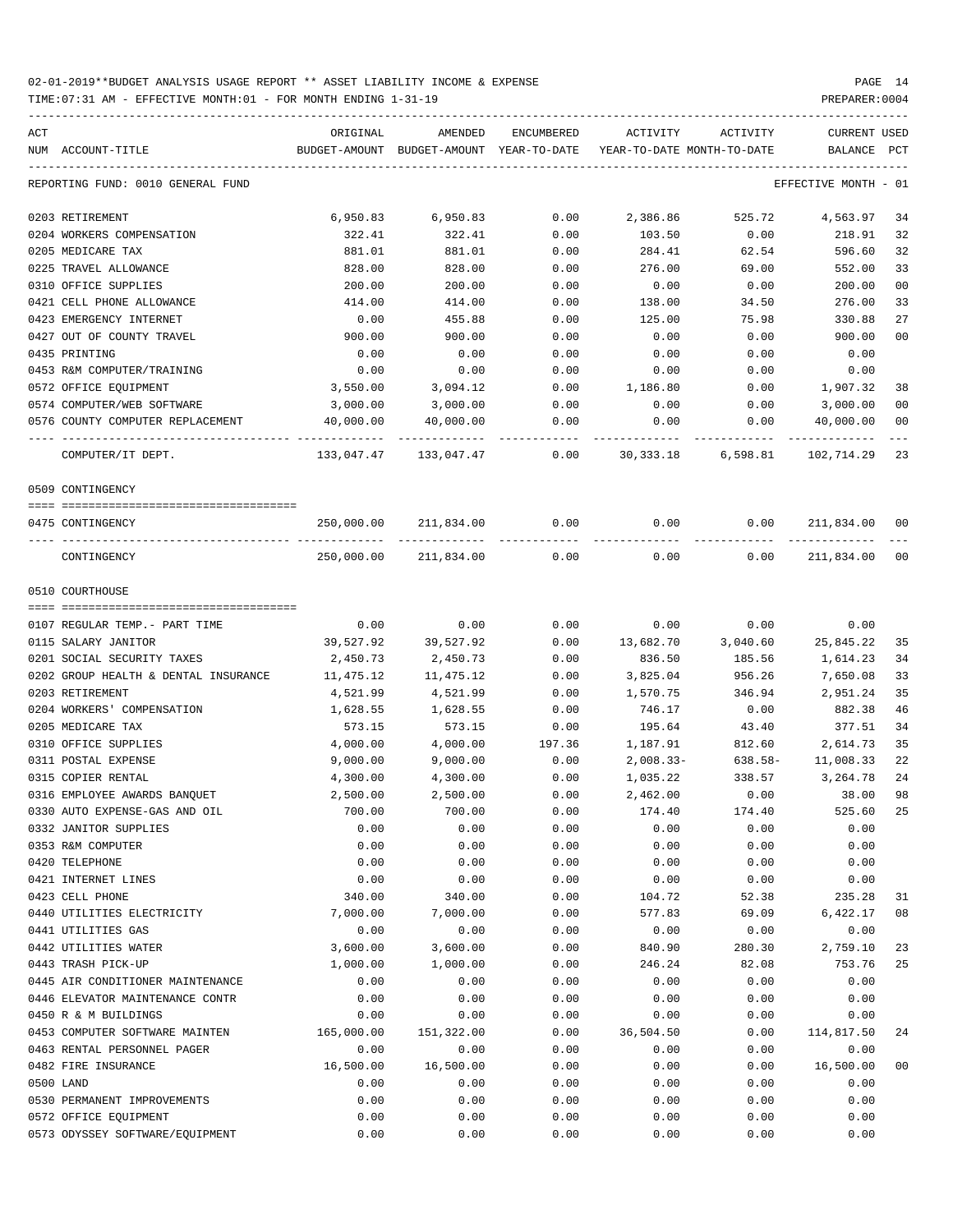TIME:07:31 AM - EFFECTIVE MONTH:01 - FOR MONTH ENDING 1-31-19 PREPARER:0004

| ACT                               | ORIGINAL   | AMENDED                                                             | ENCUMBERED | ACTIVITY  | ACTIVITY | <b>CURRENT USED</b>  |                |
|-----------------------------------|------------|---------------------------------------------------------------------|------------|-----------|----------|----------------------|----------------|
| NUM ACCOUNT-TITLE                 |            | BUDGET-AMOUNT BUDGET-AMOUNT YEAR-TO-DATE YEAR-TO-DATE MONTH-TO-DATE |            |           |          | BALANCE PCT          |                |
| REPORTING FUND: 0010 GENERAL FUND |            |                                                                     |            |           |          | EFFECTIVE MONTH - 01 |                |
| 0574 TECHNOLOGY                   | 1,323.00   | 1,323.00                                                            | 0.00       | 0.00      | 0.00     | 1,323.00             | 00             |
| 0575 LAND/BUILDING                | 0.00       | 0.00                                                                | 0.00       | 0.00      | 0.00     | 0.00                 |                |
| 0577 JANITOR EQUIPMENT            | 1,000.00   | 1,000.00                                                            | 0.00       | 0.00      | 0.00     | 1,000.00             | 0 <sub>0</sub> |
| COURTHOUSE                        | 276,440.46 | 262,762.46                                                          | 197.36     | 61,982.19 | 5,743.60 | 200,582.91           | 24             |
| 0511 COUNTY OFFICE BUILDING       |            |                                                                     |            |           |          |                      |                |
| 0115 SALARY JANITOR               | 3,304.49   | 3,304.49                                                            | 0.00       | 1,550.62  | 330.46   | 1,753.87             | 47             |
| 0201 SOCIAL SECURITY TAXES        | 204.88     | 204.88                                                              | 0.00       | 96.14     | 20.49    | 108.74               | 47             |
| 0203 RETIREMENT                   | 378.03     | 378.03                                                              | 0.00       | 178.02    | 37.71    | 200.01               | 47             |
| 0204 WORKER' COMPENSATION         | 136.14     | 136.14                                                              | 0.00       | 62.39     | 0.00     | 73.75                | 46             |
| 0205 MEDICARE TAX                 | 47.92      | 47.92                                                               | 0.00       | 22.48     | 4.79     | 25.44                | 47             |
| 0225 JANITOR TRAVEL               | 175.00     | 175.00                                                              | 0.00       | 43.01     | 43.01    | 131.99               | 25             |
| 0332 JANITOR SUPPLIES             | 1,000.00   | 1,000.00                                                            | 0.00       | 349.27    | 184.09   | 650.73               | 35             |
| 0440 UTILITIES ELECTRICITY        | 5,000.00   | 5,000.00                                                            | 0.00       | 1,310.47  | 286.78   | 3,689.53             | 26             |
| 0441 UTILITIES GAS                | 1,000.00   | 1,000.00                                                            | 120.45     | 234.84    | 101.93   | 644.71               | 36             |
| 0442 UTILITIES WATER              | 1,000.00   | 1,000.00                                                            | 0.00       | 229.29    | 87.42    | 770.71               | 23             |
| 0443 TRASH PICK-UP SERVICE        | 480.00     | 480.00                                                              | 0.00       | 123.12    | 41.04    | 356.88               | 26             |
| 0444 LAWN MAINTENANCE             | 0.00       | 0.00                                                                | 0.00       | 0.00      | 0.00     | 0.00                 |                |
| 0450 R & M BUILDING               | 9,000.00   | 9,000.00                                                            | 0.00       | 729.47    | 0.00     | 8,270.53             | 08             |
| 0482 FIRE INSURANCE               | 1,000.00   | 1,000.00                                                            | 0.00       | 0.00      | 0.00     | 1,000.00             | 0 <sub>0</sub> |
| 0535 BUILDINGS                    | 0.00       | 0.00                                                                | 0.00       | 0.00      | 0.00     | 0.00                 |                |
| COUNTY OFFICE BUILDING            | 22,726.46  | 22,726.46                                                           | 120.45     | 4,929.12  | 1,137.72 | 17,676.89            | 22             |
| 0512 CO-OP OFFICE BUILDING        |            |                                                                     |            |           |          |                      |                |
| 0332 JANITOR SUPPLIES             | 500.00     | 500.00                                                              | 0.00       | 64.42     | 0.00     | 435.58               | 13             |
| 0440 UTILITIES ELECTRICITY        | 6,000.00   | 6,000.00                                                            | 0.00       | 1,774.21  | 574.35   | 4,225.79             | 30             |
| 0442 UTILITIES WATER              | 700.00     | 700.00                                                              | 0.00       | 176.70    | 55.65    | 523.30               | 25             |
| 0450 R&M BUILDING                 | 1,000.00   | 1,000.00                                                            | 0.00       | 226.00    | 160.00   | 774.00               | 23             |
| 0482 FIRE INSURANCE               | 1,400.00   | 1,400.00                                                            | 0.00       | 0.00      | 0.00     | 1,400.00             | 0 <sub>0</sub> |
| 0535 BUILDINGS                    | 0.00       | 0.00                                                                | 0.00       | 0.00      | 0.00     | 0.00                 |                |
|                                   |            |                                                                     |            |           |          |                      |                |
| CO-OP OFFICE BUILDING             | 9,600.00   | 9,600.00                                                            | 0.00       | 2,241.33  | 790.00   | 7,358.67             | 23             |
| 0513 COURTHOUSE SOUTH ANNEX       |            |                                                                     |            |           |          |                      |                |
| 0115 SALARY JANITOR               | 13,209.04  | 13,209.04                                                           | 0.00       | 4,207.01  | 915.12   | 9,002.03             | 32             |
| 0201 SOCIAL SECURITY TAXES        | 818.96     | 818.96                                                              | 0.00       | 260.84    | 56.74    | 558.12               | 32             |
| 0203 RETIREMENT                   | 1,511.11   | 1,511.11                                                            | 0.00       | 482.95    | 104.41   | 1,028.16             | 32             |
| 0204 WORKERS' COMPENSATION        | 544.21     | 544.21                                                              | 0.00       | 249.34    | 0.00     | 294.87               | 46             |
| 0205 MEDICARE TAX                 | 191.53     | 191.53                                                              | 0.00       | 60.94     | 13.26    | 130.59               | 32             |
| 0315 COPIER RENTAL                | 1,500.00   | 1,500.00                                                            | 0.00       | 327.78    | 107.75   | 1,172.22             | 22             |
| 0332 JANITOR SUPPLIES             | 2,000.00   | 2,000.00                                                            | 0.00       | 322.71    | 154.07   | 1,677.29             | 16             |
| 0420 TELEPHONE                    | 5,500.00   | 5,500.00                                                            | 0.00       | 1,770.63  | 446.14   | 3,729.37             | 32             |
| 0421 INTERNET                     | 3,500.00   | 3,500.00                                                            | 0.00       | 0.00      | 0.00     | 3,500.00             | 00             |
| 0440 UTILITIES ELECTRICITY        | 6,000.00   | 6,000.00                                                            | 0.00       | 1,430.35  | 283.04   | 4,569.65             | 24             |
| 0441 UTILITIES GAS                | 1,300.00   | 1,300.00                                                            | 0.00       | 453.96    | 159.71   | 846.04               | 35             |
| 0442 UTILITIES WATER              | 1,300.00   | 1,300.00                                                            | 0.00       | 287.64    | 88.36    | 1,012.36             | 22             |
| 0443 TRASH PICKUP SERVICE         | 1,000.00   | 1,000.00                                                            | 0.00       | 246.24    | 82.08    | 753.76               | 25             |
| 0444 LAWN MAINTENANCE             | 0.00       | 0.00                                                                | 0.00       | 0.00      | 0.00     | 0.00                 |                |
| 0450 R&M BUILDING                 | 5,000.00   | 20,850.00                                                           | 0.00       | 424.36    | 0.00     | 20,425.64            | 02             |
|                                   |            |                                                                     |            |           |          |                      |                |

0455 PARKING LOT 0.00 0.00 0.00 0.00 0.00 0.00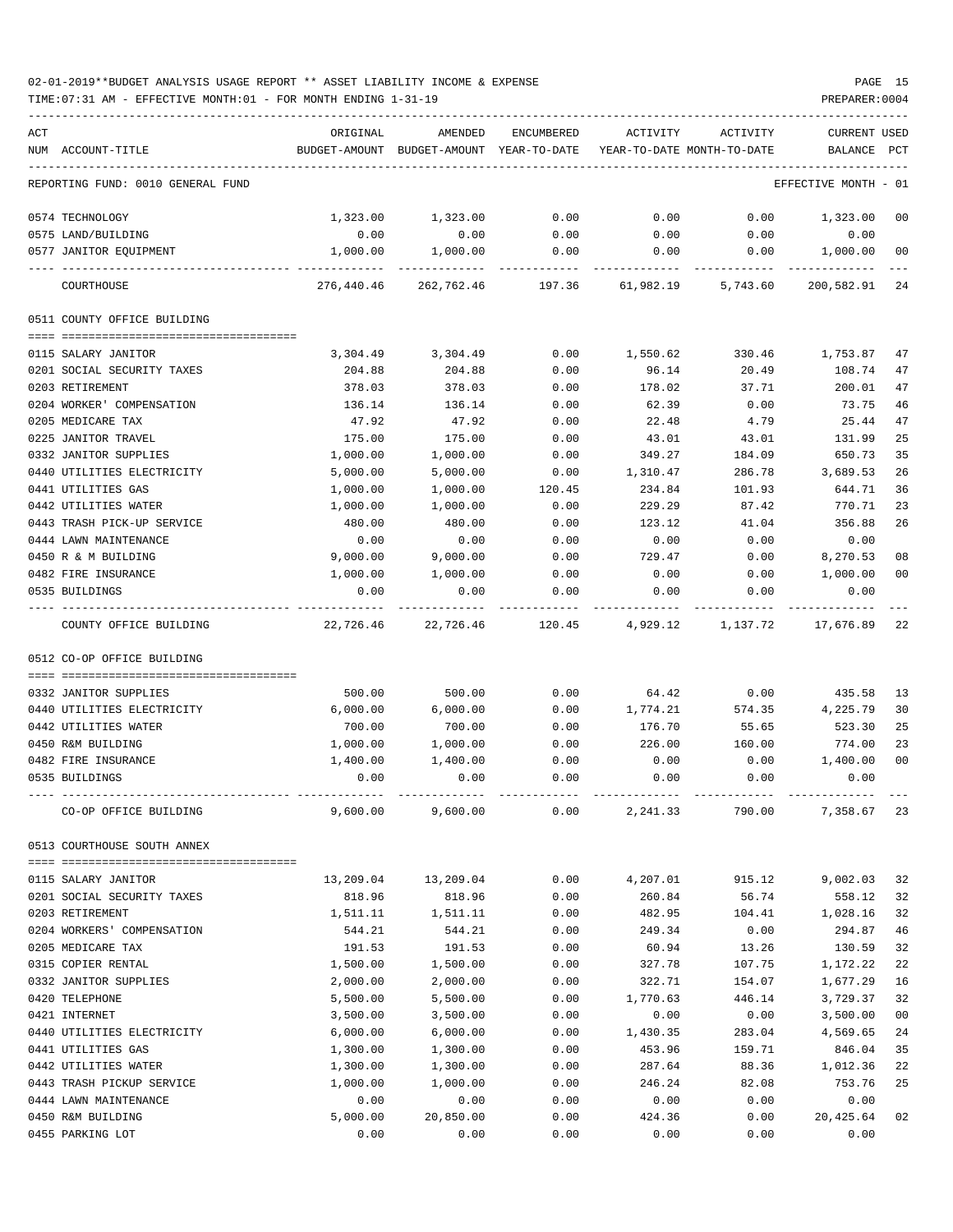| 02-01-2019**BUDGET ANALYSIS USAGE REPORT ** ASSET LIABILITY INCOME & EXPENSE |  |  |  | PAGE |  |
|------------------------------------------------------------------------------|--|--|--|------|--|
|                                                                              |  |  |  |      |  |

| ACT |                                                  | ORIGINAL           | AMENDED                                  | ENCUMBERED          | ACTIVITY                   | ACTIVITY       | <b>CURRENT USED</b>  |              |
|-----|--------------------------------------------------|--------------------|------------------------------------------|---------------------|----------------------------|----------------|----------------------|--------------|
|     | NUM ACCOUNT-TITLE                                |                    | BUDGET-AMOUNT BUDGET-AMOUNT YEAR-TO-DATE |                     | YEAR-TO-DATE MONTH-TO-DATE |                | BALANCE              | PCT          |
|     |                                                  |                    |                                          |                     |                            |                |                      |              |
|     | REPORTING FUND: 0010 GENERAL FUND                |                    |                                          |                     |                            |                | EFFECTIVE MONTH - 01 |              |
|     | 0482 FIRE INSURANCE                              | 2,300.00           | 2,300.00                                 | 0.00                | 0.00                       | 0.00           | 2,300.00             | 00           |
|     | 0531 ANNEX                                       | 0.00               | 0.00                                     | 0.00                | 0.00                       | 0.00           | 0.00                 |              |
|     |                                                  |                    |                                          |                     |                            |                |                      |              |
|     | COURTHOUSE SOUTH ANNEX                           | 45,674.85          | 61,524.85                                | 0.00                | 10,524.75                  | 2,410.68       | 51,000.10 17         |              |
|     | 0514 CITY HALL ANNEX                             |                    |                                          |                     |                            |                |                      |              |
|     | 0421 TELEPHONE/INTERNET                          | 4,400.00           | 4,400.00                                 |                     | $0.00$ 1,464.31 365.65     |                | 2,935.69 33          |              |
|     | CITY HALL ANNEX                                  | 4,400.00           | 4,400.00                                 |                     | $0.00$ 1,464.31            | 365.65         | 2,935.69 33          |              |
|     | 0515 WINDOM CO.BLDG.                             |                    |                                          |                     |                            |                |                      |              |
|     |                                                  |                    |                                          |                     |                            |                | 1,332.71             |              |
|     | 0440 UTILITIES ELECTRICITY<br>0441 UTILITIES GAS | 1,500.00<br>700.00 | 1,500.00<br>700.00                       | 0.00<br>55.19       | 167.29<br>145.17           | 79.03<br>48.34 | 499.64               | 11<br>29     |
|     |                                                  | 0.00               |                                          |                     | 0.00                       |                |                      |              |
|     | 0442 UTILITIES WATER<br>0444 LAWN MAINTENANCE    | 800.00             | 0.00<br>800.00                           | 0.00<br>0.00        |                            | 0.00<br>0.00   | 0.00<br>700.00       | 13           |
|     | 0450 R&M BUILDING                                |                    | 1,000.00                                 |                     | 100.00                     | 225.00         | 775.00               | 23           |
|     |                                                  | 1,000.00           |                                          | 0.00                | 225.00                     |                |                      |              |
|     | 0482 FIRE INSURANCE                              | 1,600.00           | 1,600.00                                 | 0.00                | 0.00                       | 0.00           | 1,600.00             | 00           |
|     | 0501 PEST CONTROL                                | 120.00             | 120.00                                   | 0.00                | 0.00                       | 0.00           | 120.00               | 00           |
|     | WINDOM CO.BLDG.                                  | 5,720.00           | 5,720.00                                 | 55.19               | 637.46                     | 352.37         | 5,027.35             | 12           |
|     | 0516 AGRILIFE EXTENSION BUILDING                 |                    |                                          |                     |                            |                |                      |              |
|     |                                                  |                    |                                          |                     |                            |                |                      |              |
|     | 0115 SALARY JANITOR                              | 2,643.42           | 2,643.42                                 | 0.00                | 711.76                     | 152.52         | 1,931.66             | 27           |
|     | 0201 SOCIAL SECURITY TAXES                       | 163.89             | 163.89                                   | 0.00                | 44.15                      | 9.46           | 119.74               | 27           |
|     | 0203 RETIREMENT                                  | 302.41             | 302.41                                   | 0.00                | 81.72                      | 17.40          | 220.69               | 27           |
|     | 0204 WORKERS' COMPENSATION                       | 108.91             | 108.91                                   | 0.00                | 49.89                      | 0.00           | 59.02                | 46           |
|     | 0205 MEDICARE TAX                                | 38.33              | 38.33                                    | 0.00                | 10.35                      | 2.22           | 27.98                | 27           |
|     | 0225 JANITOR TRAVEL                              | 250.00             | 250.00                                   | 0.00                | 67.93                      | 67.93          | 182.07               | 27           |
|     | 0332 JANITOR SUPPLIES                            | 500.00             | 500.00                                   | 0.00                | 83.43                      | 0.00           | 416.57               | 17           |
|     | 0420 TELEPHONE                                   | 0.00               | 0.00                                     | 0.00                | 0.00                       | 0.00           | 0.00                 |              |
|     | 0440 UTILITIES ELECTRICITY                       | 5,000.00           | 5,000.00                                 | 0.00                | 1,858.22                   | 576.42         | 3, 141.78            | 37           |
|     | 0441 UTILITIES GAS                               | 0.00               | 0.00                                     | 0.00                | 0.00                       | 0.00           | 0.00                 |              |
|     | 0442 UTILITIES WATER                             | 650.00             | 650.00                                   | 0.00                | 175.56                     | 54.28          | 474.44               | 27           |
|     | 0443 TRASH PICKUP SERVICE                        | 0.00               | 0.00                                     | 0.00                | 0.00                       | 0.00           | 0.00                 |              |
|     | 0444 LAWN MAINTENANCE                            | 0.00               | 0.00                                     | 0.00                | 0.00                       | 0.00           | 0.00                 |              |
|     | 0450 R&M BUILDING                                | 600.00             | 600.00                                   | 0.00                | 109.00                     | 57.00          | 491.00               | 18           |
|     | 0482 FIRE INSURANCE                              | 1,000.00           | 1,000.00                                 | 0.00                | 0.00                       | 0.00           | 1,000.00             | 00           |
|     | 0530 BUILDING REMODEL                            | 0.00               | 0.00                                     | 0.00                | 0.00                       | 0.00           | 0.00                 |              |
|     | 0535 BUILDING CONSTRUCTION                       | 0.00               | 0.00                                     | 0.00                | 0.00                       | 0.00           | 0.00                 |              |
|     | 0572 OFFICE EQUIPMENT                            | 0.00               | 0.00                                     | 0.00                | 0.00                       | 0.00           | 0.00                 |              |
|     | AGRILIFE EXTENSION BUILDING 11,256.96 11,256.96  |                    |                                          | -----------<br>0.00 | 3,192.01                   | 937.23         | 8,064.95 28          |              |
|     | 0517 COURTHOUSE EAST ANNEX                       |                    |                                          |                     |                            |                |                      |              |
|     | 0535 BUILDING                                    | 0.00               |                                          | $0.00$ 0.00         | 0.00                       |                | 0.00<br>0.00         |              |
|     |                                                  |                    |                                          |                     | ------------               |                |                      |              |
|     | COURTHOUSE EAST ANNEX                            | 0.00               | 0.00                                     | 0.00                | 0.00                       | 0.00           | 0.00                 |              |
|     | 0518 COUNTY OFFICES RELOCATION                   |                    |                                          |                     |                            |                |                      |              |
|     |                                                  |                    |                                          |                     |                            |                |                      |              |
|     | 0311 POSTAL EXPENSES                             | 344.00             | 344.00                                   | 0.00                | 346.00                     | 0.00           |                      | $2.00 - 101$ |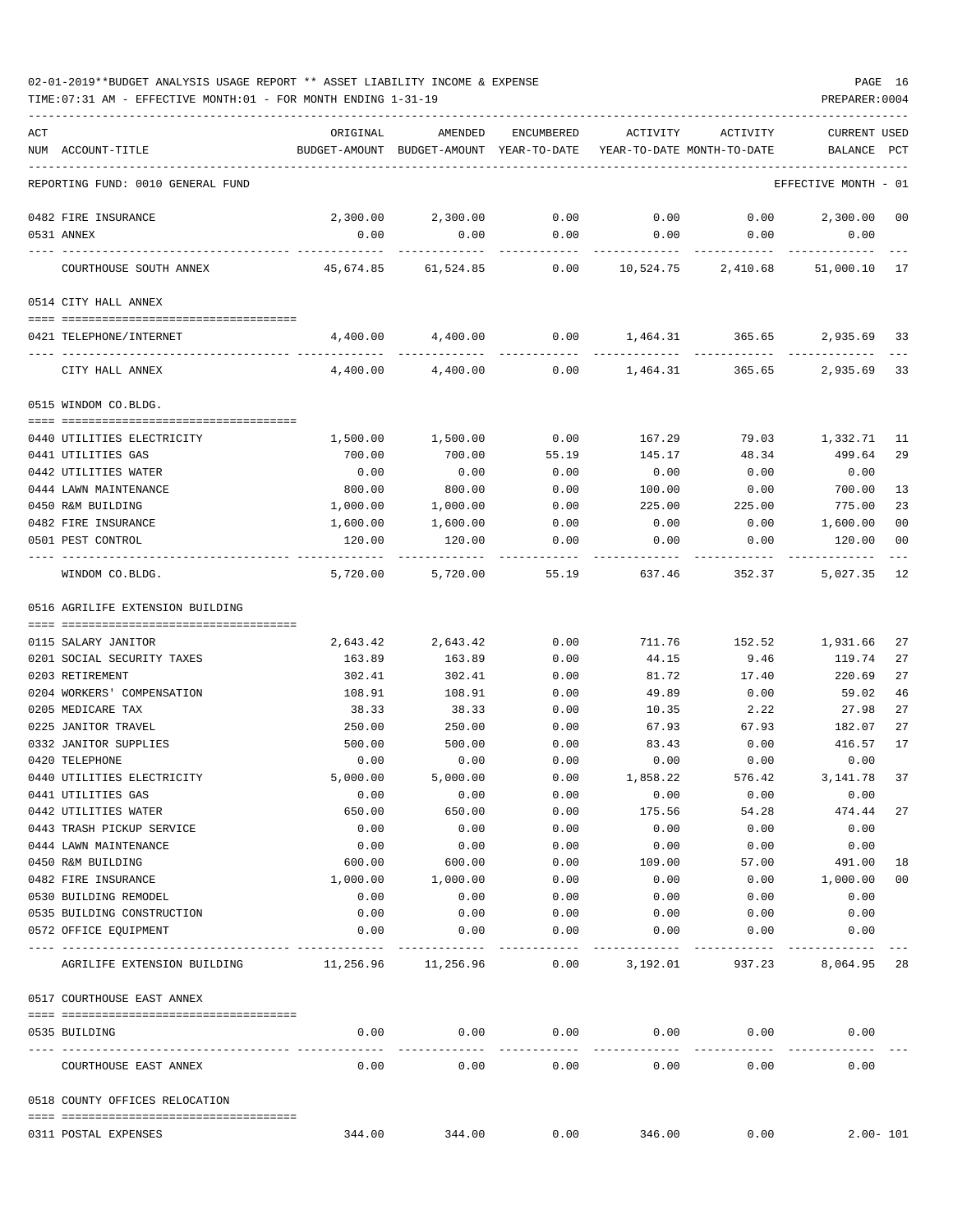| ACT | NUM ACCOUNT-TITLE                    | ORIGINAL<br>BUDGET-AMOUNT | AMENDED<br>BUDGET-AMOUNT YEAR-TO-DATE | ENCUMBERED          | ACTIVITY  | ACTIVITY<br>YEAR-TO-DATE MONTH-TO-DATE                          | <b>CURRENT USED</b><br>BALANCE | PCT |
|-----|--------------------------------------|---------------------------|---------------------------------------|---------------------|-----------|-----------------------------------------------------------------|--------------------------------|-----|
|     |                                      |                           |                                       |                     |           |                                                                 |                                |     |
|     | REPORTING FUND: 0010 GENERAL FUND    |                           |                                       |                     |           |                                                                 | EFFECTIVE MONTH - 01           |     |
|     | 0332 JANITOR SUPPLIES                | 4,500.00                  | 4,500.00                              | 353.83              | 692.20    | 63.74                                                           | 3,453.97                       | 23  |
|     | 0420 UTILITIES TELEPHONE             | 19,900.00                 | 19,900.00                             | 1,402.64            | 5,694.14  | 1,436.81                                                        | 12,803.22                      | 36  |
|     | 0421 INTERNET SERVICES               | 11,300.00                 | 11,300.00                             | 0.00                | 4,383.04  | 1,095.76                                                        | 6,916.96                       | 39  |
|     | 0440 UTILITIES ELECTRICITY           | 31,600.00                 | 31,600.00                             | 0.00                | 7,868.62  | 5,612.69                                                        | 23,731.38                      | 25  |
|     | 0441 UTILITIES GAS                   | 4,400.00                  | 4,400.00                              | 0.00                | 818.55    | 378.13                                                          | 3,581.45                       | 19  |
|     | 0442 UTILITIES WATER                 | 6,400.00                  | 6,400.00                              | 0.00                | 1,433.80  | 967.82                                                          | 4,966.20                       | 22  |
|     | 0443 TRASH PICKUP SERVICE            | 1,935.00                  | 1,935.00                              | 0.00                | 436.14    | 145.38                                                          | 1,498.86                       | 23  |
|     | 0450 R & M BUILDING                  | 12,000.00                 | 12,000.00                             | 0.00                | 2,450.76  | 305.96                                                          | 9,549.24                       | 20  |
|     | 0460 MOVING EXPENSES                 | 0.00                      | 0.00                                  | 0.00                | 0.00      | 0.00                                                            | 0.00                           |     |
|     | 0470 OFFICE SPACE LEASE              | 121,200.00                | 121,200.00                            | 0.00                | 49,325.00 | 10,100.00                                                       | 71,875.00                      | 41  |
|     | 0483 ALARM MONITORING                | 900.00                    | 900.00                                | 0.00                | 885.60    | 0.00                                                            | 14.40                          | 98  |
|     | 0484 CLEANING SERVICES               | 0.00                      | 0.00                                  | 0.00                | 0.00      | 0.00                                                            | 0.00                           |     |
|     | 0501 PEST CONTROL                    | 1,340.00<br>-----------   | 1,340.00                              | 0.00                | 225.00    | 0.00                                                            | 1,115.00                       | 17  |
|     | COUNTY OFFICES RELOCATION            | 215,819.00                |                                       | 215,819.00 1,756.47 | 74,558.85 | 20,106.29                                                       | 139,503.68                     | 35  |
|     | 0519 GOVERNMENT BUILDING             |                           |                                       |                     |           |                                                                 |                                |     |
|     | 0165 CONSTRUCTION                    | 200,000.00                | 200,000.00                            | 0.00                | 0.00      | 0.00                                                            | 200,000.00                     | 00  |
|     | GOVERNMENT BUILDING                  | 200,000.00                | 200,000.00                            | 0.00                | 0.00      | 0.00                                                            | 200,000.00                     | 00  |
|     | 0520 LAKE FANNIN                     |                           |                                       |                     |           |                                                                 |                                |     |
|     |                                      |                           |                                       |                     |           |                                                                 |                                |     |
|     | 0484 GENERAL LIABILITY INSURANCE     | 0.00                      | 2,025.00                              | 0.00                | 2,025.00  | 0.00                                                            | $0.00$ 100                     |     |
|     | LAKE FANNIN                          | 0.00                      | 2,025.00                              | 0.00                | 2,025.00  | 0.00                                                            | 0.00 100                       |     |
|     | 0540 AMBULANCE SERVICE               |                           |                                       |                     |           |                                                                 |                                |     |
|     | 0417 AMBULANCE SERVICE               | 540,000.00                | 540,000.00                            | 0.00                |           | 180,000.00 45,000.00                                            | 360,000.00 33                  |     |
|     | AMBULANCE SERVICE                    | 540,000.00                | 540,000.00                            | 0.00                |           | 180,000.00 45,000.00                                            | 360,000.00 33                  |     |
|     | 0543 FIRE PROTECTION                 |                           |                                       |                     |           |                                                                 |                                |     |
|     | 0416 FIRE PROTECTION SERVICE         | 84,000.00                 |                                       | 84,000.00 21,000.00 | 21,000.00 | 0.00                                                            | 42,000.00                      | 50  |
|     | 0422 R&M RADIO/TOWER                 | 700.00                    | 700.00                                | 0.00                | 0.00      | 0.00                                                            | 700.00                         | 00  |
|     | 0440 UTILITIES ELECTRICITY           | 0.00                      | 0.00                                  | 0.00                | 0.00      | 0.00                                                            | 0.00                           |     |
|     | 0447 REPEATER SERVICE CONTRACT       | 8,507.60                  | 8,507.60                              | 0.00                | 8,507.60  | 0.00                                                            | $0.00$ 100                     |     |
|     | 0490 FCC RADIO LICENSE               | 0.00                      | 0.00                                  | 0.00                | 0.00      | 0.00                                                            | 0.00                           |     |
|     | FIRE PROTECTION                      |                           | -------------                         | -------------       |           | 93,207.60  93,207.60  21,000.00  29,507.60  0.00  42,700.00  54 |                                |     |
|     | 0551 CONSTABLE PRECINCT # 1          |                           |                                       |                     |           |                                                                 |                                |     |
|     |                                      |                           |                                       |                     |           |                                                                 |                                |     |
|     | 0101 SALARY ELECTED OFFICIAL         | 33,154.57                 | 33,154.57                             | 0.00                |           | 11,476.62 2,550.36                                              | 21,677.95                      | 35  |
|     | 0201 SOCIAL SECURITY TAXES           | 2,204.38                  | 2,204.38                              | 0.00                | 707.46    | 157.10                                                          | 1,496.92                       | 32  |
|     | 0202 GROUP HEALTH & DENTAL INSURANCE | 5,737.56                  | 5,737.56                              | 0.00                | 1,749.92  | 437.48                                                          | 3,987.64                       | 30  |
|     | 0203 RETIREMENT                      | 3,792.88                  | 3,792.88                              | 0.00                | 1,317.39  | 290.98                                                          | 2,475.49                       | 35  |
|     | 0204 WORKERS' COMPENSATION           | 878.20                    | 878.20                                | 0.00                | 294.61    | 0.00                                                            | 583.59                         | 34  |
|     | 0205 MEDICARE TAX                    | 515.54                    | 515.54                                | 0.00                | 165.45    | 36.74                                                           | 350.09                         | 32  |
|     | 0310 OFFICE SUPPLIES                 | 50.00                     | 50.00                                 | 0.00                | 0.00      | 0.00                                                            | 50.00                          | 00  |
|     | 0311 POSTAL EXPENSES                 | 300.00                    | 300.00                                | 0.00                | 10.42     | 2.99                                                            | 289.58                         | 03  |
|     | 0330 AUTO EXPENSE-GAS AND OIL        | 1,625.00                  | 1,625.00                              | 0.00                | 300.43    | 254.94                                                          | 1,324.57                       | 18  |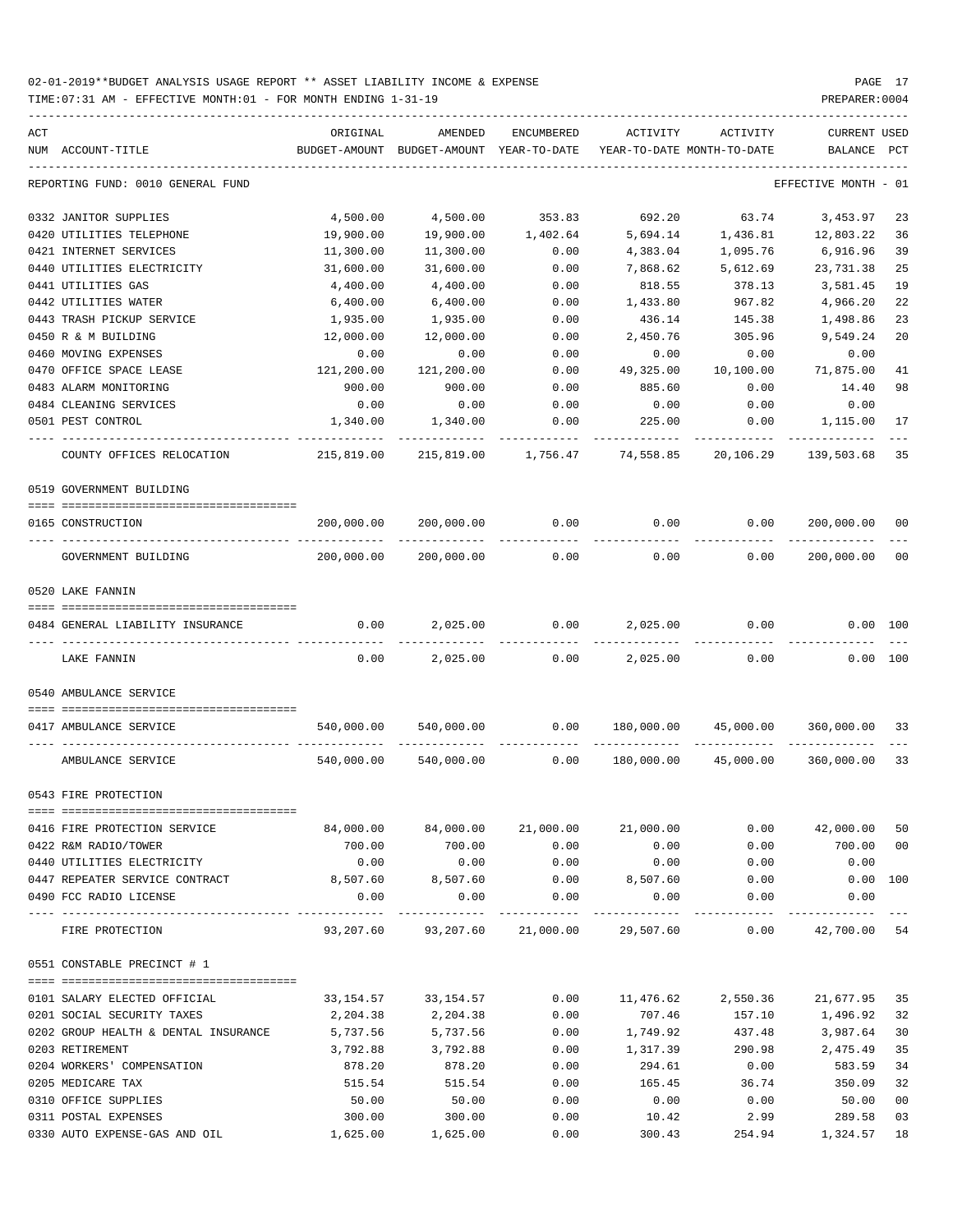TIME:07:31 AM - EFFECTIVE MONTH:01 - FOR MONTH ENDING 1-31-19 PREPARER:0004

| ACT                                  | ORIGINAL                | AMENDED                                  | ENCUMBERED | ACTIVITY  | ACTIVITY                   | <b>CURRENT USED</b>                 |                |
|--------------------------------------|-------------------------|------------------------------------------|------------|-----------|----------------------------|-------------------------------------|----------------|
| NUM ACCOUNT-TITLE                    |                         | BUDGET-AMOUNT BUDGET-AMOUNT YEAR-TO-DATE |            |           | YEAR-TO-DATE MONTH-TO-DATE | BALANCE PCT                         |                |
| REPORTING FUND: 0010 GENERAL FUND    |                         |                                          |            |           |                            | EFFECTIVE MONTH - 01                |                |
| 0421 ONLINE RESEARCH/ACCURINT        | 600.00                  | 600.00                                   | 0.00       | 150.00    | 50.00                      | 450.00                              | 25             |
| 0422 R & M RADIO                     | 200.00                  | 200.00                                   | 0.00       | 0.00      | 0.00                       | 200.00                              | 0 <sub>0</sub> |
| 0427 TRAVEL EXPENSE                  | 2,400.00                | 2,400.00                                 | 0.00       | 800.00    | 200.00                     | 1,600.00                            | 33             |
| 0435 PRINTING                        | 50.00                   | 50.00                                    | 0.00       | 0.00      | 0.00                       | 50.00                               | 0 <sub>0</sub> |
| 0480 BOND                            | 178.00                  | 178.00                                   | 0.00       | 92.50     | 0.00                       | 85.50                               | 52             |
| 0488 LAW ENFORCEMENT PROF. INS       | 525.00                  | 525.00                                   | 0.00       | 483.00    | 0.00                       | 42.00                               | 92             |
| 0572 EOUIPMENT                       | 0.00                    | 0.00                                     | 0.00       | 0.00      | 0.00                       | 0.00                                |                |
| 0574 TECHNOLOGY                      | 0.00                    | 0.00                                     | 0.00       | 0.00      | 0.00                       | 0.00                                |                |
| CONSTABLE PRECINCT # 1               |                         | 52, 211.13 52, 211.13                    | 0.00       | 17,547.80 | 3,980.59                   | 34,663.33                           | 34             |
| 0552 CONSTABLE PRECINCT #2           |                         |                                          |            |           |                            |                                     |                |
| 0101 SALARY ELECTED OFFICIAL         | 16,099.05               | 16,099.05                                | 0.00       | 5,572.71  | 1,238.38                   | 10,526.34                           | 35             |
| 0201 SOCIAL SECURITY TAXES           | 1,146.94                | 1,146.94                                 | 0.00       | 395.11    | 89.18                      | 751.83                              | 34             |
| 0202 GROUP HEALTH & DENTAL INSURANCE | 11,475.12               | 11,475.12                                | 0.00       | 3,825.04  | 956.26                     | 7,650.08                            | 33             |
| 0203 RETIREMENT                      | 1,841.73                | 1,841.73                                 | 0.00       | 639.77    | 141.30                     | 1,201.96                            | 35             |
| 0204 WORKERS' COMPENSATION           | 456.93                  | 456.93                                   | 0.00       | 143.05    | 0.00                       | 313.88                              | 31             |
| 0205 MEDICARE TAX                    | 268.24                  | 268.24                                   | 0.00       | 92.42     | 20.86                      | 175.82                              | 34             |
| 0310 OFFICE SUPPLIES                 | 100.00                  | 100.00                                   | 0.00       | 0.00      | 0.00                       | 100.00                              | 0 <sub>0</sub> |
| 0311 POSTAL EXPENSES                 | 600.00                  | 600.00                                   | 0.00       | 0.00      | 0.00                       | 600.00                              | 0 <sub>0</sub> |
| 0330 AUTO EXPENSE-GAS AND OIL        | 1,400.00                | 1,400.00                                 | 0.00       | 39.07     | 39.07                      | 1,360.93                            | 03             |
| 0422 R & M RADIO                     | 164.00                  | 164.00                                   | 0.00       | 0.00      | 0.00                       | 164.00                              | 0 <sub>0</sub> |
| 0427 TRAVEL EXPENSE                  | 2,400.00                | 2,400.00                                 | 0.00       | 800.00    | 200.00                     | 1,600.00                            | 33             |
| 0428 TRAINING/TUITION/TRAVEL         | 228.00                  | 228.00                                   | 0.00       | 0.00      | 0.00                       | 228.00                              | 0 <sub>0</sub> |
| 0435 PRINTING                        | 100.00                  | 100.00                                   | 81.96      | 0.00      | 0.00                       | 18.04                               | 82             |
| 0480 BOND                            | 178.00                  | 178.00                                   | 0.00       | 177.50    | 0.00                       | 0.50                                | 100            |
| 0488 LAW ENFOREMENT PROF. INS.       | 550.00                  | 550.00                                   | 0.00       | 483.00    | 0.00                       | 67.00                               | 88             |
| 0573 RADIO EQUIPMENT                 | 445.00                  | 445.00                                   | 0.00       | 0.00      | 0.00                       | 445.00                              | 0 <sup>0</sup> |
| 0574 TECHNOLOGY                      | 0.00                    | 0.00                                     | 0.00       | 0.00      | 0.00                       | 0.00                                |                |
| CONSTABLE PRECINCT #2                |                         | 37,453.01 37,453.01                      | 81.96      | 12,167.67 | 2,685.05                   | 25,203.38                           | 33             |
| 0553 CONSTABLE PRECINCT # 3          |                         |                                          |            |           |                            |                                     |                |
| 0101 SALARY ELECTED OFFICIAL         |                         |                                          | 0.00       |           | 4,953.69 1,100.82          | 9,356.88                            | 35             |
| 0201 SOCIAL SECURITY TAXES           | 1,036.06                | 1,036.06                                 | 0.00       | 356.77    | 80.66                      | 679.29                              | 34             |
| 0202 GROUP HEALTH & DENTAL INSURANCE | 11,475.12               | 11,475.12                                | 0.00       | 3,825.04  | 956.26                     | 7,650.08                            | 33             |
| 0203 RETIREMENT                      | 1,637.13                | 1,637.13                                 | 0.00       | 568.70    | 125.60                     | 1,068.43                            | 35             |
| 0204 WORKERS' COMPENSATION           | 412.75                  | 412.75                                   | 0.00       | 127.17    | 0.00                       | 285.58                              | 31             |
| 0205 MEDICARE TAX                    | 242.30                  | 242.30                                   | 0.00       | 83.42     | 18.86                      | 158.88                              | 34             |
| 0310 OFFICE SUPPLIES                 | 100.00                  | 100.00                                   | 0.00       | 0.00      | 0.00                       | 100.00                              | 0 <sub>0</sub> |
| 0311 POSTAL EXPENSES                 | 600.00                  | 600.00                                   | 0.00       | 0.00      | 0.00                       | 600.00                              | 0 <sub>0</sub> |
| 0330 AUTO EXPENSE-GAS AND OIL        | 1,400.00                | 1,400.00                                 | 0.00       | 0.00      | 0.00                       | 1,400.00                            | 0 <sub>0</sub> |
| 0427 TRAVEL EXPENSE                  | 2,400.00                | 2,400.00                                 | 0.00       | 800.00    | 200.00                     | 1,600.00                            | 33             |
| 0435 PRINTING                        | 100.00                  | 100.00                                   | 0.00       | 0.00      | 0.00                       | 100.00                              | 0 <sub>0</sub> |
| 0480 BOND                            | 0.00                    | 0.00                                     | 0.00       | 0.00      | 0.00                       | 0.00                                |                |
| 0488 LAW ENFORCEMENT PROF. INS       | 550.00                  | 550.00                                   | 0.00       | 483.00    | 0.00                       | 67.00                               | 88             |
| 0573 RADIO EQUIPMENT                 | 0.00                    | 0.00                                     | 0.00       | 0.00      | 0.00                       | 0.00<br>-------------               |                |
| CONSTABLE PRECINCT # 3               | 34, 263. 93 34, 263. 93 |                                          |            |           |                            | $0.00$ 11,197.79 2,482.20 23,066.14 | 33             |
| 0555 ANIMAL CONTROL OFFICER          |                         |                                          |            |           |                            |                                     |                |
|                                      |                         |                                          |            |           |                            |                                     |                |

0441 ANIMAL CONTROL OFFICER/SERVICES 4,000.00 4,000.00 0.00 545.59 545.59 3,454.41 14

-----------------------------------------------------------------------------------------------------------------------------------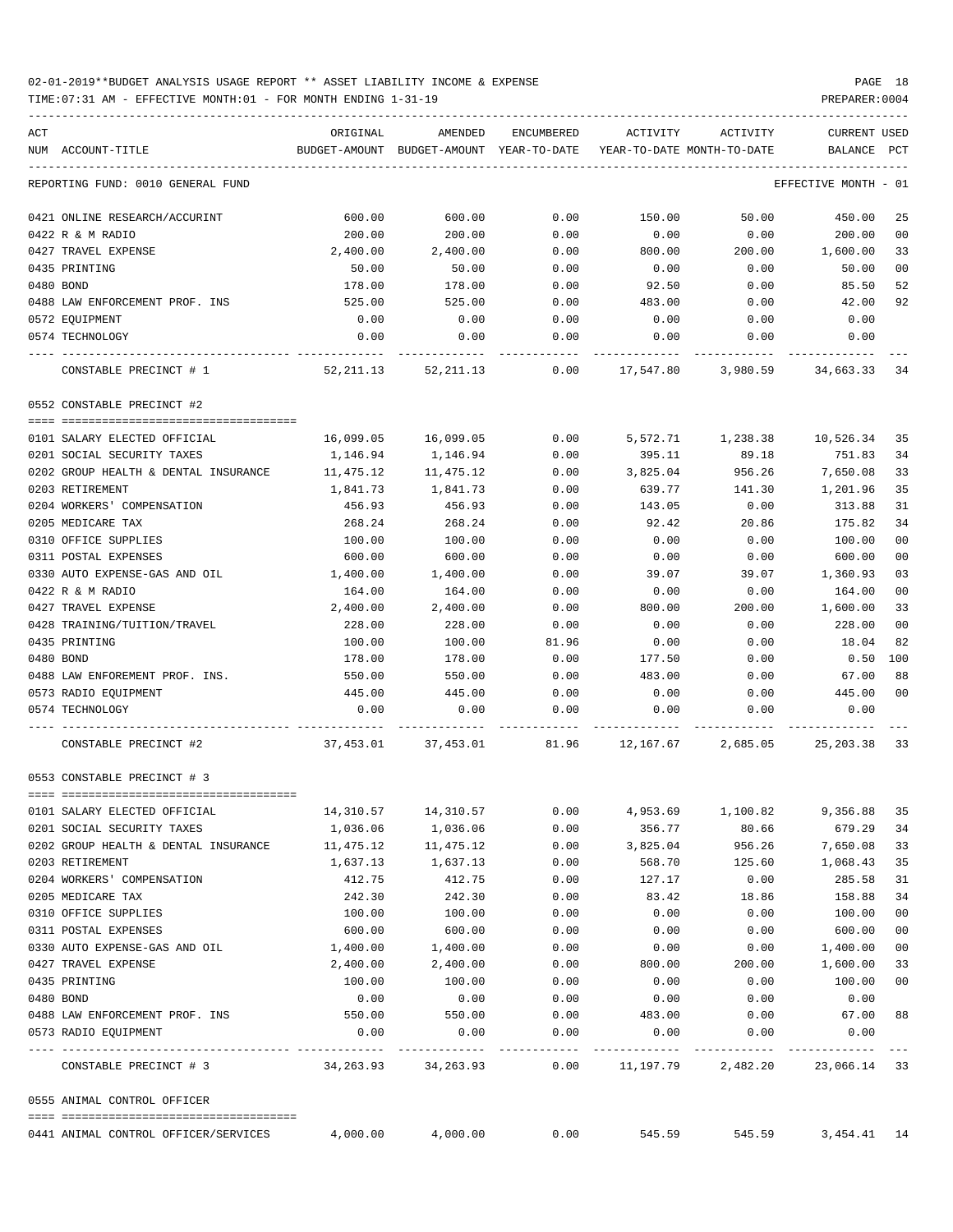| 02-01-2019**BUDGET ANALYSIS USAGE REPORT ** ASSET LIABILITY INCOME & EXPENSE |  |  |  |  | PAGE | 10 |
|------------------------------------------------------------------------------|--|--|--|--|------|----|
|                                                                              |  |  |  |  |      |    |

| ACT | NUM ACCOUNT-TITLE                                  | ORIGINAL                | AMENDED<br>BUDGET-AMOUNT BUDGET-AMOUNT YEAR-TO-DATE | ENCUMBERED   | ACTIVITY<br>YEAR-TO-DATE MONTH-TO-DATE | ACTIVITY             | CURRENT USED<br>BALANCE PCT |          |
|-----|----------------------------------------------------|-------------------------|-----------------------------------------------------|--------------|----------------------------------------|----------------------|-----------------------------|----------|
|     | REPORTING FUND: 0010 GENERAL FUND                  |                         |                                                     |              |                                        |                      | EFFECTIVE MONTH - 01        |          |
|     | ANIMAL CONTROL OFFICER                             | 4,000.00                | 4,000.00                                            | 0.00         | 545.59                                 | 545.59               | 3,454.41 14                 |          |
|     | 0560 COUNTY SHERIFF                                |                         |                                                     |              |                                        |                      |                             |          |
|     |                                                    |                         |                                                     |              |                                        |                      |                             |          |
|     | 0101 SALARY ELECTED OFFICIAL                       | 59,993.98               | 59,993.98                                           | 0.00         | 20,767.14                              | 4,614.92             | 39,226.84                   | -35      |
|     | 0102 ADMINISTRATIVE SECRETARY<br>0103 CHIEF DEPUTY | 41,935.55               | 41,935.55<br>46,293.35                              | 0.00         | 14,516.19                              | 3,225.82<br>3,561.02 | 27,419.36                   | 35<br>35 |
|     | 0104 SALARIES DEPUTIES                             | 46,293.35<br>611,209.39 | 611,209.39                                          | 0.00<br>0.00 | 16,024.59<br>219, 171. 25              | 53,598.48            | 30,268.76<br>392,038.14     | 36       |
|     | 0107 PT RECORDS/EVIDENCE CLERKS                    | 14,522.79               | 14,522.79                                           |              | 3,753.14                               |                      | 10,769.65                   | 26       |
|     | 0108 COMPENSATION PAY                              | 0.00                    | 0.00                                                | 0.00<br>0.00 | 0.00                                   | 1,018.44<br>0.00     | 0.00                        |          |
|     | 0109 INVESTIGATOR-CRIMES AGAINST CHILDR            | 34,780.26               | 34,780.26                                           | 0.00         | 12,039.30                              | 2,675.40             | 22,740.96                   | 35       |
|     | 0110 JAIL ADMINISTRATOR                            | 35,475.26               | 35,475.26                                           | 0.00         | 12,279.87                              | 2,728.86             | 23,195.39                   | 35       |
|     | 0111 LIEUTENANT                                    | 42,084.77               | 42,084.77                                           | 0.00         | 14,567.85                              | 3,237.30             | 27,516.92                   | 35       |
|     | 0113 TRANSPORT OFFICER                             | 35,823.39               | 35,823.39                                           | 0.00         | 12,400.38                              | 2,755.64             | 23,423.01                   | 35       |
|     | 0114 PROF. STANDARDS OFFICER                       | 0.00                    | 0.00                                                | 0.00         | 0.00                                   | 0.00                 | 0.00                        |          |
|     | 0120 SALARY DISPATCHER                             | 205,022.07              | 205,022.07                                          | 0.00         | 70,609.86                              | 15,691.08            | 134,412.21                  | 34       |
|     | 0201 SOCIAL SECURITY TAXES                         | 70,098.49               | 70,098.49                                           | 0.00         | 24,281.02                              | 5,712.99             | 45,817.47                   | 35       |
|     | 0202 GROUP HEALTH INSURANCE                        | 344,253.60              | 344, 253.60                                         | 0.00         | 114,751.20                             | 26,775.28            | 229,502.40                  | 33       |
|     | 0203 RETIREMENT                                    | 128,944.91              | 128,944.91                                          | 0.00         | 45,471.01                              | 10,623.49            | 83,473.90                   | 35       |
|     | 0204 WORKERS' COMPENSATION                         | 21,467.46               | 21,467.46                                           | 0.00         | 8,051.41                               | 0.00                 | 13,416.05                   | 38       |
|     | 0205 MEDICARE TAX                                  | 16,394.00               | 16,394.00                                           | 0.00         | 5,678.94                               | 1,336.19             | 10,715.06                   | 35       |
|     | 0206 UNEMPLOYMENT EXPENSE                          | 3,000.00                | 3,000.00                                            | 0.00         | 3,738.30                               | 3,738.30             | 738.30- 125                 |          |
|     | 0250 EMPLOYEE PHYSICALS                            | 1,000.00                | 1,000.00                                            | 0.00         | 0.00                                   | 0.00                 | 1,000.00                    | 00       |
|     | 0310 OFFICE SUPPLIES                               | 8,000.00                | 8,000.00                                            | 84.82        | 4,328.66                               | 25.18                | 3,586.52                    | 55       |
|     | 0311 POSTAL EXPENSES                               | 1,700.00                | 1,700.00                                            | 0.00         | 785.21                                 | 298.82               | 914.79                      | 46       |
|     | 0315 SHERIFF COPIER RENTAL                         | 0.00                    | 0.00                                                | 0.00         | 0.00                                   | 0.00                 | 0.00                        |          |
|     | 0320 WEAPONS SUPPLIES                              | 0.00                    | 720.00                                              | 0.00         | 720.00                                 | 0.00                 | $0.00$ 100                  |          |
|     | 0321 PATROL SUPPLIES                               | 0.00                    | 0.00                                                | 0.00         | 0.00                                   | 0.00                 | 0.00                        |          |
|     | 0330 AUTO EXPENSE GAS & OIL                        | 84,000.00               | 84,000.00                                           | 0.00         | 15,039.86                              | 2,936.87             | 68,960.14                   | 18       |
|     | 0332 SHERIFF JANITOR SUPPLIES                      | 1,250.00                | 1,250.00                                            | 0.00         | 847.34                                 | 73.77                | 402.66                      | 68       |
|     | 0395 UNIFORMS/OTHER                                | 4,900.00                | 4,900.00                                            | 700.63       | 1,535.75                               | 363.80               | 2,663.62                    | 46       |
|     | 0419 SHERIFF CELL PHONE                            | 1,080.00                | 1,080.00                                            | 0.00         | 160.00                                 | 40.00                | 920.00 15                   |          |
|     | 0420 TELEPHONE                                     | 14,400.00               | 14,400.00                                           | 0.00         | 4,201.26                               | 1,067.61             | 10,198.74                   | 29       |
|     | 0421 CELL PHONE                                    | 2,400.00                | 2,400.00                                            | 0.00         | 525.00                                 | 125.00               | 1,875.00                    | 22       |
|     | 0422 R & M RADIO                                   | 1,055.00                | 1,055.00                                            | 0.00         | 0.00                                   | 0.00                 | 1,055.00 00                 |          |
|     | 0425 PROFESSIONAL SERVICES/INTERPRETER             | 0.00                    | 0.00                                                | 0.00         | 50.00                                  | 50.00                | $50.00 -$                   |          |
|     | 0427 OUT OF COUNTY TRAVEL                          | 4,000.00                | 4,000.00                                            | 0.00         | 3,129.28                               | 1,295.01             | 870.72                      | 78       |
|     | 0428 PRISONER TRANSPORT                            | 4,500.00                | 4,500.00                                            | 0.00         | 3,591.89                               | 1,717.13             | 908.11                      | 80       |
|     | 0430 BIDS AND NOTICES                              | 500.00                  | 500.00                                              | 0.00         | 0.00                                   | 0.00                 | 500.00                      | 00       |
|     | 0432 IMPOUNDMENT OF ESTRAY LIVESTOCK               | 1,500.00                | 2,611.50                                            | 0.00         | 5,735.00                               | 3,475.00             | 3, 123. 50 - 220            |          |
|     | 0435 PRINTING                                      | 1,000.00                | 1,000.00                                            | 0.00         | 263.01                                 | 0.00                 | 736.99                      | 26       |
|     | 0440 UTILITIES ELECTRICITY                         | 0.00                    | 0.00                                                | 0.00         | 0.00                                   | 0.00                 | 0.00                        |          |
|     | 0442 UTILITIES WATER                               | 3,700.00                | 3,700.00                                            | 0.00         | 223.94                                 | 150.13               | 3,476.06                    | 06       |
|     | 0443 SHERIFF TRASH PICKUP                          | 1,325.00                | 1,325.00                                            | 0.00         | 339.84                                 | 113.28               | 985.16                      | 26       |
|     | 0444 INTERNET SERVICE                              | 3,600.00                | 3,600.00                                            | 0.00         | 599.70                                 | 599.70               | 3,000.30                    | 17       |
|     | 0445 AIR CONDITIONER MAINTENANCE                   | 0.00                    | 0.00                                                | 0.00         | 0.00                                   | 0.00                 | 0.00                        |          |
|     | 0447 REPEATER SERVICE CONTRACT                     | 0.00                    | 0.00                                                | 0.00         | 0.00                                   | 0.00                 | 0.00                        |          |
|     | 0450 SHERIFF OFF. R&M BLDG.                        | 27,000.00               | 27,000.00                                           | 0.00         | 21,304.20                              | 20,941.35            | 5,695.80                    | 79       |
|     | 0452 R & M EQUIPMENT                               | 0.00                    | 0.00                                                | 0.00         | 0.00                                   | 0.00                 | 0.00                        |          |
|     | 0453 TYLER/CAD MAINTENANCE                         | 0.00                    | 13,678.00                                           | 0.00         | 13,678.00                              | 13,678.00            | 0.00 100                    |          |
|     | 0454 R & M AUTOMOBILES                             | 32,000.00               | 32,000.00                                           | 23,786.18    | $6,896.05-$                            | 1,448.47             | 15,109.87                   | 53       |
|     | 0480 BOND                                          | 80.00                   | 80.00                                               | 0.00         | 80.00                                  | 0.00                 | 0.00                        | 100      |
|     | 0482 FIRE INSURANCE                                | 400.00                  | 400.00                                              | 0.00         | 0.00                                   | 0.00                 | 400.00                      | 00       |
|     | 0487 AUTOMOBILE INSURANCE                          | 10,000.00               | 10,000.00                                           | 0.00         | 9,162.00                               | 0.00                 | 838.00                      | 92       |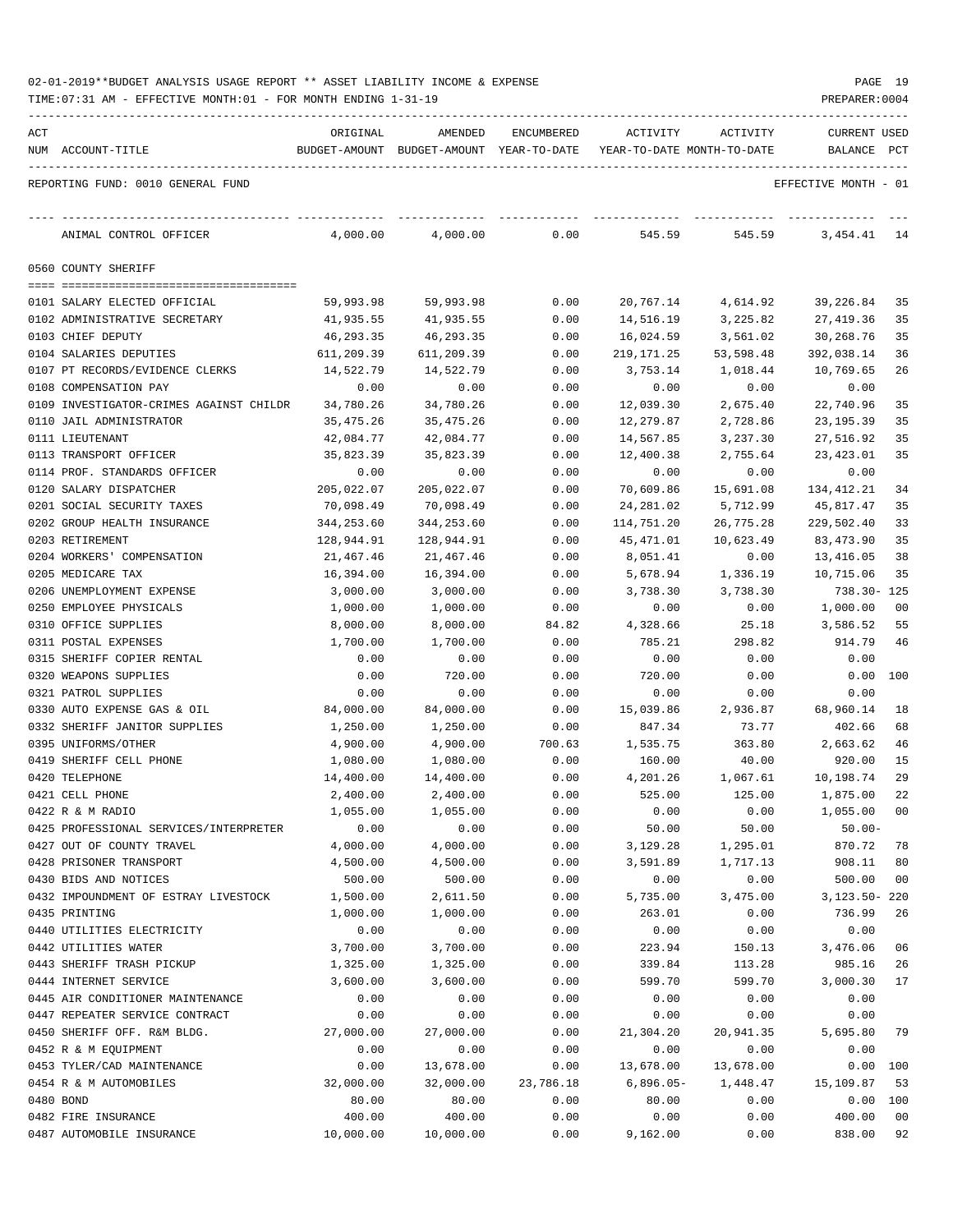TIME:07:31 AM - EFFECTIVE MONTH:01 - FOR MONTH ENDING 1-31-19 PREPARER:0004

| ACT |                                         | ORIGINAL              | AMENDED                                                                | ENCUMBERED | ACTIVITY                                  | ACTIVITY           | <b>CURRENT USED</b>  |                |
|-----|-----------------------------------------|-----------------------|------------------------------------------------------------------------|------------|-------------------------------------------|--------------------|----------------------|----------------|
|     | NUM ACCOUNT-TITLE                       |                       | BUDGET-AMOUNT BUDGET-AMOUNT YEAR-TO-DATE YEAR-TO-DATE MONTH-TO-DATE    |            |                                           |                    | BALANCE PCT          |                |
|     | REPORTING FUND: 0010 GENERAL FUND       |                       |                                                                        |            |                                           |                    | EFFECTIVE MONTH - 01 |                |
|     | 0488 LAW ENFORCEMENT INSURANCE          | 13,000.00             | 13,000.00                                                              | 0.00       | 14,490.00                                 | 0.00               | 1,490.00- 111        |                |
|     | 0571 HWY. PATROL RADAR EQUIPMENT        | 0.00                  | 0.00                                                                   | 0.00       | 0.00                                      | 0.00               | 0.00                 |                |
|     | 0572 OFFICE EQUIPMENT                   | 5,500.00              | 4,780.00                                                               |            | 687.09 1,383.92                           | 125.94             | 2,708.99             | 43             |
|     | 0573 RADIO EQUIPMENT                    | 0.00                  | 0.00                                                                   | 0.00       | 0.00                                      | 0.00               | 0.00                 |                |
|     | 0574 TECHNOLOGY                         | 3,200.00              | 3,200.00                                                               | 0.00       | 304.00                                    | 304.00             | 2,896.00             | 10             |
|     | 0575 AUTOMOBILES                        | 87,500.00             | 87,500.00                                                              | 0.00       | 0.00                                      | 0.00               | 87,500.00            | 00             |
|     | 0579 WEAPONS                            | 0.00                  | 0.00                                                                   | 0.00       | 2,332.93                                  | 0.00               | 2,332.93-            |                |
|     | 0630 AUTO NOTE PMT-PRINCIPAL            | 0.00                  | 0.00                                                                   | 0.00       | 0.00                                      | 0.00               | 0.00                 |                |
|     | 0670 AUTO NOTE PMT-INTEREST             | 0.00                  | 0.00                                                                   | 0.00       | 0.00                                      | 0.00               | 0.00                 |                |
|     |                                         |                       |                                                                        |            |                                           |                    |                      |                |
|     | COUNTY SHERIFF                          |                       | 2,029,889.27 2,044,678.77 25,258.72 696,016.19 190,122.27 1,323,403.86 |            |                                           |                    |                      | 35             |
|     | 0562 RIFLE RESISTANT BODY ARMOR 3439801 |                       |                                                                        |            |                                           |                    |                      |                |
|     | 0396 BODY ARMOR                         | 0.00                  | 0.00                                                                   | 0.00       | 0.00                                      | 0.00               | 0.00                 |                |
|     | RIFLE RESISTANT BODY ARMOR 3439801      | 0.00                  | 0.00                                                                   | 0.00       | 0.00                                      | 0.00               | 0.00                 |                |
|     | 0565 JAIL OPERATIONS                    |                       |                                                                        |            |                                           |                    |                      |                |
|     |                                         |                       |                                                                        |            |                                           |                    |                      |                |
|     | 0380 PRISONER HOUSING                   |                       | 2,100,000.00 2,100,000.00                                              |            | $0.00$ 455,550.00 154,550.00 1,644,450.00 |                    |                      | 22             |
|     | 0400 PRISONER TRANSPORT/GUARD           | 20,000.00             | 20,000.00                                                              | 0.00       | 645.19                                    | 133.63             | 19,354.81            | 03             |
|     | 0405 PRISONER MEDICAL                   | 100,000.00            | 100,000.00                                                             | 3,817.51   | 10,214.50                                 | 3,001.03           | 85,967.99            | 14             |
|     | 0429 SCHOLARSHIP AWARDS                 | 0.00                  | 0.00                                                                   | 0.00       | 0.00                                      | 0.00               | 0.00                 |                |
|     | 0442 CR4200 UTILITY WATER               | 0.00                  | 0.00                                                                   | 0.00       | 0.00                                      | 0.00               | 0.00                 |                |
|     | 0450 R&M BUILDING                       | 5,000.00              | 5,000.00                                                               | 0.00       | 0.00                                      | 0.00               | 5,000.00             | 0 <sub>0</sub> |
|     | 0482 FIRE INSURANCE                     | 0.00                  | 0.00                                                                   | 0.00       | 0.00                                      | 0.00               | 0.00                 |                |
|     | 0491 JUSTICE ASSISTANCE GRANT           | 0.00                  | 0.00                                                                   | 0.00       | 0.00                                      | 0.00               | 0.00                 |                |
|     | 0500 LAND                               | 0.00                  | 0.00                                                                   | 0.00       | 0.00                                      | 0.00               | 0.00                 |                |
|     | 0532 JAIL                               | 0.00                  | 0.00                                                                   | 0.00       | 0.00                                      | 0.00               | 0.00                 |                |
|     |                                         |                       |                                                                        |            |                                           |                    |                      |                |
|     | JAIL OPERATIONS                         |                       | 2,225,000.00 2,225,000.00 3,817.51 466,409.69 157,684.66 1,754,772.80  |            |                                           |                    |                      | 21             |
|     | 0570 ADULT PROBATION                    |                       |                                                                        |            |                                           |                    |                      |                |
|     |                                         |                       |                                                                        |            |                                           | 210.35             |                      |                |
|     | 0420 TELEPHONE                          | 2,400.00              | 2,400.00                                                               | 0.00       | 817.39                                    |                    | 1,582.61 34          |                |
|     | 0421 TELEPHONE SYSTEM INSTALLATION      | 0.00                  | 0.00                                                                   | 0.00       | 0.00                                      | 0.00<br>---------- | 0.00                 |                |
|     | ADULT PROBATION                         |                       | 2,400.00 2,400.00                                                      | 0.00       | 817.39                                    |                    | 210.35 1,582.61 34   |                |
|     | 0573 BOND SUPERVISION                   |                       |                                                                        |            |                                           |                    |                      |                |
|     | 0103 SALARY-BOND SUPERVISOR             |                       | 40,855.97 40,855.97                                                    | 0.00       |                                           | 15,615.07 4,615.41 | 25,240.90            | 38             |
|     | 0201 SOCIAL SECURITY TAXES              |                       |                                                                        | 0.00       |                                           | 285.20             | 1,565.86             | 38             |
|     | 0202 GROUP HEALTH INSURANCE             | 2,533.07<br>11,475.12 | 2,533.07<br>11,475.12                                                  | 0.00       | 967.21<br>3,825.04                        | 956.26             | 7,650.08             | 33             |
|     | 0203 RETIREMENT                         | 4,673.92              | 4,673.92                                                               | 0.00       | 1,791.59                                  | 526.62             | 2,882.33             | 38             |
|     | 0204 WORKERS' COMPENSATION              | 171.60                | 171.60                                                                 | 0.00       | 56.43                                     | 0.00               | 115.17               | 33             |
|     | 0205 MEDICARE TAX                       | 592.41                | 592.41                                                                 | 0.00       | 226.22                                    | 66.69              | 366.19               | 38             |
|     | 0310 OFFICE SUPPLIES                    | 575.00                | 575.00                                                                 | 23.00      | 110.52                                    | 0.00               | 441.48               | 23             |
|     | 0311 POSTAL EXPENSES                    | 24.50                 | 24.50                                                                  | 0.00       | 0.00                                      | 0.00               | 24.50                | 0 <sub>0</sub> |
|     | 0313 DRUG TESTING SUPPLIES              | 650.00                | 650.00                                                                 | 0.00       | 0.00                                      | 0.00               | 650.00               | 0 <sub>0</sub> |
|     | 0340 EVALUATIONS                        | 200.00                | 200.00                                                                 | 0.00       | 0.00                                      | 0.00               | 200.00               | 0 <sub>0</sub> |
|     | 0353 COMPUTER EXPENSE                   | 0.00                  | 0.00                                                                   | 0.00       | 0.00                                      | 0.00               | 0.00                 |                |
|     | 0420 TELEPHONE                          | 840.00                | 840.00                                                                 | 0.00       | 328.09                                    | 123.09             | 511.91               | 39             |

0453 COMPUTER SOFTWARE 1,284.00 1,284.00 0.00 535.00 107.00 749.00 42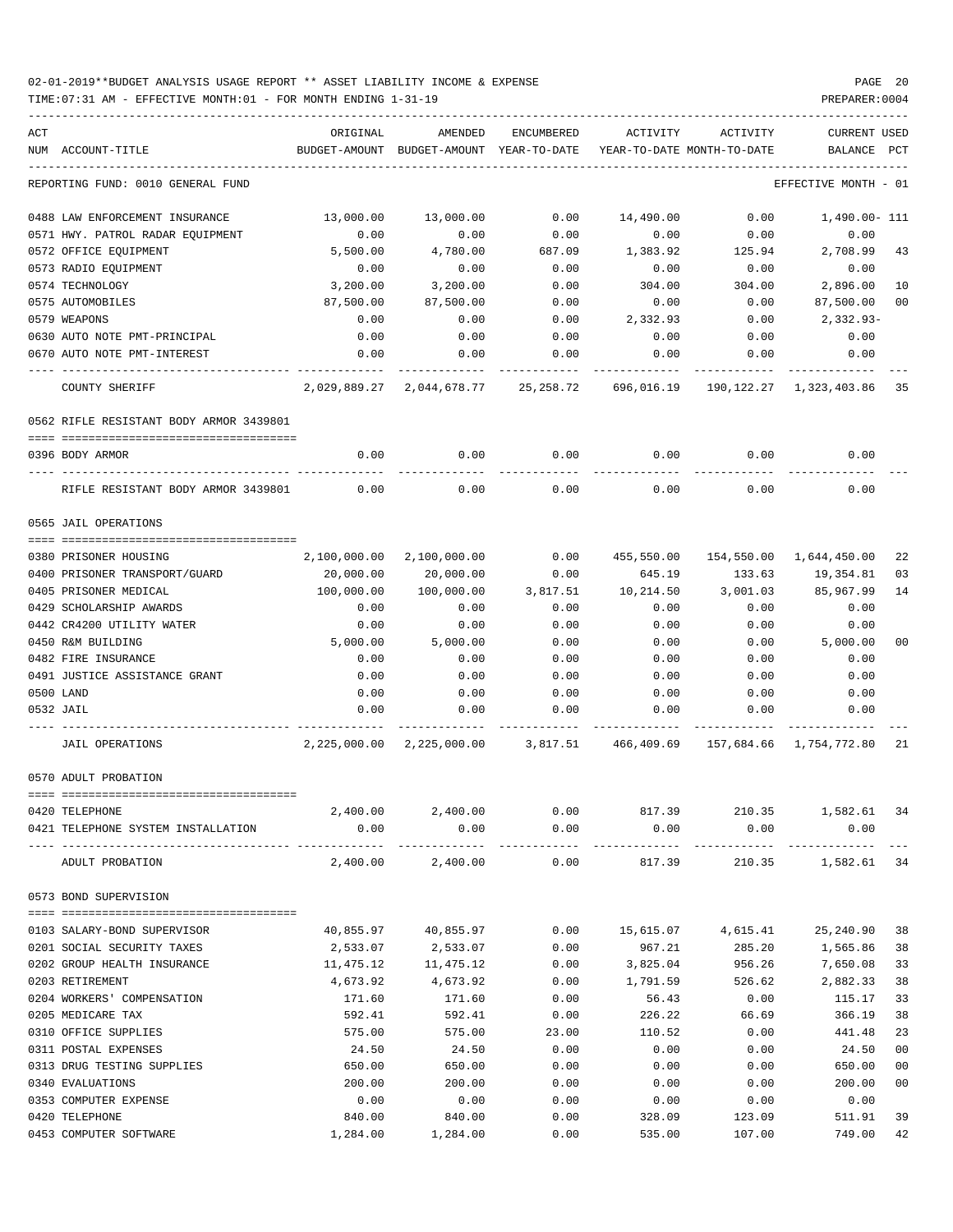|  |  |  | 02-01-2019**BUDGET ANALYSIS USAGE REPORT ** ASSET LIABILITY INCOME & EXPENSE | PAGE | 21 |
|--|--|--|------------------------------------------------------------------------------|------|----|
|--|--|--|------------------------------------------------------------------------------|------|----|

| ACT | NUM ACCOUNT-TITLE                                       | ORIGINAL           | AMENDED<br>BUDGET-AMOUNT BUDGET-AMOUNT YEAR-TO-DATE | ENCUMBERED   | ACTIVITY<br>YEAR-TO-DATE MONTH-TO-DATE | ACTIVITY           | <b>CURRENT USED</b><br>BALANCE | PCT      |
|-----|---------------------------------------------------------|--------------------|-----------------------------------------------------|--------------|----------------------------------------|--------------------|--------------------------------|----------|
|     |                                                         |                    |                                                     |              |                                        |                    |                                |          |
|     | REPORTING FUND: 0010 GENERAL FUND                       |                    |                                                     |              |                                        |                    | EFFECTIVE MONTH - 01           |          |
|     | BOND SUPERVISION                                        | 63,875.59          | 63,875.59                                           | 23.00        | 23,455.17                              | 6,680.27           | 40,397.42                      | 37       |
|     | 0575 JUVENILE PROBATION                                 |                    |                                                     |              |                                        |                    |                                |          |
|     | 0311 POSTAGE                                            | 0.00               | 0.00                                                | 0.00         | 13.37                                  | 4.23               | $13.37-$                       |          |
|     | 0408 DETENTION OPERATING COST                           | 0.00               | 0.00                                                | 0.00         | 0.00                                   | 0.00               | 0.00                           |          |
|     | 0415 RESIDENTIAL PLACEMENT                              | 0.00               | 0.00                                                | 0.00         | 0.00                                   | 0.00               | 0.00                           |          |
|     | 0416 COUNSELING SERVICES                                | 0.00               | 0.00                                                | 0.00         | 0.00                                   | 0.00               | 0.00                           |          |
|     | 0420 TELEPHONE                                          | 0.00               | 0.00                                                | 0.00         | 0.00                                   | 0.00               | 0.00                           |          |
|     | 0427 TRAVEL & TRAINING                                  | 0.00               | 0.00                                                | 0.00         | 0.00                                   | 0.00               | 0.00                           |          |
|     | 0995 JUVENILE PROBATION FUNDING                         | 160,000.00         | 160,000.00                                          | 0.00         | 160,000.00                             | 0.00               | 0.00 100                       |          |
|     | <b>JUVENILE PROBATION</b>                               | 160,000.00         | 160,000.00                                          | 0.00         | 160,013.37                             | 4.23               | $13.37 - 100$                  |          |
|     | 0590 HEALTH INSPECTOR                                   |                    |                                                     |              |                                        |                    |                                |          |
|     |                                                         |                    |                                                     |              |                                        |                    |                                |          |
|     | 0104 SALARIES DEPUTIES                                  | 16,441.28          | 16,441.28                                           | 0.00         | 1,685.64                               | 1,053.28           | 14,755.64                      | 10       |
|     | 0107 SALARY TEMP/EXTRA                                  | 17,427.35          | 17,427.35                                           | 0.00         | 5,996.75                               | 1,340.96           | 11,430.60                      | 34       |
|     | 0151 SALARY HEALTH INSPECTOR                            | 39,787.10          | 39,787.10                                           | 0.00         | 13,772.43                              | 3,060.54           | 26,014.67                      | 35       |
|     | 0201 SOCIAL SECURITY TAXES                              | 4,566.66           | 4,566.66                                            | 0.00         | 1,291.95                               | 328.22             | 3,274.71                       | 28<br>26 |
|     | 0202 GROUP HEALTH & DENTAL INSURANCE<br>0203 RETIREMENT | 17,212.68          | 17,212.68                                           | 0.00<br>0.00 | 4,398.79<br>2,462.40                   | 1,290.95<br>622.38 | 12,813.89                      | 29       |
|     | 0204 WORKERS' COMPENSATION                              | 8,426.22<br>349.14 | 8,426.22<br>349.14                                  | 0.00         | 98.05                                  | 0.00               | 5,963.82<br>251.09             | 28       |
|     | 0205 MEDICARE TAX                                       | 1,068.01           | 1,068.01                                            | 0.00         | 302.16                                 | 76.76              | 765.85                         | 28       |
|     | 0310 OFFICE SUPPLIES                                    | 700.00             | 700.00                                              | 156.03       | 132.53                                 | 66.36              | 411.44                         | 41       |
|     | 0311 POSTAL EXPENSE                                     | 1,450.00           | 1,450.00                                            | 0.00         | 400.00                                 | 250.00             | 1,050.00                       | 28       |
|     | 0315 COPIER RENTAL                                      | 450.00             | 450.00                                              | 0.00         | 107.31                                 | 34.53              | 342.69                         | 24       |
|     | 0330 AUTO EXPENSE GAS & OIL                             | 1,500.00           | 1,500.00                                            | 0.00         | 207.78                                 | 62.49              | 1,292.22                       | 14       |
|     | 0420 TELEPHONE                                          | 750.00             | 750.00                                              | 61.92        | 255.68                                 | 61.92              | 432.40                         | 42       |
|     | 0427 OUT OF COUNTY TRAVEL                               | 600.00             | 600.00                                              | 0.00         | 130.00                                 | 130.00             | 470.00                         | 22       |
|     | 0435 PRINTING                                           | 100.00             | 100.00                                              | 0.00         | 0.00                                   | 0.00               | 100.00                         | 00       |
|     | 0453 SOFTWARE MAINTENANCE SAFE                          | 400.00             | 400.00                                              | 0.00         | 0.00                                   | 0.00               | 400.00                         | 00       |
|     | 0454 R&M AUTO                                           | 1,000.00           | 1,000.00                                            | 0.00         | 0.00                                   | 0.00               | 1,000.00                       | 00       |
|     | 0467 VISITING HEALTH INSPECTOR                          | 300.00             | 300.00                                              | 0.00         | 0.00                                   | 0.00               | 300.00                         | 00       |
|     | 0480 BOND                                               | 302.56             | 302.56                                              | 0.00         | 200.56                                 | 100.56             | 102.00                         | 66       |
|     | 0481 DUES                                               | 160.00             | 160.00                                              | 0.00         | 0.00                                   | 0.00               | 160.00                         | 00       |
|     | 0487 AUTOMOBILE INSURANCE                               | 350.00             | 350.00                                              | 0.00         | 183.00                                 | 0.00               | 167.00                         | 52       |
|     | 0572 OFFICE EQUIPMENT                                   | 500.00             | 500.00                                              | 0.00         | 0.00                                   | 0.00               | 500.00                         | 00       |
|     | 0574 TECHNOLOGY                                         | 0.00               | 0.00                                                | 0.00         | 0.00                                   | 0.00               | 0.00                           |          |
|     | 0575 AUTOMOBILE/PICKUP<br>---- -------------            | 0.00               | 0.00                                                | 0.00         | 0.00                                   | 0.00               | 0.00                           |          |
|     | HEALTH INSPECTOR                                        | 113,841.00         | 113,841.00                                          | 217.95       | 31,625.03                              | 8,478.95           | 81,998.02 28                   |          |
|     | 0591 FLOOD PLAIN ADMIN/SUBDIVISION INSP                 |                    |                                                     |              |                                        |                    |                                |          |
|     | 0110 SALARY FLOOD PLAIN ADMINISTRATOR                   | 35,274.00          | 35, 274.00                                          | 0.00         | 10,853.52                              | 2,713.38           | 24,420.48                      | 31       |
|     | 0201 SOCIAL SECURITY TAXES                              | 2,186.99           | 2,186.99                                            | 0.00         | 621.71                                 | 153.60             | 1,565.28                       | 28       |
|     | 0202 GROUP HEALTH & DENTAL INSURANCE                    | 11,475.12          | 11,475.12                                           | 0.00         | 3,346.91                               | 956.26             | 8,128.21                       | 29       |
|     | 0203 RETIREMENT                                         | 4,035.35           | 4,035.35                                            | 0.00         | 1,245.72                               | 309.60             | 2,789.63                       | 31       |
|     | 0204 WORKERS' COMPENSATION                              | 148.15             | 148.15                                              | 0.00         | 46.85                                  | 0.00               | 101.30                         | 32       |
|     | 0205 MEDICARE TAX                                       | 511.47             | 511.47                                              | 0.00         | 145.39                                 | 35.92              | 366.08                         | 28       |
|     | 0310 OFFICE SUPPLIES                                    | 700.00             | 700.00                                              | 0.00         | 393.94                                 | 0.00               | 306.06                         | 56       |
|     | 0311 POSTAL EXPENSE                                     | 500.00             | 500.00                                              | 0.00         | 50.00                                  | 50.00              | 450.00                         | 10       |
|     | 0330 AUTO EXPENSE GAS & OIL                             | 1,500.00           | 1,500.00                                            | 0.00         | 0.00                                   | 0.00               | 1,500.00                       | 00       |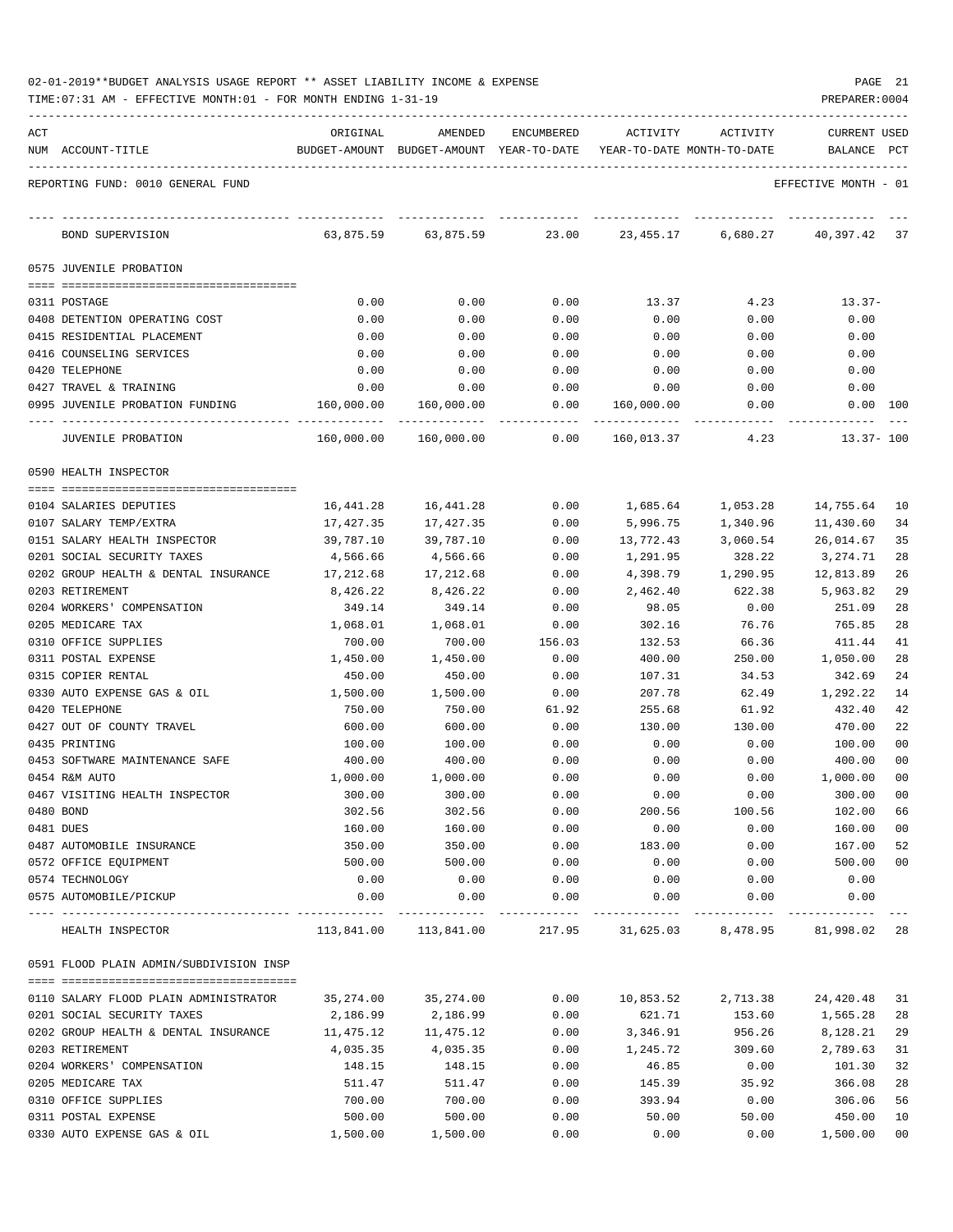TIME:07:31 AM - EFFECTIVE MONTH:01 - FOR MONTH ENDING 1-31-19 PREPARER:0004

| ACT |                                        | ORIGINAL                              | AMENDED                                                             | ENCUMBERED                 | ACTIVITY  | ACTIVITY           | CURRENT USED         |                |
|-----|----------------------------------------|---------------------------------------|---------------------------------------------------------------------|----------------------------|-----------|--------------------|----------------------|----------------|
|     | NUM ACCOUNT-TITLE                      |                                       | BUDGET-AMOUNT BUDGET-AMOUNT YEAR-TO-DATE YEAR-TO-DATE MONTH-TO-DATE |                            |           |                    | BALANCE PCT          |                |
|     | REPORTING FUND: 0010 GENERAL FUND      |                                       |                                                                     |                            |           |                    | EFFECTIVE MONTH - 01 |                |
|     | 0420 TELEPHONE                         | 750.00                                | 750.00                                                              | 61.92                      | 113.52    | 113.52             | 574.56               | 23             |
|     | 0427 OUT OF COUNTY TRAVEL              | 2,000.00                              | 2,000.00                                                            | 0.00                       | 0.00      | 0.00               | 2,000.00             | 00             |
|     | 0435 PRINTING                          | 100.00                                | 100.00                                                              | 0.00                       | 0.00      | 0.00               | 100.00               | 0 <sub>0</sub> |
|     | 0453 SOFTWARE MAINTENANCE              | 0.00                                  | 0.00                                                                | 0.00                       | 0.00      | 0.00               | 0.00                 |                |
|     | 0454 R&M AUTO                          | 1,000.00                              | 1,000.00                                                            | 0.00                       | 0.00      | 0.00               | 1,000.00             | 00             |
|     | 0480 BOND                              | 50.00                                 | 50.00                                                               | 0.00                       | 0.00      | 0.00               | 50.00                | 0 <sub>0</sub> |
|     | 0481 DUES                              | 0.00                                  | 0.00                                                                | 0.00                       | 0.00      | 0.00               | 0.00                 |                |
|     | 0487 AUTOMOBILE INSURANCE              | 225.00                                | 225.00                                                              | 0.00                       | 0.00      | 0.00               | 225.00               | 0 <sub>0</sub> |
|     | 0572 OFFICE EQUIPMENT                  | 800.00                                | 800.00                                                              | 0.00                       | 666.79    | 0.00               | 133.21               | 83             |
|     | 0574 TECHNOLOGY                        | 2,100.00                              | 2,100.00                                                            | 0.00                       | 2,132.62  | 0.00               | 32.62- 102           |                |
|     | 0575 AUTOMOBILE                        | 22,500.00                             | 22,500.00                                                           | 0.00                       | 0.00      | 0.00               | 22,500.00            | 00             |
|     | FLOOD PLAIN ADMIN/SUBDIVISION INSP     |                                       | 85,856.08 85,856.08 61.92                                           |                            |           | 19,616.97 4,332.28 | 66,177.19            | -23            |
|     | 0640 COUNTY SERVICES                   |                                       |                                                                     |                            |           |                    |                      |                |
|     |                                        |                                       |                                                                     |                            |           |                    |                      |                |
|     | 0410 FANNIN CO. CHILDRENS CTR          | 7,000.00                              | 7,000.00                                                            | 0.00                       | 7,000.00  | 0.00               | 0.00 100             |                |
|     | 0411 FANNIN CO. WELFARE BOARD          | 6,000.00                              | 6,000.00                                                            | 0.00                       | 6,000.00  | 0.00               | $0.00$ 100           |                |
|     | 0412 FANNIN CO. HISTORICAL SOC         | 4,500.00                              | 4,500.00                                                            | 0.00                       | 4,500.00  | 4,500.00           | 0.00 100             |                |
|     | 0413 TEXOMA COMMUNITY CENTER(M.H.M.R.) | 22,500.00                             | 22,500.00                                                           | 0.00                       | 0.00      | 0.00               | 22,500.00            | 0 <sub>0</sub> |
|     | 0414 FANNIN COUNTY CRISIS CENTER       | 5,000.00                              | 5,000.00                                                            | 0.00                       | 0.00      | 0.00               | 5,000.00             | 0 <sub>0</sub> |
|     | 0415 TAPS PUBLIC TRANSIT               | 5,000.00                              | 5,000.00                                                            | 0.00                       | 5,000.00  | 0.00               | 0.00                 | 100            |
|     | 0416 TRI-COUNTY SNAP                   | 2,103.00                              | 2,103.00                                                            | 0.00                       | 0.00      | 0.00               | 2,103.00             | 0 <sub>0</sub> |
|     | 0440 UTILITIES ELECTRICITY             | 9,000.00                              | 9,000.00                                                            | 0.00                       | 2,244.14  | 513.16             | 6,755.86             | 25             |
|     | 0441 UTILITIES GAS                     | 2,200.00                              | 2,200.00                                                            | 310.68                     | 513.99    | 236.40             | 1,375.33             | 37             |
|     | 0442 UTILITIES WATER                   | 3,500.00                              | 3,500.00                                                            | 0.00                       | 1,027.02  | 385.87             | 2,472.98             | 29             |
|     | 0443 TRASH PICK-UP                     | 500.00                                | 500.00                                                              | 0.00                       | 123.12    | 41.04              | 376.88               | 25             |
|     | 0450 R & M BUILDINGS (TDHS)            | 0.00                                  | 0.00                                                                | 0.00                       | 0.00      | 0.00               | 0.00                 |                |
|     | 0482 FIRE INSURANCE                    | 2,300.00                              | 2,300.00                                                            | 0.00                       | 0.00      | 0.00               | 2,300.00             | 0 <sub>0</sub> |
|     | 0493 DHS PARKING LOT                   | 0.00                                  | 0.00                                                                | 0.00                       | 0.00      | 0.00               | 0.00                 |                |
|     | 0575 LAKE FANNIN                       | 0.00                                  | 0.00                                                                | 0.00                       | 0.00      | 0.00               | 0.00                 |                |
|     | COUNTY SERVICES                        | 69,603.00                             |                                                                     | 69,603.00 310.68 26,408.27 |           |                    | 5,676.47 42,884.05   | 38             |
|     | 0641 HEALTH OFFICER                    |                                       |                                                                     |                            |           |                    |                      |                |
|     |                                        |                                       |                                                                     |                            |           |                    |                      |                |
|     | 0102 SALARY APPOINTED OFFICIAL         | 2,400.00                              | 2,400.00                                                            | 0.00                       | 800.00    | 200.00             | 1,600.00 33          |                |
|     | HEALTH OFFICER                         | 2,400.00                              | 2,400.00                                                            | 0.00                       | 800.00    | 200.00             | 1,600.00             | 33             |
|     | 0645 INDIGENT CARE                     |                                       |                                                                     |                            |           |                    |                      |                |
|     |                                        |                                       |                                                                     |                            |           |                    |                      |                |
|     | 0102 SALARY IHC DIRECTOR               | 40,982.67                             | 40,982.67                                                           | 0.00                       | 14,186.34 | 3,152.52           | 26,796.33            | 35             |
|     | 0107 SALARY ASSISTANT                  | 16,441.28                             | 16,441.28                                                           | 0.00                       | 1,685.64  |                    | 1,053.28 14,755.64   | 10             |
|     | 0201 SOCIAL SECURITY TAX               | 3,560.29                              | 3,560.29                                                            | 0.00                       | 968.84    | 255.90             | 2,591.45             | 27             |
|     | 0202 GROUP HEALTH INSURANCE            | 17,212.68                             | 17,212.68                                                           | 0.00                       | 4,398.81  | 1,290.96           | 12,813.87            | 26             |
|     | 0203 RETIREMENT                        | 6,569.30                              | 6,569.30                                                            | 0.00                       | 1,821.49  | 479.88             | 4,747.81             | 28             |
|     | 0204 WORKER'S COMP                     | 241.18                                | 241.18                                                              | 0.00                       | 73.79     | 0.00               | 167.39               | 31             |
|     | 0205 MEDICARE TAX                      | 832.65                                | 832.65                                                              | 0.00                       | 226.58    | 59.85              | 606.07               | 27             |
|     | 0210 TOTAL SALARY & BENEFITS           | ---------- -------------<br>85,840.05 | 85,840.05                                                           | -----------<br>0.00        | 23,361.49 | 6,292.39           | 62,478.56            | 27             |
|     |                                        |                                       |                                                                     |                            |           |                    |                      |                |
|     | 0310 OFFICE SUPPLIES                   | 650.00                                | 650.00                                                              | 0.00                       | 61.19     | 0.00               | 588.81               | 09             |

0311 POSTAL EXPENSE 275.00 275.00 0.00 0.00 0.00 275.00 00 0330 BIDS & NOTICES 125.00 125.00 0.00 0.00 0.00 125.00 00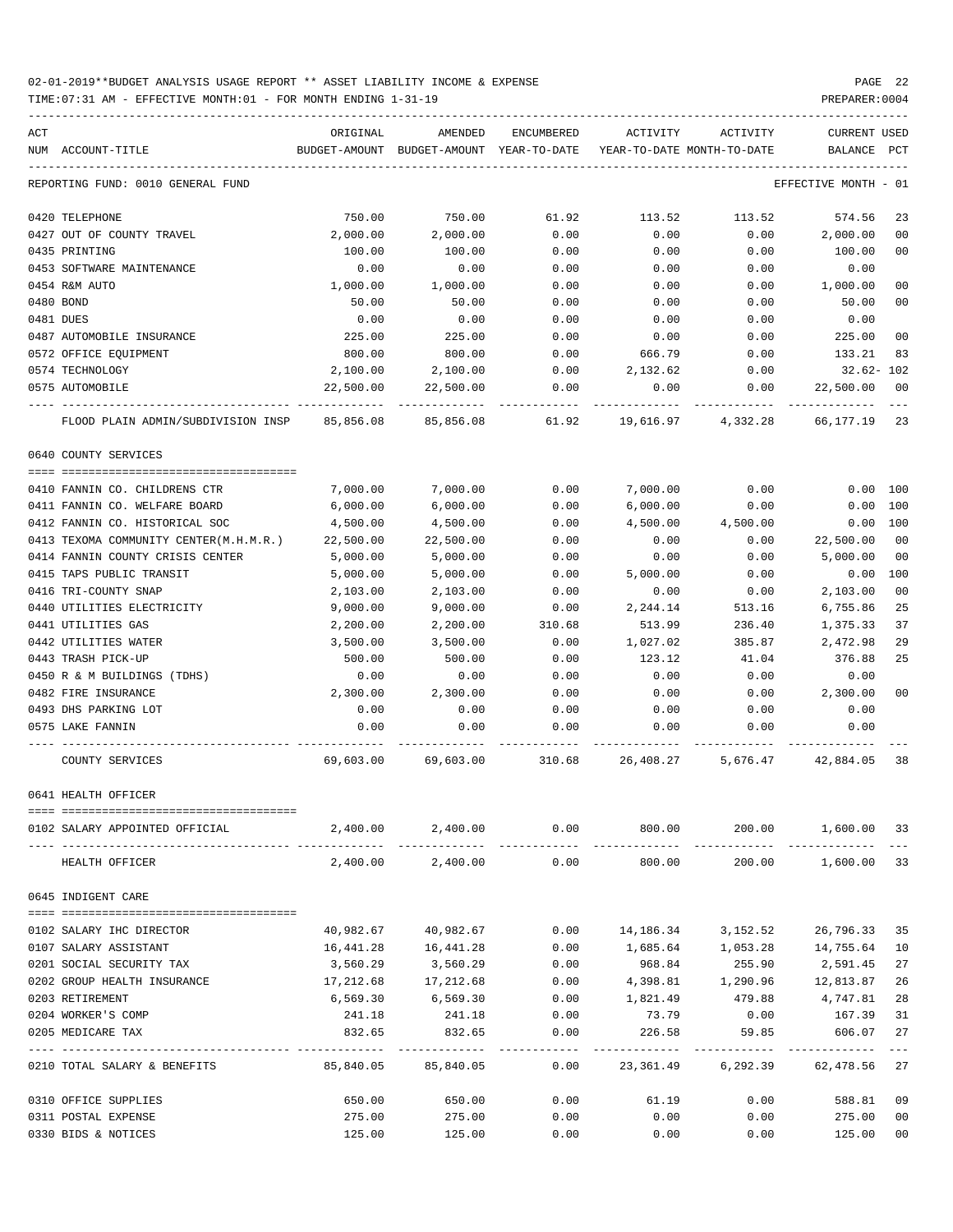TIME:07:31 AM - EFFECTIVE MONTH:01 - FOR MONTH ENDING 1-31-19 PREPARER:0004

| ACT                                                                | ORIGINAL               | AMENDED                                  | <b>ENCUMBERED</b> | ACTIVITY                   | ACTIVITY                         | <b>CURRENT USED</b>    |                                  |
|--------------------------------------------------------------------|------------------------|------------------------------------------|-------------------|----------------------------|----------------------------------|------------------------|----------------------------------|
| NUM ACCOUNT-TITLE                                                  |                        | BUDGET-AMOUNT BUDGET-AMOUNT YEAR-TO-DATE |                   | YEAR-TO-DATE MONTH-TO-DATE |                                  | BALANCE PCT            |                                  |
| REPORTING FUND: 0010 GENERAL FUND                                  |                        |                                          |                   |                            |                                  | EFFECTIVE MONTH - 01   |                                  |
| 0353 COMPUTER EXPENSE                                              | 12,708.00              | 12,708.00                                | 0.00              | 5,295.00                   | 1,059.00                         | 7,413.00               | 42                               |
| 0390 SUBSCRIPTIONS                                                 | 0.00                   | 0.00                                     | 0.00              | 0.00                       | 0.00                             | 0.00                   |                                  |
| 0399 SUBTOTAL OFFICE EXPENSE                                       | 13,758.00              | 13,758.00                                | 0.00              | 5,356.19                   | 1,059.00                         | 8,401.81               | 39                               |
| 0404 COBRA/INSURANCE                                               | 0.00                   | 0.00                                     | 0.00              | 0.00                       | 0.00                             | 0.00                   |                                  |
| 0407 INELIGIBLE IHC EXPENSE                                        | 0.00                   | 0.00                                     | 0.00              | 0.00                       | 0.00                             | 0.00                   |                                  |
| 0409 DIABETIC SUPPLIES                                             | 4,000.00               | 4,000.00                                 | 0.00              | 0.00                       | 0.00                             | 4,000.00               | 00                               |
| 0410 CERT. REG. NURSE ANES.                                        | 1,000.00               | 1,000.00                                 | 0.00              | 0.00                       | 0.00                             | 1,000.00               | 0 <sub>0</sub>                   |
| 0411 PHYSICIAN, NON-EMERGENCY                                      | 15,000.00              | 15,000.00                                | 0.00              | 0.00                       | 0.00                             | 15,000.00              | 0 <sub>0</sub>                   |
| 0412 PRESCRIPTIONS, DRUGS<br>0413 HOSPITAL, INPATIENT              | 20,000.00<br>50,000.00 | 20,000.00<br>50,000.00                   | 0.00<br>0.00      | 0.00<br>0.00               | 0.00<br>0.00                     | 20,000.00<br>50,000.00 | 0 <sub>0</sub><br>0 <sub>0</sub> |
| 0414 HOSPITAL, OUTPATIENT                                          | 60,000.00              | 60,000.00                                | 0.00              | 0.00                       | 0.00                             | 60,000.00              | 0 <sub>0</sub>                   |
| 0415 LABORATORY/ X-RAY                                             | 4,000.00               | 4,000.00                                 | 0.00              | 0.00                       | 0.00                             | 4,000.00               | 0 <sub>0</sub>                   |
| 0416 SKILLED NURSING FACILITY                                      | 0.00                   | 0.00                                     | 0.00              | 0.00                       | 0.00                             | 0.00                   |                                  |
| 0417 FAMILY PLANNING                                               | 0.00                   | 0.00                                     | 0.00              | 0.00                       | 0.00                             | 0.00                   |                                  |
| 0418 FED. QUALIFIED HEALTH CENTER                                  | 10,000.00              | 10,000.00                                | 0.00              | 0.00                       | 0.00                             | 10,000.00              | 00                               |
| 0419 COUNSELING SERVICE                                            | 0.00                   | 0.00                                     | 0.00              | 0.00                       | 0.00                             | 0.00                   |                                  |
| 0420 RURAL HEALTH CLINIC                                           | 0.00                   | 0.00                                     | 0.00              | 0.00                       | 0.00                             | 0.00                   |                                  |
| 0421 STATE HOSPITAL CONTRACTS                                      | 0.00                   | 0.00                                     | 0.00              | 0.00                       | 0.00                             | 0.00                   |                                  |
| 0422 AMBULATORY SURGICAL CENTE                                     | 1,000.00               | 1,000.00                                 | 0.00              | 0.00                       | 0.00                             | 1,000.00               | 0 <sub>0</sub>                   |
| 0423 MEDICAL EQUIP. PURCHASE                                       | 1,000.00               | 1,000.00                                 | 0.00              | 0.00                       | 0.00                             | 1,000.00               | 00                               |
| 0425 TOTAL MEDICAL/IHC                                             | 166,000.00             | 166,000.00                               | 0.00              | 0.00                       | 0.00                             | 166,000.00             | 0 <sub>0</sub>                   |
| 0427 OUT OF COUNTY TRAVEL                                          | 365.00                 | 365.00                                   | 0.00              | 0.00                       | 0.00                             | 365.00                 | 0 <sub>0</sub>                   |
| 0435 PRINTING                                                      | 0.00                   | 0.00                                     | 0.00              | 0.00                       | 0.00                             | 0.00                   |                                  |
| 0440 TELEPHONE                                                     | 1,400.00               | 1,400.00                                 | 87.64             | 426.19                     | 106.48                           | 886.17                 | 37                               |
| 0441 DSL LINE                                                      | 720.00                 | 720.00                                   | 78.94             | 240.00                     | 60.00                            | 401.06                 | 44                               |
| 0499 SERVICES & OTHER CHARGES                                      | 2,485.00               | 2,485.00                                 | 166.58            | 666.19                     | 166.48                           | 1,652.23               | 34                               |
| 0574 TECHNOLOGY                                                    | 0.00                   | 0.00                                     | 0.00              | 0.00                       | 0.00                             | 0.00                   |                                  |
| 0599 CAPITAL OUTLAY                                                | 0.00                   | 0.00<br>-------------                    | 0.00              | 0.00                       | 0.00                             | 0.00                   |                                  |
| INDIGENT CARE                                                      | 268,083.05             | 268,083.05                               | 166.58            |                            | 29,383.87 7,517.87 238,532.60 11 |                        |                                  |
| 0665 COUNTY AGENTS                                                 |                        |                                          |                   |                            |                                  |                        |                                  |
|                                                                    |                        |                                          |                   |                            |                                  |                        |                                  |
| 0105 SALARY SECRETARY                                              | 26,736.90              | 26,736.90                                | 0.00              | 9,255.06                   | 2,056.68                         | 17,481.84              | 35                               |
| 0107 REGULAR-TEMP. PART-TIME                                       | 0.00                   | 0.00                                     | 0.00              | 0.00                       | 0.00                             | 0.00                   |                                  |
| 0150 CO. AGENTS SALARIES                                           | 48,611.67              | 48,611.67                                | 0.00              | 17,034.84                  | 3,785.52                         | 31,576.83              | 35                               |
| 0201 SOCIAL SECURITY TAXES<br>0202 GROUP HEALTH & DENTAL INSURANCE | 4,746.01               | 4,746.01                                 | 0.00              | 1,445.59                   | 316.12                           | 3,300.42               | 30<br>33                         |
| 0203 RETIREMENT                                                    | 11,475.12<br>3,058.70  | 11,475.12<br>3,058.70                    | 0.00<br>0.00      | 3,825.04<br>1,062.48       | 956.26<br>234.66                 | 7,650.08<br>1,996.22   | 35                               |
| 0204 WORKERS' COMPENSATION                                         | 112.30                 | 112.30                                   | 0.00              | 36.93                      | 0.00                             | 75.37                  | 33                               |
| 0205 MEDICARE TAX                                                  | 1,109.95               | 1,109.95                                 | 0.00              | 338.03                     | 73.92                            | 771.92                 | 30                               |
| 0310 OFFICE SUPPLIES                                               | 1,100.00               | 1,100.00                                 | 0.00              | 0.00                       | 0.00                             | 1,100.00               | 0 <sub>0</sub>                   |
| 0311 POSTAL EXPENSE                                                | 300.00                 | 300.00                                   | 0.00              | 0.00                       | 0.00                             | 300.00                 | 0 <sub>0</sub>                   |
| 0315 COPIER RENTAL                                                 | 1,500.00               | 1,500.00                                 | 0.00              | 341.64                     | 105.74                           | 1,158.36               | 23                               |
| 0335 PROGRAM SUPPLIES                                              | 500.00                 | 500.00                                   | 0.00              | 0.00                       | 0.00                             | 500.00                 | 0 <sub>0</sub>                   |
| 0420 TELEPHONE                                                     | 1,800.00               | 1,800.00                                 | 0.00              | 598.25                     | 149.50                           | 1,201.75               | 33                               |
| 0421 CELL PHONE ALLOWANCE                                          | 1,800.00               | 1,800.00                                 | 0.00              | 600.00                     | 150.00                           | 1,200.00               | 33                               |

0422 CABLE INTERNET 672.00 672.00 0.00 224.00 56.00 448.00 33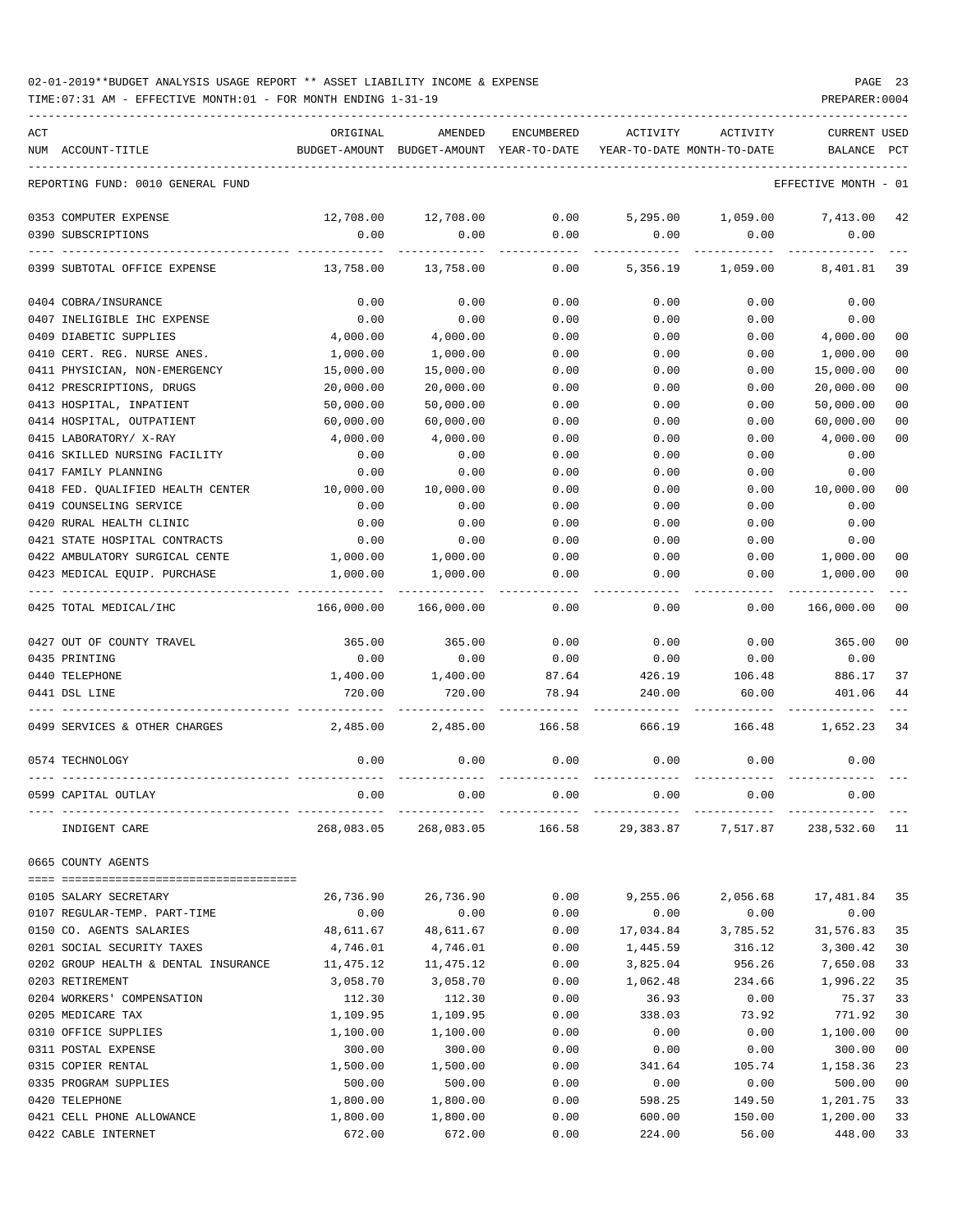| ACT | NUM ACCOUNT-TITLE                             | ORIGINAL                                                                        | AMENDED<br>BUDGET-AMOUNT BUDGET-AMOUNT YEAR-TO-DATE YEAR-TO-DATE MONTH-TO-DATE | ENCUMBERED      |      | ACTIVITY ACTIVITY                          | CURRENT USED<br>BALANCE PCT  |    |
|-----|-----------------------------------------------|---------------------------------------------------------------------------------|--------------------------------------------------------------------------------|-----------------|------|--------------------------------------------|------------------------------|----|
|     | ---------------------------------             |                                                                                 |                                                                                |                 |      |                                            |                              |    |
|     | REPORTING FUND: 0010 GENERAL FUND             |                                                                                 |                                                                                |                 |      |                                            | EFFECTIVE MONTH - 01         |    |
|     | 0427 IN/OUT CO.TRAVEL-AG.                     |                                                                                 | 4,000.00 4,000.00 0.00                                                         |                 |      | 331.11 0.00                                | 3,668.89 08                  |    |
|     | 0428 IN/OUT CO.TRAVEL-F.C.S.                  | 4,000.00                                                                        |                                                                                | 4,000.00 513.26 |      |                                            | 547.28 60.00 2,939.46        | 27 |
|     | 0429 IN/OUT CO.TRAVEL-4-H                     | 4,000.00                                                                        | 4,000.00                                                                       | 0.00            |      |                                            | $126.00$ $110.00$ $3,874.00$ | 03 |
|     | 0572 OFFICE EQUIPMENT                         | 0.00                                                                            | 0.00                                                                           | 0.00            |      | $0.00$ $0.00$ $0.00$ $0.00$                |                              |    |
|     | 0574 TECHNOLOGY                               | 0.00                                                                            | 0.00                                                                           | 0.00            |      | $0.00$ $0.00$ $0.00$ $0.00$<br>----------- |                              |    |
|     | COUNTY AGENTS                                 |                                                                                 | 115,522.65 115,522.65 513.26 35,766.25 8,054.40 79,243.14 31                   |                 |      |                                            |                              |    |
|     | 0696 DONATIONS & ALLOCATIONS                  |                                                                                 |                                                                                |                 |      |                                            |                              |    |
|     | 0491 SOIL & WATER CONSERVATION                | $1,000.00$ $1,000.00$ $0.00$ $0.00$ $0.00$ $0.00$ $1,000.00$                    |                                                                                |                 |      |                                            |                              | 00 |
|     | 0492 INDIGENT BURIAL                          |                                                                                 | $2,000.00$ $2,000.00$ $1,000.00$ $0.00$ $0.00$ $1,000.00$                      |                 |      |                                            |                              | 50 |
|     | 0.00 OA94 FLOOD CONTROL SITE MAINTENANCE 0.00 |                                                                                 | $0.00$ 0.00                                                                    |                 |      | $0.00$ $0.00$ $0.00$ $0.00$                |                              |    |
|     | DONATIONS & ALLOCATIONS                       |                                                                                 | $3,000.00$ $3,000.00$ $1,000.00$                                               |                 |      | $0.00$ 0.00                                | 2,000.00 33                  |    |
|     | 0999 ACCOUNTS PAYABLE                         |                                                                                 |                                                                                |                 |      |                                            |                              |    |
|     | 0100 A/P CLEARING ACCOUNT                     |                                                                                 |                                                                                |                 |      | $0.00$ $0.00$ $0.00$                       |                              |    |
|     | ACCOUNTS PAYABLE                              |                                                                                 |                                                                                |                 | 0.00 | ----------<br>0.00                         | 0.00                         |    |
|     | GENERAL FUND                                  |                                                                                 |                                                                                |                 |      |                                            |                              |    |
|     | INCOME TOTALS                                 | 12, 793, 740.80 12, 794, 852.30 6, 584, 127.99 3, 296, 597.79 6, 210, 724.31 51 |                                                                                |                 |      |                                            |                              |    |
|     | <b>EXPENSE TOTALS</b>                         |                                                                                 | 12,793,740.80 12,794,852.30 73,859.81 3,984,913.97 979,864.51 8,736,078.52     |                 |      |                                            |                              | 32 |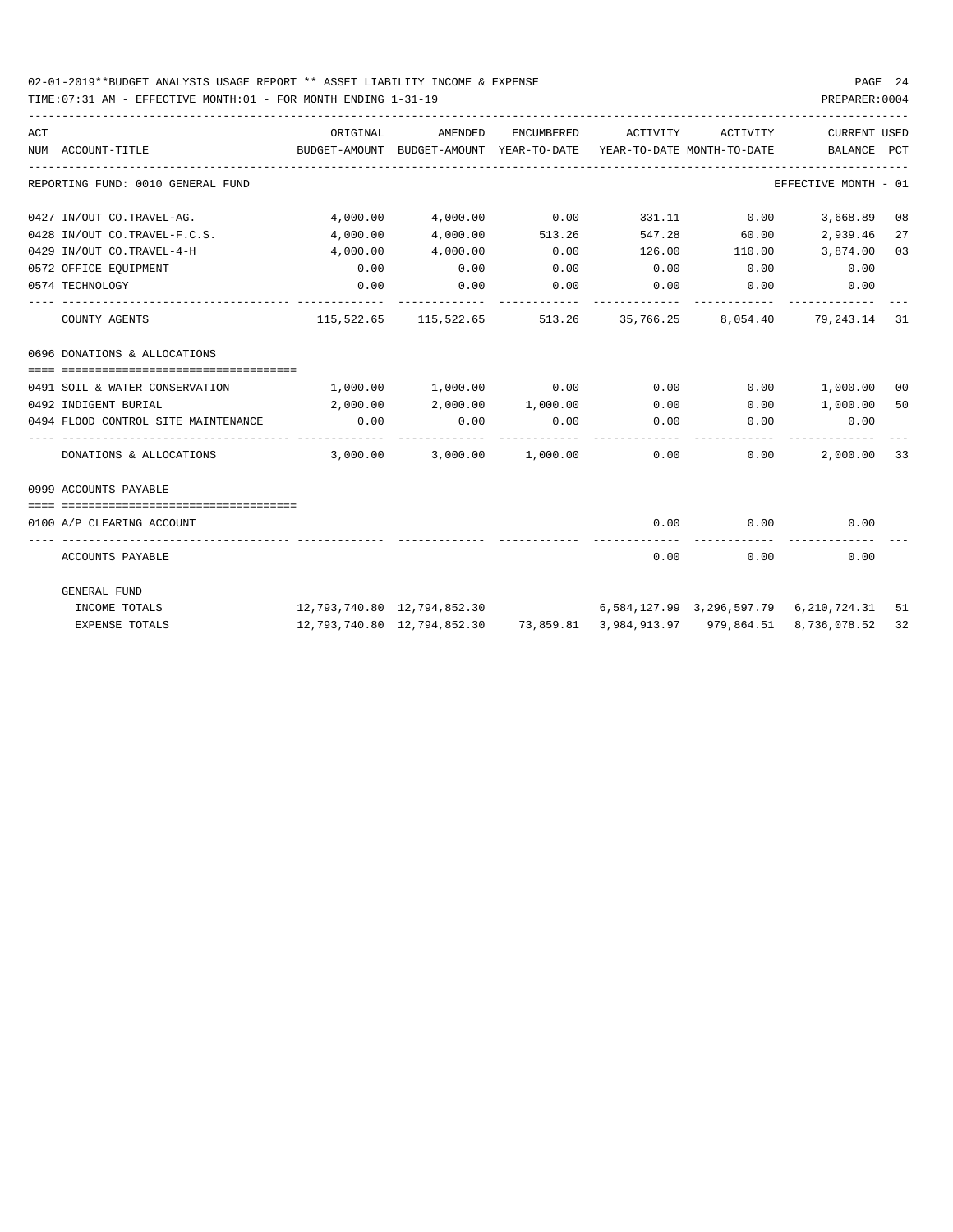|                    | 02-01-2019**BUDGET ANALYSIS USAGE REPORT ** ASSET LIABILITY INCOME & EXPENSE<br>TIME: 07:31 AM - EFFECTIVE MONTH: 01 - FOR MONTH ENDING 1-31-19 |           |                                                     |                |                                        |                                   | PREPARER: 0004              | PAGE 25        |
|--------------------|-------------------------------------------------------------------------------------------------------------------------------------------------|-----------|-----------------------------------------------------|----------------|----------------------------------------|-----------------------------------|-----------------------------|----------------|
| $\mathop{\rm ACT}$ | NUM ACCOUNT-TITLE                                                                                                                               | ORIGINAL  | AMENDED<br>BUDGET-AMOUNT BUDGET-AMOUNT YEAR-TO-DATE | ENCUMBERED     | ACTIVITY<br>YEAR-TO-DATE MONTH-TO-DATE | ACTIVITY                          | CURRENT USED<br>BALANCE PCT |                |
|                    | REPORTING FUND: 0011 COURTHOUSE SECURITY                                                                                                        |           |                                                     |                |                                        |                                   | EFFECTIVE MONTH - 01        |                |
|                    | 0100 PAYROLL                                                                                                                                    |           |                                                     |                |                                        |                                   |                             |                |
|                    | 0100 PAYROLL                                                                                                                                    |           |                                                     |                |                                        | $0.00$ $0.00$                     | 0.00                        |                |
| ---- ----          | PAYROLL                                                                                                                                         |           |                                                     |                | 0.00                                   | 0.00                              | 0.00                        |                |
|                    | 0102 A/P CLEARING                                                                                                                               |           |                                                     |                |                                        |                                   |                             |                |
|                    | 0100 A/P CLEARING                                                                                                                               |           |                                                     |                | 0.00                                   | 0.00                              | 0.00                        |                |
|                    | A/P CLEARING                                                                                                                                    |           |                                                     |                | 0.00                                   | 0.00                              | 0.00                        |                |
|                    | 0103 CASH                                                                                                                                       |           |                                                     |                |                                        |                                   |                             |                |
|                    | 0100 C.H. SECURITY-COMBINED FUNDS CKING                                                                                                         |           |                                                     |                |                                        | 25, 484.88-22, 839.51-102, 930.73 |                             |                |
|                    | -----------------------------<br>CASH                                                                                                           |           |                                                     |                |                                        | 25, 484.88-22, 839.51-102, 930.73 |                             |                |
|                    | 0120 RECEIVABLES                                                                                                                                |           |                                                     |                |                                        |                                   |                             |                |
|                    | 0313 DUE FROM OTHER FUNDS                                                                                                                       |           |                                                     |                | 0.00                                   |                                   | $0.00$ 1,125.43             |                |
|                    | RECEIVABLES                                                                                                                                     |           |                                                     |                | 0.00                                   |                                   | $0.00$ 1,125.43             |                |
|                    | 0200 SYSTEM ADDED LIABILITY DEPARTMENT                                                                                                          |           |                                                     |                |                                        |                                   |                             |                |
|                    | 0910 SYSTEM ADDED LIABILITY LINE-ITEM                                                                                                           |           |                                                     |                | 0.00                                   | 0.00                              | 0.00                        |                |
|                    | SYSTEM ADDED LIABILITY DEPARTMENT                                                                                                               |           |                                                     |                | 0.00                                   | 0.00                              | 0.00                        |                |
|                    | 0271 EQUITY ACCOUNT                                                                                                                             |           |                                                     |                |                                        |                                   |                             |                |
|                    | 0200 EQUITY ACCOUNT                                                                                                                             |           |                                                     |                |                                        | $0.00$ $0.00$ $129,541.04$        |                             |                |
|                    | EQUITY ACCOUNT                                                                                                                                  |           |                                                     |                | 0.00                                   |                                   | $0.00$ 129,541.04           |                |
|                    | 0300 CASH                                                                                                                                       |           |                                                     |                |                                        |                                   |                             |                |
|                    | 0111 BEGINNING CASH BALANCE                                                                                                                     |           | 68,984.00 68,984.00                                 |                | 0.00                                   |                                   | $0.00$ 68,984.00 00         |                |
|                    | CASH                                                                                                                                            | 68,984.00 |                                                     | 68,984.00 0.00 | -------------<br>0.00                  | ----------<br>0.00                | 68,984.00                   | 0 <sup>0</sup> |
|                    | 0340 FEES OF OFFICE                                                                                                                             |           |                                                     |                |                                        |                                   |                             |                |
|                    | 0600 COUNTY CLERK FEES                                                                                                                          | 7,000.00  | 7,000.00                                            |                | 734.69                                 |                                   | 734.69 6,265.31 10          |                |
|                    | 0650 DISTRICT CLERK FEES                                                                                                                        | 2,200.00  | 2,200.00                                            |                | 790.78                                 |                                   | 160.79 1,409.22             | 36             |
|                    | 0651 JUSTICE OF PEACE FEES                                                                                                                      | 2,100.00  | 2,100.00                                            |                | 582.91                                 | 363.89                            | 1,517.09                    | 28             |
|                    | ------------------ --<br>FEES OF OFFICE                                                                                                         | 11,300.00 |                                                     | 11,300.00 0.00 |                                        | -----------<br>2,108.38 1,259.37  | 9,191.62 19                 |                |
|                    | 0360 INTEREST EARNINGS                                                                                                                          |           |                                                     |                |                                        |                                   |                             |                |
|                    | 0100 INTEREST EARNINGS                                                                                                                          | 0.00      | 0.00                                                |                |                                        | . <u>.</u> .                      | 66.54 11.12 66.54+          |                |
|                    | INTEREST EARNINGS                                                                                                                               | 0.00      | 0.00                                                | 0.00           | 66.54                                  | 11.12                             | $66.54+$                    |                |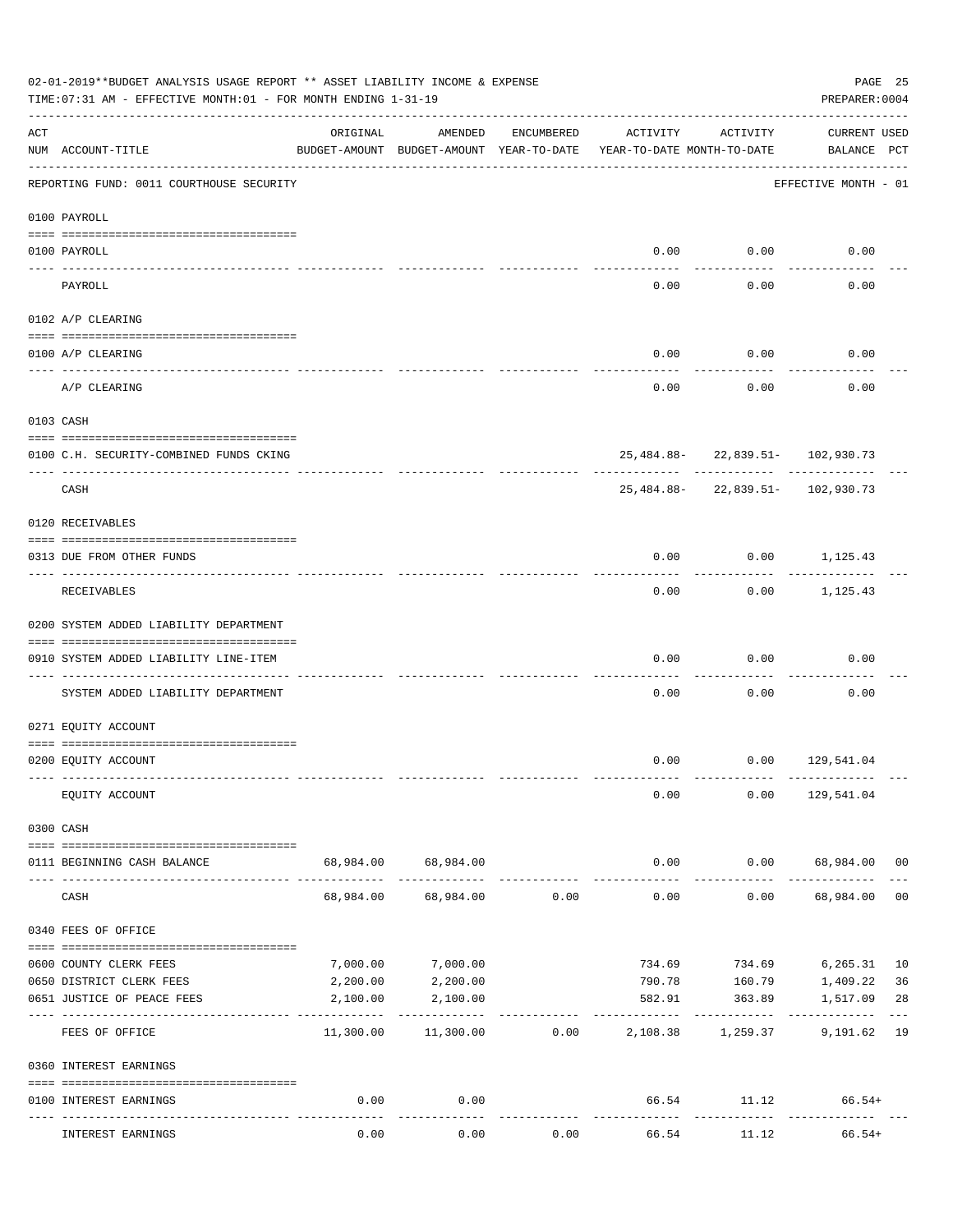|     | 02-01-2019**BUDGET ANALYSIS USAGE REPORT ** ASSET LIABILITY INCOME & EXPENSE<br>TIME: 07:31 AM - EFFECTIVE MONTH: 01 - FOR MONTH ENDING 1-31-19 |                            |                     |            |                                                                                             |                     | PREPARER: 0004                      | PAGE 26 |
|-----|-------------------------------------------------------------------------------------------------------------------------------------------------|----------------------------|---------------------|------------|---------------------------------------------------------------------------------------------|---------------------|-------------------------------------|---------|
| ACT | NUM ACCOUNT-TITLE                                                                                                                               | ORIGINAL                   | AMENDED             | ENCUMBERED | ACTIVITY<br>BUDGET-AMOUNT BUDGET-AMOUNT YEAR-TO-DATE YEAR-TO-DATE MONTH-TO-DATE BALANCE PCT | ACTIVITY            | CURRENT USED                        |         |
|     | REPORTING FUND: 0011 COURTHOUSE SECURITY                                                                                                        |                            |                     |            |                                                                                             |                     | EFFECTIVE MONTH - 01                |         |
|     | 0435 COURTHOUSE SECURITY PART TIME                                                                                                              |                            |                     |            |                                                                                             |                     |                                     |         |
|     | 0107 PART TIME                                                                                                                                  |                            | 35,500.00 35,500.00 | 0.00       | 0.00                                                                                        |                     | $0.00$ 35,500.00                    | $_{00}$ |
|     |                                                                                                                                                 |                            |                     |            | -------------                                                                               |                     | ------------- --------------        |         |
|     | COURTHOUSE SECURITY PART TIME 35,500.00 35,500.00                                                                                               |                            |                     | 0.00       | 0.00                                                                                        |                     | $0.00$ 35,500.00                    | 00      |
|     | 0510 COURTHOUSE SECURITY EQUIP                                                                                                                  |                            |                     |            |                                                                                             |                     |                                     |         |
|     |                                                                                                                                                 |                            |                     |            |                                                                                             |                     |                                     |         |
|     | 0571 EOUIPMENT                                                                                                                                  | 44,784.00  44,784.00  0.00 |                     | ---------- |                                                                                             |                     | 27,659.80  24,110.00  17,124.20  62 |         |
|     | COURTHOUSE SECURITY EOUIP 44,784.00 44,784.00                                                                                                   |                            |                     | 0.00       |                                                                                             |                     | 27,659.80 24,110.00 17,124.20 62    |         |
|     | 0560 BAILIFF                                                                                                                                    |                            |                     |            |                                                                                             |                     |                                     |         |
|     |                                                                                                                                                 |                            |                     |            |                                                                                             |                     |                                     |         |
|     | 0130 SALARY/BAILIFF                                                                                                                             | 0.00                       | 0.00                | 0.00       | 0.00                                                                                        | 0.00                | 0.00                                |         |
|     | 0201 SOCIAL SECURITY                                                                                                                            | 0.00                       | 0.00                | 0.00       | 0.00                                                                                        | 0.00                | 0.00                                |         |
|     | 0203 RETIREMENT                                                                                                                                 | 0.00                       | 0.00                | 0.00       | 0.00                                                                                        | 0.00                | 0.00                                |         |
|     | 0204 WORKER'S COMPENSATION                                                                                                                      | 0.00                       | 0.00                | 0.00       | 0.00                                                                                        | 0.00                | 0.00                                |         |
|     | 0205 MEDICARE                                                                                                                                   | 0.00                       | 0.00                | 0.00       | 0.00                                                                                        | 0.00                | 0.00                                |         |
|     | 0427 BAILIFF CONT.ED./OUT OF COUNTY                                                                                                             | 0.00                       | 0.00                | 0.00       | 0.00                                                                                        | 0.00                | 0.00                                |         |
|     | <b>BAILIFF</b>                                                                                                                                  | 0.00                       | 0.00                | 0.00       | 0.00                                                                                        | 0.00                | 0.00                                |         |
|     | COURTHOUSE SECURITY                                                                                                                             |                            |                     |            |                                                                                             |                     |                                     |         |
|     | INCOME TOTALS                                                                                                                                   |                            | 80,284.00 80,284.00 |            |                                                                                             |                     | 2,174.92  1,270.49  78,109.08  03   |         |
|     | <b>EXPENSE TOTALS</b>                                                                                                                           |                            | 80,284.00 80,284.00 | 0.00       |                                                                                             | 27,659.80 24,110.00 | 52,624.20 34                        |         |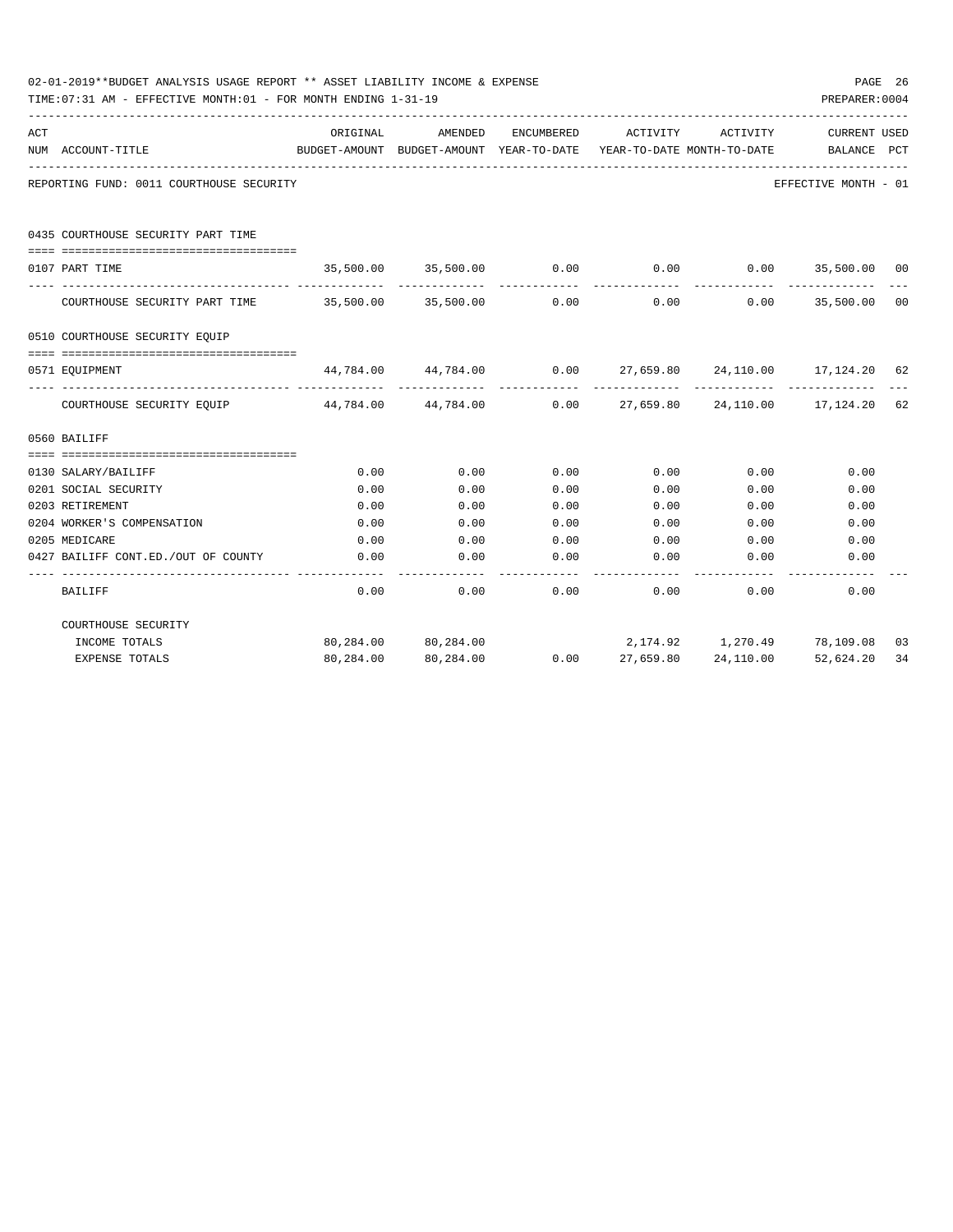|                | 02-01-2019**BUDGET ANALYSIS USAGE REPORT ** ASSET LIABILITY INCOME & EXPENSE<br>TIME:07:31 AM - EFFECTIVE MONTH:01 - FOR MONTH ENDING 1-31-19 |          |                                                     |            |                                                                |                                       | PAGE 27<br>PREPARER: 0004          |    |
|----------------|-----------------------------------------------------------------------------------------------------------------------------------------------|----------|-----------------------------------------------------|------------|----------------------------------------------------------------|---------------------------------------|------------------------------------|----|
| $\mathtt{ACT}$ | NUM ACCOUNT-TITLE                                                                                                                             | ORIGINAL | AMENDED<br>BUDGET-AMOUNT BUDGET-AMOUNT YEAR-TO-DATE | ENCUMBERED | ACTIVITY<br>YEAR-TO-DATE MONTH-TO-DATE                         | ACTIVITY                              | <b>CURRENT USED</b><br>BALANCE PCT |    |
|                | REPORTING FUND: 0012 CO.CLK.VITAL STAT.FEE                                                                                                    |          |                                                     |            |                                                                |                                       | EFFECTIVE MONTH - 01               |    |
|                | 0102 A/P CLEARING                                                                                                                             |          |                                                     |            |                                                                |                                       |                                    |    |
|                | 0100 A/P CLEARING                                                                                                                             |          |                                                     |            | 0.00                                                           | 0.00                                  | 0.00                               |    |
|                | ---- --------<br>A/P CLEARING                                                                                                                 |          |                                                     |            | 0.00                                                           | 0.00                                  | 0.00                               |    |
|                | 0103 CASH                                                                                                                                     |          |                                                     |            |                                                                |                                       |                                    |    |
|                | 0100 CO.CLK.VITAL STAT.-COMB.FUNDS CKIN                                                                                                       |          |                                                     |            |                                                                | $1,901.64 - 634.12 - 3,858.03$        |                                    |    |
|                | CASH                                                                                                                                          |          |                                                     |            |                                                                | ------------<br>$1,901.64 - 634.12 -$ | 3,858.03                           |    |
|                | 0120 RECEIVABLES                                                                                                                              |          |                                                     |            |                                                                |                                       |                                    |    |
|                | 0313 DUE FROM OTHER FUNDS                                                                                                                     |          |                                                     |            | 0.00                                                           | 0.00                                  | 84.00                              |    |
|                | RECEIVABLES                                                                                                                                   |          |                                                     |            | 0.00                                                           | 0.00                                  | 84.00                              |    |
|                | 0200 SYSTEM ADDED LIABILITY DEPARTMENT                                                                                                        |          |                                                     |            |                                                                |                                       |                                    |    |
|                | 0910 SYSTEM ADDED LIABILITY LINE-ITEM                                                                                                         |          |                                                     |            | 0.00                                                           | 0.00                                  | 0.00                               |    |
|                | SYSTEM ADDED LIABILITY DEPARTMENT                                                                                                             |          |                                                     |            | 0.00                                                           | 0.00                                  | 0.00                               |    |
|                | 0271 EQUITY ACCOUNT                                                                                                                           |          |                                                     |            |                                                                |                                       |                                    |    |
|                | 0200 EQUITY ACCOUNT                                                                                                                           |          |                                                     |            | 0.00                                                           | 0.00                                  | 5,843.67                           |    |
|                | EOUITY ACCOUNT                                                                                                                                |          |                                                     |            | 0.00                                                           | 0.00                                  | 5,843.67                           |    |
|                | 0300 CASH                                                                                                                                     |          |                                                     |            |                                                                |                                       |                                    |    |
|                | 0112 BEGINNING CASH BALANCE                                                                                                                   |          | 3,500.00 3,500.00                                   |            |                                                                | $0.00$ $0.00$ $3,500.00$              |                                    | 00 |
|                | CASH                                                                                                                                          |          | 3,500.00 3,500.00 0.00                              |            |                                                                | $0.00$ 0.00                           | 3,500.00 00                        |    |
|                | 0360 INTEREST EARNINGS                                                                                                                        |          |                                                     |            |                                                                |                                       |                                    |    |
|                | 0100 INTEREST EARNINGS                                                                                                                        | 0.00     | 0.00                                                |            |                                                                | 2.82 0.38                             | $2.82+$                            |    |
|                | INTEREST EARNINGS                                                                                                                             | 0.00     | -----------<br>0.00                                 | 0.00       | --------------<br>2.82                                         | -----------<br>0.38                   | $2.82+$                            |    |
|                | 0370 MISCELLANEOUS INCOME                                                                                                                     |          |                                                     |            |                                                                |                                       |                                    |    |
|                |                                                                                                                                               | 500.00   |                                                     |            |                                                                | 81.00   81.00   419.00   16           |                                    |    |
|                | 0134 CO. CLK. VITAL STAT. FEE                                                                                                                 |          | 500.00                                              |            |                                                                |                                       |                                    |    |
|                | MISCELLANEOUS INCOME                                                                                                                          |          | 500.00                                              |            | $500.00$ 0.00 81.00 81.00 419.00                               |                                       |                                    | 16 |
|                | 0403 CO.CLK. VITAL STATS.                                                                                                                     |          |                                                     |            |                                                                |                                       |                                    |    |
|                | 0310 OFFICE SUPPLIES                                                                                                                          |          |                                                     |            | $3,000.00$ $2,830.72$ $310.00$ $715.50$ $715.50$ $1,805.22$ 36 |                                       |                                    |    |
|                | 0427 OUT OF COUNTY TRAVEL                                                                                                                     | 1,000.00 |                                                     |            | $1,169.28$ $0.00$ $1,269.96$ $0.00$ $100.68 - 109$             |                                       |                                    |    |
|                | 0574 COMPUTER EQUIPMENT                                                                                                                       | 0.00     | 0.00                                                | 0.00       | 0.00                                                           | 0.00                                  | 0.00                               |    |
|                | CO.CLK. VITAL STATS.                                                                                                                          |          |                                                     |            | $4,000.00$ $4,000.00$ $310.00$ $1,985.46$                      | 715.50 1,704.54 57                    |                                    |    |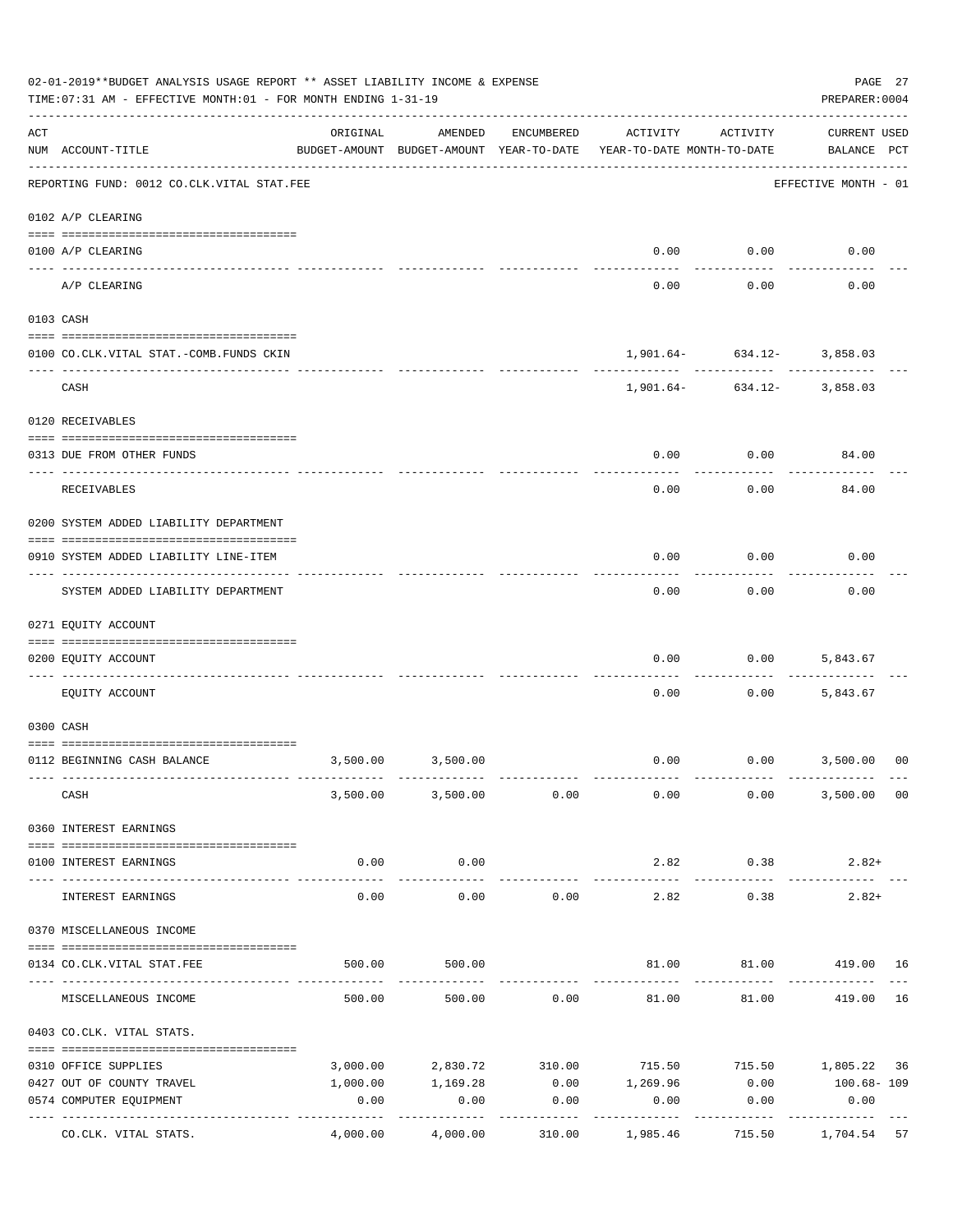| 02-01-2019**BUDGET ANALYSIS USAGE REPORT ** ASSET LIABILITY INCOME & EXPENSE<br>TIME: 07:31 AM - EFFECTIVE MONTH: 01 - FOR MONTH ENDING 1-31-19 |                           |                          |                            |                   |                                        | PAGE 28<br>PREPARER: 0004             |
|-------------------------------------------------------------------------------------------------------------------------------------------------|---------------------------|--------------------------|----------------------------|-------------------|----------------------------------------|---------------------------------------|
| ACT<br>NUM ACCOUNT-TITLE                                                                                                                        | ORIGINAL<br>BUDGET-AMOUNT | AMENDED<br>BUDGET-AMOUNT | ENCUMBERED<br>YEAR-TO-DATE | ACTIVITY          | ACTIVITY<br>YEAR-TO-DATE MONTH-TO-DATE | <b>CURRENT USED</b><br>PCT<br>BALANCE |
| REPORTING FUND: 0012 CO.CLK.VITAL STAT.FEE                                                                                                      |                           |                          |                            |                   |                                        | EFFECTIVE MONTH - 01                  |
| CO. CLK. VITAL STAT. FEE<br>INCOME TOTALS<br><b>EXPENSE TOTALS</b>                                                                              | 4,000.00<br>4,000.00      | 4,000.00<br>4,000.00     | 310.00                     | 83.82<br>1,985.46 | 81.38<br>715.50                        | 02<br>3,916.18<br>57<br>1,704.54      |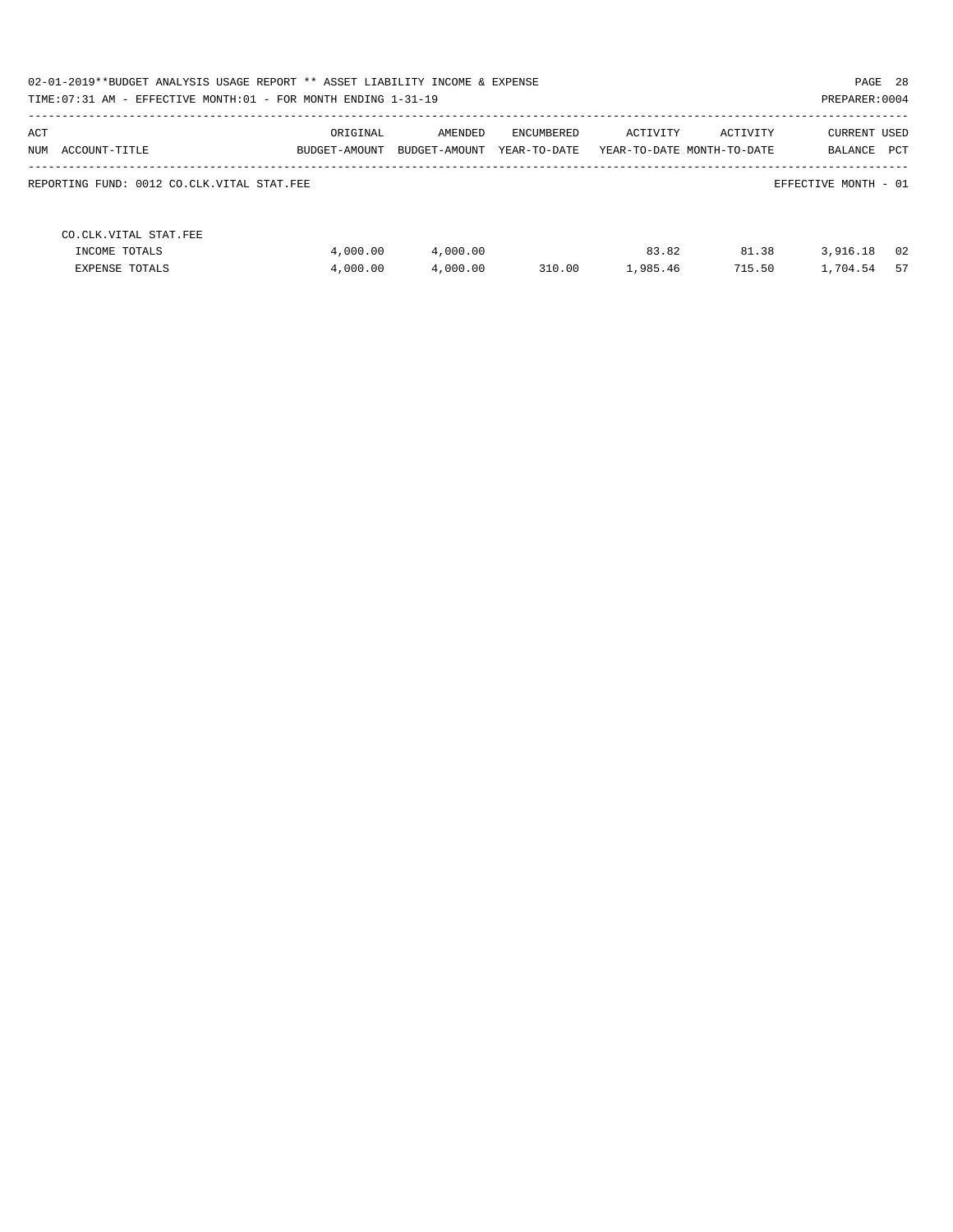|     | 02-01-2019**BUDGET ANALYSIS USAGE REPORT ** ASSET LIABILITY INCOME & EXPENSE<br>TIME: 07:31 AM - EFFECTIVE MONTH: 01 - FOR MONTH ENDING 1-31-19 |                                                      |                      |            |                                                             |                                      | PAGE 29<br>PREPARER: 0004          |          |
|-----|-------------------------------------------------------------------------------------------------------------------------------------------------|------------------------------------------------------|----------------------|------------|-------------------------------------------------------------|--------------------------------------|------------------------------------|----------|
| ACT | NUM ACCOUNT-TITLE                                                                                                                               | ORIGINAL<br>BUDGET-AMOUNT BUDGET-AMOUNT YEAR-TO-DATE | AMENDED              | ENCUMBERED | ACTIVITY<br>YEAR-TO-DATE MONTH-TO-DATE                      | ACTIVITY                             | <b>CURRENT USED</b><br>BALANCE PCT |          |
|     | REPORTING FUND: 0013 BAIL BONDS TRUST FUND                                                                                                      |                                                      |                      |            |                                                             |                                      | EFFECTIVE MONTH - 01               |          |
|     | 0102 A/P CLEARING                                                                                                                               |                                                      |                      |            |                                                             |                                      |                                    |          |
|     | 0100 A/P CLEARING<br>---- ---------                                                                                                             |                                                      |                      |            | 0.00                                                        | 0.00                                 | 0.00                               |          |
|     | A/P CLEARING                                                                                                                                    |                                                      |                      |            | 0.00                                                        | 0.00                                 | 0.00                               |          |
|     | 0103 CASH                                                                                                                                       |                                                      |                      |            |                                                             |                                      |                                    |          |
|     | 0113 SURETY BAIL BOND FEE                                                                                                                       |                                                      |                      |            |                                                             | $1,065.00 - 900.00 - 3,855.00$       |                                    |          |
|     | CASH                                                                                                                                            |                                                      |                      |            | 1,065.00-                                                   | 900.00-                              | 3,855.00                           |          |
|     | 0207 DUE TO FUND                                                                                                                                |                                                      |                      |            |                                                             |                                      |                                    |          |
|     | 0097 DUE TO OTHER GOVERNMENTS                                                                                                                   |                                                      |                      |            | 0.00                                                        | 0.00                                 | 5,100.00                           |          |
|     | DUE TO FUND                                                                                                                                     |                                                      |                      |            | 0.00                                                        | 0.00                                 | 5,100.00                           |          |
|     | 0271 EQUITY ACCOUNT                                                                                                                             |                                                      |                      |            |                                                             |                                      |                                    |          |
|     | 0200 EQUITY ACCOUNT                                                                                                                             |                                                      |                      |            | 0.00                                                        | 0.00                                 | 180.00-                            |          |
|     | EQUITY ACCOUNT                                                                                                                                  |                                                      |                      |            | 0.00                                                        | 0.00                                 | 180.00-                            |          |
|     | 0300 CASH                                                                                                                                       |                                                      |                      |            |                                                             |                                      |                                    |          |
|     | 0113 BEGINNING CASH BALANCE                                                                                                                     | 0.00                                                 | 0.00                 |            | 0.00                                                        | 0.00                                 | 0.00                               |          |
|     | CASH                                                                                                                                            | 0.00                                                 | 0.00                 | 0.00       | 0.00                                                        | 0.00                                 | 0.00                               |          |
|     | 0345 BONDS                                                                                                                                      |                                                      |                      |            |                                                             |                                      |                                    |          |
|     | 0113 SURETY BAIL BOND FEE                                                                                                                       | 4,000.00                                             | 4,000.00             |            |                                                             | 2,250.00 675.00 1,750.00             |                                    | 56       |
|     | <b>BONDS</b>                                                                                                                                    |                                                      | 4,000.00 4,000.00    | 0.00       | 2,250.00                                                    | 675.00                               | 1,750.00                           | 56       |
|     | 0370 MISCELLANEOUS                                                                                                                              |                                                      |                      |            |                                                             |                                      |                                    |          |
|     | 0130 REFUNDS & MISCELLANEOUS                                                                                                                    | 0.00                                                 | 0.00                 |            | 0.00                                                        | 0.00                                 | 0.00                               |          |
|     | 0132 TEMPORARY BOND SECURITY                                                                                                                    | 0.00<br>-------------                                | 0.00<br>----------   |            | 0.00                                                        | 0.00                                 | 0.00                               |          |
|     | MISCELLANEOUS                                                                                                                                   | 0.00                                                 | 0.00                 | 0.00       | 0.00                                                        | 0.00                                 | 0.00                               |          |
|     | 0498 BAIL BOND FEE EXPENSE                                                                                                                      |                                                      |                      |            |                                                             |                                      |                                    |          |
|     | 0489 10% TO STATE COMPTROLLER                                                                                                                   |                                                      |                      | . <u>.</u> | $4,000.00$ $4,000.00$ $0.00$ $3,315.00$ $1,575.00$ $685.00$ |                                      |                                    | 83       |
|     | BAIL BOND FEE EXPENSE                                                                                                                           | 4,000.00                                             | 4,000.00             | 0.00       |                                                             | 3,315.00 1,575.00                    | 685.00                             | 83       |
|     | BAIL BONDS TRUST FUND                                                                                                                           |                                                      |                      |            |                                                             |                                      |                                    |          |
|     | INCOME TOTALS<br>EXPENSE TOTALS                                                                                                                 | 4,000.00<br>4,000.00                                 | 4,000.00<br>4,000.00 | 0.00       | 3,315.00                                                    | 2,250.00 675.00 1,750.00<br>1,575.00 | 685.00                             | 56<br>83 |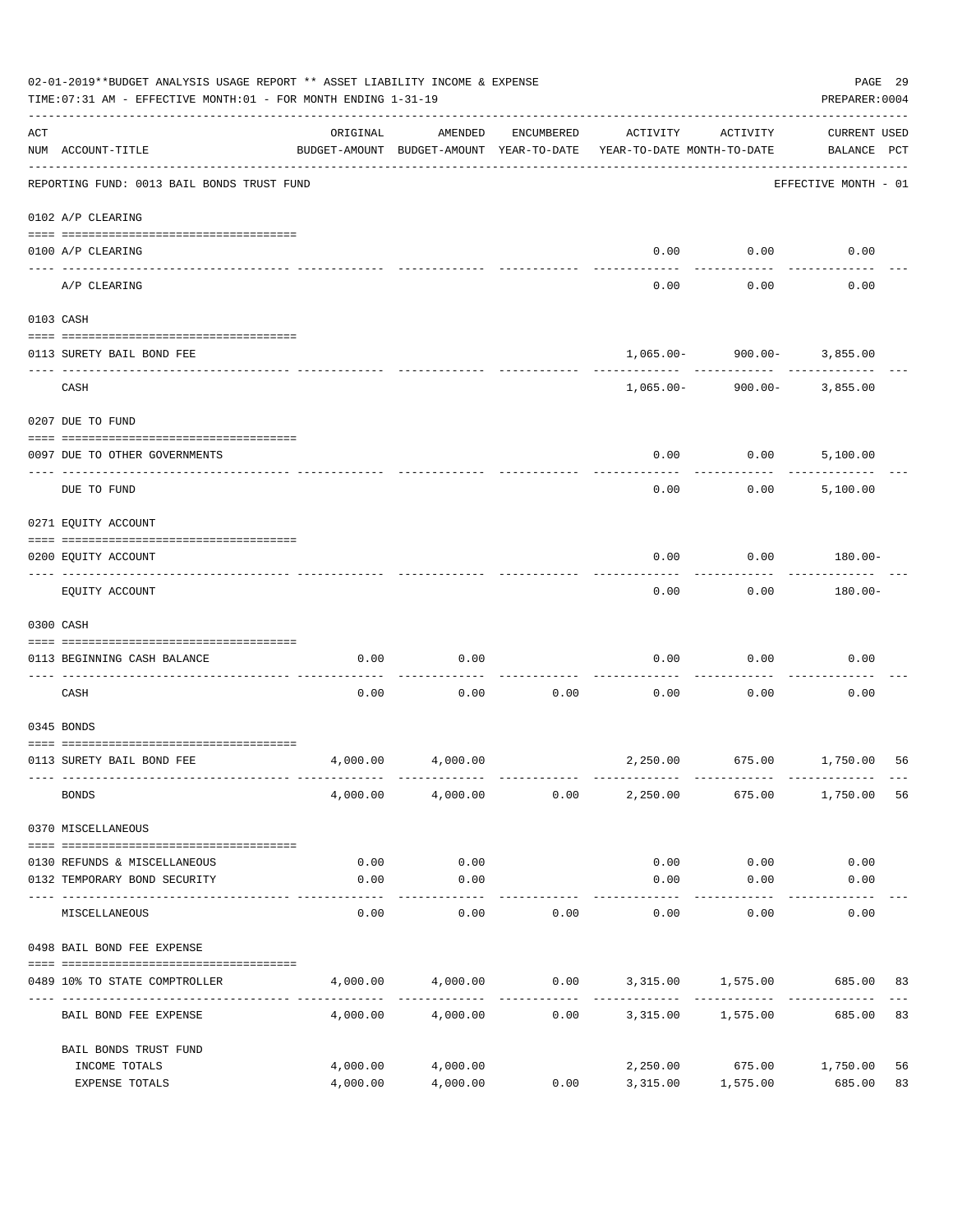|     | 02-01-2019**BUDGET ANALYSIS USAGE REPORT ** ASSET LIABILITY INCOME & EXPENSE<br>TIME:07:31 AM - EFFECTIVE MONTH:01 - FOR MONTH ENDING 1-31-19 |          |                                                     |                   |                                        |                      | PREPARER: 0004                     | PAGE 30                 |
|-----|-----------------------------------------------------------------------------------------------------------------------------------------------|----------|-----------------------------------------------------|-------------------|----------------------------------------|----------------------|------------------------------------|-------------------------|
| ACT | NUM ACCOUNT-TITLE                                                                                                                             | ORIGINAL | AMENDED<br>BUDGET-AMOUNT BUDGET-AMOUNT YEAR-TO-DATE | ENCUMBERED        | ACTIVITY<br>YEAR-TO-DATE MONTH-TO-DATE | ACTIVITY             | <b>CURRENT USED</b><br>BALANCE PCT |                         |
|     | REPORTING FUND: 0014 JUSTICE CT. BLDG. SECURITY                                                                                               |          |                                                     |                   |                                        |                      | EFFECTIVE MONTH - 01               |                         |
|     | 0102 A/P CLEARING                                                                                                                             |          |                                                     |                   |                                        |                      |                                    |                         |
|     | 0100 A/P CLEARING                                                                                                                             |          |                                                     |                   | 0.00                                   | 0.00                 | 0.00                               |                         |
|     | A/P CLEARING                                                                                                                                  |          |                                                     |                   | 0.00                                   | 0.00                 | 0.00                               |                         |
|     | 0103 CASH                                                                                                                                     |          |                                                     |                   |                                        |                      |                                    |                         |
|     | 0100 JUST.CT.BLDG.SEC.-COMB.FUNDS CKING                                                                                                       |          |                                                     |                   | 193.32                                 |                      | 120.29 17,326.15                   |                         |
|     | CASH                                                                                                                                          |          |                                                     |                   |                                        |                      | 193.32 120.29 17,326.15            |                         |
|     | 0120 RECEIVABLES                                                                                                                              |          |                                                     |                   |                                        |                      |                                    |                         |
|     | 0313 DUE FROM OTHER FUNDS                                                                                                                     |          |                                                     |                   | 0.00                                   | 0.00                 | 66.77                              |                         |
|     |                                                                                                                                               |          |                                                     |                   |                                        |                      |                                    |                         |
|     | RECEIVABLES                                                                                                                                   |          |                                                     |                   | 0.00                                   | 0.00                 | 66.77                              |                         |
|     | 0200 SYSTEM ADDED LIABILITY DEPT.                                                                                                             |          |                                                     |                   |                                        |                      |                                    |                         |
|     | 0910 SYSTEM ADDED LIABILITY LINE-ITEM                                                                                                         |          |                                                     |                   | 0.00                                   | 0.00                 | 0.00                               |                         |
|     | SYSTEM ADDED LIABILITY DEPT.                                                                                                                  |          |                                                     |                   | 0.00                                   | 0.00                 | 0.00                               |                         |
|     | 0271 EQUITY ACCOUNT                                                                                                                           |          |                                                     |                   |                                        |                      |                                    |                         |
|     | 0200 EQUITY ACCOUNT                                                                                                                           |          |                                                     |                   | 0.00                                   | 0.00                 | 17,199.60                          |                         |
|     | EQUITY ACCOUNT                                                                                                                                |          |                                                     |                   | 0.00                                   | 0.00                 | ---------<br>17,199.60             |                         |
|     | 0300 CASH                                                                                                                                     |          |                                                     |                   |                                        |                      |                                    |                         |
|     |                                                                                                                                               |          |                                                     |                   |                                        |                      |                                    |                         |
|     | 0114 BEGINNING CASH                                                                                                                           | 2,850.00 | 2,850.00                                            |                   | 0.00                                   |                      | 0.00<br>2,850.00                   | 0 <sup>0</sup>          |
|     | CASH                                                                                                                                          | 2,850.00 | 2,850.00                                            | 0.00              | 0.00                                   | 0.00                 | 2,850.00 00                        |                         |
|     | 0370 MISCELLANEOUS INCOME                                                                                                                     |          |                                                     |                   |                                        |                      |                                    |                         |
|     | 0455 JP1 SECURITY FEE                                                                                                                         | 300.00   | 300.00                                              |                   | 120.29                                 | 120.29               | 179.71                             | 40                      |
|     | 0456 JP2 SECURITY FEE                                                                                                                         | 150.00   | 150.00                                              |                   | 10.00                                  | 0.00                 | 140.00                             | 07                      |
|     | 0457 JP3 SECURITY FEE                                                                                                                         | 200.00   | 200.00<br>-----------                               |                   | 63.03<br>-------------                 | 0.00<br>------------ | 136.97<br>-----------              | 32<br>$---$             |
|     | MISCELLANEOUS INCOME                                                                                                                          | 650.00   | 650.00                                              | 0.00              | 193.32                                 | 120.29               | 456.68                             | 30                      |
|     | 0435 JUSTICE CT.BLDG.EXP.                                                                                                                     |          |                                                     |                   |                                        |                      |                                    |                         |
|     | 0320 JP1 SECURITY EXPENSE                                                                                                                     |          | 1,000.00 1,000.00                                   |                   | $0.00$ 0.00                            |                      | 0.00 1,000.00                      | 0 <sub>0</sub>          |
|     | 0321 JP2 SECURITY EXPENSE                                                                                                                     | 1,000.00 | 1,000.00                                            | 0.00              | 0.00                                   | 0.00                 | 1,000.00                           | 0 <sub>0</sub>          |
|     | 0322 JP3 SECURITY EXPENSE                                                                                                                     | 1,500.00 | 1,500.00<br>.                                       | 0.00<br>--------- | 0.00                                   | 0.00                 | 1,500.00                           | 0 <sub>0</sub><br>$---$ |
|     | JUSTICE CT.BLDG.EXP.                                                                                                                          | 3,500.00 | 3,500.00                                            | 0.00              | 0.00                                   | 0.00                 | 3,500.00 00                        |                         |
|     | JUSTICE CT. BLDG. SECURITY                                                                                                                    |          |                                                     |                   |                                        |                      |                                    |                         |
|     | INCOME TOTALS                                                                                                                                 |          | 3,500.00 3,500.00                                   |                   | 193.32                                 | 120.29               | 3,306.68                           | 06                      |
|     | EXPENSE TOTALS                                                                                                                                | 3,500.00 | 3,500.00                                            | 0.00              | 0.00                                   | 0.00                 | 3,500.00                           | 0 <sub>0</sub>          |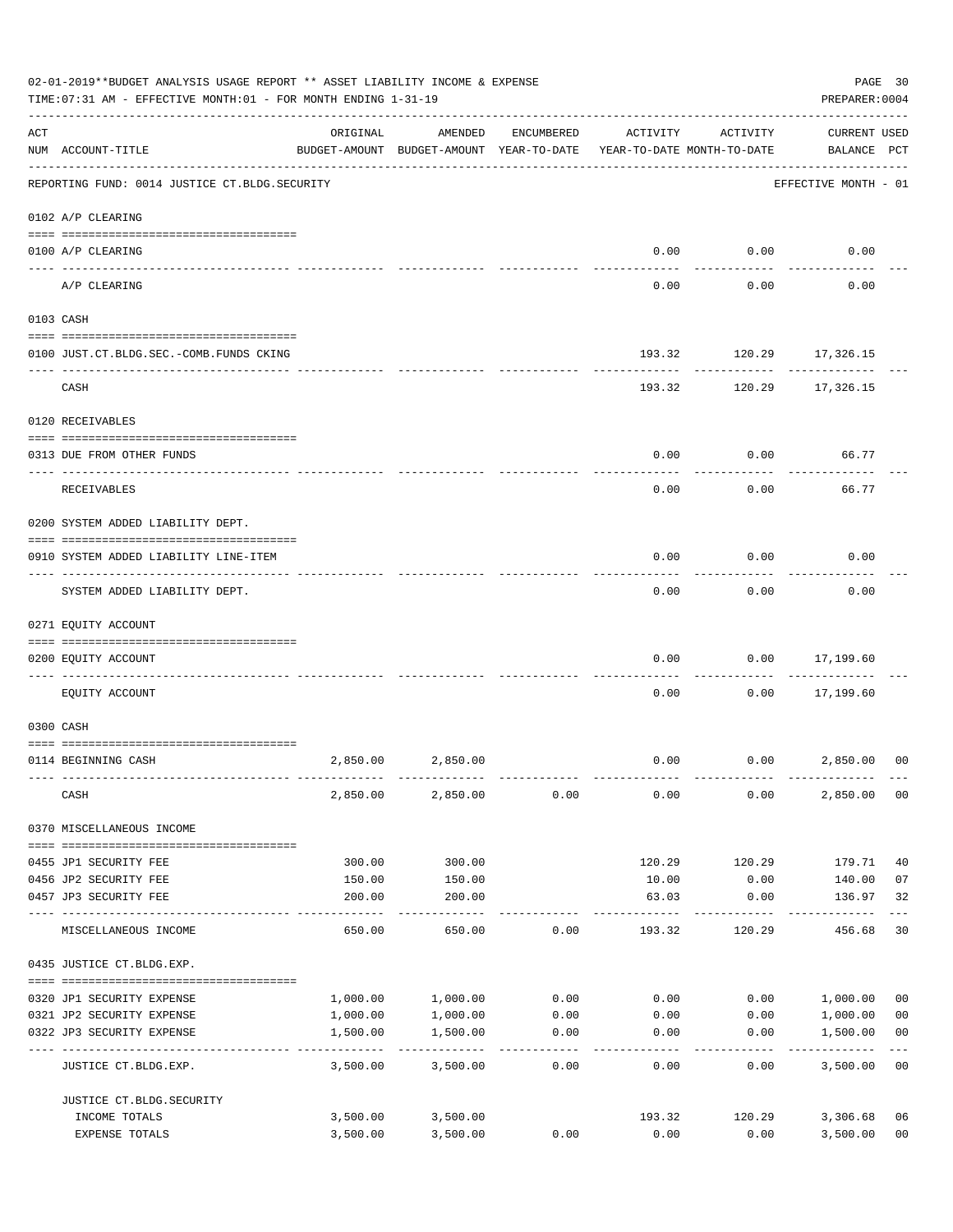|                    | 02-01-2019**BUDGET ANALYSIS USAGE REPORT ** ASSET LIABILITY INCOME & EXPENSE<br>TIME: 07:31 AM - EFFECTIVE MONTH: 01 - FOR MONTH ENDING 1-31-19 |          |                                                     |                      |                                        |          | PREPARER: 0004                     | PAGE 31        |
|--------------------|-------------------------------------------------------------------------------------------------------------------------------------------------|----------|-----------------------------------------------------|----------------------|----------------------------------------|----------|------------------------------------|----------------|
| $\mathop{\rm ACT}$ | NUM ACCOUNT-TITLE                                                                                                                               | ORIGINAL | AMENDED<br>BUDGET-AMOUNT BUDGET-AMOUNT YEAR-TO-DATE | ENCUMBERED           | ACTIVITY<br>YEAR-TO-DATE MONTH-TO-DATE | ACTIVITY | <b>CURRENT USED</b><br>BALANCE PCT |                |
|                    | REPORTING FUND: 0016 CO.JUDGE EXCESS SUPP.                                                                                                      |          |                                                     |                      |                                        |          | EFFECTIVE MONTH - 01               |                |
|                    | 0102 A/P CLEARING                                                                                                                               |          |                                                     |                      |                                        |          |                                    |                |
|                    | 0100 A/P CLEARING                                                                                                                               |          |                                                     |                      | 0.00                                   | 0.00     | 0.00                               |                |
|                    | ---- ---------<br>A/P CLEARING                                                                                                                  |          |                                                     |                      | 0.00                                   | 0.00     | 0.00                               |                |
|                    | 0103 CASH                                                                                                                                       |          |                                                     |                      |                                        |          |                                    |                |
|                    | 0100 CO.JUDGE EXCESS SUPP.-COMB.FUND CK                                                                                                         |          |                                                     |                      | 0.00                                   |          | $0.00$ 17,624.67                   |                |
|                    | CASH                                                                                                                                            |          |                                                     |                      | 0.00                                   |          | $0.00$ 17,624.67                   |                |
|                    | 0200 SYSTEM ADDED LIABILITY DEPARTMENT                                                                                                          |          |                                                     |                      |                                        |          |                                    |                |
|                    | 0910 SYSTEM ADDED LIABILITY LINE-ITEM                                                                                                           |          |                                                     |                      | 0.00                                   | 0.00     | 0.00                               |                |
|                    | SYSTEM ADDED LIABILITY DEPARTMENT                                                                                                               |          |                                                     |                      | 0.00                                   | 0.00     | 0.00                               |                |
|                    | 0271 EQUITY ACCOUNT                                                                                                                             |          |                                                     |                      |                                        |          |                                    |                |
|                    | 0200 EQUITY ACCOUNT                                                                                                                             |          |                                                     |                      | 0.00                                   |          | $0.00$ 17,624.67                   |                |
|                    | EQUITY ACCOUNT                                                                                                                                  |          |                                                     |                      | 0.00                                   |          | $0.00$ 17,624.67                   |                |
|                    | 0300 CASH                                                                                                                                       |          |                                                     |                      |                                        |          |                                    |                |
|                    | 0116 BEGINNING CASH BALANCE                                                                                                                     | 1,000.00 | 1,000.00                                            |                      | 0.00                                   | 0.00     | 1,000.00                           | 00             |
|                    | ---------------------------- ---<br>CASH                                                                                                        |          | 1,000.00 1,000.00                                   | . <u>.</u> .<br>0.00 | 0.00                                   | 0.00     | 1,000.00                           | 00             |
|                    | 0370 MISCELLANEOUS INCOME                                                                                                                       |          |                                                     |                      |                                        |          |                                    |                |
|                    | 0149 CO. JUDGE EXCESS SUPP.                                                                                                                     |          | 500.00 500.00                                       |                      |                                        |          | $0.00$ $0.00$ $500.00$ 00          |                |
|                    | MISCELLANEOUS INCOME                                                                                                                            | 500.00   | 500.00                                              | 0.00                 | 0.00                                   | 0.00     | 500.00                             | 0 <sub>0</sub> |
|                    | 0400 CO. JUDGE EXCESS SUPP.                                                                                                                     |          |                                                     |                      |                                        |          |                                    |                |
|                    | 0310 OFFICE SUPPLIES                                                                                                                            | 300.00   | 300.00                                              | 0.00                 | 0.00                                   | 0.00     | 300.00                             | 0 <sub>0</sub> |
|                    | 0427 OUT OF COUNTY TRAVEL                                                                                                                       | 500.00   | 500.00                                              | 0.00                 | 0.00                                   | 0.00     | 500.00                             | 0 <sub>0</sub> |
|                    | 0572 OFFICE EQUIPMENT                                                                                                                           | 400.00   | 400.00                                              | 0.00                 | 0.00                                   | 0.00     | 400.00                             | 0 <sub>0</sub> |
|                    | 0590 COUNTY JUDGE BOOKS                                                                                                                         | 300.00   | 300.00                                              | 0.00                 | 0.00                                   | 0.00     | 300.00                             | 0 <sub>0</sub> |
|                    | CO. JUDGE EXCESS SUPP.                                                                                                                          | 1,500.00 | 1,500.00                                            | 0.00                 | 0.00                                   | 0.00     | 1,500.00                           | 0 <sub>0</sub> |
|                    | CO.JUDGE EXCESS SUPP.                                                                                                                           |          |                                                     |                      |                                        |          |                                    |                |
|                    | INCOME TOTALS                                                                                                                                   | 1,500.00 | 1,500.00                                            |                      | 0.00                                   | 0.00     | 1,500.00                           | 0 <sub>0</sub> |
|                    | EXPENSE TOTALS                                                                                                                                  | 1,500.00 | 1,500.00                                            | 0.00                 | 0.00                                   | 0.00     | 1,500.00                           | 0 <sub>0</sub> |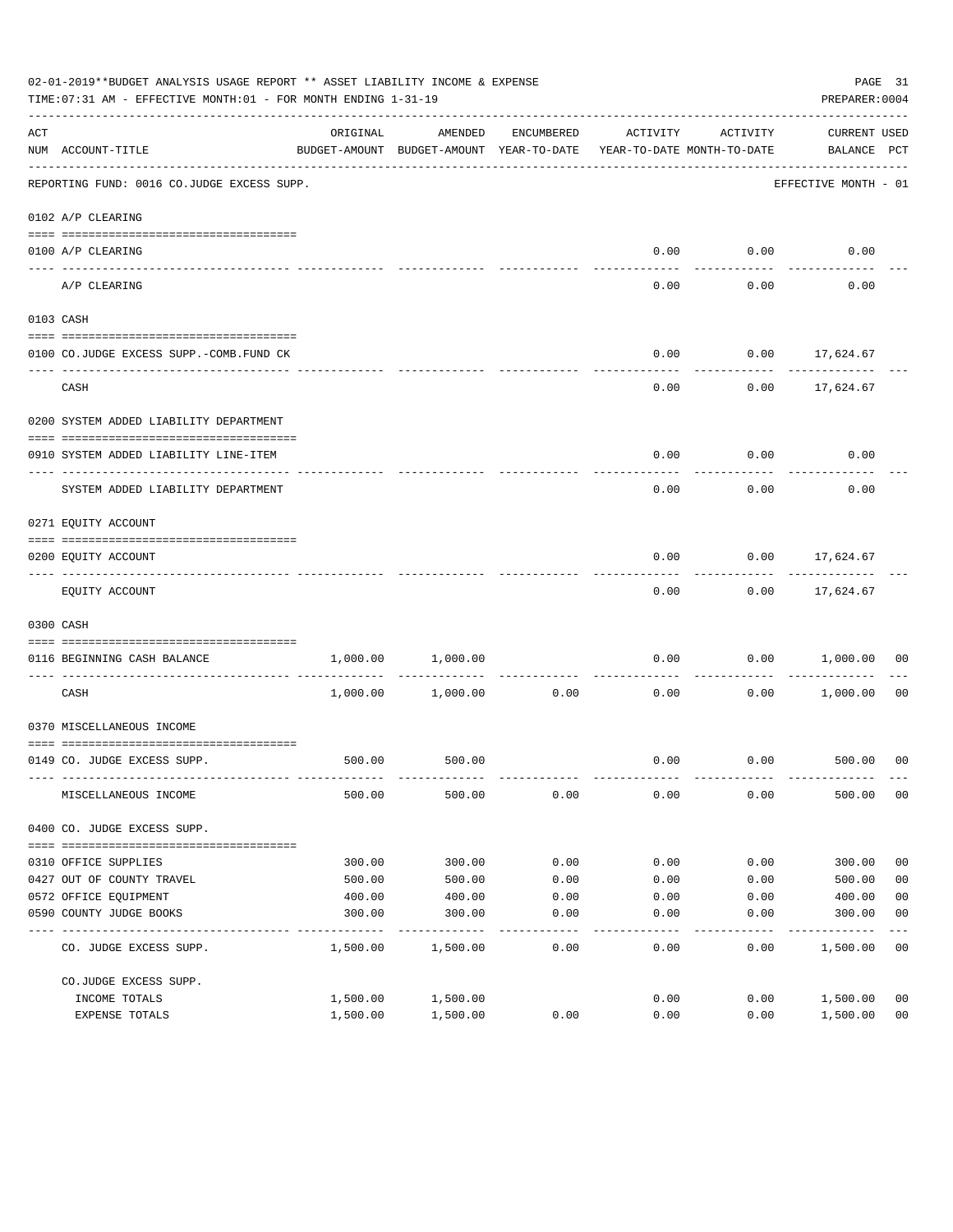| 02-01-2019**BUDGET ANALYSIS USAGE REPORT ** ASSET LIABILITY INCOME & EXPENSE<br>TIME: 07:31 AM - EFFECTIVE MONTH: 01 - FOR MONTH ENDING 1-31-19 |                                               |                                                                                 |                       |                      |          | PAGE 32<br>PREPARER: 0004 |                                    |                |
|-------------------------------------------------------------------------------------------------------------------------------------------------|-----------------------------------------------|---------------------------------------------------------------------------------|-----------------------|----------------------|----------|---------------------------|------------------------------------|----------------|
| ACT                                                                                                                                             | NUM ACCOUNT-TITLE                             | ORIGINAL<br>BUDGET-AMOUNT BUDGET-AMOUNT YEAR-TO-DATE YEAR-TO-DATE MONTH-TO-DATE | AMENDED               | ENCUMBERED           | ACTIVITY | ACTIVITY                  | <b>CURRENT USED</b><br>BALANCE PCT |                |
|                                                                                                                                                 | REPORTING FUND: 0017 PROBATE JUDGES EDUCATION |                                                                                 |                       |                      |          |                           | EFFECTIVE MONTH - 01               |                |
|                                                                                                                                                 | 0102 A/P CLEARING                             |                                                                                 |                       |                      |          |                           |                                    |                |
|                                                                                                                                                 | 0100 A/P CLEARING                             |                                                                                 |                       |                      | 0.00     | 0.00                      | 0.00                               |                |
|                                                                                                                                                 | ---- --------<br>A/P CLEARING                 |                                                                                 |                       |                      | 0.00     | 0.00                      | 0.00                               |                |
|                                                                                                                                                 | 0103 CASH                                     |                                                                                 |                       |                      |          |                           |                                    |                |
|                                                                                                                                                 | 0100 PROB.JUDGES ED.-COMB. FUNDS CKING        |                                                                                 |                       |                      | 820.33   |                           | 45.00 4,747.50                     |                |
|                                                                                                                                                 | CASH                                          |                                                                                 |                       |                      | 820.33   | ---------                 | 45.00 4,747.50                     |                |
|                                                                                                                                                 | 0120 RECEIVABLES                              |                                                                                 |                       |                      |          |                           |                                    |                |
|                                                                                                                                                 | 0313 DUE FROM OTHER FUNDS                     |                                                                                 |                       |                      | 0.00     | 0.00                      | 25.00                              |                |
|                                                                                                                                                 | RECEIVABLES                                   |                                                                                 |                       |                      | 0.00     | 0.00                      | 25.00                              |                |
|                                                                                                                                                 | 0271 EQUITY ACCOUNT                           |                                                                                 |                       |                      |          |                           |                                    |                |
|                                                                                                                                                 | 0200 EQUITY ACCOUNT                           |                                                                                 |                       |                      | 0.00     | 0.00                      | 3,952.17                           |                |
|                                                                                                                                                 | EQUITY ACCOUNT                                |                                                                                 |                       |                      | 0.00     | 0.00                      | 3,952.17                           |                |
|                                                                                                                                                 | 0300 CASH                                     |                                                                                 |                       |                      |          |                           |                                    |                |
|                                                                                                                                                 | 0117 BEGINNING CASH BALANCE                   |                                                                                 | 1,000.00 1,000.00     |                      | 0.00     | 0.00                      | 1,000.00                           | 00             |
|                                                                                                                                                 | CASH                                          |                                                                                 | $1,000.00$ $1,000.00$ | ------------<br>0.00 | 0.00     | ---------<br>0.00         | 1,000.00                           | 00             |
|                                                                                                                                                 | 0340 FEES OF OFFICE                           |                                                                                 |                       |                      |          |                           |                                    |                |
|                                                                                                                                                 | 0131 PROBATE JUDGES EDUCATION                 |                                                                                 | 600.00 600.00         |                      |          |                           | 45.00  45.00  555.00  08           |                |
|                                                                                                                                                 | FEES OF OFFICE                                | 600.00                                                                          | 600.00                | 0.00                 | 45.00    | 45.00                     | 555.00                             | 08             |
|                                                                                                                                                 | 0370 MISCELLANEOUS                            |                                                                                 |                       |                      |          |                           |                                    |                |
|                                                                                                                                                 | 0130 REFUNDS & MISCELLANEOUS                  | 0.00                                                                            | 0.00                  |                      | 775.33   | 0.00                      | $775.33+$                          |                |
|                                                                                                                                                 | MISCELLANEOUS                                 | 0.00                                                                            | -----------<br>0.00   | 0.00                 | 775.33   | 0.00                      | -------------<br>$775.33+$         |                |
|                                                                                                                                                 | 0400 PROBATE JUDGES EDUCATION                 |                                                                                 |                       |                      |          |                           |                                    |                |
|                                                                                                                                                 | 0427 OUT OF COUNTY TRAVEL                     | 1,600.00                                                                        | 1,600.00              | 0.00                 | 0.00     |                           | $0.00$ 1,600.00 00                 |                |
|                                                                                                                                                 | PROBATE JUDGES EDUCATION                      |                                                                                 | 1,600.00 1,600.00     | -----------<br>0.00  | 0.00     |                           | 0.00 1,600.00                      | 0 <sub>0</sub> |
|                                                                                                                                                 | PROBATE JUDGES EDUCATION                      |                                                                                 |                       |                      |          |                           |                                    |                |
|                                                                                                                                                 | INCOME TOTALS                                 | 1,600.00                                                                        | 1,600.00              |                      | 820.33   | 45.00                     | 779.67                             | 51             |
|                                                                                                                                                 | EXPENSE TOTALS                                | 1,600.00                                                                        | 1,600.00              | 0.00                 | 0.00     | 0.00                      | 1,600.00                           | 0 <sub>0</sub> |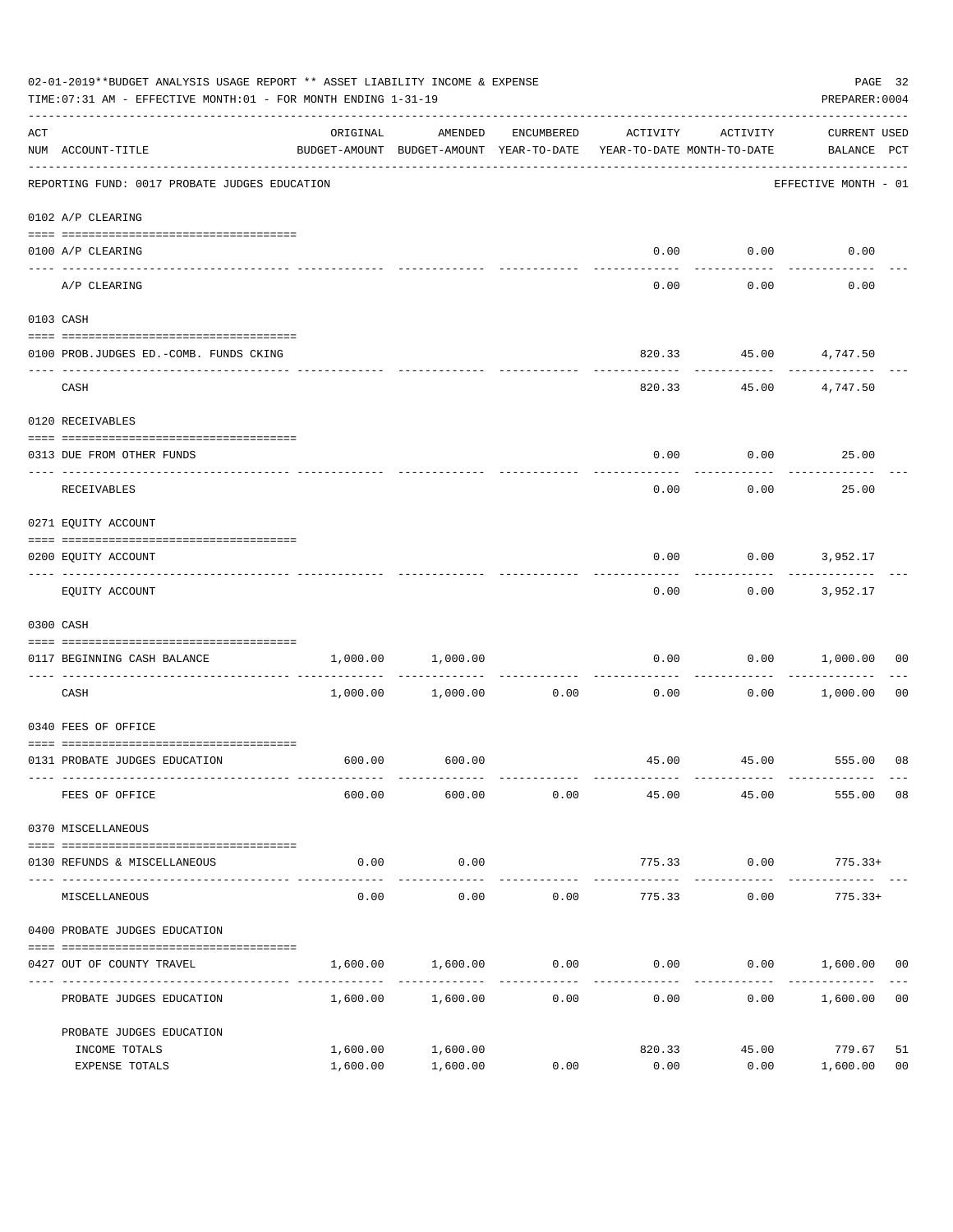|     | 02-01-2019**BUDGET ANALYSIS USAGE REPORT ** ASSET LIABILITY INCOME & EXPENSE<br>TIME: 07:31 AM - EFFECTIVE MONTH: 01 - FOR MONTH ENDING 1-31-19 |           |                                                     |               |                                        |                   | PAGE 33<br>PREPARER: 0004          |    |
|-----|-------------------------------------------------------------------------------------------------------------------------------------------------|-----------|-----------------------------------------------------|---------------|----------------------------------------|-------------------|------------------------------------|----|
| ACT | NUM ACCOUNT-TITLE                                                                                                                               | ORIGINAL  | AMENDED<br>BUDGET-AMOUNT BUDGET-AMOUNT YEAR-TO-DATE | ENCUMBERED    | ACTIVITY<br>YEAR-TO-DATE MONTH-TO-DATE | ACTIVITY          | <b>CURRENT USED</b><br>BALANCE PCT |    |
|     | REPORTING FUND: 0018 CO.CLERK RECORD MNGMT.                                                                                                     |           |                                                     |               |                                        |                   | EFFECTIVE MONTH - 01               |    |
|     | 0100 PAYROLL                                                                                                                                    |           |                                                     |               |                                        |                   |                                    |    |
|     | 0100 PAYROLL                                                                                                                                    |           |                                                     |               | 0.00                                   | 0.00              | 0.00                               |    |
|     | PAYROLL                                                                                                                                         |           |                                                     |               | 0.00                                   | 0.00              | 0.00                               |    |
|     | 0102 A/P CLEARING                                                                                                                               |           |                                                     |               |                                        |                   |                                    |    |
|     | 0100 A/P CLEARING                                                                                                                               |           |                                                     |               | 0.00                                   | 0.00              | 0.00                               |    |
|     | A/P CLEARING                                                                                                                                    |           |                                                     |               | 0.00                                   | 0.00              | 0.00                               |    |
|     | 0103 CASH                                                                                                                                       |           |                                                     |               |                                        |                   |                                    |    |
|     | 0100 CO.CLK.REC.MNGMT.-COMB.FUNDS CKING                                                                                                         |           |                                                     |               |                                        | 16,523.59- 603.33 | 58,692.64                          |    |
|     | --------------------------------<br>CASH                                                                                                        |           |                                                     |               | 16,523.59-                             | 603.33            | ----------<br>58,692.64            |    |
|     | 0120 RECEIVABLES                                                                                                                                |           |                                                     |               |                                        |                   |                                    |    |
|     | 0313 DUE FROM OTHER FUNDS                                                                                                                       |           |                                                     |               | 0.00                                   | 0.00              | 6,194.83                           |    |
|     | RECEIVABLES                                                                                                                                     |           |                                                     |               | 0.00                                   | 0.00              | 6,194.83                           |    |
|     | 0200 SYSTEM ADDED LIABILITY DEPARTMENT                                                                                                          |           |                                                     |               |                                        |                   |                                    |    |
|     | 0150 ACCRUED SALARY PAYABLE                                                                                                                     |           |                                                     |               | 0.00                                   | 0.00              | 1,123.70                           |    |
|     | 0155 ACCRUED FRINGE BENEFITS                                                                                                                    |           |                                                     |               | 0.00                                   | 0.00              | 629.81                             |    |
|     | 0910 SYSTEM ADDED LIABILITY LINE-ITEM                                                                                                           |           |                                                     |               | 0.00                                   | 0.00              | 0.00                               |    |
|     | SYSTEM ADDED LIABILITY DEPARTMENT                                                                                                               |           |                                                     |               | 0.00                                   | 0.00              | 1,753.51                           |    |
|     | 0271 EQUITY ACCOUNT                                                                                                                             |           |                                                     |               |                                        |                   |                                    |    |
|     | 0200 EQUITY ACCOUNT                                                                                                                             |           |                                                     |               | 0.00                                   |                   | $0.00$ 79,657.55                   |    |
|     | EQUITY ACCOUNT                                                                                                                                  |           |                                                     |               | 0.00                                   | 0.00              | 79,657.55                          |    |
|     | 0300 CASH                                                                                                                                       |           |                                                     |               |                                        |                   |                                    |    |
|     | 0118 BEGINNING CASH BALANCE                                                                                                                     |           | 45,808.59 45,808.59<br>--------------               | ------------- | 0.00<br>$- - - - -$                    | ----------        | $0.00$ 45,808.59 00                |    |
|     | CASH                                                                                                                                            |           | 45,808.59 45,808.59 0.00                            |               | 0.00                                   | 0.00              | 45,808.59 00                       |    |
|     | 0360 INTEREST EARNINGS                                                                                                                          |           |                                                     |               |                                        |                   |                                    |    |
|     | 0100 INTEREST EARNINGS                                                                                                                          | 0.00      | 0.00                                                |               | 35.28                                  | 5.17              | $35.28+$                           |    |
|     | INTEREST EARNINGS                                                                                                                               | 0.00      | 0.00                                                | 0.00          | 35.28                                  | 5.17              | $35.28+$                           |    |
|     | 0370 MISCELLANEOUS INCOME                                                                                                                       |           |                                                     |               |                                        |                   |                                    |    |
|     | 0130 REFUNDS & MISCELLANEOUS                                                                                                                    | 0.00      | 0.00                                                |               |                                        | 0.00 0.00         | 0.00                               |    |
|     | 0133 CO. CLERK PRESERVE REC FEE                                                                                                                 | 55,000.00 | 55,000.00                                           |               | 5,997.70                               |                   | 5,997.70 49,002.30                 | 11 |
|     |                                                                                                                                                 |           |                                                     |               |                                        |                   |                                    |    |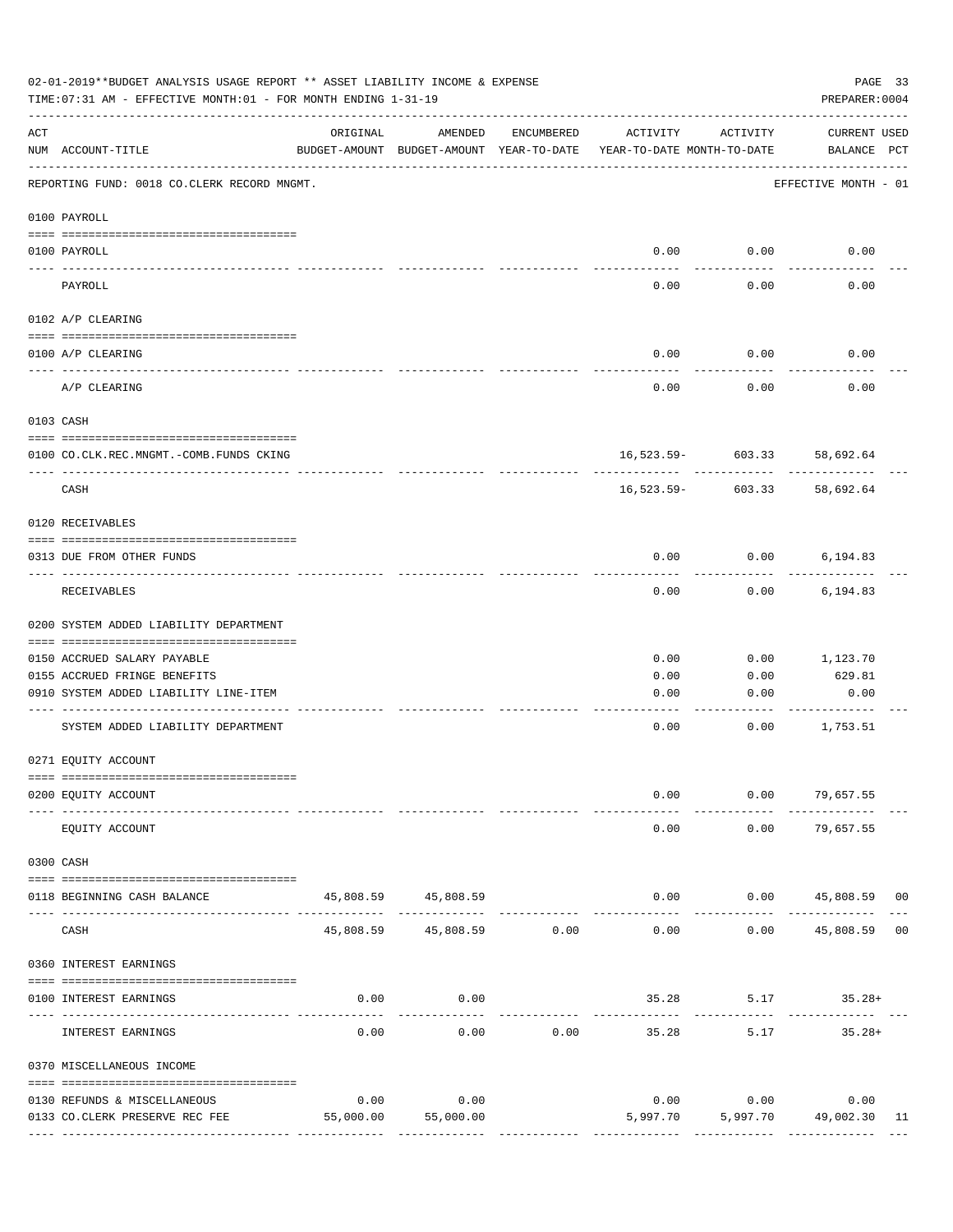| ACT | NUM ACCOUNT-TITLE                           | ORIGINAL              | AMENDED<br>BUDGET-AMOUNT BUDGET-AMOUNT YEAR-TO-DATE                         | ENCUMBERED           | ACTIVITY<br>YEAR-TO-DATE MONTH-TO-DATE | ACTIVITY | <b>CURRENT USED</b><br>BALANCE               | PCT             |
|-----|---------------------------------------------|-----------------------|-----------------------------------------------------------------------------|----------------------|----------------------------------------|----------|----------------------------------------------|-----------------|
|     | REPORTING FUND: 0018 CO.CLERK RECORD MNGMT. |                       |                                                                             |                      |                                        |          | EFFECTIVE MONTH - 01                         |                 |
|     | MISCELLANEOUS INCOME                        |                       | 55,000.00 55,000.00                                                         | 0.00                 |                                        |          | 5,997.70 5,997.70 49,002.30 11               |                 |
|     | 0402 CO.CLERK RECORD MNGMT.                 |                       |                                                                             |                      |                                        |          |                                              |                 |
|     | 0103 SALARY ASSISTANT                       | 28,364.04             | 28,364.04                                                                   |                      |                                        |          | $0.00$ $10,017.78$ $2,314.84$ $18,346.26$ 35 |                 |
|     | 0107 SALARY TEMP/EXTRA                      | 0.00                  | 0.00                                                                        | 0.00                 | 0.00                                   | 0.00     | 0.00                                         |                 |
|     | 0201 SOCIAL SECURITY TAXES                  |                       | 1,758.57 1,758.57                                                           | 0.00                 | 506.22                                 | 112.92   | 1,252.35                                     | 29              |
|     | 0202 GROUP HEALTH INSURANCE                 | 11,475.12             | 11,475.12                                                                   | 0.00                 | 3,825.04                               | 956.26   | 7,650.08                                     | 33              |
|     | 0203 RETIREMENT                             | 3,244.85              | 3,244.85                                                                    | 0.00                 | 1,149.98                               | 264.12   | 2,094.87                                     | 35              |
|     | 0204 WORKERS COMPENSATION                   | 119.13                | 119.13                                                                      | 0.00                 | 39.18                                  | 0.00     | 79.95                                        | 33              |
|     | 0205 MEDICARE TAX                           | 411.28                | 411.28                                                                      | 0.00                 | 118.37                                 | 26.40    | 292.91                                       | 29              |
|     | 0310 OFFICE SUPPLIES                        | 800.00                | 800.00                                                                      | 0.00                 | 0.00                                   | 0.00     | 800.00                                       | 00 <sup>o</sup> |
|     | 0312 IMAGING SYSTEM                         |                       | 51,204.00 51,204.00                                                         | 0.00                 | 6,900.00                               |          | 1,725.00 44,304.00                           | 13              |
|     | 0315 COPIER MAINTENANCE                     | 435.60                | 435.60                                                                      | 0.00                 | 0.00                                   | 0.00     | 435.60                                       | 00              |
|     | 0420 TELEPHONE                              | 0.00                  | 0.00                                                                        | 0.00                 | 0.00                                   | 0.00     | 0.00                                         |                 |
|     | 0437 DIGITAL IMAGING OF MICROFILM           | 0.00                  | 0.00                                                                        | 0.00                 | 0.00                                   | 0.00     | 0.00                                         |                 |
|     | 0453 COMPUTER SOFTWARE                      | 0.00                  | 0.00                                                                        | 0.00                 | 0.00                                   | 0.00     | 0.00                                         |                 |
|     | 0490 CO. CLERK MISCELLANEOUS                | $1,496.00$ $1,496.00$ |                                                                             | 0.00                 |                                        |          | $0.00$ $0.00$ $1,496.00$                     | 00              |
|     | 0574 COMPUTER EQUIPMENT                     |                       | 1,500.00 1,500.00                                                           | 0.00<br>------------ |                                        |          | $0.00$ $0.00$ $1,500.00$                     | 00              |
|     | CO.CLERK RECORD MNGMT.                      |                       | 100,808.59 100,808.59      0.00      22,556.57      5,399.54      78,252.02 |                      |                                        |          |                                              | 22              |
|     | CO.CLERK RECORD MNGMT.                      |                       |                                                                             |                      |                                        |          |                                              |                 |
|     | INCOME TOTALS                               |                       | 100,808.59 100,808.59                                                       |                      |                                        |          | 6,032.98 6,002.87 94,775.61 06               |                 |
|     | EXPENSE TOTALS                              |                       | 100,808.59 100,808.59                                                       |                      |                                        |          | $0.00$ $22,556.57$ $5,399.54$ $78,252.02$    | 22              |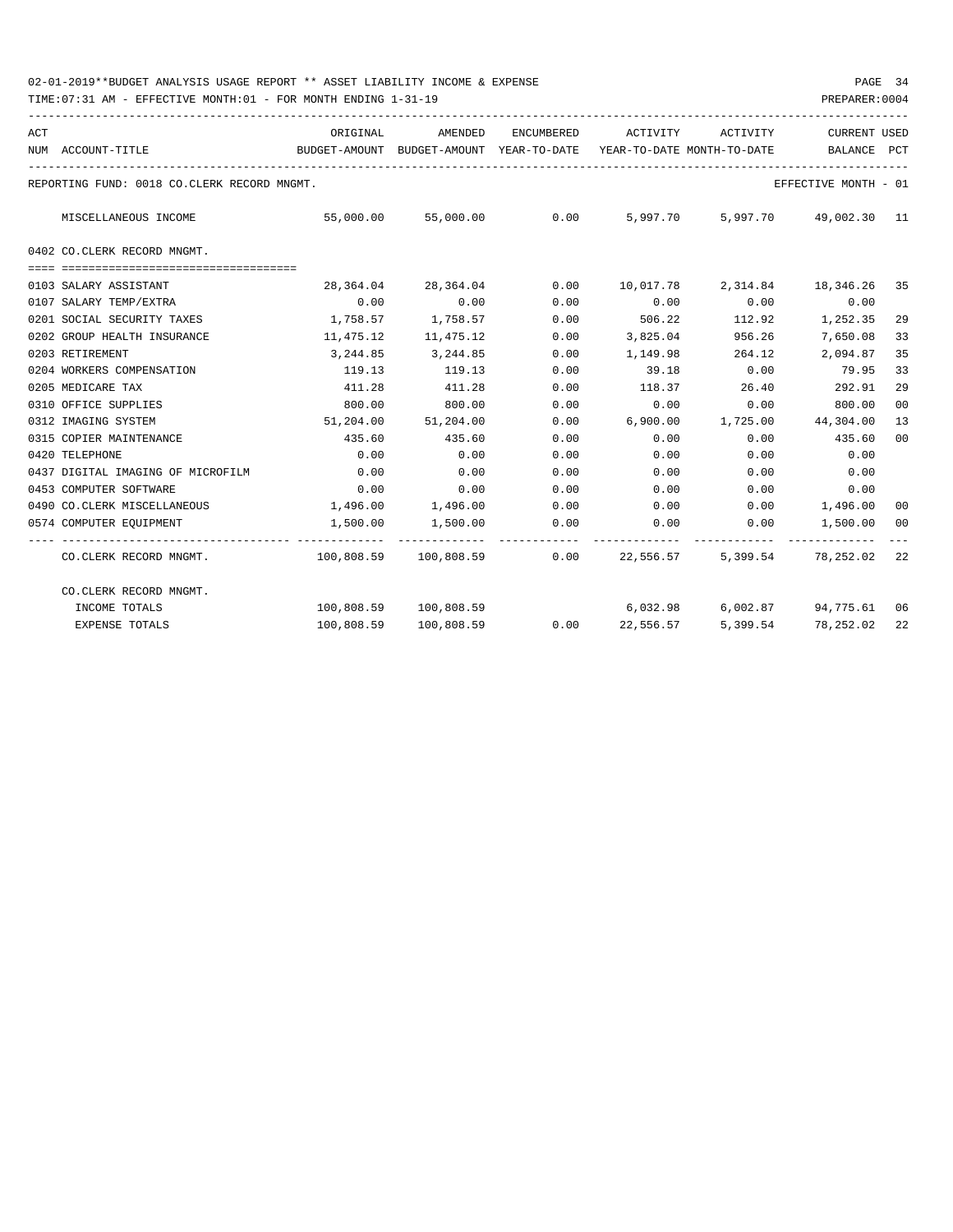| 02-01-2019**BUDGET ANALYSIS USAGE REPORT ** ASSET LIABILITY INCOME & EXPENSE<br>TIME: 07:31 AM - EFFECTIVE MONTH: 01 - FOR MONTH ENDING 1-31-19 |                                              |                                                      |                   |                     |                                        |                         | PAGE 35<br>PREPARER: 0004    |
|-------------------------------------------------------------------------------------------------------------------------------------------------|----------------------------------------------|------------------------------------------------------|-------------------|---------------------|----------------------------------------|-------------------------|------------------------------|
| ACT                                                                                                                                             | NUM ACCOUNT-TITLE                            | ORIGINAL<br>BUDGET-AMOUNT BUDGET-AMOUNT YEAR-TO-DATE | AMENDED           | ENCUMBERED          | ACTIVITY<br>YEAR-TO-DATE MONTH-TO-DATE | ACTIVITY                | CURRENT USED<br>BALANCE PCT  |
|                                                                                                                                                 | REPORTING FUND: 0019 DIST.CLK.RECORDS MNGMT. |                                                      |                   |                     |                                        |                         | EFFECTIVE MONTH - 01         |
|                                                                                                                                                 | 0100 PAYROLL                                 |                                                      |                   |                     |                                        |                         |                              |
|                                                                                                                                                 | 0100 PAYROLL                                 |                                                      |                   |                     | 0.00                                   | 0.00                    | 0.00                         |
|                                                                                                                                                 | ---- -------<br>PAYROLL                      |                                                      |                   |                     | 0.00                                   | -------<br>0.00         | 0.00                         |
|                                                                                                                                                 | 0102 A/P CLEARING                            |                                                      |                   |                     |                                        |                         |                              |
|                                                                                                                                                 | 0100 A/P CLEARING                            |                                                      |                   |                     | 0.00                                   | 0.00                    | 0.00                         |
|                                                                                                                                                 | A/P CLEARING                                 |                                                      |                   |                     | 0.00                                   | 0.00                    | 0.00                         |
|                                                                                                                                                 | 0103 CASH                                    |                                                      |                   |                     |                                        |                         |                              |
|                                                                                                                                                 | 0100 DIST.CLK.REC.MNGMT-COMB.FUNDS CKIN      |                                                      |                   |                     |                                        | 814.74 147.16 11,841.05 |                              |
|                                                                                                                                                 | CASH                                         |                                                      |                   |                     | 814.74                                 | ----------<br>147.16    | 11,841.05                    |
|                                                                                                                                                 | 0120 RECEIVABLES                             |                                                      |                   |                     |                                        |                         |                              |
|                                                                                                                                                 | 0313 DUE FROM OTHER FUNDS                    |                                                      |                   |                     | 0.00                                   | 0.00                    | 186.65                       |
|                                                                                                                                                 | RECEIVABLES                                  |                                                      |                   |                     | 0.00                                   | ---------<br>0.00       | ---------<br>186.65          |
|                                                                                                                                                 | 0200 LIABILITY ACCOUNT                       |                                                      |                   |                     |                                        |                         |                              |
|                                                                                                                                                 | 0150 ACCRUED SALARY PAYABLE                  |                                                      |                   |                     | 0.00                                   | 0.00                    | 0.01                         |
|                                                                                                                                                 | 0155 ACCRUED FRINGE BENEFITS                 |                                                      |                   |                     | 0.00                                   | 0.00                    | 0.00                         |
|                                                                                                                                                 | 0910 SYSTEM ADDED LIABILITY LINE-ITEM        |                                                      |                   |                     | 0.00                                   | 0.00                    | 0.00                         |
|                                                                                                                                                 | LIABILITY ACCOUNT                            |                                                      |                   |                     | 0.00                                   | 0.00                    | 0.01                         |
|                                                                                                                                                 |                                              |                                                      |                   |                     |                                        |                         |                              |
|                                                                                                                                                 | 0271 EQUITY ACCOUNT                          |                                                      |                   |                     |                                        |                         |                              |
|                                                                                                                                                 | 0200 EQUITY ACCOUNT                          |                                                      |                   |                     | 0.00                                   | 0.00                    | 11,212.95                    |
|                                                                                                                                                 | EQUITY ACCOUNT                               |                                                      |                   |                     | 0.00                                   | 0.00                    | 11,212.95                    |
|                                                                                                                                                 | 0300 CASH                                    |                                                      |                   |                     |                                        |                         |                              |
|                                                                                                                                                 | 0119 BEGINNING CASH BALANCE                  |                                                      | 4,000.00 4,000.00 |                     |                                        | 0.00                    | $0.00$ $4,000.00$ 00         |
|                                                                                                                                                 | CASH                                         | 4,000.00                                             | 4,000.00          | 0.00                | 0.00                                   | 0.00                    | 4,000.00<br>0 <sub>0</sub>   |
|                                                                                                                                                 | 0360 INTEREST EARNINGS                       |                                                      |                   |                     |                                        |                         |                              |
|                                                                                                                                                 |                                              |                                                      |                   |                     |                                        |                         |                              |
|                                                                                                                                                 | 0100 INTEREST EARNINGS                       | 0.00                                                 | 0.00              |                     |                                        | 5.90 1.05               | $5.90+$                      |
|                                                                                                                                                 | INTEREST EARNINGS                            | 0.00                                                 | 0.00              | 0.00                | 5.90                                   | 1.05                    | $5.90+$                      |
|                                                                                                                                                 | 0370 MISCELLEANEOUS INCOME                   |                                                      |                   |                     |                                        |                         |                              |
|                                                                                                                                                 | 0136 DIST.CLK.PRES.REC.FEE                   | 2,000.00                                             | 2,000.00          |                     |                                        |                         | 808.84 146.11 1,191.16<br>40 |
|                                                                                                                                                 | ---------------<br>MISCELLEANEOUS INCOME     | 2,000.00                                             | 2,000.00          | -----------<br>0.00 | 808.84                                 | 146.11                  | 40<br>1,191.16               |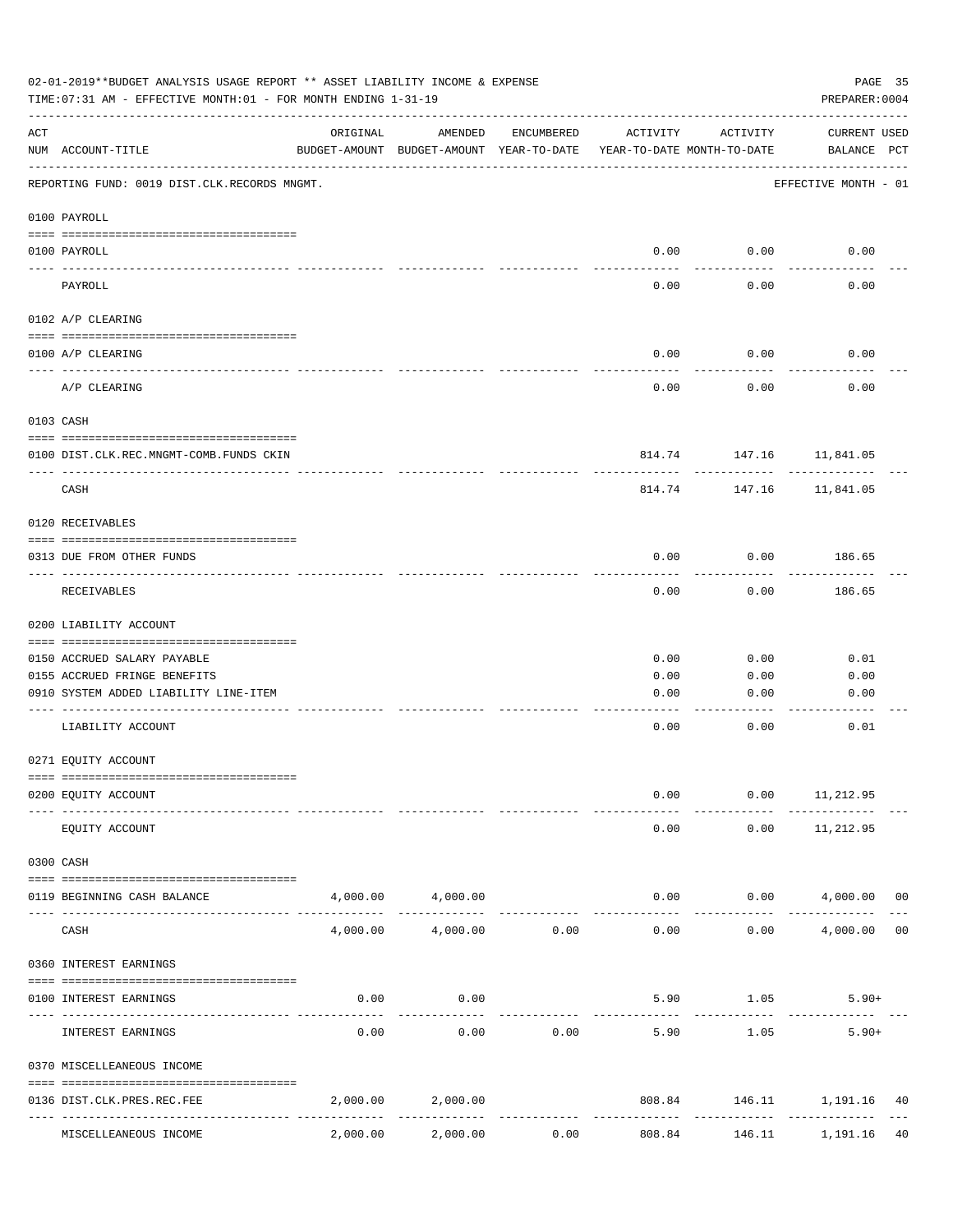| 02-01-2019**BUDGET ANALYSIS USAGE REPORT ** ASSET LIABILITY INCOME & EXPENSE | PAGE 36        |  |
|------------------------------------------------------------------------------|----------------|--|
| TIME:07:31 AM - EFFECTIVE MONTH:01 - FOR MONTH ENDING 1-31-19                | PREPARER: 0004 |  |

| ACT                                          | ORIGINAL | AMENDED                    | ENCUMBERED    | ACTIVITY                                                            | ACTIVITY      | <b>CURRENT USED</b>  |     |
|----------------------------------------------|----------|----------------------------|---------------|---------------------------------------------------------------------|---------------|----------------------|-----|
| NUM ACCOUNT-TITLE                            |          |                            |               | BUDGET-AMOUNT BUDGET-AMOUNT YEAR-TO-DATE YEAR-TO-DATE MONTH-TO-DATE |               | BALANCE              | PCT |
| REPORTING FUND: 0019 DIST.CLK.RECORDS MNGMT. |          |                            |               |                                                                     |               | EFFECTIVE MONTH - 01 |     |
| 0450 DIST.CLERK REC. MNGMT.                  |          |                            |               |                                                                     |               |                      |     |
|                                              |          |                            |               |                                                                     |               |                      |     |
| 0107 SALARY TEMP/EXTRA                       | 0.00     | 0.00                       | 0.00          | $0.00$ and $0.00$                                                   | 0.00          | 0.00                 |     |
| 0201 SOCIAL SECURITY TAXES                   | 0.00     | 0.00                       | 0.00          | 0.00                                                                | 0.00          | 0.00                 |     |
| 0203 RETIREMENT                              | 0.00     | 0.00                       | 0.00          | 0.00                                                                | 0.00          | 0.00                 |     |
| 0204 WORKERS COMPENSATION                    | 0.00     | 0.00                       | 0.00          | 0.00                                                                | 0.00          | 0.00                 |     |
| 0205 MEDICARE TAX                            | 0.00     | 0.00                       | 0.00          | 0.00                                                                | 0.00          | 0.00                 |     |
| 0310 OFFICE SUPPLIES                         | 1,000.00 | 1,000.00                   | 0.00          | 0.00                                                                | 0.00          | 1,000.00             | 00  |
| 0400 RECORDS STORAGE SHELVING                | 0.00     | 0.00                       | 0.00          | 0.00                                                                | 0.00          | 0.00                 |     |
| 0435 PRINTING                                | 0.00     | 0.00                       | 0.00          | 0.00                                                                | 0.00          | 0.00                 |     |
| 0572 OFFICE EQUIPMENT                        | 5,000.00 |                            | 5,000.00 0.00 | 0.00                                                                | 0.00          | 5,000.00 00          |     |
| DIST.CLERK REC. MNGMT.                       |          | $6,000.00$ $6,000.00$ 0.00 |               | $0.00$ and $0.00$                                                   | 0.00          | 6.000.00             | 00  |
| DIST.CLK.RECORDS MNGMT.                      |          |                            |               |                                                                     |               |                      |     |
| INCOME TOTALS                                | 6,000.00 | 6,000.00                   |               |                                                                     | 814.74 147.16 | 5,185.26 14          |     |
| <b>EXPENSE TOTALS</b>                        | 6.000.00 | 6.000.00                   | 0.00          | $0.00$ 0.00                                                         |               | 6.000.00             | 00  |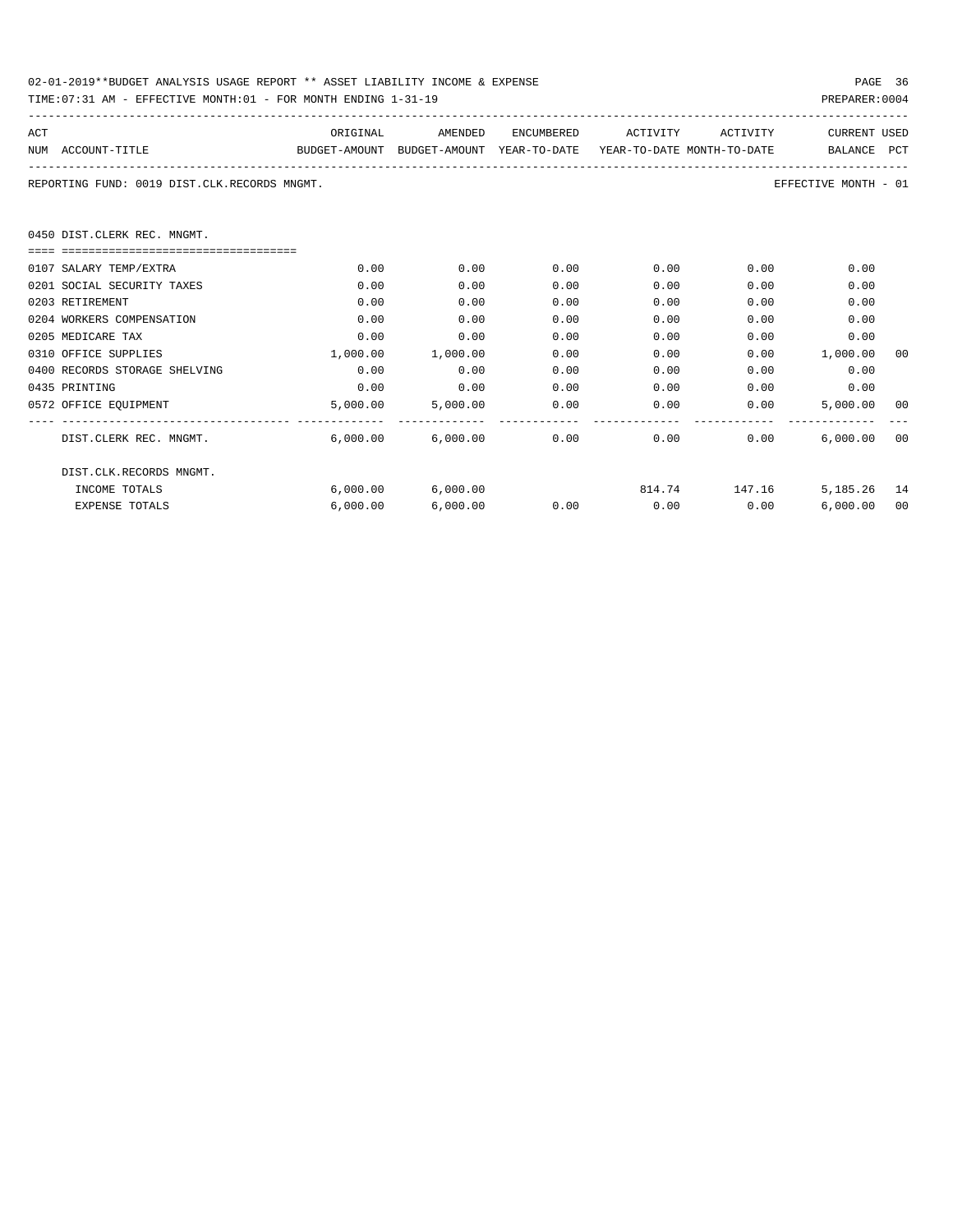|                    | 02-01-2019**BUDGET ANALYSIS USAGE REPORT ** ASSET LIABILITY INCOME & EXPENSE<br>TIME: 07:31 AM - EFFECTIVE MONTH: 01 - FOR MONTH ENDING 1-31-19 |           |                                                     |                                         |                                        |                    | PAGE 37<br>PREPARER: 0004    |  |
|--------------------|-------------------------------------------------------------------------------------------------------------------------------------------------|-----------|-----------------------------------------------------|-----------------------------------------|----------------------------------------|--------------------|------------------------------|--|
| $\mathop{\rm ACT}$ | NUM ACCOUNT-TITLE                                                                                                                               | ORIGINAL  | AMENDED<br>BUDGET-AMOUNT BUDGET-AMOUNT YEAR-TO-DATE | ENCUMBERED                              | ACTIVITY<br>YEAR-TO-DATE MONTH-TO-DATE | ACTIVITY           | CURRENT USED<br>BALANCE PCT  |  |
|                    | REPORTING FUND: 0020 COUNTY OFFICES REC.MNGMT.                                                                                                  |           |                                                     |                                         |                                        |                    | EFFECTIVE MONTH - 01         |  |
|                    | 0100 PAYROLL                                                                                                                                    |           |                                                     |                                         |                                        |                    |                              |  |
|                    | 0100 PAYROLL                                                                                                                                    |           |                                                     |                                         |                                        | $0.00$ 0.00        | 0.00                         |  |
|                    | PAYROLL                                                                                                                                         |           |                                                     |                                         | 0.00                                   | 0.00               | 0.00                         |  |
|                    | 0102 A/P CLEARING                                                                                                                               |           |                                                     |                                         |                                        |                    |                              |  |
|                    | 0100 A/P CLEARING                                                                                                                               |           |                                                     |                                         | 0.00                                   | 0.00               | 0.00                         |  |
|                    | A/P CLEARING                                                                                                                                    |           |                                                     |                                         | 0.00                                   | 0.00               | 0.00                         |  |
|                    | 0103 CASH                                                                                                                                       |           |                                                     |                                         |                                        |                    |                              |  |
|                    | 0100 CO.OFF.REC.MNGMT-COMB. FUNDS CKING                                                                                                         |           |                                                     |                                         |                                        |                    | 7.24 664.99 45,082.18        |  |
|                    | ______________________________<br>CASH                                                                                                          |           |                                                     |                                         | $- - - -$<br>7.24                      | 664.99             | $- - - - - -$<br>45,082.18   |  |
|                    | 0120 RECEIVABLES                                                                                                                                |           |                                                     |                                         |                                        |                    |                              |  |
|                    | 0313 DUE FROM OTHER FUNDS                                                                                                                       |           |                                                     |                                         | 0.00                                   |                    | $0.00$ 1,023.27              |  |
|                    | RECEIVABLES                                                                                                                                     |           |                                                     |                                         | 0.00                                   | 0.00               | 1,023.27                     |  |
|                    | 0200 SYSTEM ADDED LIABILITY DEPARTMENT                                                                                                          |           |                                                     |                                         |                                        |                    |                              |  |
|                    | 0150 ACCRUED SALARY PAYABLE                                                                                                                     |           |                                                     |                                         | 0.00                                   | 0.00               | 316.17                       |  |
|                    | 0155 ACCRUED FRINGE BENEFITS                                                                                                                    |           |                                                     |                                         | 0.00                                   | 0.00               | 58.74                        |  |
|                    | 0910 SYSTEM ADDED LIABILITY LINE-ITEM                                                                                                           |           |                                                     |                                         | 0.00                                   | 0.00               | 0.00                         |  |
|                    | SYSTEM ADDED LIABILITY DEPARTMENT                                                                                                               |           |                                                     |                                         | 0.00                                   | 0.00               | 374.91                       |  |
|                    | 0271 EQUITY ACCOUNT                                                                                                                             |           |                                                     |                                         |                                        |                    |                              |  |
|                    | 0200 EQUITY ACCOUNT                                                                                                                             |           |                                                     |                                         | 0.00                                   |                    | $0.00$ 45,723.30             |  |
|                    | EQUITY ACCOUNT                                                                                                                                  |           |                                                     |                                         | 0.00                                   |                    | $0.00$ 45,723.30             |  |
|                    | 0300 CASH                                                                                                                                       |           |                                                     |                                         |                                        |                    |                              |  |
|                    | 0120 BEGINNING CASH BALANCE                                                                                                                     | 0.00      | 0.00<br>----------                                  |                                         |                                        | $0.00$ $0.00$      | 0.00                         |  |
| $- - - - -$        | CASH                                                                                                                                            | 0.00      | 0.00                                                | 0.00                                    | $- - - - -$<br>0.00                    | ----------<br>0.00 | 0.00                         |  |
|                    | 0360 INTEREST EARNINGS                                                                                                                          |           |                                                     |                                         |                                        |                    |                              |  |
|                    | 0100 INTEREST EARNINGS                                                                                                                          | 0.00      | 0.00                                                |                                         |                                        |                    | $22.99$ $3.93$ $22.99+$      |  |
|                    | INTEREST EARNINGS                                                                                                                               | 0.00      | 0.00                                                | 0.00                                    | -------------<br>22.99                 | 3.93               | $22.99+$                     |  |
|                    | 0370 MISCELLENEOUS INCOME                                                                                                                       |           |                                                     |                                         |                                        |                    |                              |  |
|                    | 0135 CO.OFFICE REC.MNGMT.FEE                                                                                                                    |           | 13,463.88 13,463.88                                 |                                         |                                        |                    | 2,148.27 963.31 11,315.61 16 |  |
|                    | ---- --------------------<br>MISCELLENEOUS INCOME                                                                                               | 13,463.88 | 13,463.88                                           | -------------------------------<br>0.00 | 2,148.27                               |                    | 963.31 11,315.61 16          |  |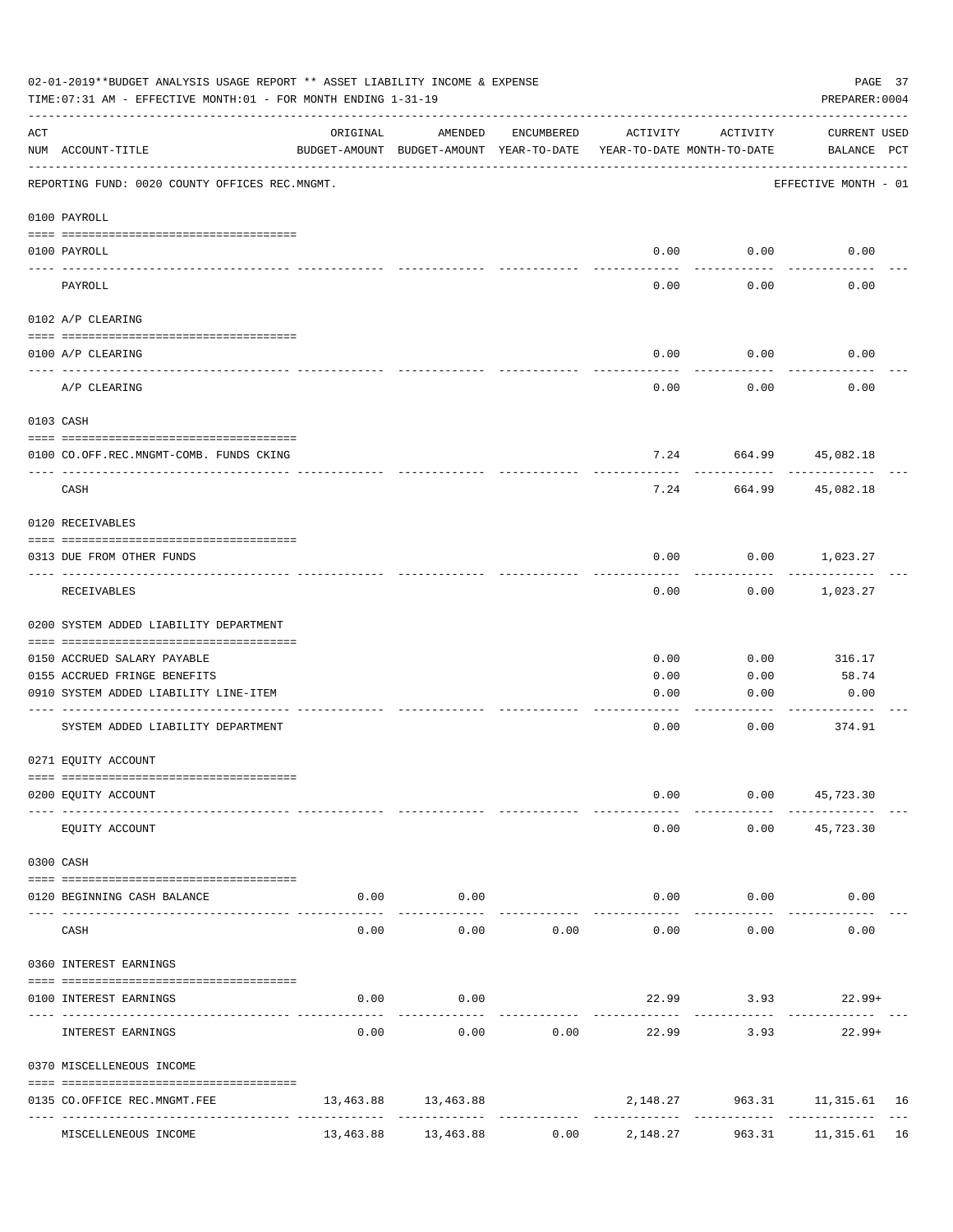| 02-01-2019**BUDGET ANALYSIS USAGE REPORT ** ASSET LIABILITY INCOME & EXPENSE | PAGE 38        |
|------------------------------------------------------------------------------|----------------|
| TIME:07:31 AM - EFFECTIVE MONTH:01 - FOR MONTH ENDING 1-31-19                | PREPARER: 0004 |

| ACT<br>NUM ACCOUNT-TITLE<br>BUDGET-AMOUNT BUDGET-AMOUNT YEAR-TO-DATE YEAR-TO-DATE MONTH-TO-DATE |          | ORIGINAL AMENDED    |      | ENCUMBERED ACTIVITY ACTIVITY |        | CURRENT USED<br>BALANCE PCT |                |
|-------------------------------------------------------------------------------------------------|----------|---------------------|------|------------------------------|--------|-----------------------------|----------------|
| REPORTING FUND: 0020 COUNTY OFFICES REC.MNGMT.                                                  |          |                     |      |                              |        | EFFECTIVE MONTH - 01        |                |
| 0449 COUNTY OFFICES REC.MNGMT.                                                                  |          |                     |      |                              |        |                             |                |
|                                                                                                 |          |                     |      |                              |        |                             |                |
| 0103 SALARY ASSISTANT                                                                           | 0.00     | 0.00                | 0.00 | $0.00$ $0.00$ $0.00$ $0.00$  |        |                             |                |
| 0107 SALARY TEMP./EXTRA                                                                         | 8,295.44 | 8,295.44            | 0.00 | 0.00                         |        | $0.00$ 8,295.44             | 00             |
| 0201 SOCIAL SECURITY TAXES                                                                      | 514.32   | 514.32              | 0.00 | 0.00                         |        | $0.00$ $514.32$             | 00             |
| 0202 GROUP HEALTH INSURANCE                                                                     | 0.00     | 0.00                | 0.00 | 0.00                         | 0.00   | 0.00                        |                |
| 0203 RETIREMENT                                                                                 | 949.00   | 949.00              | 0.00 | 0.00                         | 0.00   | 949.00                      | 00             |
| 0204 WORKERS COMPENSATION                                                                       | 34.84    | 34.84               | 0.00 | 0.00                         | 0.00   | 34.84                       | 0 <sup>0</sup> |
| 0205 MEDICARE TAX                                                                               | 120.28   | 120.28              | 0.00 | 0.00                         | 0.00   | 120.28                      | 00             |
| 0310 OFFICE SUPPLIES                                                                            | 0.00     | 0.00                | 0.00 | 0.00                         | 0.00   | 0.00                        |                |
| 0350 RECORDS DISPOSAL                                                                           | 2,000.00 | 2,000.00            | 0.00 | 614.02                       |        | 302.25 1,385.98             | -31            |
| 0400 RECORDS STORAGE SHELVING                                                                   | 0.00     | 0.00                | 0.00 | $0.00$ 0.00                  |        | 0.00                        |                |
| 0453 COMPUTER SOFTWARE MAINTENANCE 1,550.00 1,550.00                                            |          |                     |      | $0.00$ 1,550.00 0.00         |        | 0.00 100                    |                |
| 0460 EOUIPMENT RENTAL                                                                           | 0.00     | 0.00                | 0.00 | $0.00$ 0.00                  |        | 0.00                        |                |
| 0574 COMPUTER EQUIPMENT                                                                         | 0.00     | 0.00                | 0.00 | $0.00$ 0.00                  |        | 0.00                        |                |
| COUNTY OFFICES REC.MNGMT. 463.88 13,463.88 0.00 2,164.02 302.25 11,299.86 16                    |          |                     |      |                              |        |                             |                |
| COUNTY OFFICES REC.MNGMT.                                                                       |          |                     |      |                              |        |                             |                |
| INCOME TOTALS                                                                                   |          | 13,463.88 13,463.88 |      | 2,171.26 967.24 11,292.62 16 |        |                             |                |
| <b>EXPENSE TOTALS</b>                                                                           |          | 13,463.88 13,463.88 |      | $0.00$ 2,164.02              | 302.25 | 11,299.86 16                |                |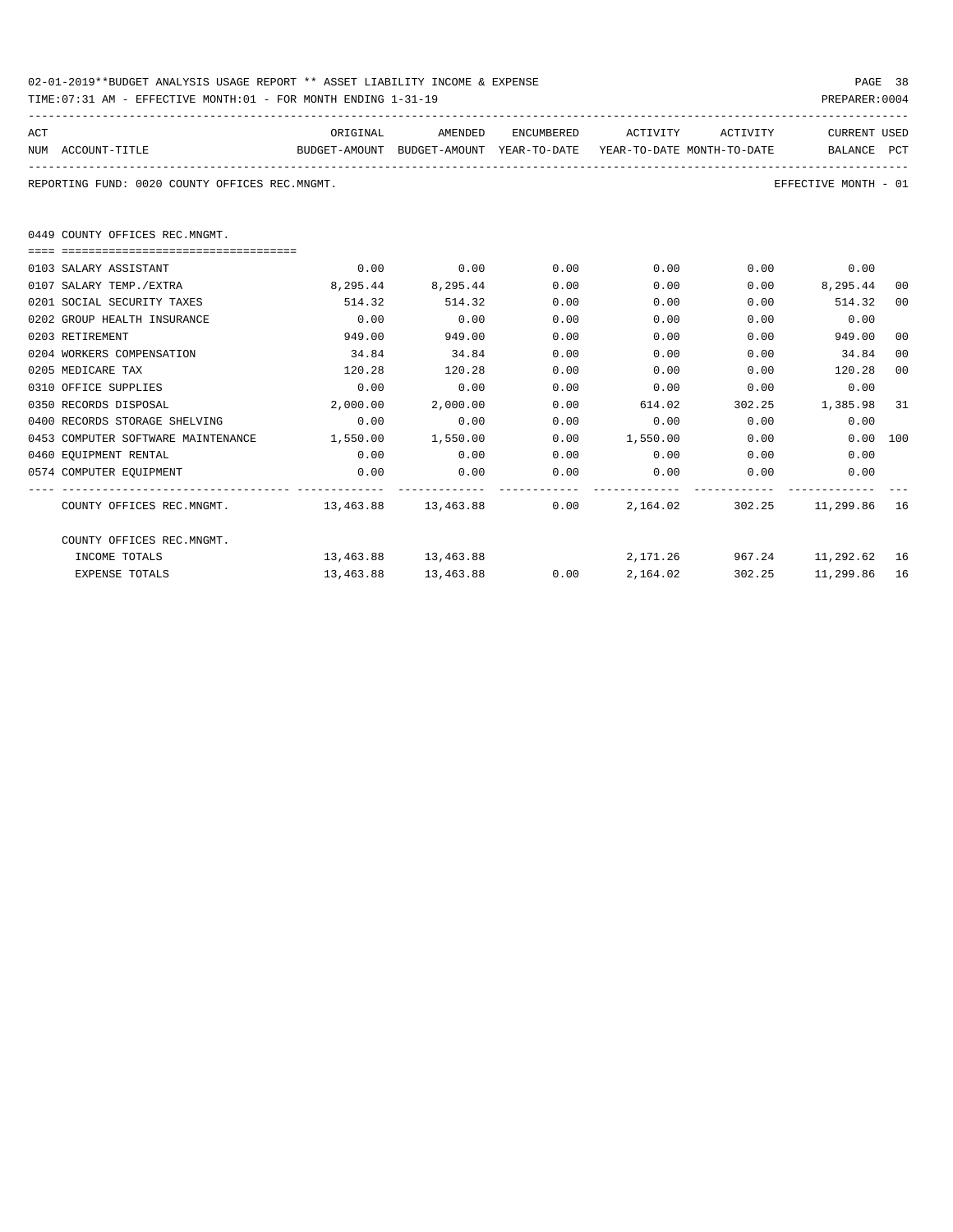|     | 02-01-2019**BUDGET ANALYSIS USAGE REPORT ** ASSET LIABILITY INCOME & EXPENSE<br>TIME: 07:31 AM - EFFECTIVE MONTH: 01 - FOR MONTH ENDING 1-31-19 |               |                                                     |            |                                        |                                                | PAGE 39<br>PREPARER: 0004          |
|-----|-------------------------------------------------------------------------------------------------------------------------------------------------|---------------|-----------------------------------------------------|------------|----------------------------------------|------------------------------------------------|------------------------------------|
| ACT | NUM ACCOUNT-TITLE                                                                                                                               | ORIGINAL      | AMENDED<br>BUDGET-AMOUNT BUDGET-AMOUNT YEAR-TO-DATE | ENCUMBERED | ACTIVITY<br>YEAR-TO-DATE MONTH-TO-DATE | ACTIVITY                                       | <b>CURRENT USED</b><br>BALANCE PCT |
|     | REPORTING FUND: 0021 FANNIN CO. R & B #1 FUND                                                                                                   |               |                                                     |            |                                        |                                                | EFFECTIVE MONTH - 01               |
|     | 0100 PAYROLL                                                                                                                                    |               |                                                     |            |                                        |                                                |                                    |
|     | 0100 PAYROLL<br>----- ----                                                                                                                      |               |                                                     |            | 0.00                                   | 0.00                                           | 0.00                               |
|     | PAYROLL                                                                                                                                         |               |                                                     |            | 0.00                                   | 0.00                                           | 0.00                               |
|     | 0102 A/P CLEARING                                                                                                                               |               |                                                     |            |                                        |                                                |                                    |
|     | 0100 A/P CLEARING                                                                                                                               |               |                                                     |            | 0.00                                   | 0.00                                           | 0.00                               |
|     | A/P CLEARING                                                                                                                                    |               |                                                     |            | 0.00                                   | 0.00                                           | 0.00                               |
|     | 0103 CASH                                                                                                                                       |               |                                                     |            |                                        |                                                |                                    |
|     | 0100 R&B#1-COMBINED FUNDS CHECKING                                                                                                              |               |                                                     |            |                                        | $142,612.06$ $156,646.93$ $244,467.66$         |                                    |
|     | 0175 TEXPOOL                                                                                                                                    |               |                                                     |            | 156.99                                 | 34.61                                          | 17,849.90                          |
|     | CASH                                                                                                                                            |               |                                                     |            |                                        | ----------<br>142,769.05 156,681.54 262,317.56 |                                    |
|     | 0120 RECEIVABLES                                                                                                                                |               |                                                     |            |                                        |                                                |                                    |
|     | 0311 TAXES RECEIVABLE                                                                                                                           |               |                                                     |            | 0.00                                   | 0.00                                           | 31,539.44                          |
|     | 0312 DUE FROM OTHER GOVERNMENTS                                                                                                                 |               |                                                     |            | 0.00                                   | 0.00                                           | 8,402.82                           |
|     | 0313 DUE FROM OTHER FUNDS                                                                                                                       |               |                                                     |            | 0.00                                   | 0.00                                           | 3,155.88                           |
|     | 0315 INVENTORY ASSET                                                                                                                            |               |                                                     |            | 0.00                                   | 0.00                                           | 9,596.02                           |
|     | RECEIVABLES                                                                                                                                     |               |                                                     |            | 0.00                                   | 0.00                                           | 52,694.16                          |
|     | 0200 LIABILITY ACCOUNT                                                                                                                          |               |                                                     |            |                                        |                                                |                                    |
|     | 0150 ACCRUED SALARY PAYABLE                                                                                                                     |               |                                                     |            | 0.00                                   | 0.00                                           | 11,400.30                          |
|     | 0155 ACCRUED FRINGE BENEFITS                                                                                                                    |               |                                                     |            | 0.00                                   | 0.00                                           | 5,267.57                           |
|     | 0200 DEFERRED TAX REVENUE                                                                                                                       |               |                                                     |            | 0.00                                   | 0.00                                           | 30,023.03                          |
|     | 0900 SYSTEM ADDED LIABILITY LINE-ITEM                                                                                                           |               |                                                     |            | 0.00                                   | 0.00                                           | 0.00                               |
|     | 0910 SYSTEM ADDED LIABILITY LINE-ITEM                                                                                                           | ------------- |                                                     |            | 19,574.66-                             | 0.00<br>------------                           | 19,574.66-                         |
|     | LIABILITY ACCOUNT                                                                                                                               |               |                                                     |            | 19,574.66-                             | 0.00                                           | 27, 116.24                         |
|     | 0207 DUE TO FUND                                                                                                                                |               |                                                     |            |                                        |                                                |                                    |
|     | 0070 DUE TO RIGHT OF WAY                                                                                                                        |               |                                                     |            | 0.00                                   | 0.00                                           | 0.00                               |
|     | 0131 DUE TO RD. DIST. 17A                                                                                                                       |               |                                                     |            | 0.00                                   | 0.00                                           | 0.00                               |
|     | ---------------------- -----------<br>DUE TO FUND                                                                                               |               |                                                     |            | 0.00                                   | 0.00                                           | 0.00                               |
|     | 0231 LOANS                                                                                                                                      |               |                                                     |            |                                        |                                                |                                    |
|     | 0100 LOAN BSB EQUIPMENT                                                                                                                         |               |                                                     |            | 0.00                                   | 0.00                                           | 0.00                               |
|     | LOANS                                                                                                                                           |               |                                                     |            | 0.00                                   | 0.00                                           | 0.00                               |
|     | 0271 EQUITY ACCOUNT                                                                                                                             |               |                                                     |            |                                        |                                                |                                    |
|     |                                                                                                                                                 |               |                                                     |            |                                        |                                                |                                    |
|     | 0200 EQUITY ACCOUNTY                                                                                                                            |               |                                                     |            | 0.00                                   | 0.00                                           | 125,551.77                         |
|     |                                                                                                                                                 |               |                                                     |            | --------------                         | ------------                                   | -------------                      |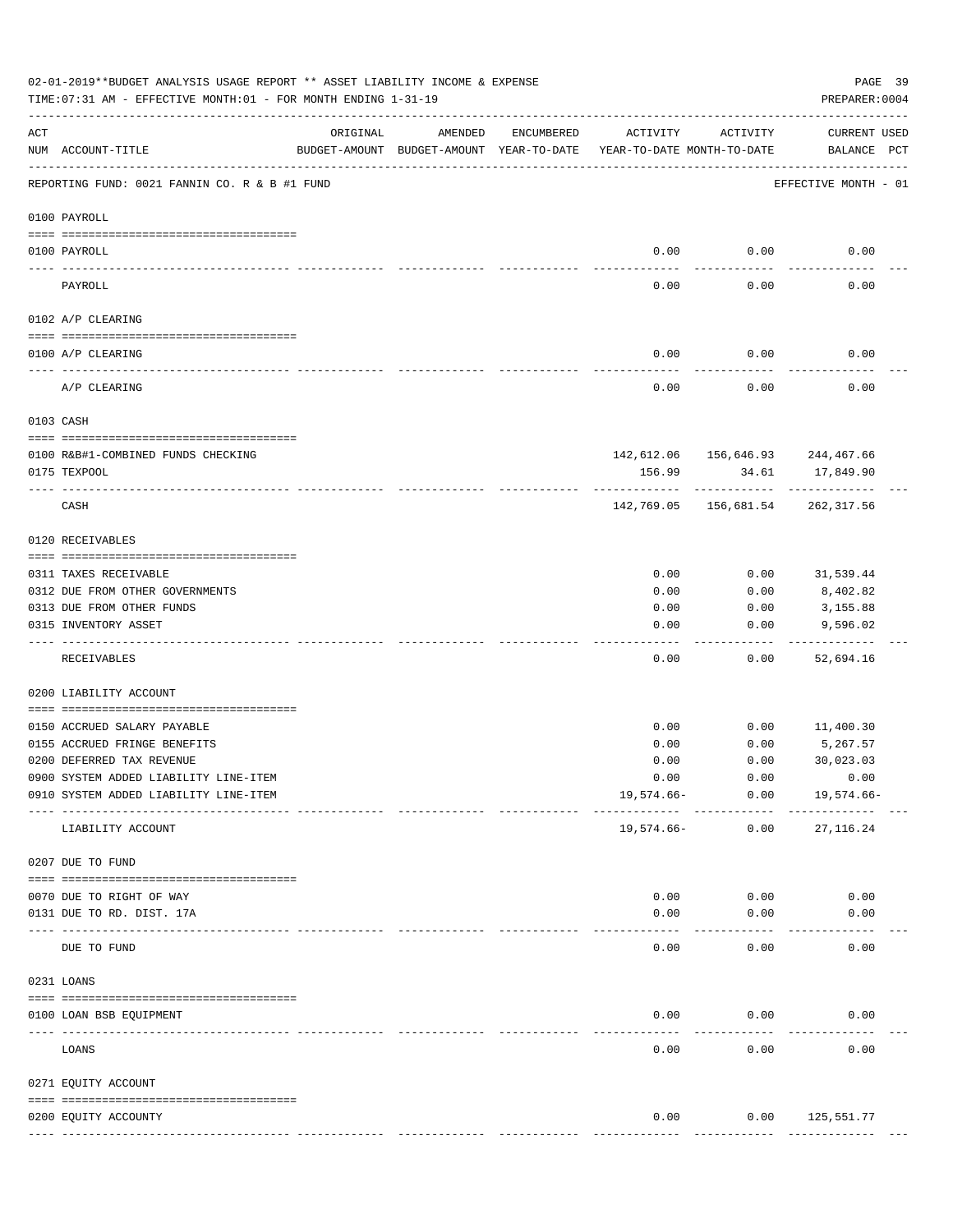|     | 02-01-2019**BUDGET ANALYSIS USAGE REPORT ** ASSET LIABILITY INCOME & EXPENSE<br>TIME: 07:31 AM - EFFECTIVE MONTH: 01 - FOR MONTH ENDING 1-31-19 |                                                                        |                                                                            |                                                       |                                        |                            | PREPARER: 0004                                  | PAGE 40     |
|-----|-------------------------------------------------------------------------------------------------------------------------------------------------|------------------------------------------------------------------------|----------------------------------------------------------------------------|-------------------------------------------------------|----------------------------------------|----------------------------|-------------------------------------------------|-------------|
| ACT | NUM ACCOUNT-TITLE                                                                                                                               | ORIGINAL<br>BUDGET-AMOUNT BUDGET-AMOUNT YEAR-TO-DATE                   | AMENDED                                                                    | ENCUMBERED                                            | ACTIVITY<br>YEAR-TO-DATE MONTH-TO-DATE | ACTIVITY                   | <b>CURRENT USED</b><br>BALANCE PCT              |             |
|     | REPORTING FUND: 0021 FANNIN CO. R & B #1 FUND                                                                                                   |                                                                        |                                                                            |                                                       |                                        |                            | EFFECTIVE MONTH - 01                            |             |
|     | EQUITY ACCOUNT                                                                                                                                  |                                                                        |                                                                            |                                                       |                                        | $0.00$ $0.00$ $125,551.77$ |                                                 |             |
|     | 0300 TOTAL REV/TRANSFERS                                                                                                                        |                                                                        |                                                                            |                                                       |                                        |                            |                                                 |             |
|     | 0121 BEGINNING CASH BALANCE                                                                                                                     | 162,984.29 162,984.29                                                  |                                                                            |                                                       |                                        |                            | $0.00$ $0.00$ $162,984.29$ 00                   |             |
|     | TOTAL REV/TRANSFERS                                                                                                                             |                                                                        | $162,984.29$ $162,984.29$ $0.00$ $0.00$ $0.00$ $162,984.29$                |                                                       |                                        |                            |                                                 | 00          |
|     | 0310 PROPERTY TAXES                                                                                                                             |                                                                        |                                                                            |                                                       |                                        |                            |                                                 |             |
|     |                                                                                                                                                 |                                                                        |                                                                            |                                                       |                                        |                            |                                                 |             |
|     | 0110 CURRENT TAXES<br>0120 DELINQUENT TAXES                                                                                                     | 10,000.00                                                              | 488,734.52 488,734.52<br>10,000.00                                         |                                                       |                                        | 4,639.40 1,180.46          | 327,447.54 170,079.23 161,286.98<br>5,360.60    | 67<br>46    |
|     | PROPERTY TAXES                                                                                                                                  |                                                                        | -----------<br>498,734.52 498,734.52 0.00 332,086.94 171,259.69 166,647.58 |                                                       |                                        |                            |                                                 | 67          |
|     | 0318 OTHER TAXES                                                                                                                                |                                                                        |                                                                            |                                                       |                                        |                            |                                                 |             |
|     |                                                                                                                                                 |                                                                        |                                                                            |                                                       |                                        |                            |                                                 |             |
|     | 0120 PAY N LIEU TAX/GRASSLAND<br>0121 PAY N LIEU TAX/UPPER TRINITY                                                                              | 0.00                                                                   | 1,500.00 1,500.00<br>0.00                                                  |                                                       |                                        |                            | $0.00$ $0.00$ $1,500.00$<br>873.41 0.00 873.41+ | 00          |
|     | 0160 SALES TAX REVENUES                                                                                                                         | 41,000.00                                                              | 41,000.00                                                                  |                                                       |                                        | 17,766.32 4,454.45         | 23, 233.68                                      | 43          |
|     | OTHER TAXES                                                                                                                                     | -----------<br>42,500.00                                               |                                                                            | $42,500.00$ $0.00$ $18,639.73$ $4,454.45$ $23,860.27$ |                                        | -----------                |                                                 | 44          |
|     | 0321 FEES OF TAX COLLECTOR                                                                                                                      |                                                                        |                                                                            |                                                       |                                        |                            |                                                 |             |
|     | 0200 CAR REGISTRATION/SALES TAX                                                                                                                 | 100,000.00    100,000.00                                               |                                                                            |                                                       |                                        |                            | 37, 752.86 37, 752.86 62, 247.14 38             |             |
|     | 0300 COUNTY'S ADDITIONAL \$10                                                                                                                   | 50,000.00                                                              | 50,000.00                                                                  |                                                       | 21,967.62                              | 7,194.14                   | 28,032.38                                       | 44          |
|     | FEES OF TAX COLLECTOR                                                                                                                           | 150,000.00   150,000.00      0.00    59,720.48   44,947.00   90,279.52 |                                                                            |                                                       |                                        | -------------              |                                                 | 40          |
|     | 0330 GRANTS                                                                                                                                     |                                                                        |                                                                            |                                                       |                                        |                            |                                                 |             |
|     |                                                                                                                                                 |                                                                        |                                                                            |                                                       |                                        |                            |                                                 |             |
|     | 0200 FEMA GRANT                                                                                                                                 | 0.00                                                                   | 0.00                                                                       |                                                       |                                        | $0.00$ $0.00$ $0.00$       |                                                 |             |
|     | GRANTS                                                                                                                                          | 0.00                                                                   | 0.00                                                                       | 0.00                                                  | 0.00                                   | 0.00                       | 0.00                                            |             |
|     | 0350 FINES                                                                                                                                      |                                                                        |                                                                            |                                                       |                                        |                            |                                                 |             |
|     |                                                                                                                                                 |                                                                        |                                                                            |                                                       |                                        | 188.25 188.25              |                                                 |             |
|     | 0403 COUNTY CLERK FINES<br>0450 DISTRICT CLERK FINES                                                                                            | 7,000.00<br>7,000.00                                                   | 7,000.00<br>7,000.00                                                       |                                                       |                                        | 2,096.46 451.02            | 6,811.75<br>4,903.54                            | 03<br>30    |
|     | 0455 J. P. #1 FINES                                                                                                                             | 4,100.00                                                               | 4,100.00                                                                   |                                                       |                                        | 1,647.74 1,647.74          | 2,452.26                                        | 40          |
|     | 0456 J. P. #2 FINES                                                                                                                             | 2,000.00                                                               | 2,000.00                                                                   |                                                       | 611.97                                 | 0.00                       | 1,388.03                                        | 31          |
|     | 0457 J. P. #3 FINES                                                                                                                             | 2,500.00                                                               | 2,500.00                                                                   |                                                       | 627.32                                 | 0.00                       | 1,872.68                                        | 25          |
|     | FINES                                                                                                                                           | 22,600.00                                                              | 22,600.00                                                                  | 0.00                                                  |                                        | 5,171.74 2,287.01          | 17,428.26                                       | $---$<br>23 |
|     | 0360 INTEREST EARNINGS                                                                                                                          |                                                                        |                                                                            |                                                       |                                        |                            |                                                 |             |
|     | 0100 INTEREST EARNINGS                                                                                                                          | 300.00                                                                 | 300.00                                                                     |                                                       | 165.11                                 | 42.37                      | 134.89                                          | 55          |
|     | INTEREST EARNINGS                                                                                                                               | ------------------------------<br>300.00                               | -------------<br>300.00                                                    | 0.00                                                  | --------------<br>165.11               | ____________<br>42.37      | 134.89                                          | 55          |
|     | 0364 SALE OF EQUIPMENT                                                                                                                          |                                                                        |                                                                            |                                                       |                                        |                            |                                                 |             |
|     | 0162 LAND/BUILDING                                                                                                                              | 0.00                                                                   | 0.00                                                                       |                                                       | 0.00                                   | 0.00                       | 0.00                                            |             |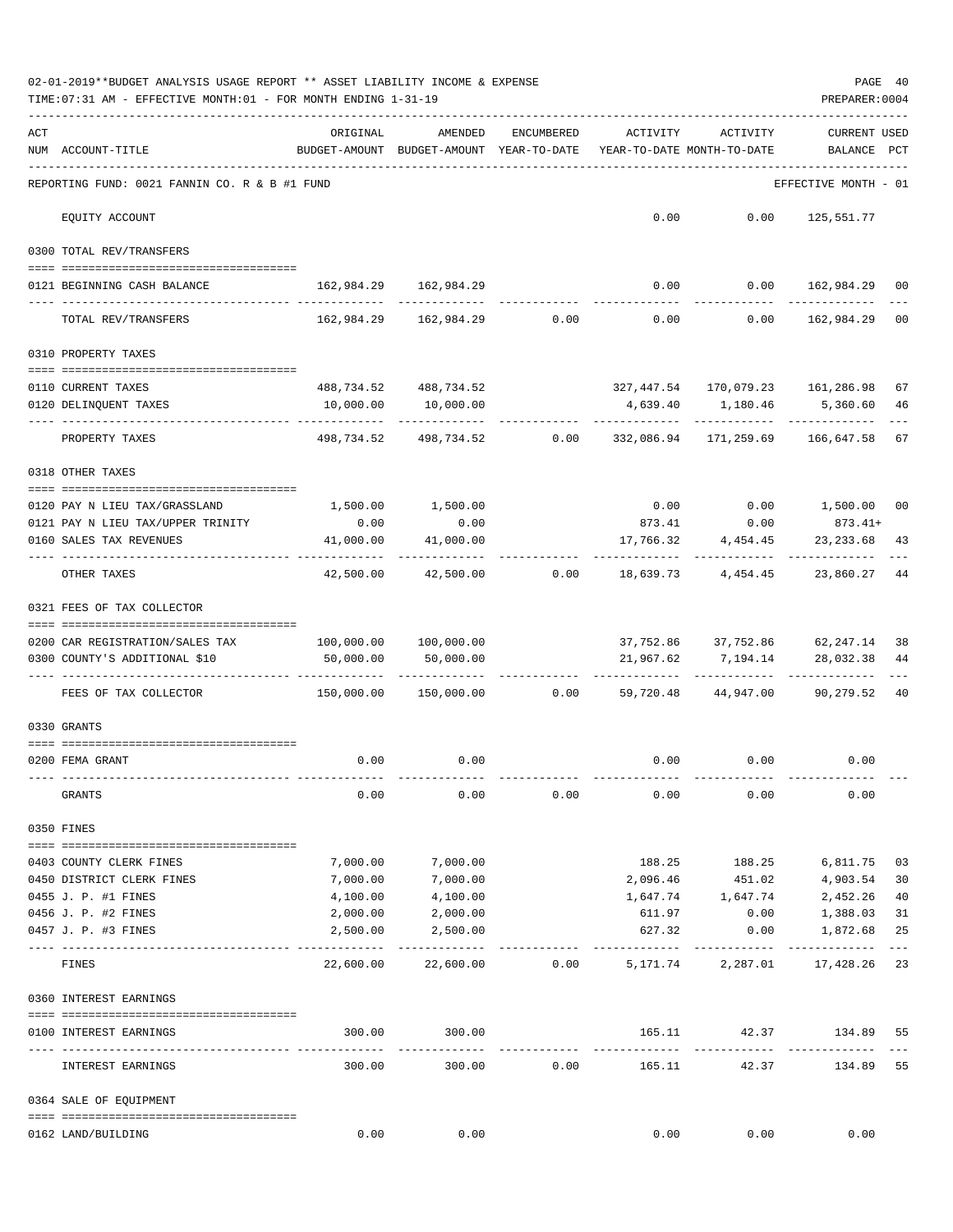| ACT |                                               | ORIGINAL      | AMENDED                                         | <b>ENCUMBERED</b>    | ACTIVITY                     | ACTIVITY                   | CURRENT USED             |                |
|-----|-----------------------------------------------|---------------|-------------------------------------------------|----------------------|------------------------------|----------------------------|--------------------------|----------------|
|     | NUM ACCOUNT-TITLE                             | BUDGET-AMOUNT | BUDGET-AMOUNT                                   | YEAR-TO-DATE         |                              | YEAR-TO-DATE MONTH-TO-DATE | BALANCE                  | PCT            |
|     |                                               |               |                                                 |                      |                              |                            |                          |                |
|     | REPORTING FUND: 0021 FANNIN CO. R & B #1 FUND |               |                                                 |                      |                              |                            | EFFECTIVE MONTH          | - 01           |
|     | 0163 SALE OF EQUIPMENT                        | 10,000.00     | 10,000.00                                       |                      | 0.00                         | 0.00                       | 10,000.00                | 00             |
|     | SALE OF EQUIPMENT                             | 10,000.00     | 10,000.00                                       | 0.00                 | 0.00                         | 0.00                       | 10,000.00                | 00             |
|     | 0370 MISCELLANEOUS REVENUES                   |               |                                                 |                      |                              |                            |                          |                |
|     |                                               |               |                                                 |                      |                              |                            |                          |                |
|     | 0100 PROPERTY LEASE                           | 0.00          | 0.00                                            |                      | 0.00                         | 0.00                       | 0.00                     |                |
|     | 0120 STATE LATERAL ROAD                       | 15,000.00     | 15,000.00                                       |                      | 8,468.06                     | 0.00                       | 6,531.94                 | 56             |
|     | 0125 TDT. WEIGHT FEES                         | 11,000.00     | 11,000.00                                       |                      | 11,460.17                    | 0.00                       | 460.17+ 104              |                |
|     | 0130 REFUNDS & MISCELLANEOUS                  | 3,000.00      | 3,000.00                                        |                      | 0.00                         | 0.00                       | 3,000.00                 | 0 <sub>0</sub> |
|     | 0140 PROCEEDS OF LOAN                         | 0.00          | 0.00                                            |                      | 0.00                         | 0.00                       | 0.00                     |                |
|     | 0145 REIMBURSEMENT OF MATERIALS               | 12,000.00     | 12,000.00                                       |                      | 4,544.62                     | 565.00                     | 7,455.38                 | 38             |
|     | MISCELLANEOUS REVENUES                        | 41,000.00     | 41,000.00                                       | 0.00                 | 24,472.85                    | 565.00                     | 16,527.15                | 60             |
|     | 0509 CONTINGENCY                              |               |                                                 |                      |                              |                            |                          |                |
|     |                                               |               |                                                 |                      |                              |                            |                          |                |
|     | 0475 CONTINGENCY                              | 20,000.00     | 20,000.00                                       | 0.00                 | 0.00                         | 0.00                       | 20,000.00                | 00             |
|     | CONTINGENCY                                   | 20,000.00     | 20,000.00                                       | 0.00                 | 0.00                         | 0.00                       | 20,000.00                | 00             |
|     | 0621 ROAD & BRIDGE 1                          |               |                                                 |                      |                              |                            |                          |                |
|     |                                               |               |                                                 |                      |                              |                            |                          |                |
|     | 0100 COMPENSATION PAY                         | 0.00          | 0.00                                            | 0.00                 | 0.00                         | 0.00                       | 0.00                     |                |
|     | 0101 SALARY ELECTED OFFICIAL                  | 62,720.97     | 62,720.97                                       | 0.00                 | 21,711.15                    | 4,824.70                   | 41,009.82                | 35             |
|     | 0105 SALARY SECRETARY                         | 0.00          | 0.00                                            | 0.00                 | 0.00                         | 0.00                       | 0.00                     |                |
|     | 0106 SALARY PRECINCT EMPLOYEES                | 187,242.88    | 187,242.88                                      | 0.00                 | 58,280.43                    | 13,409.14                  | 128,962.45               | 31             |
|     | 0107 REGULAR-TEMP. PART-TIME                  | 0.00          | 0.00                                            | 0.00                 | 0.00                         | 0.00                       | 0.00                     |                |
|     | 0108 SALARY-FOREMAN                           | 44,784.01     | 44,784.01                                       | 0.00                 | 16,235.87                    | 3,344.48                   | 28,548.14                | 36             |
|     | 0199 TOTAL SALARIES                           | 294,747.86    | 294,747.86                                      | 0.00                 | 96,227.45                    | 21,578.32                  | 198,520.41               | 33             |
|     | 0201 SOCIAL SECURITY TAXES                    | 18,311.57     | 18,311.57                                       | 0.00                 | 5,837.68                     | 1,305.28                   | 12,473.89                | 32             |
|     | 0202 GROUP HEALTH INSURANCE                   | 80,325.84     | 80,325.84                                       | 0.00                 | 26,674.88                    | 6,668.30                   | 53,650.96                | 33             |
|     | 0203 RETIREMENT                               | 33,719.16     | 33,719.16                                       | 0.00                 | 11,046.79                    | 2,462.10                   | 22,672.37                | 33             |
|     | 0204 WORKERS' COMPENSATION                    |               | 9,729.75 9,729.75                               | 0.00                 | 3,643.73                     | 0.00                       | 6,086.02 37              |                |
|     | 0205 MEDICARE TAX                             |               | 4, 282.54 4, 282.54                             | 0.00                 |                              | 1,365.22 305.26 2,917.32   |                          | 32             |
|     | 0206 UNEMPLOYMENT EXPENSE                     | 0.00          | 0.00                                            | 0.00                 | 0.00                         | 0.00                       | 0.00                     |                |
|     | 0299 TOTAL EMPLOYEE BENEFITS                  | 146,368.86    | _____________<br>146,368.86                     | ------------<br>0.00 | 48,568.30                    | 10,740.94                  | -----------<br>97,800.56 | 33             |
|     | 0314 EMPLOYEE PHYSICALS/DOT TESTING           | 450.00        | 450.00                                          | 0.00                 | 140.00                       | 40.00                      | 310.00                   | 31             |
|     | 0340 SHOP SUPPLIES                            | 3,000.00      | 3,000.00                                        | 174.95               | 298.53                       | 190.68                     | 2,526.52                 | 16             |
|     | 0341 R & B MAT. ROCK & GRAVEL                 | 120,000.00    | 120,000.00                                      |                      | 7,979.89 59,659.21 25,980.37 |                            | 52,360.90                | 56             |
|     | 0342 R & B MAT. CULVERTS                      | 25,000.00     | 25,000.00                                       | 0.00                 | 22,893.32                    | 0.00                       | 2,106.68                 | 92             |
|     | 0343 R & B MAT. HARDWRE & LUMB                | 2,042.14      | 2,042.14                                        | 0.00                 | 0.00                         | 0.00                       | 2,042.14                 | 00             |
|     | 0344 R & B MAT ASPHALT /RD OIL                | 80,000.00     | 80,000.00                                       |                      | 5, 315.13 7, 348.91          | 0.00                       | 67,335.96                | 16             |
|     | 0345 CHEMICALS                                | 0.00          | 0.00                                            | 0.00                 | 0.00                         | 0.00                       | 0.00                     |                |
|     | 0346 CETRZ EXPENDITURES                       | 0.00          | 0.00                                            | 0.00                 | 0.00                         | 0.00                       | 0.00                     |                |
|     | 0350 DEBRIS REMOVAL                           | 0.00          | 0.00                                            | 0.00                 | 0.00                         | 0.00                       | 0.00                     |                |
|     | 0399 TOTAL R&B MATERIAL                       |               | . <u>.</u> .<br>230,492.14 230,492.14 13,469.97 | -------------        | .<br>90,339.97               | 26,211.05                  | 126,682.20 45            |                |
|     | 0400 LEGAL FEES                               | 0.00          | 0.00                                            | 0.00                 | 0.00                         | 0.00                       | 0.00                     |                |
|     | 0420 UTILITY TELEPHONE                        | 725.00        | 725.00                                          | 0.00                 | 240.84                       | 60.52                      | 484.16 33                |                |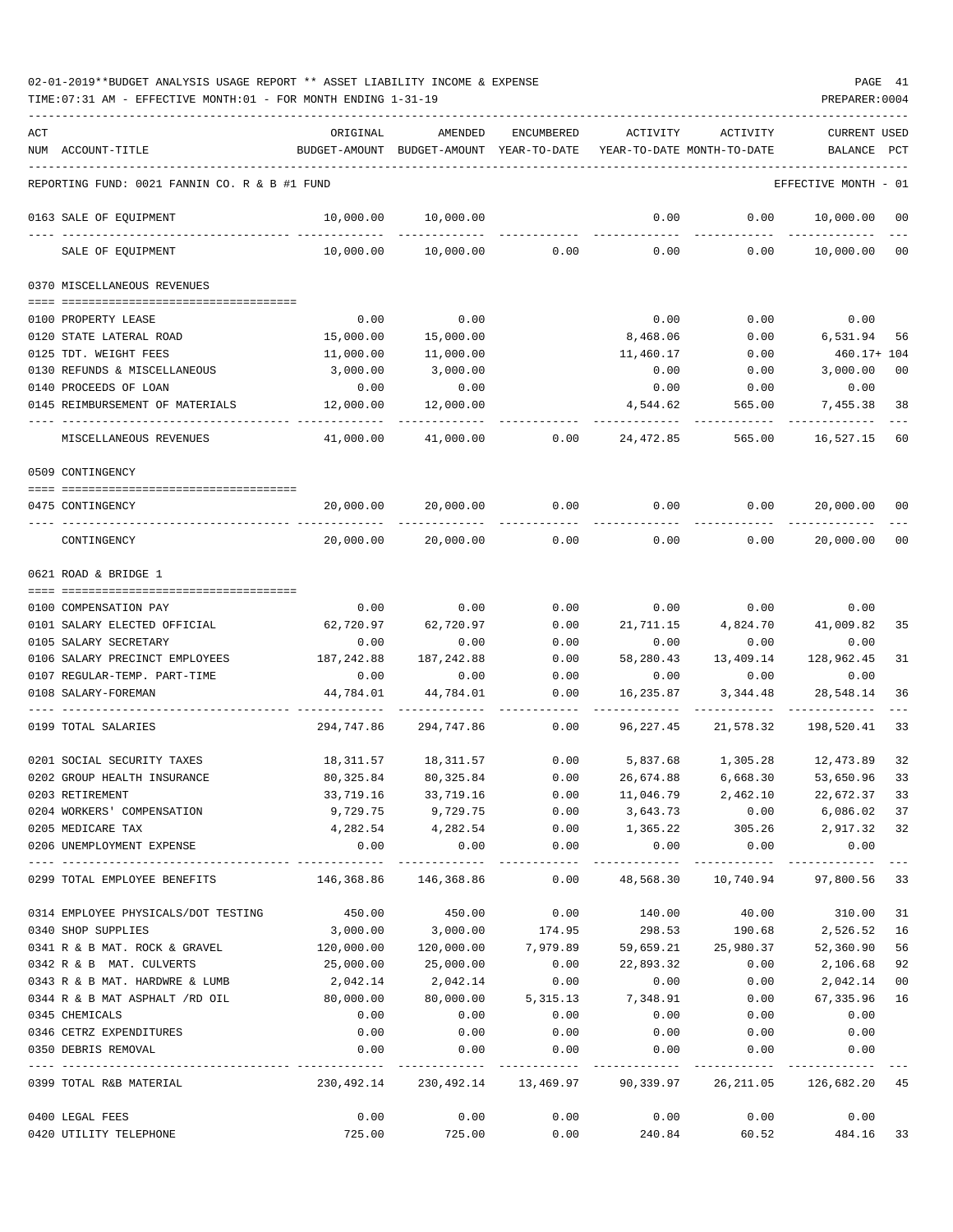TIME:07:31 AM - EFFECTIVE MONTH:01 - FOR MONTH ENDING 1-31-19 PREPARER:0004

| ACT |                                                     | ORIGINAL      | AMENDED<br>BUDGET-AMOUNT YEAR-TO-DATE | ENCUMBERED | ACTIVITY<br>YEAR-TO-DATE MONTH-TO-DATE | ACTIVITY                           | <b>CURRENT USED</b>  |                |
|-----|-----------------------------------------------------|---------------|---------------------------------------|------------|----------------------------------------|------------------------------------|----------------------|----------------|
|     | NUM ACCOUNT-TITLE                                   | BUDGET-AMOUNT |                                       |            |                                        |                                    | BALANCE              | PCT            |
|     | REPORTING FUND: 0021 FANNIN CO. R & B #1 FUND       |               |                                       |            |                                        |                                    | EFFECTIVE MONTH - 01 |                |
|     | 0421 CELL PHONE ALLOWANCE                           | 600.00        | 600.00                                | 0.00       | 200.00                                 | 50.00                              | 400.00               | 33             |
|     | 0423 INTERNET SERVICE                               | 0.00          | 0.00                                  | 0.00       | 0.00                                   | 0.00                               | 0.00                 |                |
|     | 0427 OUT OF COUNTY TRAVEL                           | 1,435.58      | 1,435.58                              | 0.00       | 40.00                                  | 0.00                               | 1,395.58             | 03             |
|     | 0430 BIDS, NOTICES & PERMITS                        | 800.00        | 800.00                                | 0.00       | 27.00                                  | 0.00                               | 773.00               | 03             |
|     | 0435 PRINTING                                       | 100.00        | 100.00                                | 0.00       | 0.00                                   | 0.00                               | 100.00               | 0 <sub>0</sub> |
|     | 0440 UTILITY ELECTRICITY                            | 1,600.00      | 1,600.00                              | 0.00       | 285.95                                 | 82.38                              | 1,314.05             | 18             |
|     | 0442 UTILITY WATER                                  | 250.00        | 250.00                                | 0.00       | 66.32                                  | 33.16                              | 183.68               | 27             |
|     | 0443 TRASH DUMPSTER PICKUP                          | 1,000.00      | 1,000.00                              | 0.00       | 299.88                                 | 149.94                             | 700.12               | 30             |
|     | 0447 REPEATER SERVICE CONTRACT                      | 708.97        | 708.97                                | 0.00       | 708.97                                 | 0.00                               | 0.00                 | 100            |
|     | 0450 R & M BUILDING                                 | 300.00        | 300.00                                | 0.00       | 0.00                                   | 0.00                               | 300.00               | 0 <sub>0</sub> |
|     | 0453 COMPUTER SOFTWARE                              | 912.50        | 912.50                                | 0.00       | 0.00                                   | 0.00                               | 912.50               | 0 <sub>0</sub> |
|     | 0457 R & M MACHINERY GAS & OIL                      | 51,000.00     | 51,000.00                             | 0.00       | 12,710.41                              | 3,723.66                           | 38,289.59            | 25             |
|     | 0458 R & M MACHINERY PARTS                          | 30,000.00     | 30,000.00                             | 0.00       | 19,578.73                              | 3,100.54                           | 10,421.27            | 65             |
|     | 0459 R & M MACH. TIRES & TUBES                      | 20,000.00     | 20,000.00                             | 516.00     | 438.00                                 | 0.00                               | 19,046.00            | 05             |
|     | 0460 EQUIPMENT RENTAL/LEASE                         | 0.00          | 0.00                                  | 0.00       | 0.00                                   | 0.00                               | 0.00                 |                |
|     | 0480 BOND                                           | 0.00          | 0.00                                  | 0.00       | 0.00                                   | 0.00                               | 0.00                 |                |
|     | 0482 INSURANCE                                      | 4,500.00      | 4,500.00                              | 0.00       | 3,084.80                               | 0.00                               | 1,415.20             | 69             |
|     | 0485 PRISONER SUPPLIES                              | 0.00          | 0.00                                  | 0.00       | 0.00                                   | 0.00                               | 0.00                 |                |
|     | 0488 FANNIN RURAL RAIL DISTRICT                     | 0.00          | 0.00                                  | 0.00       | 0.00                                   | 0.00                               | 0.00                 |                |
|     | 0490 MISCELLANEOUS                                  | 1,000.00      | 1,000.00                              | 0.00       | 106.30                                 | 0.00                               | 893.70               | 11             |
|     | 0491 SOIL & WATER CONSERVATION                      | 250.00        | 250.00                                | 0.00       | 0.00                                   | 0.00                               | 250.00               | 0 <sub>0</sub> |
|     | 0492 TDRA FLOOD CASH MATCH                          | 0.00          | 0.00                                  | 0.00       | 0.00                                   | 0.00                               | 0.00                 |                |
|     | 0494 FLOOD CONTROL SITE MAINTENANCE                 | 5,500.00      | 5,500.00                              | 0.00       | 0.00                                   | 0.00                               | 5,500.00             | 0 <sup>0</sup> |
|     | 0495 PIPELINE SALES TAX REIMBURSEMENT               | 0.00          | 0.00                                  | 0.00       | 0.00                                   | 0.00                               | 0.00                 |                |
|     | 0496 TCOG HAZARDOUS WASTEMATCH<br>----------------- | 1,250.00      | 1,250.00                              | 0.00       | 0.00                                   | 0.00                               | 1,250.00             | 0 <sub>0</sub> |
|     | 0499 TOTAL SER. & OTHER CHARGES                     | 121,932.05    | 121,932.05                            | 516.00     | 37,787.20                              | 7,200.20                           | 83,628.85            | 31             |
|     | 0500 LAND                                           |               |                                       |            | 0.00                                   | 0.00                               | 0.00                 |                |
|     | 0535 BUILDING                                       |               |                                       |            | 0.00                                   | 0.00                               | 0.00                 |                |
|     | 0570 COMPUTER EQUIPMENT                             | 300.00        | 300.00                                | 0.00       | 0.00                                   | 0.00                               | 300.00               | 00             |
|     | 0571 PURCHASE OF MACH./EQUIP.                       | 99,000.00     | 99,000.00                             | 0.00       | 0.00                                   | 0.00                               | 99,000.00            | 0 <sub>0</sub> |
|     | 0573 RADIO EQUIPMENT                                | 0.00          | 0.00                                  | 0.00       | 0.00                                   | 0.00                               | 0.00                 |                |
|     | 0575 LAND AND BUILDING                              | 0.00          | 0.00                                  | 0.00       | 0.00                                   | 0.00                               | 0.00                 |                |
|     | 0599 CAPITAL OUTLAY                                 | 99,300.00     | 99,300.00                             | 0.00       | 0.00                                   | 0.00                               | 99,300.00            | 0 <sub>0</sub> |
|     | 0630 NOTE PAYMENT                                   | 0.00          | 0.00                                  | 0.00       | 0.00                                   | 0.00                               | 0.00                 |                |
|     | 0670 NOTE PAYMENT-INTEREST                          | 0.00          | 0.00                                  | 0.00       | 0.00                                   | 0.00                               | 0.00                 |                |
|     | 0695 SURVEYING                                      | 0.00          | 0.00                                  | 0.00       | 0.00<br>--------------                 | 0.00                               | 0.00                 |                |
|     | ROAD & BRIDGE 1                                     |               | 892,840.91 892,840.91 13,985.97       |            |                                        | 272,922.92 65,730.51 605,932.02 32 |                      |                |
|     | 0625 ADMINISTRATIVE OFFICE R&B #1                   |               |                                       |            |                                        |                                    |                      |                |
|     |                                                     |               |                                       |            |                                        |                                    |                      |                |
|     | 0105 SALARY SECRETARY                               | 9,881.28      | 9,881.28                              | 0.00       | 3,420.45                               | 760.10                             | 6,460.83             | 35             |
|     | 0201 SOCIAL SECURITY TAXES                          | 612.64        | 612.64                                | 0.00       | 154.22                                 | 32.82                              | 458.42               | 25             |
|     | 0202 GROUP HEALTH INSURANCE                         | 2,868.78      | 2,868.78                              | 0.00       | 956.32                                 | 239.08                             | 1,912.46             | 33             |
|     | 0203 RETIREMENT                                     | 1,130.42      | 1,130.42                              | 0.00       | 392.57                                 | 86.74                              | 737.85               | 35             |
|     | 0204 WORKERS' COMPENSATION                          | 41.50         | 41.50                                 | 0.00       | 13.65                                  | 0.00                               | 27.85                | 33             |
|     | 0205 MEDICARE TAX                                   | 143.28        | 143.28                                | 0.00       | 35.92                                  | 7.64                               | 107.36               | 25             |
|     | 0310 OFFICE SUPPLIES                                | 100.00        | 100.00                                | 0.00       | 17.09                                  | 17.09                              | 82.91                | 17             |
|     | 0311 POSTAL EXPENSES                                | 0.00          | 0.00                                  | 0.00       | 0.00                                   | 0.00                               | 0.00                 |                |
|     | 0353 COMPUTER EXPENSE                               | 500.00        | 500.00                                | 0.00       | 0.00                                   | 0.00                               | 500.00               | 0 <sub>0</sub> |

0427 OUT OF COUNTY TRAVEL 0.00 0.00 0.00 0.00 0.00 0.00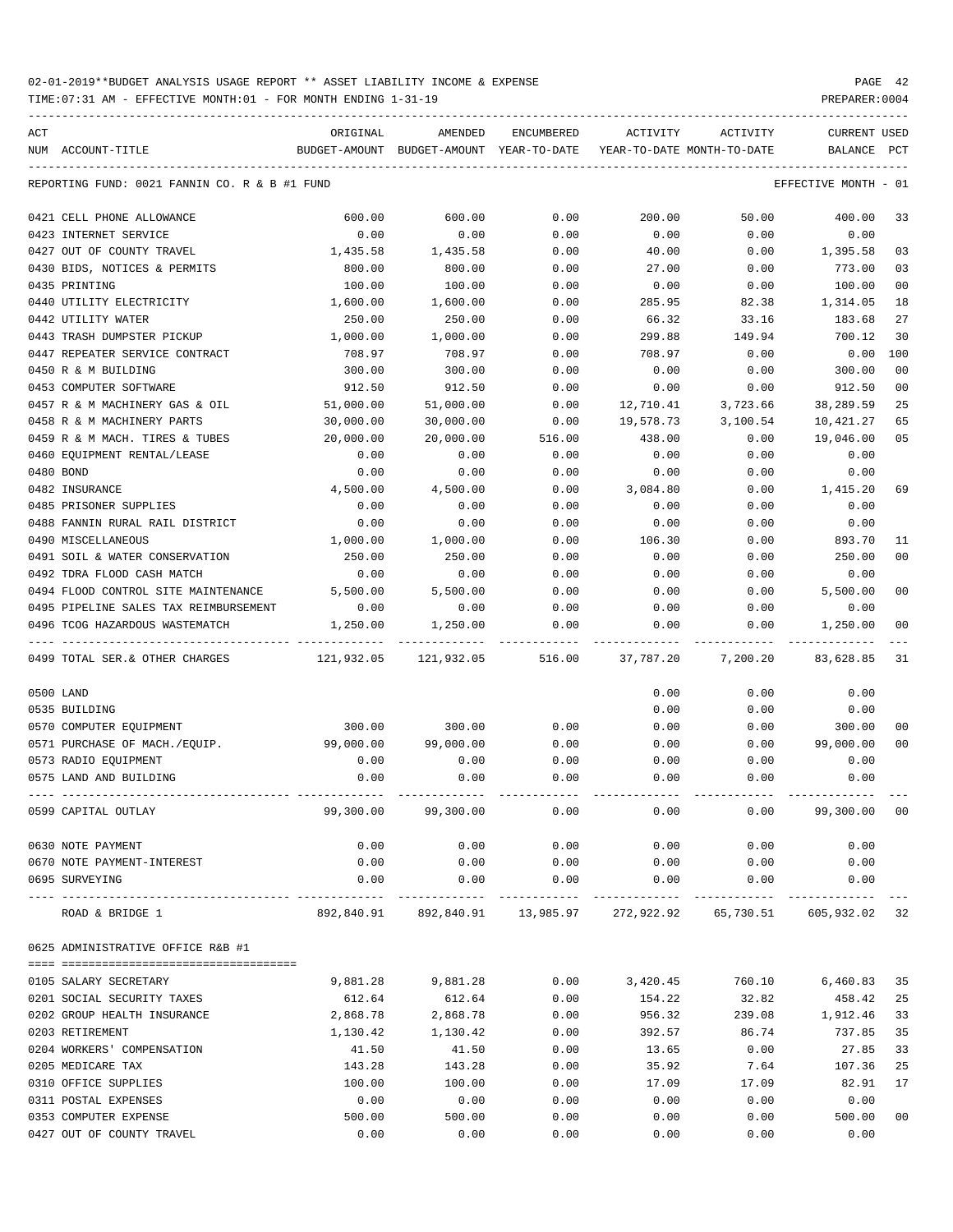02-01-2019\*\*BUDGET ANALYSIS USAGE REPORT \*\* ASSET LIABILITY INCOME & EXPENSE PAGE 43 TIME:07:31 AM - EFFECTIVE MONTH:01 - FOR MONTH ENDING 1-31-19 PREPARER:0004

| ACT |                                                                       | ORIGINAL      | AMENDED       | ENCUMBERED   | ACTIVITY                   | ACTIVITY   | <b>CURRENT USED</b> |     |  |  |
|-----|-----------------------------------------------------------------------|---------------|---------------|--------------|----------------------------|------------|---------------------|-----|--|--|
| NUM | ACCOUNT-TITLE                                                         | BUDGET-AMOUNT | BUDGET-AMOUNT | YEAR-TO-DATE | YEAR-TO-DATE MONTH-TO-DATE |            | BALANCE             | PCT |  |  |
|     |                                                                       |               |               |              |                            |            |                     |     |  |  |
|     | REPORTING FUND: 0021 FANNIN CO. R & B #1 FUND<br>EFFECTIVE MONTH - 01 |               |               |              |                            |            |                     |     |  |  |
|     |                                                                       |               |               |              |                            |            |                     |     |  |  |
|     | 0480 BOND                                                             | 0.00          | 0.00          | 0.00         | 0.00                       | 0.00       | 0.00                |     |  |  |
|     | 0572 OFFICE EQUIPMENT                                                 | 0.00          | 0.00          | 0.00         | 0.00                       | 0.00       | 0.00                |     |  |  |
|     | 0574 COMPUTER EQUIPMENT                                               | 0.00          | 0.00          | 0.00         | 0.00                       | 0.00       | 0.00                |     |  |  |
|     | ADMINISTRATIVE OFFICE R&B #1                                          | 15,277.90     | 15,277.90     | 0.00         | 4,990.22                   | 1,143.47   | 10,287.68           | 33  |  |  |
|     | FANNIN CO. R & B #1 FUND                                              |               |               |              |                            |            |                     |     |  |  |
|     | INCOME TOTALS                                                         | 928,118.81    | 928,118.81    |              | 440,256.85                 | 223,555.52 | 487,861.96          | 47  |  |  |
|     | <b>EXPENSE TOTALS</b>                                                 | 928, 118.81   | 928,118.81    | 13,985.97    | 277,913.14                 | 66,873.98  | 636,219.70          | 31  |  |  |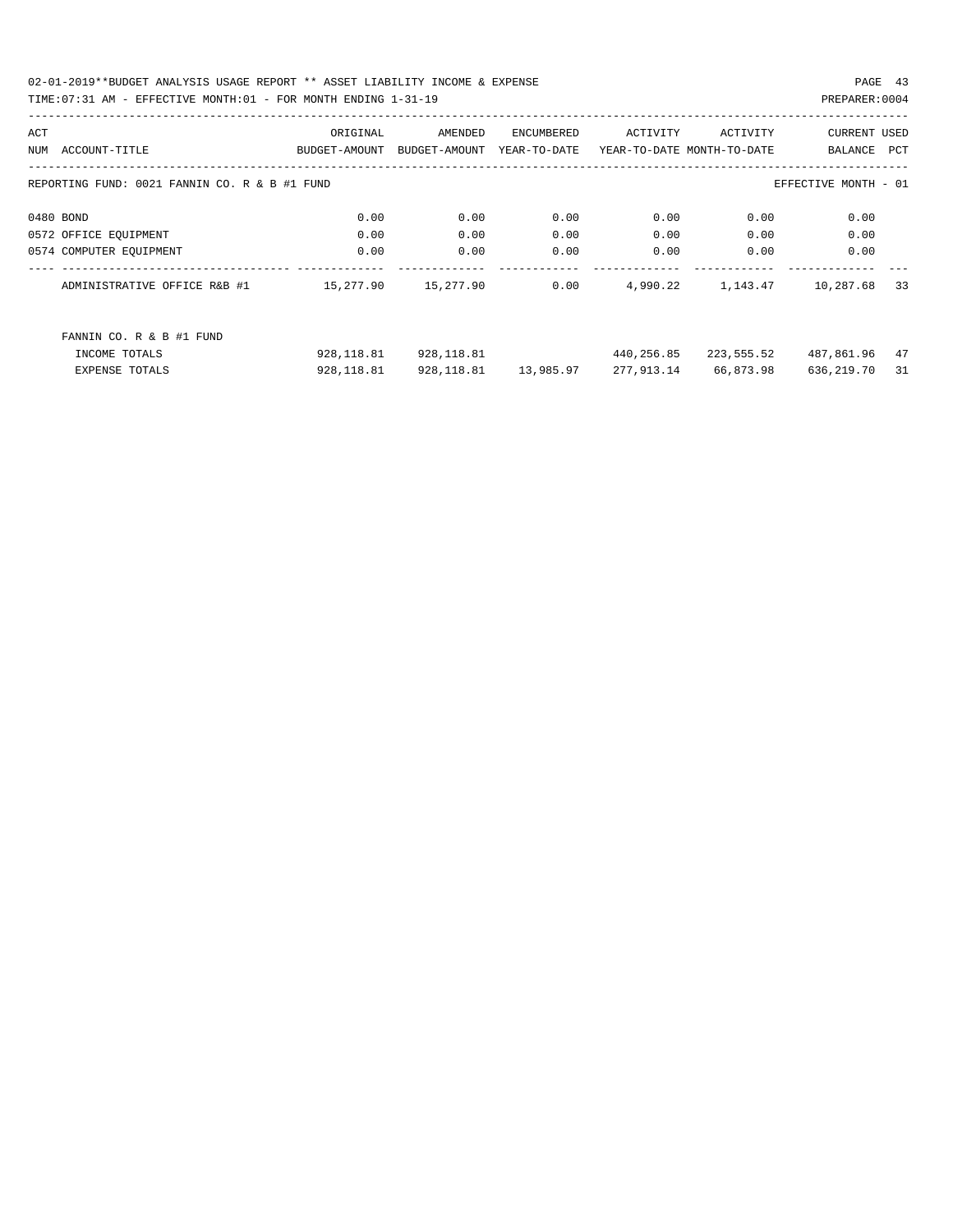|           | 02-01-2019**BUDGET ANALYSIS USAGE REPORT ** ASSET LIABILITY INCOME & EXPENSE<br>PAGE 44<br>PREPARER: 0004<br>TIME: 07:31 AM - EFFECTIVE MONTH: 01 - FOR MONTH ENDING 1-31-19 |           |                                                     |            |                                        |                                   |                                                   |                |  |  |  |  |
|-----------|------------------------------------------------------------------------------------------------------------------------------------------------------------------------------|-----------|-----------------------------------------------------|------------|----------------------------------------|-----------------------------------|---------------------------------------------------|----------------|--|--|--|--|
| ACT       | NUM ACCOUNT-TITLE                                                                                                                                                            | ORIGINAL  | AMENDED<br>BUDGET-AMOUNT BUDGET-AMOUNT YEAR-TO-DATE | ENCUMBERED | ACTIVITY<br>YEAR-TO-DATE MONTH-TO-DATE | ACTIVITY                          | CURRENT USED<br>BALANCE PCT                       |                |  |  |  |  |
|           | REPORTING FUND: 0022 FANNIN CO. R & B #2 FUND                                                                                                                                |           |                                                     |            |                                        |                                   | EFFECTIVE MONTH - 01                              |                |  |  |  |  |
|           | 0100 PAYROLL                                                                                                                                                                 |           |                                                     |            |                                        |                                   |                                                   |                |  |  |  |  |
|           | 0100 PAYROLL                                                                                                                                                                 |           |                                                     |            | 0.00                                   | 0.00                              | 0.00                                              |                |  |  |  |  |
|           | PAYROLL                                                                                                                                                                      |           |                                                     |            | 0.00                                   | 0.00                              | 0.00                                              |                |  |  |  |  |
|           | 0102 A/P CLEARING                                                                                                                                                            |           |                                                     |            |                                        |                                   |                                                   |                |  |  |  |  |
|           | 0100 A/P CLEARING                                                                                                                                                            |           |                                                     |            | 0.00                                   | 0.00                              | 0.00                                              |                |  |  |  |  |
|           | A/P CLEARING                                                                                                                                                                 |           |                                                     |            | 0.00                                   | 0.00                              | 0.00                                              |                |  |  |  |  |
|           | 0103 CASH                                                                                                                                                                    |           |                                                     |            |                                        |                                   |                                                   |                |  |  |  |  |
|           |                                                                                                                                                                              |           |                                                     |            |                                        |                                   |                                                   |                |  |  |  |  |
|           | 0100 R&B#2- COMBINED FUNDS CHECKING<br>0175 TEXPOOL                                                                                                                          |           |                                                     |            | 2,246.17                               | 494.98                            | 265, 465.78 208, 958.76 360, 532.58<br>255,296.54 |                |  |  |  |  |
|           | CASH                                                                                                                                                                         |           |                                                     |            |                                        | -------------                     | 267, 711.95 209, 453.74 615, 829.12               |                |  |  |  |  |
|           | 0120 RECEIVABLES                                                                                                                                                             |           |                                                     |            |                                        |                                   |                                                   |                |  |  |  |  |
|           | 0311 TAXES RECEIVABLE                                                                                                                                                        |           |                                                     |            | 0.00                                   | 0.00                              | 35,406.18                                         |                |  |  |  |  |
|           | 0312 DUE FROM OTHER GOVERNMENT                                                                                                                                               |           |                                                     |            | 0.00                                   | 0.00                              | 9,319.86                                          |                |  |  |  |  |
|           | 0313 DUE FROM OTHER FUNDS                                                                                                                                                    |           |                                                     |            | 0.00                                   | 0.00                              | 3,676.18                                          |                |  |  |  |  |
|           | 0315 INVENTORY ASSET                                                                                                                                                         |           |                                                     |            | 0.00                                   | 0.00<br>-----                     | 43,974.52<br>----------                           |                |  |  |  |  |
|           | RECEIVABLES                                                                                                                                                                  |           |                                                     |            | 0.00                                   | 0.00                              | 92,376.74                                         |                |  |  |  |  |
|           | 0200 LIABILITY ACCOUNT                                                                                                                                                       |           |                                                     |            |                                        |                                   |                                                   |                |  |  |  |  |
|           | 0150 ACCRUED SALARY PAYABLE                                                                                                                                                  |           |                                                     |            | 0.00                                   | 0.00                              | 10,957.40                                         |                |  |  |  |  |
|           | 0155 ACCRUED FRINGE BENEFITS                                                                                                                                                 |           |                                                     |            | 0.00                                   | 0.00                              | 5,609.02                                          |                |  |  |  |  |
|           | 0200 DEFERRED TAX REVENUE                                                                                                                                                    |           |                                                     |            | 0.00                                   | 0.00                              | 33,639.77                                         |                |  |  |  |  |
|           | 0900 SYSTEM ADDED LIABILITY LINE-ITEM                                                                                                                                        |           |                                                     |            | 0.00                                   | 0.00                              | 0.00                                              |                |  |  |  |  |
|           | 0910 SYSTEM ADDED LIABILITY LINE-ITEM                                                                                                                                        |           |                                                     |            |                                        | $2,573.26 - 0.00$<br>------------ | $2,573.26 -$                                      |                |  |  |  |  |
|           | LIABILITY ACCOUNT                                                                                                                                                            |           |                                                     |            | $2,573.26-$                            |                                   | $0.00$ $47,632.93$                                |                |  |  |  |  |
|           | 0207 DUE TO FUND                                                                                                                                                             |           |                                                     |            |                                        |                                   |                                                   |                |  |  |  |  |
|           | 0070 DUE TO RIGHT OF WAY                                                                                                                                                     |           |                                                     |            |                                        | $0.00$ $0.00$                     | 0.00                                              |                |  |  |  |  |
| $- - - -$ | DUE TO FUND                                                                                                                                                                  |           |                                                     |            | -----<br>0.00                          | ----------<br>0.00                | 0.00                                              |                |  |  |  |  |
|           | 0271 EQUITY ACCOUNT                                                                                                                                                          |           |                                                     |            |                                        |                                   |                                                   |                |  |  |  |  |
|           | 0200 EQUITY ACCOUNT                                                                                                                                                          |           |                                                     |            |                                        |                                   | $0.00$ $0.00$ $390,287.72$                        |                |  |  |  |  |
|           | EQUITY ACCOUNT                                                                                                                                                               |           |                                                     |            | -----<br>0.00                          | ---------                         | $0.00$ 390, 287.72                                |                |  |  |  |  |
|           | 0300 TOTAL REV/TRANSFERS                                                                                                                                                     |           |                                                     |            |                                        |                                   |                                                   |                |  |  |  |  |
|           | 0122 BEGINNING CASH BALANCE                                                                                                                                                  |           | 19,487.52 19,487.52                                 |            | 0.00                                   |                                   | $0.00$ 19,487.52                                  | 00             |  |  |  |  |
|           | TOTAL REV/TRANSFERS                                                                                                                                                          | 19,487.52 | 19,487.52                                           | 0.00       | 0.00                                   | 0.00                              | 19,487.52                                         | 0 <sub>0</sub> |  |  |  |  |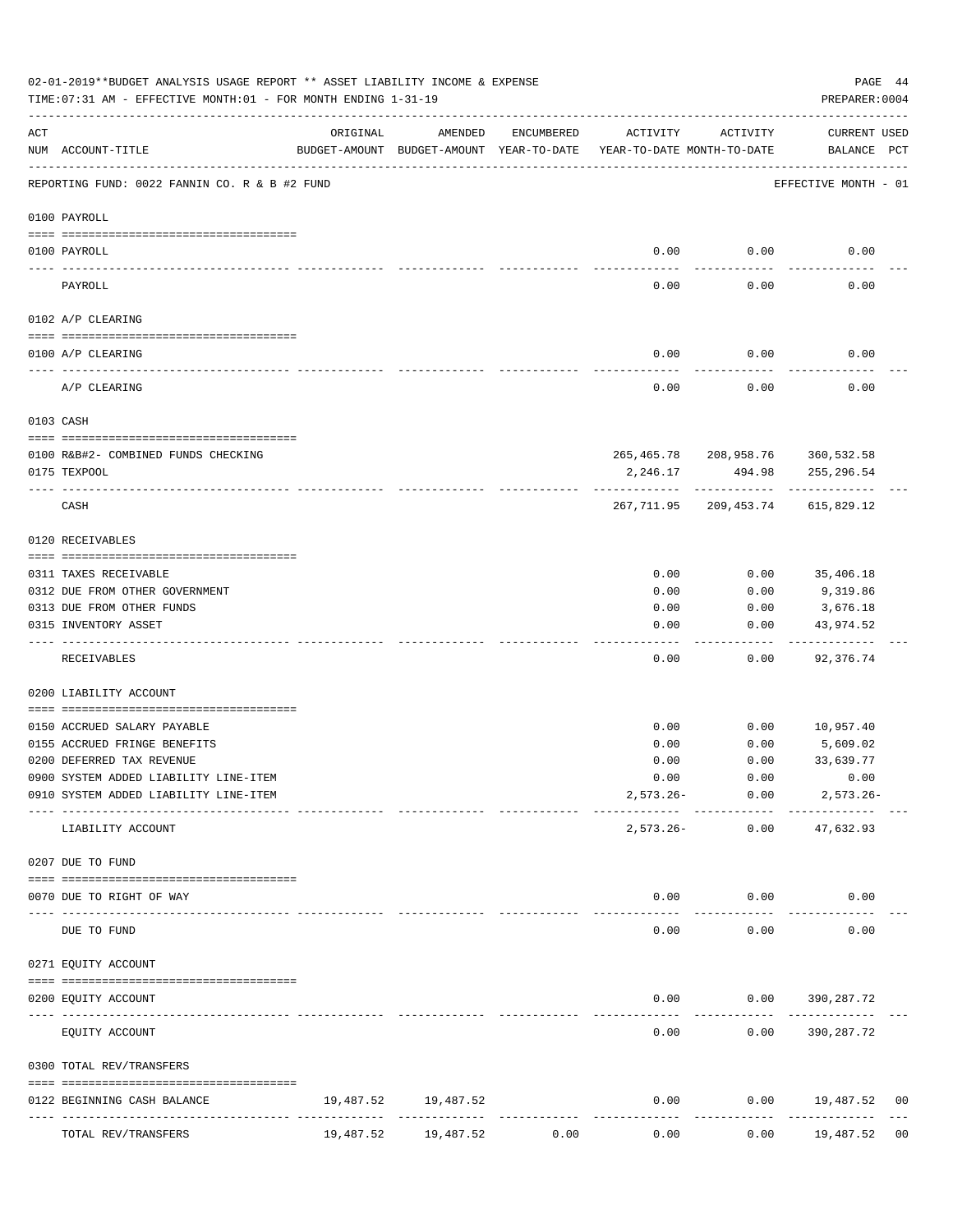|     | 02-01-2019**BUDGET ANALYSIS USAGE REPORT ** ASSET LIABILITY INCOME & EXPENSE<br>TIME: 07:31 AM - EFFECTIVE MONTH: 01 - FOR MONTH ENDING 1-31-19 |                      |                                                                                |                |                                           |                    | PAGE 45<br>PREPARER: 0004                                                |                |
|-----|-------------------------------------------------------------------------------------------------------------------------------------------------|----------------------|--------------------------------------------------------------------------------|----------------|-------------------------------------------|--------------------|--------------------------------------------------------------------------|----------------|
| ACT | NUM ACCOUNT-TITLE                                                                                                                               | ORIGINAL             | AMENDED<br>BUDGET-AMOUNT BUDGET-AMOUNT YEAR-TO-DATE YEAR-TO-DATE MONTH-TO-DATE | ENCUMBERED     |                                           | ACTIVITY ACTIVITY  | <b>CURRENT USED</b><br>BALANCE PCT                                       |                |
|     | REPORTING FUND: 0022 FANNIN CO. R & B #2 FUND                                                                                                   |                      |                                                                                |                |                                           |                    | EFFECTIVE MONTH - 01                                                     |                |
|     | 0310 PROPERTY TAXES                                                                                                                             |                      |                                                                                |                |                                           |                    |                                                                          |                |
|     | 0110 CURRENT TAXES                                                                                                                              |                      | 569,310.52 569,310.52 381,433.04 198,119.79 187,877.48                         |                |                                           |                    |                                                                          | 67             |
|     | 0120 DELINQUENT TAXES                                                                                                                           |                      | 12,000.00   12,000.00                                                          |                |                                           |                    | 5,404.32 1,375.08 6,595.68                                               | 45             |
|     | PROPERTY TAXES                                                                                                                                  | 581,310.52           |                                                                                |                |                                           |                    | 581, 310.52 0.00 386, 837.36 199, 494.87 194, 473.16                     | $- - -$<br>67  |
|     | 0318 OTHER TAXES                                                                                                                                |                      |                                                                                |                |                                           |                    |                                                                          |                |
|     |                                                                                                                                                 |                      |                                                                                |                |                                           |                    |                                                                          |                |
|     | 0120 PAY N LIEU TAX/GRASSLAND                                                                                                                   | 1,700.00             | 1,700.00                                                                       |                |                                           |                    | $0.00$ $0.00$ $1,700.00$                                                 | 00             |
|     | 0121 PAY N LIEU TAX/UPPER TRINITY                                                                                                               | 0.00                 | 0.00                                                                           |                | 1,017.41                                  | 0.00               | 1,017.41+                                                                |                |
|     | 0160 SALES TAX REVENUES                                                                                                                         | 48,000.00            | 48,000.00                                                                      |                | 20,695.40                                 | 5,188.84           | 27,304.60                                                                | 43             |
|     | OTHER TAXES                                                                                                                                     | 49,700.00            |                                                                                |                | $49,700.00$ $0.00$ $21,712.81$ $5,188.84$ |                    | 27,987.19                                                                | 44             |
|     | 0321 FEES OF TAX COLLECTOR                                                                                                                      |                      |                                                                                |                |                                           |                    |                                                                          |                |
|     |                                                                                                                                                 | 80,000.00 80,000.00  |                                                                                |                |                                           |                    |                                                                          |                |
|     | 0200 CAR REGISTRATION/SALES TAX<br>0300 COUNTY'S ADDITIONAL \$10                                                                                | 65,000.00            | 65,000.00                                                                      |                | 25,589.32                                 | 8,380.21           | 43,977.09  43,977.09  36,022.91<br>39,410.68                             | 55<br>39       |
|     | FEES OF TAX COLLECTOR                                                                                                                           | 145,000.00           |                                                                                |                |                                           |                    | _____________<br>$145,000.00$ $0.00$ $69,566.41$ $52,357.30$ $75,433.59$ | 48             |
|     | 0330 GRANTS                                                                                                                                     |                      |                                                                                |                |                                           |                    |                                                                          |                |
|     | 0200 FEMA GRANT                                                                                                                                 | 0.00                 | 0.00                                                                           |                |                                           | $0.00$ 0.00        | 0.00                                                                     |                |
|     | GRANTS                                                                                                                                          | 0.00                 |                                                                                |                | $0.00$ $0.00$ $0.00$ $0.00$ $0.00$        |                    | 0.00                                                                     |                |
|     | 0350 FINES                                                                                                                                      |                      |                                                                                |                |                                           |                    |                                                                          |                |
|     |                                                                                                                                                 |                      |                                                                                |                |                                           |                    |                                                                          |                |
|     | 0403 COUNTY CLERK FINES                                                                                                                         | 8,500.00             | 8,500.00                                                                       |                |                                           |                    | 219.28 219.28 8,280.72                                                   | 03<br>29       |
|     | 0450 DISTRICT CLERK FINES<br>0455 J. P. #1 FINES                                                                                                | 8,500.00<br>4,750.00 | 8,500.00<br>4,750.00                                                           |                | 2,442.09<br>1,919.41                      | 525.37<br>1,919.41 | 6,057.91<br>2,830.59 40                                                  |                |
|     | 0456 J. P. #2 FINES                                                                                                                             | 2,000.00             | 2,000.00                                                                       |                | 712.86                                    | 0.00               | 1,287.14                                                                 | 36             |
|     | 0457 J. P. #3 FINES                                                                                                                             | 2,750.00             | 2,750.00<br>------------                                                       |                | 730.74<br>-------------                   | ------------       | 0.00<br>2,019.26<br>-------------                                        | 27             |
|     | FINES                                                                                                                                           | 26,500.00            |                                                                                | 26,500.00 0.00 |                                           | 6,024.38 2,664.06  | 20,475.62                                                                | 23             |
|     | 0360 INTEREST EARNINGS                                                                                                                          |                      |                                                                                |                |                                           |                    |                                                                          |                |
|     | 0100 INTEREST EARNINGS                                                                                                                          |                      | 3,500.00 3,500.00                                                              |                |                                           |                    | 1,883.44 508.40 1,616.56                                                 | 54             |
|     | INTEREST EARNINGS                                                                                                                               |                      | $3,500.00$ $3,500.00$ $0.00$ $1,883.44$                                        |                |                                           |                    | 508.40 1,616.56                                                          | 54             |
|     | 0364 SALE OF EQUIPMENT                                                                                                                          |                      |                                                                                |                |                                           |                    |                                                                          |                |
|     | --------------------------------------<br>0163 SALE OF EQUIPMENT                                                                                |                      | 5,000.00 5,000.00                                                              |                |                                           | $0.00$ $0.00$      | 5,000.00 00                                                              |                |
|     | SALE OF EQUIPMENT                                                                                                                               | 5,000.00             |                                                                                | 5,000.00 0.00  | 0.00                                      |                    | _____________<br>0.00<br>5,000.00                                        | 0 <sub>0</sub> |
|     | 0370 MISCELLANEOUS REVENUES                                                                                                                     |                      |                                                                                |                |                                           |                    |                                                                          |                |
|     | 0120 STATE LATERAL ROAD                                                                                                                         | 20,000.00            | 20,000.00                                                                      |                | 9,864.17                                  |                    | $0.00$ 10,135.83 49                                                      |                |
|     | 0125 TDT WEIGHT FEES                                                                                                                            | 13,000.00            | 13,000.00                                                                      |                | 13,349.58                                 | 0.00               | 349.58+ 103                                                              |                |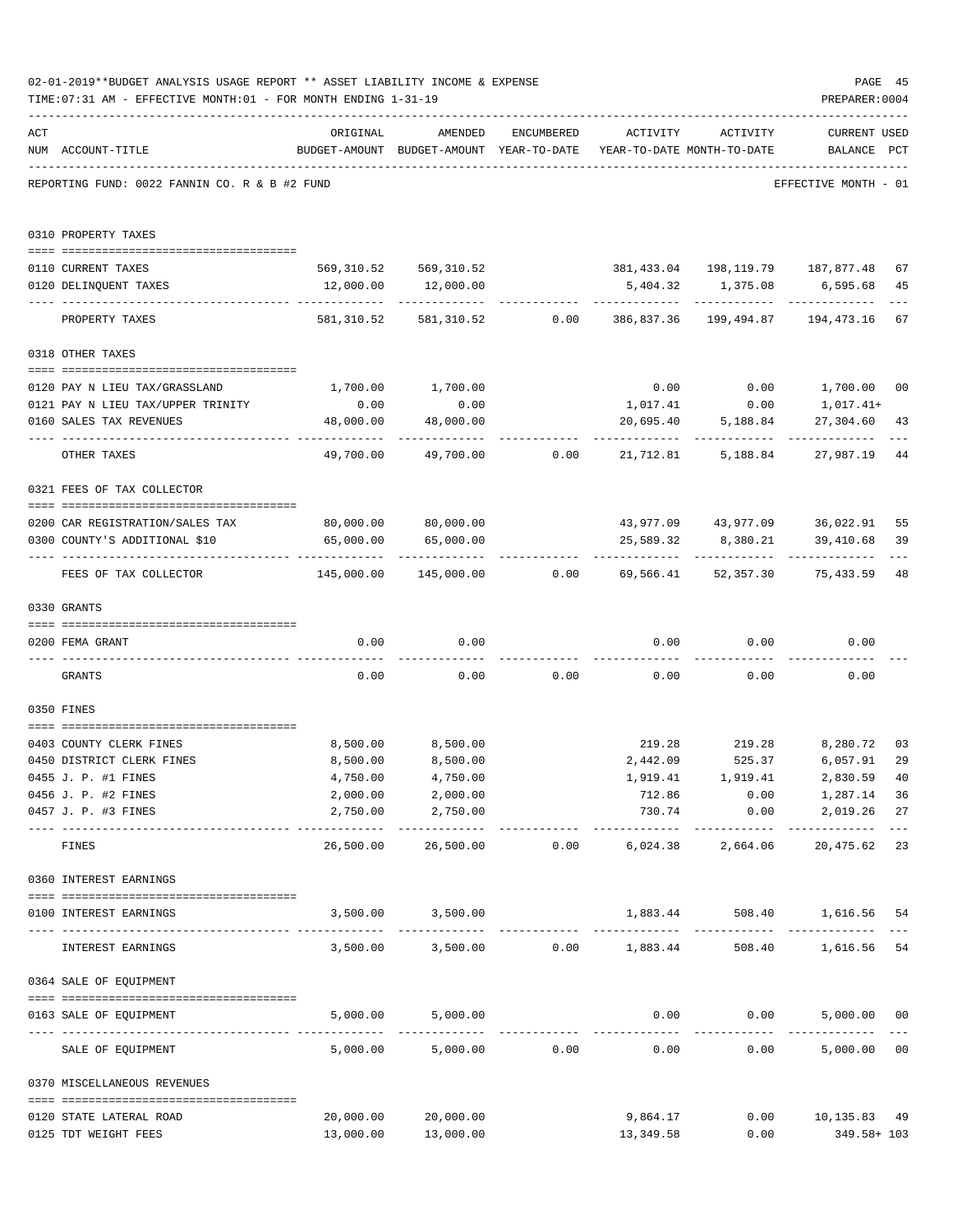| ACT |                                               | ORIGINAL      | AMENDED       | ENCUMBERED   | ACTIVITY   | ACTIVITY                         | <b>CURRENT USED</b>  |        |
|-----|-----------------------------------------------|---------------|---------------|--------------|------------|----------------------------------|----------------------|--------|
|     | NUM ACCOUNT-TITLE                             | BUDGET-AMOUNT | BUDGET-AMOUNT | YEAR-TO-DATE |            | YEAR-TO-DATE MONTH-TO-DATE       | BALANCE              | PCT    |
|     | REPORTING FUND: 0022 FANNIN CO. R & B #2 FUND |               |               |              |            |                                  | EFFECTIVE MONTH - 01 |        |
|     | 0130 REFUNDS & MISCELLANEOUS                  | 0.00          | 0.00          |              | 0.00       | 0.00                             | 0.00                 |        |
|     | 0131 AUTOMOBILE INSURANCE LOSS PAYMENT        | 0.00          | 0.00          |              | 0.00       | 0.00                             | 0.00                 |        |
|     | 0140 PROCEEDS OF LOAN                         | 0.00          | 0.00          |              | 0.00       | 0.00                             | 0.00                 |        |
|     | 0145 REIMBURSEMENT OF MATERIALS               | 7,000.00      | 7,000.00      |              | 4,383.25   | 1,937.25                         | 2,616.75             | 63     |
|     | 0150 TRENTON HIGH MEADOWS SUBDIVISION         | 4,000.00      | 4,000.00      |              | 2,800.00   | 0.00                             | 1,200.00             | 70     |
|     | MISCELLANEOUS REVENUES                        | 44,000.00     | 44,000.00     | 0.00         | 30,397.00  | 1,937.25                         | 13,603.00            | 69     |
|     | 0509 CONTINGENCY                              |               |               |              |            |                                  |                      |        |
|     |                                               |               |               |              |            |                                  |                      |        |
|     | 0475 CONTINGENCY                              | 10,000.00     | 10,000.00     | 0.00         | 0.00       | 0.00                             | 10,000.00            | 00     |
|     | CONTINGENCY                                   | 10,000.00     | 10,000.00     | 0.00         | 0.00       | 0.00                             | 10,000.00            | 00     |
|     | 0622 ROAD & BRIDGE 2                          |               |               |              |            |                                  |                      |        |
|     | 0100 COMPENSATION PAY                         | 0.00          | 0.00          | 0.00         | 0.00       | 0.00                             | 0.00                 |        |
|     | 0101 SALARY ELECTED OFFICIAL                  | 62,720.97     | 62,720.97     | 0.00         | 22,675.95  | 5,789.50                         | 40,045.02            | 36     |
|     | 0105 SALARY SECRETARY                         | 0.00          | 0.00          | 0.00         | 0.00       | 0.00                             | 0.00                 |        |
|     | 0106 SALARY PRECINCT EMPLOYEES                | 223,167.69    | 223, 167.69   | 0.00         | 75,414.84  | 17,073.23                        | 147,752.85           | 34     |
|     | 0107 REGULAR-TEMP. PART-TIME                  | 0.00          | 0.00          | 0.00         | 0.00       | 0.00                             | 0.00                 |        |
|     | 0199 TOTAL SALARIES                           | 285,888.66    | 285,888.66    | 0.00         | 98,090.79  | 22,862.73                        | 187,797.87           | 34     |
|     |                                               |               |               |              |            |                                  |                      |        |
|     | 0201 SOCIAL SECURITY TAXES                    | 17,762.30     | 17,762.30     | 0.00         | 5,786.12   | 1,295.53                         | 11,976.18            | 33     |
|     | 0202 GROUP HEALTH INSURANCE                   | 91,800.96     | 91,800.96     | 0.00         | 30,600.32  | 7,650.08                         | 61,200.64            | 33     |
|     | 0203 RETIREMENT                               | 32,705.66     | 32,705.66     | 0.00         | 11,149.73  | 2,498.57                         | 21,555.93            | 34     |
|     | 0204 WORKERS' COMPENSATION                    | 9,374.50      | 9,374.50      | 0.00         | 3,509.13   | 0.00                             | 5,865.37             | 37     |
|     | 0205 MEDICARE TAX                             | 4,154.09      | 4,154.09      | 0.00         | 1,353.11   | 302.98                           | 2,800.98             | 33     |
|     | 0206 UNEMPLOYMENT EXPENSE                     | 0.00          | 0.00          | 0.00         | 0.00       | 0.00                             | 0.00                 |        |
|     | 0299 TOTAL EMPLOYEE BENEFITS                  | 155,797.51    | 155,797.51    | 0.00         | 52,398.41  | 11,747.16                        | 103,399.10           | 34     |
|     | 0312 CONTRACT LABOR                           | 0.00          | 0.00          | 0.00         | 0.00       | 0.00                             | 0.00                 |        |
|     | 0314 EMPLOYEE PHYSICALS/DOT TESTING           | 400.00        | 400.00        | 0.00         | 120.00     | 0.00                             | 280.00               | 30     |
|     | 0340 SHOP SUPPLIES                            | 4,000.00      | 4,000.00      | 0.00         | 781.46     | 273.27                           | 3,218.54             | 20     |
|     | 0341 R & B MAT. ROCK & GRAVEL                 | 146,307.00    | 146,307.00    | 0.00         | 45,731.83  | 8,567.74                         | 100,575.17           | 31     |
|     | 0342 R & B MAT. CULVERTS                      | 15,000.00     | 15,000.00     | 0.00         | 2,858.50   | 0.00                             | 12,141.50            | 19     |
|     | 0343 R & B MAT. HARDWRE & LUMB                | 6,000.00      | 6,000.00      | 0.00         | 38.50      | 0.00                             | 5,961.50             | 01     |
|     | 0344 R & B MAT. ASPHALT/RD OIL                | 42,000.00     | 42,000.00     | 0.00         | 0.00       | 0.00                             | 42,000.00            | $00\,$ |
|     | 0345 CHEMICALS                                | 1,000.00      | 1,000.00      | 0.00         | 0.00       | 0.00                             | 1,000.00             | $00\,$ |
|     | 0346 CETRZ EXPENDITURES                       | 0.00          | 0.00          | 0.00         | 0.00       | 0.00                             | 0.00                 |        |
|     | 0350 DEBRIS REMOVAL                           | 0.00          | 0.00          | 0.00         | 0.00       | 0.00                             | 0.00                 |        |
|     | 0395 UNIFORMS                                 | 2,800.00      | 2,800.00      | 0.00         | 929.07     | 395.59                           | 1,870.93             | 33     |
|     | 0399 TOTAL R&B MATERIALS                      | 217,507.00    | 217,507.00    | 0.00         |            | 50,459.36 9,236.60 167,047.64 23 |                      |        |
|     |                                               |               |               |              |            |                                  |                      |        |
|     | 0400 LEGAL FEES                               | 0.00          | 0.00          | 0.00         | 0.00       | 0.00                             | 0.00                 |        |
|     | 0420 UTILITY TELEPHONE                        | 1,900.00      | 1,900.00      | 0.00         | 506.65     | 134.90                           | 1,393.35             | 27     |
|     | 0421 CELL PHONE ALLOWANCE                     | 600.00        | 600.00        | 0.00         | $764.80 -$ | $914.80 -$                       | 1,364.80 127         |        |
|     | 0427 OUT OF COUNTY TRAVEL                     | 800.00        | 800.00        | 0.00         | 1,649.61   | 1,101.86                         | $849.61 - 206$       |        |
|     | 0430 BIDS, NOTICES & PERMITS                  | 1,000.00      | 1,000.00      | 0.00         | 0.00       | 0.00                             | 1,000.00             | 00     |
|     | 0435 PRINTING                                 | 100.00        | 100.00        | 0.00         | 75.00      | 0.00                             | 25.00                | 75     |
|     | 0440 UTILITY ELECTRICITY                      | 2,000.00      | 2,000.00      | 0.00         | 489.25     | 114.32                           | 1,510.75             | 24     |
|     | 0441 UTILITY GAS                              | 750.00        | 750.00        | 0.00         | 310.26     | 117.28                           | 439.74               | 41     |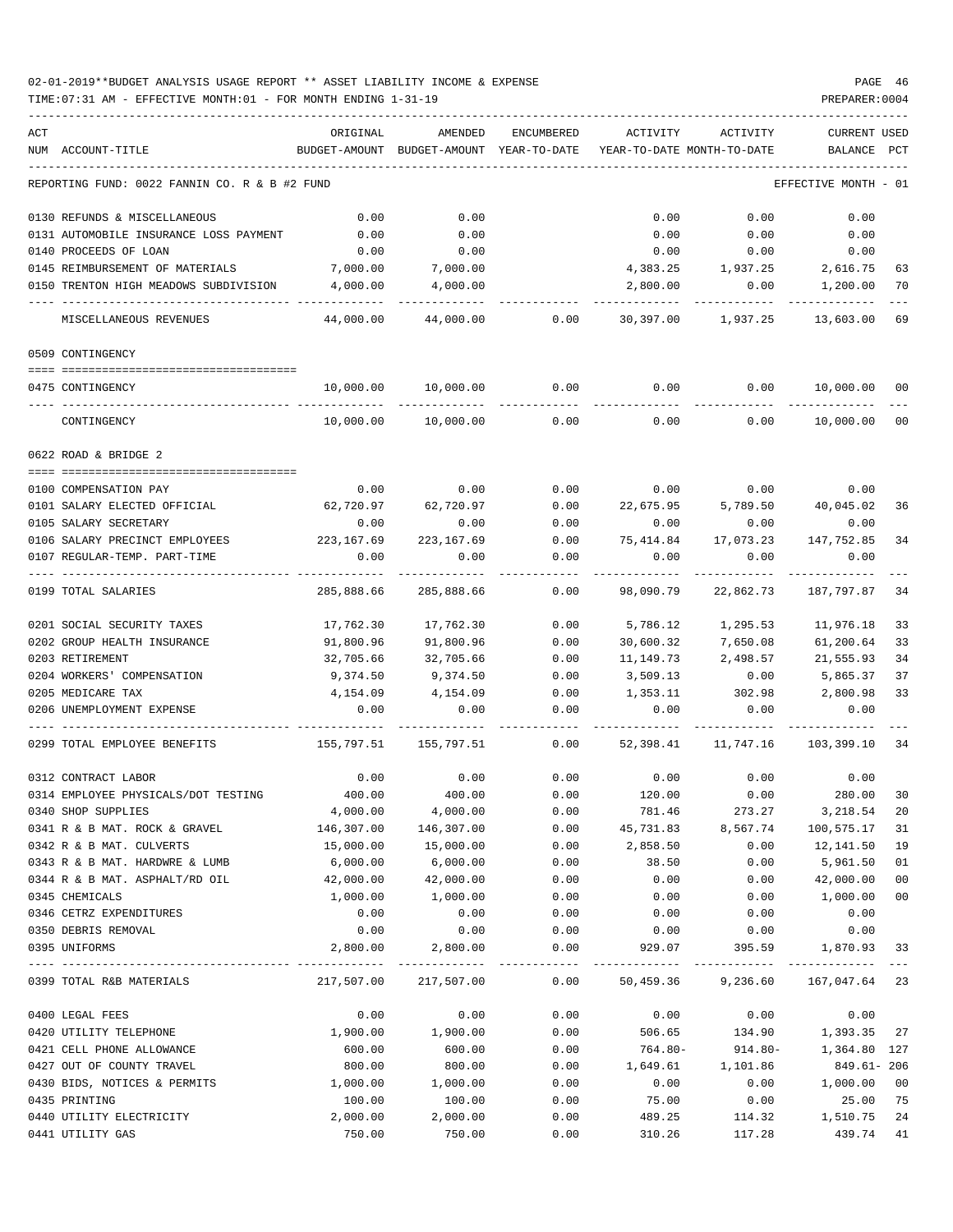TIME:07:31 AM - EFFECTIVE MONTH:01 - FOR MONTH ENDING 1-31-19 PREPARER:0004

| ACT |                                               | ORIGINAL   | AMENDED                                  | ENCUMBERED | ACTIVITY   | ACTIVITY                   | <b>CURRENT USED</b>  |                |
|-----|-----------------------------------------------|------------|------------------------------------------|------------|------------|----------------------------|----------------------|----------------|
|     | NUM ACCOUNT-TITLE                             |            | BUDGET-AMOUNT BUDGET-AMOUNT YEAR-TO-DATE |            |            | YEAR-TO-DATE MONTH-TO-DATE | BALANCE PCT          |                |
|     | REPORTING FUND: 0022 FANNIN CO. R & B #2 FUND |            |                                          |            |            |                            | EFFECTIVE MONTH - 01 |                |
|     | 0442 UTILITY WATER                            | 940.00     | 940.00                                   | 78.24      | 234.72     | 78.24                      | 627.04               | 33             |
|     | 0443 TRASH PICKUP                             | 1,300.00   | 1,300.00                                 | 0.00       | 330.75     | 0.00                       | 969.25               | 25             |
|     | 0447 REPEATER SERVICE CONTRACT                | 708.97     | 708.97                                   | 0.00       | 708.97     | 0.00                       | 0.00                 | 100            |
|     | 0450 R&M BUILDING                             | 2,000.00   | 2,000.00                                 | 0.00       | 0.00       | 0.00                       | 2,000.00             | 0 <sub>0</sub> |
|     | 0453 COMPUTER SOFTWARE                        | 0.00       | 0.00                                     | 0.00       | 0.00       | 0.00                       | 0.00                 |                |
|     | 0457 R & M MACHINERY GAS & OIL                | 70,000.00  | 70,000.00                                | 0.00       | 20,933.54  | 5,870.16                   | 49,066.46            | 30             |
|     | 0458 R & M MACHINERY PARTS                    | 25,000.00  | 41,000.00                                | 921.70     | 9,541.37   | 1,135.94                   | 30,536.93            | 26             |
|     | 0459 R & M MACH. TIRES & TUBES                | 15,000.00  | 15,000.00                                | 0.00       | 0.00       | 0.00                       | 15,000.00            | 0 <sub>0</sub> |
|     | 0460 EQUIPMENT RENTAL/LEASE                   | 0.00       | 0.00                                     | 0.00       | 0.00       | 0.00                       | 0.00                 |                |
|     | 0480 BOND                                     | 178.00     | 178.00                                   | 0.00       | 178.00     | 0.00                       | 0.00                 | 100            |
|     | 0482 INSURANCE                                | 8,500.00   | 8,500.00                                 | 0.00       | 5,934.80   | 0.00                       | 2,565.20             | 70             |
|     | 0485 PRISONER SUPPLIES                        | 0.00       | 0.00                                     | 0.00       | 0.00       | 0.00                       | 0.00                 |                |
|     | 0488 FANNIN RURAL RAIL DISTRICT               | 0.00       | 0.00                                     | 0.00       | 0.00       | 0.00                       | 0.00                 |                |
|     | 0490 MISCELLANEOUS                            | 1,000.00   | 1,000.00                                 | 0.00       | 0.00       | 0.00                       | 1,000.00             | 0 <sub>0</sub> |
|     | 0491 SOIL & WATER CONSERVATION                | 250.00     | 250.00                                   | 0.00       | 0.00       | 0.00                       | 250.00               | 0 <sub>0</sub> |
|     | 0492 TDRA FLOOD CASH MATCH                    | 0.00       | 0.00                                     | 0.00       | 0.00       | 0.00                       | 0.00                 |                |
|     | 0493 TRENTON HIGH MEADOWS SUBDIVISION         | 4,000.00   | 4,000.00                                 | 0.00       | 0.00       | 0.00                       | 4,000.00             | 0 <sub>0</sub> |
|     | 0494 FLOOD CONTROL SITE MAINTENANCE           | 4,000.00   | 4,000.00                                 | 0.00       | 0.00       | 0.00                       | 4,000.00             | 0 <sub>0</sub> |
|     | 0495 PIPELINE SALES TAX REIMBURSEMENT         | 0.00       | 0.00                                     | 0.00       | 0.00       | 0.00                       | 0.00                 |                |
|     | 0496 TCOG HAZARDOUS WASTEMATCH                | 0.00       | 0.00                                     | 0.00       | 0.00       | 0.00                       | 0.00                 |                |
|     | 0499 TOTAL SER.& OTHER CHARGES                | 140,026.97 | 156,026.97                               | 999.94     | 40,128.12  | 7,637.90                   | 114,898.91           | 26             |
|     | 0500 LAND                                     |            |                                          |            | 0.00       | 0.00                       | 0.00                 |                |
|     | 0535 BUILDING                                 |            |                                          |            | 0.00       | 0.00                       | 0.00                 |                |
|     | 0562 LAND/BUILDING                            | 0.00       | 0.00                                     | 0.00       | 0.00       | 0.00                       | 0.00                 |                |
|     | 0570 COMPUTER EQUIPMENT                       | 0.00       | 0.00                                     | 0.00       | 0.00       | 0.00                       | 0.00                 |                |
|     | 0571 PURCHASE OF MACH./EQUIP.                 | 50,000.00  | 34,000.00                                | 0.00       | 0.00       | 0.00                       | 34,000.00            | 00             |
|     | 0573 RADIO EQUIPMENT                          | 0.00       | 0.00                                     | 0.00       | 0.00       | 0.00                       | 0.00                 |                |
|     | 0575 LAND/BUILDING                            |            |                                          |            | 0.00       | 0.00                       | 0.00                 |                |
|     | 0580 PRECINCT BRIDGE                          | 0.00       | 0.00                                     | 0.00       | 0.00       | 0.00                       | 0.00                 |                |
|     | 0599 CAPITAL OUTLAY                           | 50,000.00  | 34,000.00                                | 0.00       | 0.00       | 0.00                       | 34,000.00            | 00             |
|     | ROAD & BRIDGE 2                               | 849,220.14 | 849,220.14                               | 999.94     | 241,076.68 | 51,484.39                  | 607,143.52           | 29             |
|     | 0625 ADMINISTRATIVE OFFICE R&B #2             |            |                                          |            |            |                            |                      |                |
|     | 0105 SALARY SECRETARY                         | 9,881.28   | 9,881.28                                 | 0.00       | 3,420.45   | 760.10                     | 6,460.83             | 35             |
|     | 0201 SOCIAL SECURITY TAXES                    | 612.64     | 612.64                                   | 0.00       | 154.16     | 32.80                      | 458.48               | 25             |
|     | 0202 GROUP HEALTH INSURANCE                   | 2,868.78   | 2,868.78                                 | 0.00       | 956.24     | 239.06                     | 1,912.54             | 33             |
|     | 0203 RETIREMENT                               | 1,130.42   | 1,130.42                                 | 0.00       | 392.69     | 86.72                      | 737.73               | 35             |
|     | 0204 WORKERS' COMPENSATION                    | 41.50      | 41.50                                    | 0.00       | 13.65      | 0.00                       | 27.85                | 33             |
|     | 0205 MEDICARE TAX                             | 143.28     | 143.28                                   | 0.00       | 36.09      | 7.68                       | 107.19               | 25             |
|     | 0310 OFFICE SUPPLIES                          | 100.00     | 100.00                                   | 0.00       | 86.23      | 86.23                      | 13.77                | 86             |
|     | 0311 POSTAL EXPENSES                          | 0.00       | 0.00                                     | 0.00       | 0.00       | 0.00                       | 0.00                 |                |
|     | 0353 COMPUTER EXPENSE                         | 500.00     | 500.00                                   | 0.00       | 0.00       | 0.00                       | 500.00               | 00             |
|     | 0427 OUT OF COUNTY TRAVEL                     | 0.00       | 0.00                                     | 0.00       | 0.00       | 0.00                       | 0.00                 |                |
|     | 0480 BOND                                     | 0.00       | 0.00                                     | 0.00       | 0.00       | 0.00                       | 0.00                 |                |
|     | 0572 OFFICE EQUIPMENT                         | 0.00       | 0.00                                     | 0.00       | 0.00       | 0.00                       | 0.00                 |                |
|     | 0574 COMPUTER EQUIPMENT                       | 0.00       | 0.00                                     | 0.00       | 0.00       | 0.00                       | 0.00                 |                |
|     |                                               |            |                                          |            |            |                            |                      |                |

ADMINISTRATIVE OFFICE R&B #2 15,277.90 15,277.90 0.00 5,059.51 1,212.59 10,218.39 33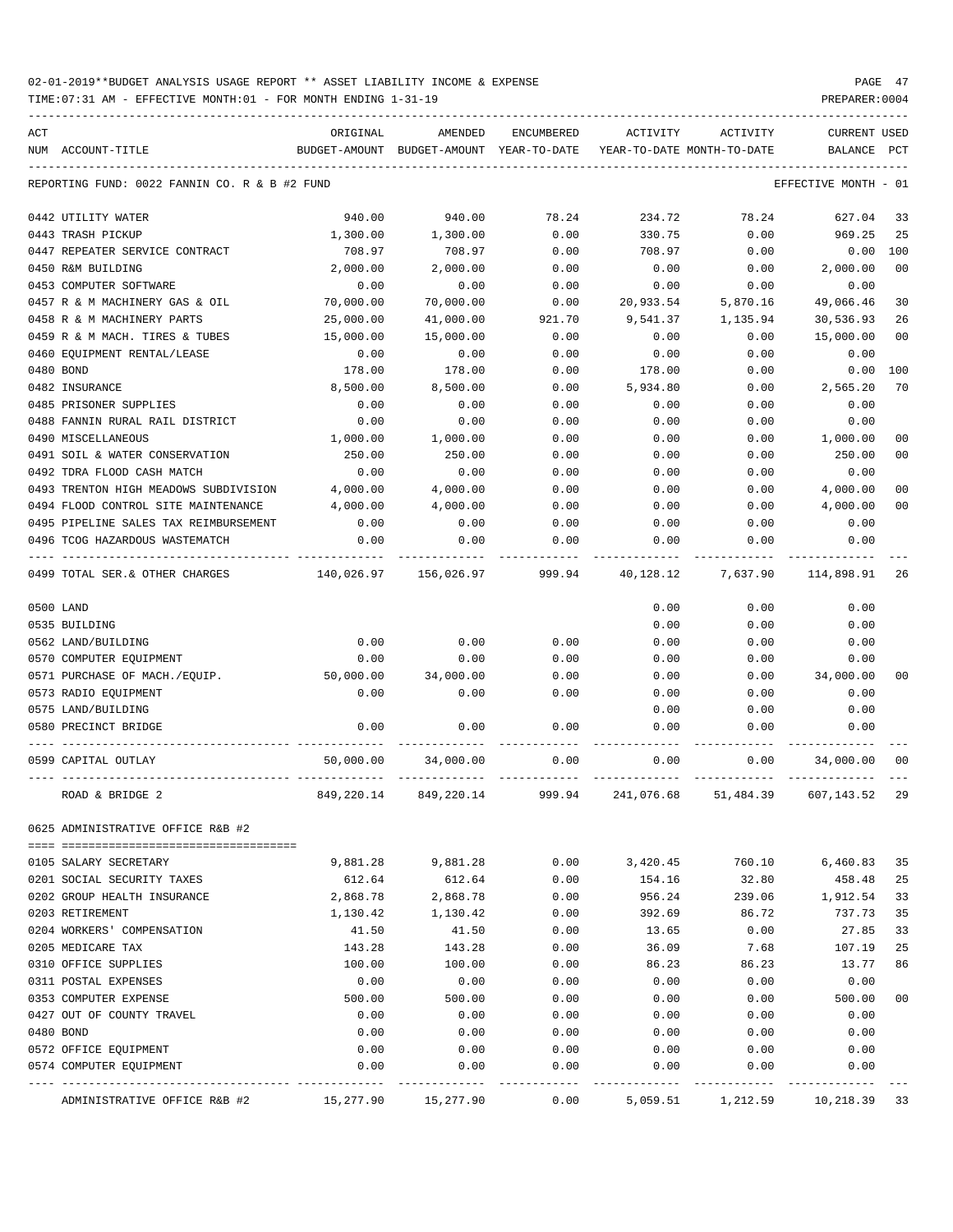| 02-01-2019**BUDGET ANALYSIS USAGE REPORT ** ASSET LIABILITY INCOME & EXPENSE<br>PAGE 48 |               |               |                   |            |                            |                      |     |  |  |
|-----------------------------------------------------------------------------------------|---------------|---------------|-------------------|------------|----------------------------|----------------------|-----|--|--|
| TIME: 07:31 AM - EFFECTIVE MONTH: 01 - FOR MONTH ENDING 1-31-19                         |               |               |                   |            |                            | PREPARER: 0004       |     |  |  |
| ACT                                                                                     | ORIGINAL      | AMENDED       | <b>ENCUMBERED</b> | ACTIVITY   | ACTIVITY                   | <b>CURRENT USED</b>  |     |  |  |
| NUM ACCOUNT-TITLE                                                                       | BUDGET-AMOUNT | BUDGET-AMOUNT | YEAR-TO-DATE      |            | YEAR-TO-DATE MONTH-TO-DATE | BALANCE              | PCT |  |  |
| REPORTING FUND: 0022 FANNIN CO. R & B #2 FUND                                           |               |               |                   |            |                            | EFFECTIVE MONTH - 01 |     |  |  |
| FANNIN CO. R & B #2 FUND                                                                |               |               |                   |            |                            |                      |     |  |  |
| INCOME TOTALS                                                                           | 874,498.04    | 874,498.04    |                   | 516,421.40 | 262,150.72                 | 358,076.64           | 59  |  |  |
| EXPENSE TOTALS                                                                          | 874,498.04    | 874,498.04    | 999.94            | 246,136.19 | 52,696.98                  | 627,361.91           | 28  |  |  |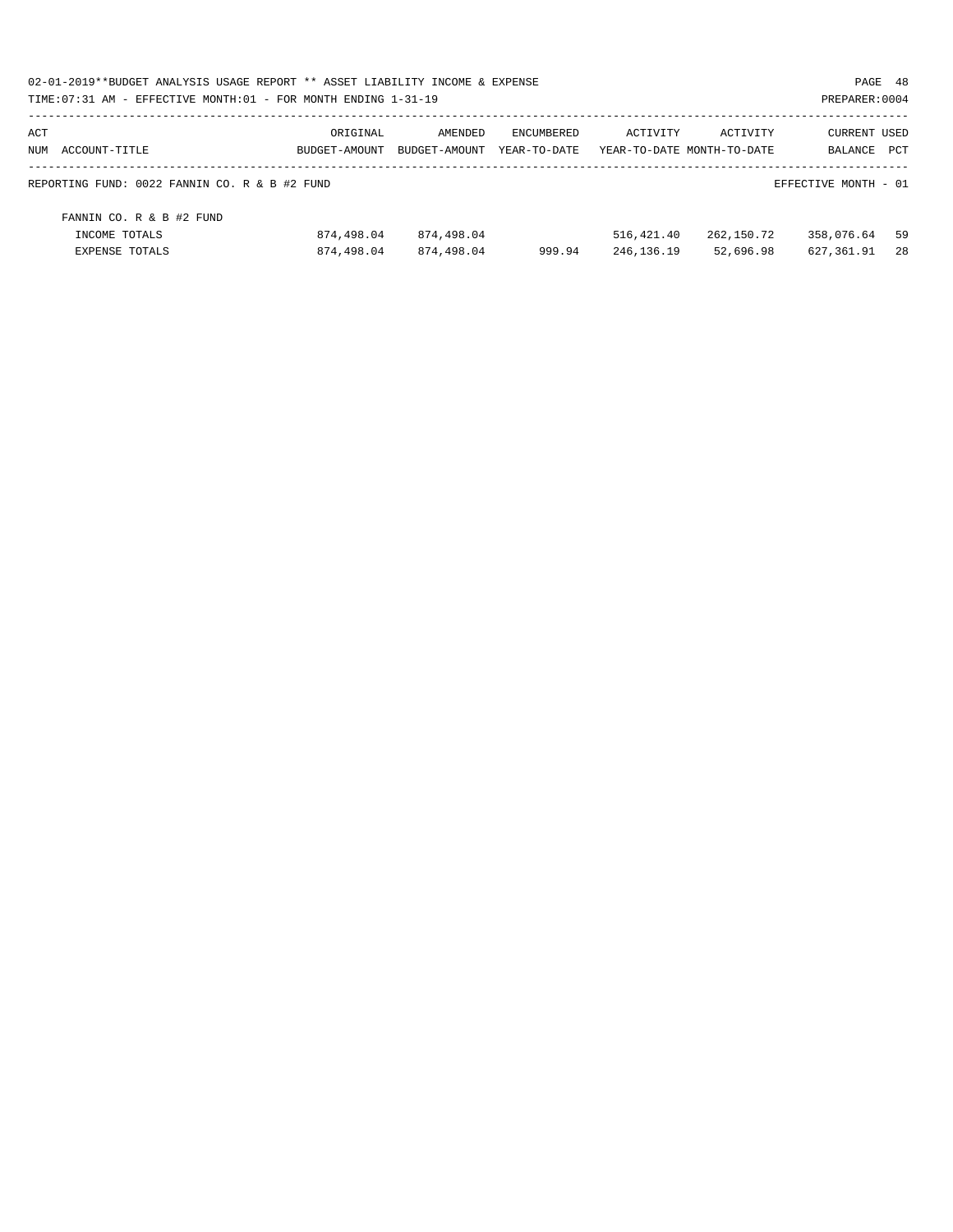|     | 02-01-2019**BUDGET ANALYSIS USAGE REPORT ** ASSET LIABILITY INCOME & EXPENSE<br>TIME: 07:31 AM - EFFECTIVE MONTH: 01 - FOR MONTH ENDING 1-31-19 |          |                                                                                |                     |              |                                 | PAGE 49<br>PREPARER: 0004                      |  |
|-----|-------------------------------------------------------------------------------------------------------------------------------------------------|----------|--------------------------------------------------------------------------------|---------------------|--------------|---------------------------------|------------------------------------------------|--|
| ACT | NUM ACCOUNT-TITLE                                                                                                                               | ORIGINAL | AMENDED<br>BUDGET-AMOUNT BUDGET-AMOUNT YEAR-TO-DATE YEAR-TO-DATE MONTH-TO-DATE | ENCUMBERED          | ACTIVITY     | ACTIVITY                        | <b>CURRENT USED</b><br>BALANCE PCT             |  |
|     | REPORTING FUND: 0023 FANNIN CO. R & B #3 FUND                                                                                                   |          |                                                                                |                     |              |                                 | EFFECTIVE MONTH - 01                           |  |
|     | 0100 PAYROLL                                                                                                                                    |          |                                                                                |                     |              |                                 |                                                |  |
|     | 0100 PAYROLL                                                                                                                                    |          |                                                                                |                     | 0.00         | 0.00                            | 0.00                                           |  |
|     | PAYROLL                                                                                                                                         |          |                                                                                |                     | 0.00         | 0.00                            | 0.00                                           |  |
|     | 0102 A/P CLEARING                                                                                                                               |          |                                                                                |                     |              |                                 |                                                |  |
|     | 0100 A/P CLEARING                                                                                                                               |          |                                                                                |                     | 0.00         | 0.00                            | 0.00                                           |  |
|     | A/P CLEARING                                                                                                                                    |          |                                                                                |                     | 0.00         | 0.00                            | 0.00                                           |  |
|     | 0103 CASH                                                                                                                                       |          |                                                                                |                     |              |                                 |                                                |  |
|     |                                                                                                                                                 |          |                                                                                |                     |              |                                 |                                                |  |
|     | 0100 R&B#3-COMBINED FUNDS CHECKING<br>0175 TEXPOOL                                                                                              |          |                                                                                |                     | 2,058.76     | 453.66                          | 189,556.12 284,347.95 554,904.80<br>234,004.37 |  |
|     |                                                                                                                                                 |          |                                                                                |                     |              |                                 |                                                |  |
|     | CASH                                                                                                                                            |          |                                                                                |                     | 191,614.88   | 284,801.61                      | 788,909.17                                     |  |
|     | 0120 RECEIVABLES                                                                                                                                |          |                                                                                |                     |              |                                 |                                                |  |
|     | 0311 TAXES RECEIVABLE                                                                                                                           |          |                                                                                |                     | 0.00         | 0.00                            | 53,118.05                                      |  |
|     | 0312 DUE FROM OTHER GOVERNMENTS                                                                                                                 |          |                                                                                |                     | 0.00         | 0.00                            | 14,682.25                                      |  |
|     | 0313 DUE FROM OTHER FUNDS                                                                                                                       |          |                                                                                |                     | 0.00         | 0.00                            | 5,514.25                                       |  |
|     | 0315 INVENTORY                                                                                                                                  |          |                                                                                |                     | 0.00         | 0.00                            | 66,704.86<br>.                                 |  |
|     | RECEIVABLES                                                                                                                                     |          |                                                                                |                     | 0.00         | 0.00                            | 140,019.41                                     |  |
|     | 0200 LIABILITY ACCOUNT                                                                                                                          |          |                                                                                |                     |              |                                 |                                                |  |
|     |                                                                                                                                                 |          |                                                                                |                     |              |                                 |                                                |  |
|     | 0150 ACCRUED SALARY PAYABLE                                                                                                                     |          |                                                                                |                     | 0.00         | 0.00                            | 10,785.65                                      |  |
|     | 0155 ACCRUED FRINGE BENEFITS<br>0200 DEFERRED TAX REVENUE                                                                                       |          |                                                                                |                     | 0.00         | 0.00<br>0.00                    | 5,606.58                                       |  |
|     | 0900 SYSTEM ADDED LIABILITY LINE-ITEM                                                                                                           |          |                                                                                |                     | 0.00<br>0.00 | 0.00                            | 50,468.42<br>0.00                              |  |
|     | 0910 SYSTEM ADDED LIABILITY LINE-ITEM                                                                                                           |          |                                                                                |                     | 12,481.81-   | 0.00                            | 12,481.81-                                     |  |
|     | LIABILITY ACCOUNT                                                                                                                               |          |                                                                                |                     | 12,481.81-   | ---------- ------------<br>0.00 | -------------<br>54,378.84                     |  |
|     | 0205 SHORT-TERM LOAN                                                                                                                            |          |                                                                                |                     |              |                                 |                                                |  |
|     | 0571 SHORT-TERM LOAN/EQUIPMENT                                                                                                                  | 0.00     | 0.00<br>-----------                                                            | 0.00<br>----------- | 0.00         | 0.00                            | 0.00                                           |  |
|     | SHORT-TERM LOAN                                                                                                                                 | 0.00     | 0.00                                                                           | 0.00                | 0.00         | 0.00                            | 0.00                                           |  |
|     | 0231 LOANS                                                                                                                                      |          |                                                                                |                     |              |                                 |                                                |  |
|     |                                                                                                                                                 |          |                                                                                |                     |              |                                 |                                                |  |
|     | 0571 LOAN OF CAPITAL EQUIP. PURCHASE                                                                                                            |          |                                                                                |                     | 0.00         | 0.00                            | 0.00                                           |  |
|     | LOANS                                                                                                                                           |          |                                                                                |                     | 0.00         | 0.00                            | 0.00                                           |  |
|     | 0271 EQUITY ACCOUNT                                                                                                                             |          |                                                                                |                     |              |                                 |                                                |  |
|     | 0200 EQUITY ACCOUNT<br>---- -----------<br>----------------------- -----------                                                                  |          | -------------                                                                  |                     | 0.00         | 0.00                            | 670,453.05<br>----------                       |  |
|     | EQUITY ACCOUNT                                                                                                                                  |          |                                                                                |                     | 0.00         | 0.00                            | 670,453.05                                     |  |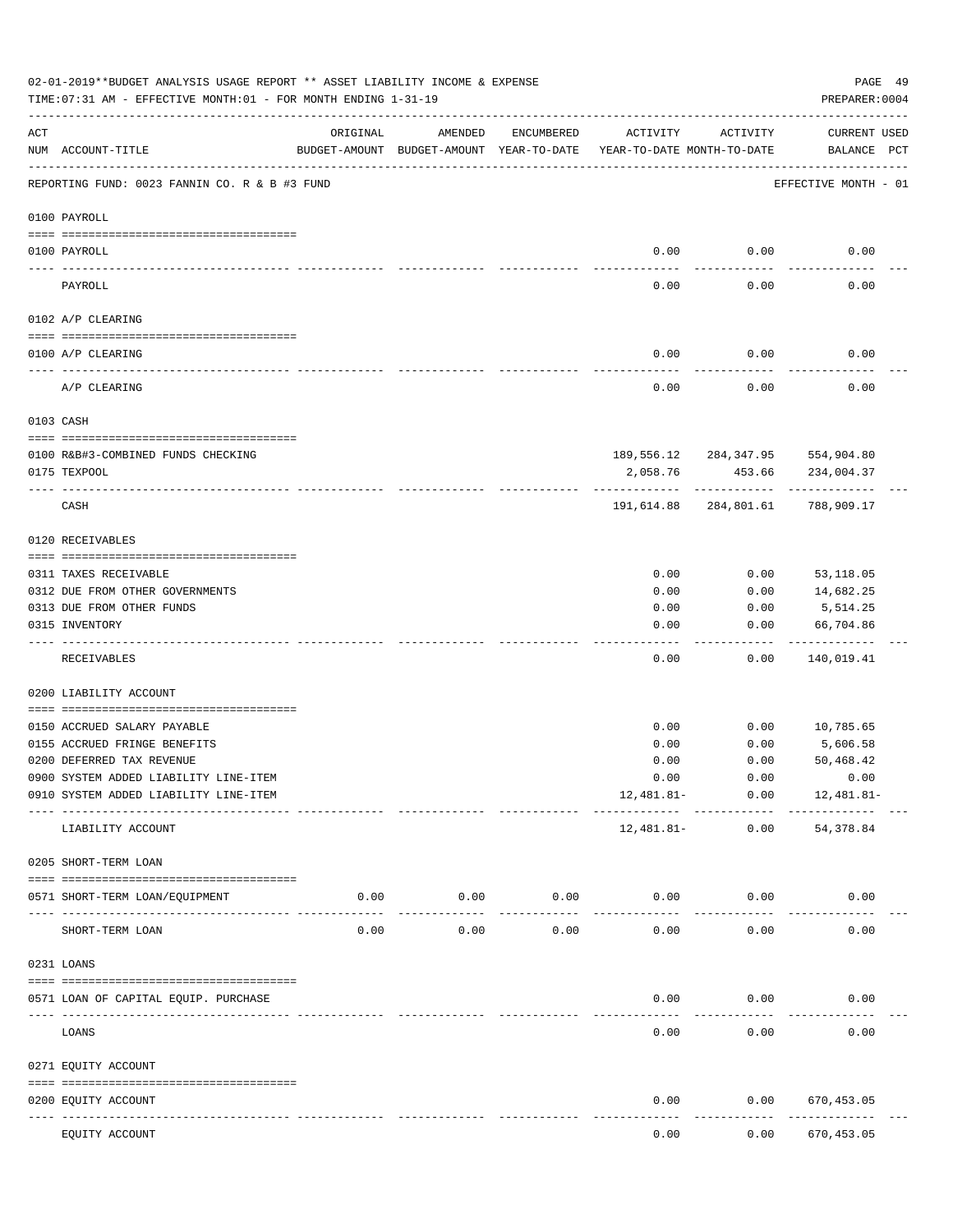|     | 02-01-2019**BUDGET ANALYSIS USAGE REPORT ** ASSET LIABILITY INCOME & EXPENSE<br>TIME: 07:31 AM - EFFECTIVE MONTH: 01 - FOR MONTH ENDING 1-31-19 |                                                                         |                                                                                |                 |                            |                       | PREPARER: 0004                                            | PAGE 50        |
|-----|-------------------------------------------------------------------------------------------------------------------------------------------------|-------------------------------------------------------------------------|--------------------------------------------------------------------------------|-----------------|----------------------------|-----------------------|-----------------------------------------------------------|----------------|
| ACT | NUM ACCOUNT-TITLE                                                                                                                               | ORIGINAL                                                                | AMENDED<br>BUDGET-AMOUNT BUDGET-AMOUNT YEAR-TO-DATE YEAR-TO-DATE MONTH-TO-DATE | ENCUMBERED      | ACTIVITY ACTIVITY          |                       | <b>CURRENT USED</b><br>BALANCE PCT                        |                |
|     | REPORTING FUND: 0023 FANNIN CO. R & B #3 FUND                                                                                                   |                                                                         |                                                                                |                 |                            |                       | EFFECTIVE MONTH - 01                                      |                |
|     | 0300 CASH                                                                                                                                       |                                                                         |                                                                                |                 |                            |                       |                                                           |                |
|     | 0123 BEGINNING CASH BALANCE                                                                                                                     |                                                                         | 33,636.95 151,900.27                                                           |                 |                            |                       | $0.00$ $0.00$ $151,900.27$ 00                             |                |
|     | CASH                                                                                                                                            |                                                                         |                                                                                |                 |                            |                       | $33,636.95$ 151,900.27 0.00 0.00 0.00 151,900.27          | 0 <sub>0</sub> |
|     | 0310 PROPERTY TAXES                                                                                                                             |                                                                         |                                                                                |                 |                            |                       |                                                           |                |
|     |                                                                                                                                                 |                                                                         |                                                                                |                 |                            |                       |                                                           |                |
|     | 0110 CURRENT TAXES                                                                                                                              |                                                                         | 853,966.45 853,966.45                                                          |                 |                            |                       | 572,149.52 297,179.68 281,816.93                          | 67             |
|     | 0120 DELINQUENT TAXES<br>--------------------- --------------                                                                                   |                                                                         | 16,500.00   16,500.00<br><u>. Bergera Bergera</u>                              |                 |                            | -------------         | 8,106.39 2,062.60 8,393.61<br>------------                | 49             |
|     | PROPERTY TAXES                                                                                                                                  | 870,466.45                                                              |                                                                                | 870,466.45 0.00 |                            | 580,255.91 299,242.28 | 290,210.54                                                | 67             |
|     | 0318 OTHER TAXES                                                                                                                                |                                                                         |                                                                                |                 |                            |                       |                                                           |                |
|     | 0120 PAY N LIEU TAX/GRASSLAND                                                                                                                   |                                                                         |                                                                                |                 |                            |                       | $0.00$ $0.00$ $2,500.00$                                  | 00             |
|     | 0121 PAY N LIEU TAX/UPPER TRINITY                                                                                                               | 0.00                                                                    | 2,500.00 2,500.00<br>0.00                                                      |                 |                            |                       |                                                           |                |
|     | 0160 SALES TAX REVENUES                                                                                                                         | 75,000.00                                                               | 75,000.00                                                                      |                 |                            |                       | $1,526.12$ 0.00 1,526.12+<br>43,956.91                    | 41             |
|     |                                                                                                                                                 |                                                                         |                                                                                |                 |                            | 31,043.09 7,783.26    |                                                           |                |
|     | OTHER TAXES                                                                                                                                     |                                                                         |                                                                                |                 |                            |                       | $77,500.00$ $77,500.00$ 0.00 32,569.21 7,783.26 44,930.79 | 42             |
|     | 0321 FEES OF TAX COLLECTOR                                                                                                                      |                                                                         |                                                                                |                 |                            |                       |                                                           |                |
|     |                                                                                                                                                 |                                                                         |                                                                                |                 |                            |                       |                                                           |                |
|     | 0200 CAR REGISTRATION/SALES TAX                                                                                                                 |                                                                         |                                                                                |                 |                            |                       | 65,965.62 65,965.62 59,034.38                             | 53             |
|     | 0300 COUNTY'S ADDITIONAL \$10                                                                                                                   | 95,000.00                                                               | 95,000.00                                                                      |                 |                            | 38,384.01 12,570.33   | 56,615.99                                                 | 40             |
|     | FEES OF TAX COLLECTOR                                                                                                                           | 220,000.00   220,000.00      0.00   104,349.63   78,535.95   115,650.37 |                                                                                |                 |                            |                       |                                                           | 47             |
|     | 0330 GRANTS                                                                                                                                     |                                                                         |                                                                                |                 |                            |                       |                                                           |                |
|     |                                                                                                                                                 |                                                                         |                                                                                |                 |                            |                       |                                                           |                |
|     | 0200 FEMA GRANT                                                                                                                                 | 0.00                                                                    | 0.00                                                                           |                 | 0.00                       | 0.00                  | 0.00                                                      |                |
|     | GRANTS                                                                                                                                          | 0.00                                                                    | 0.00                                                                           | 0.00            | 0.00                       | 0.00                  | 0.00                                                      |                |
|     | 0350 FINES                                                                                                                                      |                                                                         |                                                                                |                 |                            |                       |                                                           |                |
|     | 0403 COUNTY CLERK FINES                                                                                                                         | 12,000.00                                                               | 12,000.00                                                                      |                 |                            |                       | 328.92 328.92 11,671.08                                   | 03             |
|     | 0450 DISTRICT CLERK FINES                                                                                                                       | 15,000.00                                                               | 15,000.00                                                                      |                 |                            |                       | 3,663.15 788.06 11,336.85                                 | 24             |
|     | 0455 J. P. #1 FINES                                                                                                                             | 7,000.00                                                                | 7,000.00                                                                       |                 |                            | 2,879.10 2,879.10     | 4,120.90                                                  | 41             |
|     | 0456 J. P. #2 FINES                                                                                                                             | 3,000.00                                                                | 3,000.00                                                                       |                 | 1,069.29                   | 0.00                  | 1,930.71                                                  | 36             |
|     | 0457 J. P. #3 FINES                                                                                                                             | 4,000.00                                                                | 4,000.00                                                                       |                 | 1,096.10                   | 0.00                  | 2,903.90                                                  | 27             |
|     | FINES                                                                                                                                           |                                                                         | 41,000.00 41,000.00 0.00 9,036.56 3,996.08                                     |                 |                            |                       | 31,963.44                                                 | $---$<br>22    |
|     | 0360 INTEREST EARNINGS                                                                                                                          |                                                                         |                                                                                |                 |                            |                       |                                                           |                |
|     |                                                                                                                                                 |                                                                         | 2,000.00 2,000.00                                                              |                 |                            | 1,856.50 477.63       | 143.50 93                                                 |                |
|     | 0100 INTEREST EARNINGS                                                                                                                          |                                                                         |                                                                                |                 | ----------- -------------- | ------------          | ------------                                              |                |
|     | INTEREST EARNINGS                                                                                                                               |                                                                         | 2,000.00 2,000.00 0.00 1,856.50                                                |                 |                            | 477.63                | 143.50                                                    | 93             |
|     | 0364 SALE OF ASSETS                                                                                                                             |                                                                         |                                                                                |                 |                            |                       |                                                           |                |
|     | 0162 LAND/BUILDING                                                                                                                              | 0.00                                                                    | 0.00                                                                           |                 | 0.00                       | 0.00                  | 0.00                                                      |                |
|     | 0163 SALE OF EQUIPMENT                                                                                                                          | 5,000.00                                                                | 5,000.00                                                                       |                 | 0.00                       |                       | 0.00<br>5,000.00                                          | 00             |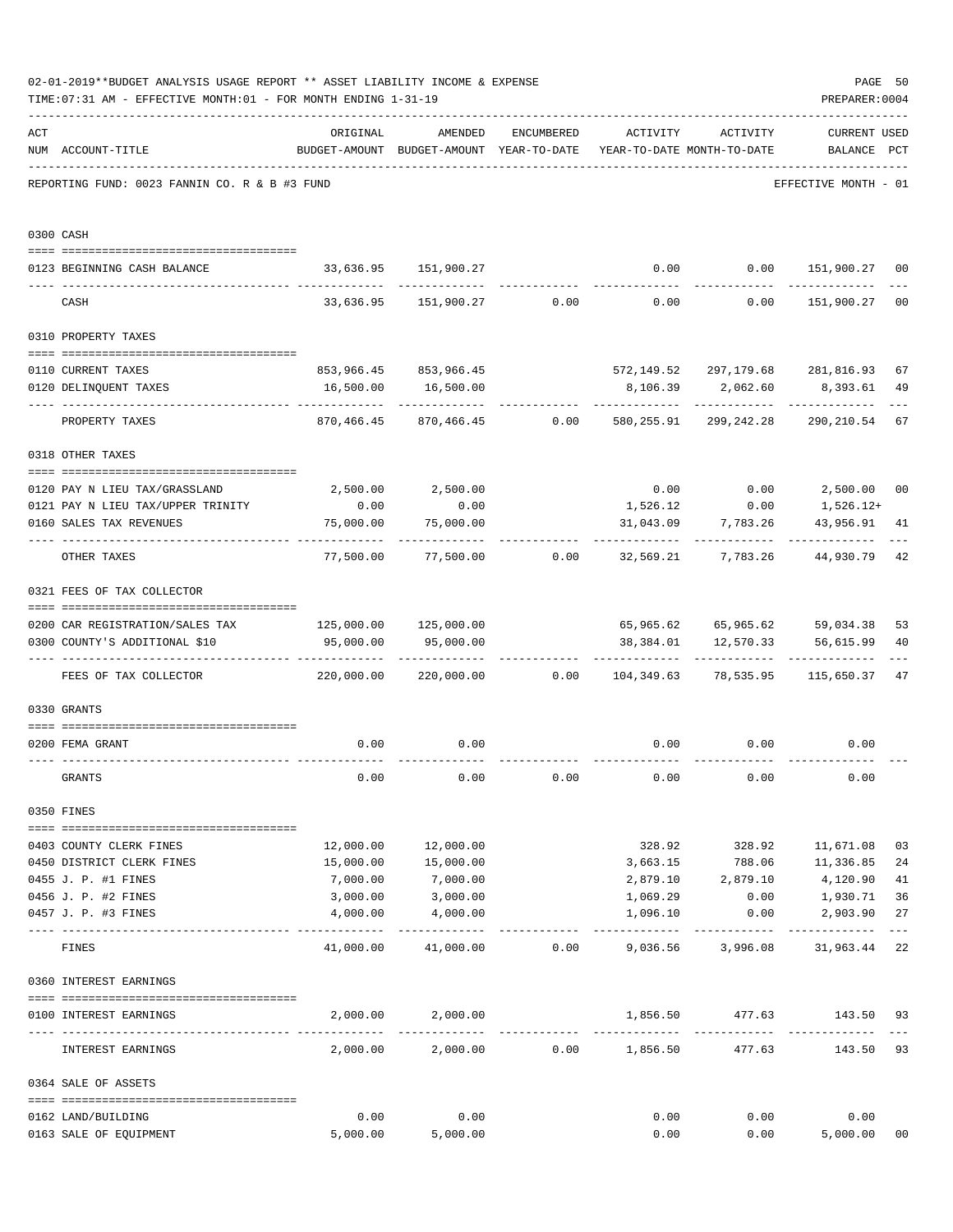| ACT | NUM ACCOUNT-TITLE                                     | ORIGINAL   | AMENDED<br>BUDGET-AMOUNT BUDGET-AMOUNT YEAR-TO-DATE | ENCUMBERED | ACTIVITY<br>YEAR-TO-DATE MONTH-TO-DATE | ACTIVITY   | <b>CURRENT USED</b><br>BALANCE                             | $_{\rm PCT}$   |
|-----|-------------------------------------------------------|------------|-----------------------------------------------------|------------|----------------------------------------|------------|------------------------------------------------------------|----------------|
|     | REPORTING FUND: 0023 FANNIN CO. R & B #3 FUND         |            |                                                     |            |                                        |            | EFFECTIVE MONTH - 01                                       |                |
|     | SALE OF ASSETS                                        | 5,000.00   | 5,000.00                                            | 0.00       | 0.00                                   | 0.00       | 5,000.00                                                   | 00             |
|     | 0370 MISCELLANEOUS REVENUES                           |            |                                                     |            |                                        |            |                                                            |                |
|     |                                                       |            |                                                     |            |                                        |            |                                                            |                |
|     | 0120 STATE LATERAL ROAD                               | 25,000.00  | 25,000.00                                           |            | 14,796.25                              | 0.00       | 10,203.75                                                  | 59             |
|     | 0125 TDT WEIGHT FEES                                  | 20,000.00  | 20,000.00                                           |            | 20,024.37                              | 0.00       | $24.37 + 100$                                              |                |
|     | 0130 REFUNDS & MISCELLANEOUS                          | 3,000.00   | 3,000.00                                            |            | 325.41                                 | 0.00       | 2,674.59                                                   | 11             |
|     | 0139 RESTITUTION                                      | 0.00       | 0.00                                                |            | 0.00                                   | 0.00       | 0.00                                                       |                |
|     | 0140 PROCEEDS OF LOANS                                | 0.00       | 0.00                                                |            | 0.00                                   | 0.00       | 0.00                                                       |                |
|     | 0145 REIMBURSEMENT OF MATERIALS                       | 13,000.00  | 13,000.00                                           |            | 3,774.72                               | 1,051.26   | 9,225.28                                                   | 29             |
|     | MISCELLANEOUS REVENUES                                | 61,000.00  | 61,000.00                                           | 0.00       | 38,920.75                              | 1,051.26   | 22,079.25                                                  | 64             |
|     | 0509 CONTINGENCY                                      |            |                                                     |            |                                        |            |                                                            |                |
|     | 0475 CONTINGENCY                                      | 20,000.00  | 20,000.00                                           | 0.00       | 0.00                                   | 0.00       | 20,000.00                                                  | 00             |
|     | CONTINGENCY                                           | 20,000.00  | 20,000.00                                           | 0.00       | 0.00                                   | 0.00       | 20,000.00                                                  | 0 <sub>0</sub> |
|     | 0623 ROAD & BRIDGE 3                                  |            |                                                     |            |                                        |            |                                                            |                |
|     |                                                       | 0.00       | 0.00                                                | 0.00       | 0.00                                   | 0.00       | 0.00                                                       |                |
|     | 0100 COMPENSATION PAY<br>0101 SALARY ELECTED OFFICIAL | 62,720.97  | 62,720.97                                           | 0.00       | 21,711.15                              | 4,824.70   | 41,009.82                                                  | 35             |
|     | 0105 SALARY SECRETARY                                 | 9,618.35   | 9,618.35                                            | 0.00       | 2,666.89                               | 557.82     | 6,951.46                                                   | 28             |
|     | 0106 SALARY PRECINCT EMPLOYEES                        | 269,123.88 | 269,123.88                                          | 0.00       | 84,008.30                              | 20, 227.53 | 185,115.58                                                 | 31             |
|     | 0107 REGULAR-TEMP. PART-TIME                          | 16,277.96  | 16,277.96                                           | 0.00       | 1,812.72                               | 0.00       | 14,465.24                                                  | 11             |
|     | 0199 TOTAL SALARIES                                   | 357,741.16 | 357,741.16                                          | 0.00       | 110,199.06                             | 25,610.05  | 247,542.10                                                 | 31             |
|     | 0201 SOCIAL SECURITY TAXES                            | 22,217.15  | 22,217.15                                           | 0.00       | 6,800.08                               | 1,579.50   | 15,417.07                                                  | 31             |
|     | 0202 GROUP HEALTH INSURANCE                           | 114,751.20 | 114,751.20                                          | 0.00       | 38,250.40                              | 9,562.60   | 76,500.80                                                  | 33             |
|     | 0203 RETIREMENT                                       | 40,925.59  | 40,925.59                                           | 0.00       | 12,650.00                              | 2,922.14   | 28, 275.59                                                 | 31             |
|     | 0204 WORKERS' COMPENSATION                            | 11,910.48  | 11,910.48                                           | 0.00       | 4,467.96                               | 0.00       | 7,442.52                                                   | 38             |
|     | 0205 MEDICARE TAX                                     | 5,195.95   | 5,195.95                                            | 0.00       | 1,590.35                               | 369.42     | 3,605.60                                                   | 31             |
|     | 0206 UNEMPLOYMENT EXPENSE                             | 0.00       | 0.00                                                | 0.00       | 0.00                                   | 0.00       | 0.00                                                       |                |
|     | 0299 TOTAL EMPLOYEE BENEFITS                          |            |                                                     | 0.00       | 63,758.79                              | 14,433.66  | 131,241.58                                                 | 33             |
|     | 0310 OFFICE SUPPLIES                                  | 500.00     | 500.00                                              | 0.00       | 147.04                                 | 109.24     | 352.96                                                     | 29             |
|     | 0314 EMPLOYEE PHYSICALS/DOT TESTING                   | 200.00     | 200.00                                              | 0.00       | 40.00                                  | 0.00       | 160.00                                                     | 20             |
|     | 0315 COPIER EXPENSE                                   | 0.00       | 0.00                                                | 0.00       | 0.00                                   | 0.00       | 0.00                                                       |                |
|     | 0340 SHOP SUPPLIES                                    | 6,500.00   | 6,500.00                                            | 0.00       | 1,318.41                               | 127.13     | 5,181.59                                                   | 20             |
|     | 0341 R & B MAT. ROCK & GRAVEL                         | 155,000.00 | 155,000.00                                          | 2,276.24   | 81,005.27                              | 28,870.27  | 71,718.49                                                  | 54             |
|     | 0342 R & B MAT. CULVERTS                              | 35,000.00  | 35,000.00                                           | 0.00       | 6,053.00                               | 0.00       | 28,947.00                                                  | 17             |
|     | 0343 R & B MAT. HARDWRE & LUMB                        | 5,000.00   | 5,000.00                                            | 0.00       | 43.50                                  | 14.50      | 4,956.50                                                   | 01             |
|     | 0344 R & B MAT. ASPHALT/RD OIL                        | 85,000.00  |                                                     |            | 85,000.00  4,816.64  6,391.68          | 3,176.32   | 73,791.68                                                  | 13             |
|     | 0345 CHEMICALS                                        | 3,000.00   | 3,000.00                                            | 0.00       | 0.00                                   | 0.00       | 3,000.00                                                   | 00             |
|     | 0346 CETRZ EXPENDITURES                               | 0.00       | 0.00                                                | 0.00       | 0.00                                   | 0.00       | 0.00                                                       |                |
|     | 0350 DEBRIS REMOVAL                                   | 4,000.00   | 4,000.00                                            | 0.00       | 369.00                                 | 0.00       | 3,631.00                                                   | 09             |
|     | 0395 UNIFORMS                                         | 1,000.00   | 1,000.00                                            | 0.00       | 139.89                                 | 139.89     | 860.11 14                                                  |                |
|     | 0399 TOTAL R&B MATERIALS                              | 295,200.00 |                                                     |            |                                        |            | 295, 200.00 7, 092.88 95, 507.79 32, 437.35 192, 599.33 35 |                |
|     | 0400 LEGAL FEES                                       | 0.00       | 0.00                                                | 0.00       | 0.00                                   | 0.00       | 0.00                                                       |                |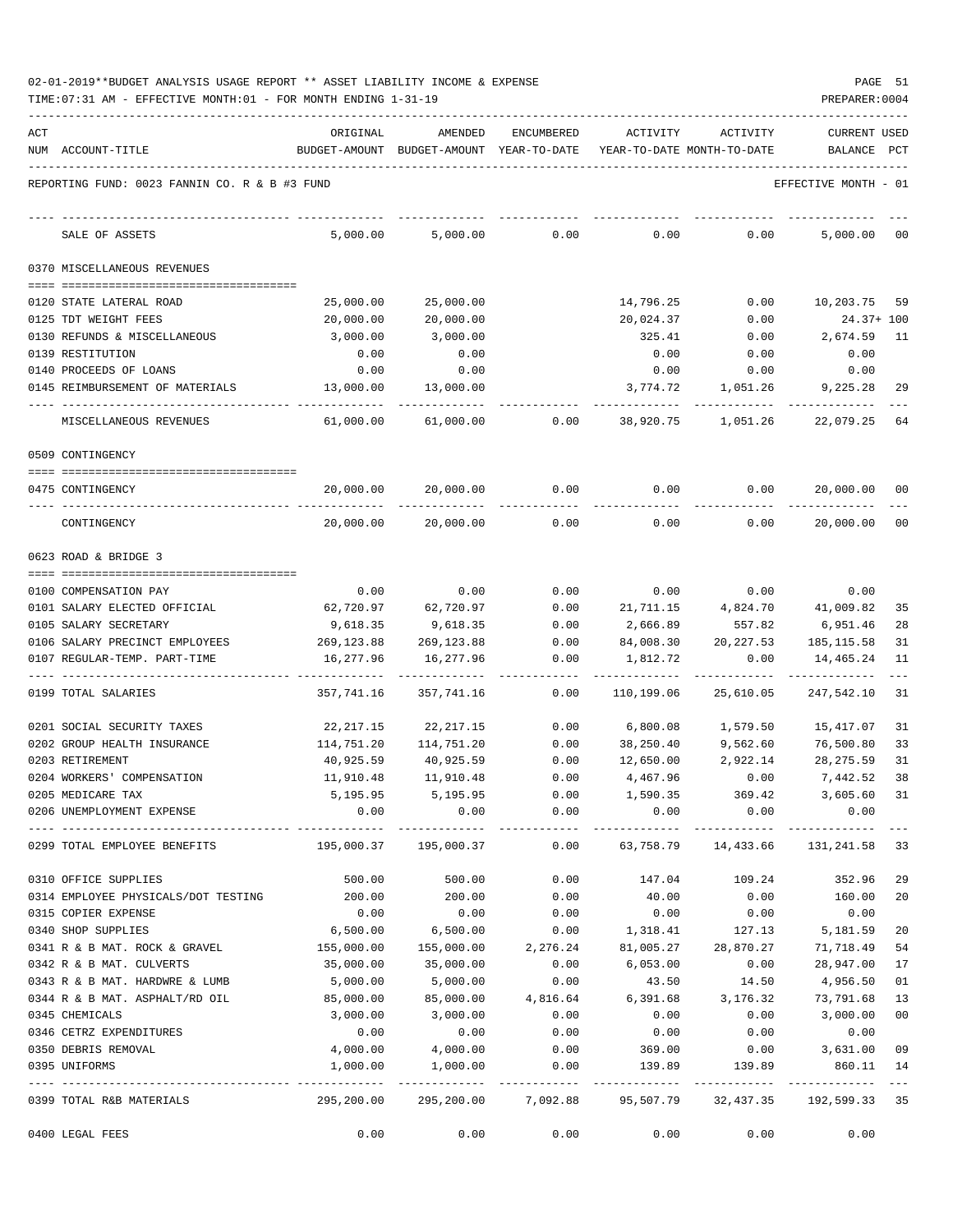TIME:07:31 AM - EFFECTIVE MONTH:01 - FOR MONTH ENDING 1-31-19 PREPARER:0004

| ACT |                                               | ORIGINAL                                                            | AMENDED            | ENCUMBERED         | ACTIVITY   | ACTIVITY  | <b>CURRENT USED</b>   |                |
|-----|-----------------------------------------------|---------------------------------------------------------------------|--------------------|--------------------|------------|-----------|-----------------------|----------------|
|     | NUM ACCOUNT-TITLE                             | BUDGET-AMOUNT BUDGET-AMOUNT YEAR-TO-DATE YEAR-TO-DATE MONTH-TO-DATE |                    |                    |            |           | BALANCE PCT           |                |
|     | REPORTING FUND: 0023 FANNIN CO. R & B #3 FUND |                                                                     |                    |                    |            |           | EFFECTIVE MONTH - 01  |                |
|     | 0420 UTILITY TELEPHONE                        | 700.00                                                              | 700.00             | 0.00               | 410.68     | 67.95     | 289.32                | 59             |
|     | 0421 INTERNET SERVICE                         | 1,000.00                                                            | 1,000.00           | 0.00               | 282.32     | 66.95     | 717.68                | 28             |
|     | 0423 CELL PHONE ALLOWANCE                     | 600.00                                                              | 600.00             | 0.00               | 200.00     | 50.00     | 400.00                | 33             |
|     | 0427 OUT OF COUNTY TRAVEL                     | 3,500.00                                                            | 3,500.00           | 0.00               | 845.12     | 0.00      | 2,654.88              | 24             |
|     | 0430 BIDS, NOTICES & PERMITS                  | 1,200.00                                                            | 1,200.00           | 0.00               | 567.00     | 0.00      | 633.00                | 47             |
|     | 0435 PRINTING                                 | 100.00                                                              | 100.00             | 0.00               | 0.00       | 0.00      | 100.00                | 0 <sub>0</sub> |
|     | 0440 UTILITY ELECTRICITY                      | 3,125.00                                                            | 3,125.00           | 0.00               | 678.70     | 242.58    | 2,446.30              | 22             |
|     | 0441 UTILITY GAS                              | 500.00                                                              | 500.00             | 0.00               | 311.00     | 0.00      | 189.00                | 62             |
|     | 0442 UTILITY WATER                            | 700.00                                                              | 700.00             | 0.00               | 96.61      | 32.18     | 603.39                | 14             |
|     | 0443 TRASH DUMPSTER PICKUP                    | 1,000.00                                                            | 1,000.00           | 0.00               | 299.88     | 149.94    | 700.12                | 30             |
|     | 0447 REPEATER SERVICE CONTRACT                | 708.97                                                              | 708.97             | 0.00               | 708.97     | 0.00      | 0.00                  | 100            |
|     | 0450 R&M BUILDING                             | 1,500.00                                                            | 1,500.00           | 0.00               | 6.33       | 0.00      | 1,493.67              | 0 <sub>0</sub> |
|     | 0453 COMPUTER SOFTWARE                        | 1,000.00                                                            | 1,000.00           | 0.00               | 0.00       | 0.00      | 1,000.00              | 0 <sub>0</sub> |
|     | 0457 R & M MACHINERY GAS & OIL                | 150,000.00                                                          | 129,946.00         | 0.00               | 29,739.71  | 5,380.61  | 100,206.29            | 23             |
|     | 0458 R & M MACHINERY PARTS                    | 70,000.00                                                           | 90,000.00          | 0.00               | 72,185.30  | 11,208.97 | 17,814.70             | 80             |
|     | 0459 R & M MACH. TIRES & TUBES                | 25,000.00                                                           | 25,000.00          | 3,224.00           | 380.00     | 110.00    | 21,396.00             | 14             |
|     | 0460 EQUIPMENT RENTAL/LEASE                   | 5,000.00                                                            | 5,000.00           | 0.00               | 0.00       | 0.00      | 5,000.00              | 0 <sub>0</sub> |
|     | 0480 BOND                                     | 150.00                                                              | 150.00             | 0.00               | 0.00       | 0.00      | 150.00                | 0 <sub>0</sub> |
|     | 0482 INSURANCE                                | 7,000.00                                                            | 7,000.00           | 0.00               | 5,362.80   | 0.00      | 1,637.20              | 77             |
|     | 0485 PRISONER SUPPLIES                        | 0.00                                                                | 0.00               | 0.00               | 0.00       | 0.00      | 0.00                  |                |
|     | 0488 FANNIN RURAL RAIL DISTRICT               | 0.00                                                                | 0.00               | 0.00               | 0.00       | 0.00      | 0.00                  |                |
|     | 0490 MISCELLANEOUS                            | 1,500.00                                                            | 1,500.00           | 0.00               | 0.00       | 0.00      | 1,500.00              | 0 <sub>0</sub> |
|     | 0491 SOIL & WATER CONSERVATION                | 250.00                                                              | 250.00             | 0.00               | 0.00       | 0.00      | 250.00                | 0 <sub>0</sub> |
|     | 0492 TDRA FLOOD CASH MATCH                    | 0.00                                                                | 0.00               | 0.00               | 0.00       | 0.00      | 0.00                  |                |
|     | 0494 FLOOD CONTROL SITE MAINTENANCE           | 0.00                                                                | 0.00               | 0.00               | 0.00       | 0.00      | 0.00                  |                |
|     | 0495 PIPELINE SALES TAX REIMBURSEMENT         | 0.00                                                                | 0.00               | 0.00               | 0.00       | 0.00      | 0.00                  |                |
|     | 0496 TCOG HAZARDOUS WASTEMATCH                | 1,250.00                                                            | 1,250.00           | 0.00               | 0.00       | 0.00      | 1,250.00              | 00             |
|     | 0499 TOTAL SER.& OTHER CHARGES                |                                                                     |                    |                    |            | 17,309.18 | 160,431.55            | 42             |
|     | 0500 LAND                                     |                                                                     |                    |                    | 0.00       | 0.00      | 0.00                  |                |
|     | 0535 BUILDING                                 |                                                                     |                    |                    | 0.00       | 0.00      | 0.00                  |                |
|     | 0562 LAND/BUILDING                            | 0.00                                                                | 0.00               | 0.00               | 0.00       | 0.00      | 0.00                  |                |
|     | 0570 COMPUTER EQUIPMENT                       | 0.00                                                                | 0.00               | 0.00               | 0.00       | 0.00      | 0.00                  |                |
|     | 0571 PURCHASE OF MACH./EOUIP.                 | 150,000.00                                                          | 268, 317.32        | 92,005.04          | 176,312.28 | 15,302.00 |                       | 0.00 100       |
|     | 0572 OFFICE EQUIPMENT                         | 0.00                                                                | 0.00               | 0.00               | 0.00       | 0.00      | 0.00                  |                |
|     | 0573 RADIO EQUIPMENT                          | 600.00                                                              | 600.00             | 0.00               | 0.00       | 0.00      | 600.00                | 00             |
|     | 0575 LAND/BUILDING                            | 1,000.00                                                            | 1,000.00           | 0.00               | 0.00       | 0.00      | 1,000.00              | 0 <sub>0</sub> |
|     | 0580 PRECINCT BRIDGE<br>---- --------------   | 0.00<br>----------                                                  | 0.00<br>---------- | 0.00<br>---------- | 0.00       | 0.00      | 0.00<br>----------    |                |
|     | 0599 CAPITAL OUTLAY                           | 151,600.00                                                          | 269,917.32         | 92,005.04          | 176,312.28 | 15,302.00 | 1,600.00 99           |                |
|     | 0630 NOTE PAYMENT-PRINCIPAL                   | 0.00                                                                | 0.00               | 0.00               | 0.00       | 0.00      | 0.00                  |                |
|     | 0670 NOTE PAYMENT-INTEREST                    | 0.00                                                                | 0.00               | 0.00               | 0.00       | 0.00      | 0.00                  |                |
|     | ROAD & BRIDGE 3                               | 1,275,325.50 1,393,588.82 102,321.92 557,852.34                     |                    |                    |            |           | 105,092.24 733,414.56 | 47             |
|     | 0625 ADMINISTRATIVE OFFICE R&B #3             |                                                                     |                    |                    |            |           |                       |                |
|     | 0105 SALARY SECRETARY                         | 9,881.28                                                            | 9,881.28           | 0.00               | 3,420.45   | 760.10    | 6,460.83              | 35             |
|     | 0201 SOCIAL SECURITY TAXES                    | 612.64                                                              | 612.64             | 0.00               | 154.16     | 32.80     | 458.48                | 25             |
|     | 0202 GROUP HEALTH INSURANCE                   | 2,868.78                                                            | 2,868.78           | 0.00               | 956.24     | 239.06    | 1,912.54              | 33             |
|     | 0203 RETIREMENT                               | 1,130.42                                                            | 1,130.42           | 0.00               | 392.69     | 86.72     | 737.73                | 35             |
|     | 0204 WORKERS' COMPENSATION                    | 41.50                                                               | 41.50              | 0.00               | 13.65      | 0.00      | 27.85                 | 33             |

0205 MEDICARE TAX 143.28 143.28 0.00 36.09 7.68 107.19 25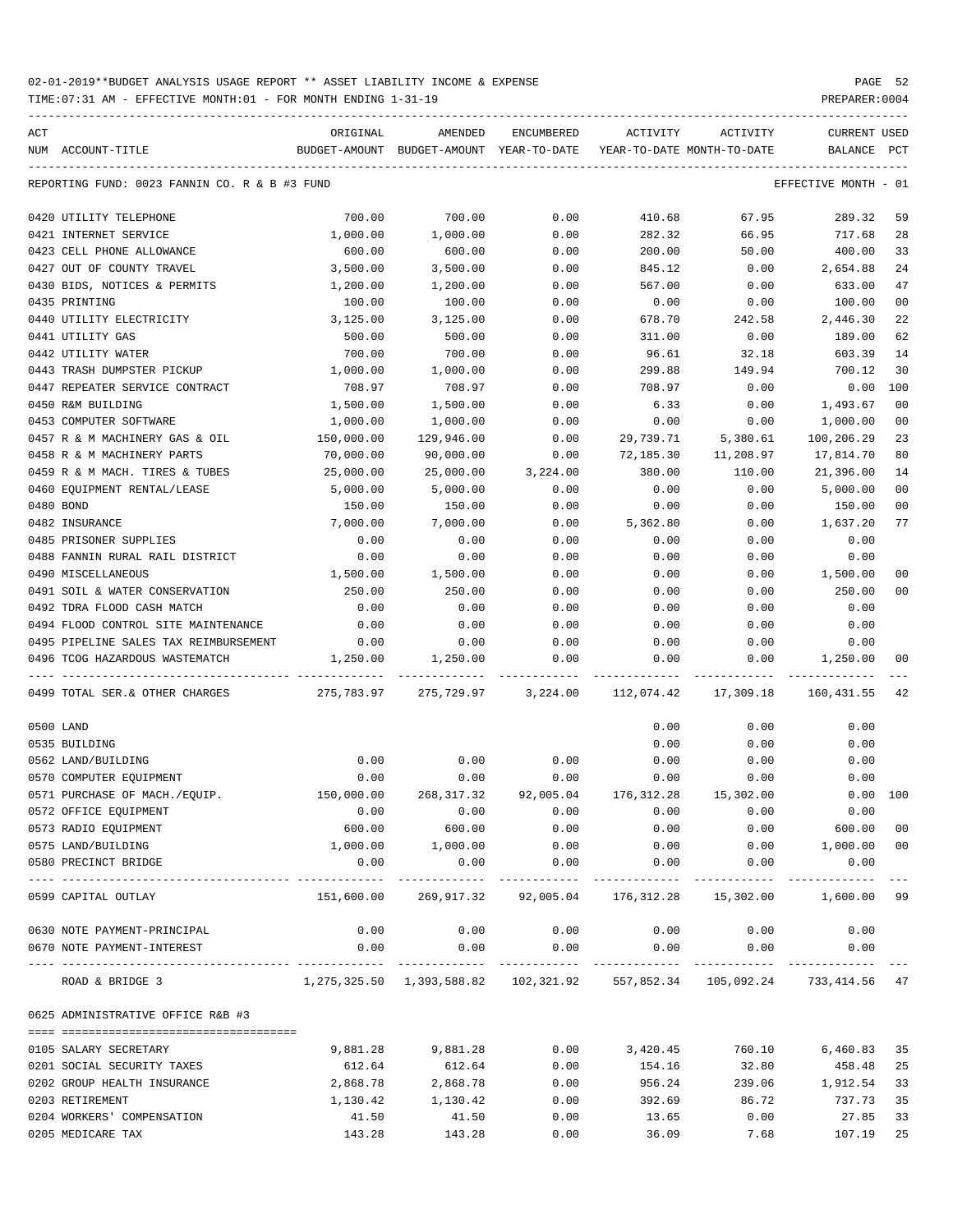| ACT                       |                                               | ORIGINAL<br>BUDGET-AMOUNT | AMENDED                                               | ENCUMBERED | ACTIVITY   |          |                             |                |
|---------------------------|-----------------------------------------------|---------------------------|-------------------------------------------------------|------------|------------|----------|-----------------------------|----------------|
|                           |                                               |                           |                                                       |            |            | ACTIVITY | <b>CURRENT USED</b>         |                |
| ACCOUNT-TITLE<br>NUM      |                                               |                           | BUDGET-AMOUNT YEAR-TO-DATE YEAR-TO-DATE MONTH-TO-DATE |            |            |          | BALANCE PCT                 |                |
|                           | REPORTING FUND: 0023 FANNIN CO. R & B #3 FUND |                           |                                                       |            |            |          | EFFECTIVE MONTH - 01        |                |
| 0310 OFFICE SUPPLIES      |                                               | 100.00                    | 100.00                                                | 0.00       | 66.25      | 66.25    | 33.75                       | 66             |
| 0311 POSTAL EXPENSES      |                                               | 0.00                      | 0.00                                                  | 0.00       | 0.00       | 0.00     | 0.00                        |                |
| 0353 COMPUTER EXPENSE     |                                               | 500.00                    | 500.00                                                | 0.00       | 0.00       | 0.00     | 500.00                      | 0 <sup>0</sup> |
| 0427 OUT OF COUNTY TRAVEL |                                               | 0.00                      | 0.00                                                  | 0.00       | 0.00       | 0.00     | 0.00                        |                |
| 0480 BOND                 |                                               | 0.00                      | 0.00                                                  | 0.00       | 0.00       | 0.00     | 0.00                        |                |
| 0572 OFFICE EQUIPMENT     |                                               | 0.00                      | 0.00                                                  | 0.00       | 0.00       | 0.00     | 0.00                        |                |
| 0574 COMPUTER EQUIPMENT   |                                               | 0.00                      | 0.00                                                  | 0.00       | 0.00       | 0.00     | 0.00                        |                |
|                           |                                               |                           |                                                       |            |            |          | 5,039.53 1,192.61 10,238.37 | 33             |
| TNCOME TOTALS             | FANNIN CO. R & B #3 FUND                      |                           | 1 310 603 40 1 428 866 72                             |            | 766 988 56 |          | 391 086 46 661 878 16       | 54             |

| INCOME TOTALS  | 1,310,603.40 1,428,866.72              | 766,988.56 391,086.46 |            | 661,878.16 54 |  |
|----------------|----------------------------------------|-----------------------|------------|---------------|--|
| EXPENSE TOTALS | 1,310,603.40  1,428,866.72  102,321.92 | 562,891.87            | 106,284.85 | 763,652.93 47 |  |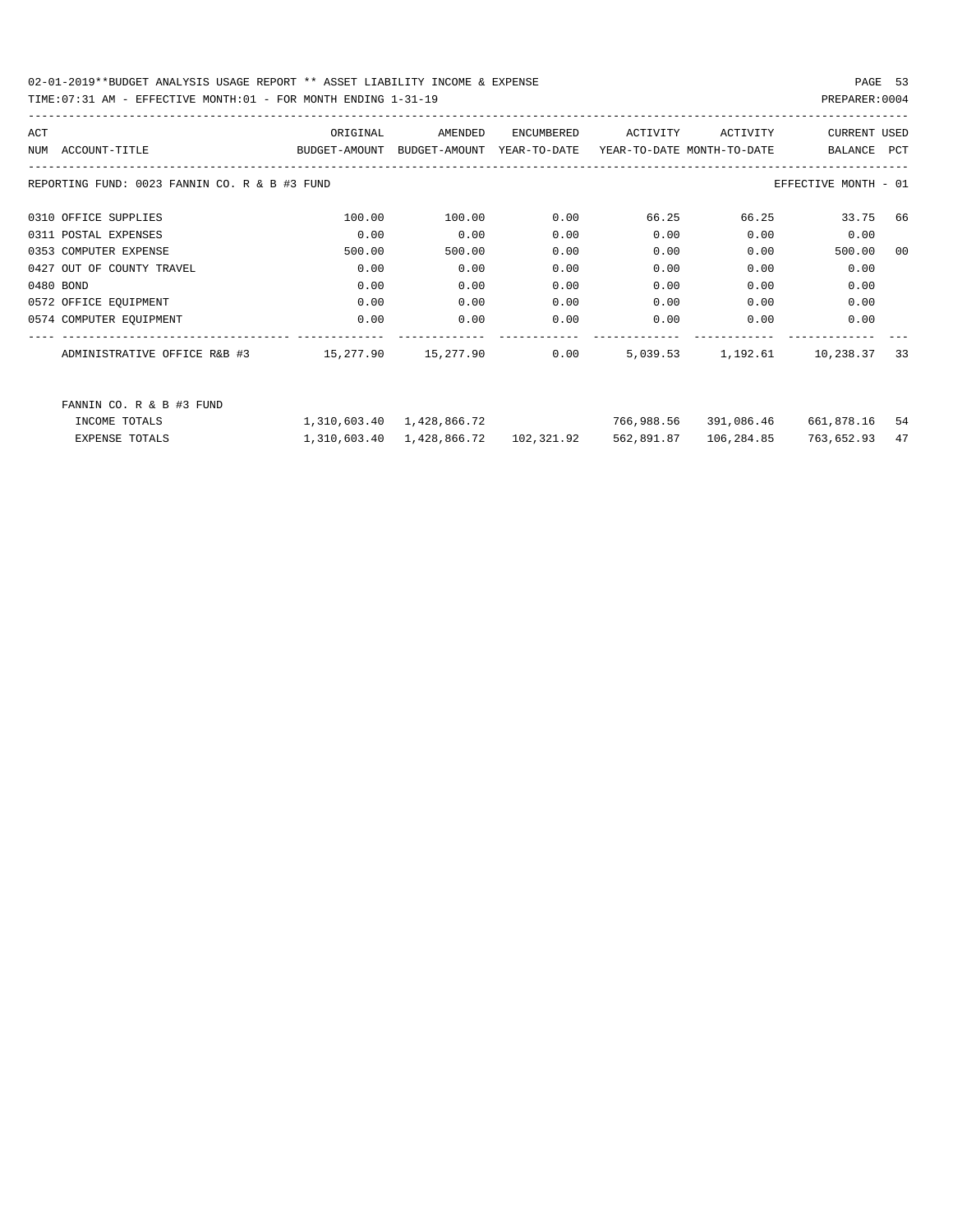|                 | 02-01-2019**BUDGET ANALYSIS USAGE REPORT ** ASSET LIABILITY INCOME & EXPENSE<br>TIME: 07:31 AM - EFFECTIVE MONTH: 01 - FOR MONTH ENDING 1-31-19 |          |                                                     |                               |                                        |                                        | PAGE 54<br>PREPARER: 0004                          |                |
|-----------------|-------------------------------------------------------------------------------------------------------------------------------------------------|----------|-----------------------------------------------------|-------------------------------|----------------------------------------|----------------------------------------|----------------------------------------------------|----------------|
| ACT             | NUM ACCOUNT-TITLE                                                                                                                               | ORIGINAL | AMENDED<br>BUDGET-AMOUNT BUDGET-AMOUNT YEAR-TO-DATE | ENCUMBERED                    | ACTIVITY<br>YEAR-TO-DATE MONTH-TO-DATE | ACTIVITY                               | CURRENT USED<br>BALANCE PCT                        |                |
|                 | REPORTING FUND: 0024 FANNIN CO. R & B #4 FUND                                                                                                   |          |                                                     |                               |                                        |                                        | EFFECTIVE MONTH - 01                               |                |
|                 | 0100 PAYROLL                                                                                                                                    |          |                                                     |                               |                                        |                                        |                                                    |                |
|                 |                                                                                                                                                 |          |                                                     |                               |                                        |                                        |                                                    |                |
| $- - - - - - -$ | 0100 PAYROLL                                                                                                                                    |          |                                                     |                               | 0.00                                   | 0.00                                   | 0.00                                               |                |
|                 | PAYROLL                                                                                                                                         |          |                                                     |                               | 0.00                                   | 0.00                                   | 0.00                                               |                |
|                 | 0102 A/P CLEARING                                                                                                                               |          |                                                     |                               |                                        |                                        |                                                    |                |
|                 | 0100 A/P CLEARING                                                                                                                               |          |                                                     |                               | 0.00                                   | 0.00                                   | 0.00                                               |                |
|                 | A/P CLEARING                                                                                                                                    |          |                                                     |                               | 0.00                                   | 0.00                                   | 0.00                                               |                |
|                 | 0103 CASH                                                                                                                                       |          |                                                     |                               |                                        |                                        |                                                    |                |
|                 | 0100 R&B#4- COMBINED FUNDS CHECKING                                                                                                             |          |                                                     |                               |                                        |                                        | 249, 295.93 162, 960.15 294, 764.63                |                |
|                 | 0175 TEXPOOL                                                                                                                                    |          |                                                     |                               | 98,506.40-                             | 202.89                                 | 104,644.70                                         |                |
|                 | CASH                                                                                                                                            |          |                                                     |                               |                                        | -------------<br>150,789.53 163,163.04 | 399,409.33                                         |                |
|                 | 0120 RECEIVABLES                                                                                                                                |          |                                                     |                               |                                        |                                        |                                                    |                |
|                 | 0311 TAXES RECEIVABLE                                                                                                                           |          |                                                     |                               | 0.00                                   | 0.00                                   | 29,512.36                                          |                |
|                 | 0312 DUE FROM OTHER GOVERNMENTS                                                                                                                 |          |                                                     |                               | 0.00                                   | 0.00                                   | 8,357.46                                           |                |
|                 | 0313 DUE FROM OTHER FUNDS                                                                                                                       |          |                                                     |                               | 0.00                                   | 0.00                                   | 3,138.83                                           |                |
|                 | 0315 INVENTORY                                                                                                                                  |          |                                                     |                               | 0.00                                   | 0.00                                   | 6,887.10                                           |                |
|                 | RECEIVABLES                                                                                                                                     |          |                                                     |                               | 0.00                                   | 0.00                                   | 47,895.75                                          |                |
|                 | 0200 LIABILITY ACCOUNT                                                                                                                          |          |                                                     |                               |                                        |                                        |                                                    |                |
|                 | 0150 ACCRUED SALARY PAYABLE                                                                                                                     |          |                                                     |                               | 0.00                                   | 0.00                                   | 9,049.70                                           |                |
|                 | 0155 ACCRUED FRINGE BENEFITS                                                                                                                    |          |                                                     |                               | 0.00                                   | 0.00                                   | 4,413.27                                           |                |
|                 | 0200 DEFERRED TAX REVENUE                                                                                                                       |          |                                                     |                               | 0.00                                   | 0.00                                   | 28,004.13                                          |                |
|                 | 0900 SYSTEM ADDED LIABILITY LINE-ITEM                                                                                                           |          |                                                     |                               |                                        | $0.00$ $0.00$                          | 0.00                                               |                |
|                 | 0910 SYSTEM ADDED LIABILITY LINE-ITEM                                                                                                           |          |                                                     |                               |                                        | $4,417.15 - 0.00$                      | $4,417.15-$<br>--------- ------------ ------------ |                |
|                 | LIABILITY ACCOUNT                                                                                                                               |          |                                                     |                               |                                        | $4,417.15-$ 0.00                       | 37,049.95                                          |                |
|                 | 0271 EQUITY ACCOUNT                                                                                                                             |          |                                                     |                               |                                        |                                        |                                                    |                |
|                 | 0200 EQUITY ACCOUNT                                                                                                                             |          |                                                     |                               |                                        |                                        | $0.00$ $0.00$ $255,048.45$                         |                |
|                 | ____________________<br>--------------------- --------------<br>EQUITY ACCOUNT                                                                  |          |                                                     |                               | -----<br>0.00                          | ------------<br>0.00                   | _____________<br>255,048.45                        |                |
|                 | 0300 TOTAL REV/TRANSFERS                                                                                                                        |          |                                                     |                               |                                        |                                        |                                                    |                |
|                 | 0124 BEGINNING CASH BALANCE                                                                                                                     |          | 102,339.09 102,339.09                               |                               |                                        |                                        | $0.00$ $0.00$ $102,339.09$                         | 0 <sub>0</sub> |
|                 | TOTAL REV/TRANSFERS                                                                                                                             |          |                                                     | ----------------------------- | 0.00                                   | -----------                            | $0.00$ $102,339.09$ 00                             |                |
|                 | 0310 PROPERTY TAXES                                                                                                                             |          |                                                     |                               |                                        |                                        |                                                    |                |
|                 | 0110 CURRENT TAXES                                                                                                                              |          | 486,096.60 486,096.60                               |                               |                                        |                                        | 325,680.20    169,161.27    160,416.40             | 67             |
|                 | 0120 DELINQUENT TAXES                                                                                                                           | 9,000.00 | 9,000.00                                            |                               |                                        | 4,614.37 1,174.08                      | 4,385.63                                           | 51             |
|                 |                                                                                                                                                 |          |                                                     |                               |                                        |                                        |                                                    |                |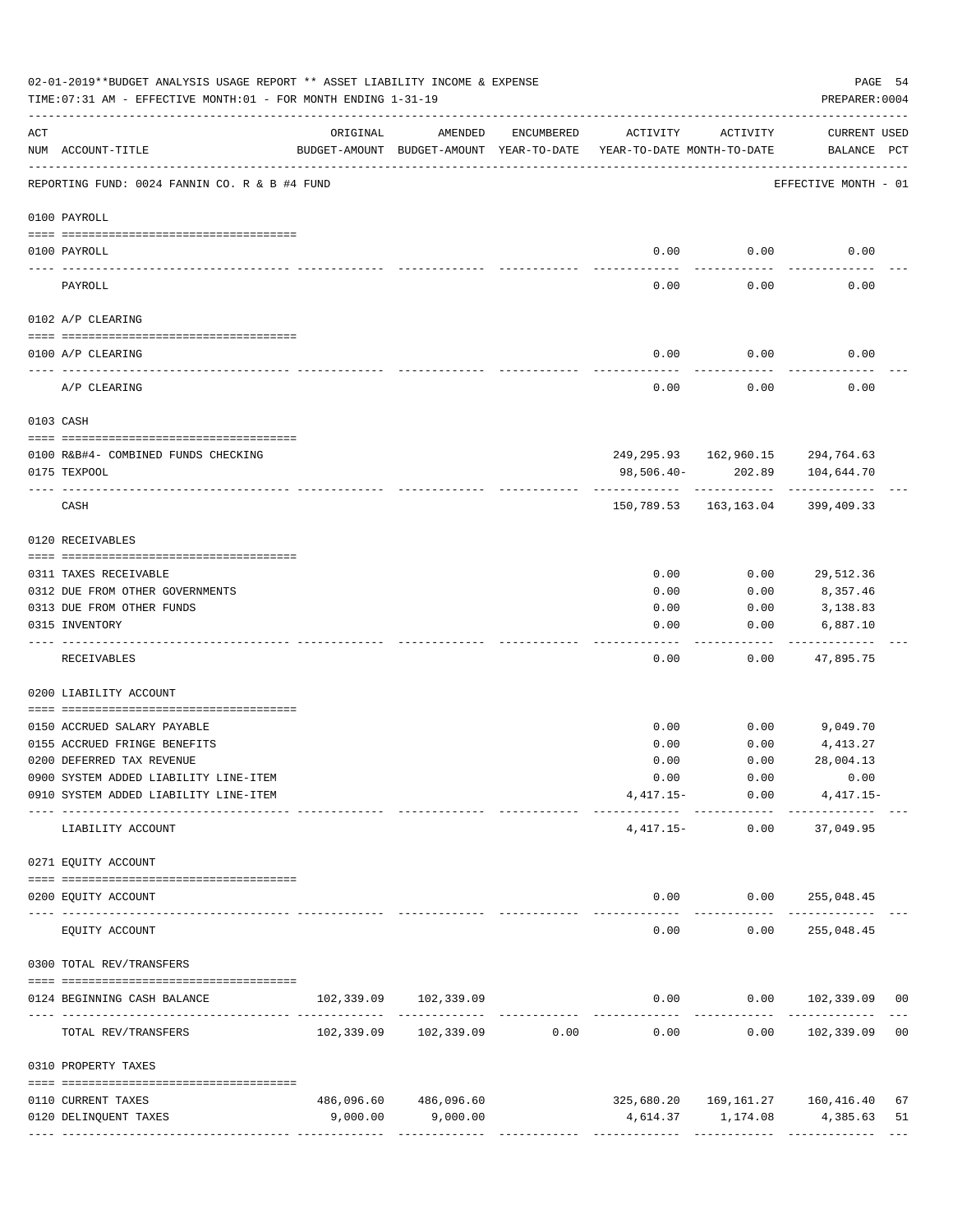02-01-2019\*\*BUDGET ANALYSIS USAGE REPORT \*\* ASSET LIABILITY INCOME & EXPENSE PAGE 55 TIME:07:31 AM - EFFECTIVE MONTH:01 - FOR MONTH ENDING 1-31-19 PREPARER:0004

| ACT |                                                  | ORIGINAL                                        | AMENDED                                  | <b>ENCUMBERED</b> | ACTIVITY                   | ACTIVITY           | <b>CURRENT USED</b>           |          |
|-----|--------------------------------------------------|-------------------------------------------------|------------------------------------------|-------------------|----------------------------|--------------------|-------------------------------|----------|
|     | NUM ACCOUNT-TITLE                                |                                                 | BUDGET-AMOUNT BUDGET-AMOUNT YEAR-TO-DATE |                   | YEAR-TO-DATE MONTH-TO-DATE |                    | BALANCE                       | PCT      |
|     |                                                  |                                                 |                                          |                   |                            |                    |                               |          |
|     | REPORTING FUND: 0024 FANNIN CO. R & B #4 FUND    |                                                 |                                          |                   |                            |                    | EFFECTIVE MONTH - 01          |          |
|     | PROPERTY TAXES                                   | 495,096.60                                      | 495,096.60                               | 0.00              | 330,294.57                 | 170,335.35         | 164,802.03 67                 |          |
|     | 0318 OTHER TAXES                                 |                                                 |                                          |                   |                            |                    |                               |          |
|     |                                                  |                                                 |                                          |                   |                            |                    |                               |          |
|     | 0120 PAY N LIEU TAX/GRASSLAND                    | 1,600.00                                        | 1,600.00                                 |                   | 0.00                       | 0.00               | 1,600.00                      | 00       |
|     | 0121 PAY N LIEU TAX/UPPER TRINITY                | 0.00                                            | 0.00                                     |                   | 868.70                     | 0.00               | 868.70+                       |          |
|     | 0160 SALES TAX REVENUES                          | 41,000.00                                       | 41,000.00                                |                   | 17,670.41                  | 4,430.40           | 23,329.59                     | 43       |
|     | OTHER TAXES                                      | 42,600.00                                       | 42,600.00                                | 0.00              | 18,539.11                  | 4,430.40           | 24,060.89 44                  |          |
|     | 0321 FEES OF TAX COLLECTOR                       |                                                 |                                          |                   |                            |                    |                               |          |
|     |                                                  |                                                 |                                          |                   |                            |                    |                               |          |
|     | 0200 CAR REGISTRATION/SALES TAX                  | 73,000.00                                       | 73,000.00                                |                   |                            |                    | 37,549.10 37,549.10 35,450.90 | 51       |
|     | 0300 COUNTY'S ADDITIONAL \$10                    | 55,000.00                                       | 55,000.00                                |                   | 21,849.05                  | 7,155.32           | 33,150.95                     | 40       |
|     | FEES OF TAX COLLECTOR                            | 128,000.00                                      | 128,000.00                               | 0.00              | 59,398.15                  | 44,704.42          | 68,601.85                     | 46       |
|     | 0330 GRANTS                                      |                                                 |                                          |                   |                            |                    |                               |          |
|     |                                                  |                                                 |                                          |                   |                            |                    |                               |          |
|     | 0200 FEMA GRANT                                  | 0.00                                            | 0.00                                     |                   | 0.00                       | 0.00               | 0.00                          |          |
|     | GRANTS                                           | 0.00                                            | 0.00                                     | 0.00              | 0.00                       | 0.00               | 0.00                          |          |
|     | 0350 FINES                                       |                                                 |                                          |                   |                            |                    |                               |          |
|     |                                                  |                                                 |                                          |                   |                            |                    |                               |          |
|     | 0403 COUNTY CLERK FINES                          | 7,000.00                                        | 7,000.00                                 |                   | 187.23                     | 187.23             | 6,812.77                      | 03       |
|     | 0450 DISTRICT CLERK FINES<br>0455 J. P. #1 FINES | 7,000.00<br>4,000.00                            | 7,000.00<br>4,000.00                     |                   | 2,085.17<br>1,638.85       | 448.58<br>1,638.85 | 4,914.83<br>2,361.15          | 30<br>41 |
|     | 0456 J. P. #2 FINES                              | 2,000.00                                        | 2,000.00                                 |                   | 608.68                     | 0.00               | 1,391.32                      | 30       |
|     | 0457 J. P. #3 FINES                              | 2,500.00                                        | 2,500.00                                 |                   | 623.93                     | 0.00               | 1,876.07                      | 25       |
|     |                                                  |                                                 |                                          |                   |                            |                    |                               |          |
|     | FINES                                            | 22,500.00                                       | 22,500.00                                | 0.00              | 5,143.86                   | 2,274.66           | 17,356.14 23                  |          |
|     | 0360 INTEREST EARNINGS                           |                                                 |                                          |                   |                            |                    |                               |          |
|     | 0100 INTEREST EARNING                            | 1,500.00                                        | 1,500.00                                 |                   | 1,194.27                   | 214.58             | 305.73                        | 80       |
|     | INTEREST EARNINGS                                |                                                 | 1,500.00 1,500.00                        | 0.00              | 1,194.27                   | 214.58             | 305.73 80                     |          |
|     | 0364 SALE OF ASSETS                              |                                                 |                                          |                   |                            |                    |                               |          |
|     |                                                  |                                                 |                                          |                   |                            |                    |                               |          |
|     | 0162 LAND/BUILDING                               | 0.00                                            | 0.00                                     |                   | 0.00                       | 0.00               | 0.00                          |          |
|     | 0163 SALE OF EQUIPMENT                           | 10,000.00<br>------------------- -------------- | 10,000.00<br>-------------               |                   | 0.00                       | 0.00<br>-----      | 10,000.00<br>----------       | 00       |
|     | SALE OF ASSETS                                   | 10,000.00                                       | 10,000.00                                | 0.00              | 0.00                       | 0.00               | 10,000.00                     | 00       |
|     | 0370 MISCELLANEOUS REVENUES                      |                                                 |                                          |                   |                            |                    |                               |          |
|     |                                                  |                                                 |                                          |                   |                            |                    |                               |          |
|     | 0120 STATE LATERAL ROAD<br>0125 TDT WEIGHT FEES  | 15,000.00<br>11,000.00                          | 15,000.00<br>11,000.00                   |                   | 8,422.35<br>11,398.31      | 0.00<br>0.00       | 6,577.65<br>$398.31 + 104$    | 56       |
|     | 0130 REFUNDS & MISCELLANEOUS                     | 1,100.00                                        | 1,100.00                                 |                   | 0.00                       | 0.00               | 1,100.00                      | 00       |
|     | 0138 SALE OF SCRAP IRON                          | 0.00                                            | 0.00                                     |                   | 0.00                       | 0.00               | 0.00                          |          |
|     | 0140 PROCEEDS OF LOAN                            | 0.00                                            | 0.00                                     |                   | 0.00                       | 0.00               | 0.00                          |          |
|     | 0145 REIMBURSEMENT OF MATERIALS                  | 12,000.00                                       | 12,000.00                                |                   | 1,362.62                   | 0.00               | 10,637.38                     | 11       |
|     | 0146 SALE OF RECYCLED MATERIALS                  | 500.00                                          | 500.00                                   |                   | 211.30                     | 0.00               | 288.70                        | 42       |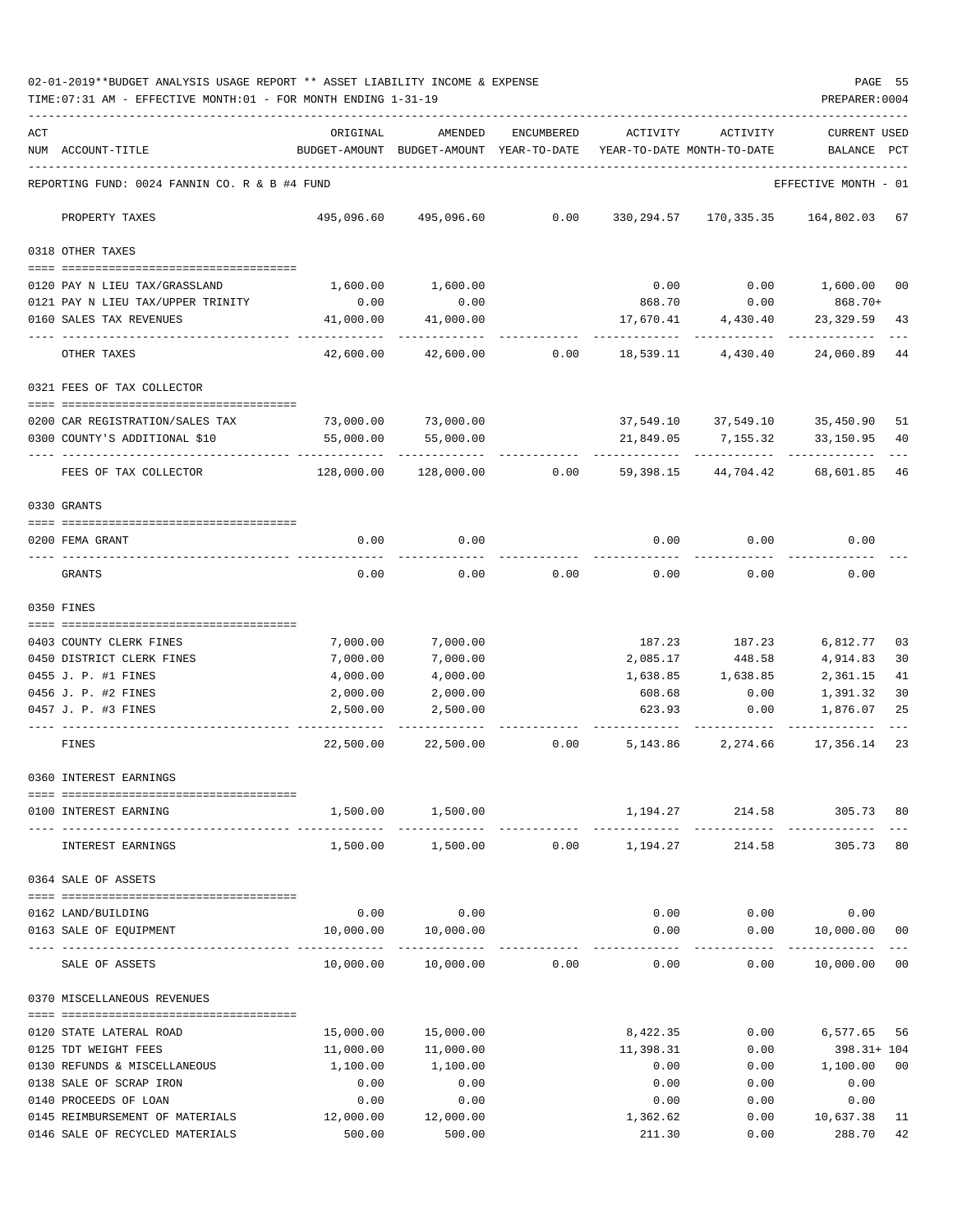| ACT |                                                       | ORIGINAL          | AMENDED                                                             | ENCUMBERED    | ACTIVITY          | ACTIVITY               | <b>CURRENT USED</b>  |                |
|-----|-------------------------------------------------------|-------------------|---------------------------------------------------------------------|---------------|-------------------|------------------------|----------------------|----------------|
|     | NUM ACCOUNT-TITLE                                     |                   | BUDGET-AMOUNT BUDGET-AMOUNT YEAR-TO-DATE YEAR-TO-DATE MONTH-TO-DATE |               |                   |                        | BALANCE PCT          |                |
|     |                                                       |                   |                                                                     |               |                   |                        |                      |                |
|     | REPORTING FUND: 0024 FANNIN CO. R & B #4 FUND         |                   |                                                                     |               |                   |                        | EFFECTIVE MONTH - 01 |                |
|     | 0147 OFFICE RENTAL                                    | 0.00              | 0.00                                                                |               | 0.00              | 0.00                   | 0.00                 |                |
|     | MISCELLANEOUS REVENUES                                | 39,600.00         | 39,600.00                                                           | 0.00          | 21,394.58         | 0.00                   | 18,205.42            | 54             |
|     | 0509 CONTINGENCY                                      |                   |                                                                     |               |                   |                        |                      |                |
|     | 0475 CONTINGENCY                                      | 0.00              | 0.00                                                                | 0.00          |                   | $0.00$ 0.00            | 0.00                 |                |
|     | CONTINGENCY                                           | 0.00              | 0.00                                                                | 0.00          | 0.00              | 0.00                   | 0.00                 |                |
|     | 0624 ROAD & BRIDGE 4                                  |                   |                                                                     |               |                   |                        |                      |                |
|     |                                                       |                   |                                                                     |               |                   |                        |                      |                |
|     | 0100 COMPENSATION PAY<br>0101 SALARY ELECTED OFFICIAL | 0.00<br>62,720.97 | 0.00<br>62,720.97                                                   | 0.00<br>0.00  | 0.00<br>21,711.15 | 0.00<br>4,824.70       | 0.00<br>41,009.82    | 35             |
|     | 0105 SALARY SECRETARY                                 | 27,537.94         | 27,537.94                                                           | 0.00          | 9,532.35          | 2,118.30               | 18,005.59            | 35             |
|     | 0106 SALARY PRECINCT EMPLOYEES                        | 175,807.02        | 175,807.02                                                          | 0.00          | 55,955.37         | 12,799.23              | 119,851.65           | 32             |
|     | 0107 REGULAR-TEMP. PART-TIME                          | 0.00              | 0.00                                                                | 0.00          | 0.00              | 0.00                   | 0.00                 |                |
|     | 0108 LABOR REIMBURSEMENT                              | 0.00              | 0.00                                                                | 0.00          | 0.00              | 0.00                   | 0.00                 |                |
|     |                                                       |                   |                                                                     |               |                   |                        |                      |                |
|     | 0199 TOTAL SALARIES                                   | 266,065.93        | 266,065.93                                                          | 0.00          | 87,198.87         | 19,742.23              | 178,867.06           | 33             |
|     | 0201 SOCIAL SECURITY TAXES                            | 16,496.09         | 16,496.09                                                           | 0.00          | 5,386.10          | 1,219.18               | 11,109.99            | 33             |
|     | 0202 GROUP HEALTH INSURANCE                           | 91,800.96         | 91,800.96                                                           | 0.00          | 29,644.06         | 6,693.82               | 62,156.90            | 32             |
|     | 0203 RETIREMENT                                       | 30,437.94         | 30,437.94                                                           | 0.00          | 10,010.14         | 2,252.60               | 20,427.80            | 33             |
|     | 0204 WORKERS' COMPENSATION                            | 7,566.94          | 7,566.94                                                            | 0.00          | 2,827.58          | 0.00                   | 4,739.36             | 37             |
|     | 0205 MEDICARE TAX                                     | 3,857.96          | 3,857.96                                                            | 0.00          | 1,259.58          | 285.12                 | 2,598.38             | 33             |
|     | 0206 UNEMPLOYMENT EXPENSE                             | 0.00              | 0.00                                                                | 0.00          | 0.00              | 0.00                   | 0.00                 |                |
|     | 0299 TOTAL EMPLOYEE BENEFITS                          | 150,159.89        | 150,159.89                                                          | 0.00          | 49,127.46         | 10,450.72              | 101,032.43           | 33             |
|     | 0310 OFFICE SUPPLIES                                  | 250.00            | 250.00                                                              | 0.00          | 0.00              | 0.00                   | 250.00               | 00             |
|     | 0314 EMPLOYEE PHYSICALS/DOT TESTING                   | 275.00            | 275.00                                                              | 0.00          | 40.00             | 40.00                  | 235.00               | 15             |
|     | 0340 SHOP SUPPLIES                                    | 2,250.00          | 2,250.00                                                            | 0.00          | 483.14            | 262.72                 | 1,766.86             | 21             |
|     | 0341 R & B MAT. ROCK & GRAVEL                         | 100,000.00        | 100,000.00                                                          | 0.00          |                   | 34,462.74 12,718.90    | 65,537.26            | 34             |
|     | 0342 R & B MAT. CULVERTS                              | 9,000.00          | 9,000.00                                                            | 0.00          | 4,411.80          | 0.00                   | 4,588.20             | 49             |
|     | 0343 R & B MAT. HARDWRE & LUMB                        | 2,500.00          | 2,500.00                                                            | 0.00          | 0.00              | 0.00                   | 2,500.00             | 00             |
|     | 0344 R & B MAT. ASPHALT/RD OIL                        | 60,000.00         | 60,000.00                                                           | 0.00          | 8,108.58          | 6,505.58               | 51,891.42            | 14             |
|     | 0345 CHEMICALS                                        | 1,500.00          | 1,500.00                                                            | 0.00          | 0.00              | 0.00                   | 1,500.00             | 0 <sub>0</sub> |
|     | 0346 CETRZ EXPENDITURES                               | 0.00              | 0.00                                                                | 0.00          | 0.00              | 0.00                   | 0.00                 |                |
|     | 0350 DEBRIS REMOVAL                                   | 0.00              | 0.00                                                                | 0.00          | 0.00              | 0.00                   | 0.00                 |                |
|     | 0395 EMPLOYEE UNIFORMS                                | 2,500.00          | 2,500.00<br>-------------                                           | 0.00<br>----- | 907.06<br>.       | 214.86<br>------------ | 1,592.94 36          |                |
|     | 0399 TOTAL R&B MATERIALS                              | 178,275.00        | 178,275.00                                                          | 0.00          | 48, 413.32        | 19,742.06              | 129,861.68 27        |                |
|     | 0400 LEGAL FEES                                       | 0.00              | 0.00                                                                | 0.00          | 0.00              | 0.00                   | 0.00                 |                |
|     | 0420 UTILITY TELEPHONE                                | 1,500.00          | 1,500.00                                                            | 0.00          | 414.98            | 202.02                 | 1,085.02             | 28             |
|     | 0421 DSL INTERNET                                     | 720.00            | 720.00                                                              | 0.00          | 258.94            | 138.94                 | 461.06               | 36             |
|     | 0423 CELL PHONE ALLOWANCE                             | 0.00              | 0.00                                                                | 0.00          | 0.00              | 0.00                   | 0.00                 |                |
|     | 0427 OUT OF COUNTY TRAVEL                             | 4,600.00          | 4,600.00                                                            | 0.00          | 1,550.84          | 225.00                 | 3,049.16             | 34             |
|     | 0430 BIDS, NOTICES & PERMITS                          | 300.00            | 300.00                                                              | 0.00          | 0.00              | 0.00                   | 300.00               | 0 <sub>0</sub> |
|     | 0435 PRINTING                                         | 100.00            | 100.00                                                              | 0.00          | 0.00              | 0.00                   | 100.00               | 0 <sub>0</sub> |
|     | 0440 UTILITY ELECTRICITY                              | 4,000.00          | 4,000.00                                                            | 0.00          | 1,076.89          | 308.10                 | 2,923.11             | 27             |
|     | 0441 UTILITY GAS                                      | 750.00            | 750.00                                                              | 81.04         | 223.24            | 90.60                  | 445.72               | 41             |
|     | 0442 UTILITY WATER                                    | 2,500.00          | 2,500.00                                                            | 0.00          | 162.84            | 54.28                  | 2,337.16             | 07             |
|     | 0443 TRASH PICKUP                                     | 2,500.00          | 2,500.00                                                            | 0.00          | 345.90            | 0.00                   | 2, 154. 10 14        |                |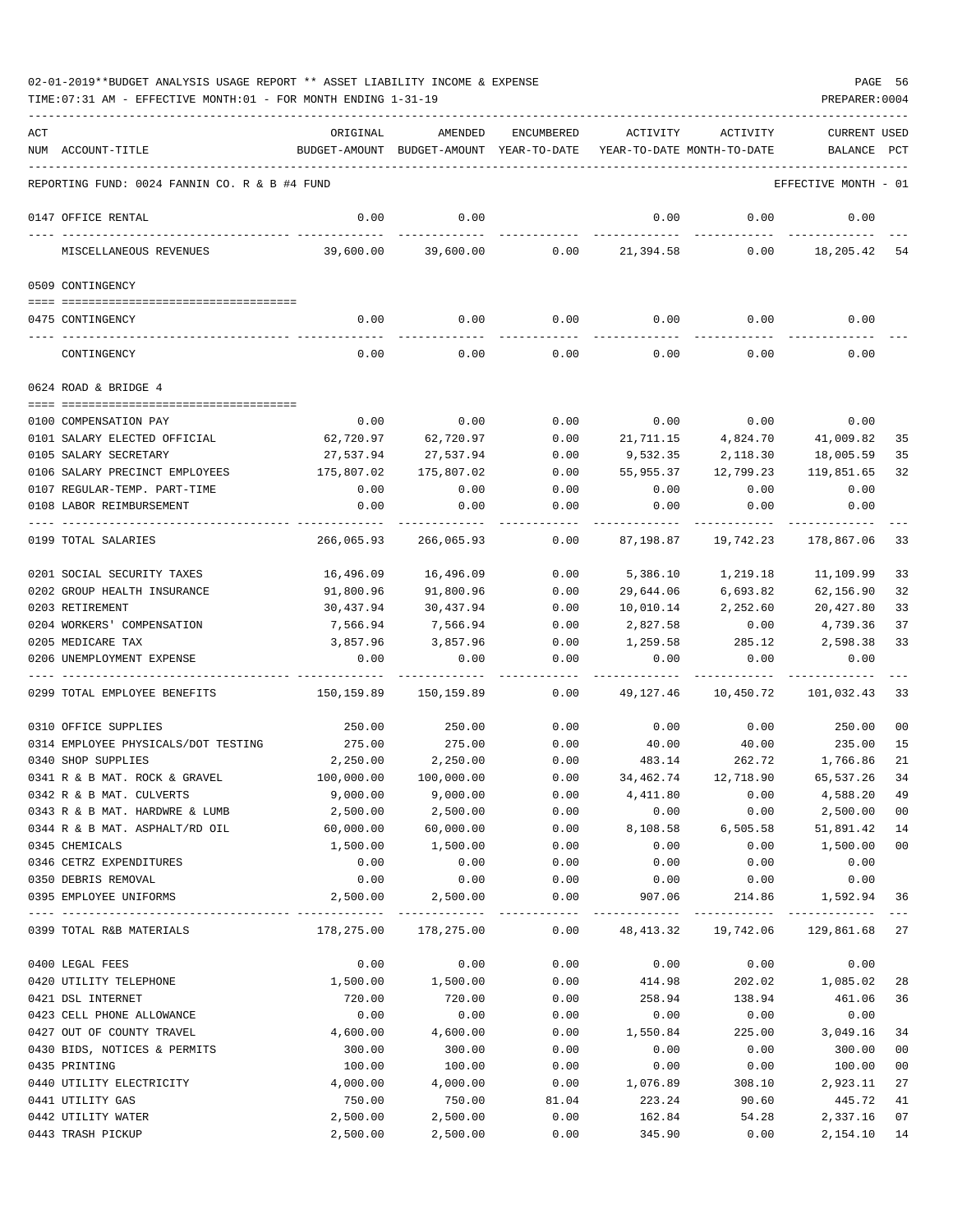| ACT |                                               | ORIGINAL   | AMENDED                                  | <b>ENCUMBERED</b>  | ACTIVITY   | ACTIVITY                   | <b>CURRENT USED</b>  |                |
|-----|-----------------------------------------------|------------|------------------------------------------|--------------------|------------|----------------------------|----------------------|----------------|
|     | NUM ACCOUNT-TITLE                             |            | BUDGET-AMOUNT BUDGET-AMOUNT YEAR-TO-DATE |                    |            | YEAR-TO-DATE MONTH-TO-DATE | <b>BALANCE</b>       | PCT            |
|     | REPORTING FUND: 0024 FANNIN CO. R & B #4 FUND |            |                                          |                    |            |                            | EFFECTIVE MONTH - 01 |                |
|     | 0447 REPEATER SERVICE CONTRACT                | 708.97     | 708.97                                   | 0.00               | 708.97     | 0.00                       | 0.00                 | 100            |
|     | 0450 R&M BUILDING                             | 2,000.00   | 2,000.00                                 | 0.00               | 0.00       | 0.00                       | 2,000.00             | 0 <sub>0</sub> |
|     | 0453 COMPUTER SOFTWARE                        | 1,500.00   | 1,500.00                                 | 0.00               | 0.00       | 0.00                       | 1,500.00             | 0 <sub>0</sub> |
|     | 0457 R & M MACHINERY GAS & OIL                | 44,500.00  | 44,500.00                                | 0.00               | 14,744.18  | 2,835.35                   | 29,755.82            | 33             |
|     | 0458 R & M MACHINERY PARTS                    | 24,000.00  | 24,000.00                                | 0.00               | 6,271.05   | 2,229.71                   | 17,728.95            | 26             |
|     | 0459 R & M MACH. TIRES & TUBES                | 9,000.00   | 9.000.00                                 | 0.00               | 4,353.00   | 1,651.00                   | 4,647.00             | 48             |
|     | 0460 EQUIPMENT RENTAL/LEASE                   | 25,000.00  | 25,000.00                                | 0.00               | 5,796.32   | 0.00                       | 19,203.68            | 23             |
|     | 0480 BOND                                     | 178.00     | 178.00                                   | 0.00               | 178.00     | 0.00                       | 0.00                 | 100            |
|     | 0482 INSURANCE                                | 6,000.00   | 6,000.00                                 | 0.00               | 2,775.80   | 0.00                       | 3,224.20             | 46             |
|     | 0485 PRISONER'S SUPPLIES                      | 0.00       | 0.00                                     | 0.00               | 0.00       | 0.00                       | 0.00                 |                |
|     | 0488 FANNIN RURAL RAIL DISTRICT               | 0.00       | 0.00                                     | 0.00               | 0.00       | 0.00                       | 0.00                 |                |
|     | 0490 MISCELLANEOUS                            | 500.00     | 500.00                                   | 0.00               | 0.00       | 0.00                       | 500.00               | 00             |
|     | 0491 SOIL & WATER CONSERVATION                | 250.00     | 250.00                                   | 0.00               | 0.00       | 0.00                       | 250.00               | 00             |
|     | 0492 TDRA FLOOD CASH MATCH                    | 0.00       | 0.00                                     | 0.00               | 0.00       | 0.00                       | 0.00                 |                |
|     | 0494 FLOOD CONTROL SITE MAINTENANCE           | 0.00       | 0.00                                     | 0.00               | 0.00       | 0.00                       | 0.00                 |                |
|     | 0495 PIPELINE SALES TAX REIMBURSEMENT         | 0.00       | 0.00                                     | 0.00               | 0.00       | 0.00                       | 0.00                 |                |
|     | 0496 TCOG HAZARDOUS WASTEMATCH                | 1,250.00   | 1,250.00                                 | 0.00               | 0.00       | 0.00                       | 1,250.00             | 00             |
|     | 0499 TOTAL SER. & OTHER CHARGES               | 131,856.97 | 131,856.97                               | 81.04              | 38,860.95  | 7,735.00                   | 92,914.98            | 30             |
|     | 0500 LAND                                     |            |                                          |                    | 0.00       | 0.00                       | 0.00                 |                |
|     | 0535 BUILDING                                 |            |                                          |                    | 0.00       | 0.00                       | 0.00                 |                |
|     | 0570 COMPUTER EQUIPMENT                       | 0.00       | 0.00                                     | 0.00               | 0.00       | 0.00                       | 0.00                 |                |
|     | 0571 PURCHASE OF MACH./EQUIP.                 | 100,000.00 | 100,000.00                               | 0.00               | 52,183.98  | 0.00                       | 47,816.02            | 52             |
|     | 0573 RADIO EQUIPMENT                          | 0.00       | 0.00                                     | 0.00               | 0.00       | 0.00                       | 0.00                 |                |
|     | 0575 BUILDING                                 | 0.00       | 0.00                                     | 0.00               | 0.00       | 0.00                       | 0.00                 |                |
|     | 0599 CAPITAL OUTLAY                           | 100,000.00 | 100,000.00                               | ----------<br>0.00 | 52,183.98  | 0.00                       | 47,816.02            | 52             |
|     | ROAD & BRIDGE 4                               | 826,357.79 | 826, 357. 79                             | ---------<br>81.04 | 275,784.58 | 57,670.01                  | 550,492.17           | 33             |
|     | 0625 ADMINISTRATIVE OFFICE R&B #4             |            |                                          |                    |            |                            |                      |                |
|     | --------------------------------------        |            |                                          |                    |            |                            |                      |                |
|     | 0105 SALARY SECRETARY                         | 9,881.28   | 9,881.28                                 | 0.00               | 3,420.45   | 760.10                     | 6,460.83             | 35             |
|     | 0201 SOCIAL SECURITY TAXES                    | 612.64     | 612.64                                   | 0.00               | 154.16     | 32.80                      | 458.48               | 25             |
|     | 0202 GROUP HEALTH INSURANCE                   | 2,868.78   | 2,868.78                                 | 0.00               | 956.24     | 239.06                     | 1,912.54             | 33             |
|     | 0203 RETIREMENT                               | 1,130.42   | 1,130.42                                 | 0.00               | 392.69     | 86.72                      | 737.73               | 35             |
|     | 0204 WORKERS' COMPENSATION                    | 41.50      | 41.50                                    | 0.00               | 13.65      | 0.00                       | 27.85                | 33             |
|     | 0205 MEDICARE TAX                             | 143.28     | 143.28                                   | 0.00               | 36.09      | 7.68                       | 107.19               | 25             |
|     | 0310 OFFICE SUPPLIES                          | 100.00     | 100.00                                   | 46.17              | 0.00       | 0.00                       | 53.83                | 46             |
|     | 0311 POSTAL EXPENSES                          | 0.00       | 0.00                                     | 0.00               | 0.00       | 0.00                       | 0.00                 |                |
|     | 0353 COMPUTER EXPENSE                         | 500.00     | 500.00                                   | 0.00               | 0.00       | 0.00                       | 500.00               | 00             |
|     | 0427 OUT OF COUNTY TRAVEL                     | 0.00       | 0.00                                     | 0.00               | 0.00       | 0.00                       | 0.00                 |                |
|     | 0480 BOND                                     | 0.00       | 0.00                                     | 0.00               | 0.00       | 0.00                       | 0.00                 |                |
|     | 0572 OFFICE EQUIPMENT                         | 0.00       | 0.00                                     | 0.00               | 0.00       | 0.00                       | 0.00                 |                |
|     | 0574 COMPUTER EQUIPMENT                       | 0.00       | 0.00                                     | 0.00               | 0.00       | 0.00                       | 0.00                 |                |
|     | ADMINISTRATIVE OFFICE R&B #4                  |            | 15,277.90 15,277.90                      | 46.17              | 4,973.28   | 1,126.36 10,258.45 33      |                      |                |
|     | FANNIN CO. R & B #4 FUND                      |            |                                          |                    |            |                            |                      |                |
|     | INCOME TOTALS                                 | 841,635.69 | 841,635.69                               |                    | 435,964.54 | 221,959.41                 | 405,671.15 52        |                |
|     | EXPENSE TOTALS                                | 841,635.69 | 841,635.69                               | 127.21             | 280,757.86 | 58,796.37                  | 560,750.62           | 33             |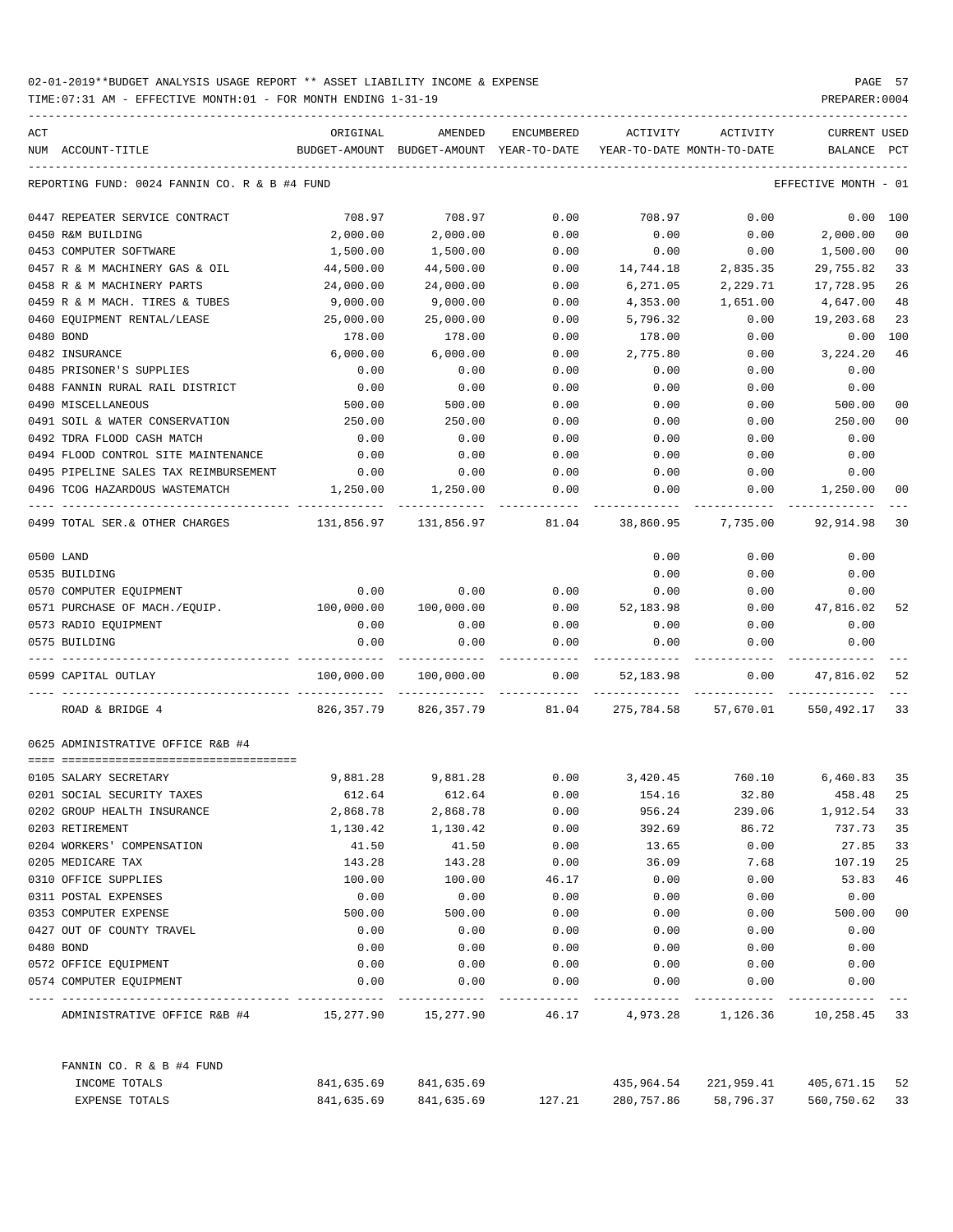|     | 02-01-2019**BUDGET ANALYSIS USAGE REPORT ** ASSET LIABILITY INCOME & EXPENSE<br>TIME: 07:31 AM - EFFECTIVE MONTH: 01 - FOR MONTH ENDING 1-31-19 |               |               |                   |                            |                 | PAGE 58<br>PREPARER: 0004 |
|-----|-------------------------------------------------------------------------------------------------------------------------------------------------|---------------|---------------|-------------------|----------------------------|-----------------|---------------------------|
| ACT |                                                                                                                                                 | ORIGINAL      | AMENDED       | <b>ENCUMBERED</b> | ACTIVITY                   | <b>ACTIVITY</b> | <b>CURRENT USED</b>       |
|     | NUM ACCOUNT-TITLE                                                                                                                               | BUDGET-AMOUNT | BUDGET-AMOUNT | YEAR-TO-DATE      | YEAR-TO-DATE MONTH-TO-DATE |                 | BALANCE<br>PCT            |
|     | REPORTING FUND: 0025 FANNIN COUNTY BEES                                                                                                         |               |               |                   |                            |                 | EFFECTIVE MONTH - 01      |
|     | 0103 CASH                                                                                                                                       |               |               |                   |                            |                 |                           |
|     | 0100 BEES-COMBINED FUNDS CHECKING                                                                                                               |               |               |                   | 0.00                       | 0.00            | 2,177.67                  |
|     | CASH                                                                                                                                            |               |               |                   | 0.00                       | 0.00            | 2,177.67                  |
|     | 0271 EQUITY ACCOUNT                                                                                                                             |               |               |                   |                            |                 |                           |
|     | 0200 EQUITY ACCOUNT                                                                                                                             |               |               |                   | 0.00                       | 0.00            | 2,177.67                  |
|     | EQUITY ACCOUNT                                                                                                                                  |               |               |                   | 0.00                       | 0.00            | 2,177.67                  |
|     | 0300 CASH                                                                                                                                       |               |               |                   |                            |                 |                           |
|     | 0125 BEGINNING CASH BALANCE                                                                                                                     | 0.00          | 0.00          |                   | 0.00                       | 0.00            | 0.00                      |
|     | CASH                                                                                                                                            | 0.00          | 0.00          | 0.00              | 0.00                       | 0.00            | 0.00                      |
|     | 0370 MISC. INCOME                                                                                                                               |               |               |                   |                            |                 |                           |
|     | 0138 SALE OF SCRAP IRON                                                                                                                         | 0.00          | 0.00          |                   | 0.00                       | 0.00            | 0.00                      |
|     | 0625 DONATIONS                                                                                                                                  | 0.00          | 0.00          |                   | 0.00                       | 0.00            | 0.00                      |
|     | MISC. INCOME                                                                                                                                    | 0.00          | 0.00          | 0.00              | 0.00                       | 0.00            | 0.00                      |
|     | 0625 FANNIN COUNTY BEES                                                                                                                         |               |               |                   |                            |                 |                           |
|     |                                                                                                                                                 |               |               |                   |                            |                 |                           |
|     | 0310 OFFICE SUPPLIES<br>0343 ROAD SIGNS                                                                                                         | 0.00<br>0.00  | 0.00<br>0.00  | 0.00<br>0.00      | 0.00<br>0.00               | 0.00<br>0.00    | 0.00<br>0.00              |
|     | 0353 COMPUTER EXPENSE                                                                                                                           | 0.00          | 0.00          | 0.00              | 0.00                       | 0.00            | 0.00                      |
|     | 0427 TRAVEL EXPENSE                                                                                                                             | 0.00          | 0.00          | 0.00              | 0.00                       | 0.00            | 0.00                      |
|     | 0572 OFFICE EQUIPMENT                                                                                                                           | 0.00          | 0.00          | 0.00              | 0.00                       | 0.00            | 0.00                      |
|     | FANNIN COUNTY BEES                                                                                                                              | 0.00          | 0.00          | 0.00              | 0.00                       | 0.00            | 0.00                      |
|     | FANNIN COUNTY BEES                                                                                                                              |               |               |                   |                            |                 |                           |
|     | INCOME TOTALS                                                                                                                                   | 0.00          | 0.00          |                   | 0.00                       | 0.00            | 0.00                      |
|     | <b>EXPENSE TOTALS</b>                                                                                                                           | 0.00          | 0.00          | 0.00              | 0.00                       | 0.00            | 0.00                      |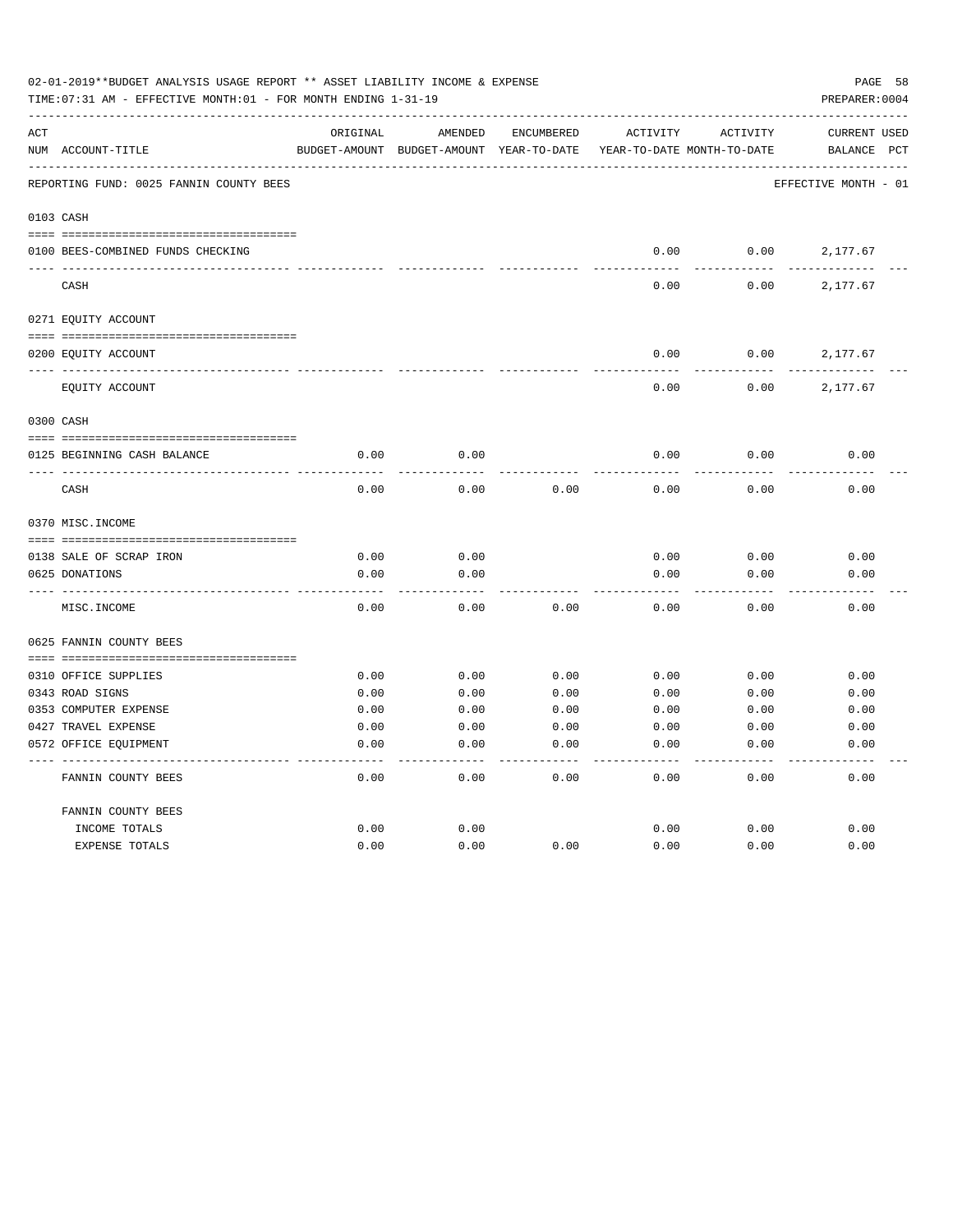|                    | 02-01-2019**BUDGET ANALYSIS USAGE REPORT ** ASSET LIABILITY INCOME & EXPENSE<br>TIME:07:31 AM - EFFECTIVE MONTH:01 - FOR MONTH ENDING 1-31-19                                                                                                                                                                                                                                                                                                                                                                        |                                                      |                                       |             |                                        |                             | PAGE 59<br>PREPARER: 0004          |                |
|--------------------|----------------------------------------------------------------------------------------------------------------------------------------------------------------------------------------------------------------------------------------------------------------------------------------------------------------------------------------------------------------------------------------------------------------------------------------------------------------------------------------------------------------------|------------------------------------------------------|---------------------------------------|-------------|----------------------------------------|-----------------------------|------------------------------------|----------------|
| $\mathop{\rm ACT}$ | NUM ACCOUNT-TITLE                                                                                                                                                                                                                                                                                                                                                                                                                                                                                                    | ORIGINAL<br>BUDGET-AMOUNT BUDGET-AMOUNT YEAR-TO-DATE | AMENDED                               | ENCUMBERED  | ACTIVITY<br>YEAR-TO-DATE MONTH-TO-DATE | ACTIVITY                    | <b>CURRENT USED</b><br>BALANCE PCT |                |
|                    | ------------------------------------<br>REPORTING FUND: 0026 J.P.#1 JUST.CT.TECHNOLOGY                                                                                                                                                                                                                                                                                                                                                                                                                               |                                                      |                                       |             |                                        |                             | EFFECTIVE MONTH - 01               |                |
|                    | 0102 A/P CLEARING                                                                                                                                                                                                                                                                                                                                                                                                                                                                                                    |                                                      |                                       |             |                                        |                             |                                    |                |
|                    | 0100 A/P CLEARING<br>---- -------                                                                                                                                                                                                                                                                                                                                                                                                                                                                                    |                                                      |                                       |             | 0.00                                   | 0.00                        | 0.00                               |                |
|                    | A/P CLEARING                                                                                                                                                                                                                                                                                                                                                                                                                                                                                                         |                                                      |                                       |             | 0.00                                   | 0.00                        | 0.00                               |                |
|                    | 0103 CASH                                                                                                                                                                                                                                                                                                                                                                                                                                                                                                            |                                                      |                                       |             |                                        |                             |                                    |                |
|                    | 0100 J.P.#1 JUST.CT.TECH-COMB.FUND CKIN                                                                                                                                                                                                                                                                                                                                                                                                                                                                              |                                                      |                                       |             | 509.65                                 |                             | 489.38 47,658.01                   |                |
|                    | CASH                                                                                                                                                                                                                                                                                                                                                                                                                                                                                                                 |                                                      |                                       |             | 509.65                                 |                             | 489.38 47,658.01                   |                |
|                    | 0120 RECEIVABLES                                                                                                                                                                                                                                                                                                                                                                                                                                                                                                     |                                                      |                                       |             |                                        |                             |                                    |                |
|                    | 0313 DUE FROM OTHER FUNDS                                                                                                                                                                                                                                                                                                                                                                                                                                                                                            |                                                      |                                       |             | 0.00                                   |                             | $0.00$ 148.95                      |                |
|                    | RECEIVABLES                                                                                                                                                                                                                                                                                                                                                                                                                                                                                                          |                                                      |                                       |             | 0.00                                   | 0.00                        | 148.95                             |                |
|                    | 0200 SYSTEM ADDED LIABILITY DEPARTMENT                                                                                                                                                                                                                                                                                                                                                                                                                                                                               |                                                      |                                       |             |                                        |                             |                                    |                |
|                    | 0910 SYSTEM ADDED LIABILITY LINE-ITEM                                                                                                                                                                                                                                                                                                                                                                                                                                                                                |                                                      |                                       |             | 0.00                                   | 0.00                        | 0.00                               |                |
|                    | SYSTEM ADDED LIABILITY DEPARTMENT                                                                                                                                                                                                                                                                                                                                                                                                                                                                                    |                                                      |                                       |             | 0.00                                   | 0.00                        | 0.00                               |                |
|                    | 0271 EQUITY ACCOUNT                                                                                                                                                                                                                                                                                                                                                                                                                                                                                                  |                                                      |                                       |             |                                        |                             |                                    |                |
|                    | 0200 EQUITY ACCOUNT                                                                                                                                                                                                                                                                                                                                                                                                                                                                                                  |                                                      |                                       |             | 0.00                                   | 0.00                        | 47,297.31                          |                |
|                    | EQUITY ACCOUNT                                                                                                                                                                                                                                                                                                                                                                                                                                                                                                       |                                                      |                                       |             | 0.00                                   | 0.00                        | 47,297.31                          |                |
|                    | 0300 CASH                                                                                                                                                                                                                                                                                                                                                                                                                                                                                                            |                                                      |                                       |             |                                        |                             |                                    |                |
|                    | 0126 BEGINNING CASH BALANCE                                                                                                                                                                                                                                                                                                                                                                                                                                                                                          |                                                      | 1,000.00 1,000.00                     |             | 0.00                                   |                             | 0.00 1,000.00                      | 00             |
|                    | CASH                                                                                                                                                                                                                                                                                                                                                                                                                                                                                                                 |                                                      | $1,000.00$ $1,000.00$ $0.00$          |             | 0.00                                   |                             | $0.00$ 1,000.00 00                 |                |
|                    | 0360 INTEREST EARNINGS                                                                                                                                                                                                                                                                                                                                                                                                                                                                                               |                                                      |                                       |             |                                        |                             |                                    |                |
|                    | 0100 INTEREST EARNINGS                                                                                                                                                                                                                                                                                                                                                                                                                                                                                               | 0.00                                                 | 0.00                                  |             | ---------------                        | 24.48 4.21<br>------------- | $24.48+$<br>-------------          |                |
|                    | INTEREST EARNINGS                                                                                                                                                                                                                                                                                                                                                                                                                                                                                                    | 0.00                                                 | 0.00                                  | 0.00        | 24.48                                  | 4.21                        | $24.48+$                           |                |
|                    | 0370 MISCELLANEOUS INCOME                                                                                                                                                                                                                                                                                                                                                                                                                                                                                            |                                                      |                                       |             |                                        |                             |                                    |                |
|                    | 0455 J.P.#1 TECHNOLOGY FEES                                                                                                                                                                                                                                                                                                                                                                                                                                                                                          |                                                      | 1,500.00 1,500.00                     |             |                                        |                             | 485.17 485.17 1,014.83 32          |                |
|                    | MISCELLANEOUS INCOME                                                                                                                                                                                                                                                                                                                                                                                                                                                                                                 |                                                      | $1,500.00$ $1,500.00$ $0.00$ $485.17$ | ----------- |                                        |                             | 485.17 1,014.83                    | 32             |
|                    | 0455 J.P.#1 TECHNOLOGY EQUIP.                                                                                                                                                                                                                                                                                                                                                                                                                                                                                        |                                                      |                                       |             |                                        |                             |                                    |                |
|                    | $\begin{minipage}{0.03\textwidth} \centering \begin{tabular}{ l l l } \hline \texttt{0.03}\end{tabular} \end{minipage} \end{minipage} \begin{minipage}{0.03\textwidth} \centering \begin{tabular}{ l l l } \hline \texttt{0.03}\end{tabular} \end{minipage} \end{minipage} \begin{minipage}{0.03\textwidth} \centering \begin{tabular}{ l l l l } \hline \texttt{0.03}\end{tabular} \end{minipage} \end{minipage} \begin{minipage}{0.03\textwidth} \centering \begin{tabular}{ l l $<br>0420 OMNIBASE TELEPHONE LINE | 0.00                                                 |                                       | $0.00$ 0.00 |                                        | $0.00$ $0.00$               | 0.00                               |                |
|                    | 0572 OFFICE EQUIPMENT<br>--------------------- --------------                                                                                                                                                                                                                                                                                                                                                                                                                                                        | 2,500.00                                             | 2,500.00<br>-----------               | 0.00<br>.   | 0.00                                   | ----------                  | 0.00<br>2,500.00<br>------------   | 0 <sub>0</sub> |
|                    | J.P.#1 TECHNOLOGY EQUIP.                                                                                                                                                                                                                                                                                                                                                                                                                                                                                             | 2,500.00                                             | 2,500.00                              | 0.00        | 0.00                                   | 0.00                        | 2,500.00                           | 0 <sub>0</sub> |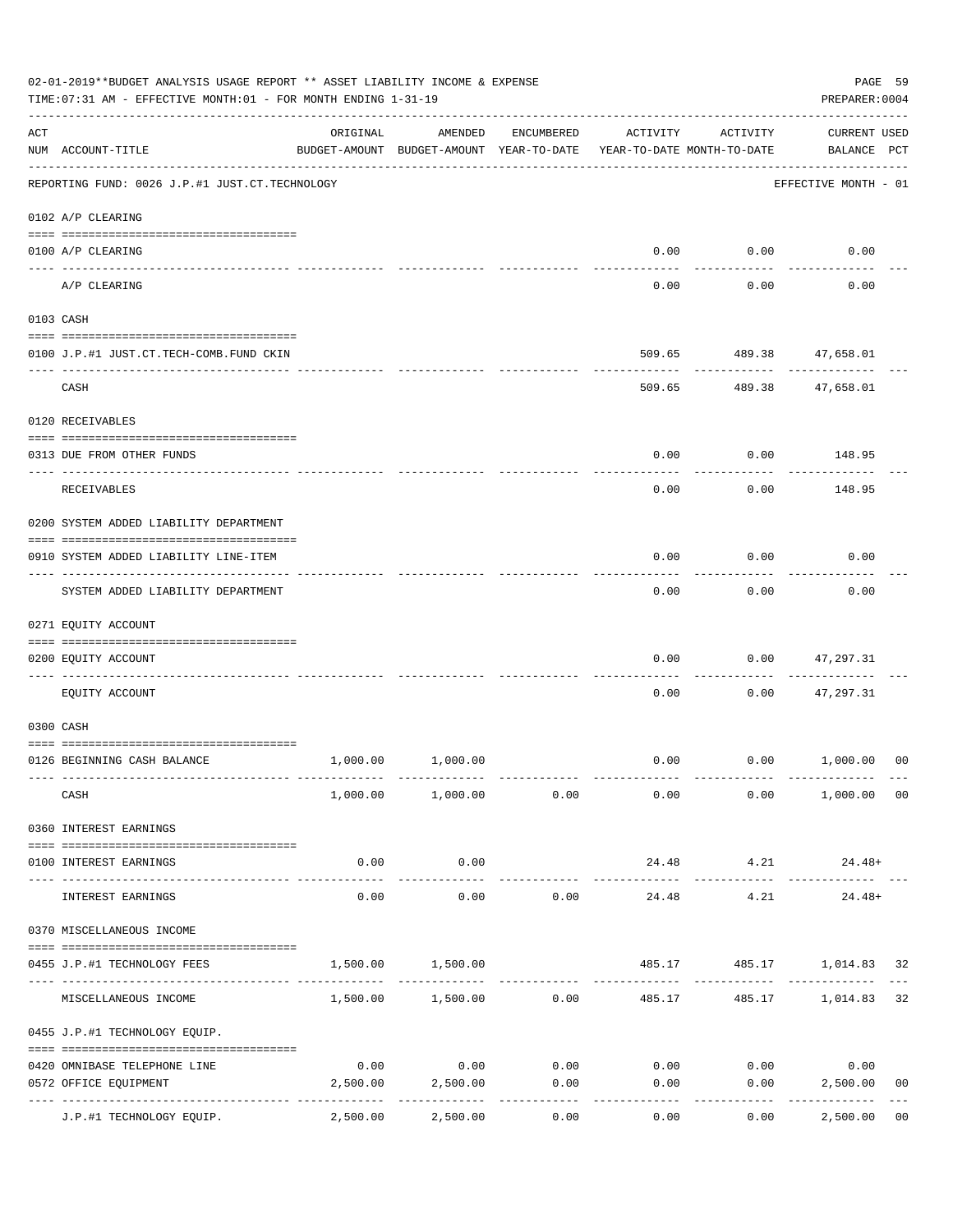|     | 02-01-2019**BUDGET ANALYSIS USAGE REPORT ** ASSET LIABILITY INCOME & EXPENSE<br>PAGE 60 |               |               |              |                            |          |                      |            |  |  |
|-----|-----------------------------------------------------------------------------------------|---------------|---------------|--------------|----------------------------|----------|----------------------|------------|--|--|
|     | TIME: 07:31 AM - EFFECTIVE MONTH: 01 - FOR MONTH ENDING 1-31-19                         |               |               |              |                            |          | PREPARER: 0004       |            |  |  |
| ACT |                                                                                         | ORIGINAL      | AMENDED       | ENCUMBERED   | ACTIVITY                   | ACTIVITY | <b>CURRENT USED</b>  |            |  |  |
|     | NUM ACCOUNT-TITLE                                                                       | BUDGET-AMOUNT | BUDGET-AMOUNT | YEAR-TO-DATE | YEAR-TO-DATE MONTH-TO-DATE |          | BALANCE              | <b>PCT</b> |  |  |
|     | REPORTING FUND: 0026 J.P.#1 JUST.CT.TECHNOLOGY                                          |               |               |              |                            |          | EFFECTIVE MONTH - 01 |            |  |  |
|     | J.P.#1 JUST.CT.TECHNOLOGY                                                               |               |               |              |                            |          |                      |            |  |  |
|     | INCOME TOTALS                                                                           | 2,500.00      | 2,500.00      |              | 509.65                     | 489.38   | 1,990.35             | - 20       |  |  |
|     | <b>EXPENSE TOTALS</b>                                                                   | 2.500.00      | 2,500.00      | 0.00         | 0.00                       | 0.00     | 2,500.00             | - 00       |  |  |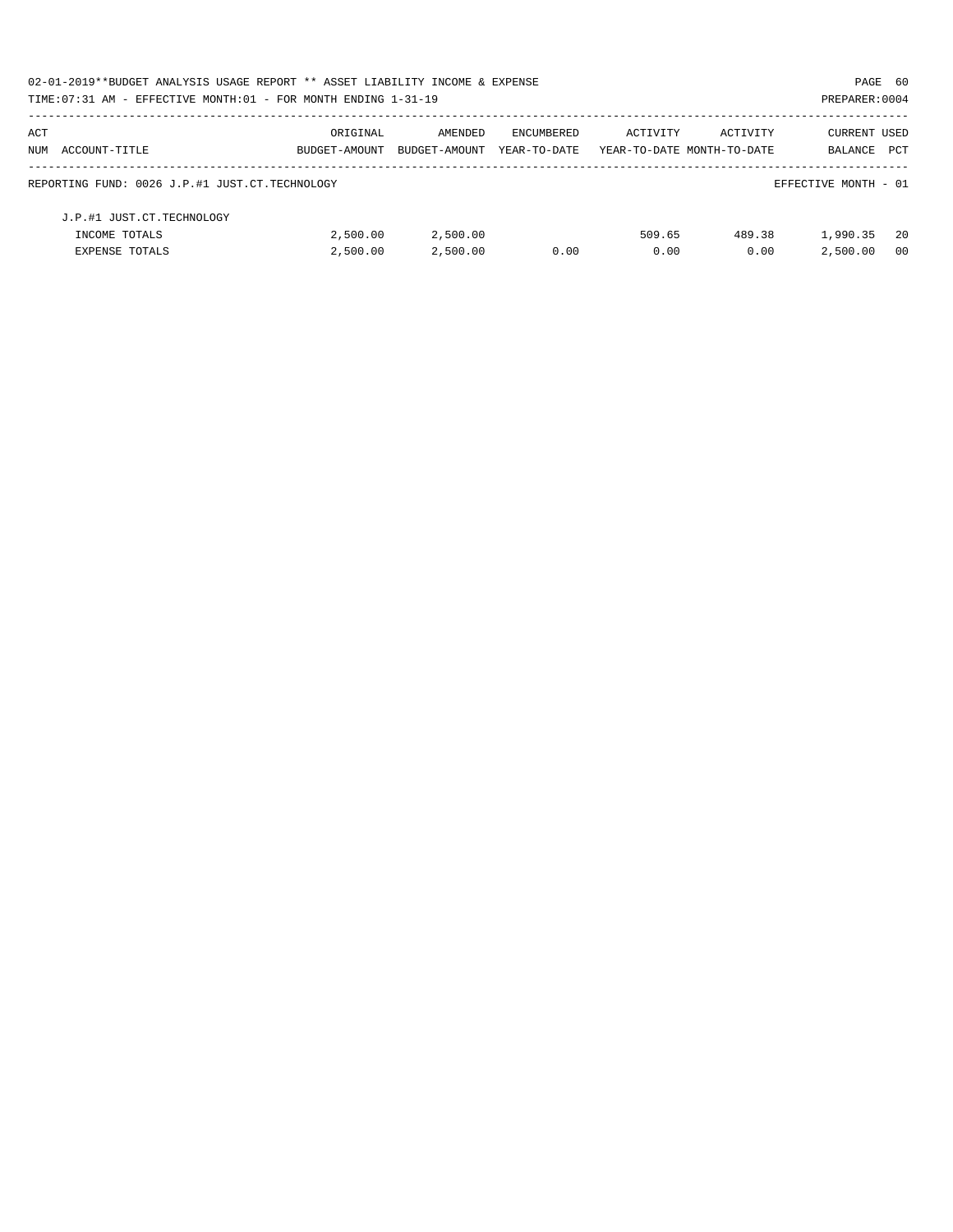|                    | 02-01-2019**BUDGET ANALYSIS USAGE REPORT ** ASSET LIABILITY INCOME & EXPENSE<br>TIME:07:31 AM - EFFECTIVE MONTH:01 - FOR MONTH ENDING 1-31-19 |                                                                                 |                           |                     |                                    |                     |                                       |                |  |  |
|--------------------|-----------------------------------------------------------------------------------------------------------------------------------------------|---------------------------------------------------------------------------------|---------------------------|---------------------|------------------------------------|---------------------|---------------------------------------|----------------|--|--|
| $\mathop{\rm ACT}$ | NUM ACCOUNT-TITLE                                                                                                                             | ORIGINAL<br>BUDGET-AMOUNT BUDGET-AMOUNT YEAR-TO-DATE YEAR-TO-DATE MONTH-TO-DATE | AMENDED                   | ENCUMBERED          | ACTIVITY                           | ACTIVITY            | <b>CURRENT USED</b><br>BALANCE PCT    |                |  |  |
|                    | ------------------------------------<br>REPORTING FUND: 0027 J.P.#2 JUST.CT.TECHNOLOGY                                                        |                                                                                 |                           |                     |                                    |                     | EFFECTIVE MONTH - 01                  |                |  |  |
|                    | 0102 A/P CLEARING                                                                                                                             |                                                                                 |                           |                     |                                    |                     |                                       |                |  |  |
|                    | 0100 A/P CLEARING                                                                                                                             |                                                                                 |                           |                     | 0.00                               | 0.00                | 0.00                                  |                |  |  |
|                    | ---- -------<br>A/P CLEARING                                                                                                                  |                                                                                 |                           |                     | 0.00                               | 0.00                | 0.00                                  |                |  |  |
|                    | 0103 CASH                                                                                                                                     |                                                                                 |                           |                     |                                    |                     |                                       |                |  |  |
|                    |                                                                                                                                               |                                                                                 |                           |                     |                                    |                     |                                       |                |  |  |
|                    | 0100 J.P.#2 JUST.CT.TECH-COMB.FUND CKIN                                                                                                       |                                                                                 |                           |                     |                                    | ------------        | 190.64- 0.86 10,166.46<br>----------- |                |  |  |
|                    | CASH                                                                                                                                          |                                                                                 |                           |                     | 190.64-                            |                     | $0.86$ 10,166.46                      |                |  |  |
|                    | 0120 RECEIVABLES                                                                                                                              |                                                                                 |                           |                     |                                    |                     |                                       |                |  |  |
|                    | 0313 DUE FROM OTHER FUNDS                                                                                                                     |                                                                                 |                           |                     | 0.00                               |                     | 0.00<br>27.99                         |                |  |  |
|                    | RECEIVABLES                                                                                                                                   |                                                                                 |                           |                     | 0.00                               | 0.00                | 27.99                                 |                |  |  |
|                    | 0271 EQUITY ACCOUNT                                                                                                                           |                                                                                 |                           |                     |                                    |                     |                                       |                |  |  |
|                    | 0200 EQUITY ACCOUNT                                                                                                                           |                                                                                 |                           |                     | 0.00                               |                     | $0.00$ 10,385.09                      |                |  |  |
|                    | EQUITY ACCOUNT                                                                                                                                |                                                                                 |                           |                     | 0.00                               |                     | -----------<br>$0.00$ 10,385.09       |                |  |  |
|                    | 0300 CASH                                                                                                                                     |                                                                                 |                           |                     |                                    |                     |                                       |                |  |  |
|                    | 0127 BEGINNING CASH BALANCE                                                                                                                   | 1,000.00                                                                        | 1,000.00                  |                     | 0.00                               | 0.00                | 1,000.00                              | 00             |  |  |
|                    | CASH                                                                                                                                          |                                                                                 | 1,000.00 1,000.00         | 0.00                | ------------ -------------<br>0.00 | .<br>0.00           | 1,000.00                              | 0 <sub>0</sub> |  |  |
|                    | 0360 INTEREST EARNINGS                                                                                                                        |                                                                                 |                           |                     |                                    |                     |                                       |                |  |  |
|                    | 0100 INTEREST EARNINGS                                                                                                                        | 0.00                                                                            | 0.00                      |                     |                                    | 5.36 0.86           | $5.36+$                               |                |  |  |
|                    | INTEREST EARNINGS                                                                                                                             | 0.00                                                                            | 0.00                      | 0.00                | 5.36                               | 0.86                | $5.36+$                               |                |  |  |
|                    | 0370 MISCELLANEOUS INCOME                                                                                                                     |                                                                                 |                           |                     |                                    |                     |                                       |                |  |  |
|                    | 0456 J.P.#2 TECHNOLOGY FEES                                                                                                                   | 500.00                                                                          | 500.00                    |                     | 40.00                              | 0.00                | 460.00 08                             |                |  |  |
|                    | MISCELLANEOUS INCOME                                                                                                                          | 500.00                                                                          | -------------<br>500.00   | 0.00                | --------------<br>40.00            | -----------<br>0.00 | 460.00                                | 08             |  |  |
|                    | 0456 TECHNOLOGY EQUIPMENT                                                                                                                     |                                                                                 |                           |                     |                                    |                     |                                       |                |  |  |
|                    | 0452 R & M EQUIPMENT                                                                                                                          |                                                                                 | $0.00$ 236.00 0.00 236.00 |                     |                                    |                     | $0.00$ $0.00$ $100$                   |                |  |  |
|                    | 0572 OFFICE EQUIPMENT                                                                                                                         | 1,500.00                                                                        | 1,264.00                  | 0.00                | 0.00                               | 0.00                | 1,264.00 00                           |                |  |  |
|                    | ---------------------<br>TECHNOLOGY EQUIPMENT                                                                                                 | 1,500.00                                                                        | 1,500.00                  | -----------<br>0.00 | 236.00                             | 0.00                | 1,264.00                              | 16             |  |  |
|                    | J.P.#2 JUST.CT.TECHNOLOGY                                                                                                                     |                                                                                 |                           |                     |                                    |                     |                                       |                |  |  |
|                    | INCOME TOTALS<br>EXPENSE TOTALS                                                                                                               | 1,500.00<br>1,500.00                                                            | 1,500.00<br>1,500.00      | 0.00                | 45.36<br>236.00                    | 0.86<br>0.00        | 1,454.64<br>1,264.00                  | 03<br>16       |  |  |
|                    |                                                                                                                                               |                                                                                 |                           |                     |                                    |                     |                                       |                |  |  |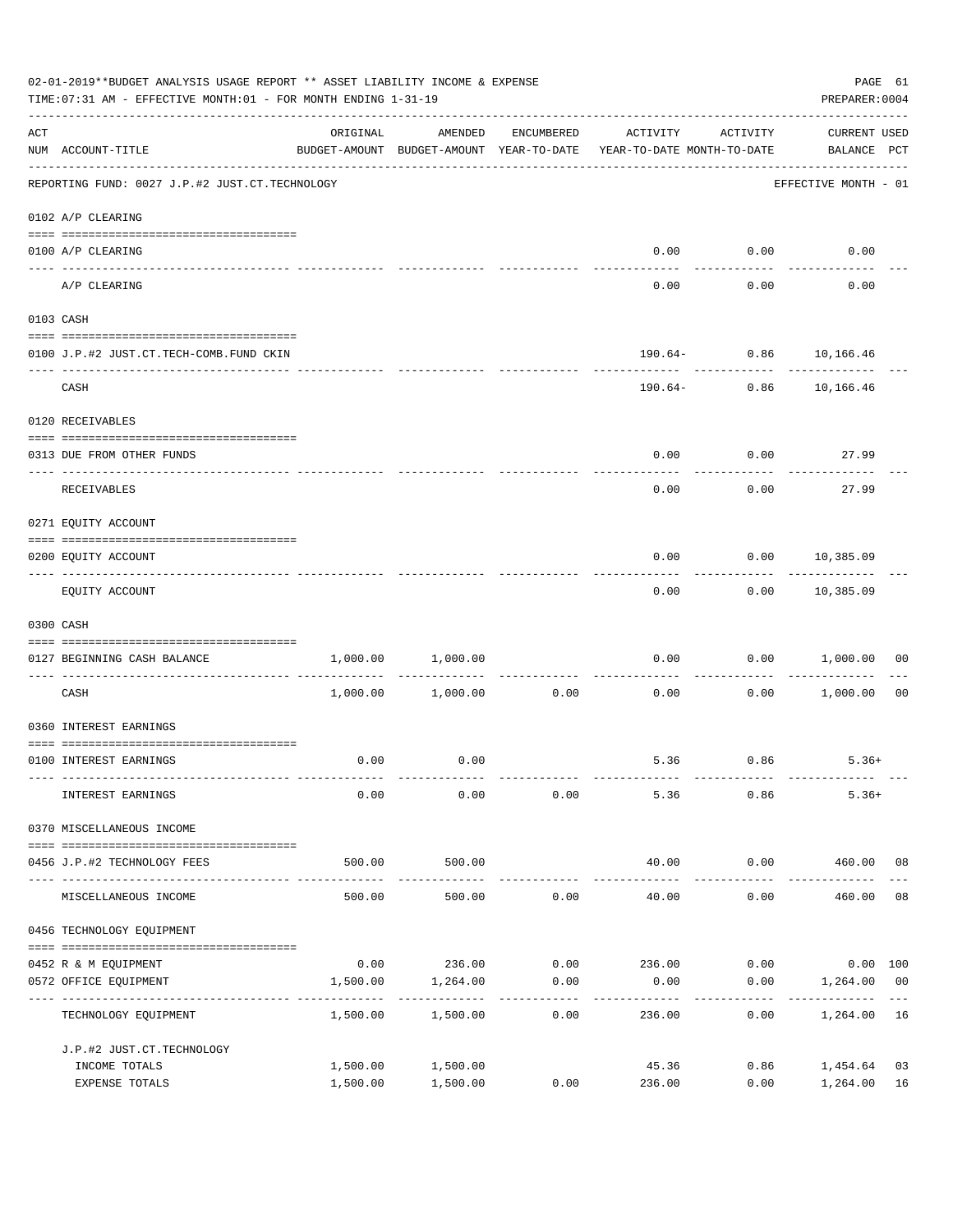|                    | 02-01-2019**BUDGET ANALYSIS USAGE REPORT ** ASSET LIABILITY INCOME & EXPENSE<br>TIME:07:31 AM - EFFECTIVE MONTH:01 - FOR MONTH ENDING 1-31-19 |                                                      |                        |                    |                                        |                    | PAGE 62<br>PREPARER: 0004               |                |
|--------------------|-----------------------------------------------------------------------------------------------------------------------------------------------|------------------------------------------------------|------------------------|--------------------|----------------------------------------|--------------------|-----------------------------------------|----------------|
| $\mathop{\rm ACT}$ | NUM ACCOUNT-TITLE                                                                                                                             | ORIGINAL<br>BUDGET-AMOUNT BUDGET-AMOUNT YEAR-TO-DATE | AMENDED                | ENCUMBERED         | ACTIVITY<br>YEAR-TO-DATE MONTH-TO-DATE | ACTIVITY           | <b>CURRENT USED</b><br>BALANCE PCT      |                |
|                    | REPORTING FUND: 0028 J.P.#3 JUST.CT.TECHNOLOGY                                                                                                |                                                      |                        |                    |                                        |                    | EFFECTIVE MONTH - 01                    |                |
|                    | 0102 A/P CLEARING                                                                                                                             |                                                      |                        |                    |                                        |                    |                                         |                |
|                    | 0100 A/P CLEARING<br>---- --------                                                                                                            |                                                      |                        |                    | 0.00                                   | 0.00               | 0.00                                    |                |
|                    | A/P CLEARING                                                                                                                                  |                                                      |                        |                    | 0.00                                   | 0.00               | 0.00                                    |                |
|                    | 0103 CASH                                                                                                                                     |                                                      |                        |                    |                                        |                    |                                         |                |
|                    | 0100 J.P.#3 JUST.CT.TECH-COMB.FUND CKIN                                                                                                       |                                                      |                        |                    | 102.60                                 | $75.55 -$          | 5,501.87                                |                |
|                    | CASH                                                                                                                                          |                                                      |                        |                    | 102.60                                 | $75.55 -$          | 5,501.87                                |                |
|                    | 0120 RECEIVABLES                                                                                                                              |                                                      |                        |                    |                                        |                    |                                         |                |
|                    | 0313 DUE FROM OTHER FUNDS                                                                                                                     |                                                      |                        |                    | 0.00                                   | 0.00               | 90.09                                   |                |
|                    | RECEIVABLES                                                                                                                                   |                                                      |                        |                    | 0.00                                   | 0.00               | 90.09                                   |                |
|                    | 0200 SYSTEM ADDED LIABILITY DEPARTMENT                                                                                                        |                                                      |                        |                    |                                        |                    |                                         |                |
|                    | 0910 SYSTEM ADDED LIABILITY LINE-ITEM                                                                                                         |                                                      |                        |                    | 0.00                                   | 0.00               | 0.00                                    |                |
|                    | SYSTEM ADDED LIABILITY DEPARTMENT                                                                                                             |                                                      |                        |                    | 0.00                                   | 0.00               | 0.00                                    |                |
|                    | 0271 EQUITY ACCOUNT                                                                                                                           |                                                      |                        |                    |                                        |                    |                                         |                |
|                    | 0200 EQUITY ACCOUNT                                                                                                                           |                                                      |                        |                    | 0.00                                   | 0.00               | 5,489.36                                |                |
|                    | EQUITY ACCOUNT                                                                                                                                |                                                      |                        |                    | 0.00                                   | 0.00               | 5,489.36                                |                |
|                    | 0300 CASH                                                                                                                                     |                                                      |                        |                    |                                        |                    |                                         |                |
|                    | 0128 BEGINNING CASH                                                                                                                           |                                                      | 2,800.00 2,800.00      |                    | 0.00                                   |                    | 0.00 2,800.00                           | 00             |
|                    | CASH                                                                                                                                          |                                                      | 2,800.00 2,800.00 0.00 |                    | 0.00                                   |                    | 2,800.00 00<br>0.00                     |                |
|                    | 0360 INTEREST EARNINGS                                                                                                                        |                                                      |                        |                    |                                        |                    |                                         |                |
|                    | 0100 INTEREST EARNINGS<br>------------------- --------------                                                                                  | 0.00                                                 | 0.00<br>-----------    |                    | 2.78<br>-------------                  | 0.47<br>---------- | $2.78+$                                 |                |
|                    | INTEREST EARNINGS                                                                                                                             | 0.00                                                 | 0.00                   | 0.00               | 2.78                                   | 0.47               | $2.78+$                                 |                |
|                    | 0370 MISCELLANEOUS INCOME                                                                                                                     |                                                      |                        |                    |                                        |                    |                                         |                |
|                    | 0456 J.P.#3 TECHNOLOGY FEES                                                                                                                   | 700.00                                               | 700.00                 |                    | 252.02                                 |                    | $0.00$ 447.98 36                        |                |
|                    | MISCELLANEOUS INCOME                                                                                                                          |                                                      | 700.00 700.00 0.00     |                    |                                        | 252.02<br>0.00     | 447.98                                  | 36             |
|                    | 0457 TECHNOLOGY EQUIPMENT                                                                                                                     |                                                      |                        |                    |                                        |                    |                                         |                |
|                    | 0423 INTERNET SERVICE                                                                                                                         | 0.00                                                 |                        |                    |                                        |                    | $0.00$ $0.00$ $152.20$ $76.02$ $152.20$ |                |
|                    | 0572 OFFICE EQUIPMENT                                                                                                                         | 3,500.00<br>----------------- -------------          | 3,500.00               | 0.00<br>---------- | 0.00                                   | 0.00<br>---------- | 3,500.00                                | 0 <sub>0</sub> |
|                    | TECHNOLOGY EQUIPMENT                                                                                                                          | 3,500.00                                             | 3,500.00               | 0.00               | 152.20                                 | 76.02              | 3,347.80                                | 04             |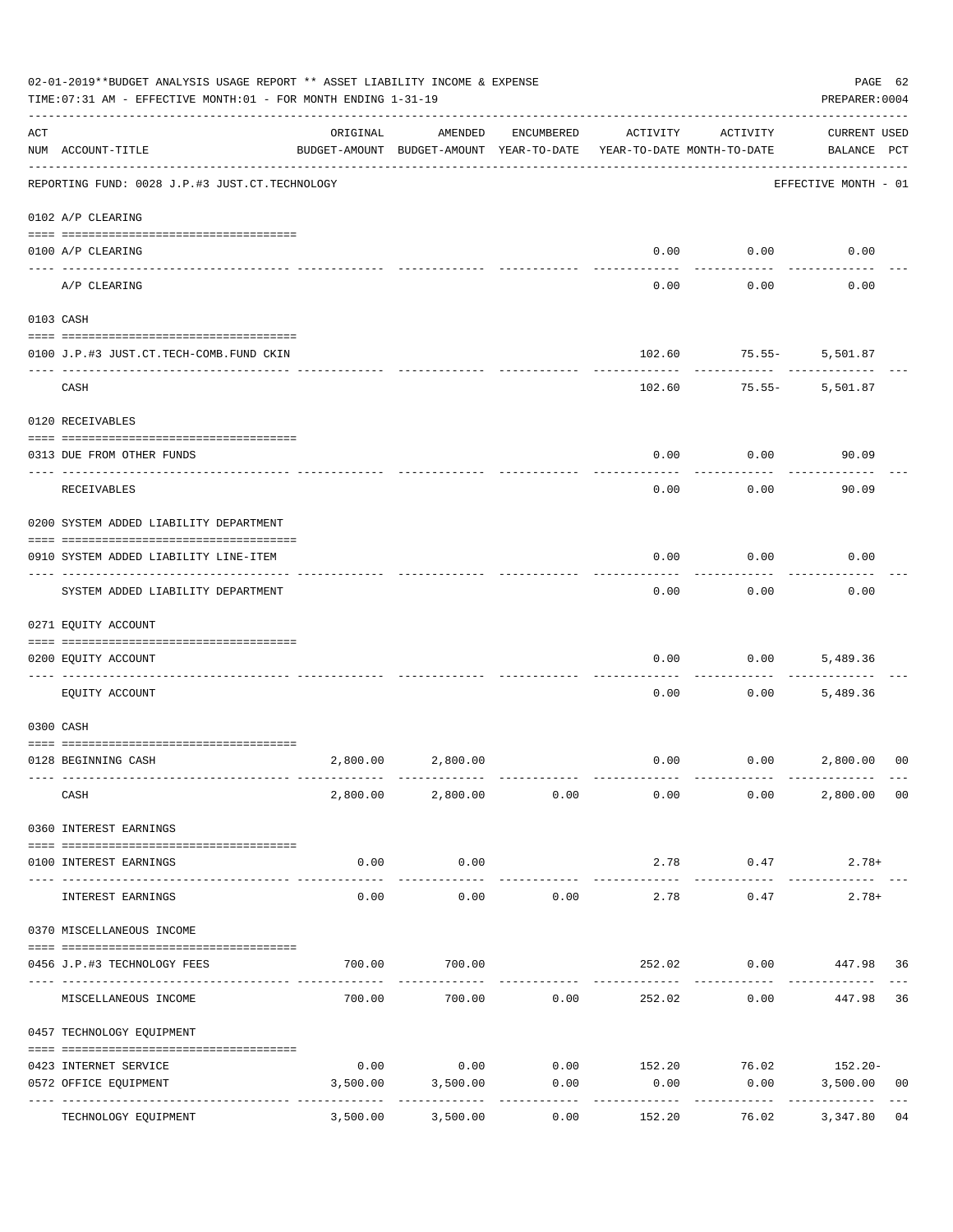| 02-01-2019**BUDGET ANALYSIS USAGE REPORT ** ASSET LIABILITY INCOME & EXPENSE |               |               |              |                            |          | PAGE 63              |      |
|------------------------------------------------------------------------------|---------------|---------------|--------------|----------------------------|----------|----------------------|------|
| TIME: 07:31 AM - EFFECTIVE MONTH: 01 - FOR MONTH ENDING 1-31-19              |               |               |              |                            |          | PREPARER: 0004       |      |
| ACT                                                                          | ORIGINAL      | AMENDED       | ENCUMBERED   | ACTIVITY                   | ACTIVITY | CURRENT USED         |      |
| NUM ACCOUNT-TITLE                                                            | BUDGET-AMOUNT | BUDGET-AMOUNT | YEAR-TO-DATE | YEAR-TO-DATE MONTH-TO-DATE |          | BALANCE              | PCT  |
| REPORTING FUND: 0028 J.P.#3 JUST.CT.TECHNOLOGY                               |               |               |              |                            |          | EFFECTIVE MONTH - 01 |      |
| J.P.#3 JUST.CT.TECHNOLOGY                                                    |               |               |              |                            |          |                      |      |
| INCOME TOTALS                                                                | 3,500.00      | 3,500.00      |              | 254.80                     | 0.47     | 3, 245, 20           | - 07 |
| <b>EXPENSE TOTALS</b>                                                        | 3,500.00      | 3,500.00      | 0.00         | 152.20                     | 76.02    | 3,347.80             | 04   |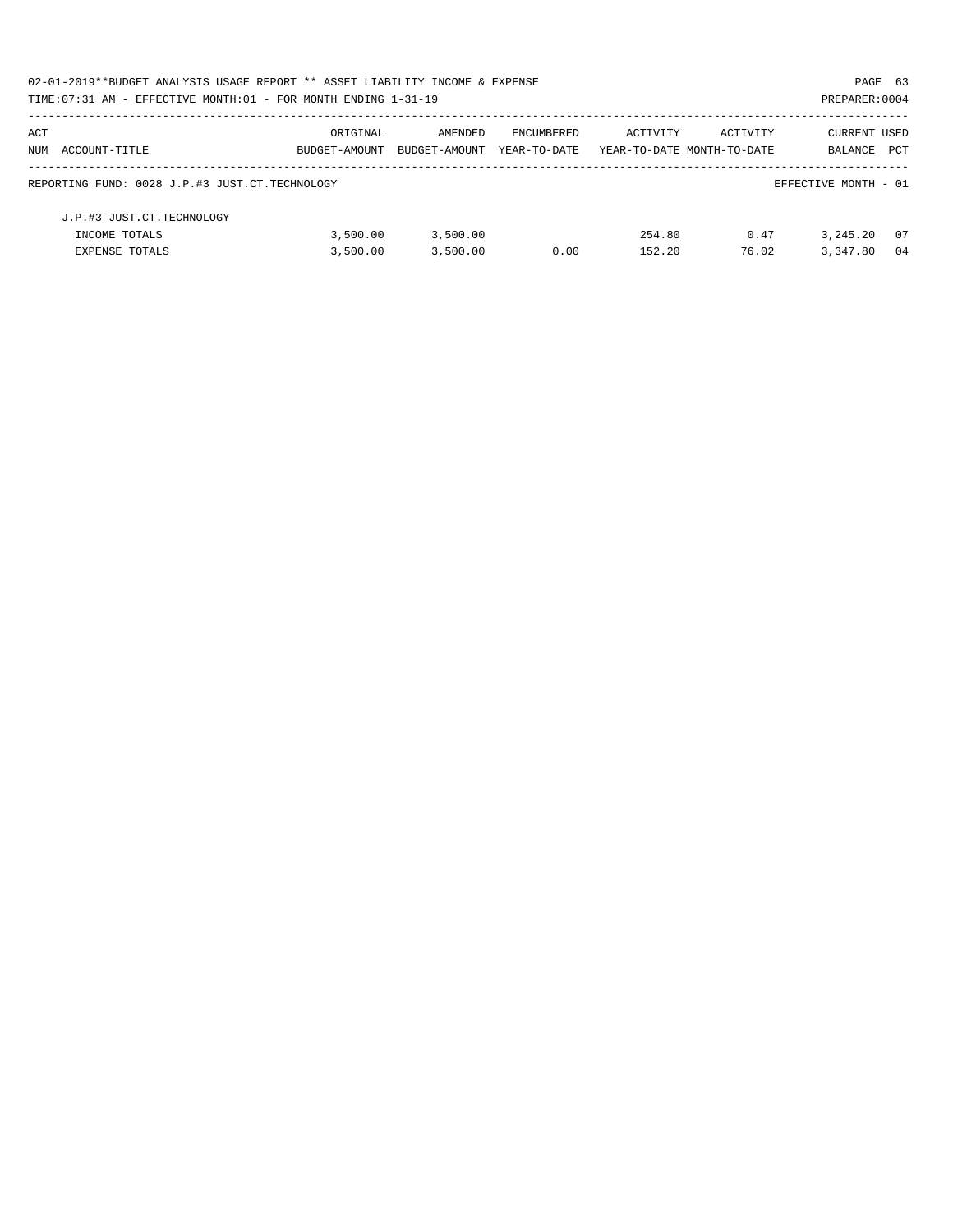|     | 02-01-2019**BUDGET ANALYSIS USAGE REPORT ** ASSET LIABILITY INCOME & EXPENSE<br>TIME:07:31 AM - EFFECTIVE MONTH:01 - FOR MONTH ENDING 1-31-19 |          |                                          |            |                            |          | PAGE 64<br>PREPARER: 0004 |
|-----|-----------------------------------------------------------------------------------------------------------------------------------------------|----------|------------------------------------------|------------|----------------------------|----------|---------------------------|
| ACT |                                                                                                                                               | ORIGINAL | AMENDED                                  | ENCUMBERED | ACTIVITY                   | ACTIVITY | CURRENT USED              |
|     | NUM ACCOUNT-TITLE                                                                                                                             |          | BUDGET-AMOUNT BUDGET-AMOUNT YEAR-TO-DATE |            | YEAR-TO-DATE MONTH-TO-DATE |          | BALANCE PCT               |
|     | REPORTING FUND: 0030 SHERIFF WORK RELEASE                                                                                                     |          |                                          |            |                            |          | EFFECTIVE MONTH - 01      |
|     | 0103 CASH                                                                                                                                     |          |                                          |            |                            |          |                           |
|     |                                                                                                                                               |          |                                          |            |                            |          |                           |
|     | 0100 SHERIFF WORK RELEASE-COMB FUND CKI                                                                                                       |          |                                          |            | 0.00                       | 0.00     | 983.14                    |
|     | CASH                                                                                                                                          |          |                                          |            | 0.00                       | 0.00     | -------<br>983.14         |
|     | 0271 EQUITY ACCOUNT                                                                                                                           |          |                                          |            |                            |          |                           |
|     | 0200 EQUITY ACCOUNT                                                                                                                           |          |                                          |            | 0.00                       | 0.00     | 983.14                    |
|     | EQUITY ACCOUNT                                                                                                                                |          |                                          |            | 0.00                       | 0.00     | 983.14                    |
|     | 0360 INTEREST EARNINGS                                                                                                                        |          |                                          |            |                            |          |                           |
|     |                                                                                                                                               |          |                                          |            |                            |          |                           |
|     | 0100 INTEREST EARNINGS                                                                                                                        | 0.00     | 0.00                                     |            | 0.00                       | 0.00     | 0.00                      |
|     | INTEREST EARNINGS                                                                                                                             | 0.00     | 0.00                                     | 0.00       | 0.00                       | 0.00     | 0.00                      |
|     | 0370 MISCELLANEOUS INCOME                                                                                                                     |          |                                          |            |                            |          |                           |
|     |                                                                                                                                               |          |                                          |            |                            |          |                           |
|     | 0569 SHERIFF WORK RELEASE                                                                                                                     | 0.00     | 0.00                                     |            | 0.00                       | 0.00     | 0.00                      |
|     | MISCELLANEOUS INCOME                                                                                                                          | 0.00     | 0.00                                     | 0.00       | 0.00                       | 0.00     | 0.00                      |
|     | 0569 WORK RELEASE                                                                                                                             |          |                                          |            |                            |          |                           |
|     |                                                                                                                                               |          |                                          |            |                            |          |                           |
|     | 0310 OFFICE SUPPLIES                                                                                                                          | 0.00     | 0.00                                     | 0.00       | 0.00                       | 0.00     | 0.00                      |
|     | 0421 ONLINE RESEARCH                                                                                                                          | 0.00     | 0.00                                     | 0.00       | 0.00                       | 0.00     | 0.00                      |
|     | 0571 EQUIPMENT                                                                                                                                | 0.00     | 0.00                                     | 0.00       | 0.00                       | 0.00     | 0.00                      |
|     | WORK RELEASE                                                                                                                                  | 0.00     | 0.00                                     | 0.00       | 0.00                       | 0.00     | 0.00                      |
|     | SHERIFF WORK RELEASE                                                                                                                          |          |                                          |            |                            |          |                           |
|     | INCOME TOTALS                                                                                                                                 | 0.00     | 0.00                                     |            | 0.00                       | 0.00     | 0.00                      |
|     | <b>EXPENSE TOTALS</b>                                                                                                                         | 0.00     | 0.00                                     | 0.00       | 0.00                       | 0.00     | 0.00                      |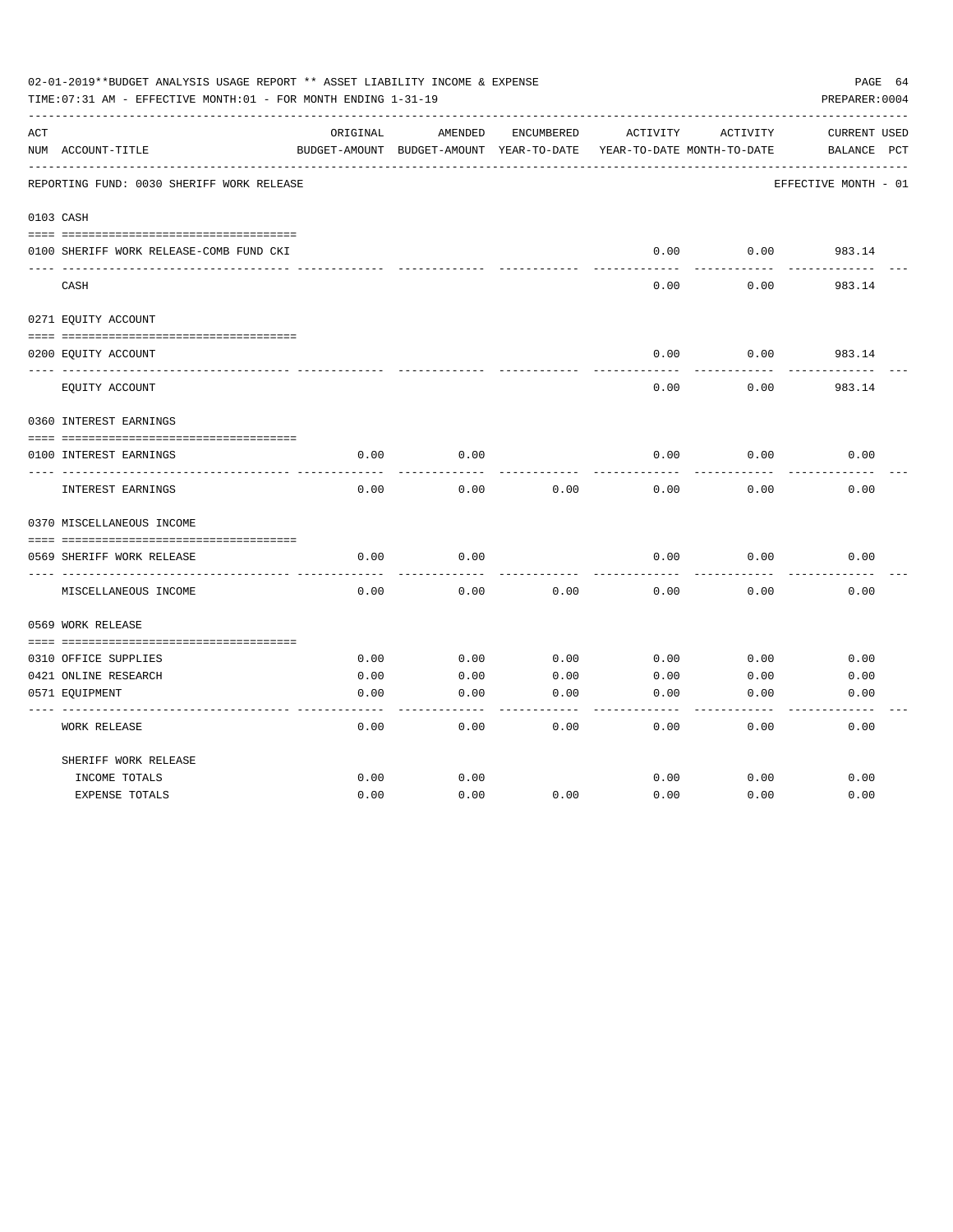|                | 02-01-2019**BUDGET ANALYSIS USAGE REPORT ** ASSET LIABILITY INCOME & EXPENSE<br>TIME: 07:31 AM - EFFECTIVE MONTH: 01 - FOR MONTH ENDING 1-31-19 |                                                                                 |                           |                    |                                   |            | PAGE 65<br>PREPARER: 0004              |                |
|----------------|-------------------------------------------------------------------------------------------------------------------------------------------------|---------------------------------------------------------------------------------|---------------------------|--------------------|-----------------------------------|------------|----------------------------------------|----------------|
| $\mathtt{ACT}$ | NUM ACCOUNT-TITLE                                                                                                                               | ORIGINAL<br>BUDGET-AMOUNT BUDGET-AMOUNT YEAR-TO-DATE YEAR-TO-DATE MONTH-TO-DATE | AMENDED                   | ENCUMBERED         | ACTIVITY                          | ACTIVITY   | <b>CURRENT USED</b><br>BALANCE PCT     |                |
|                | REPORTING FUND: 0031 COURTHOUSE RESTORATION FUND                                                                                                |                                                                                 |                           |                    |                                   |            | EFFECTIVE MONTH - 01                   |                |
|                | 0103 CASH                                                                                                                                       |                                                                                 |                           |                    |                                   |            |                                        |                |
|                | 0100 COURTHOUSE RESTORATION-COMB.FUND<br>0175 TEXPOOL                                                                                           |                                                                                 |                           |                    | 0.00                              | 0.00       | 59,514.36 27,131.89 47,817.92-<br>0.00 |                |
|                | CASH                                                                                                                                            |                                                                                 |                           |                    |                                   | ---------- | 59,514.36 27,131.89 47,817.92-         |                |
|                | 0271 EQUITY ACCOUNT                                                                                                                             |                                                                                 |                           |                    |                                   |            |                                        |                |
|                | 0200 EQUITY ACCOUNT                                                                                                                             |                                                                                 |                           |                    | 0.00                              |            | $0.00 107,332.28-$                     |                |
|                | EQUITY ACCOUNT                                                                                                                                  |                                                                                 |                           |                    | 0.00                              |            | $0.00 107,332.28-$                     |                |
|                | 0300 CASH                                                                                                                                       |                                                                                 |                           |                    |                                   |            |                                        |                |
|                | 0131 BEGINNING CASH BALANCE                                                                                                                     | 0.00                                                                            | 0.00                      |                    | 0.00                              | 0.00       | 0.00                                   |                |
|                | CASH                                                                                                                                            | 0.00                                                                            | 0.00                      | 0.00               | 0.00                              | 0.00       | 0.00                                   |                |
|                | 0330 GRANT INCOME                                                                                                                               |                                                                                 |                           |                    |                                   |            |                                        |                |
|                | 0510 COURTHOUSE RESTORATION                                                                                                                     | 2,756,774.00 2,756,774.00                                                       |                           |                    | 117,514.36 27,131.89 2,639,259.64 |            |                                        | 04             |
|                | GRANT INCOME                                                                                                                                    |                                                                                 |                           |                    |                                   |            |                                        | 04             |
|                | 0370 MISCELLANEOUS INCOME                                                                                                                       |                                                                                 |                           |                    |                                   |            |                                        |                |
|                | 0131 RESTORATION DONATIONS<br>------------ ---                                                                                                  | 0.00                                                                            | 0.00                      |                    | 0.00                              | 0.00       | 0.00                                   |                |
|                | MISCELLANEOUS INCOME                                                                                                                            | 0.00                                                                            | 0.00                      | 0.00               | 0.00                              | 0.00       | 0.00                                   |                |
|                | 0509 CONTINGENCY                                                                                                                                |                                                                                 |                           |                    |                                   |            |                                        |                |
|                | 0475 CONTINGENCY                                                                                                                                |                                                                                 | 245,080.00 245,080.00     | 0.00               | 0.00                              | 0.00       | 245,080.00                             | 00             |
|                | CONTINGENCY                                                                                                                                     |                                                                                 | 245,080.00 245,080.00     | 0.00               | 0.00                              | 0.00       | 245,080.00                             | 0 <sub>0</sub> |
|                | 0510 COURTHOUSE RESTORATION PHASE 1                                                                                                             |                                                                                 |                           |                    |                                   |            |                                        |                |
|                | 0403 ARCHITECTURAL FEES                                                                                                                         | 960.00                                                                          | 960.00                    | 0.00               | 0.00                              | 0.00       | 960.00                                 | 0 <sub>0</sub> |
|                | 0451 ASBESTOS ABATEMENT                                                                                                                         | 0.00                                                                            | 0.00                      | 0.00               | 0.00                              | 0.00       | 0.00                                   |                |
|                | 0482 DEMOLITION                                                                                                                                 | 0.00                                                                            | 0.00                      | 0.00               | 0.00                              | 0.00       | 0.00                                   |                |
|                | 0490 MISCELLANEOUS                                                                                                                              | 0.00                                                                            | 0.00                      | 0.00               | 0.00                              | 0.00       | 0.00                                   |                |
|                | COURTHOUSE RESTORATION PHASE 1                                                                                                                  | 960.00                                                                          | 960.00                    | 0.00               | 0.00                              | 0.00       | 960.00                                 | 00             |
|                | 0511 COURTHOUSE RESTORATION PHASE 2                                                                                                             |                                                                                 |                           |                    |                                   |            |                                        |                |
|                | 0165 CONSTRUCTION                                                                                                                               |                                                                                 | 2,450,782.00 2,450,782.00 | 0.00               | 0.00                              | 0.00       | 2,450,782.00                           | 00             |
|                | 0403 ARCHITECTURAL FEES                                                                                                                         | 47,040.00                                                                       | 47,040.00                 | 0.00               | 58,000.00                         | 0.00       | 10,960.00-123                          |                |
|                | 0451 ASBESTOS & OTHER TESTING                                                                                                                   | 11,680.00                                                                       | 11,680.00                 | 0.00               | 0.00                              | 0.00       | 11,680.00                              | 0 <sub>0</sub> |
|                | 0453 IT DESIGN                                                                                                                                  | 880.00                                                                          | 880.00                    | 0.00               | 0.00                              | 0.00       | 880.00                                 | 00             |
|                | 0455 SECURITY                                                                                                                                   | 352.00                                                                          | 352.00                    | 0.00               | 0.00                              | 0.00       | 352.00                                 | 0 <sub>0</sub> |
|                | COURTHOUSE RESTORATION PHASE 2                                                                                                                  | ----- --------------<br>2,510,734.00 2,510,734.00                               | -----------               | ----------<br>0.00 | 58,000.00                         | 0.00       | -----------<br>2,452,734.00            | 02             |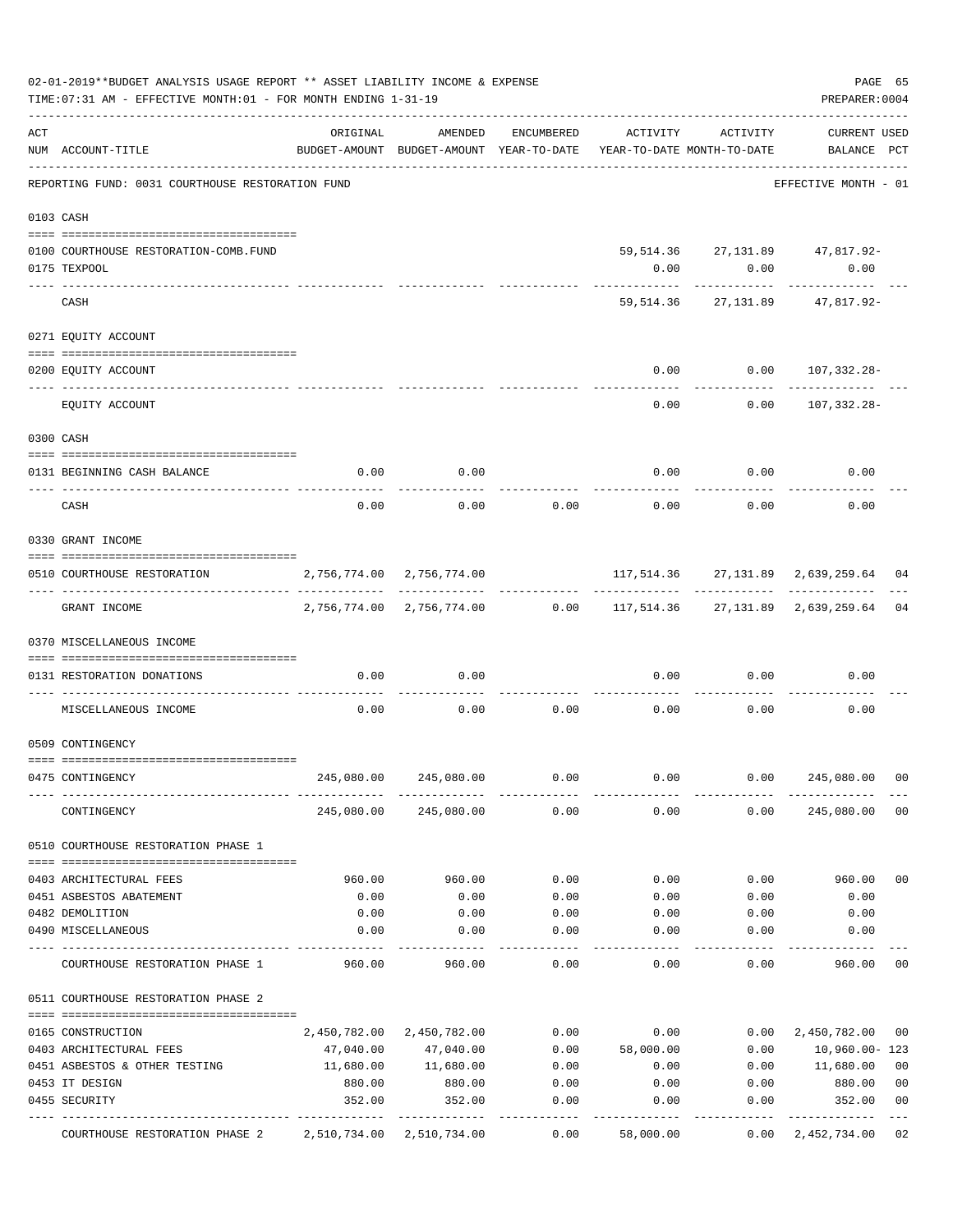| 02-01-2019**BUDGET ANALYSIS USAGE REPORT ** ASSET LIABILITY INCOME & EXPENSE<br>TIME: 07:31 AM - EFFECTIVE MONTH: 01 - FOR MONTH ENDING 1-31-19 |               |               |              |                            |           | PAGE 66<br>PREPARER: 0004 |     |
|-------------------------------------------------------------------------------------------------------------------------------------------------|---------------|---------------|--------------|----------------------------|-----------|---------------------------|-----|
| ACT                                                                                                                                             | ORIGINAL      | AMENDED       | ENCUMBERED   | ACTIVITY                   | ACTIVITY  | <b>CURRENT USED</b>       |     |
| NUM ACCOUNT-TITLE                                                                                                                               | BUDGET-AMOUNT | BUDGET-AMOUNT | YEAR-TO-DATE | YEAR-TO-DATE MONTH-TO-DATE |           | BALANCE                   | PCT |
| REPORTING FUND: 0031 COURTHOUSE RESTORATION FUND                                                                                                |               |               |              |                            |           | EFFECTIVE MONTH - 01      |     |
| COURTHOUSE RESTORATION FUND                                                                                                                     |               |               |              |                            |           |                           |     |
| INCOME TOTALS                                                                                                                                   | 2,756,774.00  | 2,756,774.00  |              | 117,514.36                 | 27,131.89 | 2,639,259.64              | 04  |
| <b>EXPENSE TOTALS</b>                                                                                                                           | 2,756,774.00  | 2,756,774.00  | 0.00         | 58,000.00                  | 0.00      | 2,698,774.00              | 02  |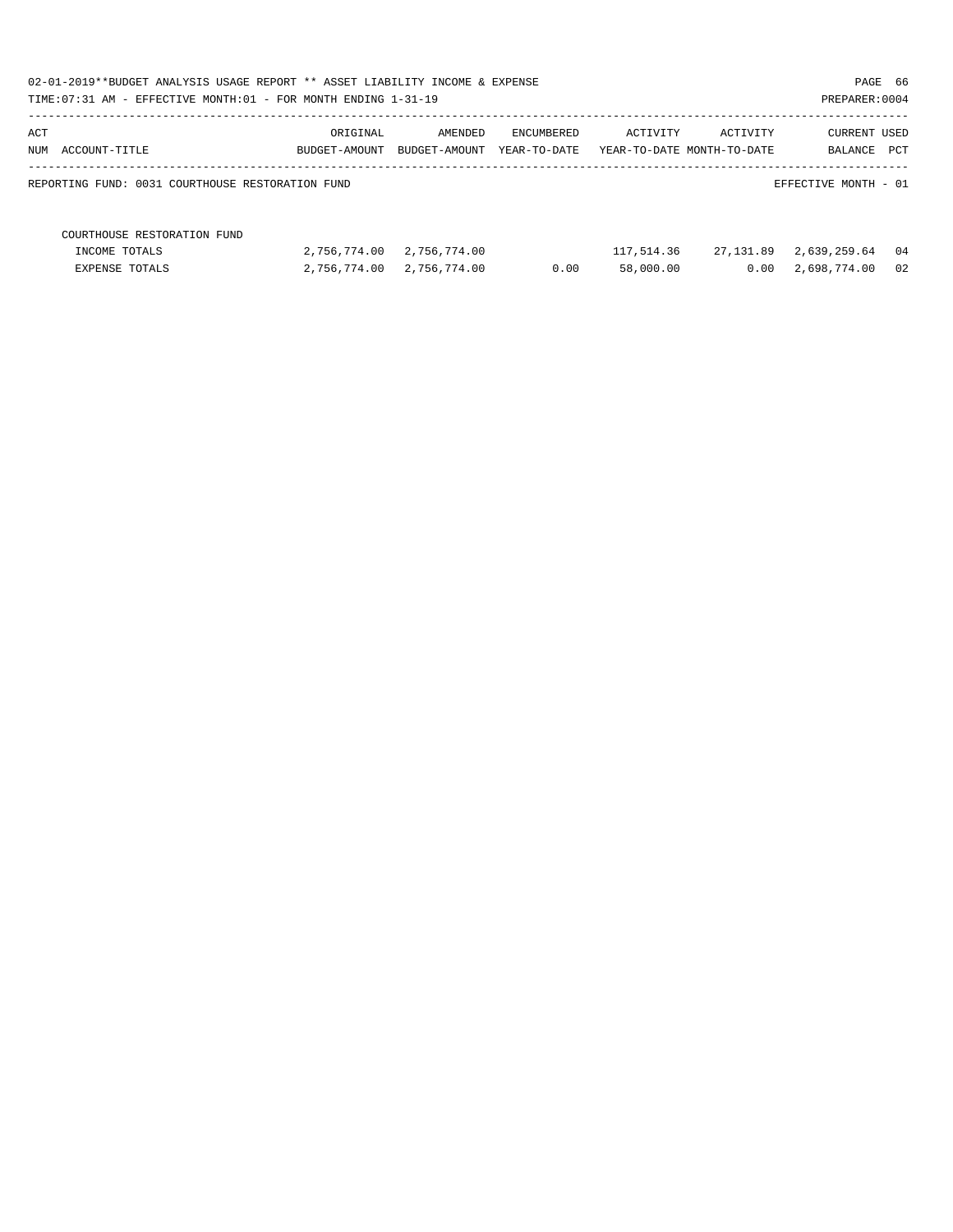|     | 02-01-2019**BUDGET ANALYSIS USAGE REPORT ** ASSET LIABILITY INCOME & EXPENSE<br>TIME: 07:31 AM - EFFECTIVE MONTH: 01 - FOR MONTH ENDING 1-31-19 |          |                                                     |            |                                        |          | PAGE 67<br>PREPARER: 0004          |                |
|-----|-------------------------------------------------------------------------------------------------------------------------------------------------|----------|-----------------------------------------------------|------------|----------------------------------------|----------|------------------------------------|----------------|
| ACT | NUM ACCOUNT-TITLE                                                                                                                               | ORIGINAL | AMENDED<br>BUDGET-AMOUNT BUDGET-AMOUNT YEAR-TO-DATE | ENCUMBERED | ACTIVITY<br>YEAR-TO-DATE MONTH-TO-DATE | ACTIVITY | <b>CURRENT USED</b><br>BALANCE PCT |                |
|     | REPORTING FUND: 0033 BAIL BONDSMAN APP. FEES                                                                                                    |          |                                                     |            |                                        |          | EFFECTIVE MONTH - 01               |                |
|     | 0102 A/P CLEARING                                                                                                                               |          |                                                     |            |                                        |          |                                    |                |
|     | 0100 A/P CLEARING                                                                                                                               |          |                                                     |            | 0.00                                   | 0.00     | 0.00                               |                |
|     | ---- --------<br>A/P CLEARING                                                                                                                   |          |                                                     |            | 0.00                                   | 0.00     | 0.00                               |                |
|     | 0103 BAIL BONDSMAN AP.FEE CASH                                                                                                                  |          |                                                     |            |                                        |          |                                    |                |
|     | 0100 BAIL BONDSMAN APP.-COMB FUND CKING                                                                                                         |          |                                                     |            | 0.00                                   | 0.00     | 8,596.74                           |                |
|     | BAIL BONDSMAN AP.FEE CASH                                                                                                                       |          |                                                     |            | 0.00                                   | 0.00     | 8,596.74                           |                |
|     | 0271 EQUITY ACCOUNT                                                                                                                             |          |                                                     |            |                                        |          |                                    |                |
|     | 0200 EQUITY ACCOUNT                                                                                                                             |          |                                                     |            | 0.00                                   |          | $0.00$ 8,596.74                    |                |
|     | EQUITY ACCOUNT                                                                                                                                  |          |                                                     |            | 0.00                                   | 0.00     | 8,596.74                           |                |
|     | 0300 CASH                                                                                                                                       |          |                                                     |            |                                        |          |                                    |                |
|     | 0133 BEGINNING CASH BALANCE                                                                                                                     | 0.00     | 0.00                                                |            | 0.00                                   | 0.00     | 0.00                               |                |
|     | CASH                                                                                                                                            | 0.00     | 0.00                                                | 0.00       | 0.00                                   | 0.00     | 0.00                               |                |
|     | 0340 BAIL BOND APPLICATION FEE                                                                                                                  |          |                                                     |            |                                        |          |                                    |                |
|     | 0480 APPLICATION FEE                                                                                                                            | 500.00   | 500.00                                              |            | 0.00                                   | 0.00     | 500.00                             | 00             |
|     | BAIL BOND APPLICATION FEE                                                                                                                       | 500.00   | 500.00                                              | 0.00       | 0.00                                   | 0.00     | 500.00                             | 0 <sub>0</sub> |
|     | 0498 BAIL BONDSMAN EXP.                                                                                                                         |          |                                                     |            |                                        |          |                                    |                |
|     | 0310 OFFICE SUPPLIES                                                                                                                            | 500.00   | 500.00 0.00                                         |            | $0.00$ $0.00$ $500.00$                 |          |                                    | 00             |
|     | 0427 OUT OF COUNTY TRAVEL                                                                                                                       | 0.00     | 0.00                                                | 0.00       | 0.00                                   | 0.00     | 0.00                               |                |
|     | BAIL BONDSMAN EXP.                                                                                                                              | 500.00   | 500.00                                              | 0.00       | 0.00                                   | 0.00     | 500.00                             | 0 <sub>0</sub> |
|     | BAIL BONDSMAN APP. FEES                                                                                                                         |          |                                                     |            |                                        |          |                                    |                |
|     | INCOME TOTALS                                                                                                                                   | 500.00   | 500.00                                              |            | 0.00                                   | 0.00     | 500.00                             | 0 <sub>0</sub> |
|     | EXPENSE TOTALS                                                                                                                                  | 500.00   | 500.00                                              | 0.00       | 0.00                                   | 0.00     | 500.00                             | 0 <sub>0</sub> |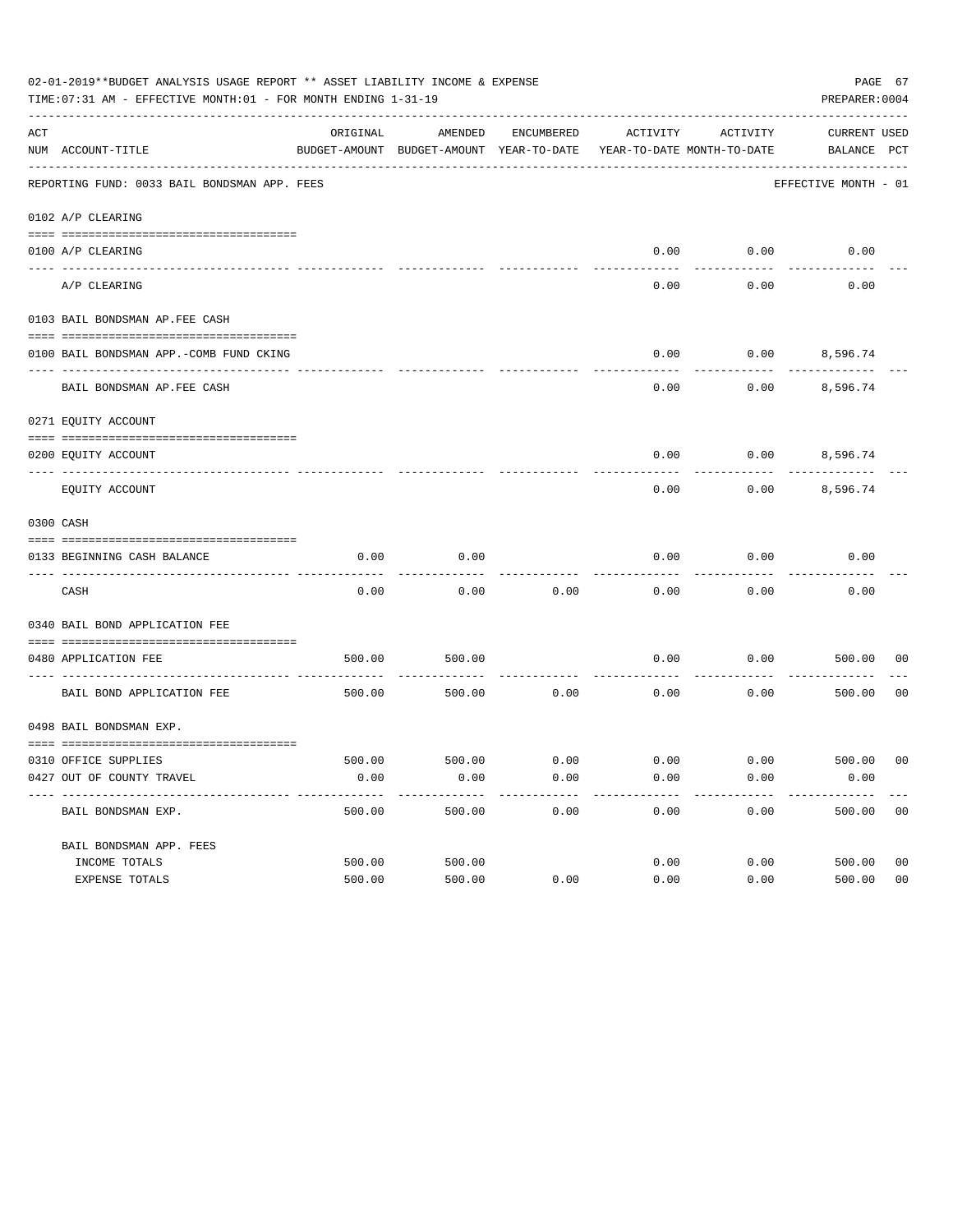|          | 02-01-2019**BUDGET ANALYSIS USAGE REPORT ** ASSET LIABILITY INCOME & EXPENSE<br>TIME: 07:31 AM - EFFECTIVE MONTH: 01 - FOR MONTH ENDING 1-31-19 |              |                                                     |                    |                                        |                           | PREPARER: 0004                     | PAGE 68        |
|----------|-------------------------------------------------------------------------------------------------------------------------------------------------|--------------|-----------------------------------------------------|--------------------|----------------------------------------|---------------------------|------------------------------------|----------------|
| ACT      | NUM ACCOUNT-TITLE                                                                                                                               | ORIGINAL     | AMENDED<br>BUDGET-AMOUNT BUDGET-AMOUNT YEAR-TO-DATE | ENCUMBERED         | ACTIVITY<br>YEAR-TO-DATE MONTH-TO-DATE | ACTIVITY                  | <b>CURRENT USED</b><br>BALANCE PCT |                |
|          | -------------------------------------<br>REPORTING FUND: 0034 DISTRICT CT.RECORDS ARCHIVE                                                       |              |                                                     |                    |                                        |                           | EFFECTIVE MONTH - 01               |                |
|          | 0100 PAYROLL                                                                                                                                    |              |                                                     |                    |                                        |                           |                                    |                |
|          | 0100 PAYROLL                                                                                                                                    |              |                                                     |                    | 0.00                                   | 0.00                      | 0.00                               |                |
| -------- | PAYROLL                                                                                                                                         |              |                                                     |                    | 0.00                                   | 0.00                      | 0.00                               |                |
|          | 0103 CASH                                                                                                                                       |              |                                                     |                    |                                        |                           |                                    |                |
|          | 0100 DISTRICT CT.REC.ARCHIVE COMB.FUND                                                                                                          |              |                                                     |                    |                                        | 1,446.62 243.23 28,717.70 |                                    |                |
|          | CASH                                                                                                                                            |              |                                                     |                    |                                        | 1,446.62 243.23 28,717.70 |                                    |                |
|          | 0120 RECEIVABLES                                                                                                                                |              |                                                     |                    |                                        |                           |                                    |                |
|          | 0313 DUE FROM OTHER FUNDS                                                                                                                       |              |                                                     |                    | 0.00                                   | 0.00                      | 331.18                             |                |
|          | RECEIVABLES                                                                                                                                     |              |                                                     |                    | 0.00                                   | 0.00                      | 331.18                             |                |
|          | 0271 EQUITY ACCOUNT                                                                                                                             |              |                                                     |                    |                                        |                           |                                    |                |
|          | 0200 EQUITY ACCOUNT                                                                                                                             |              |                                                     |                    | 0.00                                   | 0.00                      | 27,602.26                          |                |
|          | EQUITY ACCOUNT                                                                                                                                  |              |                                                     |                    | 0.00                                   | 0.00                      | -----------<br>27,602.26           |                |
|          | 0300 CASH                                                                                                                                       |              |                                                     |                    |                                        |                           |                                    |                |
|          | 0134 BEGINNING CASH BALANCE                                                                                                                     | 7,000.00     | 7,000.00                                            |                    | 0.00                                   | 0.00                      | 7,000.00                           | 00             |
|          | -----------------------------<br>CASH                                                                                                           |              | 7,000.00 7,000.00                                   | 0.00               | 0.00                                   | 0.00                      | 7,000.00                           | 0 <sub>0</sub> |
|          | 0360 INTEREST INCOME                                                                                                                            |              |                                                     |                    |                                        |                           |                                    |                |
|          | 0100 INTEREST INCOME                                                                                                                            | 0.00         | 0.00                                                |                    |                                        | 14.35 2.49                | $14.35+$                           |                |
|          | INTEREST INCOME                                                                                                                                 | 0.00         | 0.00                                                |                    | $0.00$ 14.35 2.49                      |                           | $14.35+$                           |                |
|          | 0370 MISCELLANEOUS INCOME                                                                                                                       |              |                                                     |                    |                                        |                           |                                    |                |
|          | 0450 DISTRICT CT.RECORDS ARCHIVE FEE                                                                                                            |              | 3,000.00 3,000.00                                   |                    |                                        |                           | 1,432.27 240.74 1,567.73 48        |                |
|          | MISCELLANEOUS INCOME                                                                                                                            |              | 3,000.00 3,000.00                                   |                    | $0.00$ 1,432.27                        |                           | 240.74 1,567.73 48                 |                |
|          | 0450 DISTRICT CT.RECORDS ARCHIVE EQUIPM                                                                                                         |              |                                                     |                    |                                        |                           |                                    |                |
|          |                                                                                                                                                 |              |                                                     |                    |                                        |                           |                                    |                |
|          | 0107 SALARYTEMP/EXTRA<br>0201 SOCIAL SECURITY TAXES                                                                                             | 0.00<br>0.00 | 0.00<br>0.00                                        | 0.00<br>0.00       | 0.00<br>0.00                           | 0.00<br>0.00              | 0.00<br>0.00                       |                |
|          | 0203 RETIREMENT                                                                                                                                 | 0.00         | 0.00                                                | 0.00               | 0.00                                   | 0.00                      | 0.00                               |                |
|          | 0204 WORKERS COMPENSATION                                                                                                                       | 0.00         | 0.00                                                | 0.00               | 0.00                                   | 0.00                      | 0.00                               |                |
|          | 0205 MEDICARE TAX                                                                                                                               | 0.00         | 0.00                                                | 0.00               | 0.00                                   | 0.00                      | 0.00                               |                |
|          | 0572 OFFICE EQUIPMENT                                                                                                                           | 10,000.00    | 10,000.00                                           | 0.00<br>---------- | 0.00<br>--------                       | 0.00<br>---------         | 10,000.00<br>-----------           | 00             |
|          | DISTRICT CT.RECORDS ARCHIVE EQUIPM 10,000.00 10,000.00                                                                                          |              |                                                     | 0.00               | 0.00                                   | 0.00                      | 10,000.00                          | 0 <sub>0</sub> |
|          | DISTRICT CT.RECORDS ARCHIVE<br>INCOME TOTALS                                                                                                    |              | 10,000.00 10,000.00                                 |                    | 1,446.62                               |                           | 243.23 8,553.38 14                 |                |
|          |                                                                                                                                                 |              |                                                     |                    |                                        |                           |                                    |                |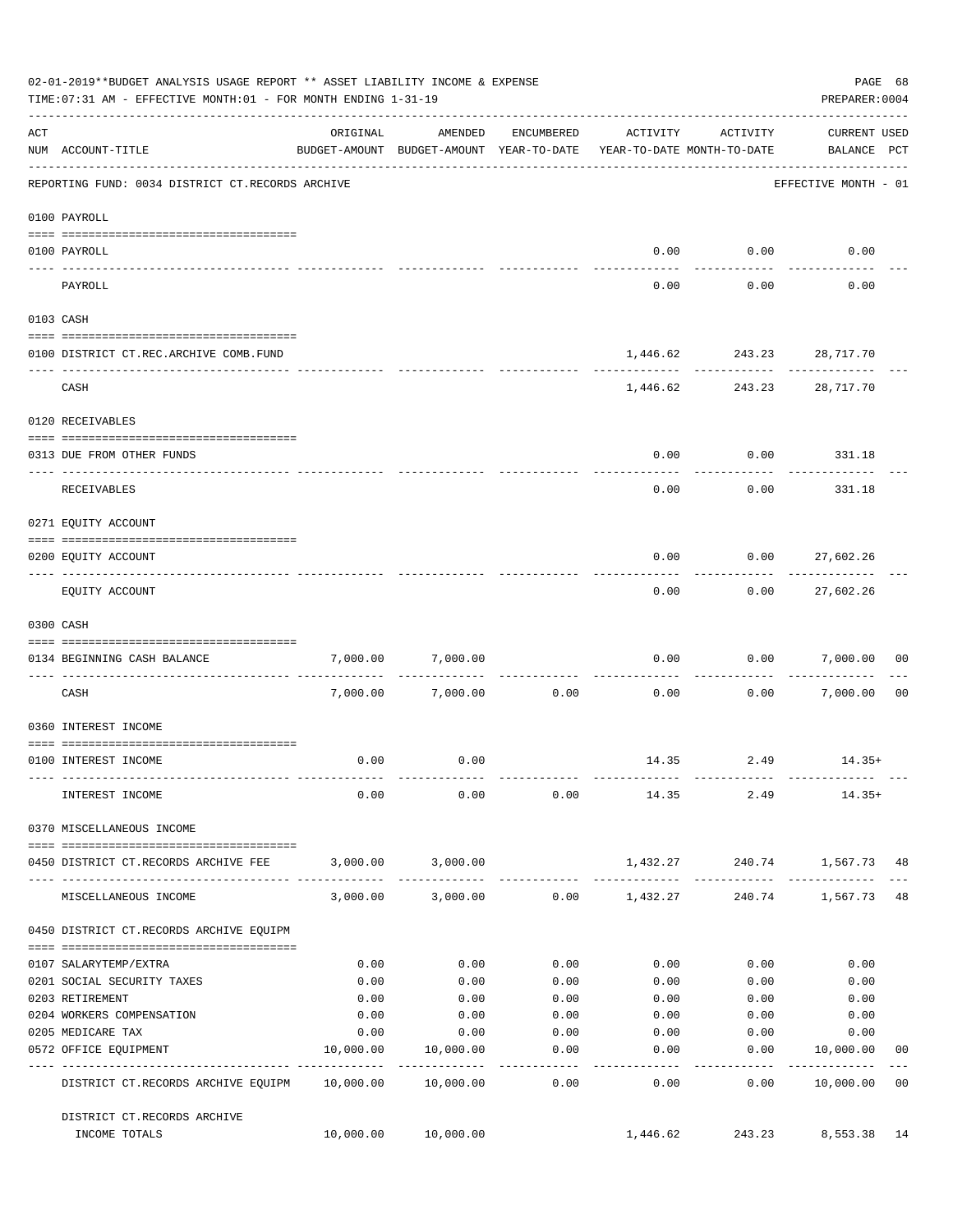| 02-01-2019**BUDGET ANALYSIS USAGE REPORT ** ASSET LIABILITY INCOME & EXPENSE<br>TIME: 07:31 AM - EFFECTIVE MONTH: 01 - FOR MONTH ENDING 1-31-19 |                           |                          |                                   |                                        |          |                                       | PAGE 69<br>PREPARER: 0004 |
|-------------------------------------------------------------------------------------------------------------------------------------------------|---------------------------|--------------------------|-----------------------------------|----------------------------------------|----------|---------------------------------------|---------------------------|
| ACT<br>NUM ACCOUNT-TITLE                                                                                                                        | ORIGINAL<br>BUDGET-AMOUNT | AMENDED<br>BUDGET-AMOUNT | <b>ENCUMBERED</b><br>YEAR-TO-DATE | ACTIVITY<br>YEAR-TO-DATE MONTH-TO-DATE | ACTIVITY | <b>CURRENT USED</b><br><b>BALANCE</b> | <b>PCT</b>                |
|                                                                                                                                                 |                           |                          |                                   |                                        |          |                                       |                           |
| REPORTING FUND: 0034 DISTRICT CT.RECORDS ARCHIVE                                                                                                |                           |                          |                                   |                                        |          | EFFECTIVE MONTH - 01                  |                           |
| <b>EXPENSE TOTALS</b>                                                                                                                           | 10,000.00                 | 10,000.00                | 0.00                              | 0.00                                   | 0.00     | 10,000.00                             | 00                        |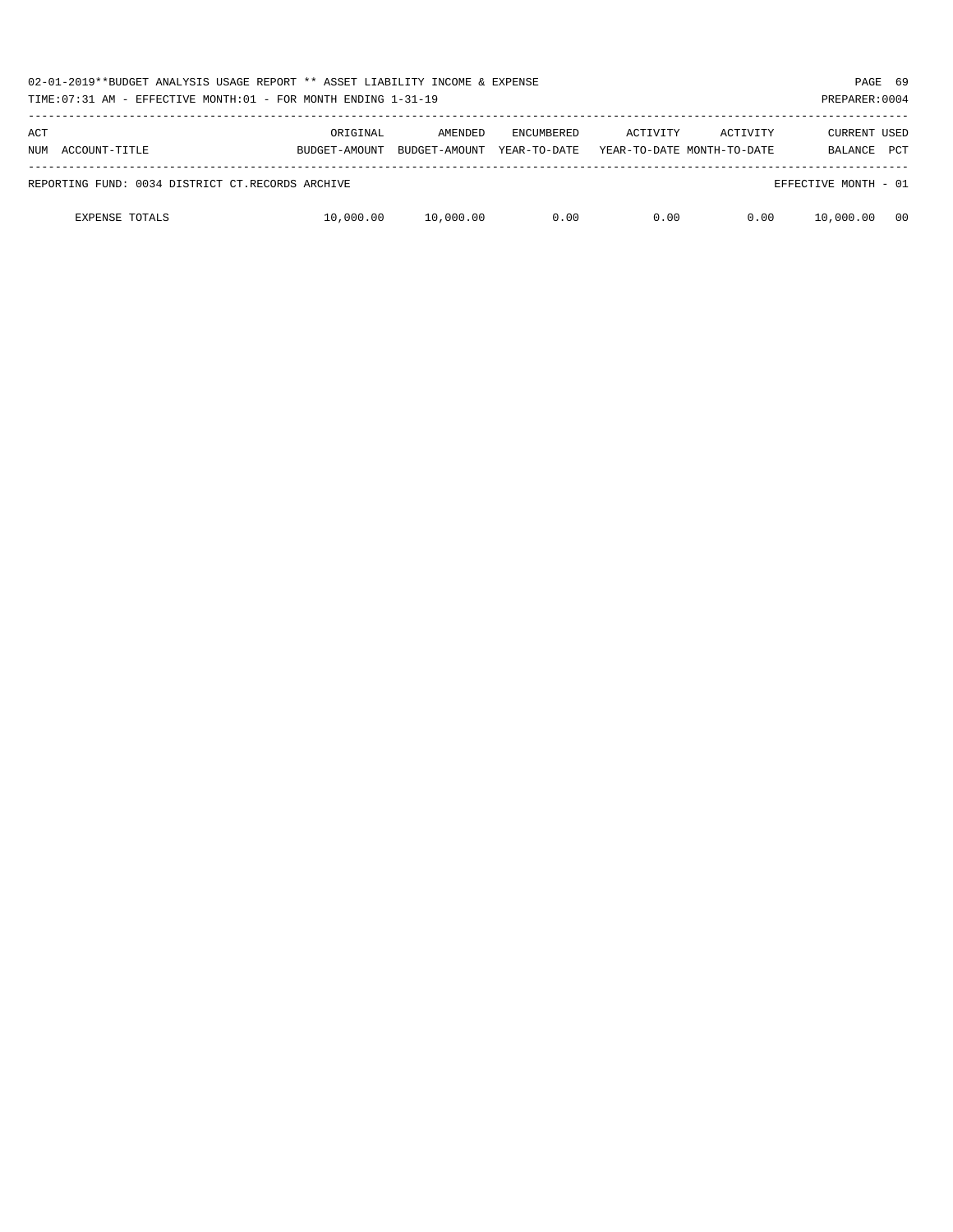| 02-01-2019**BUDGET ANALYSIS USAGE REPORT ** ASSET LIABILITY INCOME & EXPENSE<br>TIME: 07:31 AM - EFFECTIVE MONTH: 01 - FOR MONTH ENDING 1-31-19 |                                                          |           |                                |            |                                                                                 | PAGE 70<br>PREPARER: 0004 |                                              |                |
|-------------------------------------------------------------------------------------------------------------------------------------------------|----------------------------------------------------------|-----------|--------------------------------|------------|---------------------------------------------------------------------------------|---------------------------|----------------------------------------------|----------------|
| $\mathtt{ACT}$                                                                                                                                  | NUM ACCOUNT-TITLE<br>----------------------------------- | ORIGINAL  | AMENDED                        | ENCUMBERED | ACTIVITY<br>BUDGET-AMOUNT BUDGET-AMOUNT YEAR-TO-DATE YEAR-TO-DATE MONTH-TO-DATE | ACTIVITY                  | <b>CURRENT USED</b><br>BALANCE PCT           |                |
|                                                                                                                                                 | REPORTING FUND: 0035 LAW LIBRARY FUND                    |           |                                |            |                                                                                 |                           | EFFECTIVE MONTH - 01                         |                |
|                                                                                                                                                 | 0103 CASH                                                |           |                                |            |                                                                                 |                           |                                              |                |
|                                                                                                                                                 | 0100 LAW LIBRARY-COMBINED FUND CHECKING                  |           |                                |            |                                                                                 |                           | 3, 133.70 999.41 161, 060.33<br>------------ |                |
|                                                                                                                                                 | CASH                                                     |           |                                |            | 3,133.70                                                                        | ------------<br>999.41    | 161,060.33                                   |                |
|                                                                                                                                                 | 0120 RECEIVABLES                                         |           |                                |            |                                                                                 |                           |                                              |                |
|                                                                                                                                                 | 0313 DUE FROM OTHER FUNDS                                |           |                                |            | 0.00                                                                            |                           | $0.00$ 1,049.55                              |                |
|                                                                                                                                                 | <b>RECEIVABLES</b>                                       |           |                                |            | 0.00                                                                            |                           | $0.00$ 1,049.55                              |                |
|                                                                                                                                                 | 0200 LIABILITY ACCOUNT                                   |           |                                |            |                                                                                 |                           |                                              |                |
|                                                                                                                                                 | 0910 SYSTEM ADDED LIABILITY LI                           |           |                                |            | $300.00 -$                                                                      | 0.00                      | $300.00 -$                                   |                |
|                                                                                                                                                 | LIABILITY ACCOUNT                                        |           |                                |            | $300.00 -$                                                                      | 0.00                      | $300.00 -$                                   |                |
|                                                                                                                                                 | 0271 EQUITY ACCOUNT                                      |           |                                |            |                                                                                 |                           |                                              |                |
|                                                                                                                                                 | 0200 EQUITY ACCOUNT                                      |           |                                |            | 0.00                                                                            |                           | 0.00 158,976.18                              |                |
|                                                                                                                                                 | EQUITY ACCOUNT                                           |           |                                |            | 0.00                                                                            | 0.00                      | 158,976.18                                   |                |
|                                                                                                                                                 | 0340 FEES OF OFFICE                                      |           |                                |            |                                                                                 |                           |                                              |                |
|                                                                                                                                                 | 0403 COUNTY CLERK FEES                                   |           |                                |            |                                                                                 |                           | 420.00  420.00  4,580.00                     | 08             |
|                                                                                                                                                 | 0450 DISTRICT CLERK FEES                                 | 10,000.00 | 5,000.00 5,000.00<br>10,000.00 |            | 3,231.22                                                                        | 565.22                    | 6,768.78                                     | 32             |
|                                                                                                                                                 |                                                          |           |                                |            |                                                                                 | ---------                 |                                              |                |
|                                                                                                                                                 | FEES OF OFFICE                                           | 15,000.00 | 15,000.00                      |            | $0.00$ 3,651.22                                                                 | 985.22                    | 11,348.78                                    | 24             |
|                                                                                                                                                 | 0360 INTEREST EARNINGS                                   |           |                                |            |                                                                                 |                           |                                              |                |
|                                                                                                                                                 | 0100 INTEREST EARNINGS                                   | 50.00     | 50.00                          |            | 82.48                                                                           | 14.19                     | $32.48 + 165$                                |                |
|                                                                                                                                                 | INTEREST EARNINGS                                        | 50.00     | 50.00                          | 0.00       | 82.48                                                                           | 14.19                     | $32.48 + 165$                                |                |
|                                                                                                                                                 | 0475 LAW LIBRARY                                         |           |                                |            |                                                                                 |                           |                                              |                |
|                                                                                                                                                 | 0310 OFFICE SUPPLIES                                     | 2,000.00  | 2,000.00                       | 0.00       | 0.00                                                                            | 0.00                      | 2,000.00                                     | 0 <sub>0</sub> |
|                                                                                                                                                 | 0421 LEXIS NEXIS ONLINE LEGAL RESEARCH                   | 4,000.00  | 4,000.00                       | 0.00       | 300.00                                                                          | 0.00                      | 3,700.00                                     | 08             |
|                                                                                                                                                 | 0453 R&M COMPUTER                                        | 200.00    | 200.00                         | 0.00       | 0.00                                                                            | 0.00                      | 200.00                                       | 0 <sub>0</sub> |
|                                                                                                                                                 | 0574 TECHNOLOGY                                          | 8,350.00  | 8,350.00                       | 0.00       | 0.00                                                                            | 0.00                      | 8,350.00                                     | 0 <sub>0</sub> |
|                                                                                                                                                 | 0590 LAW BOOKS                                           | 500.00    | 500.00                         | 0.00       | 0.00                                                                            | 0.00                      | 500.00                                       | 0 <sub>0</sub> |
|                                                                                                                                                 | LAW LIBRARY                                              |           | 15,050.00 15,050.00            | 0.00       | 300.00                                                                          | 0.00                      | 14,750.00                                    | 02             |
|                                                                                                                                                 | LAW LIBRARY FUND                                         |           |                                |            |                                                                                 |                           |                                              |                |
|                                                                                                                                                 | INCOME TOTALS                                            | 15,050.00 | 15,050.00                      |            | 3,733.70                                                                        | 999.41                    | 11,316.30                                    | 25             |
|                                                                                                                                                 | EXPENSE TOTALS                                           | 15,050.00 | 15,050.00                      | 0.00       | 300.00                                                                          | 0.00                      | 14,750.00                                    | 02             |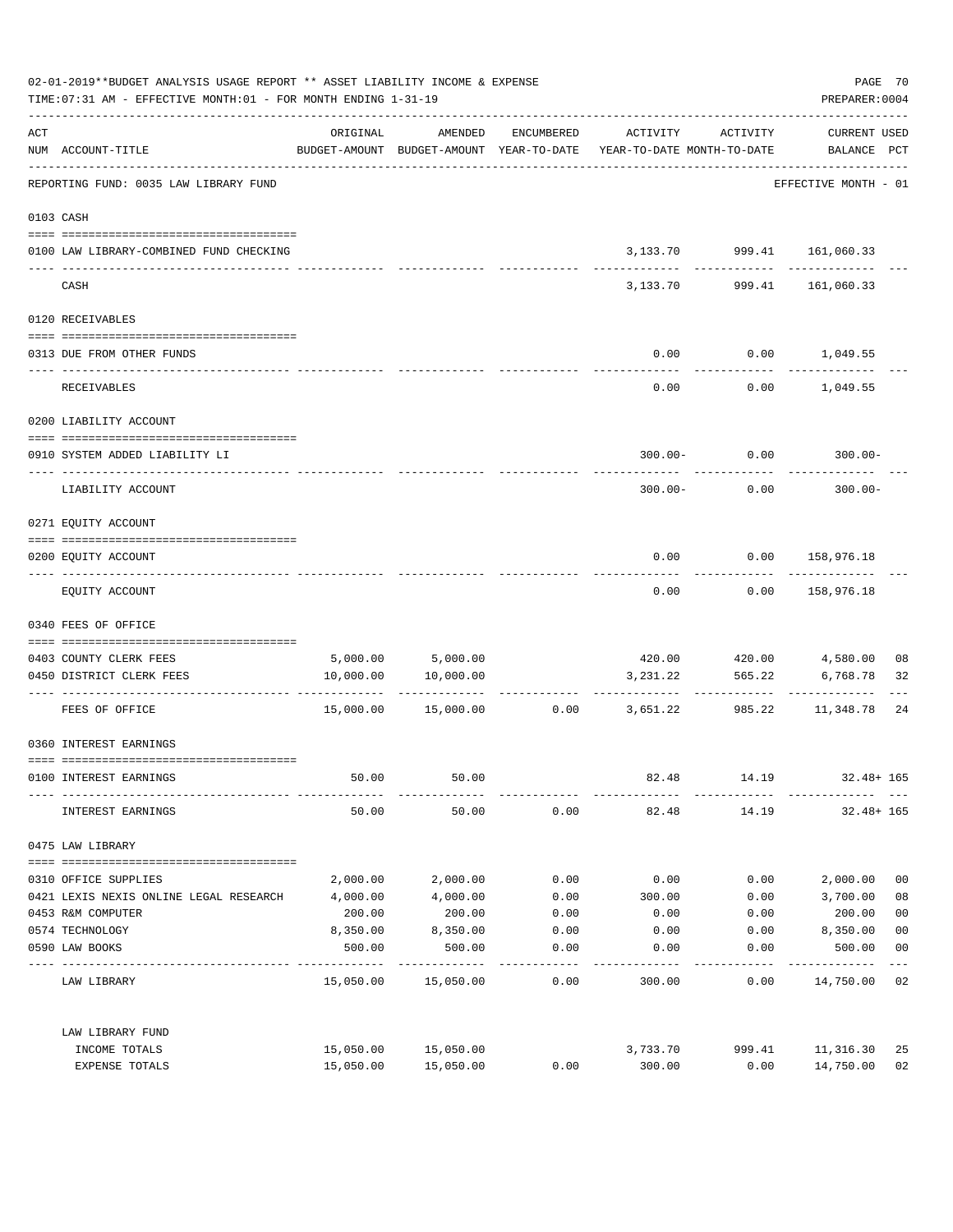| 02-01-2019**BUDGET ANALYSIS USAGE REPORT ** ASSET LIABILITY INCOME & EXPENSE<br>TIME: 07:31 AM - EFFECTIVE MONTH: 01 - FOR MONTH ENDING 1-31-19 |                                                         |                                                      |                          |             |                                        |                         |                                      | PAGE 71<br>PREPARER: 0004 |  |
|-------------------------------------------------------------------------------------------------------------------------------------------------|---------------------------------------------------------|------------------------------------------------------|--------------------------|-------------|----------------------------------------|-------------------------|--------------------------------------|---------------------------|--|
| $\mathop{\rm ACT}$                                                                                                                              | NUM ACCOUNT-TITLE                                       | ORIGINAL<br>BUDGET-AMOUNT BUDGET-AMOUNT YEAR-TO-DATE | AMENDED                  | ENCUMBERED  | ACTIVITY<br>YEAR-TO-DATE MONTH-TO-DATE | ACTIVITY                | <b>CURRENT USED</b><br>BALANCE PCT   |                           |  |
|                                                                                                                                                 | REPORTING FUND: 0036 D.A. FEE ACCOUNT FUND              |                                                      |                          |             |                                        |                         | EFFECTIVE MONTH - 01                 |                           |  |
|                                                                                                                                                 | 0100 PAYROLL                                            |                                                      |                          |             |                                        |                         |                                      |                           |  |
|                                                                                                                                                 | 0100 PAYROLL                                            |                                                      |                          |             |                                        | $0.00$ 0.00             | 0.00                                 |                           |  |
| ---- ---                                                                                                                                        | PAYROLL                                                 |                                                      |                          |             | 0.00                                   | 0.00                    | 0.00                                 |                           |  |
|                                                                                                                                                 | 0102 A/P CLEARING                                       |                                                      |                          |             |                                        |                         |                                      |                           |  |
|                                                                                                                                                 |                                                         |                                                      |                          |             |                                        |                         |                                      |                           |  |
|                                                                                                                                                 | 0100 A/P CLEARING                                       |                                                      |                          |             | 0.00                                   | 0.00                    | 0.00                                 |                           |  |
|                                                                                                                                                 | A/P CLEARING                                            |                                                      |                          |             | 0.00                                   | 0.00                    | 0.00                                 |                           |  |
|                                                                                                                                                 | 0103 CASH                                               |                                                      |                          |             |                                        |                         |                                      |                           |  |
|                                                                                                                                                 |                                                         |                                                      |                          |             |                                        |                         |                                      |                           |  |
|                                                                                                                                                 | 0136 D. A. FEE CASH ACCT.<br>0236 D.A. FEE SEIZURE FUND |                                                      |                          |             |                                        | $6,650.20 - 1,474.28 -$ | 789.03 490.40 11,947.11<br>15,767.28 |                           |  |
|                                                                                                                                                 | CASH                                                    |                                                      |                          |             |                                        |                         | 5,861.17- 983.88- 27,714.39          |                           |  |
|                                                                                                                                                 |                                                         |                                                      |                          |             |                                        |                         |                                      |                           |  |
|                                                                                                                                                 | 0200 LIABILITY ACCOUNT                                  |                                                      |                          |             |                                        |                         |                                      |                           |  |
|                                                                                                                                                 | 0150 ACCRUED SALARY PAYABLE                             |                                                      |                          |             | 0.00                                   | 0.00                    | 0.00                                 |                           |  |
|                                                                                                                                                 | 0155 ACCRUED FRINGE BENEFITS                            |                                                      |                          |             | 0.00                                   | 0.00                    | 0.01                                 |                           |  |
|                                                                                                                                                 | 0910 SYSTEM ADDED LIABILITY LINE-ITEM                   |                                                      |                          |             | 0.00                                   | 0.00                    | 0.00                                 |                           |  |
|                                                                                                                                                 | LIABILITY ACCOUNT                                       |                                                      |                          |             | 0.00                                   | 0.00                    | 0.01                                 |                           |  |
|                                                                                                                                                 | 0271 EQUITY ACCOUNT                                     |                                                      |                          |             |                                        |                         |                                      |                           |  |
|                                                                                                                                                 | 0200 EQUITY ACCOUNT                                     |                                                      |                          |             | 0.00                                   | 0.00                    | 33,575.55                            |                           |  |
|                                                                                                                                                 | EQUITY ACCOUNT                                          |                                                      |                          |             | 0.00                                   | 0.00                    | 33,575.55                            |                           |  |
|                                                                                                                                                 | 0300 CASH                                               |                                                      |                          |             |                                        |                         |                                      |                           |  |
|                                                                                                                                                 | 0136 BEGINNING CASH BALANCE-D.A.FEE                     |                                                      | 0.00 1,000.00            |             |                                        | 0.00                    | 0.00 1,000.00                        | 0 <sub>0</sub>            |  |
|                                                                                                                                                 | 0236 BEGINNING CASH BALANCE-SEIZURE                     | 0.00                                                 | 17,437.62                |             | 0.00                                   |                         | $0.00$ 17,437.62 00                  |                           |  |
|                                                                                                                                                 | CASH                                                    | 0.00                                                 | -----------<br>18,437.62 | 0.00        | -------------<br>0.00                  | ----------<br>0.00      | . <u>.</u><br>18,437.62 00           |                           |  |
|                                                                                                                                                 | 0340 FEES OF OFFICE                                     |                                                      |                          |             |                                        |                         |                                      |                           |  |
|                                                                                                                                                 |                                                         |                                                      |                          |             |                                        |                         |                                      |                           |  |
|                                                                                                                                                 | 0475 DISTRICT ATTORNEY FEES                             |                                                      | 2,000.00 2,000.00        | ----------- |                                        |                         | 755.73 385.00 1,244.27 38            |                           |  |
|                                                                                                                                                 | FEES OF OFFICE                                          |                                                      | 2,000.00 2,000.00        | 0.00        | 755.73                                 | 385.00                  | 1,244.27 38                          |                           |  |
|                                                                                                                                                 | 0352 OTHER FORFEITURES                                  |                                                      |                          |             |                                        |                         |                                      |                           |  |
|                                                                                                                                                 | 0200 CONTRABAND FORFEITURE                              | 0.00                                                 | 0.00                     |             | 0.00                                   | 0.00                    | 0.00                                 |                           |  |
|                                                                                                                                                 | 0300 D.A. SEIZURE FUND                                  | 0.00                                                 | 0.00                     |             | 0.00                                   | 0.00                    | 0.00                                 |                           |  |
|                                                                                                                                                 | OTHER FORFEITURES                                       | 0.00                                                 | -----<br>0.00            | 0.00        | 0.00                                   | 0.00                    | 0.00                                 |                           |  |

0360 INTEREST EARNINGS

==== ===================================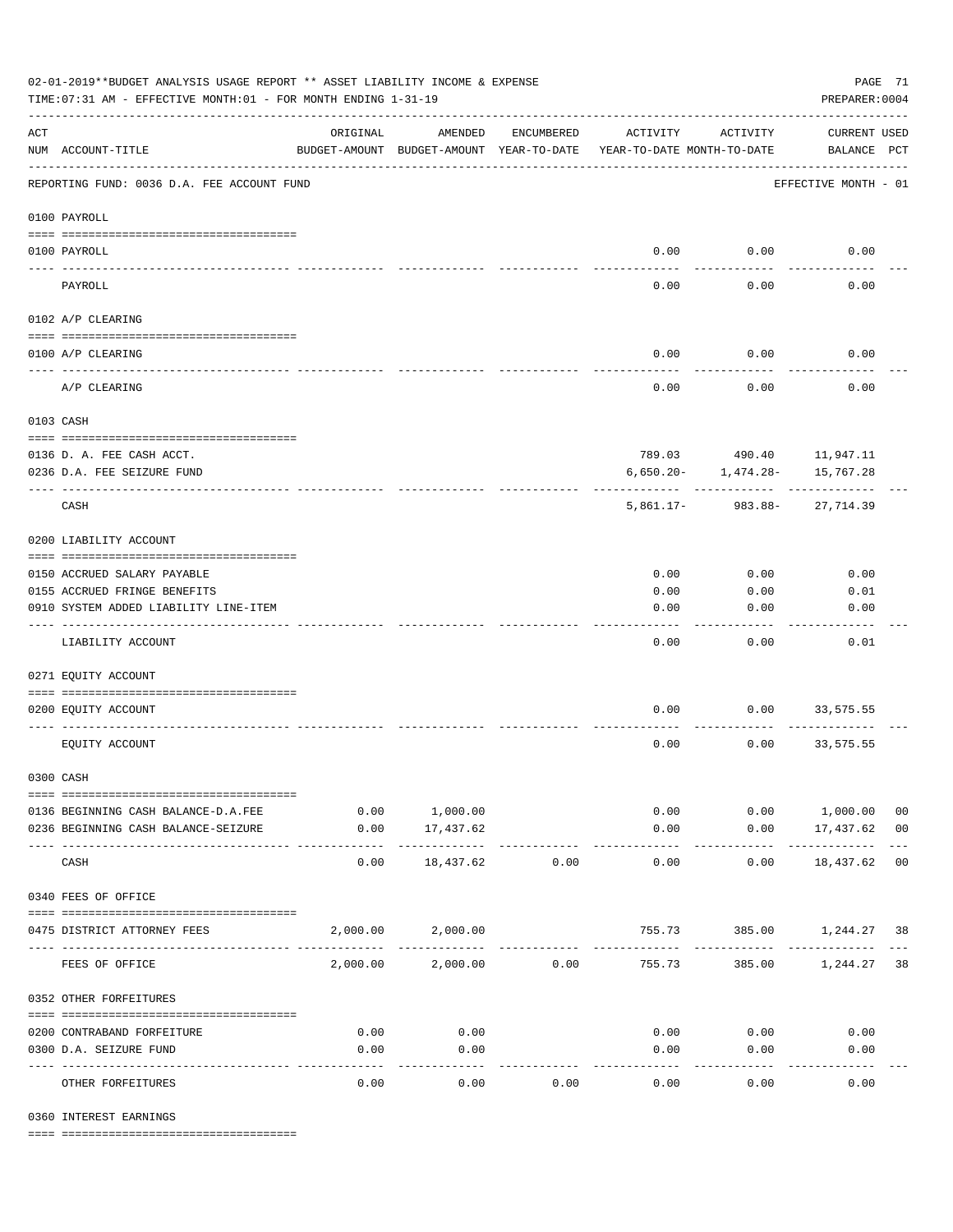# 02-01-2019\*\*BUDGET ANALYSIS USAGE REPORT \*\* ASSET LIABILITY INCOME & EXPENSE PAGE 72

TIME:07:31 AM - EFFECTIVE MONTH:01 - FOR MONTH ENDING 1-31-19 PREPARER:0004

| ACT                                        | ORIGINAL         | AMENDED                                                             | ENCUMBERED | ACTIVITY | ACTIVITY                    | CURRENT USED         |    |
|--------------------------------------------|------------------|---------------------------------------------------------------------|------------|----------|-----------------------------|----------------------|----|
| NUM ACCOUNT-TITLE                          |                  | BUDGET-AMOUNT BUDGET-AMOUNT YEAR-TO-DATE YEAR-TO-DATE MONTH-TO-DATE |            |          |                             | BALANCE PCT          |    |
| REPORTING FUND: 0036 D.A. FEE ACCOUNT FUND |                  |                                                                     |            |          |                             | EFFECTIVE MONTH - 01 |    |
| 0100 INTEREST EARNINGS-D.A. FEE            | 0.00             | 0.00                                                                |            | 3.81     | 1.00                        | $3.81+$              |    |
| 0236 INTEREST EARNINGS-SEIZURE FUND        | 0.00             | 0.00                                                                |            | 6.79     | 1.52                        | $6.79+$              |    |
|                                            |                  | $- - - -$                                                           |            |          |                             |                      |    |
| INTEREST EARNINGS                          | 0.00             | 0.00                                                                | 0.00       | 10.60    | 2.52                        | $10.60+$             |    |
| 0370 MISCELLANEOUS                         |                  |                                                                     |            |          |                             |                      |    |
|                                            |                  |                                                                     |            |          |                             |                      |    |
| 0130 REFUNDS & MISCELLANEOUS               | 0.00<br>0.00     | 0.00<br>0.00                                                        |            | 450.69   | 174.60                      | 450.69+              |    |
| 0319 RESTITUTION                           |                  |                                                                     |            | 0.00     | 0.00                        | 0.00                 |    |
| MISCELLANEOUS                              | 0.00             | 0.00                                                                | 0.00       | 450.69   | 174.60                      | $450.69+$            |    |
| 0475 DISTRICT ATTORNEY DEPT                |                  |                                                                     |            |          |                             |                      |    |
| 0107 SALARY SUPPLEMENT                     |                  | 0.00                                                                | 0.00       | 0.00     | 0.00                        | 0.00                 |    |
| 0201 SOCIAL SECURITY TAXES                 | 2,000.00<br>0.00 | 0.00                                                                | 0.00       | 0.00     | 0.00                        | 0.00                 |    |
| 0203 RETIREMENT                            | 0.00             | 0.00                                                                | 0.00       | 0.00     | 0.00                        | 0.00                 |    |
| 0204 WORKERS COMPENSATION                  | 0.00             | 0.00                                                                | 0.00       | 0.00     | 0.00                        | 0.00                 |    |
| 0205 MEDICARE TAX                          | 0.00             | 0.00                                                                | 0.00       | 0.00     | 0.00                        | 0.00                 |    |
| 0310 OFFICE SUPPLIES                       | 0.00             | 0.00                                                                | 0.00       | 0.00     | 0.00                        | 0.00                 |    |
| 0321 CONTINUING EDUCATION                  | 0.00             | 0.00                                                                | 0.00       | 0.00     | 0.00                        | 0.00                 |    |
| 0353 COMPUTER EXPENSE                      | 0.00             | 0.00                                                                | 0.00       | 0.00     | 0.00                        | 0.00                 |    |
| 0421 INVESTIGATOR/HOT CK. ONLINE           | 0.00             | 0.00                                                                | 0.00       | 0.00     | 0.00                        | 0.00                 |    |
| 0490 MISCELLANEOUS                         | 0.00             | 1,000.00                                                            | 0.00       | 421.20   | 70.20                       | 578.80               | 42 |
| 0499 BANK SERVICE FEES                     | 0.00             | 0.00                                                                | 0.00       | 0.00     | 0.00                        | 0.00                 |    |
| 0572 OFFICE EQUIPMENT                      | 0.00             | 0.00                                                                | 0.00       | 0.00     | 0.00                        | 0.00                 |    |
| 0574 COMPUTER EQUIPMENT                    | 0.00             | 0.00                                                                | 0.00       | 0.00     | 0.00                        | 0.00                 |    |
|                                            |                  |                                                                     |            |          |                             |                      |    |
| DISTRICT ATTORNEY DEPT                     | 2,000.00         | 1,000.00                                                            | 0.00       | 421.20   | 70.20                       | 578.80               | 42 |
| 0477 D.A. SEIZURE                          |                  |                                                                     |            |          |                             |                      |    |
| 0107 SALARY SUPPLEMENT                     | 0.00             | 16,308.24                                                           | 0.00       |          | 5,645.16 1,254.48 10,663.08 |                      | 35 |
| 0201 SOCIAL SECURITY TAXES                 | 0.00             | 1,011.14                                                            | 0.00       | 292.41   | 63.38                       | 718.73               | 29 |
| 0203 RETIREMENT                            | 0.00             | 1,875.64                                                            | 0.00       | 648.04   | 143.12                      | 1,227.60             | 35 |
| 0204 WORKERS COMPENSATION                  | 0.00             | 6.00                                                                | 0.00       | 3.00     | 0.00                        | 3.00                 | 50 |
| 0205 MEDICARE TAX                          | 0.00             | 236.60                                                              | 0.00       | 68.38    | 14.82                       | 168.22               | 29 |
| 0310 OFFICE SUPPLIES                       | 0.00             | 0.00                                                                | 0.00       | 0.00     | 0.00                        | 0.00                 |    |
| 0321 TRAINING                              | 0.00             | 0.00                                                                | 0.00       | 0.00     | 0.00                        | 0.00                 |    |
| 0470 CIVIL PROCESS                         | 0.00             | 0.00                                                                | 0.00       | 0.00     | 0.00                        | 0.00                 |    |
| 0480 TOWING                                | 0.00             | 0.00                                                                | 0.00       | 0.00     | 0.00                        | 0.00                 |    |
| 0490 MISCELLANEOUS                         | 0.00             | 0.00                                                                | 0.00       | 0.00     | 0.00                        | 0.00                 |    |
| 0499 BANK SERVICE FEES                     | 0.00             | 0.00                                                                | 0.00       | 0.00     | 0.00                        | 0.00                 |    |
| 0572 OFFICE EQUIPMENT                      | 0.00             | 0.00                                                                | 0.00       | 0.00     | 0.00                        | 0.00                 |    |
| 0574 COMPUTER EQUIPMENT                    | 0.00             | 0.00                                                                | 0.00       | 0.00     | 0.00                        | 0.00                 |    |
| D.A. SEIZURE                               | 0.00             | 19,437.62                                                           | 0.00       |          | 6,656.99 1,475.80           | 12,780.63 34         |    |
| 0999 ACCOUNTS PAYABLE                      |                  |                                                                     |            |          |                             |                      |    |
|                                            |                  |                                                                     |            |          |                             |                      |    |
| 0100 A/P CLEARING ACCOUNT                  |                  |                                                                     |            | 0.00     | 0.00                        | 0.00                 |    |
| ACCOUNTS PAYABLE                           |                  |                                                                     |            | 0.00     | 0.00                        | 0.00                 |    |

D.A. FEE ACCOUNT FUND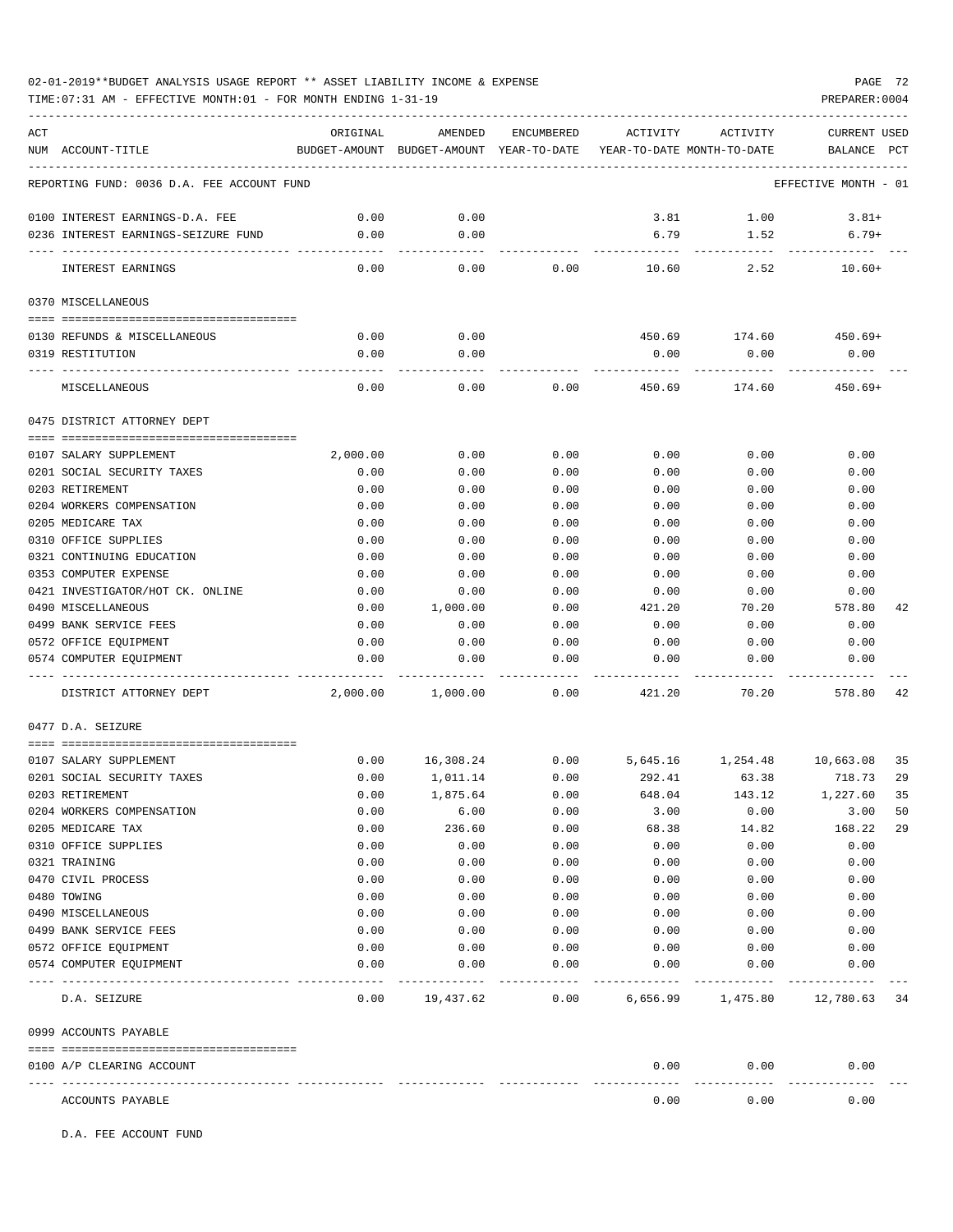| 02-01-2019**BUDGET ANALYSIS USAGE REPORT ** ASSET LIABILITY INCOME & EXPENSE | PAGE 73        |
|------------------------------------------------------------------------------|----------------|
| TIME: 07:31 AM - EFFECTIVE MONTH: 01 - FOR MONTH ENDING 1-31-19              | PREPARER: 0004 |

| ACT<br>ACCOUNT-TITLE<br>NUM                | ORIGINAL<br>BUDGET-AMOUNT | AMENDED<br>BUDGET-AMOUNT | ENCUMBERED<br>YEAR-TO-DATE | ACTIVITY             | ACTIVITY<br>YEAR-TO-DATE MONTH-TO-DATE | CURRENT USED<br>BALANCE  | <b>PCT</b> |
|--------------------------------------------|---------------------------|--------------------------|----------------------------|----------------------|----------------------------------------|--------------------------|------------|
| REPORTING FUND: 0036 D.A. FEE ACCOUNT FUND |                           |                          |                            |                      |                                        | EFFECTIVE MONTH - 01     |            |
| INCOME TOTALS<br><b>EXPENSE TOTALS</b>     | 2,000.00<br>2,000.00      | 20,437.62<br>20,437.62   | 0.00                       | 1,217.02<br>7,078.19 | 562.12<br>1,546.00                     | 19,220.60<br>13, 359. 43 | 06<br>35   |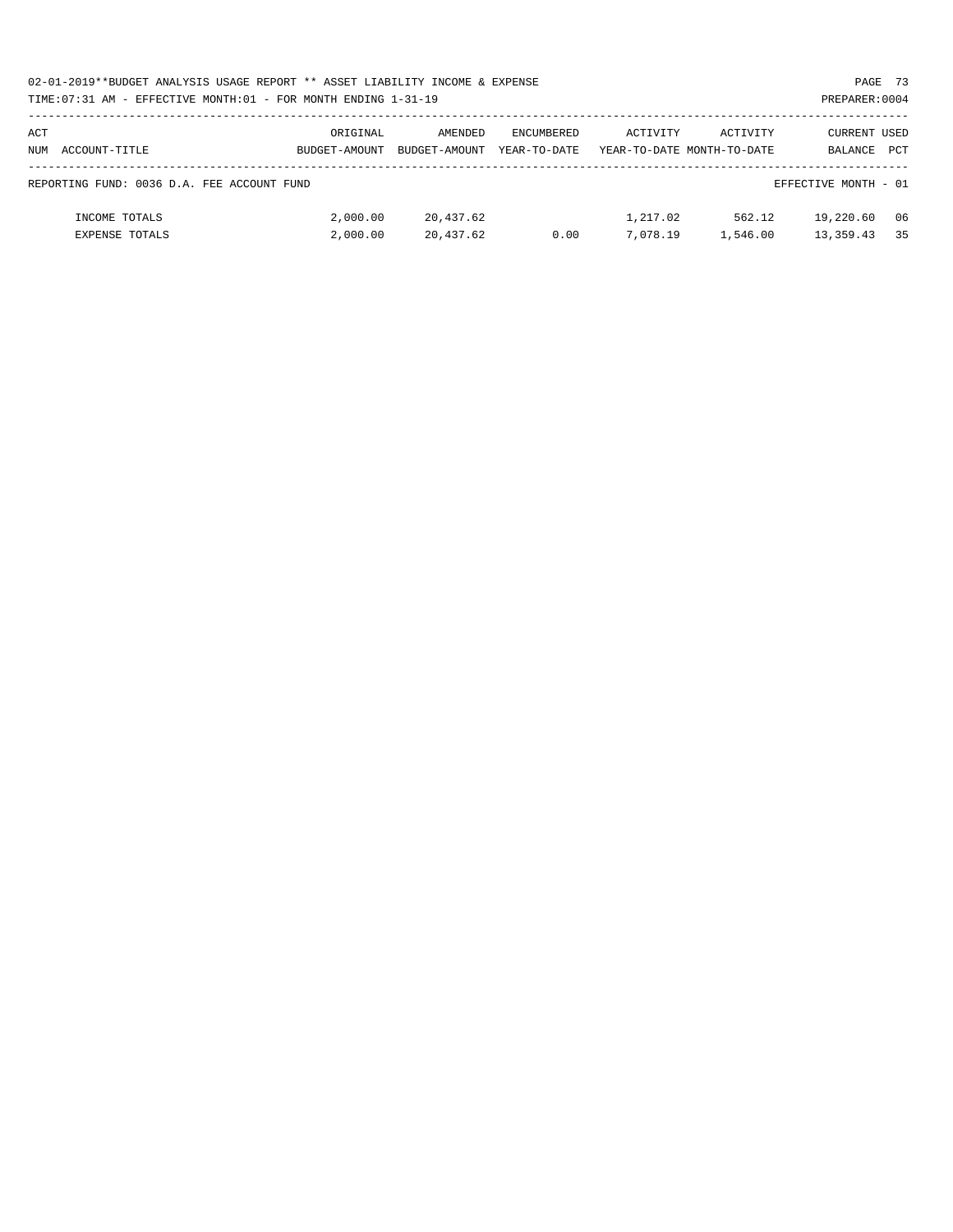|     | 02-01-2019**BUDGET ANALYSIS USAGE REPORT ** ASSET LIABILITY INCOME & EXPENSE<br>PREPARER: 0004<br>TIME: 07:31 AM - EFFECTIVE MONTH: 01 - FOR MONTH ENDING 1-31-19 |          |                                                     |            |          |                                        |                                    |  |  |  |
|-----|-------------------------------------------------------------------------------------------------------------------------------------------------------------------|----------|-----------------------------------------------------|------------|----------|----------------------------------------|------------------------------------|--|--|--|
| ACT | NUM ACCOUNT-TITLE                                                                                                                                                 | ORIGINAL | AMENDED<br>BUDGET-AMOUNT BUDGET-AMOUNT YEAR-TO-DATE | ENCUMBERED | ACTIVITY | ACTIVITY<br>YEAR-TO-DATE MONTH-TO-DATE | <b>CURRENT USED</b><br>BALANCE PCT |  |  |  |
|     | REPORTING FUND: 0037 CONTRABAND SEIZURE                                                                                                                           |          |                                                     |            |          |                                        | EFFECTIVE MONTH - 01               |  |  |  |
|     |                                                                                                                                                                   |          |                                                     |            |          |                                        |                                    |  |  |  |
|     | 0103 CONTRABAND SEIZURE                                                                                                                                           |          |                                                     |            |          |                                        |                                    |  |  |  |
|     | 0137 CASH-CONTRABAND SEIZURE                                                                                                                                      |          |                                                     |            | 1,096.08 | 0.28                                   | 6,707.38                           |  |  |  |
|     | CONTRABAND SEIZURE                                                                                                                                                |          |                                                     |            | 1,096.08 | 0.28                                   | 6,707.38                           |  |  |  |
|     | 0200 LIABILITY ACCOUNT                                                                                                                                            |          |                                                     |            |          |                                        |                                    |  |  |  |
|     | 0910 SYSTEM ADDED LIABILITY LINE-ITEM                                                                                                                             |          |                                                     |            | 0.00     | 0.00                                   | 0.00                               |  |  |  |
|     | LIABILITY ACCOUNT                                                                                                                                                 |          |                                                     |            | 0.00     | 0.00                                   | 0.00                               |  |  |  |
|     | 0207 DUE TO                                                                                                                                                       |          |                                                     |            |          |                                        |                                    |  |  |  |
|     | 0099 HELD IN TRUST                                                                                                                                                |          |                                                     |            | 1,095.00 | 0.00                                   | 4,304.46                           |  |  |  |
|     | DUE TO                                                                                                                                                            |          |                                                     |            | 1,095.00 | 0.00                                   | 4,304.46                           |  |  |  |
|     | 0271 EQUITY ACCOUNT                                                                                                                                               |          |                                                     |            |          |                                        |                                    |  |  |  |
|     | 0200 EOUITY ACCOUNT                                                                                                                                               |          |                                                     |            | 0.00     | 0.00                                   | 2,401.84                           |  |  |  |
|     | EQUITY ACCOUNT                                                                                                                                                    |          |                                                     |            | 0.00     | 0.00                                   | 2,401.84                           |  |  |  |
|     | 0360 INTEREST EARNINGS                                                                                                                                            |          |                                                     |            |          |                                        |                                    |  |  |  |
|     | 0100 INTEREST EARNINGS                                                                                                                                            | 0.00     | 0.00                                                |            | 1.08     | 0.28                                   | $1.08+$                            |  |  |  |
|     | INTEREST EARNINGS                                                                                                                                                 | 0.00     | 0.00                                                | 0.00       | 1.08     | 0.28                                   | $1.08+$                            |  |  |  |
|     | 0370 MISCELLANEOUS                                                                                                                                                |          |                                                     |            |          |                                        |                                    |  |  |  |
|     | 0130 REFUNDS & MISCELLANEOUS                                                                                                                                      | 0.00     | 0.00                                                |            | 0.00     | 0.00                                   | 0.00                               |  |  |  |
|     | MISCELLANEOUS                                                                                                                                                     | 0.00     | 0.00                                                | 0.00       | 0.00     | 0.00                                   | 0.00                               |  |  |  |
|     | CONTRABAND SEIZURE                                                                                                                                                |          |                                                     |            |          |                                        |                                    |  |  |  |
|     | INCOME TOTALS                                                                                                                                                     | 0.00     | 0.00                                                |            | 1.08     | 0.28                                   | $1.08+$                            |  |  |  |
|     | EXPENSE TOTALS                                                                                                                                                    | 0.00     | 0.00                                                | 0.00       | 0.00     | 0.00                                   | 0.00                               |  |  |  |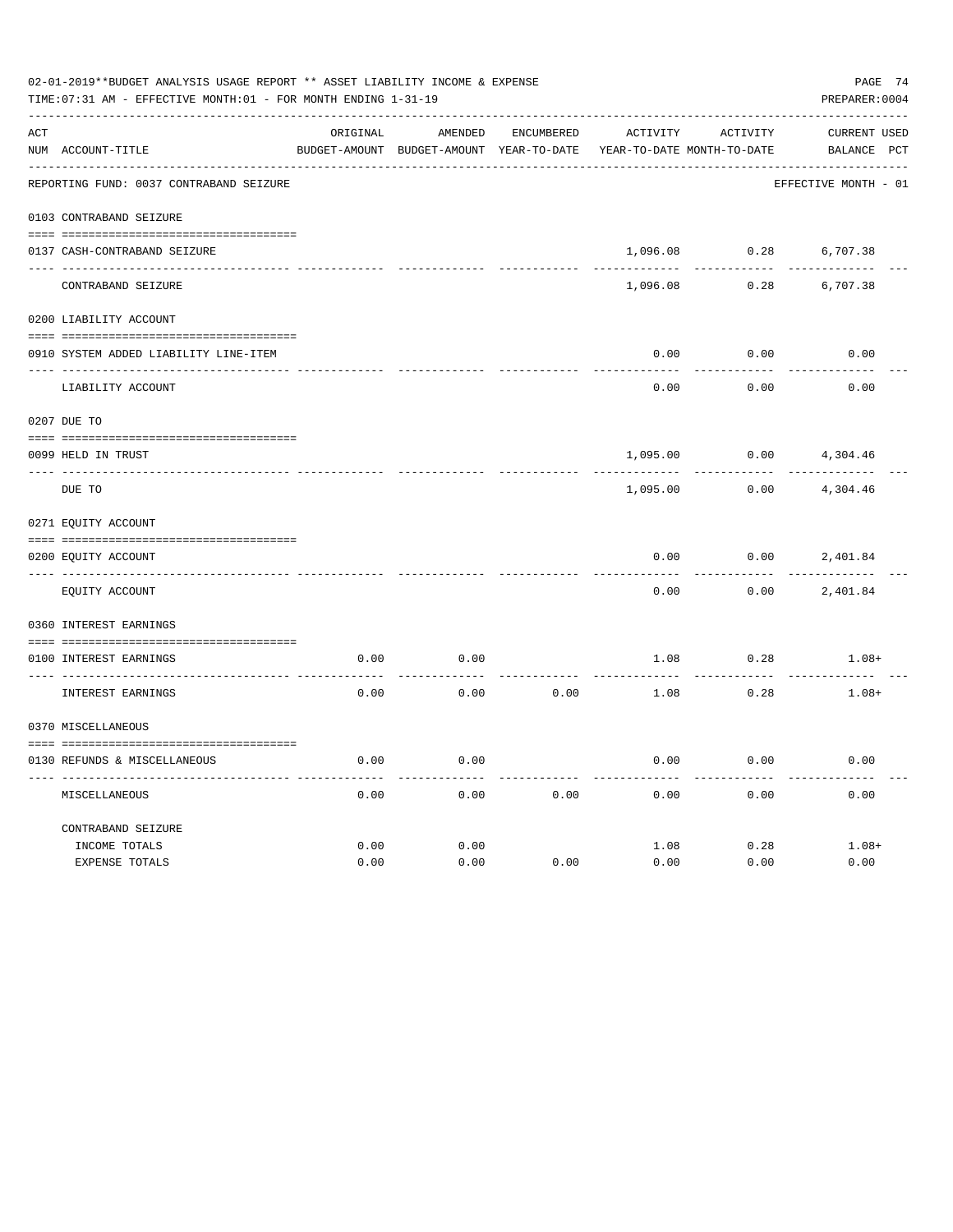| PAGE 75<br>02-01-2019**BUDGET ANALYSIS USAGE REPORT ** ASSET LIABILITY INCOME & EXPENSE<br>PREPARER: 0004<br>TIME: 07:31 AM - EFFECTIVE MONTH: 01 - FOR MONTH ENDING 1-31-19 |                                               |          |                                                     |                   |                                        |          |                                    |  |  |
|------------------------------------------------------------------------------------------------------------------------------------------------------------------------------|-----------------------------------------------|----------|-----------------------------------------------------|-------------------|----------------------------------------|----------|------------------------------------|--|--|
| ACT                                                                                                                                                                          | NUM ACCOUNT-TITLE                             | ORIGINAL | AMENDED<br>BUDGET-AMOUNT BUDGET-AMOUNT YEAR-TO-DATE | <b>ENCUMBERED</b> | ACTIVITY<br>YEAR-TO-DATE MONTH-TO-DATE | ACTIVITY | <b>CURRENT USED</b><br>BALANCE PCT |  |  |
|                                                                                                                                                                              | REPORTING FUND: 0038 IHC CO-OP GIN            |          |                                                     |                   |                                        |          | EFFECTIVE MONTH - 01               |  |  |
|                                                                                                                                                                              | 0102 A/P CLEARING                             |          |                                                     |                   |                                        |          |                                    |  |  |
|                                                                                                                                                                              | 0100 A/P CLEARING                             |          |                                                     |                   | 0.00                                   | 0.00     | 0.00                               |  |  |
|                                                                                                                                                                              | A/P CLEARING                                  |          |                                                     |                   | 0.00                                   | 0.00     | 0.00                               |  |  |
|                                                                                                                                                                              | 0103 IHC CO-OP GIN CASH                       |          |                                                     |                   |                                        |          |                                    |  |  |
|                                                                                                                                                                              | 0100 IHC CO-OP GIN-COMBINED FUND CKING        |          |                                                     |                   | $29.96 -$                              | 0.04     | 519.68                             |  |  |
|                                                                                                                                                                              | 0175 IHC CO-OP GIN TEXPOOL                    |          |                                                     |                   | 164.61                                 | 36.28    | 18,709.62                          |  |  |
|                                                                                                                                                                              | IHC CO-OP GIN CASH                            |          |                                                     |                   | 134.65                                 | 36.32    | 19,229.30                          |  |  |
|                                                                                                                                                                              | 0200 SYSTEM ADDED LIABILITY DEPARTMENT        |          |                                                     |                   |                                        |          |                                    |  |  |
|                                                                                                                                                                              |                                               |          |                                                     |                   |                                        |          |                                    |  |  |
|                                                                                                                                                                              | 0900 SYSTEM ADDED LIABILITY LINE-ITEM         |          |                                                     |                   | 0.00                                   | 0.00     | 0.00                               |  |  |
|                                                                                                                                                                              | SYSTEM ADDED LIABILITY DEPARTMENT             |          |                                                     |                   | 0.00                                   | 0.00     | 0.00                               |  |  |
|                                                                                                                                                                              | 0271 EQUITY ACCOUNT                           |          |                                                     |                   |                                        |          |                                    |  |  |
|                                                                                                                                                                              |                                               |          |                                                     |                   |                                        |          |                                    |  |  |
|                                                                                                                                                                              | 0200 EQUITY ACCOUNT<br>---- ----------------- |          |                                                     |                   | 0.00                                   | 0.00     | 19,094.65                          |  |  |
|                                                                                                                                                                              | EQUITY ACCOUNT                                |          |                                                     |                   | 0.00                                   | 0.00     | 19,094.65                          |  |  |
|                                                                                                                                                                              | 0360 INTEREST EARNINGS                        |          |                                                     |                   |                                        |          |                                    |  |  |
|                                                                                                                                                                              | 0100 INTEREST EARNINGS                        | 0.00     | 0.00                                                |                   | 134.65                                 | 36.32    | $134.65+$                          |  |  |
|                                                                                                                                                                              | INTEREST EARNINGS                             | 0.00     | 0.00                                                | 0.00              | 134.65                                 | 36.32    | $134.65+$                          |  |  |
|                                                                                                                                                                              | 0645 CO-OP FUND                               |          |                                                     |                   |                                        |          |                                    |  |  |
|                                                                                                                                                                              | 0412 PRESCRIPTIONS                            | 0.00     | 0.00                                                | 0.00              | 0.00                                   | 0.00     | 0.00                               |  |  |
|                                                                                                                                                                              | CO-OP FUND                                    | 0.00     | 0.00                                                | 0.00              | 0.00                                   | 0.00     | 0.00                               |  |  |
|                                                                                                                                                                              | IHC CO-OP GIN                                 |          |                                                     |                   |                                        |          |                                    |  |  |
|                                                                                                                                                                              | INCOME TOTALS                                 | 0.00     | 0.00                                                |                   | 134.65                                 | 36.32    | $134.65+$                          |  |  |
|                                                                                                                                                                              | <b>EXPENSE TOTALS</b>                         | 0.00     | 0.00                                                | 0.00              | 0.00                                   | 0.00     | 0.00                               |  |  |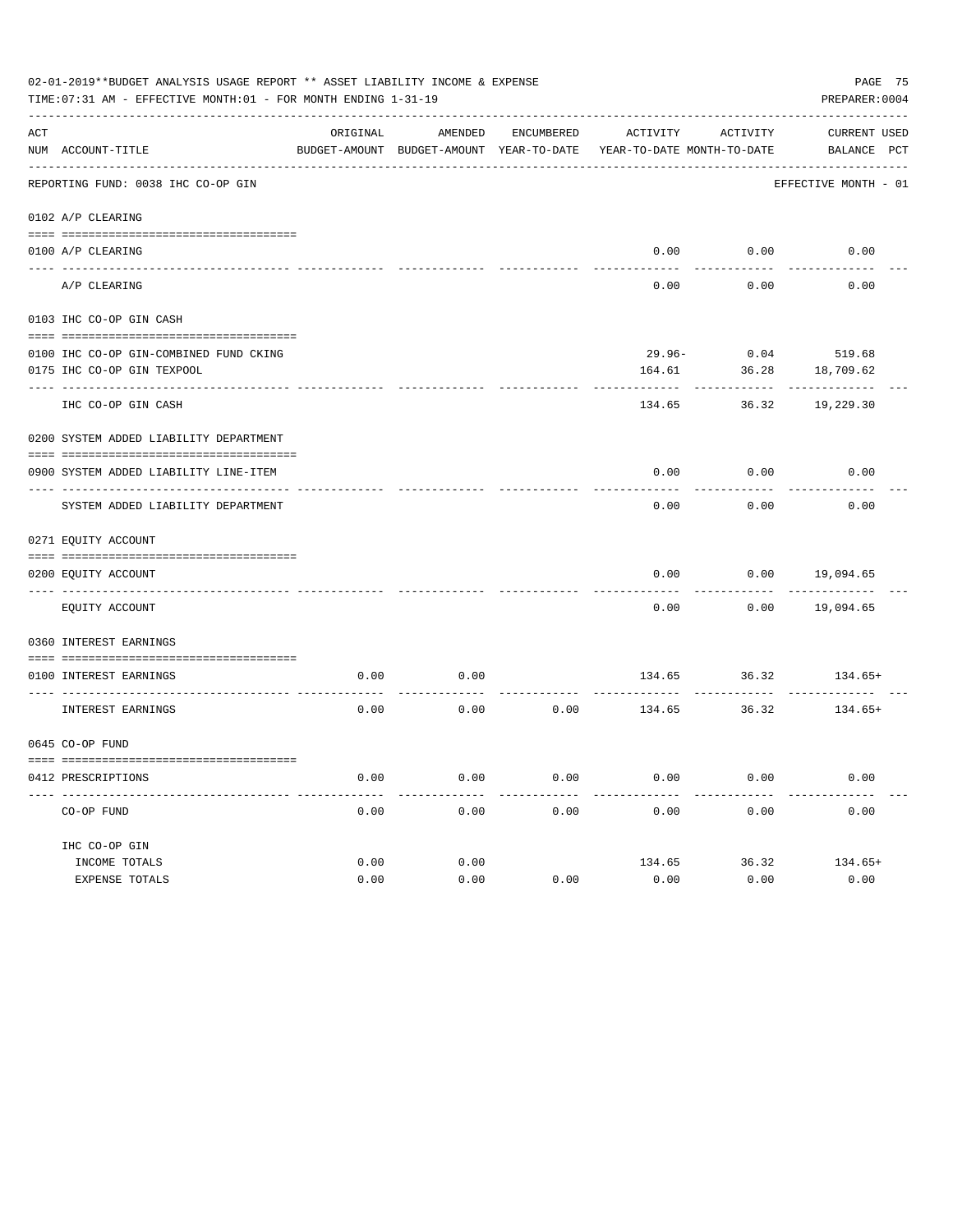| 02-01-2019**BUDGET ANALYSIS USAGE REPORT ** ASSET LIABILITY INCOME & EXPENSE<br>TIME: 07:31 AM - EFFECTIVE MONTH: 01 - FOR MONTH ENDING 1-31-19<br>PREPARER: 0004 |                                                                      |          |                                                     |            |                                        |                          |                                    |  |
|-------------------------------------------------------------------------------------------------------------------------------------------------------------------|----------------------------------------------------------------------|----------|-----------------------------------------------------|------------|----------------------------------------|--------------------------|------------------------------------|--|
| ACT                                                                                                                                                               | NUM ACCOUNT-TITLE                                                    | ORIGINAL | AMENDED<br>BUDGET-AMOUNT BUDGET-AMOUNT YEAR-TO-DATE | ENCUMBERED | ACTIVITY<br>YEAR-TO-DATE MONTH-TO-DATE | ACTIVITY                 | <b>CURRENT USED</b><br>BALANCE PCT |  |
|                                                                                                                                                                   | REPORTING FUND: 0039 IHC B.R. COOPER                                 |          |                                                     |            |                                        |                          | EFFECTIVE MONTH - 01               |  |
|                                                                                                                                                                   | 0102 A/P CLEARING                                                    |          |                                                     |            |                                        |                          |                                    |  |
|                                                                                                                                                                   | 0100 A/P CLEARING<br>---- ---------                                  |          |                                                     |            |                                        | $0.00$ 0.00              | 0.00                               |  |
|                                                                                                                                                                   | A/P CLEARING                                                         |          |                                                     |            | 0.00                                   | 0.00                     | 0.00                               |  |
|                                                                                                                                                                   | 0103 IHC B.R. COOPER CASH                                            |          |                                                     |            |                                        |                          |                                    |  |
|                                                                                                                                                                   | 0100 IHC B.R. COOPER-COMB.FUND CHECKING                              |          |                                                     |            |                                        | $3.32 - 1.15$ 13, 162.34 |                                    |  |
|                                                                                                                                                                   | 0175 B.R. COOPER-TEXPOOL                                             |          |                                                     |            | 54.90                                  |                          |                                    |  |
|                                                                                                                                                                   |                                                                      |          |                                                     |            |                                        | 12.10                    | 6,237.04                           |  |
|                                                                                                                                                                   | IHC B.R. COOPER CASH                                                 |          |                                                     |            | 51.58                                  | 13.25                    | 19,399.38                          |  |
|                                                                                                                                                                   | 0200 SYSTEM ADDED LIABILITY DEPARTMENT                               |          |                                                     |            |                                        |                          |                                    |  |
|                                                                                                                                                                   | 0900 SYSTEM ADDED LIABILITY LINE-ITEM                                |          |                                                     |            | 0.00                                   | 0.00                     | 0.00                               |  |
|                                                                                                                                                                   | SYSTEM ADDED LIABILITY DEPARTMENT                                    |          |                                                     |            | 0.00                                   | 0.00                     | 0.00                               |  |
|                                                                                                                                                                   | 0271 EQUITY ACCOUNT                                                  |          |                                                     |            |                                        |                          |                                    |  |
|                                                                                                                                                                   |                                                                      |          |                                                     |            |                                        |                          |                                    |  |
|                                                                                                                                                                   | 0200 EQUITY ACCOUNT                                                  |          |                                                     |            | 0.00                                   | 0.00                     | 19,347.80                          |  |
|                                                                                                                                                                   | EQUITY ACCOUNT                                                       |          |                                                     |            | 0.00                                   |                          | 0.00 19,347.80                     |  |
|                                                                                                                                                                   | 0360 INTEREST EARNINGS                                               |          |                                                     |            |                                        |                          |                                    |  |
|                                                                                                                                                                   | 0100 INTEREST EARNINGS                                               | 0.00     | 0.00                                                |            | 51.58                                  | 13.25                    | $51.58+$                           |  |
|                                                                                                                                                                   | INTEREST EARNINGS                                                    | 0.00     | 0.00                                                | 0.00       | 51.58                                  | 13.25                    | $51.58+$                           |  |
|                                                                                                                                                                   | 0370 MISCELLANEOUS INCOME                                            |          |                                                     |            |                                        |                          |                                    |  |
|                                                                                                                                                                   |                                                                      |          |                                                     |            |                                        |                          |                                    |  |
|                                                                                                                                                                   | 0150 BONNIE RUTH COOPER TRUST                                        | 0.00     | 0.00                                                |            | 0.00                                   | 0.00                     | 0.00                               |  |
|                                                                                                                                                                   | MISCELLANEOUS INCOME                                                 | 0.00     | 0.00                                                | 0.00       | 0.00                                   | 0.00                     | 0.00                               |  |
|                                                                                                                                                                   | 0645 BONNIE RUTH COOPER                                              |          |                                                     |            |                                        |                          |                                    |  |
|                                                                                                                                                                   | 0404 COBRA/INSURANCE                                                 | 0.00     | 0.00                                                | 0.00       | 0.00                                   | 0.00                     | 0.00                               |  |
|                                                                                                                                                                   | 0410 CERT. REG. NURSE ANES.                                          | 0.00     | 0.00                                                | 0.00       | 0.00                                   | 0.00                     | 0.00                               |  |
|                                                                                                                                                                   | 0411 PHYSICIAN, NON-EMERGENCY                                        | 0.00     | 0.00                                                | 0.00       | 0.00                                   | 0.00                     | 0.00                               |  |
|                                                                                                                                                                   | 0412 PRESCRIPTIONS, DRUGS                                            | 0.00     | 0.00                                                | 0.00       | 0.00                                   | 0.00                     | 0.00                               |  |
|                                                                                                                                                                   | 0413 HOSPITAL-INPATIENT                                              | 0.00     | 0.00                                                | 0.00       | 0.00                                   | 0.00                     | 0.00                               |  |
|                                                                                                                                                                   | 0414 HOSPITAL, OUTPATIENT                                            | 0.00     | 0.00                                                | 0.00       | 0.00                                   | 0.00                     | 0.00                               |  |
|                                                                                                                                                                   | 0415 LABORATORY/X-RAY                                                | 0.00     | 0.00                                                | 0.00       | 0.00                                   | 0.00                     | 0.00                               |  |
|                                                                                                                                                                   | 0418 FED. QUALIFIED HEALTH CENTER                                    | 0.00     | 0.00                                                | 0.00       | 0.00                                   | 0.00                     | 0.00                               |  |
|                                                                                                                                                                   | 0422 AMBULATORY SURGICAL CENTER<br>--------------------------------- | 0.00     | 0.00                                                | 0.00       | 0.00                                   | 0.00                     | 0.00<br>-----                      |  |
|                                                                                                                                                                   | BONNIE RUTH COOPER                                                   | 0.00     | 0.00                                                | 0.00       | 0.00                                   | 0.00                     | 0.00                               |  |
|                                                                                                                                                                   | IHC B.R. COOPER                                                      |          |                                                     |            |                                        |                          |                                    |  |
|                                                                                                                                                                   | INCOME TOTALS                                                        | 0.00     | 0.00                                                |            | 51.58                                  | 13.25                    | $51.58+$                           |  |
|                                                                                                                                                                   | EXPENSE TOTALS                                                       | 0.00     | 0.00                                                | 0.00       | 0.00                                   | 0.00                     | 0.00                               |  |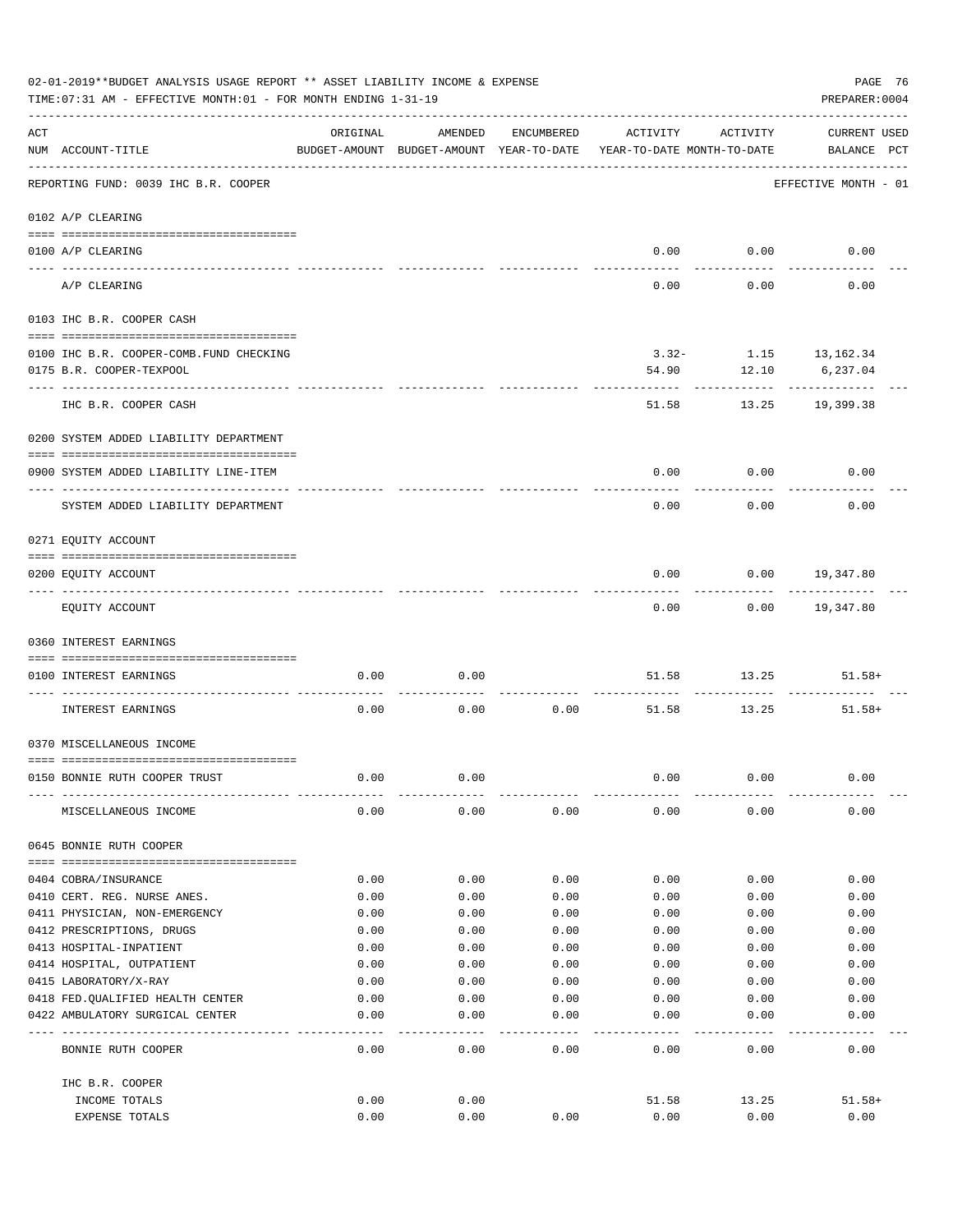|     | 02-01-2019**BUDGET ANALYSIS USAGE REPORT ** ASSET LIABILITY INCOME & EXPENSE<br>TIME: 07:31 AM - EFFECTIVE MONTH: 01 - FOR MONTH ENDING 1-31-19 |          |                   |               |                                                                                             |                             | PAGE 77<br>PREPARER: 0004 |                |
|-----|-------------------------------------------------------------------------------------------------------------------------------------------------|----------|-------------------|---------------|---------------------------------------------------------------------------------------------|-----------------------------|---------------------------|----------------|
| ACT | NUM ACCOUNT-TITLE                                                                                                                               | ORIGINAL | AMENDED           | ENCUMBERED    | ACTIVITY<br>BUDGET-AMOUNT BUDGET-AMOUNT YEAR-TO-DATE YEAR-TO-DATE MONTH-TO-DATE BALANCE PCT | ACTIVITY                    | CURRENT USED              |                |
|     | REPORTING FUND: 0040 NAACHO                                                                                                                     |          |                   |               |                                                                                             |                             | EFFECTIVE MONTH - 01      |                |
|     | 0103 CASH                                                                                                                                       |          |                   |               |                                                                                             |                             |                           |                |
|     | 0100 NAACHO-COMBINED FUND CKING                                                                                                                 |          |                   |               |                                                                                             | 256.81- 75.98- 2,106.65     |                           |                |
|     | CASH                                                                                                                                            |          |                   |               |                                                                                             | $256.81 - 75.98 - 2,106.65$ |                           |                |
|     | 0200 SYSTEM ADDED LIABILITY DEPARTMENT                                                                                                          |          |                   |               |                                                                                             |                             |                           |                |
|     | 0910 SYSTEM ADDED LIABILITY LINE-ITEM                                                                                                           |          |                   |               | 0.00                                                                                        | 0.00                        | 0.00                      |                |
|     | SYSTEM ADDED LIABILITY DEPARTMENT                                                                                                               |          |                   |               | 0.00                                                                                        | 0.00                        | 0.00                      |                |
|     | 0271 EQUITY ACCOUNT                                                                                                                             |          |                   |               |                                                                                             |                             |                           |                |
|     | 0200 EQUITY ACCOUNT                                                                                                                             |          |                   |               | 0.00                                                                                        | $0.00$ 2,363.46             |                           |                |
|     | EQUITY ACCOUNT                                                                                                                                  |          |                   |               | 0.00                                                                                        | 0.00                        | 2,363.46                  |                |
|     | 0300 CASH                                                                                                                                       |          |                   |               |                                                                                             |                             |                           |                |
|     | 0110 UNENCUMBERED FUND BALANCE                                                                                                                  |          | 2,597.43 2,597.43 |               | 0.00                                                                                        | $0.00$ 2,597.43 00          |                           |                |
|     | CASH                                                                                                                                            | 2,597.43 |                   | 2,597.43 0.00 | 0.00                                                                                        |                             | $0.00$ 2,597.43 00        |                |
|     | 0330 GRANT INCOME                                                                                                                               |          |                   |               |                                                                                             |                             |                           |                |
|     | 0410 NAACHO GRANT INCOME                                                                                                                        | 0.00     | 0.00              |               | 0.00                                                                                        | 0.00                        | 0.00                      |                |
|     | ---------------- ---<br>GRANT INCOME                                                                                                            | 0.00     | 0.00              | 0.00          | 0.00                                                                                        | 0.00                        | 0.00                      |                |
|     | 0411 NACCHO                                                                                                                                     |          |                   |               |                                                                                             |                             |                           |                |
|     | 0310 OFFICE SUPPLIES                                                                                                                            |          |                   |               | $600.00$ $600.00$ $0.00$ $256.81$ $75.98$ $343.19$ $43$                                     |                             |                           |                |
|     | 0427 OUT OF COUNTY TRAVEL                                                                                                                       | 1,997.43 | 1,997.43          | 0.00          | 0.00                                                                                        | 0.00                        | 1,997.43 00               |                |
|     | 0574 COMPUTER EQUIPMENT                                                                                                                         | 0.00     | 0.00              | 0.00          | 0.00                                                                                        | 0.00                        | 0.00                      |                |
|     | NACCHO                                                                                                                                          | 2,597.43 | 2,597.43          | 0.00          | 256.81                                                                                      | 75.98                       | 2,340.62                  | 10             |
|     | NAACHO                                                                                                                                          |          |                   |               |                                                                                             |                             |                           |                |
|     | INCOME TOTALS                                                                                                                                   | 2,597.43 | 2,597.43          |               | 0.00                                                                                        | 0.00                        | 2,597.43                  | 0 <sub>0</sub> |
|     | EXPENSE TOTALS                                                                                                                                  | 2,597.43 | 2,597.43          | 0.00          | 256.81                                                                                      | 75.98                       | 2,340.62                  | 10             |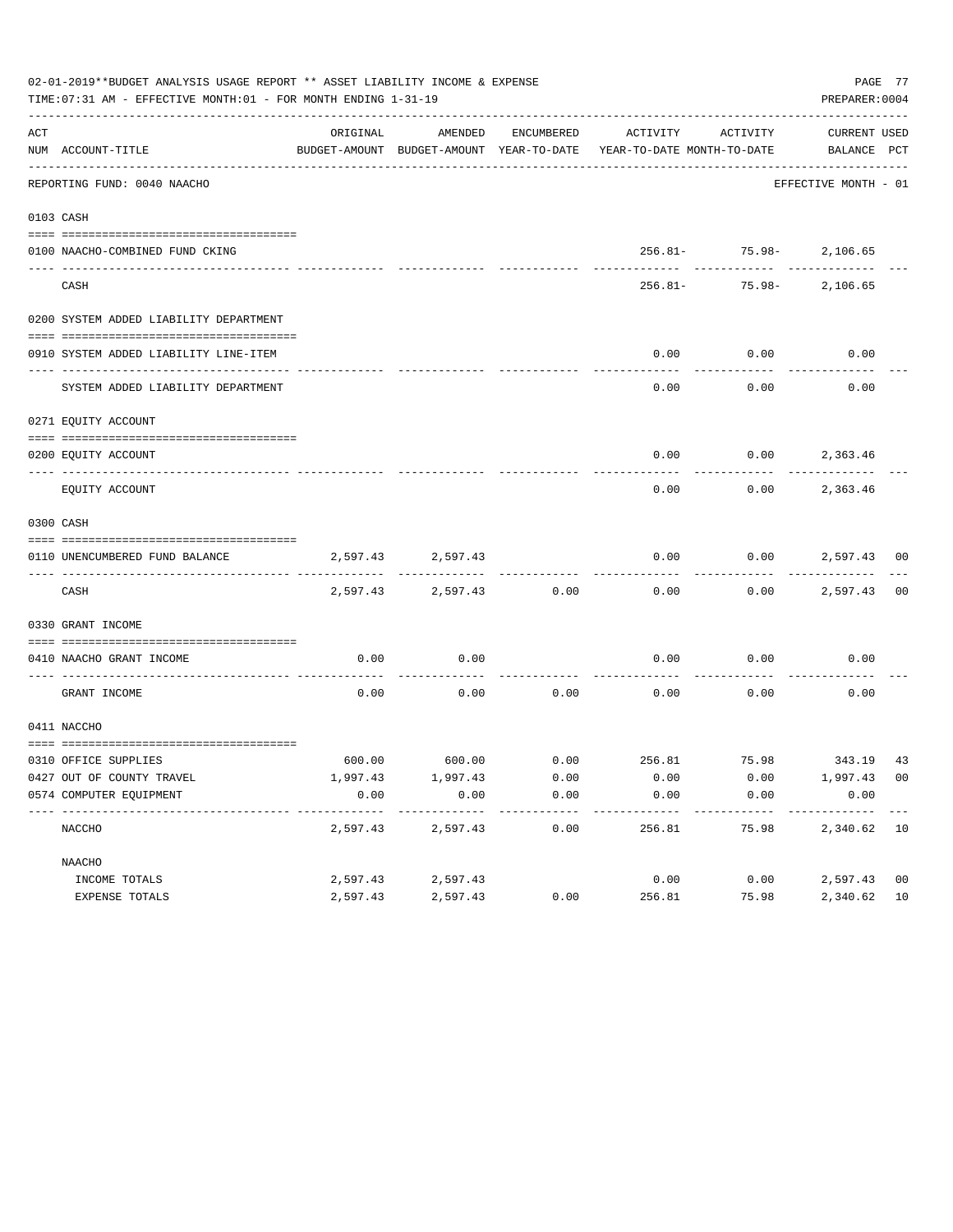|     | 02-01-2019**BUDGET ANALYSIS USAGE REPORT ** ASSET LIABILITY INCOME & EXPENSE<br>PAGE 78<br>PREPARER: 0004<br>TIME:07:31 AM - EFFECTIVE MONTH:01 - FOR MONTH ENDING 1-31-19 |                                                                                 |                     |            |                |                           |                                    |  |  |  |
|-----|----------------------------------------------------------------------------------------------------------------------------------------------------------------------------|---------------------------------------------------------------------------------|---------------------|------------|----------------|---------------------------|------------------------------------|--|--|--|
| ACT | NUM ACCOUNT-TITLE                                                                                                                                                          | ORIGINAL<br>BUDGET-AMOUNT BUDGET-AMOUNT YEAR-TO-DATE YEAR-TO-DATE MONTH-TO-DATE | AMENDED             | ENCUMBERED | ACTIVITY       | ACTIVITY                  | <b>CURRENT USED</b><br>BALANCE PCT |  |  |  |
|     | REPORTING FUND: 0041 CITIZEN CORPS (CERT)                                                                                                                                  |                                                                                 |                     |            |                |                           | EFFECTIVE MONTH - 01               |  |  |  |
|     | 0102 A/P CLEARING                                                                                                                                                          |                                                                                 |                     |            |                |                           |                                    |  |  |  |
|     | 0100 A/P CLEARING                                                                                                                                                          |                                                                                 |                     |            | 0.00           | 0.00                      | 0.00                               |  |  |  |
|     | A/P CLEARING                                                                                                                                                               |                                                                                 |                     |            | 0.00           | ----------<br>0.00        | 0.00                               |  |  |  |
|     | 0103 CASH                                                                                                                                                                  |                                                                                 |                     |            |                |                           |                                    |  |  |  |
|     | 0100 CITIZEN CORPS (CERT)-COMB. FUND CKIN                                                                                                                                  |                                                                                 |                     |            | 150.00         | 0.00                      | 450.00                             |  |  |  |
|     | CASH                                                                                                                                                                       |                                                                                 |                     |            | 150.00         | ----------<br>0.00        | . <u>.</u><br>450.00               |  |  |  |
|     | 0120 RECEIVABLES                                                                                                                                                           |                                                                                 |                     |            |                |                           |                                    |  |  |  |
|     | 0312 DUE FROM OTHER GOVERNMENTS                                                                                                                                            |                                                                                 |                     |            | 0.00           | 0.00                      | 0.00                               |  |  |  |
|     | RECEIVABLES                                                                                                                                                                |                                                                                 |                     |            | 0.00           | 0.00                      | 0.00                               |  |  |  |
|     | 0200 SYSTEM ADDED LIABILITY DEPARTMENT                                                                                                                                     |                                                                                 |                     |            |                |                           |                                    |  |  |  |
|     | 0910 SYSTEM ADDED LIABILITY LINE-ITEM                                                                                                                                      |                                                                                 |                     |            | 0.00           | 0.00                      | 0.00                               |  |  |  |
|     | SYSTEM ADDED LIABILITY DEPARTMENT                                                                                                                                          |                                                                                 |                     |            | 0.00           | - - - - - - - - -<br>0.00 | 0.00                               |  |  |  |
|     | 0207 DUE TO FUND                                                                                                                                                           |                                                                                 |                     |            |                |                           |                                    |  |  |  |
|     | 0095 DUE TO OTHER FUNDS                                                                                                                                                    |                                                                                 |                     |            | 0.00           | 0.00                      | 0.00                               |  |  |  |
|     | DUE TO FUND                                                                                                                                                                |                                                                                 |                     |            | 0.00           | 0.00                      | 0.00                               |  |  |  |
|     | 0271 EQUITY ACCOUNT                                                                                                                                                        |                                                                                 |                     |            |                |                           |                                    |  |  |  |
|     | 0200 EQUITY ACCOUNT                                                                                                                                                        |                                                                                 |                     |            |                |                           | $0.00$ $0.00$ $300.00$             |  |  |  |
|     | EQUITY ACCOUNT                                                                                                                                                             |                                                                                 |                     |            | 0.00           | 0.00                      | 300.00                             |  |  |  |
|     | 0370 MISCELLANEOUS                                                                                                                                                         |                                                                                 |                     |            |                |                           |                                    |  |  |  |
|     | 0406 DONATIONS                                                                                                                                                             | 0.00                                                                            | 0.00                |            | 150.00         | 0.00                      | 150.00+                            |  |  |  |
|     | MISCELLANEOUS                                                                                                                                                              | ------------<br>0.00                                                            | -----------<br>0.00 | 0.00       | 150.00         | ----------<br>0.00        | $150.00+$                          |  |  |  |
|     | 0406 CERT DONATIONS                                                                                                                                                        |                                                                                 |                     |            |                |                           |                                    |  |  |  |
|     | 0310 SUPPLIES                                                                                                                                                              | 0.00                                                                            | 0.00                | 0.00       | 0.00           | 0.00                      | 0.00                               |  |  |  |
|     | 0330 GAS & OIL                                                                                                                                                             | 0.00                                                                            | 0.00                | 0.00       | 0.00           | 0.00                      | 0.00                               |  |  |  |
|     | 0427 TRAINING EXPENSE                                                                                                                                                      | 0.00                                                                            | 0.00                | 0.00       | 0.00           | 0.00                      | 0.00                               |  |  |  |
|     | CERT DONATIONS                                                                                                                                                             | 0.00                                                                            | 0.00                | 0.00       | 0.00           | 0.00                      | 0.00                               |  |  |  |
|     | CITIZEN CORPS (CERT)                                                                                                                                                       |                                                                                 |                     |            |                |                           |                                    |  |  |  |
|     | INCOME TOTALS<br>EXPENSE TOTALS                                                                                                                                            | 0.00<br>0.00                                                                    | 0.00<br>0.00        | 0.00       | 150.00<br>0.00 | 0.00<br>0.00              | $150.00+$<br>0.00                  |  |  |  |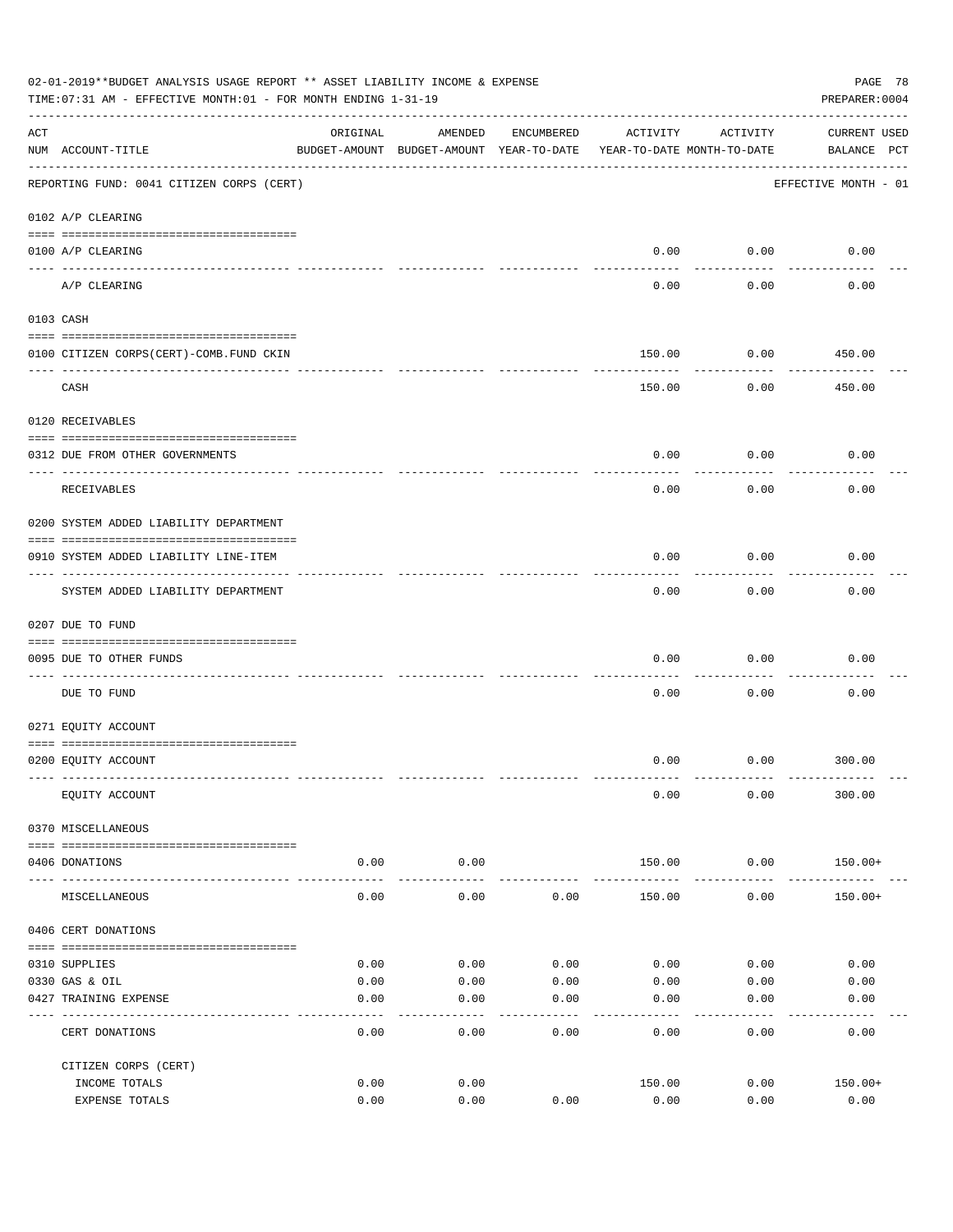|     | 02-01-2019**BUDGET ANALYSIS USAGE REPORT ** ASSET LIABILITY INCOME & EXPENSE<br>PAGE 79<br>TIME: 07:31 AM - EFFECTIVE MONTH: 01 - FOR MONTH ENDING 1-31-19<br>PREPARER: 0004 |          |                                                     |            |          |                                        |                                                |  |  |  |
|-----|------------------------------------------------------------------------------------------------------------------------------------------------------------------------------|----------|-----------------------------------------------------|------------|----------|----------------------------------------|------------------------------------------------|--|--|--|
| ACT | NUM ACCOUNT-TITLE                                                                                                                                                            | ORIGINAL | AMENDED<br>BUDGET-AMOUNT BUDGET-AMOUNT YEAR-TO-DATE | ENCUMBERED | ACTIVITY | ACTIVITY<br>YEAR-TO-DATE MONTH-TO-DATE | <b>CURRENT USED</b><br>BALANCE<br>$_{\rm PCT}$ |  |  |  |
|     | REPORTING FUND: 0042 HAZARD MITIGATION PLAN                                                                                                                                  |          |                                                     |            |          |                                        | EFFECTIVE MONTH - 01                           |  |  |  |
|     | 0103 CASH                                                                                                                                                                    |          |                                                     |            |          |                                        |                                                |  |  |  |
|     | 0100 HAZARD MITIGATION-COMB.FUND CKING.                                                                                                                                      |          |                                                     |            | 0.00     | 0.00                                   | $428.64-$                                      |  |  |  |
|     | CASH                                                                                                                                                                         |          |                                                     |            | 0.00     | 0.00                                   | $428.64-$                                      |  |  |  |
|     | 0200 SYSTEM ADDED LIABILITY DEPARTMENT                                                                                                                                       |          |                                                     |            |          |                                        |                                                |  |  |  |
|     | 0910 SYSTEM ADDED LIABILITY LINE-ITEM                                                                                                                                        |          |                                                     |            | 0.00     | 0.00                                   | 0.00                                           |  |  |  |
|     | SYSTEM ADDED LIABILITY DEPARTMENT                                                                                                                                            |          |                                                     |            | 0.00     | 0.00                                   | 0.00                                           |  |  |  |
|     | 0271 EQUITY ACCOUNT                                                                                                                                                          |          |                                                     |            |          |                                        |                                                |  |  |  |
|     | 0200 EQUITY ACCOUNT                                                                                                                                                          |          |                                                     |            | 0.00     | 0.00                                   | $428.64-$                                      |  |  |  |
|     | EQUITY ACCOUNT                                                                                                                                                               |          |                                                     |            | 0.00     | 0.00                                   | $428.64-$                                      |  |  |  |
|     | 0330 GRANT INCOME                                                                                                                                                            |          |                                                     |            |          |                                        |                                                |  |  |  |
|     | 0477 HAZARD MITIGATION DR-1999                                                                                                                                               | 0.00     | 0.00                                                |            | 0.00     | 0.00                                   | 0.00                                           |  |  |  |
|     | GRANT INCOME                                                                                                                                                                 | 0.00     | 0.00                                                | 0.00       | 0.00     | 0.00                                   | 0.00                                           |  |  |  |
|     | 0477 HAZARD MITIGATION GRANT                                                                                                                                                 |          |                                                     |            |          |                                        |                                                |  |  |  |
|     |                                                                                                                                                                              |          |                                                     |            |          |                                        |                                                |  |  |  |
|     | 0310 OFFICE SUPPLIES                                                                                                                                                         | 0.00     | 0.00                                                | 0.00       | 0.00     | 0.00                                   | 0.00                                           |  |  |  |
|     | 0415 CONSULTANT                                                                                                                                                              | 0.00     | 0.00                                                | 0.00       | 0.00     | 0.00                                   | 0.00                                           |  |  |  |
|     | 0427 TRAVEL AND TRAINING                                                                                                                                                     | 0.00     | 0.00                                                | 0.00       | 0.00     | 0.00                                   | 0.00                                           |  |  |  |
|     | 0574 COMPUTER EQUIPMENT                                                                                                                                                      | 0.00     | 0.00                                                | 0.00       | 0.00     | 0.00                                   | 0.00                                           |  |  |  |
|     | HAZARD MITIGATION GRANT                                                                                                                                                      | 0.00     | 0.00                                                | 0.00       | 0.00     | 0.00                                   | 0.00                                           |  |  |  |
|     | HAZARD MITIGATION PLAN                                                                                                                                                       |          |                                                     |            |          |                                        |                                                |  |  |  |
|     | INCOME TOTALS                                                                                                                                                                | 0.00     | 0.00                                                |            | 0.00     | 0.00                                   | 0.00                                           |  |  |  |
|     | <b>EXPENSE TOTALS</b>                                                                                                                                                        | 0.00     | 0.00                                                | 0.00       | 0.00     | 0.00                                   | 0.00                                           |  |  |  |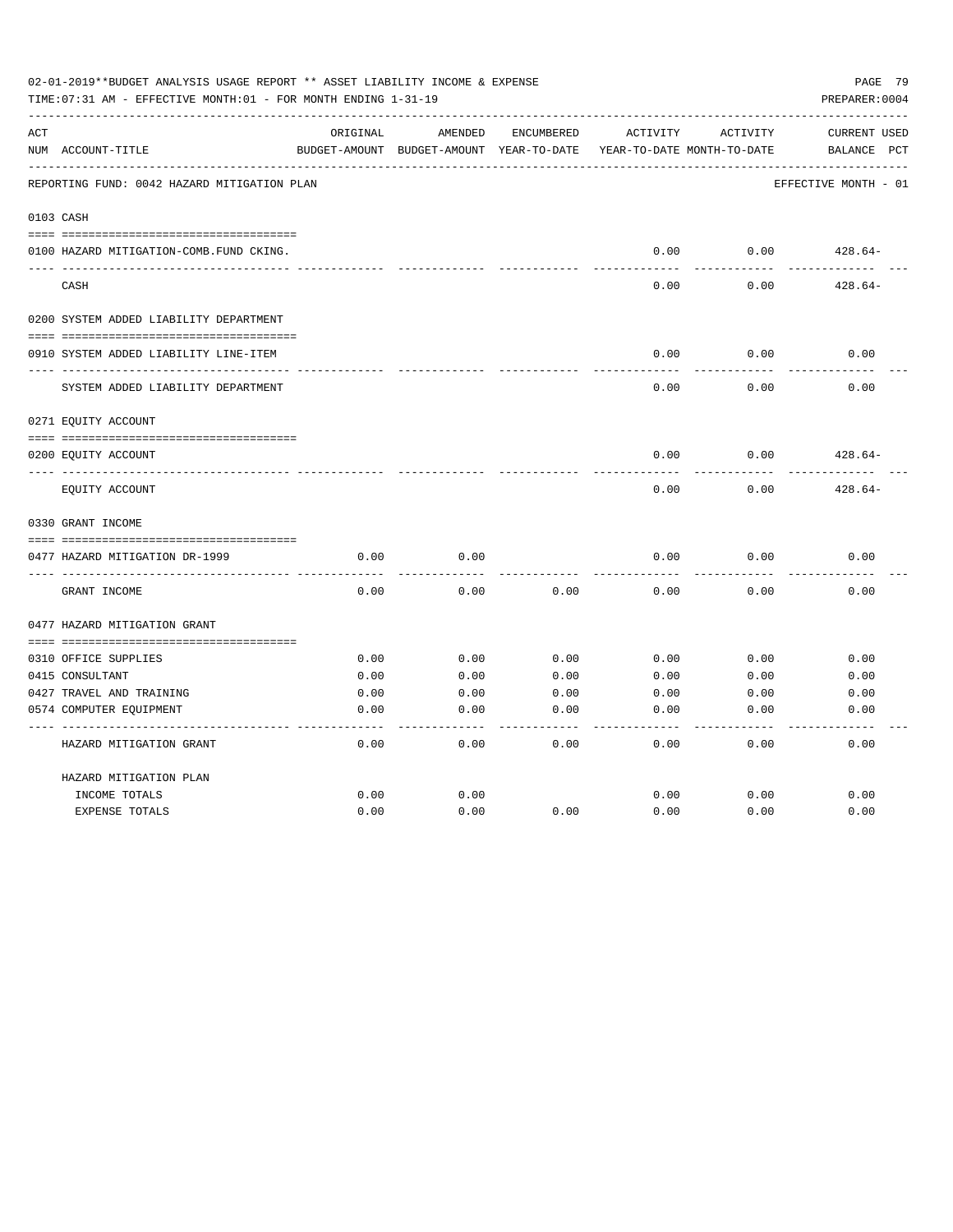|     | 02-01-2019**BUDGET ANALYSIS USAGE REPORT ** ASSET LIABILITY INCOME & EXPENSE<br>PAGE 80<br>PREPARER: 0004<br>TIME:07:31 AM - EFFECTIVE MONTH:01 - FOR MONTH ENDING 1-31-19 |          |                                                     |              |                                        |           |                                    |  |  |  |  |
|-----|----------------------------------------------------------------------------------------------------------------------------------------------------------------------------|----------|-----------------------------------------------------|--------------|----------------------------------------|-----------|------------------------------------|--|--|--|--|
| ACT | NUM ACCOUNT-TITLE                                                                                                                                                          | ORIGINAL | AMENDED<br>BUDGET-AMOUNT BUDGET-AMOUNT YEAR-TO-DATE | ENCUMBERED   | ACTIVITY<br>YEAR-TO-DATE MONTH-TO-DATE | ACTIVITY  | <b>CURRENT USED</b><br>BALANCE PCT |  |  |  |  |
|     | REPORTING FUND: 0044 HOMELAND SECURITY                                                                                                                                     |          |                                                     |              |                                        |           | EFFECTIVE MONTH - 01               |  |  |  |  |
|     | 0102 A/P CLEARING                                                                                                                                                          |          |                                                     |              |                                        |           |                                    |  |  |  |  |
|     | 0100 A/P CLEARING<br>---- ----------                                                                                                                                       |          |                                                     |              | 0.00                                   | 0.00      | 0.00                               |  |  |  |  |
|     | A/P CLEARING                                                                                                                                                               |          |                                                     |              | 0.00                                   | 0.00      | 0.00                               |  |  |  |  |
|     | 0103 CASH                                                                                                                                                                  |          |                                                     |              |                                        |           |                                    |  |  |  |  |
|     | 0100 HOMELAND SECURITY-COMB.FUND CHKING                                                                                                                                    |          |                                                     |              | 0.00                                   | 0.00      | 0.00                               |  |  |  |  |
|     | CASH                                                                                                                                                                       |          |                                                     |              | 0.00                                   | 0.00      | 0.00                               |  |  |  |  |
|     | 0120 RECEIVABLES                                                                                                                                                           |          |                                                     |              |                                        |           |                                    |  |  |  |  |
|     | 0312 DUE FROM OTHER GOVERNMENT                                                                                                                                             |          |                                                     |              | 0.00                                   | 0.00      | 0.00                               |  |  |  |  |
|     |                                                                                                                                                                            |          |                                                     |              |                                        |           |                                    |  |  |  |  |
|     | RECEIVABLES                                                                                                                                                                |          |                                                     |              | 0.00                                   | 0.00      | 0.00                               |  |  |  |  |
|     | 0200 SYSTEM ADDED LIABILITY DEPARTMENT                                                                                                                                     |          |                                                     |              |                                        |           |                                    |  |  |  |  |
|     | 0910 SYSTEM ADDED LIABILITY LINE-ITEM                                                                                                                                      |          |                                                     |              | 0.00                                   | 0.00      | 0.00                               |  |  |  |  |
|     | SYSTEM ADDED LIABILITY DEPARTMENT                                                                                                                                          |          |                                                     |              | 0.00                                   | 0.00      | 0.00                               |  |  |  |  |
|     | 0207 DUE TO FUND                                                                                                                                                           |          |                                                     |              |                                        |           |                                    |  |  |  |  |
|     | 0095 DUE TO OTHER FUNDS                                                                                                                                                    |          |                                                     |              | 0.00                                   | 0.00      | 0.00                               |  |  |  |  |
|     | DUE TO FUND                                                                                                                                                                |          |                                                     |              | 0.00                                   | 0.00      | 0.00                               |  |  |  |  |
|     | 0271 EQUITY ACCOUNT                                                                                                                                                        |          |                                                     |              |                                        |           |                                    |  |  |  |  |
|     | 0200 EQUITY ACCOUNT                                                                                                                                                        |          |                                                     |              | 0.00                                   | 0.00      | 0.00                               |  |  |  |  |
|     |                                                                                                                                                                            |          |                                                     |              |                                        |           |                                    |  |  |  |  |
|     | EQUITY ACCOUNT                                                                                                                                                             |          |                                                     |              | 0.00                                   | 0.00      | 0.00                               |  |  |  |  |
|     | 0330 GRANTS                                                                                                                                                                |          |                                                     |              |                                        |           |                                    |  |  |  |  |
|     | 0423 2016 HOMELAND SECURITY                                                                                                                                                | 0.00     | 0.00                                                |              | 0.00                                   | 0.00      | 0.00                               |  |  |  |  |
|     |                                                                                                                                                                            |          |                                                     |              |                                        |           |                                    |  |  |  |  |
|     | GRANTS                                                                                                                                                                     | 0.00     | 0.00                                                | 0.00         | 0.00                                   | 0.00      | 0.00                               |  |  |  |  |
|     | 0412 HOMELAND SECURITY                                                                                                                                                     |          |                                                     |              |                                        |           |                                    |  |  |  |  |
|     |                                                                                                                                                                            |          |                                                     |              |                                        |           |                                    |  |  |  |  |
|     | 0578 2011 EQUIPMENT                                                                                                                                                        | 0.00     | 0.00                                                | 0.00         | 0.00                                   | 0.00      | 0.00                               |  |  |  |  |
|     | 0579 2012 EQUIPMENT                                                                                                                                                        | 0.00     | 0.00                                                | 0.00         | 0.00                                   | 0.00      | 0.00                               |  |  |  |  |
|     | 0580 2013 EQUIPMENT                                                                                                                                                        | 0.00     | 0.00                                                | 0.00         | 0.00                                   | 0.00      | 0.00                               |  |  |  |  |
|     | 0581 2014 EQUIPMENT                                                                                                                                                        | 0.00     | 0.00                                                | 0.00         | 0.00                                   | 0.00      | 0.00                               |  |  |  |  |
|     | 0582 2015 EQUIPMENT                                                                                                                                                        | 0.00     | 0.00                                                | 0.00         | 0.00                                   | 0.00      | 0.00                               |  |  |  |  |
|     | 0583 2016 EQUIPMENT                                                                                                                                                        | 0.00     | 0.00<br>- - - -                                     | 0.00<br>---- | 0.00<br>$---$                          | 0.00<br>. | 0.00<br>-----                      |  |  |  |  |
|     | HOMELAND SECURITY                                                                                                                                                          | 0.00     | 0.00                                                | 0.00         | 0.00                                   | 0.00      | 0.00                               |  |  |  |  |
|     | HOMELAND SECURITY                                                                                                                                                          |          |                                                     |              |                                        |           |                                    |  |  |  |  |
|     | INCOME TOTALS                                                                                                                                                              | 0.00     | 0.00                                                |              | 0.00                                   | 0.00      | 0.00                               |  |  |  |  |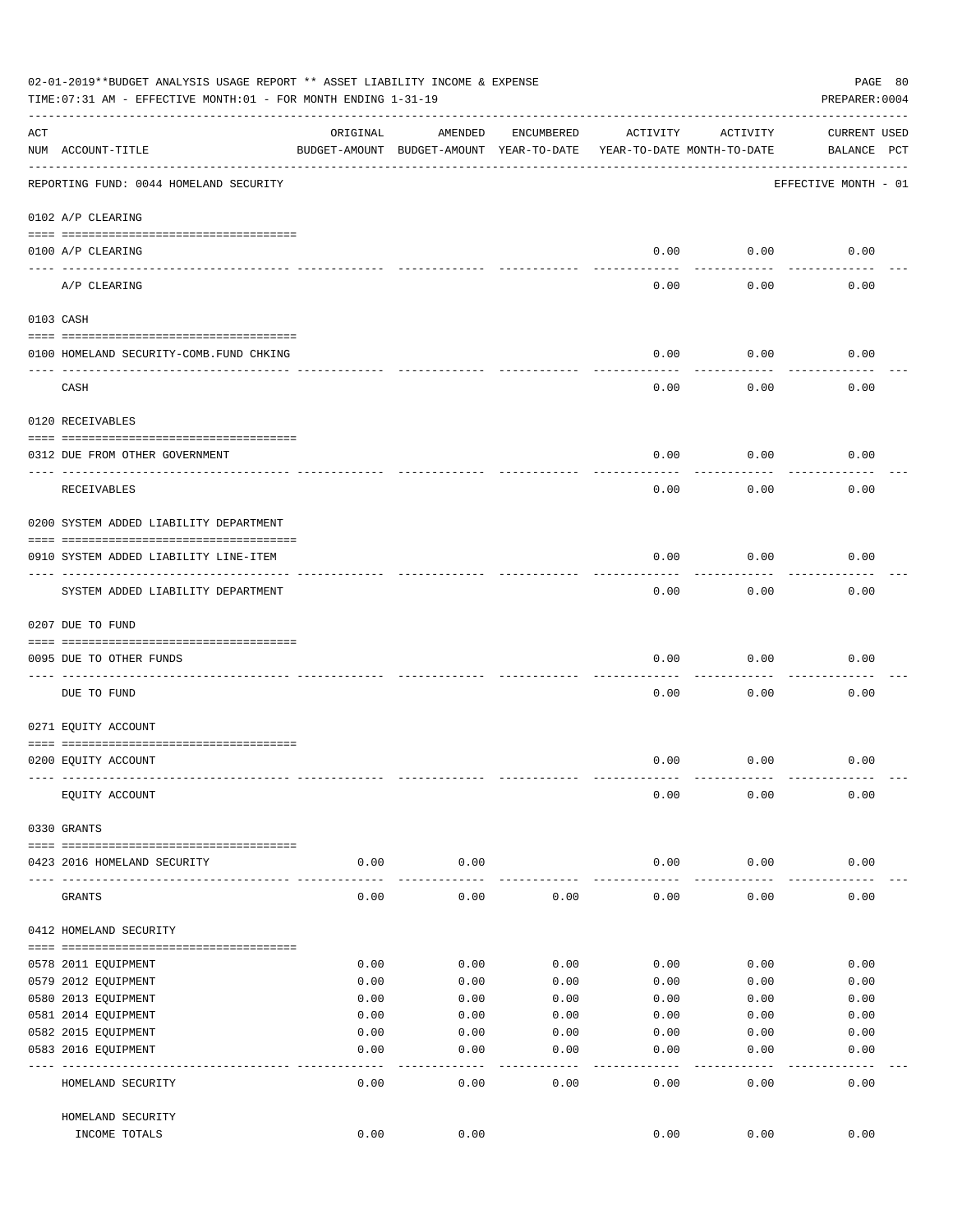| 02-01-2019**BUDGET ANALYSIS USAGE REPORT ** ASSET LIABILITY INCOME & EXPENSE<br>TIME: 07:31 AM - EFFECTIVE MONTH: 01 - FOR MONTH ENDING 1-31-19 |                           |                          |                                   |                                        |          | PAGE 81<br>PREPARER: 0004 |            |
|-------------------------------------------------------------------------------------------------------------------------------------------------|---------------------------|--------------------------|-----------------------------------|----------------------------------------|----------|---------------------------|------------|
| ACT<br>NUM ACCOUNT-TITLE                                                                                                                        | ORIGINAL<br>BUDGET-AMOUNT | AMENDED<br>BUDGET-AMOUNT | <b>ENCUMBERED</b><br>YEAR-TO-DATE | ACTIVITY<br>YEAR-TO-DATE MONTH-TO-DATE | ACTIVITY | CURRENT USED<br>BALANCE   | <b>PCT</b> |
|                                                                                                                                                 |                           |                          |                                   |                                        |          |                           |            |
| REPORTING FUND: 0044 HOMELAND SECURITY                                                                                                          |                           |                          |                                   |                                        |          | EFFECTIVE MONTH - 01      |            |
| <b>EXPENSE TOTALS</b>                                                                                                                           | 0.00                      | 0.00                     | 0.00                              | 0.00                                   | 0.00     | 0.00                      |            |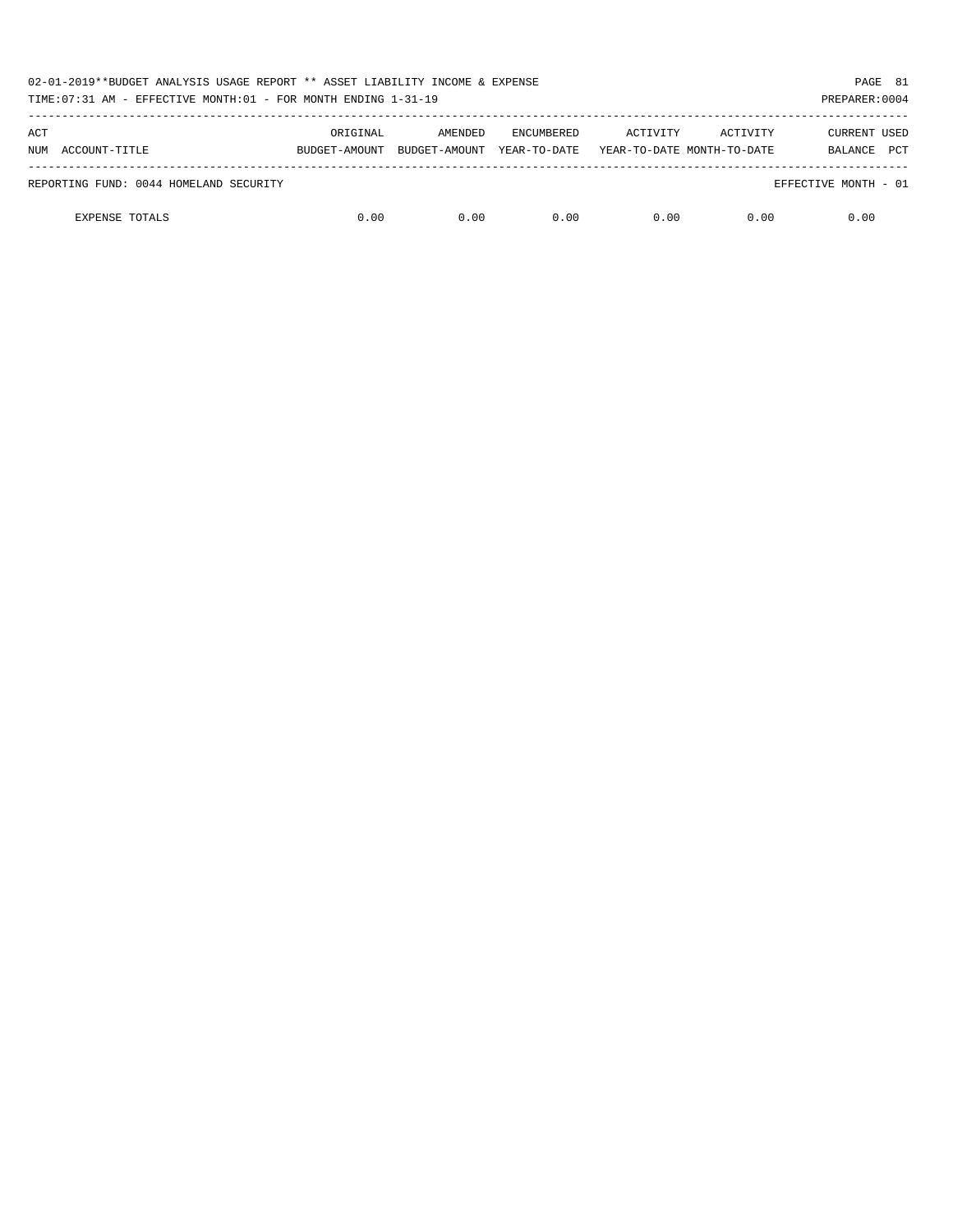|     | 02-01-2019**BUDGET ANALYSIS USAGE REPORT ** ASSET LIABILITY INCOME & EXPENSE<br>TIME: 07:31 AM - EFFECTIVE MONTH: 01 - FOR MONTH ENDING 1-31-19 |              |                                                     |              |                                        |                     | PAGE 82<br>PREPARER: 0004          |
|-----|-------------------------------------------------------------------------------------------------------------------------------------------------|--------------|-----------------------------------------------------|--------------|----------------------------------------|---------------------|------------------------------------|
| ACT | NUM ACCOUNT-TITLE                                                                                                                               | ORIGINAL     | AMENDED<br>BUDGET-AMOUNT BUDGET-AMOUNT YEAR-TO-DATE | ENCUMBERED   | ACTIVITY<br>YEAR-TO-DATE MONTH-TO-DATE | ACTIVITY            | <b>CURRENT USED</b><br>BALANCE PCT |
|     | REPORTING FUND: 0045 CHAPTER 19 FUNDS                                                                                                           |              |                                                     |              |                                        |                     | EFFECTIVE MONTH - 01               |
|     | 0100 PAYROLL                                                                                                                                    |              |                                                     |              |                                        |                     |                                    |
|     | 0100 PAYROLL                                                                                                                                    |              |                                                     |              | 0.00                                   | 0.00                | 0.00                               |
|     | PAYROLL                                                                                                                                         |              |                                                     |              | 0.00                                   | 0.00                | 0.00                               |
|     | 0103 CASH                                                                                                                                       |              |                                                     |              |                                        |                     |                                    |
|     | 0100 CHAPTER 19-COMBINED FUNDS CHECKING                                                                                                         |              |                                                     |              | $1,204.93 - 0.00$ $1,297.04 -$         |                     |                                    |
|     | CASH                                                                                                                                            |              |                                                     |              | $1,204.93-$                            | -----------<br>0.00 | 1,297.04-                          |
|     | 0120 RECEIVABLES                                                                                                                                |              |                                                     |              |                                        |                     |                                    |
|     | 0312 DUE FROM OTHER GOVERNMENT                                                                                                                  |              |                                                     |              | 0.00                                   | 0.00                | 0.00                               |
|     | RECEIVABLES                                                                                                                                     |              |                                                     |              | 0.00                                   | 0.00                | 0.00                               |
|     | 0200 SYSTEM ADDED LIABILITY DEPARTMENT                                                                                                          |              |                                                     |              |                                        |                     |                                    |
|     | 0150 ACCRUED SALARY PAYABLE                                                                                                                     |              |                                                     |              | 0.00                                   | 0.00                | 302.00                             |
|     | 0155 ACCRUED FRINGE BENEFITS                                                                                                                    |              |                                                     |              | 0.00                                   | 0.00                | 0.00                               |
|     | 0910 SYSTEM ADDED LIABILITY LINE-ITEM                                                                                                           |              |                                                     |              | 0.00                                   | 0.00                | 0.00                               |
|     | SYSTEM ADDED LIABILITY DEPARTMENT                                                                                                               |              |                                                     |              | 0.00                                   | 0.00                | 302.00                             |
|     | 0207 DUE TO FUND                                                                                                                                |              |                                                     |              |                                        |                     |                                    |
|     | 0095 DUE TO OTHER FUNDS                                                                                                                         |              |                                                     |              | 0.00                                   | 0.00                | 0.00                               |
|     |                                                                                                                                                 |              |                                                     |              |                                        |                     |                                    |
|     | DUE TO FUND                                                                                                                                     |              |                                                     |              | 0.00                                   | 0.00                | 0.00                               |
|     | 0271 EQUITY ACCOUNT                                                                                                                             |              |                                                     |              |                                        |                     |                                    |
|     | 0200 EQUITY ACCOUNT                                                                                                                             |              |                                                     |              | 0.00                                   | 0.00                | $394.11 -$                         |
|     |                                                                                                                                                 |              |                                                     |              |                                        |                     |                                    |
|     | EQUITY ACCOUNT                                                                                                                                  |              |                                                     |              | 0.00                                   | 0.00                | $394.11 -$                         |
|     | 0330 GRANT INCOME                                                                                                                               |              |                                                     |              |                                        |                     |                                    |
|     | 0403 CHAPTER 19 FUNDS<br>---- -------------                                                                                                     | 0.00         | 0.00                                                |              | 92.11                                  | 0.00                | $92.11+$                           |
|     | GRANT INCOME                                                                                                                                    | 0.00         | 0.00                                                | 0.00         | 92.11                                  | 0.00                | $92.11+$                           |
|     | 0403 CHAPTER 19 FUNDS                                                                                                                           |              |                                                     |              |                                        |                     |                                    |
|     | 0103 SALARY                                                                                                                                     | 0.00         | 0.00                                                | 0.00         | 0.00                                   | 0.00                | 0.00                               |
|     | 0201 SOCIAL SECURITY                                                                                                                            | 0.00         | 0.00                                                | 0.00         | 0.00                                   | 0.00                | 0.00                               |
|     | 0204 WORKERS COMPENSATION                                                                                                                       | 0.00         | 0.00                                                | 0.00         | 0.00                                   | 0.00                | 0.00                               |
|     | 0205 MEDICARE TAX                                                                                                                               | 0.00         | 0.00                                                | 0.00         | 0.00                                   | 0.00                | 0.00                               |
|     | 0310 OFFICE SUPPLIES                                                                                                                            | 0.00         | 0.00                                                | 0.00         | 150.00                                 | 0.00                | $150.00 -$                         |
|     | 0427 OUT OF COUNTY TRAVEL                                                                                                                       | 0.00         | 0.00                                                | 0.00         | 947.04                                 | 0.00                | $947.04-$                          |
|     | 0481 DUES                                                                                                                                       | 0.00         | 0.00                                                | 0.00         | 200.00                                 | 0.00                | $200.00 -$                         |
|     | 0572 OFFICE EQUIPMENT<br>0573 ELECTION EQUIPMENT                                                                                                | 0.00<br>0.00 | 0.00<br>0.00                                        | 0.00<br>0.00 | 0.00<br>0.00                           | 0.00<br>0.00        | 0.00<br>0.00                       |
|     |                                                                                                                                                 |              |                                                     |              |                                        |                     |                                    |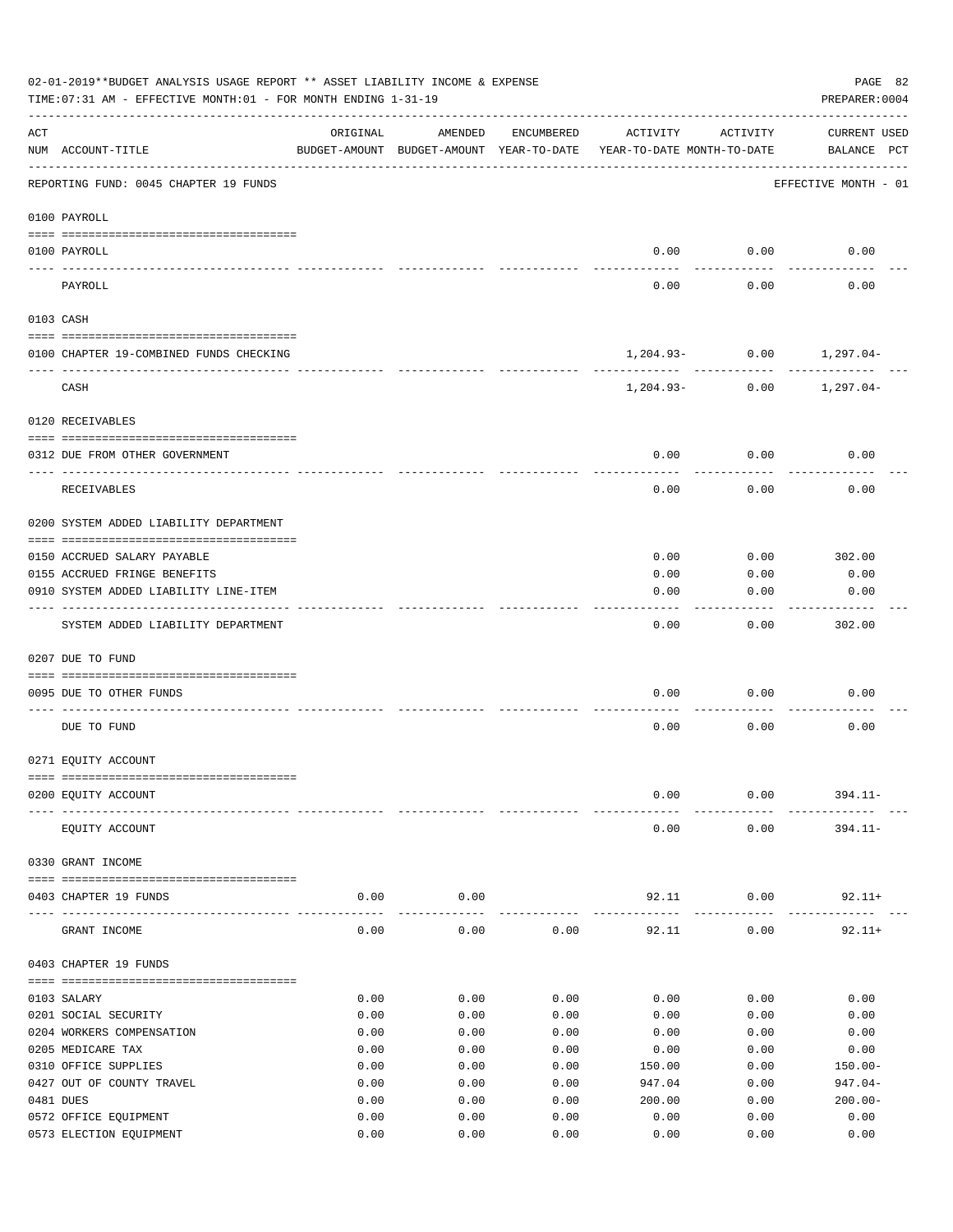| 02-01-2019**BUDGET ANALYSIS USAGE REPORT ** ASSET LIABILITY INCOME & EXPENSE | PAGE 83        |  |
|------------------------------------------------------------------------------|----------------|--|
| TIME: 07:31 AM - EFFECTIVE MONTH: 01 - FOR MONTH ENDING 1-31-19              | PREPARER: 0004 |  |

| ACT<br>ACCOUNT-TITLE<br>NUM           | ORIGINAL<br>BUDGET-AMOUNT | AMENDED<br>BUDGET-AMOUNT | <b>ENCUMBERED</b><br>YEAR-TO-DATE | ACTIVITY | ACTIVITY<br>YEAR-TO-DATE MONTH-TO-DATE | <b>CURRENT USED</b><br>PCT<br>BALANCE |
|---------------------------------------|---------------------------|--------------------------|-----------------------------------|----------|----------------------------------------|---------------------------------------|
| REPORTING FUND: 0045 CHAPTER 19 FUNDS |                           |                          |                                   |          |                                        | EFFECTIVE MONTH - 01                  |
| 0574 COMPUTER EQUIPMENT               | 0.00                      | 0.00                     | 0.00                              | 0.00     | 0.00                                   | 0.00                                  |
| CHAPTER 19 FUNDS                      | 0.00                      | 0.00                     | 0.00                              | 1,297.04 | 0.00                                   | $1,297.04-$                           |
| CHAPTER 19 FUNDS                      |                           |                          |                                   |          |                                        |                                       |
| INCOME TOTALS                         | 0.00                      | 0.00                     |                                   | 92.11    | 0.00                                   | $92.11+$                              |
| <b>EXPENSE TOTALS</b>                 | 0.00                      | 0.00                     | 0.00                              | 1,297.04 | 0.00                                   | $1,297.04-$                           |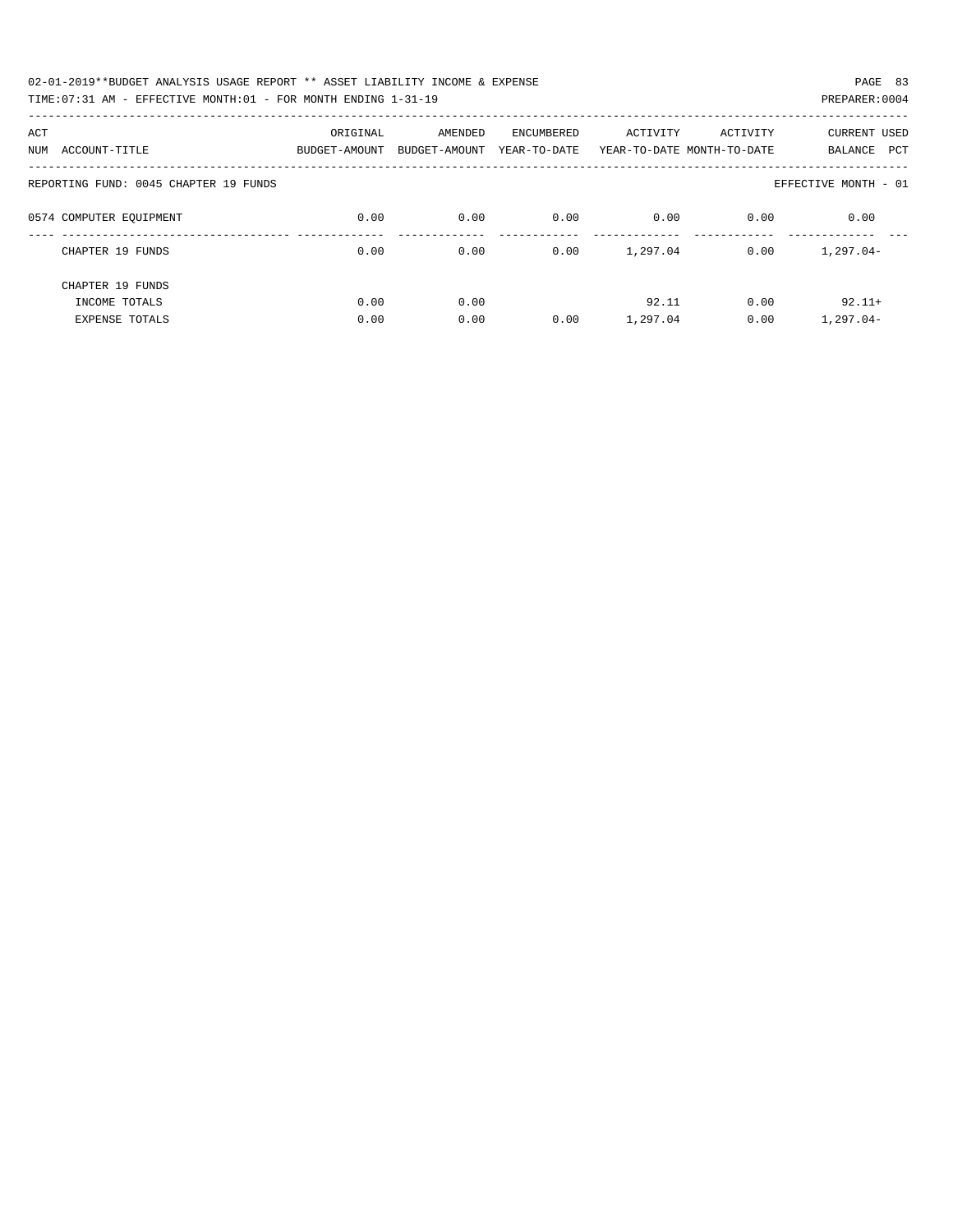|     | 02-01-2019**BUDGET ANALYSIS USAGE REPORT ** ASSET LIABILITY INCOME & EXPENSE<br>TIME: 07:31 AM - EFFECTIVE MONTH: 01 - FOR MONTH ENDING 1-31-19 |                                                                                 |                     |            |                  |                          | PREPARER: 0004              | PAGE 84        |
|-----|-------------------------------------------------------------------------------------------------------------------------------------------------|---------------------------------------------------------------------------------|---------------------|------------|------------------|--------------------------|-----------------------------|----------------|
| ACT | NUM ACCOUNT-TITLE                                                                                                                               | ORIGINAL<br>BUDGET-AMOUNT BUDGET-AMOUNT YEAR-TO-DATE YEAR-TO-DATE MONTH-TO-DATE | AMENDED             | ENCUMBERED | ACTIVITY         | ACTIVITY                 | CURRENT USED<br>BALANCE PCT |                |
|     | REPORTING FUND: 0046 SAFE ROOM REIMBURSEMENT PROGRAM                                                                                            |                                                                                 |                     |            |                  |                          | EFFECTIVE MONTH - 01        |                |
|     | 0103 CASH                                                                                                                                       |                                                                                 |                     |            |                  |                          |                             |                |
|     | 0100 SAFE ROOM REIMB. PROG. - COMB. FUNDS                                                                                                       |                                                                                 |                     |            |                  | 982.01 215.25-           | 6,765.66                    |                |
|     | CASH                                                                                                                                            |                                                                                 |                     |            | 982.01           | ------------ ---------   | 215.25- 6,765.66            |                |
|     | 0120 RECEIVABLES                                                                                                                                |                                                                                 |                     |            |                  |                          |                             |                |
|     | 0312 DUE FROM OTHER GOVERNMENTS                                                                                                                 |                                                                                 |                     |            | 0.00             | 0.00                     | 0.00                        |                |
|     | RECEIVABLES                                                                                                                                     |                                                                                 |                     |            | 0.00             | 0.00                     | 0.00                        |                |
|     | 0200 SYSTEM ADDED LIABILITY DEPARTMENT                                                                                                          |                                                                                 |                     |            |                  |                          |                             |                |
|     | 0910 SYSTEM ADDED LIABILITY LINE-ITEM                                                                                                           |                                                                                 |                     |            | 0.00             | 0.00                     | 0.00                        |                |
|     | SYSTEM ADDED LIABILITY DEPARTMENT                                                                                                               |                                                                                 |                     |            | 0.00             | 0.00                     | 0.00                        |                |
|     | 0271 EQUITY ACCOUNT                                                                                                                             |                                                                                 |                     |            |                  |                          |                             |                |
|     | 0200 EQUITY ACCOUNT                                                                                                                             |                                                                                 |                     |            | 0.00             | 0.00                     | 5,783.65                    |                |
|     | EQUITY ACCOUNT                                                                                                                                  |                                                                                 |                     |            | 0.00             | 0.00                     | 5,783.65                    |                |
|     | 0300 CASH                                                                                                                                       |                                                                                 |                     |            |                  |                          |                             |                |
|     | 0146 BEGINNING CASH BALANCE                                                                                                                     | 0.00                                                                            | 0.00                |            | 0.00             | 0.00                     | 0.00                        |                |
|     | CASH                                                                                                                                            | 0.00                                                                            | 0.00                | 0.00       | 0.00             | 0.00                     | 0.00                        |                |
|     | 0330 GRANT INCOME                                                                                                                               |                                                                                 |                     |            |                  |                          |                             |                |
|     | 0475 SAFE ROOM REIMBURSEMENT DR-4029                                                                                                            | 60,000.00                                                                       | 60,000.00           |            |                  | 35,527.25 0.00 24,472.75 |                             | 59             |
|     | 0476 ADMINISTRATIVE FEE                                                                                                                         |                                                                                 | 2,000.00 2,000.00   |            | 1,200.01         | 0.00                     | 799.99                      | 60             |
|     | GRANT INCOME                                                                                                                                    |                                                                                 | 62,000.00 62,000.00 |            | $0.00$ 36,727.26 | 0.00                     | 25,272.74                   | 59             |
|     | 0475 SAFE ROOM REIMBURSEMENT PROGRAM                                                                                                            |                                                                                 |                     |            |                  |                          |                             |                |
|     | 0310 OFFICE SUPPLIES                                                                                                                            | 600.00                                                                          | 600.00              | 0.00       | 215.25           | 215.25                   | 384.75                      | 36             |
|     | 0314 SAFE ROOM REIMBURSEMENT                                                                                                                    | 60,000.00                                                                       | 60,000.00           | 0.00       | 35,527.25        | 0.00                     | 24,472.75                   | 59             |
|     | 0330 GAS/OIL                                                                                                                                    | 150.00                                                                          | 150.00              | 0.00       | 2.75             | 0.00                     | 147.25                      | 02             |
|     | 0427 OUT OF COUNTY TRAVEL                                                                                                                       | 500.00                                                                          | 500.00              | 0.00       | 0.00             | 0.00                     | 500.00                      | 0 <sub>0</sub> |
|     | 0454 R&M AUTO                                                                                                                                   | 750.00                                                                          | 750.00              | 0.00       | 0.00             | 0.00                     | 750.00                      | 0 <sub>0</sub> |
|     | 0573 RADIO EQUIPMENT                                                                                                                            | 0.00                                                                            | 0.00                | 0.00       | 0.00             | 0.00                     | 0.00                        |                |
|     | 0574 COMPUTER EQUIPMENT                                                                                                                         | 0.00                                                                            | 0.00                | 0.00       | 0.00             | 0.00                     | 0.00                        |                |
|     | SAFE ROOM REIMBURSEMENT PROGRAM                                                                                                                 | 62,000.00                                                                       | 62,000.00           | 0.00       | 35,745.25        | 215.25                   | 26,254.75                   | 58             |
|     | SAFE ROOM REIMBURSEMENT PROGRAM                                                                                                                 |                                                                                 |                     |            |                  |                          |                             |                |
|     | INCOME TOTALS                                                                                                                                   | 62,000.00                                                                       | 62,000.00           |            | 36,727.26        | 0.00                     | 25,272.74                   | 59             |
|     | EXPENSE TOTALS                                                                                                                                  | 62,000.00                                                                       | 62,000.00           | 0.00       | 35,745.25        | 215.25                   | 26, 254.75                  | 58             |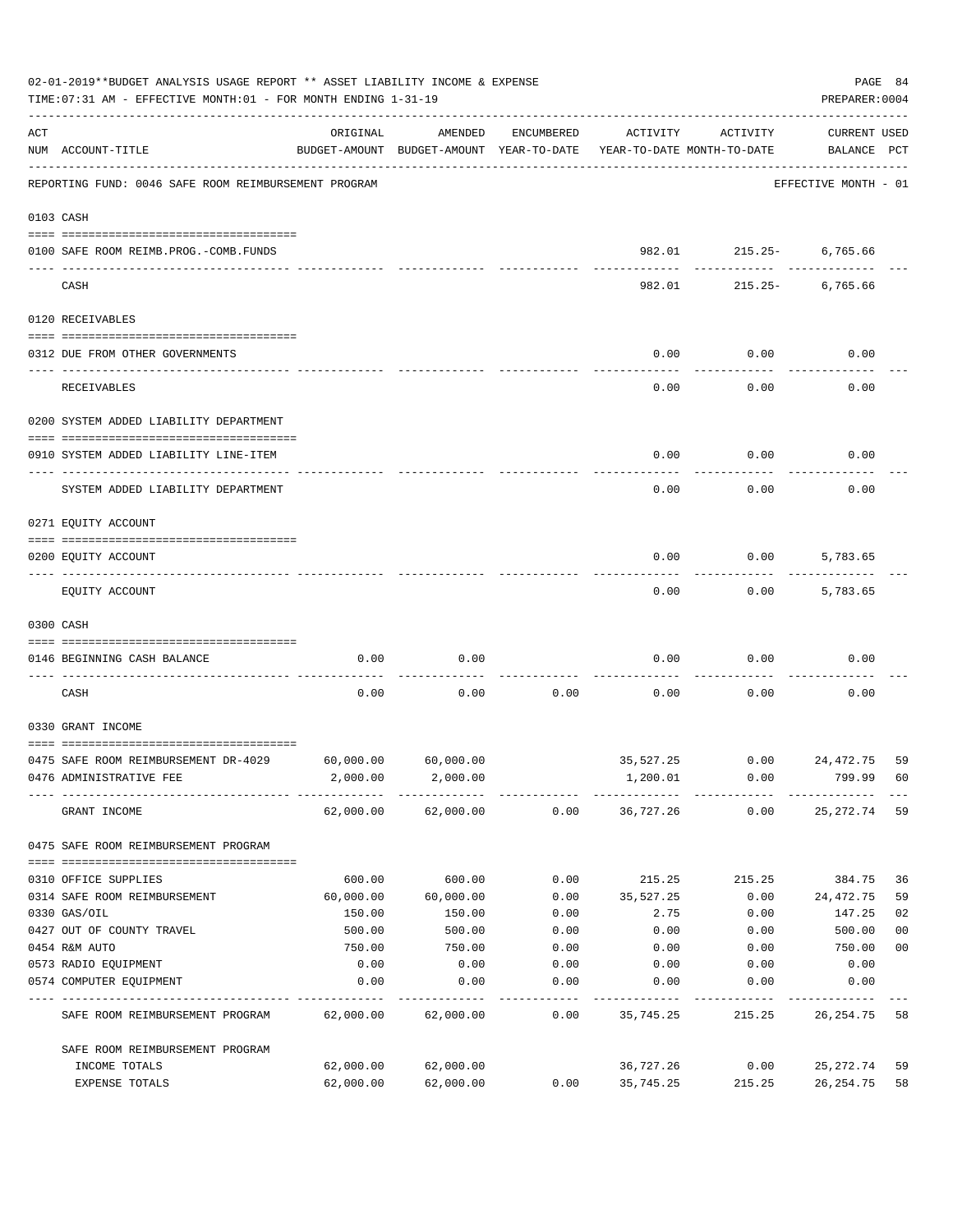|     | 02-01-2019**BUDGET ANALYSIS USAGE REPORT ** ASSET LIABILITY INCOME & EXPENSE<br>PAGE 85<br>PREPARER: 0004<br>TIME: 07:31 AM - EFFECTIVE MONTH: 01 - FOR MONTH ENDING 1-31-19 |                         |                                                     |                |                                        |                    |                             |                |  |  |  |  |
|-----|------------------------------------------------------------------------------------------------------------------------------------------------------------------------------|-------------------------|-----------------------------------------------------|----------------|----------------------------------------|--------------------|-----------------------------|----------------|--|--|--|--|
| ACT | NUM ACCOUNT-TITLE                                                                                                                                                            | ORIGINAL                | AMENDED<br>BUDGET-AMOUNT BUDGET-AMOUNT YEAR-TO-DATE | ENCUMBERED     | ACTIVITY<br>YEAR-TO-DATE MONTH-TO-DATE | ACTIVITY           | CURRENT USED<br>BALANCE PCT |                |  |  |  |  |
|     | REPORTING FUND: 0048 ELECTION EQUIPMENT FUND                                                                                                                                 |                         |                                                     |                |                                        |                    | EFFECTIVE MONTH - 01        |                |  |  |  |  |
|     | 0103 CASH                                                                                                                                                                    |                         |                                                     |                |                                        |                    |                             |                |  |  |  |  |
|     |                                                                                                                                                                              |                         |                                                     |                |                                        |                    |                             |                |  |  |  |  |
|     | 0100 ELECTION EQUIP.FUND-COMBINED FUNDS                                                                                                                                      |                         |                                                     |                | 0.00                                   | $0.00$ $31,302.43$ |                             |                |  |  |  |  |
|     | CASH                                                                                                                                                                         |                         |                                                     |                | 0.00                                   | 0.00               | 31,302.43                   |                |  |  |  |  |
|     | 0200 SYSTEM ADDED LIABILITY DEPARTMENT                                                                                                                                       |                         |                                                     |                |                                        |                    |                             |                |  |  |  |  |
|     | 0910 SYSTEM ADDED LIABILITY LINE-ITEM                                                                                                                                        |                         |                                                     |                | 0.00                                   | 0.00               | 0.00                        |                |  |  |  |  |
|     | SYSTEM ADDED LIABILITY DEPARTMENT                                                                                                                                            |                         |                                                     |                | 0.00                                   | 0.00               | 0.00                        |                |  |  |  |  |
|     | 0271 EQUITY ACCOUNT                                                                                                                                                          |                         |                                                     |                |                                        |                    |                             |                |  |  |  |  |
|     |                                                                                                                                                                              |                         |                                                     |                |                                        |                    |                             |                |  |  |  |  |
|     | 0200 EQUITY ACCOUNT                                                                                                                                                          |                         |                                                     |                | 0.00                                   |                    | $0.00$ $31,302.43$          |                |  |  |  |  |
|     | EQUITY ACCOUNT                                                                                                                                                               |                         |                                                     |                | 0.00                                   | 0.00               | 31,302.43                   |                |  |  |  |  |
|     | 0300 CASH                                                                                                                                                                    |                         |                                                     |                |                                        |                    |                             |                |  |  |  |  |
|     | 0148 BEGINNING CASH BALANCE                                                                                                                                                  | 7,070.00                | 7,070.00                                            |                | 0.00                                   | 0.00               | 7,070.00                    | 00             |  |  |  |  |
|     | CASH                                                                                                                                                                         | 7,070.00                | 7,070.00                                            | 0.00           | 0.00                                   | 0.00               | 7,070.00                    | 0 <sub>0</sub> |  |  |  |  |
|     | 0340 INCOME                                                                                                                                                                  |                         |                                                     |                |                                        |                    |                             |                |  |  |  |  |
|     |                                                                                                                                                                              |                         |                                                     |                |                                        |                    |                             |                |  |  |  |  |
|     | 0130 REFUNDS & MISCELLANEOUS                                                                                                                                                 | 0.00                    | 0.00<br>0.00                                        |                | 0.00                                   | 0.00               | 0.00                        |                |  |  |  |  |
|     | 0403 CONTRACT ADMINISTRATIVE FEE<br>0484 ELECTION REIMBURSEMENT                                                                                                              | 0.00<br>4,000.00        | 4,000.00                                            |                | 0.00<br>0.00                           | 0.00<br>0.00       | 0.00<br>4,000.00            | 00             |  |  |  |  |
|     |                                                                                                                                                                              |                         |                                                     |                |                                        |                    |                             |                |  |  |  |  |
|     | INCOME                                                                                                                                                                       | 4,000.00                | 4,000.00                                            | 0.00           | 0.00                                   | 0.00               | 4,000.00                    | 00             |  |  |  |  |
|     | 0403 ELECTION EQUIPMENT FUND                                                                                                                                                 |                         |                                                     |                |                                        |                    |                             |                |  |  |  |  |
|     |                                                                                                                                                                              |                         |                                                     |                |                                        |                    |                             |                |  |  |  |  |
|     | 0485 LICENSE/SUPPORT                                                                                                                                                         | 0.00                    | 0.00                                                | 0.00           | 0.00                                   | 0.00               | 0.00                        |                |  |  |  |  |
|     | 0573 ELECTION EQUIPMENT<br>----------------------------                                                                                                                      | 11,070.00<br>---------- | 11,070.00<br>-----------                            | 0.00<br>------ | 0.00<br>$- - - - -$                    | 0.00<br>-----      | 11,070.00<br>----------     | 0 <sub>0</sub> |  |  |  |  |
|     | ELECTION EQUIPMENT FUND                                                                                                                                                      | 11,070.00               | 11,070.00                                           | 0.00           | 0.00                                   | 0.00               | 11,070.00                   | 00             |  |  |  |  |
|     | ELECTION EQUIPMENT FUND                                                                                                                                                      |                         |                                                     |                |                                        |                    |                             |                |  |  |  |  |
|     | INCOME TOTALS                                                                                                                                                                | 11,070.00               | 11,070.00                                           |                | 0.00                                   | 0.00               | 11,070.00                   | 0 <sub>0</sub> |  |  |  |  |
|     | EXPENSE TOTALS                                                                                                                                                               | 11,070.00               | 11,070.00                                           | 0.00           | 0.00                                   | 0.00               | 11,070.00                   | 0 <sub>0</sub> |  |  |  |  |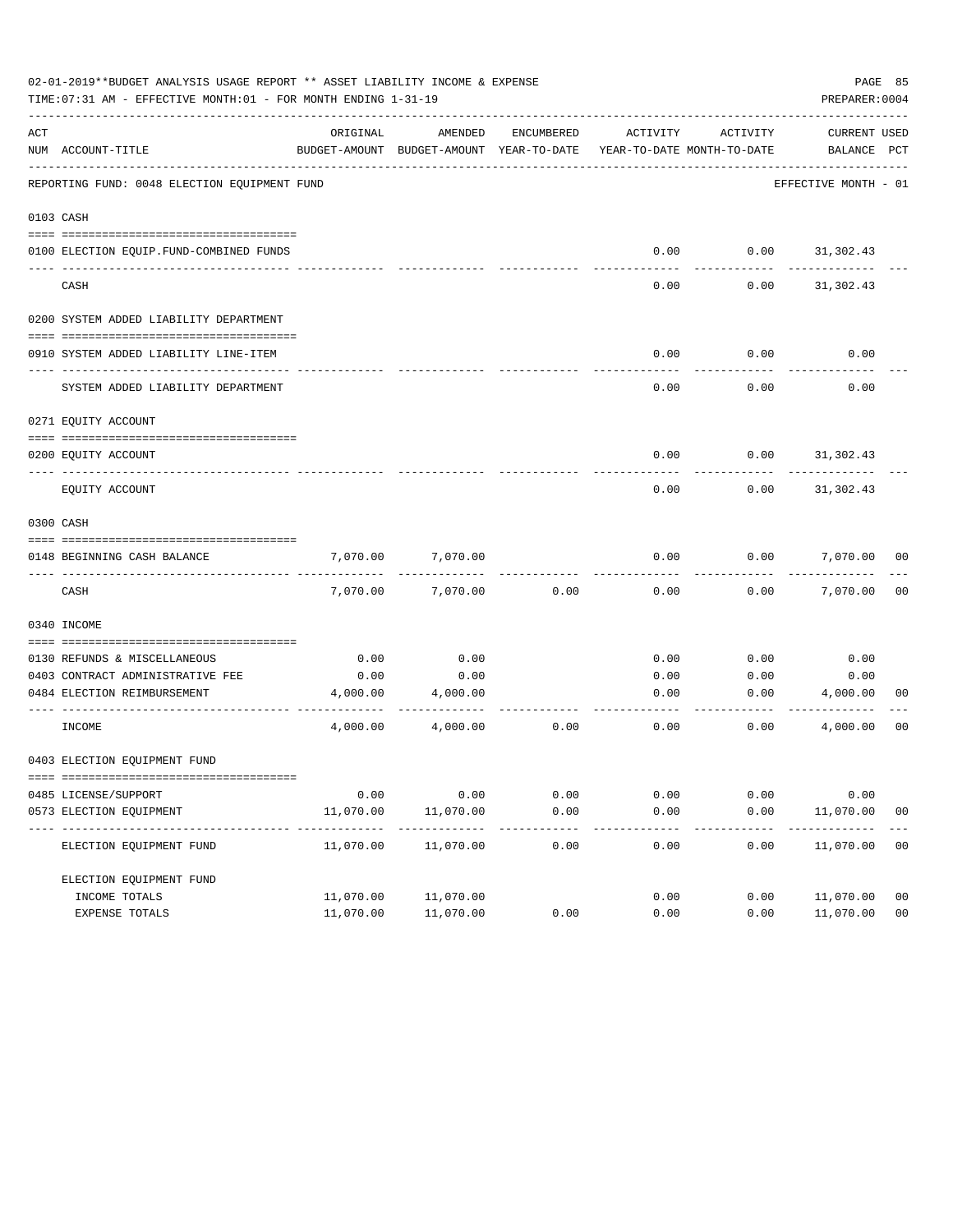|     | 02-01-2019**BUDGET ANALYSIS USAGE REPORT ** ASSET LIABILITY INCOME & EXPENSE<br>TIME: 07:31 AM - EFFECTIVE MONTH: 01 - FOR MONTH ENDING 1-31-19 |              |         |            |                                                                                 |                                  | PREPARER: 0004              | PAGE 86 |
|-----|-------------------------------------------------------------------------------------------------------------------------------------------------|--------------|---------|------------|---------------------------------------------------------------------------------|----------------------------------|-----------------------------|---------|
| ACT | NUM ACCOUNT-TITLE                                                                                                                               | ORIGINAL     | AMENDED | ENCUMBERED | ACTIVITY<br>BUDGET-AMOUNT BUDGET-AMOUNT YEAR-TO-DATE YEAR-TO-DATE MONTH-TO-DATE | ACTIVITY                         | CURRENT USED<br>BALANCE PCT |         |
|     | REPORTING FUND: 0049 INVESTIGATOR/LEOSE GRANT                                                                                                   |              |         |            |                                                                                 |                                  | EFFECTIVE MONTH - 01        |         |
|     | 0100 PAYROLL                                                                                                                                    |              |         |            |                                                                                 |                                  |                             |         |
|     | 0100 PAYROLL                                                                                                                                    |              |         |            | 0.00                                                                            | 0.00                             | 0.00                        |         |
|     | -------------------------- ---------                                                                                                            |              |         |            |                                                                                 |                                  |                             |         |
|     | PAYROLL                                                                                                                                         |              |         |            | 0.00                                                                            | 0.00                             | 0.00                        |         |
|     | 0103 CASH                                                                                                                                       |              |         |            |                                                                                 |                                  |                             |         |
|     |                                                                                                                                                 |              |         |            |                                                                                 |                                  |                             |         |
|     | 0100 INVESTIGATOR/LEOSE-COMB.FUNDS                                                                                                              |              |         |            |                                                                                 | $619.89 - 269.89 -$<br>--------- | 0.00                        |         |
|     | CASH                                                                                                                                            |              |         |            | 619.89-                                                                         | 269.89-                          | 0.00                        |         |
|     | 0271 EQUITY ACCOUNT                                                                                                                             |              |         |            |                                                                                 |                                  |                             |         |
|     | 0200 EQUITY ACCOUNT                                                                                                                             |              |         |            | 0.00                                                                            |                                  | $0.00$ 619.89               |         |
|     | -------------------- -------<br>EQUITY ACCOUNT                                                                                                  |              |         |            | 0.00                                                                            | 0.00                             | 619.89                      |         |
|     | 0300 CASH                                                                                                                                       |              |         |            |                                                                                 |                                  |                             |         |
|     | 0149 BEGINNING CASH BALANCE                                                                                                                     | 0.00         | 619.89  |            | 0.00                                                                            | 0.00                             | 619.89 00                   |         |
|     | CASH                                                                                                                                            | 0.00         | 619.89  | 0.00       | 0.00                                                                            | 0.00                             | 619.89                      | 00      |
|     | 0330 GRANT INCOME                                                                                                                               |              |         |            |                                                                                 |                                  |                             |         |
|     | 0475 INVESTIGATOR/LEOSE GRANT                                                                                                                   | 0.00         | 0.00    |            | 0.00                                                                            | 0.00                             | 0.00                        |         |
|     | GRANT INCOME                                                                                                                                    | 0.00         | 0.00    | 0.00       | 0.00                                                                            | 0.00                             | 0.00                        |         |
|     | 0475 INVESTIGATOR/LEOSE                                                                                                                         |              |         |            |                                                                                 |                                  |                             |         |
|     |                                                                                                                                                 |              |         |            |                                                                                 |                                  |                             |         |
|     | 0103 SALARY<br>0201 SOCIAL SECURITY                                                                                                             | 0.00<br>0.00 | 0.00    | 0.00       | $0.00$ $0.00$ $0.00$ $0.00$ $0.00$<br>0.00                                      | 0.00                             | 0.00<br>0.00                |         |
|     | 0202 GROUP HEALTH INSURANCE                                                                                                                     | 0.00         | 0.00    | 0.00       | 0.00                                                                            | 0.00                             | 0.00                        |         |
|     | 0203 RETIREMENT                                                                                                                                 | 0.00         | 0.00    | 0.00       | 0.00                                                                            | 0.00                             | 0.00                        |         |
|     | 0204 WORKER'S COMPENSATION                                                                                                                      | 0.00         | 0.00    | 0.00       | 0.00                                                                            | 0.00                             | 0.00                        |         |
|     | 0205 MEDICARE TAX                                                                                                                               | 0.00         | 0.00    | 0.00       | 0.00                                                                            | 0.00                             | 0.00                        |         |
|     | 0310 OFFICE SUPPLIES                                                                                                                            | 0.00         | 0.00    | 0.00       | 0.00                                                                            | 0.00                             | 0.00                        |         |
|     | 0427 TRAINING/TUITION/OUT OF COUNTY                                                                                                             | 0.00         | 619.89  | 0.00       | 619.89                                                                          | 269.89                           | 0.00                        | 100     |
|     | 0572 OFFICE EQUIPMENT                                                                                                                           | 0.00         | 0.00    | 0.00       | 0.00                                                                            | 0.00                             | 0.00                        |         |
|     | 0574 COMPUTER EQUIPMENT                                                                                                                         | 0.00         | 0.00    | 0.00       | 0.00                                                                            | 0.00                             | 0.00                        |         |
|     |                                                                                                                                                 |              |         |            |                                                                                 |                                  |                             |         |
|     | INVESTIGATOR/LEOSE                                                                                                                              | 0.00         | 619.89  | 0.00       | 619.89                                                                          | 269.89                           | 0.00 100                    |         |
|     | INVESTIGATOR/LEOSE GRANT                                                                                                                        |              |         |            |                                                                                 |                                  |                             |         |
|     | INCOME TOTALS                                                                                                                                   | 0.00         | 619.89  |            | 0.00                                                                            | 0.00                             | 619.89                      | 00      |
|     | <b>EXPENSE TOTALS</b>                                                                                                                           | 0.00         | 619.89  | 0.00       | 619.89                                                                          | 269.89                           | 0.00 100                    |         |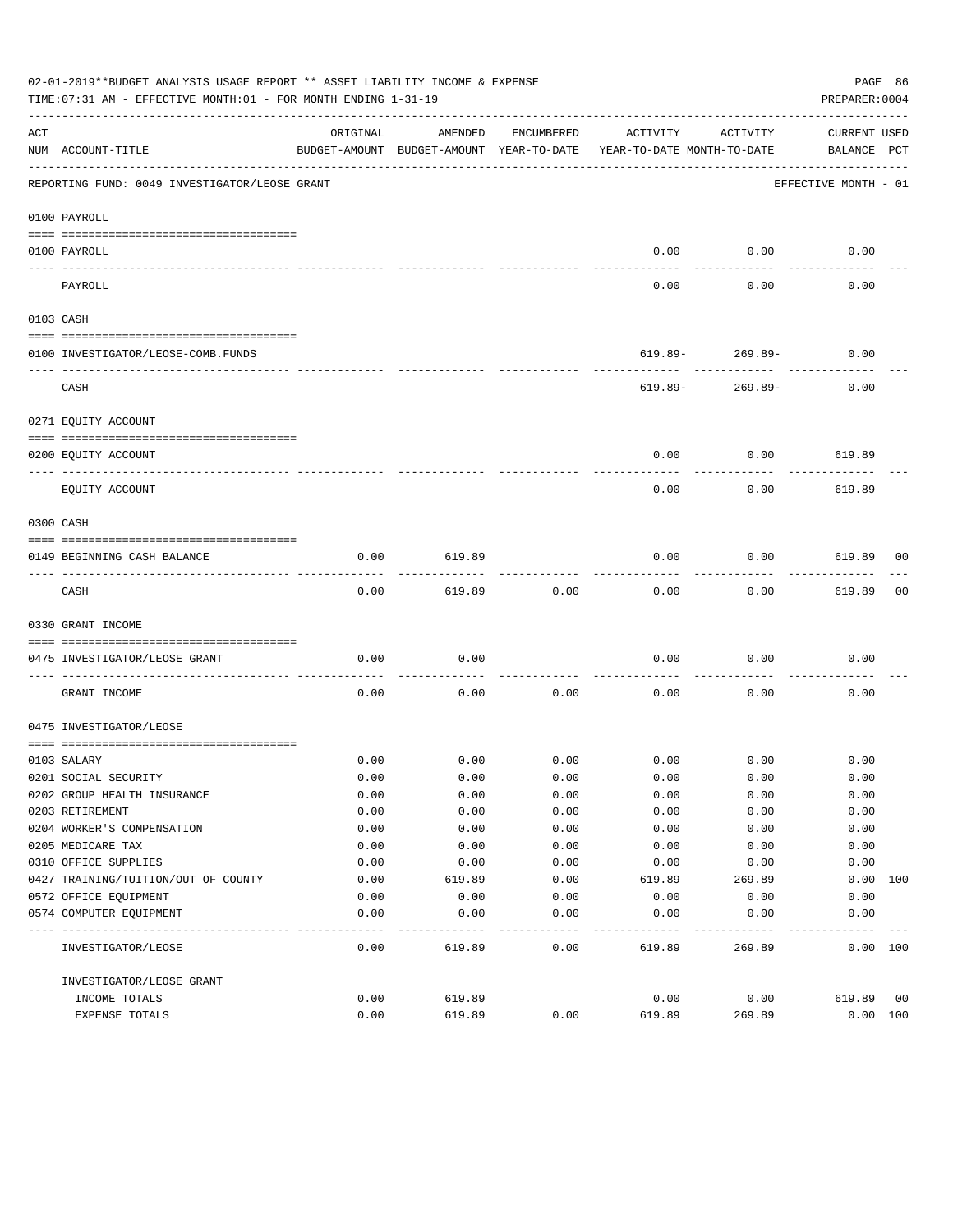|     | 02-01-2019**BUDGET ANALYSIS USAGE REPORT ** ASSET LIABILITY INCOME & EXPENSE<br>TIME: 07:31 AM - EFFECTIVE MONTH: 01 - FOR MONTH ENDING 1-31-19 |          |                                                     |                   |                                        |          |                                    |                |  |  |
|-----|-------------------------------------------------------------------------------------------------------------------------------------------------|----------|-----------------------------------------------------|-------------------|----------------------------------------|----------|------------------------------------|----------------|--|--|
| ACT | NUM ACCOUNT-TITLE                                                                                                                               | ORIGINAL | AMENDED<br>BUDGET-AMOUNT BUDGET-AMOUNT YEAR-TO-DATE | <b>ENCUMBERED</b> | ACTIVITY<br>YEAR-TO-DATE MONTH-TO-DATE | ACTIVITY | <b>CURRENT USED</b><br>BALANCE PCT |                |  |  |
|     | REPORTING FUND: 0051 CO.CLERK CO.& DIST.CT. TECHNOLOGY                                                                                          |          |                                                     |                   |                                        |          | EFFECTIVE MONTH - 01               |                |  |  |
|     | 0103 CASH                                                                                                                                       |          |                                                     |                   |                                        |          |                                    |                |  |  |
|     | 0100 CO.CLK.CO.& DIST.CT.TECHNOLOGY-COM                                                                                                         |          |                                                     |                   |                                        |          | 59.92 59.92 7,789.36               |                |  |  |
|     | CASH                                                                                                                                            |          |                                                     |                   | 59.92                                  | 59.92    | 7,789.36                           |                |  |  |
|     | 0120 RECEIVABLES                                                                                                                                |          |                                                     |                   |                                        |          |                                    |                |  |  |
|     | 0313 DUE FROM OTHER FUNDS                                                                                                                       |          |                                                     |                   | 0.00                                   | 0.00     | 65.59                              |                |  |  |
|     | RECEIVABLES                                                                                                                                     |          |                                                     |                   | 0.00                                   | 0.00     | 65.59                              |                |  |  |
|     | 0271 EQUITY ACCOUNT                                                                                                                             |          |                                                     |                   |                                        |          |                                    |                |  |  |
|     | 0200 EQUITY ACCOUNT                                                                                                                             |          |                                                     |                   | 0.00                                   | 0.00     | 7,795.03                           |                |  |  |
|     | ---- ------------<br>EQUITY ACCOUNT                                                                                                             |          |                                                     |                   | 0.00                                   | 0.00     | 7,795.03                           |                |  |  |
|     | 0300 CASH                                                                                                                                       |          |                                                     |                   |                                        |          |                                    |                |  |  |
|     | 0151 BEGINNING CASH BALANCE                                                                                                                     | 2,400.00 | 2,400.00                                            |                   | 0.00                                   | 0.00     | 2,400.00                           | 0 <sub>0</sub> |  |  |
|     | CASH                                                                                                                                            | 2,400.00 | 2,400.00                                            | 0.00              | 0.00                                   | 0.00     | 2,400.00                           | 0 <sup>0</sup> |  |  |
|     | 0370 CO.CLK.MISCELLANEOUS INCOME                                                                                                                |          |                                                     |                   |                                        |          |                                    |                |  |  |
|     | 0440 CO.CLK.CO.& DIST.CT.TECHNOLOGY FEE                                                                                                         | 600.00   | 600.00                                              |                   | 59.92                                  | 59.92    | 540.08                             | 10             |  |  |
|     | CO. CLK. MISCELLANEOUS INCOME                                                                                                                   | 600.00   | 600.00                                              | 0.00              | 59.92                                  | 59.92    | 540.08                             | 10             |  |  |
|     | 0440 CO.CLK.COURT TECHNOLOGY EQUIPMENT                                                                                                          |          |                                                     |                   |                                        |          |                                    |                |  |  |
|     | 0572 OFFICE EOUIPMENT                                                                                                                           | 3,000.00 | 3,000.00                                            | 0.00              | 0.00                                   | 0.00     | 3,000.00                           | 0 <sub>0</sub> |  |  |
|     | CO.CLK.COURT TECHNOLOGY EQUIPMENT                                                                                                               | 3,000.00 | 3,000.00                                            | 0.00              | 0.00                                   | 0.00     | 3,000.00                           | 0 <sub>0</sub> |  |  |
|     | CO.CLERK CO.& DIST.CT. TECHNOLOGY                                                                                                               |          |                                                     |                   |                                        |          |                                    |                |  |  |
|     | INCOME TOTALS                                                                                                                                   | 3,000.00 | 3,000.00                                            |                   | 59.92                                  | 59.92    | 2,940.08                           | 02             |  |  |
|     | <b>EXPENSE TOTALS</b>                                                                                                                           | 3,000.00 | 3,000.00                                            | 0.00              | 0.00                                   | 0.00     | 3,000.00                           | 0 <sub>0</sub> |  |  |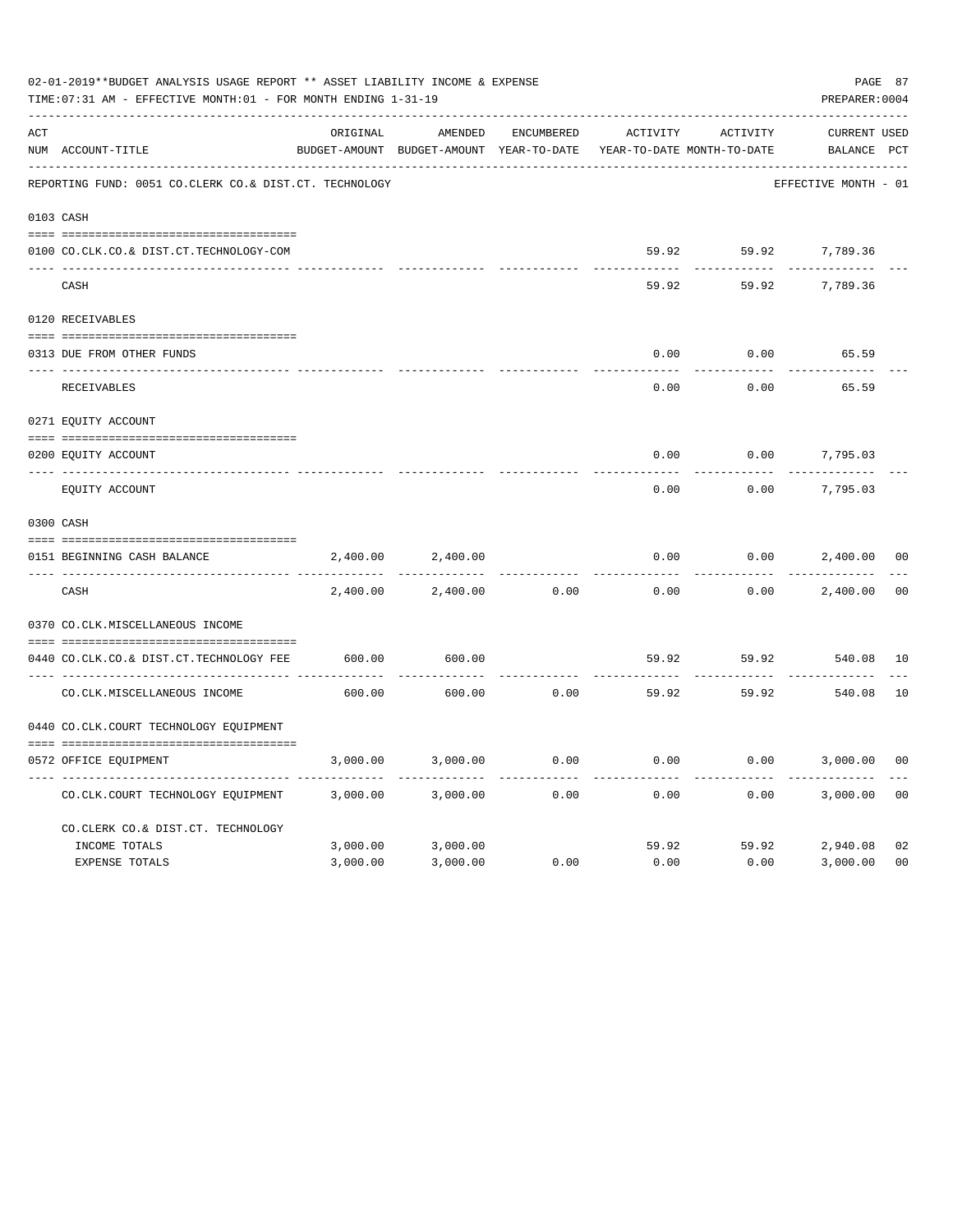|     | 02-01-2019**BUDGET ANALYSIS USAGE REPORT ** ASSET LIABILITY INCOME & EXPENSE<br>TIME: 07:31 AM - EFFECTIVE MONTH: 01 - FOR MONTH ENDING 1-31-19 |          |         |            |                                                                                 |                                           | PAGE 88<br>PREPARER: 0004   |
|-----|-------------------------------------------------------------------------------------------------------------------------------------------------|----------|---------|------------|---------------------------------------------------------------------------------|-------------------------------------------|-----------------------------|
| ACT | NUM ACCOUNT-TITLE                                                                                                                               | ORIGINAL | AMENDED | ENCUMBERED | ACTIVITY<br>BUDGET-AMOUNT BUDGET-AMOUNT YEAR-TO-DATE YEAR-TO-DATE MONTH-TO-DATE | ACTIVITY                                  | CURRENT USED<br>BALANCE PCT |
|     | REPORTING FUND: 0052 CO.CLK.COURT RECORDS PRESERVATION                                                                                          |          |         |            |                                                                                 |                                           | EFFECTIVE MONTH - 01        |
|     | 0103 CASH                                                                                                                                       |          |         |            |                                                                                 |                                           |                             |
|     | 0100 CO.CLK.COURT RECORDS PRESERVATION-                                                                                                         |          |         |            |                                                                                 | 493.30- 121.05 12,323.52                  |                             |
|     | CASH                                                                                                                                            |          |         |            |                                                                                 | -------------<br>493.30- 121.05 12,323.52 | ---------                   |
|     | 0120 RECEIVABLES                                                                                                                                |          |         |            |                                                                                 |                                           |                             |
|     | 0313 DUE FROM OTHER FUNDS                                                                                                                       |          |         |            | 0.00                                                                            | 0.00                                      | 90.00                       |
|     | <b>RECEIVABLES</b>                                                                                                                              |          |         |            | 0.00                                                                            | ---------<br>0.00                         | 90.00                       |
|     | 0200 SYSTEM ADDED LIABILITY DEPARTMENT                                                                                                          |          |         |            |                                                                                 |                                           |                             |
|     | 0910 SYSTEM ADDED LIABILITY LINE-ITEM                                                                                                           |          |         |            |                                                                                 |                                           | $619.64 - 0.00$ $619.64 -$  |
|     | SYSTEM ADDED LIABILITY DEPARTMENT                                                                                                               |          |         |            | 619.64-                                                                         | 0.00                                      | 619.64-                     |
|     | 0271 EQUITY ACCOUNT                                                                                                                             |          |         |            |                                                                                 |                                           |                             |
|     | 0200 EQUITY ACCOUNT                                                                                                                             |          |         |            | 0.00                                                                            | $0.00$ 12,906.82                          |                             |
|     | EQUITY ACCOUNT                                                                                                                                  |          |         |            | 0.00                                                                            |                                           | $0.00$ 12,906.82            |
|     | 0360 INTEREST EARNINGS                                                                                                                          |          |         |            |                                                                                 |                                           |                             |
|     | 0100 INTEREST EARNINGS                                                                                                                          | 0.00     | 0.00    |            | 6.34                                                                            | 1.05                                      | $6.34+$                     |
|     | ------------------ ---<br>INTEREST EARNINGS                                                                                                     | 0.00     | 0.00    | 0.00       | 6.34                                                                            | 1.05                                      | $6.34+$                     |
|     | 0370 CO.CLK.MISCELLANEOUS INCOME                                                                                                                |          |         |            |                                                                                 |                                           |                             |
|     | 0133 CO.CLK.COURT RECORDS PRESERVATION                                                                                                          | 0.00     | 0.00    |            |                                                                                 |                                           | $120.00$ $120.00$ $120.00+$ |
|     | CO. CLK. MISCELLANEOUS INCOME                                                                                                                   | 0.00     | 0.00    | 0.00       | 120.00                                                                          | 120.00                                    | $120.00+$                   |
|     | 0449 CO.CLK.COURT RECORDS PRES.EOUIPMEN                                                                                                         |          |         |            |                                                                                 |                                           |                             |
|     | 0572 OFFICE EQUIPMENT                                                                                                                           | 0.00     | 0.00    | 0.00       | $0.00$ 0.00                                                                     |                                           | 0.00                        |
|     | CO. CLK. COURT RECORDS PRES. EQUIPMEN                                                                                                           | 0.00     | 0.00    | 0.00       | 0.00                                                                            | 0.00                                      | 0.00                        |
|     | CO. CLK. COURT RECORDS PRESERVATION                                                                                                             |          |         |            |                                                                                 |                                           |                             |
|     | INCOME TOTALS                                                                                                                                   | 0.00     | 0.00    |            | 126.34                                                                          | 121.05                                    | $126.34+$                   |
|     | EXPENSE TOTALS                                                                                                                                  | 0.00     | 0.00    | 0.00       | 0.00                                                                            | 0.00                                      | 0.00                        |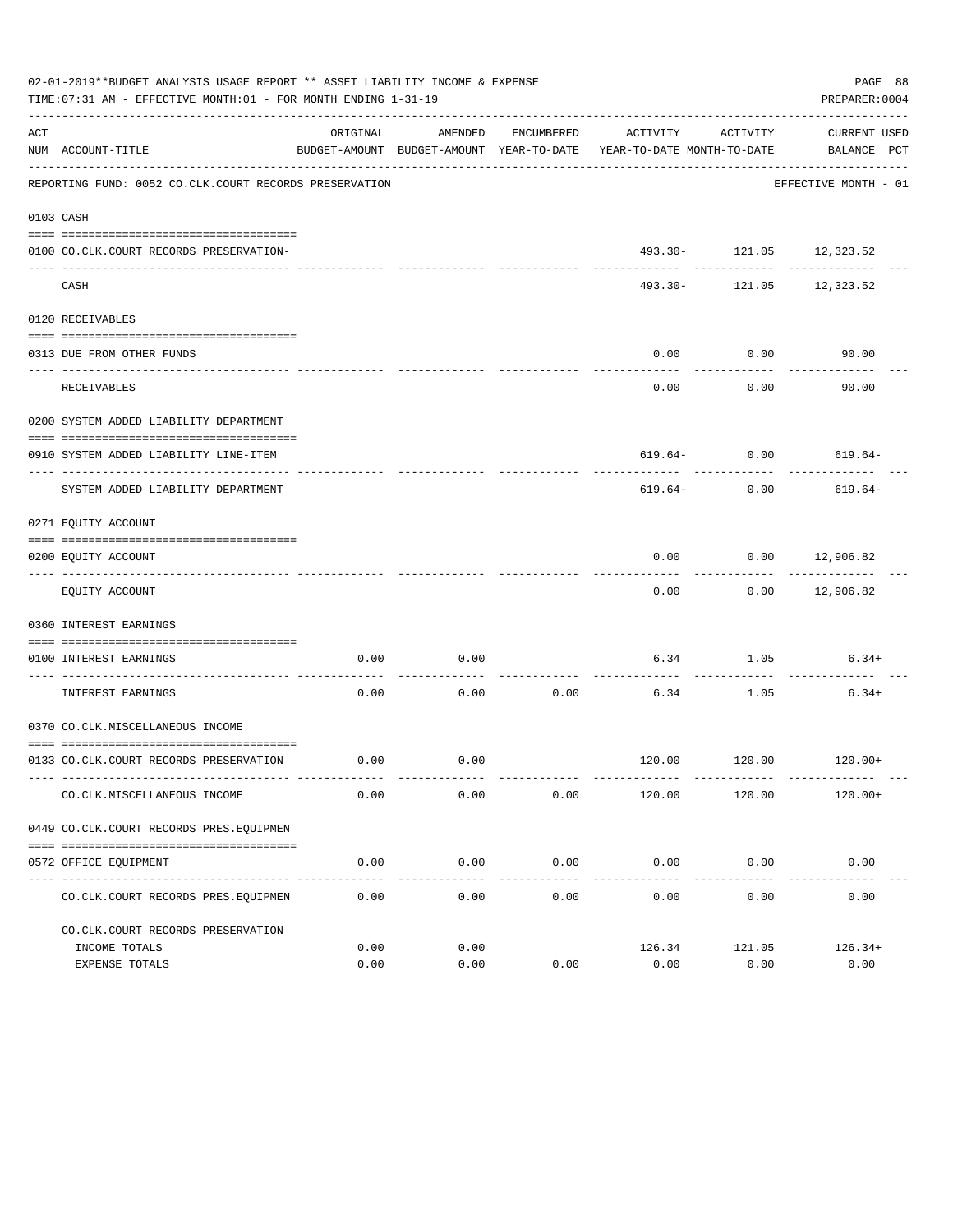|     | 02-01-2019**BUDGET ANALYSIS USAGE REPORT ** ASSET LIABILITY INCOME & EXPENSE<br>TIME: 07:31 AM - EFFECTIVE MONTH: 01 - FOR MONTH ENDING 1-31-19 |                       |                       |                    |                                                                                             |                                                                        | PAGE 89<br>PREPARER: 0004 |    |
|-----|-------------------------------------------------------------------------------------------------------------------------------------------------|-----------------------|-----------------------|--------------------|---------------------------------------------------------------------------------------------|------------------------------------------------------------------------|---------------------------|----|
| ACT | NUM ACCOUNT-TITLE                                                                                                                               | ORIGINAL              | AMENDED               | ENCUMBERED         | ACTIVITY<br>BUDGET-AMOUNT BUDGET-AMOUNT YEAR-TO-DATE YEAR-TO-DATE MONTH-TO-DATE BALANCE PCT | ACTIVITY                                                               | <b>CURRENT USED</b>       |    |
|     | REPORTING FUND: 0053 CO.CLERK RECORDS ARCHIVE                                                                                                   |                       |                       |                    |                                                                                             |                                                                        | EFFECTIVE MONTH - 01      |    |
|     | 0103 CASH                                                                                                                                       |                       |                       |                    |                                                                                             |                                                                        |                           |    |
|     | 0100 CO.CLK.REC.ARCHIVE -COMB.FUNDS CKI                                                                                                         |                       |                       |                    |                                                                                             | 59, 378, 35- 7, 300, 00- 263, 384, 20                                  |                           |    |
|     | CASH                                                                                                                                            |                       |                       |                    |                                                                                             | -------- ------------ ---------<br>$59,378.35 - 7,300.00 - 263,384.20$ |                           |    |
|     | 0120 RECEIVABLES                                                                                                                                |                       |                       |                    |                                                                                             |                                                                        |                           |    |
|     |                                                                                                                                                 |                       |                       |                    |                                                                                             |                                                                        |                           |    |
|     | 0313 DUE FROM OTHER FUNDS                                                                                                                       |                       |                       |                    | 0.00                                                                                        |                                                                        | $0.00$ 6,410.00           |    |
|     | RECEIVABLES                                                                                                                                     |                       |                       |                    | 0.00                                                                                        |                                                                        | $0.00$ 6,410.00           |    |
|     | 0200 SYSTEM ADDED LIABILITY DEPARTMENT                                                                                                          |                       |                       |                    |                                                                                             |                                                                        |                           |    |
|     |                                                                                                                                                 |                       |                       |                    |                                                                                             |                                                                        |                           |    |
|     | 0910 SYSTEM ADDED LIABILITY LINE-ITEM                                                                                                           |                       |                       |                    |                                                                                             | 37,392.00- 0.00 37,392.00-                                             |                           |    |
|     | SYSTEM ADDED LIABILITY DEPARTMENT                                                                                                               |                       |                       |                    | 37,392.00-                                                                                  | 0.00                                                                   | 37,392.00-                |    |
|     | 0271 EQUITY ACCOUNT                                                                                                                             |                       |                       |                    |                                                                                             |                                                                        |                           |    |
|     |                                                                                                                                                 |                       |                       |                    |                                                                                             |                                                                        |                           |    |
|     | 0200 EQUITY ACCOUNT                                                                                                                             |                       |                       |                    | 0.00                                                                                        | 0.00                                                                   | 329,172.55                |    |
|     | EQUITY ACCOUNT                                                                                                                                  |                       |                       |                    | 0.00                                                                                        |                                                                        | $0.00$ 329,172.55         |    |
|     | 0300 CASH                                                                                                                                       |                       |                       |                    |                                                                                             |                                                                        |                           |    |
|     | 0153 BEGINNING CASH BALANCE                                                                                                                     | 134,000.00            | 134,000.00            |                    | 0.00                                                                                        | 0.00                                                                   | 134,000.00 00             |    |
|     | CASH                                                                                                                                            |                       |                       |                    | -----------------------------<br>$134,000.00$ $134,000.00$ 0.00 0.00 0.00                   |                                                                        | 0.00 134,000.00           | 00 |
|     | 0370 MISCELLANEOUS INCOME                                                                                                                       |                       |                       |                    |                                                                                             |                                                                        |                           |    |
|     | 0133 CO.CLERK RECORDS ARCHIVE FEE                                                                                                               |                       | $0.00$ 0.00           |                    |                                                                                             | $6,200.00$ $6,200.00$ $6,200.00+$                                      |                           |    |
|     | MISCELLANEOUS INCOME                                                                                                                            | 0.00                  | 0.00                  | 0.00               | 6,200.00                                                                                    | 6,200.00                                                               | $6, 200.00+$              |    |
|     |                                                                                                                                                 |                       |                       |                    |                                                                                             |                                                                        |                           |    |
|     | 0403 CO. CLERK RECORDS ARCHIVE                                                                                                                  |                       |                       |                    |                                                                                             |                                                                        |                           |    |
|     |                                                                                                                                                 |                       |                       |                    |                                                                                             |                                                                        |                           |    |
|     | 0437 DIGITAL IMAGING                                                                                                                            |                       | 134,000.00 134,000.00 | 0.00               |                                                                                             | 28,186.35 13,500.00                                                    | 105,813.65 21             |    |
|     | 0490 CO. CLERK MISCELLANEOUS<br>-----------                                                                                                     | 0.00<br>------------- | 0.00<br>------------- | 0.00<br>---------- | 0.00<br>-----------                                                                         | 0.00<br>------------                                                   | 0.00<br>-----------       |    |
|     | CO. CLERK RECORDS ARCHIVE                                                                                                                       | 134,000.00            | 134,000.00            | 0.00               | 28,186.35                                                                                   | 13,500.00                                                              | 105,813.65                | 21 |
|     | CO. CLERK RECORDS ARCHIVE                                                                                                                       |                       |                       |                    |                                                                                             |                                                                        |                           |    |
|     | INCOME TOTALS                                                                                                                                   | 134,000.00            | 134,000.00            |                    |                                                                                             | 6,200.00 6,200.00                                                      | 127,800.00                | 05 |
|     | EXPENSE TOTALS                                                                                                                                  | 134,000.00            | 134,000.00            | 0.00               | 28,186.35                                                                                   | 13,500.00                                                              | 105,813.65                | 21 |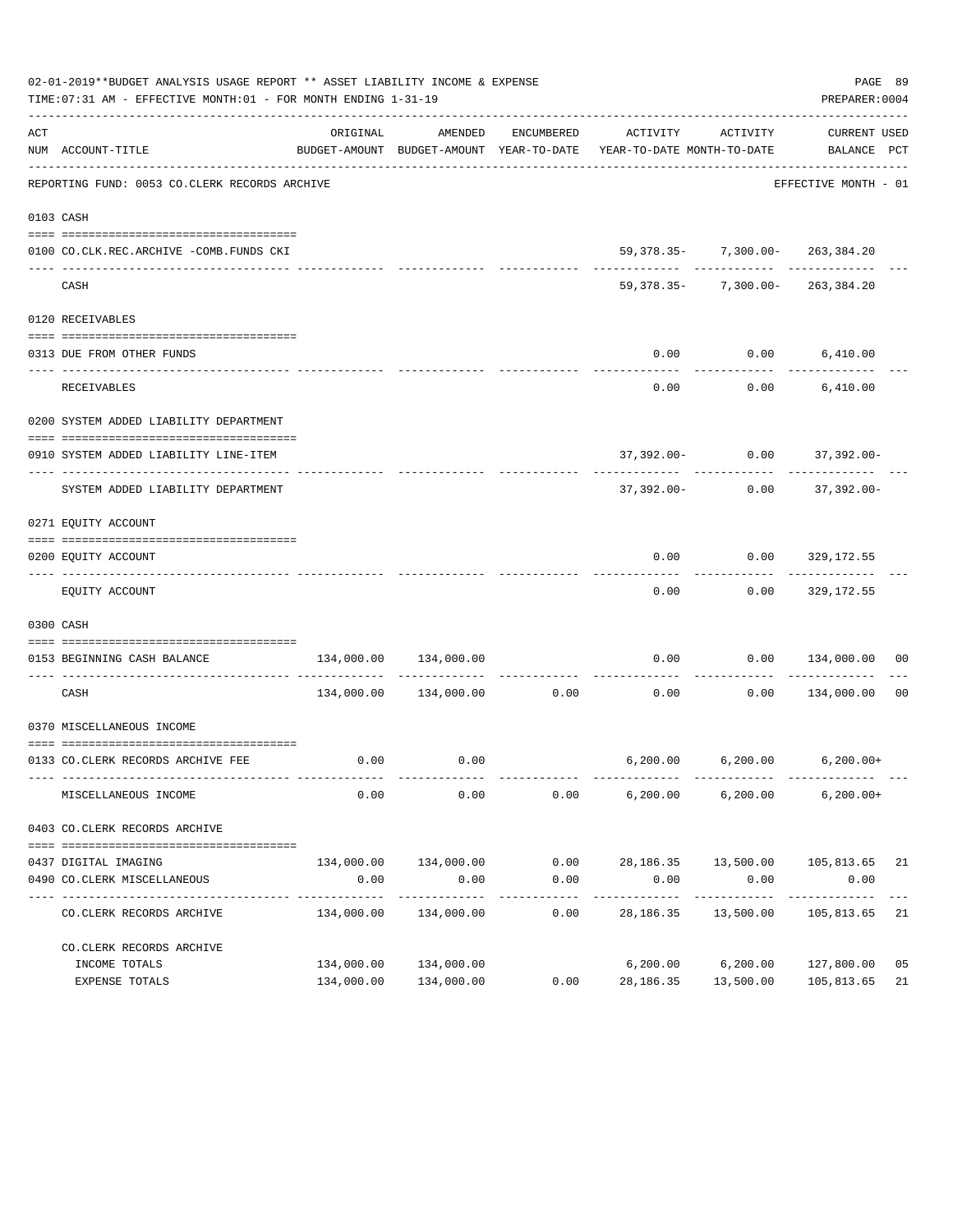|     | 02-01-2019**BUDGET ANALYSIS USAGE REPORT ** ASSET LIABILITY INCOME & EXPENSE<br>TIME:07:31 AM - EFFECTIVE MONTH:01 - FOR MONTH ENDING 1-31-19 |                     |                                                     |                 |                                        |                    | PAGE 90<br>PREPARER: 0004          |                |
|-----|-----------------------------------------------------------------------------------------------------------------------------------------------|---------------------|-----------------------------------------------------|-----------------|----------------------------------------|--------------------|------------------------------------|----------------|
| ACT | NUM ACCOUNT-TITLE                                                                                                                             | ORIGINAL            | AMENDED<br>BUDGET-AMOUNT BUDGET-AMOUNT YEAR-TO-DATE | ENCUMBERED      | ACTIVITY<br>YEAR-TO-DATE MONTH-TO-DATE | ACTIVITY           | <b>CURRENT USED</b><br>BALANCE PCT |                |
|     | REPORTING FUND: 0055 F.C. LAW ENFORCEMENT EDUCATION                                                                                           |                     |                                                     |                 |                                        |                    | EFFECTIVE MONTH - 01               |                |
|     | 0102 A/P CLEARING                                                                                                                             |                     |                                                     |                 |                                        |                    |                                    |                |
|     | 0100 A/P CLEARING                                                                                                                             |                     |                                                     |                 | 0.00                                   | 0.00               | 0.00                               |                |
|     | A/P CLEARING                                                                                                                                  |                     |                                                     |                 | 0.00                                   | 0.00               | 0.00                               |                |
|     | 0103 CASH                                                                                                                                     |                     |                                                     |                 |                                        |                    |                                    |                |
|     | 0155 F.C. LAW ENFORCEMENT EDUCATION                                                                                                           |                     |                                                     |                 | 0.00                                   | 0.00               | 49.80                              |                |
|     | CASH                                                                                                                                          |                     |                                                     |                 | 0.00                                   | 0.00               | 49.80                              |                |
|     | 0200 LIABILITY ACCOUNT                                                                                                                        |                     |                                                     |                 |                                        |                    |                                    |                |
|     | 0910 SYSTEM ADDED LIABILITY LINE-ITEM                                                                                                         |                     |                                                     |                 | 0.00                                   | 0.00               | 0.00                               |                |
|     | LIABILITY ACCOUNT                                                                                                                             |                     |                                                     |                 | 0.00                                   | 0.00               | 0.00                               |                |
|     | 0271 EQUITY ACCOUNT                                                                                                                           |                     |                                                     |                 |                                        |                    |                                    |                |
|     | 0200 EQUITY ACCOUNT                                                                                                                           |                     |                                                     |                 | 0.00                                   | 0.00               | 49.80                              |                |
|     | EQUITY ACCOUNT                                                                                                                                |                     |                                                     |                 | 0.00                                   | --------<br>0.00   | 49.80                              |                |
|     | 0300 CASH                                                                                                                                     |                     |                                                     |                 |                                        |                    |                                    |                |
|     | 0156 BEGINNING CASH BALANCE                                                                                                                   | 0.00                | 0.00                                                |                 | 0.00                                   | 0.00               | 0.00                               |                |
|     | CASH                                                                                                                                          | 0.00                | 0.00                                                | 0.00            | 0.00                                   | 0.00               | 0.00                               |                |
|     | 0360 INTEREST EARNINGS                                                                                                                        |                     |                                                     |                 |                                        |                    |                                    |                |
|     | 0100 INTEREST EARNINGS                                                                                                                        | 0.00                | 0.00                                                |                 | 0.00                                   | 0.00               | 0.00                               |                |
|     | INTEREST EARNINGS                                                                                                                             | 0.00                | 0.00                                                | 0.00            | 0.00                                   | 0.00               | 0.00                               |                |
|     | 0370 MISCELLANEOUS                                                                                                                            |                     |                                                     |                 |                                        |                    |                                    |                |
|     | 0130 REFUNDS & MISCELLANEOUS                                                                                                                  | 0.00                | 0.00                                                |                 | 0.00                                   | 0.00               | 0.00                               |                |
|     | 0160 PEACE OFFICER ALLOCATION                                                                                                                 | 1,800.00            | 1,800.00                                            |                 | 0.00                                   | 0.00               | 1,800.00<br>_____________          | 0 <sub>0</sub> |
|     | MISCELLANEOUS                                                                                                                                 | 1,800.00            | 1,800.00                                            | 0.00            | $\cdots$<br>0.00                       | ----------<br>0.00 | 1,800.00                           | 0 <sub>0</sub> |
|     | 0560 LAW ENFORCEMENT EDUCATION                                                                                                                |                     |                                                     |                 |                                        |                    |                                    |                |
|     | 0427 OUT OF COUNTY TRAVEL                                                                                                                     |                     | $0.00$ 0.00                                         | 0.00            | 0.00                                   |                    | 0.00<br>0.00                       |                |
|     | 0428 TRAINING & TUITION                                                                                                                       |                     | 1,800.00    1,800.00                                | 0.00            | 0.00                                   |                    | $0.00$ 1,800.00                    | 0 <sub>0</sub> |
|     | 0435 PRINTING                                                                                                                                 | 0.00                | 0.00                                                | 0.00            |                                        | $0.00$ 0.00        | 0.00                               |                |
|     | 0490 MISCELLANEOUS                                                                                                                            | 0.00<br>----------- | 0.00                                                | 0.00<br>------- | 0.00                                   | 0.00               | 0.00                               |                |
|     | LAW ENFORCEMENT EDUCATION                                                                                                                     |                     | 1,800.00 1,800.00                                   | 0.00            | 0.00                                   | 0.00               | 1,800.00                           | 0 <sub>0</sub> |
|     | 0999 ACCOUNTS PAYABLE                                                                                                                         |                     |                                                     |                 |                                        |                    |                                    |                |
|     | 0100 A/P CLEARING ACCOUNT                                                                                                                     |                     |                                                     |                 | 0.00                                   | 0.00               | 0.00                               |                |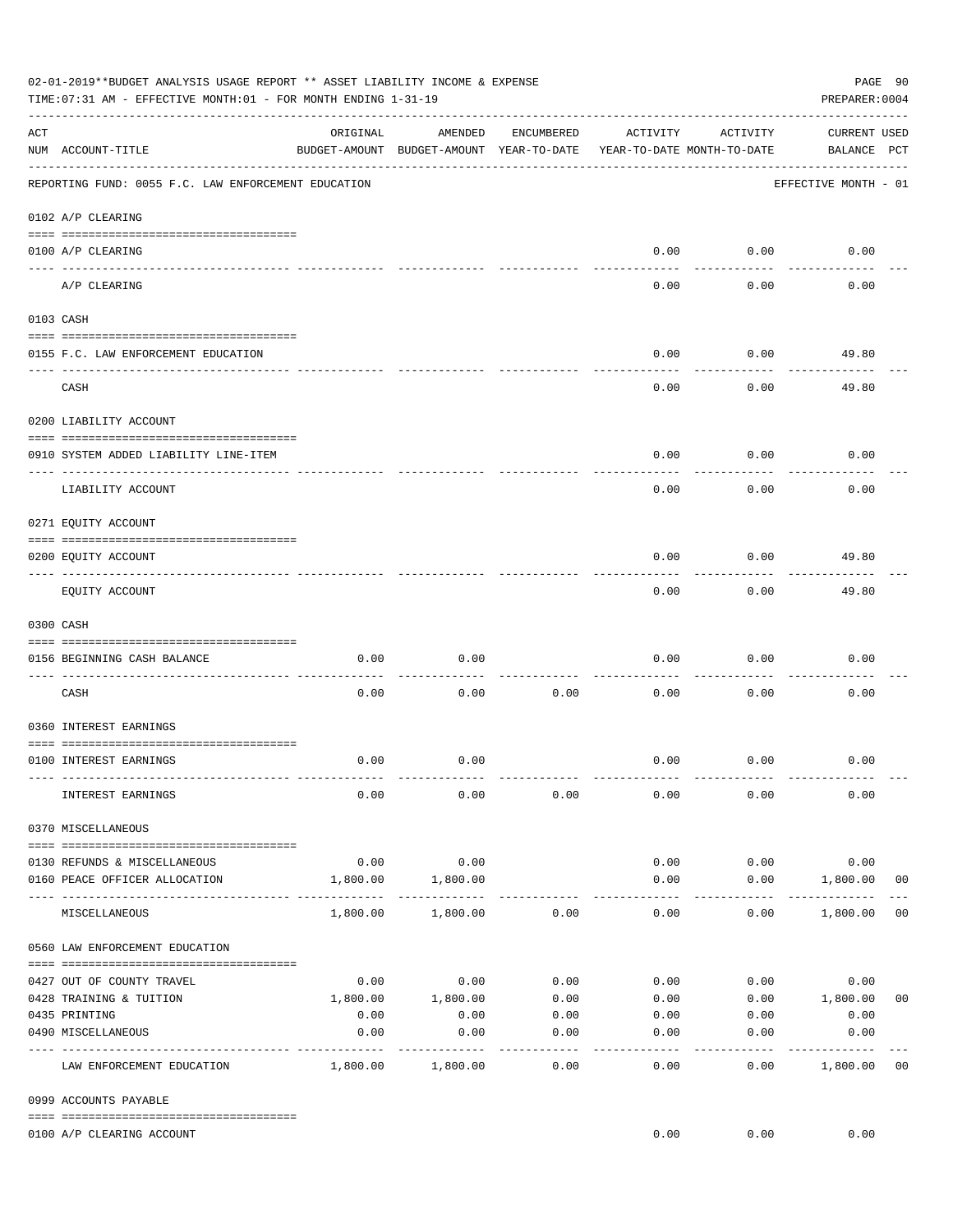|     | 02-01-2019**BUDGET ANALYSIS USAGE REPORT ** ASSET LIABILITY INCOME & EXPENSE |               |               |              |                            |          | PAGE 91              |
|-----|------------------------------------------------------------------------------|---------------|---------------|--------------|----------------------------|----------|----------------------|
|     | TIME:07:31 AM - EFFECTIVE MONTH:01 - FOR MONTH ENDING 1-31-19                |               |               |              |                            |          | PREPARER: 0004       |
|     |                                                                              |               |               |              |                            |          |                      |
| ACT |                                                                              | ORIGINAL      | AMENDED       | ENCUMBERED   | ACTIVITY                   | ACTIVITY | CURRENT USED         |
|     | NUM ACCOUNT-TITLE                                                            | BUDGET-AMOUNT | BUDGET-AMOUNT | YEAR-TO-DATE | YEAR-TO-DATE MONTH-TO-DATE |          | PCT<br>BALANCE       |
|     |                                                                              |               |               |              |                            |          |                      |
|     | REPORTING FUND: 0055 F.C. LAW ENFORCEMENT EDUCATION                          |               |               |              |                            |          | EFFECTIVE MONTH - 01 |
|     |                                                                              |               |               |              |                            |          |                      |
|     |                                                                              |               |               |              |                            |          |                      |
|     | ACCOUNTS PAYABLE                                                             |               |               |              | 0.00                       | 0.00     | 0.00                 |
|     | F.C. LAW ENFORCEMENT EDUCATION                                               |               |               |              |                            |          |                      |
|     |                                                                              |               |               |              |                            |          |                      |
|     | INCOME TOTALS                                                                | 1,800.00      | 1,800.00      |              | 0.00                       | 0.00     | 1,800.00<br>- 00     |
|     | <b>EXPENSE TOTALS</b>                                                        | 1,800.00      | 1,800.00      | 0.00         | 0.00                       | 0.00     | 1,800.00<br>- 0.0    |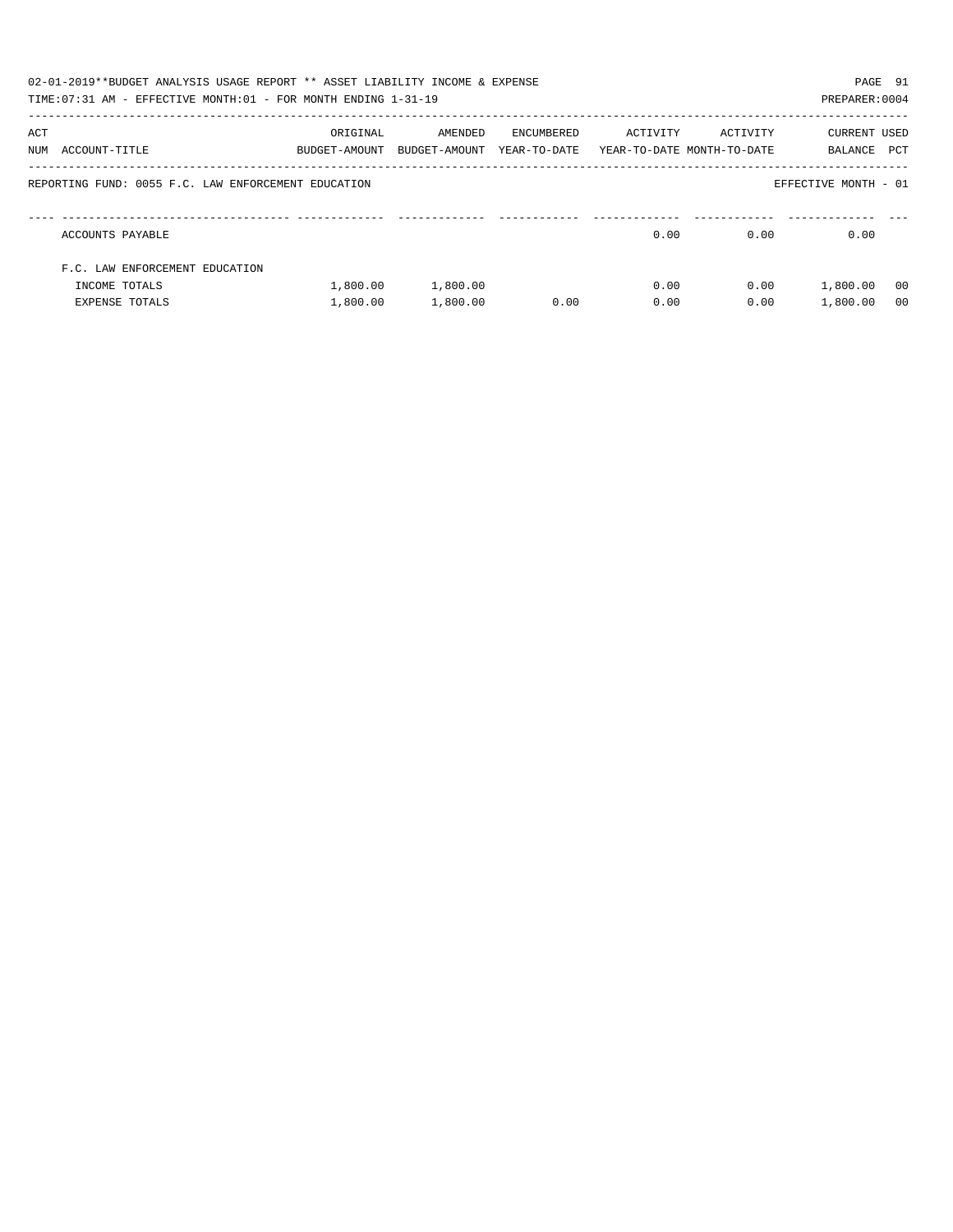|           | 02-01-2019**BUDGET ANALYSIS USAGE REPORT ** ASSET LIABILITY INCOME & EXPENSE<br>TIME: 07:31 AM - EFFECTIVE MONTH: 01 - FOR MONTH ENDING 1-31-19 |          |                                                     |            |                                        |          | PREPARER: 0004                     | PAGE 92        |
|-----------|-------------------------------------------------------------------------------------------------------------------------------------------------|----------|-----------------------------------------------------|------------|----------------------------------------|----------|------------------------------------|----------------|
| ACT       | NUM ACCOUNT-TITLE                                                                                                                               | ORIGINAL | AMENDED<br>BUDGET-AMOUNT BUDGET-AMOUNT YEAR-TO-DATE | ENCUMBERED | ACTIVITY<br>YEAR-TO-DATE MONTH-TO-DATE | ACTIVITY | <b>CURRENT USED</b><br>BALANCE PCT |                |
|           | REPORTING FUND: 0056 F C SHERIFF FORFEITURE                                                                                                     |          |                                                     |            |                                        |          | EFFECTIVE MONTH - 01               |                |
|           | 0100 PAYROLL                                                                                                                                    |          |                                                     |            |                                        |          |                                    |                |
|           | 0100 PAYROLL                                                                                                                                    |          |                                                     |            | 0.00                                   | 0.00     | 0.00                               |                |
| ---- ---- | ------------------------- --------<br>PAYROLL                                                                                                   |          |                                                     |            | 0.00                                   | 0.00     | 0.00                               |                |
|           | 0102 A/P CLEARING                                                                                                                               |          |                                                     |            |                                        |          |                                    |                |
|           | 0100 A/P CLEARING                                                                                                                               |          |                                                     |            | 0.00                                   | 0.00     | 0.00                               |                |
|           | A/P CLEARING                                                                                                                                    |          |                                                     |            | 0.00                                   | 0.00     | 0.00                               |                |
|           | 0103 CASH                                                                                                                                       |          |                                                     |            |                                        |          |                                    |                |
|           | 0156 CASH-F C SHERIFF FORFEITURE                                                                                                                |          |                                                     |            |                                        |          | $13,471.70 - 978.59 - 37,408.48$   |                |
|           | 0159 CASH-FEDERAL FORFEITURE 2018                                                                                                               |          |                                                     |            | 17,566.27-                             | 0.04     | 384.81                             |                |
|           | CASH                                                                                                                                            |          |                                                     |            | 31,037.97-                             |          | 978.55- 37,793.29                  |                |
|           | 0200 LIABILITY ACCOUNT                                                                                                                          |          |                                                     |            |                                        |          |                                    |                |
|           | 0910 SYSTEM ADDED LIABILITY LINE-ITEM                                                                                                           |          |                                                     |            | 0.00                                   | 0.00     | 0.00                               |                |
|           | LIABILITY ACCOUNT                                                                                                                               |          |                                                     |            | 0.00                                   | 0.00     | 0.00                               |                |
|           | 0271 EQUITY ACCOUNT                                                                                                                             |          |                                                     |            |                                        |          |                                    |                |
|           | 0200 EQUITY ACCOUNT                                                                                                                             |          |                                                     |            | 0.00                                   | 0.00     | 68,831.26                          |                |
|           | EQUITY ACCOUNT                                                                                                                                  |          |                                                     |            | 0.00                                   | 0.00     | 68,831.26                          |                |
|           | 0300 CASH                                                                                                                                       |          |                                                     |            |                                        |          |                                    |                |
|           | 0156 BEGINNING CASH BALANCE                                                                                                                     | 0.00     | 22,934.30                                           |            | 0.00                                   | 0.00     | 22,934.30 00                       |                |
|           | CASH                                                                                                                                            | 0.00     | 22,934.30                                           | 0.00       | 0.00                                   | 0.00     | 22,934.30                          | 0 <sub>0</sub> |
|           | 0330 GRANTS                                                                                                                                     |          |                                                     |            |                                        |          |                                    |                |
| $---$     | 0560 BULLETPROOF VEST PARTNERSHIP                                                                                                               | 0.00     | 0.00                                                |            | 0.00                                   | 0.00     | 0.00                               |                |
|           | GRANTS                                                                                                                                          | 0.00     | 0.00                                                | 0.00       | 0.00                                   | 0.00     | 0.00                               |                |
|           | 0352 OTHER FOREITURES                                                                                                                           |          |                                                     |            |                                        |          |                                    |                |
|           | 0200 CONTRABAND FOREITURE                                                                                                                       | 0.00     | 0.00                                                |            | 0.00                                   | 0.00     | 0.00                               |                |
|           | 0300 PLEA BARGAIN AGREEMENT                                                                                                                     | 0.00     | 0.00                                                |            | 0.00                                   | 0.00     | 0.00                               |                |
|           | OTHER FOREITURES                                                                                                                                | 0.00     | 0.00                                                | 0.00       | 0.00                                   | 0.00     | 0.00                               |                |
|           | 0355 FEDERAL FORFEITURE FUNDS 2018                                                                                                              |          |                                                     |            |                                        |          |                                    |                |
|           | 0560 FEDERAL FORFEITURE FUNDS 2018                                                                                                              | 0.00     | 0.00                                                |            | 0.00                                   | 0.00     | 0.00                               |                |
|           | FEDERAL FORFEITURE FUNDS 2018                                                                                                                   | 0.00     | 0.00                                                | 0.00       | 0.00                                   | 0.00     | 0.00                               |                |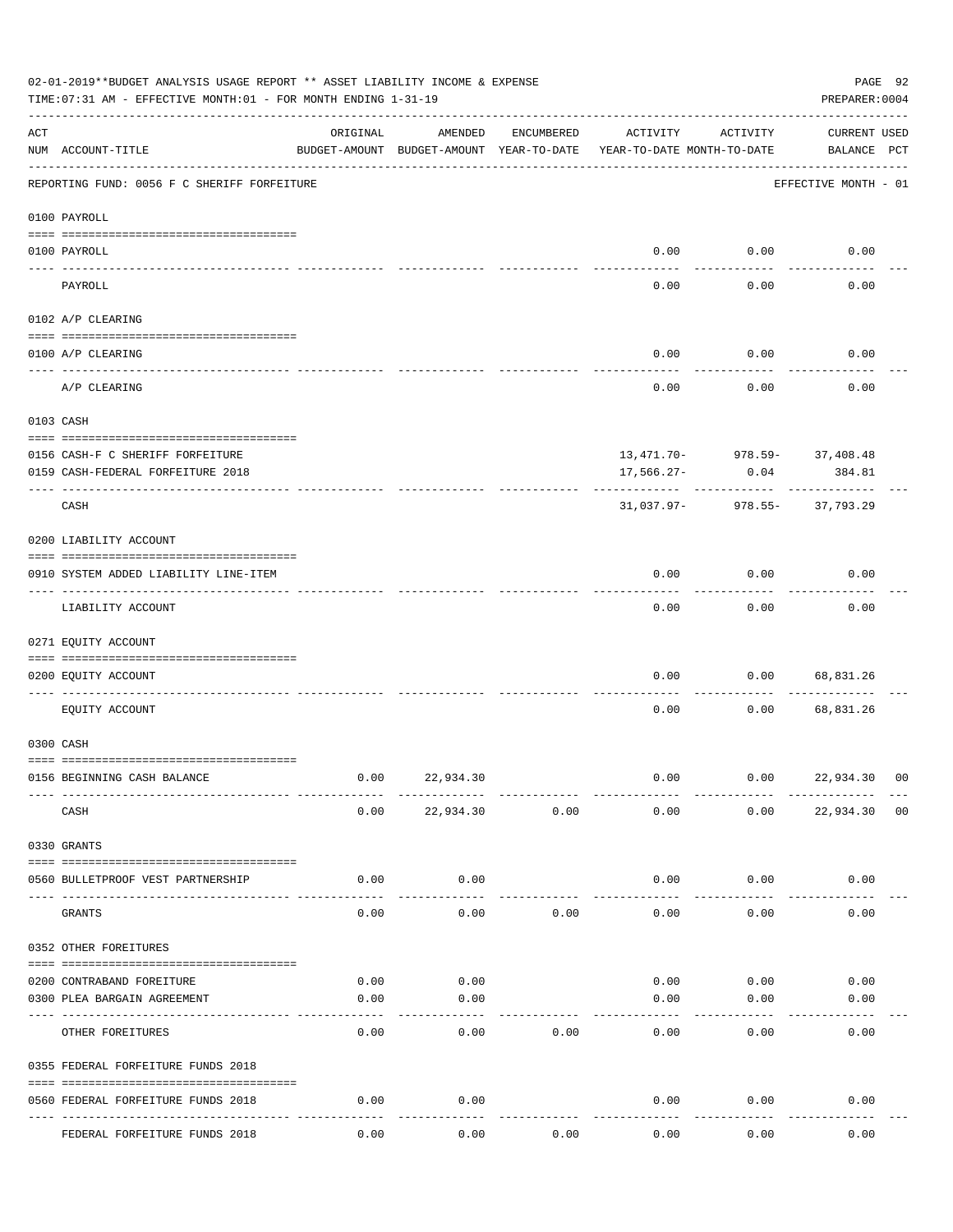|     | TIME: 07:31 AM - EFFECTIVE MONTH: 01 - FOR MONTH ENDING 1-31-19 |              |                                                                                |              |                  |                | PREPARER: 0004                     |
|-----|-----------------------------------------------------------------|--------------|--------------------------------------------------------------------------------|--------------|------------------|----------------|------------------------------------|
| ACT | NUM ACCOUNT-TITLE                                               | ORIGINAL     | AMENDED<br>BUDGET-AMOUNT BUDGET-AMOUNT YEAR-TO-DATE YEAR-TO-DATE MONTH-TO-DATE | ENCUMBERED   | ACTIVITY         | ACTIVITY       | <b>CURRENT USED</b><br>BALANCE PCT |
|     | REPORTING FUND: 0056 F C SHERIFF FORFEITURE                     |              |                                                                                |              |                  |                | EFFECTIVE MONTH - 01               |
|     | 0360 INTEREST EARNINGS                                          |              |                                                                                |              |                  |                |                                    |
|     | 0100 INTEREST EARNINGS-SO FORFEITURE                            | 0.00         | 0.00                                                                           |              |                  | 20.38 3.66     | $20.38+$                           |
|     | 0159 INTEREST EARNINGS-FEDERAL FORF 201                         | 0.00         | 0.00                                                                           |              | 0.00             | 0.00           | 0.00                               |
|     |                                                                 |              |                                                                                |              |                  |                |                                    |
|     | INTEREST EARNINGS                                               | 0.00         | 0.00                                                                           | 0.00         | 20.38            | 3.66           | $20.38+$                           |
|     | 0370 MISCELLANEOUS                                              |              |                                                                                |              |                  |                |                                    |
|     |                                                                 |              |                                                                                |              |                  |                |                                    |
|     | 0108 FEDERAL OT REIMBURSEMENT                                   | 0.00         | 0.00                                                                           |              | 0.00             | 0.00           | 0.00                               |
|     | 0130 REFUNDS & MISCELLANEOUS                                    | 0.00         | 0.00                                                                           |              | 0.00             | 0.00           | 0.00                               |
|     | MISCELLANEOUS                                                   | 0.00         | 0.00                                                                           | 0.00         | 0.00             | 0.00           | 0.00                               |
|     | 0390 TRANSFERS                                                  |              |                                                                                |              |                  |                |                                    |
|     |                                                                 |              |                                                                                |              |                  |                |                                    |
|     | 0140 TRANSFERS IN                                               | 0.00         | 0.00                                                                           |              | 0.00             | 0.00           | 0.00                               |
|     | TRANSFERS                                                       | 0.00         | 0.00                                                                           | 0.00         | 0.00             | 0.00           | 0.00                               |
|     | 0560 F C SHERIFF FORFEITURE                                     |              |                                                                                |              |                  |                |                                    |
|     |                                                                 |              |                                                                                |              |                  |                |                                    |
|     | 0108 SALARY                                                     | 0.00         | 0.00                                                                           | 0.00         | 0.00             | 0.00           | 0.00                               |
|     | 0201 SOCIAL SECURITY TAXES                                      | 0.00         | 0.00                                                                           | 0.00         | 0.00             | 0.00           | 0.00                               |
|     | 0202 GROUP HEALTH INSURANCE                                     | 0.00         | 0.00                                                                           | 0.00         | 0.00             | 0.00           | 0.00                               |
|     | 0203 RETIREMENT                                                 | 0.00         | 0.00                                                                           | 0.00         | 0.00             | 0.00           | 0.00                               |
|     | 0204 WORKERS COMPENSATION                                       | 0.00         | 0.00                                                                           | 0.00         | 0.00             | 0.00           | 0.00                               |
|     | 0205 MEDICARE TAX                                               | 0.00         | 0.00                                                                           | 0.00         | 0.00             | 0.00           | 0.00                               |
|     | 0310 SUPPLIES                                                   | 0.00         | 0.00                                                                           | 0.00         | 0.00             | 0.00           | 0.00                               |
|     | 0316 EMPLOYEE AWARDS BANQUET                                    | 0.00<br>0.00 | 0.00                                                                           | 0.00         | 0.00             | 0.00           | 0.00                               |
|     | 0395 UNIFORMS/PROT.VESTS<br>0423 INTERNET SERVICE               | 0.00         | 0.00<br>2,740.00                                                               | 0.00<br>0.00 | 0.00<br>1,133.14 | 0.00<br>677.26 | 0.00<br>1,606.86<br>41             |
|     | 0427 OUT OF COUNTY TRAVEL                                       | 0.00         | 0.00                                                                           | 0.00         | 0.00             | 0.00           | 0.00                               |
|     | 0428 TRAINING & TUITION                                         | 0.00         | 0.00                                                                           | 0.00         | 0.00             | 0.00           | 0.00                               |
|     | 0452 R & M EQUIPMENT                                            | 0.00         | 0.00                                                                           | 0.00         | 0.00             | 0.00           | 0.00                               |
|     | 0454 R&M AUTO                                                   | 0.00         | 209.00                                                                         | 0.00         | 208.19           | 0.00           | $0.81$ 100                         |
|     | 0460 EQUIPMENT RENTAL/LEASE                                     | 0.00         | 0.00                                                                           | 0.00         | 0.00             | 0.00           | 0.00                               |
|     | 0490 MISCELLANEOUS                                              | 0.00         | 0.00                                                                           | 0.00         | 0.00             | 0.00           | 0.00                               |
|     | 0495 NARCOTICS AND/OR OTHER INVESTIGATI                         | 0.00         | 0.00                                                                           | 0.00         | 0.00             | 0.00           | 0.00                               |
|     | 0499 BANK SERVICE FEES                                          | 0.00         | 0.00                                                                           | 0.00         | 0.00             | 0.00           | 0.00                               |
|     | 0571 AUTOMOBILES                                                | 0.00         | 0.00                                                                           | 0.00         | 0.00             | 0.00           | 0.00                               |
|     | 0572 OFFICE EQUIPMENT                                           | 0.00         | 0.00                                                                           | 0.00         | 2,414.00         | 260.00         | $2,414.00-$                        |
|     | 0573 TELEPHONE EQUIPMENT                                        | 0.00         | 0.00                                                                           | 0.00         | 0.00             | 0.00           | 0.00                               |
|     | 0574 TECHNOLOGY                                                 | 0.00         | 0.00                                                                           | 0.00         | 5,149.00         | 0.00           | $5,149.00 -$                       |
|     | 0580 INVESTIGATIVE EQUIPMENT                                    | 0.00         | 2,415.00                                                                       | 0.00         | 4,585.56         | 44.95          | 2,170.56-190                       |
|     | F C SHERIFF FORFEITURE                                          | 0.00         | 5,364.00                                                                       | 0.00         | 13,489.89        | 982.21         | 8, 125.89-251                      |
|     | 0565 INVESTIGATOR CRIMES AGAINST CHILDR                         |              |                                                                                |              |                  |                |                                    |
|     |                                                                 |              |                                                                                |              |                  |                |                                    |
|     | 0108 SALARY<br>0201 SOCIAL SECURITY TAXES                       | 0.00<br>0.00 | 0.00<br>0.00                                                                   | 0.00<br>0.00 | 0.00<br>0.00     | 0.00<br>0.00   | 0.00<br>0.00                       |
|     | 0202 GROUP HEALTH INSURANCE                                     | 0.00         | 0.00                                                                           | 0.00         | 0.00             | 0.00           | 0.00                               |
|     | 0203 RETIREMENT                                                 | 0.00         | 0.00                                                                           | 0.00         | 0.00             | 0.00           | 0.00                               |
|     |                                                                 |              |                                                                                |              |                  |                |                                    |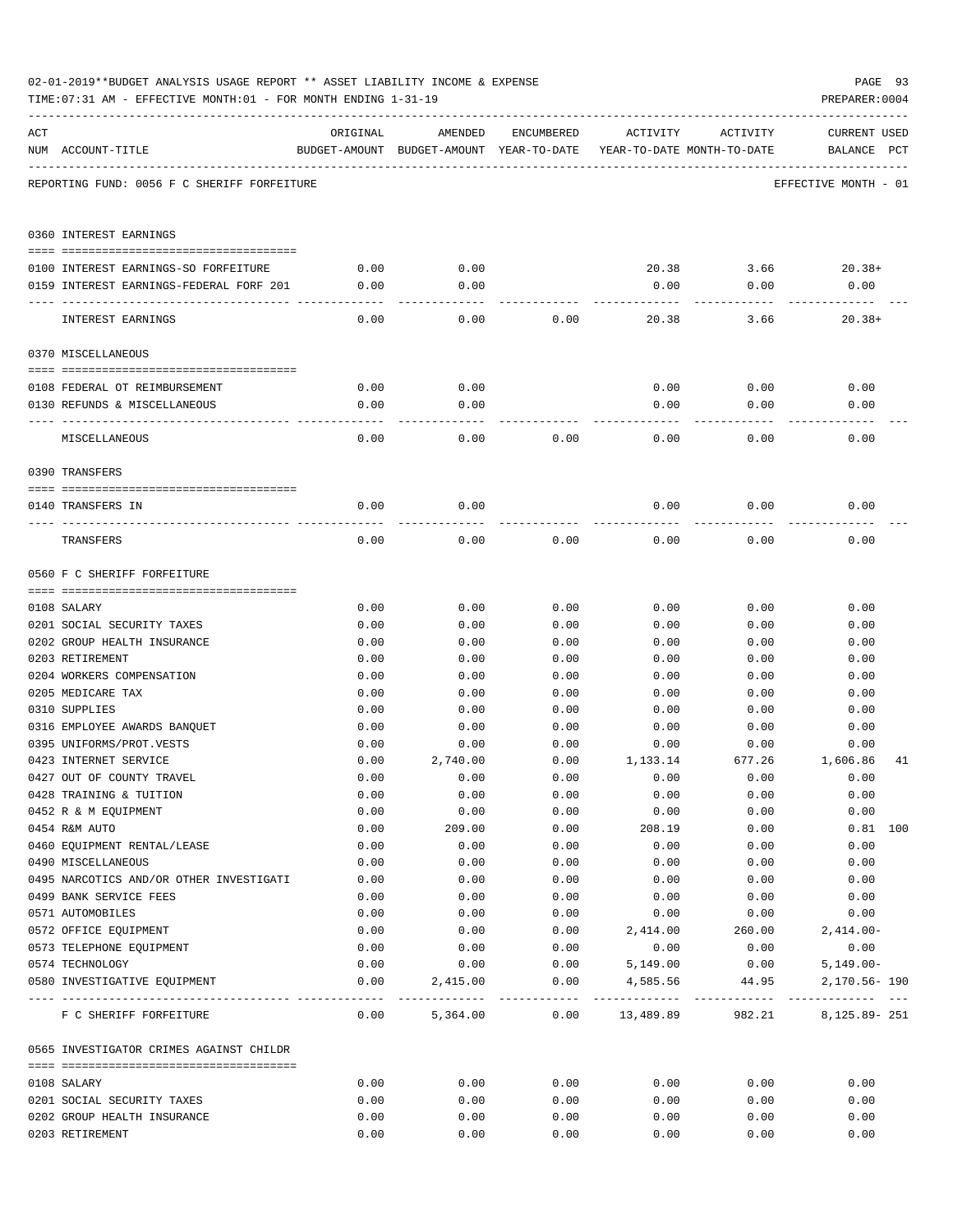### 02-01-2019\*\*BUDGET ANALYSIS USAGE REPORT \*\* ASSET LIABILITY INCOME & EXPENSE PAGE 94

TIME:07:31 AM - EFFECTIVE MONTH:01 - FOR MONTH ENDING 1-31-19 PREPARER:0004

| ACT | BUDGET-AMOUNT BUDGET-AMOUNT YEAR-TO-DATE YEAR-TO-DATE MONTH-TO-DATE BALANCE PCT<br>NUM ACCOUNT-TITLE | ORIGINAL | AMENDED                                          |             | ENCUMBERED ACTIVITY ACTIVITY          |               | CURRENT USED                                     |    |
|-----|------------------------------------------------------------------------------------------------------|----------|--------------------------------------------------|-------------|---------------------------------------|---------------|--------------------------------------------------|----|
|     | ------------------------------------<br>REPORTING FUND: 0056 F C SHERIFF FORFEITURE                  |          |                                                  |             |                                       |               | EFFECTIVE MONTH - 01                             |    |
|     |                                                                                                      |          |                                                  |             |                                       |               |                                                  |    |
|     | 0204 WORKERS COMPENSATION                                                                            | 0.00     |                                                  |             |                                       |               | $0.00$ $0.00$ $0.00$ $0.00$ $0.00$ $0.00$ $0.00$ |    |
|     | 0205 MEDICARE TAX                                                                                    | 0.00     | 0.00                                             |             | $0.00$ $0.00$ $0.00$ $0.00$           |               | 0.00                                             |    |
|     | INVESTIGATOR CRIMES AGAINST CHILDR 0.00                                                              |          |                                                  |             | $0.00$ $0.00$ $0.00$ $0.00$ $0.00$    |               | 0.00                                             |    |
|     | 0570 FEDERAL FORFEITURE FUNDS 2018                                                                   |          |                                                  |             |                                       |               |                                                  |    |
|     |                                                                                                      |          |                                                  |             |                                       |               |                                                  |    |
|     | 0310 OFFICE & MISC. SUPPLIES                                                                         | 0.00     | 0.00                                             | 0.00        | $0.00$ 0.00                           |               | 0.00                                             |    |
|     | 0395 UNIFORMS/PROT. VESTS/BADGES                                                                     | 0.00     | 0.00                                             | 0.00        | $0.00$ 0.00                           |               | 0.00                                             |    |
|     | 0571 AUTOMOBILES                                                                                     | 0.00     | 0.00                                             | 0.00        | 0.00                                  |               | 0.00<br>0.00                                     |    |
|     | 0572 EQUIPMENT                                                                                       | 0.00     |                                                  | $0.00$ 0.00 | 0.00                                  |               | 0.00<br>0.00                                     |    |
|     | 0574 TECHNOLOGY                                                                                      | 0.00     |                                                  |             | $300.00$ 0.00 298.16 0.00             |               | 1.84                                             | 99 |
|     | 0579 WEAPONS                                                                                         | 0.00     |                                                  |             | $17,270.30$ $0.00$ $17,270.30$ $0.00$ |               | 0.00 100                                         |    |
|     | FEDERAL FORFEITURE FUNDS 2018                                                                        |          | $0.00 \t 17,570.30 \t 0.00 \t 17,568.46 \t 0.00$ |             |                                       |               | 1.84 100                                         |    |
|     | 0999 ACCOUNTS PAYABLE                                                                                |          |                                                  |             |                                       |               |                                                  |    |
|     |                                                                                                      |          |                                                  |             |                                       |               |                                                  |    |
|     | 0100 A/P CLEARING ACCOUNT                                                                            |          |                                                  |             | --------------                        | ------------- | $0.00$ $0.00$ $0.00$ $0.00$<br>-------------     |    |
|     | ACCOUNTS PAYABLE                                                                                     |          |                                                  |             | 0.00                                  | 0.00          | 0.00                                             |    |
|     | F C SHERIFF FORFEITURE                                                                               |          |                                                  |             |                                       |               |                                                  |    |
|     | INCOME TOTALS                                                                                        |          |                                                  |             |                                       |               | $0.00$ $22.934.30$ $20.38$ $3.66$ $22.913.92$ 00 |    |
|     | EXPENSE TOTALS                                                                                       | 0.00     | 22,934.30                                        |             |                                       |               | $0.00$ $31,058.35$ $982.21$ $8,124.05 - 135$     |    |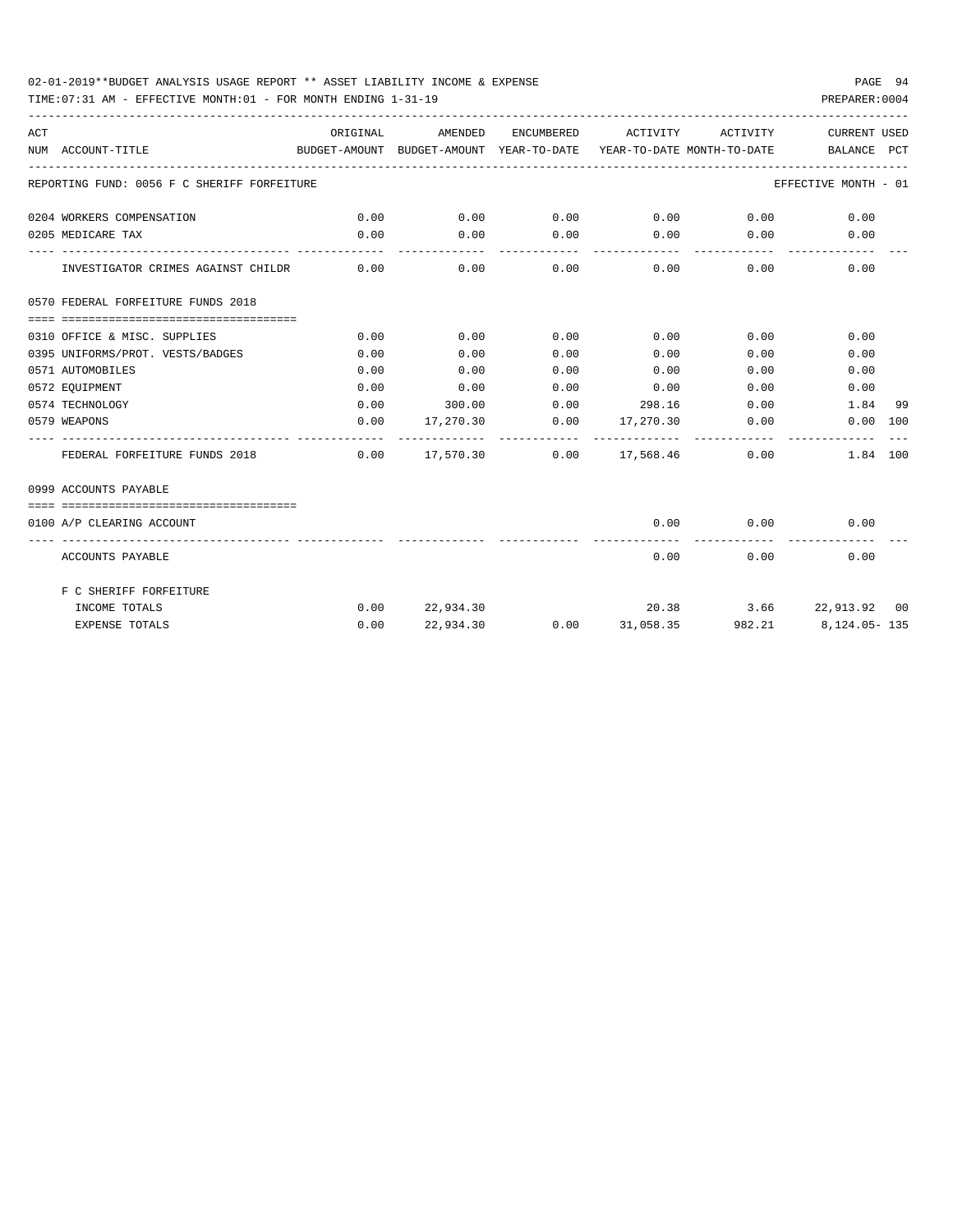|     | 02-01-2019**BUDGET ANALYSIS USAGE REPORT ** ASSET LIABILITY INCOME & EXPENSE<br>PAGE 95<br>TIME:07:31 AM - EFFECTIVE MONTH:01 - FOR MONTH ENDING 1-31-19<br>PREPARER: 0004 |          |                                                     |            |                                        |          |                                    |  |  |  |
|-----|----------------------------------------------------------------------------------------------------------------------------------------------------------------------------|----------|-----------------------------------------------------|------------|----------------------------------------|----------|------------------------------------|--|--|--|
| ACT | NUM ACCOUNT-TITLE                                                                                                                                                          | ORIGINAL | AMENDED<br>BUDGET-AMOUNT BUDGET-AMOUNT YEAR-TO-DATE | ENCUMBERED | ACTIVITY<br>YEAR-TO-DATE MONTH-TO-DATE | ACTIVITY | <b>CURRENT USED</b><br>BALANCE PCT |  |  |  |
|     | REPORTING FUND: 0057 SHERIFF K-9 UNIT                                                                                                                                      |          |                                                     |            |                                        |          | EFFECTIVE MONTH - 01               |  |  |  |
|     | 0103 CASH                                                                                                                                                                  |          |                                                     |            |                                        |          |                                    |  |  |  |
|     | 0100 SHERIFF K-9 UNIT-COMB. FUND CHECKIN                                                                                                                                   |          |                                                     |            | 0.00                                   | 0.00     | 595.29                             |  |  |  |
|     | CASH                                                                                                                                                                       |          |                                                     |            | 0.00                                   | 0.00     | 595.29                             |  |  |  |
|     | 0200 SYSTEM ADDED LIABILITY DEPARTMENT                                                                                                                                     |          |                                                     |            |                                        |          |                                    |  |  |  |
|     | 0910 SYSTEM ADDED LIABILITY LINE-ITEM                                                                                                                                      |          |                                                     |            | 0.00                                   | 0.00     | 0.00                               |  |  |  |
|     | SYSTEM ADDED LIABILITY DEPARTMENT                                                                                                                                          |          |                                                     |            | 0.00                                   | 0.00     | 0.00                               |  |  |  |
|     | 0271 EQUITY ACCOUNT                                                                                                                                                        |          |                                                     |            |                                        |          |                                    |  |  |  |
|     | 0200 EQUITY ACCOUNT                                                                                                                                                        |          |                                                     |            | 0.00                                   | 0.00     | 595.29                             |  |  |  |
|     | ---- -----------<br>EQUITY ACCOUNT                                                                                                                                         |          |                                                     |            | 0.00                                   | 0.00     | 595.29                             |  |  |  |
|     | 0300 CASH                                                                                                                                                                  |          |                                                     |            |                                        |          |                                    |  |  |  |
|     | 0157 BEGINNING CASH BALANCE                                                                                                                                                | 0.00     | 0.00                                                |            | 0.00                                   | 0.00     | 0.00                               |  |  |  |
|     | CASH                                                                                                                                                                       | 0.00     | 0.00                                                | 0.00       | 0.00                                   | 0.00     | 0.00                               |  |  |  |
|     | 0360 INTEREST INCOME                                                                                                                                                       |          |                                                     |            |                                        |          |                                    |  |  |  |
|     | 0100 INTEREST EARNINGS                                                                                                                                                     | 0.00     | 0.00                                                |            | 0.00                                   | 0.00     | 0.00                               |  |  |  |
|     | INTEREST INCOME                                                                                                                                                            | 0.00     | 0.00                                                | 0.00       | 0.00                                   | 0.00     | 0.00                               |  |  |  |
|     | 0370 MISCELLANEOUS INCOME                                                                                                                                                  |          |                                                     |            |                                        |          |                                    |  |  |  |
|     | 0560 SHERIFF K-9 UNIT                                                                                                                                                      | 0.00     | 0.00                                                |            | 0.00                                   | 0.00     | 0.00                               |  |  |  |
|     | MISCELLANEOUS INCOME                                                                                                                                                       | 0.00     | 0.00                                                | 0.00       | 0.00                                   | 0.00     | 0.00                               |  |  |  |
|     | 0560 SHERIFF K-9 UNIT                                                                                                                                                      |          |                                                     |            |                                        |          |                                    |  |  |  |
|     | 0310 SUPPLIES                                                                                                                                                              | 0.00     | 0.00                                                | 0.00       | 0.00                                   | 0.00     | 0.00                               |  |  |  |
|     | 0395 UNIFORMS                                                                                                                                                              | 0.00     | 0.00                                                | 0.00       | 0.00                                   | 0.00     | 0.00                               |  |  |  |
|     | 0427 OUT OF COUNTY TRAVEL                                                                                                                                                  | 0.00     | 0.00                                                | 0.00       | 0.00                                   | 0.00     | 0.00                               |  |  |  |
|     | 0428 TRAINING/TUITION                                                                                                                                                      | 0.00     | 0.00                                                | 0.00       | 0.00                                   | 0.00     | 0.00                               |  |  |  |
|     | 0571 EQUIPMENT                                                                                                                                                             | 0.00     | 0.00                                                | 0.00       | 0.00                                   | 0.00     | 0.00                               |  |  |  |
|     | 0580 PURCHASE OF ANIMAL                                                                                                                                                    | 0.00     | 0.00                                                | 0.00       | 0.00                                   | 0.00     | 0.00                               |  |  |  |
|     | SHERIFF K-9 UNIT                                                                                                                                                           | 0.00     | 0.00                                                | 0.00       | 0.00                                   | 0.00     | 0.00                               |  |  |  |
|     | SHERIFF K-9 UNIT                                                                                                                                                           |          |                                                     |            |                                        |          |                                    |  |  |  |
|     | INCOME TOTALS                                                                                                                                                              | 0.00     | 0.00                                                |            | 0.00                                   | 0.00     | 0.00                               |  |  |  |
|     | EXPENSE TOTALS                                                                                                                                                             | 0.00     | 0.00                                                | 0.00       | 0.00                                   | 0.00     | 0.00                               |  |  |  |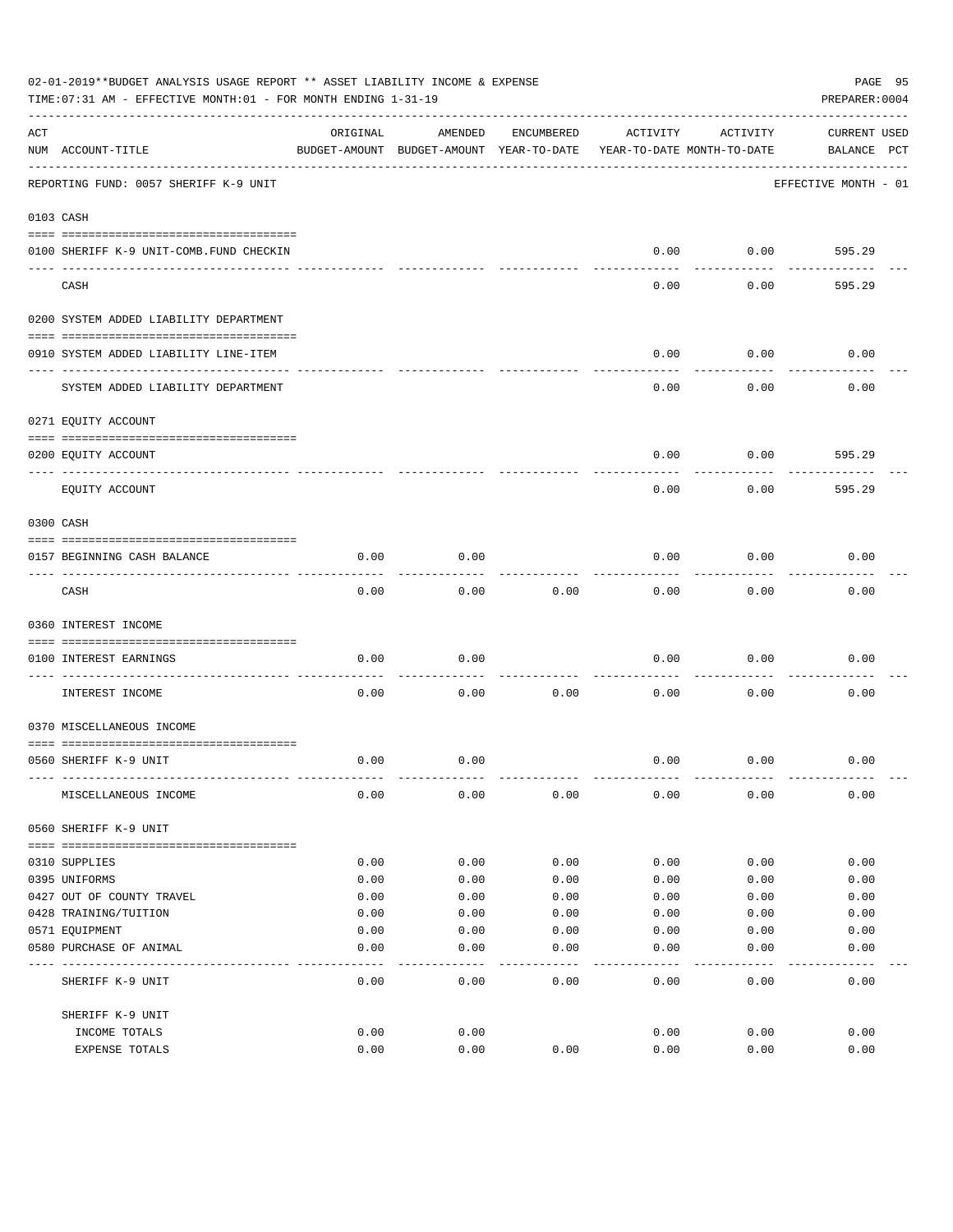|     | 02-01-2019**BUDGET ANALYSIS USAGE REPORT ** ASSET LIABILITY INCOME & EXPENSE<br>TIME: 07:31 AM - EFFECTIVE MONTH: 01 - FOR MONTH ENDING 1-31-19 |          |                           |                     |                                                                                 |                                          |                                    |                |  |  |
|-----|-------------------------------------------------------------------------------------------------------------------------------------------------|----------|---------------------------|---------------------|---------------------------------------------------------------------------------|------------------------------------------|------------------------------------|----------------|--|--|
| ACT | NUM ACCOUNT-TITLE                                                                                                                               | ORIGINAL | AMENDED                   | ENCUMBERED          | ACTIVITY<br>BUDGET-AMOUNT BUDGET-AMOUNT YEAR-TO-DATE YEAR-TO-DATE MONTH-TO-DATE | ACTIVITY                                 | <b>CURRENT USED</b><br>BALANCE PCT |                |  |  |
|     | REPORTING FUND: 0059 DRUG COURT PROGRAM                                                                                                         |          |                           |                     |                                                                                 |                                          | EFFECTIVE MONTH - 01               |                |  |  |
|     | 0103 CASH                                                                                                                                       |          |                           |                     |                                                                                 |                                          |                                    |                |  |  |
|     | 0100 DRUG COURT-COMBINED FUNDS                                                                                                                  |          |                           |                     |                                                                                 | 816.46- 395.15 31,459.21                 |                                    |                |  |  |
|     | CASH                                                                                                                                            |          |                           |                     |                                                                                 | ------------<br>816.46- 395.15 31,459.21 |                                    |                |  |  |
|     | 0120 RECEIVABLES                                                                                                                                |          |                           |                     |                                                                                 |                                          |                                    |                |  |  |
|     | 0313 DUE FROM OTHER FUNDS                                                                                                                       |          |                           |                     | 0.00                                                                            | 0.00                                     | 325.92                             |                |  |  |
|     | RECEIVABLES                                                                                                                                     |          |                           |                     | 0.00                                                                            | 0.00                                     | 325.92                             |                |  |  |
|     | 0200 SYSTEM ADDED LIABILITY DEPARTMENT                                                                                                          |          |                           |                     |                                                                                 |                                          |                                    |                |  |  |
|     | 0910 SYSTEM ADDED LIABILITY LINE-ITEM                                                                                                           |          |                           |                     |                                                                                 | $675.00 - 0.00$                          | $675.00 -$                         |                |  |  |
|     | SYSTEM ADDED LIABILITY DEPARTMENT                                                                                                               |          |                           |                     | 675.00-                                                                         | 0.00                                     | $675.00 -$                         |                |  |  |
|     | 0271 EQUITY ACCOUNT                                                                                                                             |          |                           |                     |                                                                                 |                                          |                                    |                |  |  |
|     | 0200 EQUITY ACCOUNT                                                                                                                             |          |                           |                     | 0.00                                                                            | $0.00$ 32,601.59                         |                                    |                |  |  |
|     | EQUITY ACCOUNT                                                                                                                                  |          |                           |                     | 0.00                                                                            |                                          | $0.00$ 32,601.59                   |                |  |  |
|     | 0300 CASH                                                                                                                                       |          |                           |                     |                                                                                 |                                          |                                    |                |  |  |
|     | 0159 BEGINNING CASH BALANCE                                                                                                                     | 0.00     | 0.00                      |                     | 0.00                                                                            | 0.00                                     | 0.00                               |                |  |  |
|     | CASH                                                                                                                                            | 0.00     | 0.00                      | 0.00                | 0.00                                                                            | 0.00                                     | 0.00                               |                |  |  |
|     | 0360 INTEREST EARNINGS                                                                                                                          |          |                           |                     |                                                                                 |                                          |                                    |                |  |  |
|     | 0100 INTEREST EARNINGS                                                                                                                          | 0.00     | 0.00                      |                     |                                                                                 |                                          | $16.52$ $2.78$ $16.52+$            |                |  |  |
|     | INTEREST EARNINGS                                                                                                                               | 0.00     | 0.00                      | 0.00                | 16.52                                                                           | 2.78                                     | $16.52+$                           |                |  |  |
|     | 0370 DRUG COURT INCOME                                                                                                                          |          |                           |                     |                                                                                 |                                          |                                    |                |  |  |
|     | --------------------------------------<br>0425 DRUG COURT FEE                                                                                   |          | 4,000.00 4,000.00         |                     | 832.02<br>_______________                                                       |                                          | 392.37 3,167.98 21                 |                |  |  |
|     | DRUG COURT INCOME                                                                                                                               | 4,000.00 | 4,000.00                  | 0.00                | 832.02                                                                          | 392.37                                   | 3,167.98                           | 21             |  |  |
|     | 0425 DRUG COURT EXPENSE                                                                                                                         |          |                           |                     |                                                                                 |                                          |                                    |                |  |  |
|     | 0433 DRUG COURT PROGRAMS                                                                                                                        |          | 1,143.00 1,143.00         | 0.00                | 0.00                                                                            |                                          | $0.00$ 1,143.00                    | 0 <sub>0</sub> |  |  |
|     | 0437 ATTORNEY FEES DRUG COURT<br>0439 INVESTIGATOR EXPENSE                                                                                      | 0.00     | 2,857.00 2,857.00<br>0.00 | 0.00                | $0.00$ 990.00<br>0.00                                                           | 0.00                                     | $0.00$ 1,867.00<br>0.00            | 35             |  |  |
|     | DRUG COURT EXPENSE                                                                                                                              | 4,000.00 | 4,000.00                  | -----------<br>0.00 | 990.00                                                                          | 0.00                                     | 3,010.00                           | 25             |  |  |
|     | DRUG COURT PROGRAM                                                                                                                              |          |                           |                     |                                                                                 |                                          |                                    |                |  |  |
|     | INCOME TOTALS                                                                                                                                   |          | 4,000.00 4,000.00         |                     |                                                                                 | 848.54 395.15                            | 3,151.46                           | 21             |  |  |
|     | EXPENSE TOTALS                                                                                                                                  | 4,000.00 | 4,000.00                  | 0.00                | 990.00                                                                          | 0.00                                     | 3,010.00                           | 25             |  |  |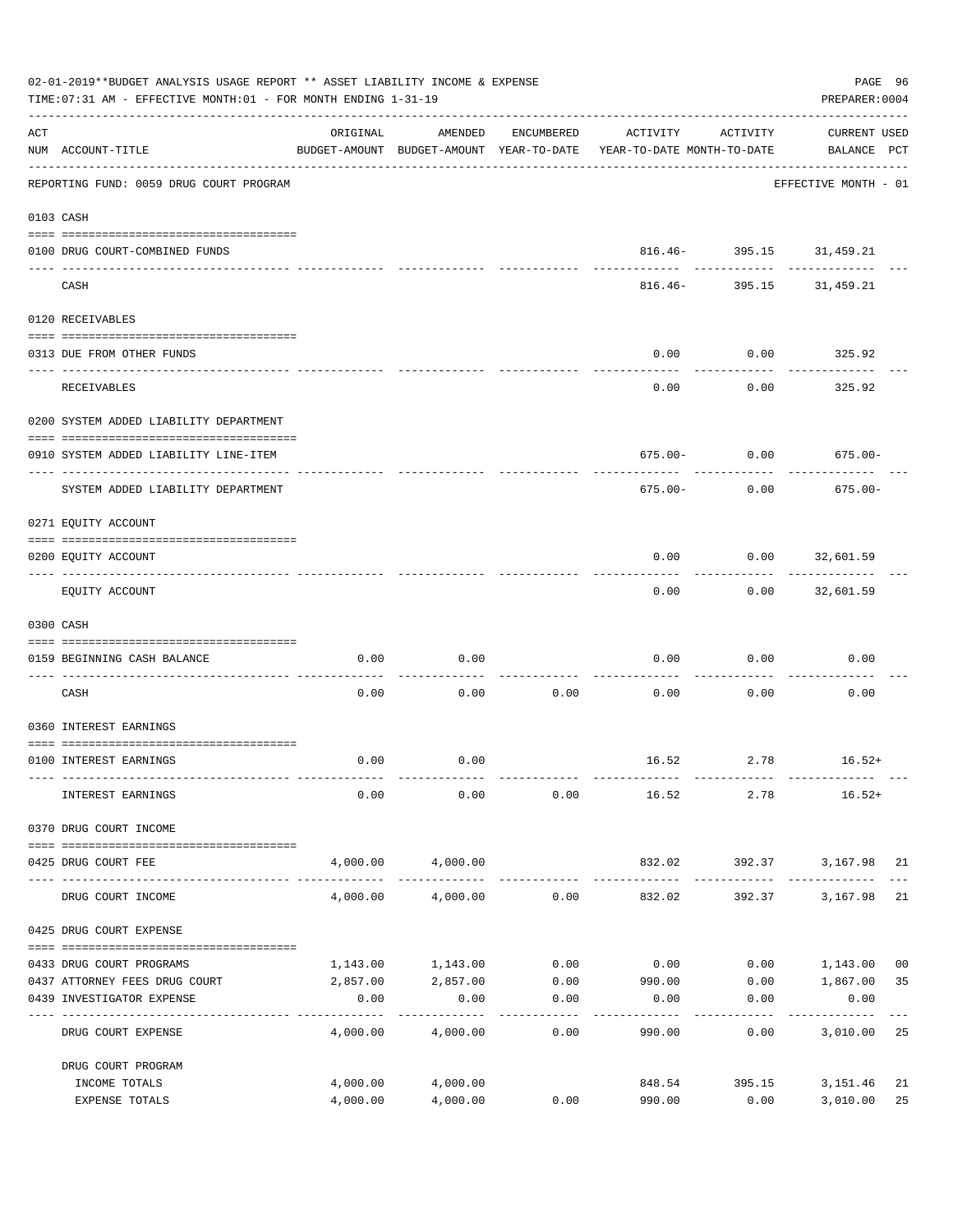|     | 02-01-2019**BUDGET ANALYSIS USAGE REPORT ** ASSET LIABILITY INCOME & EXPENSE<br>TIME: 07:31 AM - EFFECTIVE MONTH: 01 - FOR MONTH ENDING 1-31-19 |                                    |                                                     |            |                                        |                                        | PREPARER: 0004                     | PAGE 97 |
|-----|-------------------------------------------------------------------------------------------------------------------------------------------------|------------------------------------|-----------------------------------------------------|------------|----------------------------------------|----------------------------------------|------------------------------------|---------|
| ACT | NUM ACCOUNT-TITLE                                                                                                                               | ORIGINAL<br>______________________ | AMENDED<br>BUDGET-AMOUNT BUDGET-AMOUNT YEAR-TO-DATE | ENCUMBERED | ACTIVITY<br>YEAR-TO-DATE MONTH-TO-DATE | ACTIVITY                               | <b>CURRENT USED</b><br>BALANCE PCT |         |
|     | REPORTING FUND: 0060 SINKING FUND                                                                                                               |                                    |                                                     |            |                                        |                                        | EFFECTIVE MONTH - 01               |         |
|     | 0103 CASH                                                                                                                                       |                                    |                                                     |            |                                        |                                        |                                    |         |
|     | 0100 SINKING-COMBINED FUND CHECKING                                                                                                             |                                    |                                                     |            |                                        | 300,833.58    151,614.09    386,709.90 |                                    |         |
|     | 0175 TEXPOOL                                                                                                                                    |                                    |                                                     |            | 0.00                                   | 0.00                                   | 0.00                               |         |
|     | CASH                                                                                                                                            |                                    |                                                     |            |                                        | 300,833.58 151,614.09                  | 386,709.90                         |         |
|     | 0120 RECEIVABLES                                                                                                                                |                                    |                                                     |            |                                        |                                        |                                    |         |
|     |                                                                                                                                                 |                                    |                                                     |            |                                        |                                        |                                    |         |
|     | 0311 TAXES RECEIVABLE                                                                                                                           |                                    |                                                     |            | 0.00                                   | 0.00                                   | 0.00                               |         |
|     | 0312 DUE FROM OTHER GOVERNMENT<br>0313 DUE FROM OTHER FUNDS                                                                                     |                                    |                                                     |            | 0.00<br>0.00                           | 0.00<br>0.00                           | 0.00<br>0.00                       |         |
|     | RECEIVABLES                                                                                                                                     |                                    |                                                     |            | 0.00                                   | 0.00                                   | 0.00                               |         |
|     | 0200 LIABILITY ACCOUNT                                                                                                                          |                                    |                                                     |            |                                        |                                        |                                    |         |
|     |                                                                                                                                                 |                                    |                                                     |            |                                        |                                        |                                    |         |
|     | 0200 DEFERRED REVENUE                                                                                                                           |                                    |                                                     |            | 0.00                                   | 0.00                                   | 0.00                               |         |
|     | 0910 SYSTEM ADDED LIABILITY LINE-ITEM<br>.                                                                                                      |                                    |                                                     |            | 0.00                                   | 0.00                                   | 0.00                               |         |
|     | LIABILITY ACCOUNT                                                                                                                               |                                    |                                                     |            | 0.00                                   | 0.00                                   | 0.00                               |         |
|     | 0271 EQUITY ACCOUNT                                                                                                                             |                                    |                                                     |            |                                        |                                        |                                    |         |
|     |                                                                                                                                                 |                                    |                                                     |            |                                        |                                        |                                    |         |
|     | 0200 EQUITY ACCOUNT                                                                                                                             |                                    |                                                     |            | 0.00                                   | 0.00                                   | 85,876.32                          |         |
|     | EQUITY ACCOUNT                                                                                                                                  |                                    |                                                     |            | 0.00                                   | 0.00                                   | 85,876.32                          |         |
|     | 0300 CASH                                                                                                                                       |                                    |                                                     |            |                                        |                                        |                                    |         |
|     |                                                                                                                                                 |                                    |                                                     |            |                                        |                                        |                                    |         |
|     | 0110 BEGINNING CASH BALANCE                                                                                                                     | 0.00                               | 0.00                                                |            | 0.00                                   | 0.00                                   | 0.00                               |         |
|     | CASH                                                                                                                                            | 0.00                               | 0.00                                                | 0.00       | 0.00                                   | 0.00                                   | 0.00                               |         |
|     | 0310 PROPERTY TAXES                                                                                                                             |                                    |                                                     |            |                                        |                                        |                                    |         |
|     | 0110 CURRENT TAXES                                                                                                                              |                                    | 436,019.73 436,019.73                               |            |                                        | 290, 217.56 150, 984.16 145, 802.17 67 |                                    |         |
|     | 0120 DELINQUENT TAXES                                                                                                                           | 900.00                             | 900.00                                              |            |                                        | 2,514.13 629.93                        | 1,614.13+ 279                      |         |
|     | PROPERTY TAXES                                                                                                                                  |                                    | 436,919.73 436,919.73 0.00                          |            | --------------<br>292,731.69           |                                        | 151,614.09  144,188.04  67         |         |
|     | 0318 OTHER TAXES                                                                                                                                |                                    |                                                     |            |                                        |                                        |                                    |         |
|     |                                                                                                                                                 |                                    |                                                     |            |                                        |                                        |                                    |         |
|     | 0120 PAY N LIEU TAX/GRASSLAND                                                                                                                   | 0.00                               | 0.00                                                |            |                                        | $0.00$ $0.00$ $0.00$                   |                                    |         |
|     | 0121 PAY N LIEU TAX/UPPER TRINITY                                                                                                               | 0.00                               | 0.00                                                |            |                                        | 178.56 0.00                            | $178.56+$                          |         |
|     | OTHER TAXES                                                                                                                                     | 0.00                               | 0.00                                                | 0.00       | 178.56                                 | 0.00                                   | $178.56+$                          |         |
|     | 0360 INTEREST EARNINGS                                                                                                                          |                                    |                                                     |            |                                        |                                        |                                    |         |
|     | 0100 INTEREST EARNINGS                                                                                                                          | 0.00                               | 0.00                                                |            |                                        | $0.00$ $0.00$ $0.00$                   |                                    |         |
|     | 0200 INTEREST, 2017 GO BONDS                                                                                                                    | 0.00                               | 0.00                                                |            | 0.00                                   | 0.00                                   | 0.00                               |         |
|     | 0300 INTEREST, 2018 GO BONDS                                                                                                                    | 0.00                               | 0.00                                                |            | 7,923.33                               | 0.00                                   | 7,923.33+                          |         |
|     | INTEREST EARNINGS                                                                                                                               | 0.00                               | 0.00                                                | 0.00       | 7,923.33                               | 0.00                                   | $7,923.33+$                        |         |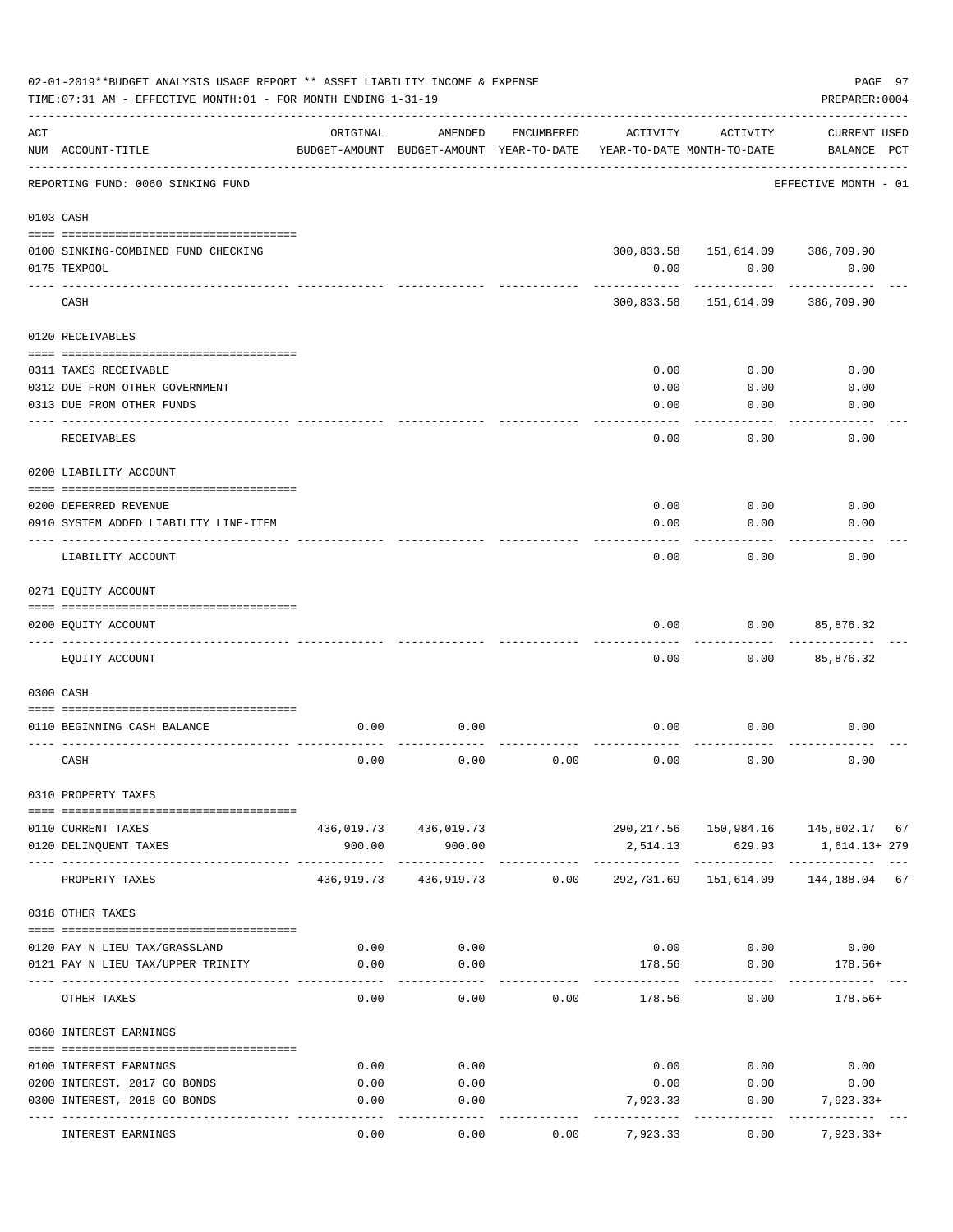|     | 02-01-2019**BUDGET ANALYSIS USAGE REPORT ** ASSET LIABILITY INCOME & EXPENSE<br>TIME: 07:31 AM - EFFECTIVE MONTH: 01 - FOR MONTH ENDING 1-31-19 |            |                       |             |                                                          |                             | PAGE 98<br>PREPARER: 0004                                                                 |                |
|-----|-------------------------------------------------------------------------------------------------------------------------------------------------|------------|-----------------------|-------------|----------------------------------------------------------|-----------------------------|-------------------------------------------------------------------------------------------|----------------|
| ACT |                                                                                                                                                 | ORIGINAL   | AMENDED               | ENCUMBERED  | ACTIVITY                                                 | ACTIVITY                    | <b>CURRENT USED</b>                                                                       |                |
|     | NUM ACCOUNT-TITLE                                                                                                                               |            |                       |             |                                                          |                             | BUDGET-AMOUNT BUDGET-AMOUNT YEAR-TO-DATE YEAR-TO-DATE MONTH-TO-DATE BALANCE PCT           |                |
|     | REPORTING FUND: 0060 SINKING FUND                                                                                                               |            |                       |             |                                                          |                             | EFFECTIVE MONTH - 01                                                                      |                |
|     | 0370 MISCELLANEOUS                                                                                                                              |            |                       |             |                                                          |                             |                                                                                           |                |
|     |                                                                                                                                                 |            |                       |             |                                                          |                             |                                                                                           |                |
|     | 0130 REFUNDS & MISCELLANEOUS                                                                                                                    | 0.00       | 0.00<br>-----------   |             | ------------                                             | $0.00$ 0.00<br>------------ | 0.00                                                                                      |                |
|     | MISCELLANEOUS                                                                                                                                   | 0.00       |                       | $0.00$ 0.00 |                                                          | $0.00$ 0.00                 | 0.00                                                                                      |                |
|     | 0620 DEBT SERVICE                                                                                                                               |            |                       |             |                                                          |                             |                                                                                           |                |
|     |                                                                                                                                                 |            |                       |             |                                                          |                             |                                                                                           |                |
|     | 0309 ANNUAL PAYING AGENT REGISTRAR FEES 500.00 500.00 0.00 0.00 0.00 0.00 500.00 00                                                             |            |                       |             |                                                          |                             |                                                                                           |                |
|     | 0400 BOND LEGAL FEES                                                                                                                            | 0.00       | 0.00                  | 0.00        | 0.00                                                     | 0.00                        | 0.00                                                                                      |                |
|     | 0401 CONTINUING DISCLOSURE FEES 2,250.00 2,250.00                                                                                               |            |                       | 0.00        | $0.00$ $0.00$ $2,250.00$                                 |                             |                                                                                           | 0 <sub>0</sub> |
|     | 0490 MISCELLANEOUS                                                                                                                              |            |                       |             | $64,494.73$ $64,494.73$ $0.00$ $0.00$ $0.00$ $64,494.73$ |                             |                                                                                           | 0 <sub>0</sub> |
|     | 0627 PRINCIPAL, 2017 GO BONDS 160,000.00 160,000.00                                                                                             |            |                       | 0.00        | 0.00                                                     | 0.00                        | 160,000.00                                                                                | 0 <sub>0</sub> |
|     | DEBT SERVICE                                                                                                                                    |            |                       |             |                                                          |                             | $227,244.73$ $227,244.73$ $0.00$ $0.00$ $0.00$ $227,244.73$ 00                            |                |
|     | 0660 DEBT SERVICE INTEREST                                                                                                                      |            |                       |             |                                                          |                             |                                                                                           |                |
|     |                                                                                                                                                 |            |                       |             |                                                          |                             |                                                                                           |                |
|     | 0667 INTEREST, 2017 GO BONDS                                                                                                                    |            |                       |             |                                                          | -------------               | $209,675.00$ $209,675.00$ $0.00$ $0.00$ $0.00$ $0.00$ $209,675.00$ $00$<br>______________ |                |
|     | DEBT SERVICE INTEREST $209,675.00$ $209,675.00$ 0.00 0.00 0.00 0.00 209,675.00 00                                                               |            |                       |             |                                                          |                             |                                                                                           |                |
|     | SINKING FUND                                                                                                                                    |            |                       |             |                                                          |                             |                                                                                           |                |
|     | INCOME TOTALS                                                                                                                                   |            | 436,919.73 436,919.73 |             |                                                          |                             | 300,833.58  151,614.09  136,086.15                                                        | 69             |
|     | <b>EXPENSE TOTALS</b>                                                                                                                           | 436,919.73 | 436,919.73            |             | $0.00$ $0.00$ $0.00$ $0.00$                              |                             | 436,919.73                                                                                | 0 <sub>0</sub> |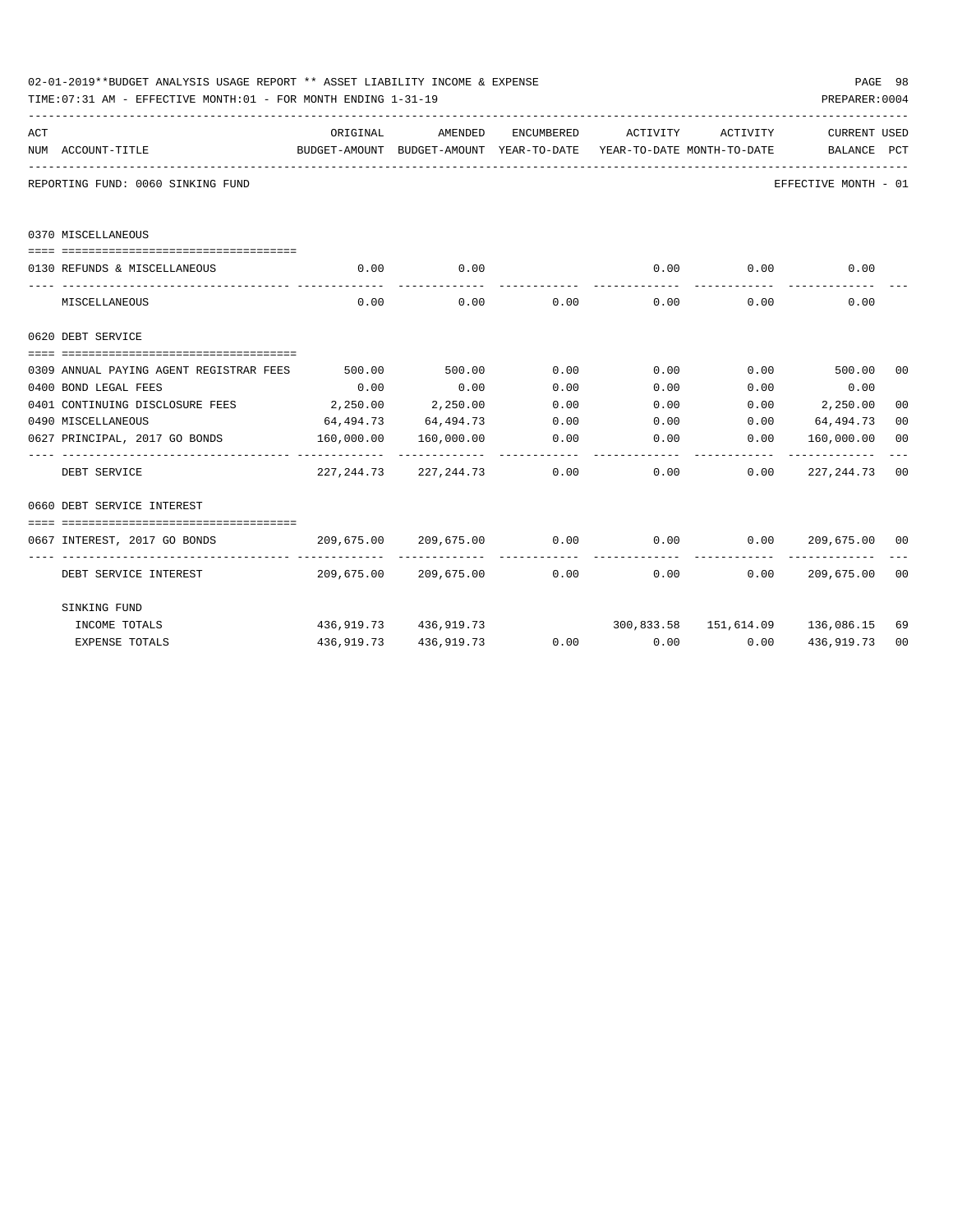|     | 02-01-2019**BUDGET ANALYSIS USAGE REPORT ** ASSET LIABILITY INCOME & EXPENSE<br>TIME: 07:31 AM - EFFECTIVE MONTH: 01 - FOR MONTH ENDING 1-31-19<br>PREPARER: 0004 |          |                                                     |                   |          |                                        |                                    |                |  |  |  |
|-----|-------------------------------------------------------------------------------------------------------------------------------------------------------------------|----------|-----------------------------------------------------|-------------------|----------|----------------------------------------|------------------------------------|----------------|--|--|--|
| ACT | NUM ACCOUNT-TITLE                                                                                                                                                 | ORIGINAL | AMENDED<br>BUDGET-AMOUNT BUDGET-AMOUNT YEAR-TO-DATE | <b>ENCUMBERED</b> | ACTIVITY | ACTIVITY<br>YEAR-TO-DATE MONTH-TO-DATE | <b>CURRENT USED</b><br>BALANCE PCT |                |  |  |  |
|     | REPORTING FUND: 0061 DIST.CLK.CO.&DIST.CT.TECH.-COMB.FUN                                                                                                          |          |                                                     |                   |          |                                        | EFFECTIVE MONTH - 01               |                |  |  |  |
|     | 0103 CASH                                                                                                                                                         |          |                                                     |                   |          |                                        |                                    |                |  |  |  |
|     | 0100 DIST.CLK.CO.& DIST.CT.TECH.-COMBIN                                                                                                                           |          |                                                     |                   |          |                                        | 164.82 45.36 2,966.49              |                |  |  |  |
|     | CASH                                                                                                                                                              |          |                                                     |                   | 164.82   | 45.36                                  | 2,966.49                           |                |  |  |  |
|     | 0120 RECEIVABLES                                                                                                                                                  |          |                                                     |                   |          |                                        |                                    |                |  |  |  |
|     | 0313 DUE FROM OTHER FUNDS                                                                                                                                         |          |                                                     |                   | 0.00     | 0.00                                   | 36.57                              |                |  |  |  |
|     | RECEIVABLES                                                                                                                                                       |          |                                                     |                   | 0.00     | 0.00                                   | 36.57                              |                |  |  |  |
|     | 0271 EQUITY ACCOUNT                                                                                                                                               |          |                                                     |                   |          |                                        |                                    |                |  |  |  |
|     | 0200 EQUITY ACCOUNT                                                                                                                                               |          |                                                     |                   | 0.00     | 0.00                                   | 2,838.24                           |                |  |  |  |
|     | ---- -----------<br>EQUITY ACCOUNT                                                                                                                                |          |                                                     |                   | 0.00     | 0.00                                   | 2,838.24                           |                |  |  |  |
|     | 0300 CASH                                                                                                                                                         |          |                                                     |                   |          |                                        |                                    |                |  |  |  |
|     | 0161 BEGINNING CASH BALANCE                                                                                                                                       | 2,000.00 | 2,000.00                                            |                   | 0.00     | 0.00                                   | 2,000.00                           | 0 <sub>0</sub> |  |  |  |
|     | CASH                                                                                                                                                              | 2,000.00 | 2,000.00                                            | 0.00              | 0.00     | 0.00                                   | 2,000.00                           | 0 <sup>0</sup> |  |  |  |
|     | 0370 DIST.CLK.MISCELLANEOUS INCOME                                                                                                                                |          |                                                     |                   |          |                                        |                                    |                |  |  |  |
|     | 0440 DIST.CLK.CO.& DIST.CT.TECHNOLOGY F                                                                                                                           | 0.00     | 0.00                                                |                   | 164.82   | 45.36                                  | 164.82+                            |                |  |  |  |
|     | DIST.CLK.MISCELLANEOUS INCOME                                                                                                                                     | 0.00     | 0.00                                                | 0.00              | 164.82   | 45.36                                  | 164.82+                            |                |  |  |  |
|     | 0440 DIST.CLK.COURT TECHNOLOGY EQUIPMEN                                                                                                                           |          |                                                     |                   |          |                                        |                                    |                |  |  |  |
|     | 0572 OFFICE EOUIPMENT                                                                                                                                             | 2,000.00 | 2,000.00                                            | 0.00              | 0.00     | 0.00                                   | 2,000.00                           | 0 <sub>0</sub> |  |  |  |
|     | DIST.CLK.COURT TECHNOLOGY EQUIPMEN                                                                                                                                | 2,000.00 | 2,000.00                                            | 0.00              | 0.00     | 0.00                                   | 2,000.00                           | 0 <sub>0</sub> |  |  |  |
|     | DIST.CLK.CO.&DIST.CT.TECH.-COMB.FU                                                                                                                                |          |                                                     |                   |          |                                        |                                    |                |  |  |  |
|     | INCOME TOTALS                                                                                                                                                     | 2,000.00 | 2,000.00                                            |                   | 164.82   |                                        | 45.36 1,835.18                     | 08             |  |  |  |
|     | <b>EXPENSE TOTALS</b>                                                                                                                                             | 2,000.00 | 2,000.00                                            | 0.00              | 0.00     | 0.00                                   | 2,000.00                           | 0 <sub>0</sub> |  |  |  |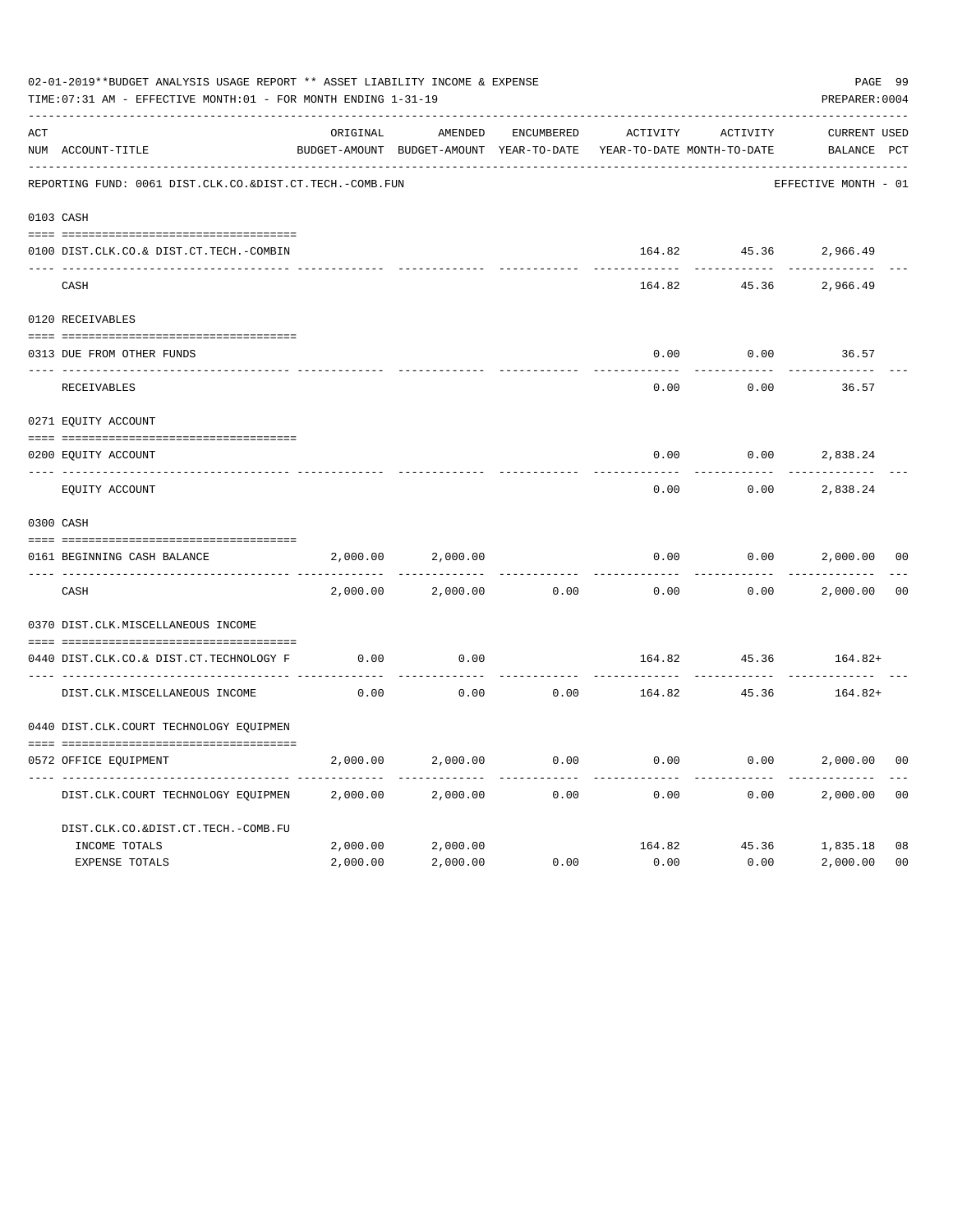|     | 02-01-2019**BUDGET ANALYSIS USAGE REPORT ** ASSET LIABILITY INCOME & EXPENSE<br>TIME: 07:31 AM - EFFECTIVE MONTH: 01 - FOR MONTH ENDING 1-31-19 |                        |                            |            |                                                                                 |                                 | PAGE 100<br>PREPARER: 0004       |                |
|-----|-------------------------------------------------------------------------------------------------------------------------------------------------|------------------------|----------------------------|------------|---------------------------------------------------------------------------------|---------------------------------|----------------------------------|----------------|
| ACT | NUM ACCOUNT-TITLE                                                                                                                               | ORIGINAL               | AMENDED                    | ENCUMBERED | ACTIVITY<br>BUDGET-AMOUNT BUDGET-AMOUNT YEAR-TO-DATE YEAR-TO-DATE MONTH-TO-DATE | ACTIVITY                        | CURRENT USED<br>BALANCE PCT      |                |
|     | --------------------------------------<br>REPORTING FUND: 0062 DIST.CLK.COURT RECORDS PRESERVATION                                              |                        |                            |            |                                                                                 |                                 | EFFECTIVE MONTH - 01             |                |
|     | 0103 CASH                                                                                                                                       |                        |                            |            |                                                                                 |                                 |                                  |                |
|     | 0100 DIST.CLK.COURT RECORDS PRESERVATIO                                                                                                         |                        |                            |            |                                                                                 | 1,097.19    194.28    31,496.32 |                                  |                |
|     | CASH                                                                                                                                            |                        | -------------              |            | 1,097.19                                                                        | ------------                    | ------------<br>194.28 31,496.32 |                |
|     | 0120 RECEIVABLES                                                                                                                                |                        |                            |            |                                                                                 |                                 |                                  |                |
|     | 0313 DUE FROM OTHER FUNDS                                                                                                                       |                        |                            |            | 0.00                                                                            | 0.00                            | 221.18                           |                |
|     | <b>RECEIVABLES</b>                                                                                                                              |                        |                            |            | 0.00                                                                            | ---------<br>0.00               | ----------<br>221.18             |                |
|     | 0271 EQUITY ACCOUNT                                                                                                                             |                        |                            |            |                                                                                 |                                 |                                  |                |
|     | 0200 EOUITY ACCOUNT                                                                                                                             |                        |                            |            | 0.00                                                                            | $0.00$ 30,620.31                |                                  |                |
|     | -------------------- --------<br>EQUITY ACCOUNT                                                                                                 |                        |                            |            | 0.00                                                                            | 0.00                            | 30,620.31                        |                |
|     | 0300 CASH                                                                                                                                       |                        |                            |            |                                                                                 |                                 |                                  |                |
|     | 0162 BEGINNING CASH BALANCE                                                                                                                     |                        | 10,000.00 10,000.00        |            | 0.00                                                                            |                                 | $0.00$ $10,000.00$ 00            |                |
|     | CASH                                                                                                                                            |                        | 10,000.00  10,000.00  0.00 |            | 0.00                                                                            |                                 | $0.00$ 10,000.00 00              |                |
|     | 0360 INTEREST EARNINGS                                                                                                                          |                        |                            |            |                                                                                 |                                 |                                  |                |
|     | 0100 INTEREST EARNINGS                                                                                                                          | 0.00                   | 0.00                       |            |                                                                                 | 15.99 2.78                      | $15.99+$                         |                |
|     | ______________________<br>INTEREST EARNINGS                                                                                                     | 0.00                   | 0.00                       | 0.00       | 15.99                                                                           | 2.78                            | 15.99+                           |                |
|     | 0370 DIST.CLK.COURT MISCELLAEOUS INCOME                                                                                                         |                        |                            |            |                                                                                 |                                 |                                  |                |
|     | 0133 DIST.CLK.COURT RECORDS PRESERVATIO                                                                                                         | 0.00                   | 0.00                       |            |                                                                                 |                                 | 1,081.20   191.50   1,081.20+    |                |
|     | DIST.CLK.COURT MISCELLAEOUS INCOME                                                                                                              | 0.00                   | 0.00                       | 0.00       | 1,081.20                                                                        | 191.50                          | $1,081.20+$                      |                |
|     | 0449 DIST.CLK.RECORDS PRES.EQUIPMENT                                                                                                            |                        |                            |            |                                                                                 |                                 |                                  |                |
|     | 0572 OFFICE EQUIPMENT                                                                                                                           | 10,000.00              | 10,000.00                  | 0.00       | 0.00                                                                            |                                 | $0.00$ 10,000.00 00              |                |
|     | DIST.CLK.RECORDS PRES.EQUIPMENT                                                                                                                 | 10,000.00              | 10,000.00                  | 0.00       | ______________<br>0.00                                                          | 0.00                            | 10,000.00                        | 0 <sub>0</sub> |
|     | DIST.CLK.COURT RECORDS PRESERVATIO                                                                                                              |                        |                            |            |                                                                                 |                                 |                                  |                |
|     | INCOME TOTALS<br>EXPENSE TOTALS                                                                                                                 | 10,000.00<br>10,000.00 | 10,000.00<br>10,000.00     | 0.00       | 1,097.19<br>0.00                                                                | 194.28<br>0.00                  | 8,902.81 11<br>10,000.00         | 0 <sub>0</sub> |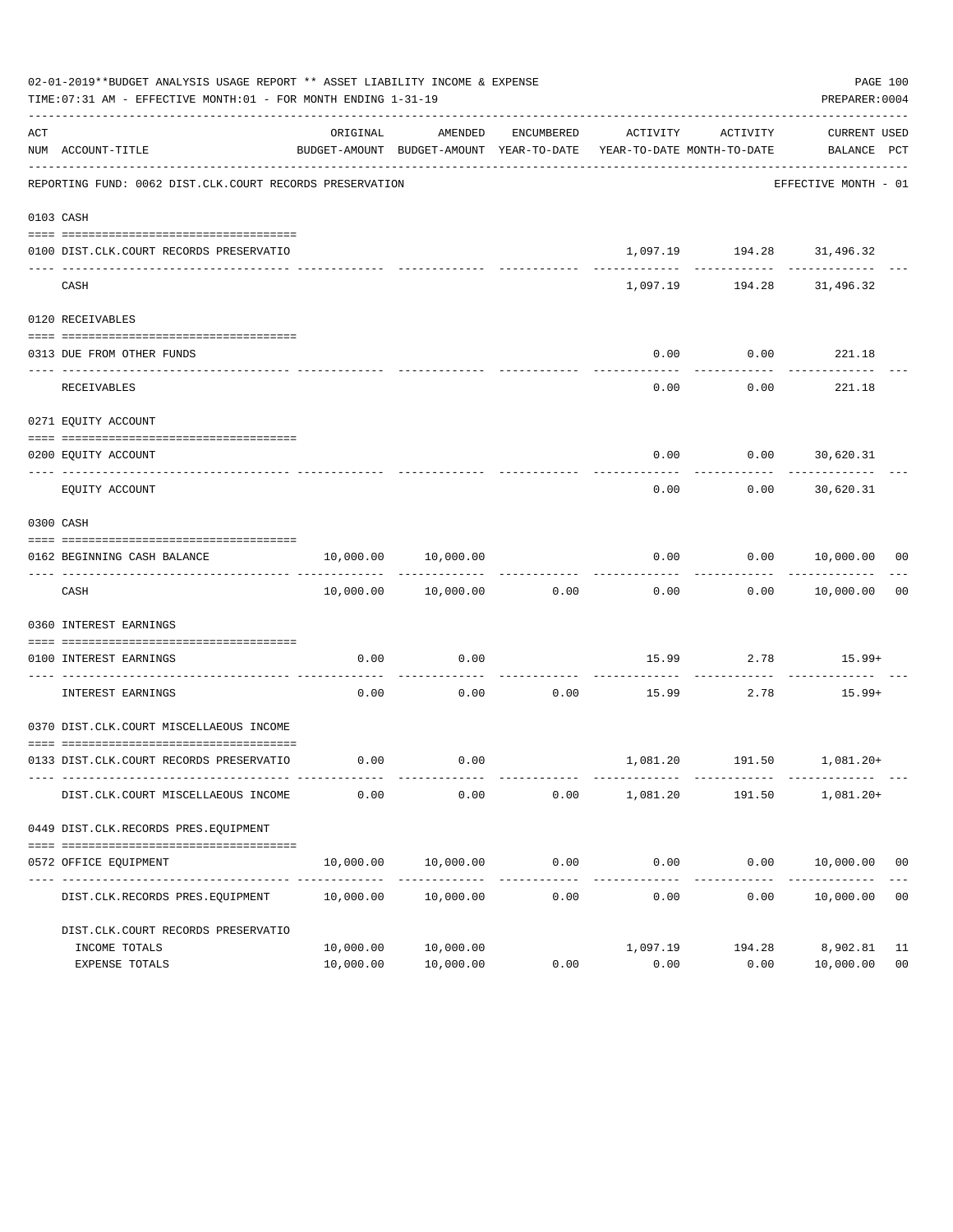|     | 02-01-2019**BUDGET ANALYSIS USAGE REPORT ** ASSET LIABILITY INCOME & EXPENSE<br>PAGE 101<br>TIME: 07:31 AM - EFFECTIVE MONTH: 01 - FOR MONTH ENDING 1-31-19<br>PREPARER: 0004 |          |                                                     |                      |                                        |                           |                             |                |  |  |  |
|-----|-------------------------------------------------------------------------------------------------------------------------------------------------------------------------------|----------|-----------------------------------------------------|----------------------|----------------------------------------|---------------------------|-----------------------------|----------------|--|--|--|
| ACT | NUM ACCOUNT-TITLE                                                                                                                                                             | ORIGINAL | AMENDED<br>BUDGET-AMOUNT BUDGET-AMOUNT YEAR-TO-DATE | ENCUMBERED           | ACTIVITY<br>YEAR-TO-DATE MONTH-TO-DATE | ACTIVITY                  | CURRENT USED<br>BALANCE PCT |                |  |  |  |
|     | REPORTING FUND: 0063 LAW ENF. EDUCATION CONST.#1                                                                                                                              |          |                                                     |                      |                                        |                           | EFFECTIVE MONTH - 01        |                |  |  |  |
|     | 0103 CASH                                                                                                                                                                     |          |                                                     |                      |                                        |                           |                             |                |  |  |  |
|     | 0100 LEOSE CONST.#1-COMBINED FUNDS CHEC                                                                                                                                       |          |                                                     |                      |                                        |                           | $0.00$ $0.00$ $1,006.88$    |                |  |  |  |
|     | CASH                                                                                                                                                                          |          |                                                     |                      | 0.00                                   | 0.00                      | 1,006.88                    |                |  |  |  |
|     | 0200 LIABILITY ACCOUNT                                                                                                                                                        |          |                                                     |                      |                                        |                           |                             |                |  |  |  |
|     | 0910 SYSTEM ADDED LIABILITY LINE ITEM                                                                                                                                         |          |                                                     |                      | 0.00                                   | 0.00                      | 0.00                        |                |  |  |  |
|     | LIABILITY ACCOUNT                                                                                                                                                             |          |                                                     |                      | 0.00                                   | 0.00                      | 0.00                        |                |  |  |  |
|     | 0271 EQUITY ACCOUNT                                                                                                                                                           |          |                                                     |                      |                                        |                           |                             |                |  |  |  |
|     | 0200 EQUITY ACCOUNT                                                                                                                                                           |          |                                                     |                      |                                        |                           | $0.00$ $0.00$ $1,006.88$    |                |  |  |  |
|     | EQUITY ACCOUNT                                                                                                                                                                |          |                                                     |                      | 0.00                                   |                           | $0.00$ 1,006.88             |                |  |  |  |
|     | 0300 CASH                                                                                                                                                                     |          |                                                     |                      |                                        |                           |                             |                |  |  |  |
|     | 0151 BEGINNING CASH BALANCE                                                                                                                                                   | 0.00     | 0.00                                                |                      | 0.00                                   | 0.00                      | 0.00                        |                |  |  |  |
|     |                                                                                                                                                                               |          |                                                     |                      |                                        |                           |                             |                |  |  |  |
|     | CASH                                                                                                                                                                          | 0.00     | 0.00                                                | 0.00                 | 0.00                                   | 0.00                      | 0.00                        |                |  |  |  |
|     | 0370 MISCELLANEOUS INCOME                                                                                                                                                     |          |                                                     |                      |                                        |                           |                             |                |  |  |  |
|     | 0130 REFUNDS & MISCELLANEOUS                                                                                                                                                  | 0.00     | 0.00                                                |                      | 0.00                                   |                           | $0.00$ 0.00                 |                |  |  |  |
|     | 0160 PEACE OFFICER ALLOCATION<br>----------------------------------                                                                                                           | 678.30   | 678.30                                              |                      | 0.00                                   | 0.00<br>$- - - - - - - -$ | 678.30<br>---------         | 00             |  |  |  |
|     | MISCELLANEOUS INCOME                                                                                                                                                          | 678.30   | 678.30                                              | 0.00                 | 0.00                                   | 0.00                      | 678.30                      | 00             |  |  |  |
|     | 0551 LAW ENFORCEMENT EDUCATION                                                                                                                                                |          |                                                     |                      |                                        |                           |                             |                |  |  |  |
|     | 0427 OUT OF COUNTY TRAVEL                                                                                                                                                     |          | 678.30 678.30                                       | 0.00                 | 0.00                                   |                           | $0.00$ 678.30 00            |                |  |  |  |
|     | 0428 TRAINING & TUITION                                                                                                                                                       | 0.00     | 0.00<br>-------------                               | 0.00<br>------------ | 0.00<br>-------------                  | 0.00<br>------------      | 0.00<br>-------------       |                |  |  |  |
|     | LAW ENFORCEMENT EDUCATION                                                                                                                                                     | 678.30   | 678.30                                              | 0.00                 | 0.00                                   | 0.00                      | 678.30 00                   |                |  |  |  |
|     | LAW ENF. EDUCATION CONST. #1                                                                                                                                                  |          |                                                     |                      |                                        |                           |                             |                |  |  |  |
|     | INCOME TOTALS                                                                                                                                                                 | 678.30   | 678.30                                              |                      | 0.00                                   |                           | 0.00<br>678.30              | 0 <sub>0</sub> |  |  |  |
|     | EXPENSE TOTALS                                                                                                                                                                | 678.30   | 678.30                                              | 0.00                 | 0.00                                   | 0.00                      | 678.30                      | 0 <sub>0</sub> |  |  |  |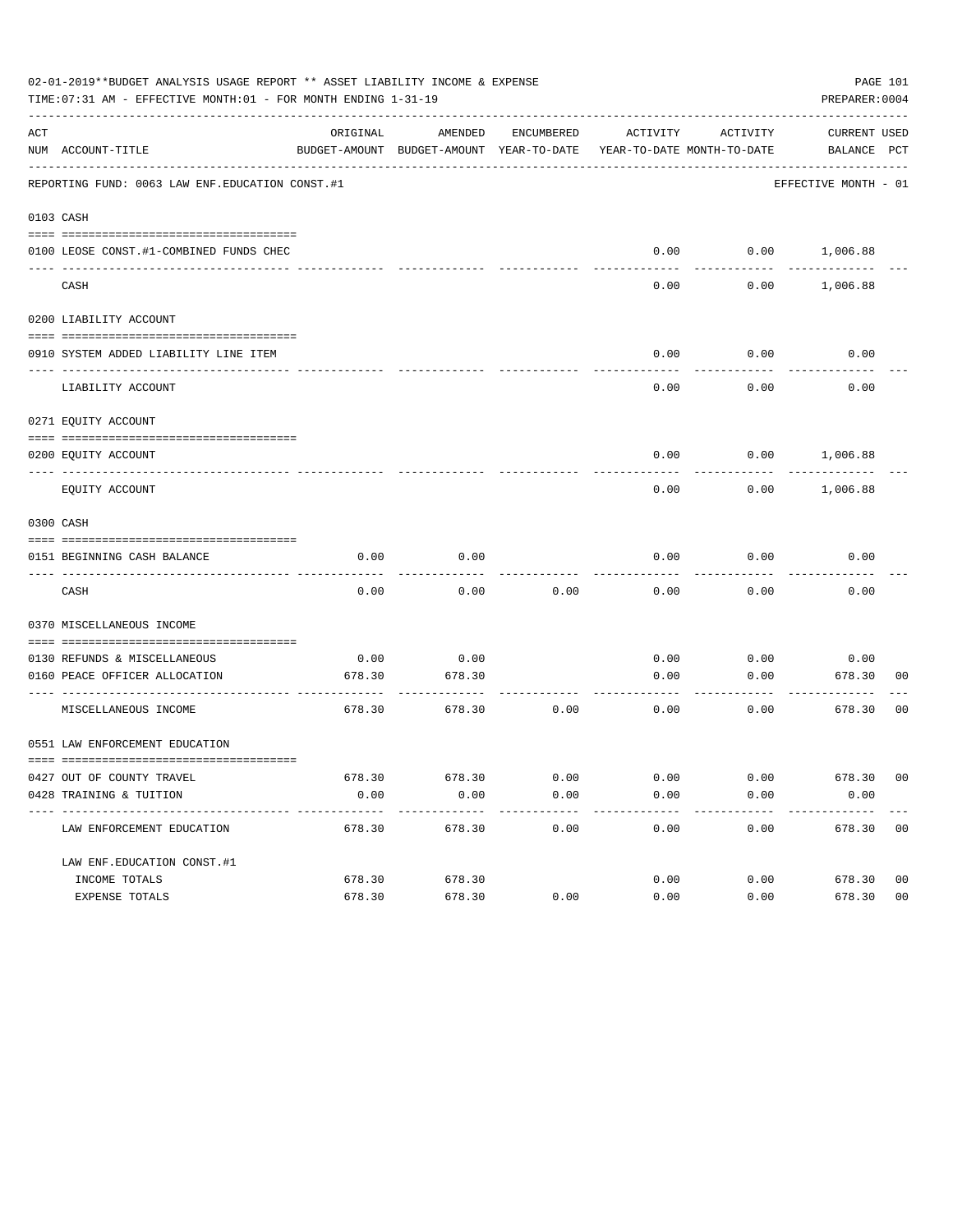|     |                                                            | 02-01-2019**BUDGET ANALYSIS USAGE REPORT ** ASSET LIABILITY INCOME & EXPENSE<br>PAGE 102<br>TIME: 07:31 AM - EFFECTIVE MONTH: 01 - FOR MONTH ENDING 1-31-19<br>PREPARER: 0004 |                                                                                |              |              |              |                             |                |  |  |  |  |
|-----|------------------------------------------------------------|-------------------------------------------------------------------------------------------------------------------------------------------------------------------------------|--------------------------------------------------------------------------------|--------------|--------------|--------------|-----------------------------|----------------|--|--|--|--|
| ACT | NUM ACCOUNT-TITLE                                          | ORIGINAL                                                                                                                                                                      | AMENDED<br>BUDGET-AMOUNT BUDGET-AMOUNT YEAR-TO-DATE YEAR-TO-DATE MONTH-TO-DATE | ENCUMBERED   | ACTIVITY     | ACTIVITY     | CURRENT USED<br>BALANCE PCT |                |  |  |  |  |
|     | REPORTING FUND: 0064 LAW ENF. EDUCATION CONST. #2          |                                                                                                                                                                               |                                                                                |              |              |              | EFFECTIVE MONTH - 01        |                |  |  |  |  |
|     | 0103 CASH                                                  |                                                                                                                                                                               |                                                                                |              |              |              |                             |                |  |  |  |  |
|     | 0100 LEOSE CONST.#2-COMBINED FUNDS CHEC                    |                                                                                                                                                                               |                                                                                |              | 0.00         | 0.00         | 678.48                      |                |  |  |  |  |
|     | CASH                                                       |                                                                                                                                                                               |                                                                                |              | 0.00         | 0.00         | 678.48                      |                |  |  |  |  |
|     | 0200 LIABILITY ACCOUNT                                     |                                                                                                                                                                               |                                                                                |              |              |              |                             |                |  |  |  |  |
|     | 0910 SYSTEM ADDED LIABILITY LINE ITEM                      |                                                                                                                                                                               |                                                                                |              | 0.00         | 0.00         | 0.00                        |                |  |  |  |  |
|     | LIABILITY ACCOUNT                                          |                                                                                                                                                                               |                                                                                |              | 0.00         | 0.00         | 0.00                        |                |  |  |  |  |
|     | 0271 EQUITY ACCOUNT                                        |                                                                                                                                                                               |                                                                                |              |              |              |                             |                |  |  |  |  |
|     | 0200 EOUITY ACCOUNT                                        |                                                                                                                                                                               |                                                                                |              | 0.00         | 0.00         | 678.48                      |                |  |  |  |  |
|     | EQUITY ACCOUNT                                             |                                                                                                                                                                               |                                                                                |              | 0.00         | 0.00         | 678.48                      |                |  |  |  |  |
|     | 0300 CASH                                                  |                                                                                                                                                                               |                                                                                |              |              |              |                             |                |  |  |  |  |
|     | 0152 BEGINNING CASH BALANCE                                | 0.00                                                                                                                                                                          | 0.00                                                                           |              | 0.00         | 0.00         | 0.00                        |                |  |  |  |  |
|     | CASH                                                       | 0.00                                                                                                                                                                          | 0.00                                                                           | 0.00         | 0.00         | 0.00         | 0.00                        |                |  |  |  |  |
|     | 0370 MISCELLANEOUS INCOME                                  |                                                                                                                                                                               |                                                                                |              |              |              |                             |                |  |  |  |  |
|     | 0130 REFUNDS & MISCELLANEOUS                               | 0.00                                                                                                                                                                          | 0.00                                                                           |              | 0.00         | 0.00         | 0.00                        |                |  |  |  |  |
|     | 0160 PEACE OFFICER ALLOCATION<br>____________________      | 678.48                                                                                                                                                                        | 678.48<br>---------                                                            |              | 0.00         | 0.00         | 678.48<br>---------         | 00             |  |  |  |  |
|     | MISCELLANEOUS INCOME                                       | 678.48                                                                                                                                                                        | 678.48                                                                         | 0.00         | 0.00         | 0.00         | 678.48                      | 00             |  |  |  |  |
|     | 0552 LAW ENFORCEMENT EDUCATION                             |                                                                                                                                                                               |                                                                                |              |              |              |                             |                |  |  |  |  |
|     |                                                            |                                                                                                                                                                               |                                                                                |              |              |              |                             |                |  |  |  |  |
|     | 0427 OUT OF COUNTY TRAVEL<br>0428 TRAINING & TUITION       | 678.48<br>0.00                                                                                                                                                                | 678.48<br>0.00                                                                 | 0.00<br>0.00 | 0.00<br>0.00 | 0.00<br>0.00 | 678.48 00<br>0.00           |                |  |  |  |  |
|     | -----------------------------<br>LAW ENFORCEMENT EDUCATION | 678.48                                                                                                                                                                        | $- - - - - - - -$<br>678.48                                                    | 0.00         | 0.00         | 0.00         | 678.48 00                   |                |  |  |  |  |
|     | LAW ENF. EDUCATION CONST. #2                               |                                                                                                                                                                               |                                                                                |              |              |              |                             |                |  |  |  |  |
|     | INCOME TOTALS                                              | 678.48                                                                                                                                                                        | 678.48                                                                         |              | 0.00         | 0.00         | 678.48                      | 0 <sub>0</sub> |  |  |  |  |
|     | EXPENSE TOTALS                                             | 678.48                                                                                                                                                                        | 678.48                                                                         | 0.00         | 0.00         | 0.00         | 678.48                      | 0 <sub>0</sub> |  |  |  |  |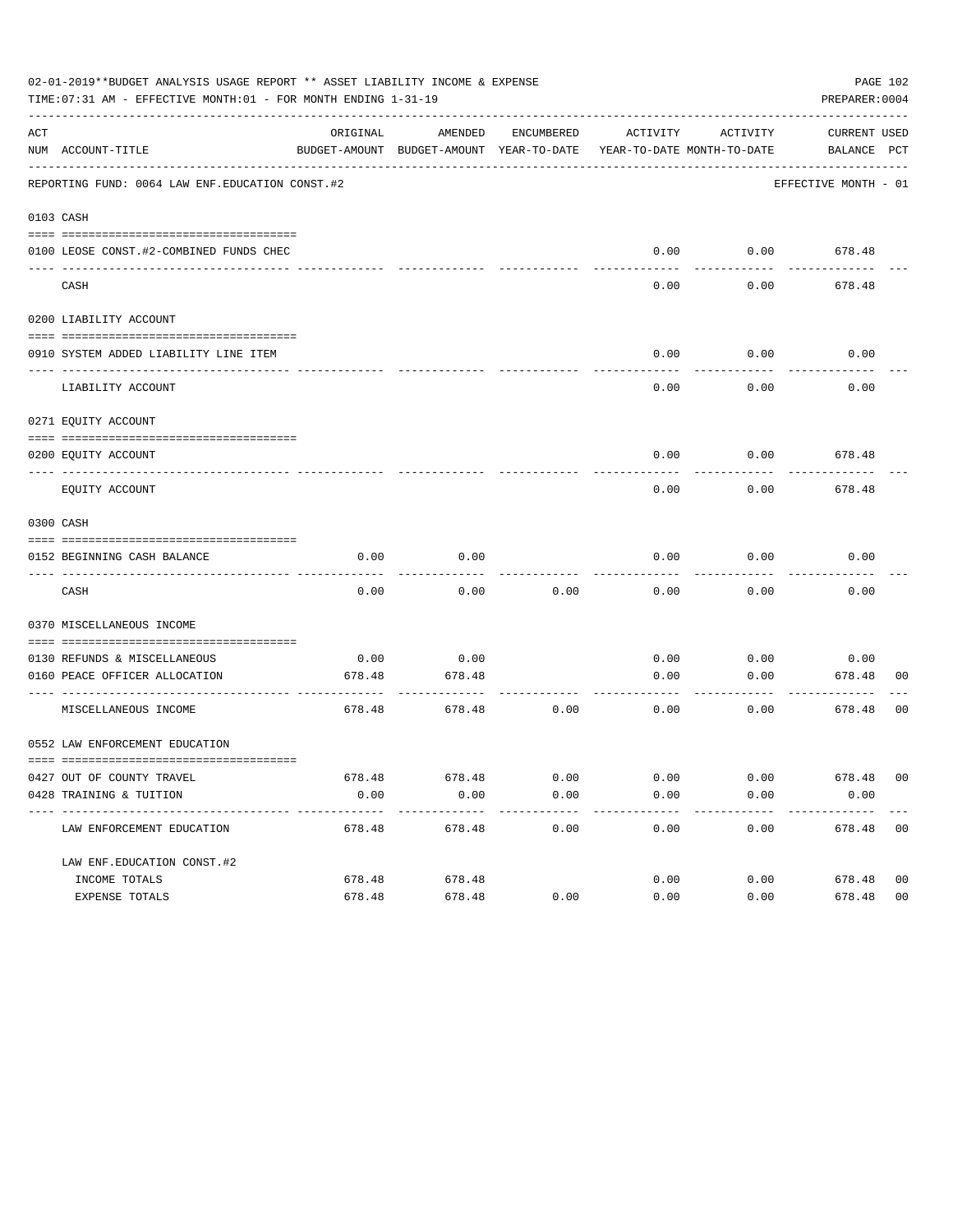|     | 02-01-2019**BUDGET ANALYSIS USAGE REPORT ** ASSET LIABILITY INCOME & EXPENSE<br>PAGE 103<br>TIME: 07:31 AM - EFFECTIVE MONTH: 01 - FOR MONTH ENDING 1-31-19<br>PREPARER: 0004 |          |                                                     |            |                                        |                          |                             |                |  |  |  |
|-----|-------------------------------------------------------------------------------------------------------------------------------------------------------------------------------|----------|-----------------------------------------------------|------------|----------------------------------------|--------------------------|-----------------------------|----------------|--|--|--|
| ACT | NUM ACCOUNT-TITLE                                                                                                                                                             | ORIGINAL | AMENDED<br>BUDGET-AMOUNT BUDGET-AMOUNT YEAR-TO-DATE | ENCUMBERED | ACTIVITY<br>YEAR-TO-DATE MONTH-TO-DATE | ACTIVITY                 | CURRENT USED<br>BALANCE PCT |                |  |  |  |
|     | REPORTING FUND: 0065 LAW ENF. EDUCATION CONST.#3                                                                                                                              |          |                                                     |            |                                        |                          | EFFECTIVE MONTH - 01        |                |  |  |  |
|     | 0103 CASH                                                                                                                                                                     |          |                                                     |            |                                        |                          |                             |                |  |  |  |
|     | 0100 LEOSE CONST.#3-COMBINED FUNDS CHEC                                                                                                                                       |          |                                                     |            |                                        | $0.00$ $0.00$ $2,010.11$ |                             |                |  |  |  |
|     | CASH                                                                                                                                                                          |          |                                                     |            | 0.00                                   | 0.00                     | 2,010.11                    |                |  |  |  |
|     | 0200 LIABILITY ACCOUNT                                                                                                                                                        |          |                                                     |            |                                        |                          |                             |                |  |  |  |
|     | 0910 SYSTEM ADDED LIABILITY LINE ITEM                                                                                                                                         |          |                                                     |            | 0.00                                   | 0.00                     | 0.00                        |                |  |  |  |
|     | LIABILITY ACCOUNT                                                                                                                                                             |          |                                                     |            | 0.00                                   | 0.00                     | 0.00                        |                |  |  |  |
|     | 0271 EQUITY ACCOUNT                                                                                                                                                           |          |                                                     |            |                                        |                          |                             |                |  |  |  |
|     | 0200 EQUITY ACCOUNT                                                                                                                                                           |          |                                                     |            |                                        | $0.00$ $0.00$ $2,010.11$ |                             |                |  |  |  |
|     | EQUITY ACCOUNT                                                                                                                                                                |          |                                                     |            | 0.00                                   |                          | $0.00$ 2,010.11             |                |  |  |  |
|     | 0300 CASH                                                                                                                                                                     |          |                                                     |            |                                        |                          |                             |                |  |  |  |
|     | 0153 BEGINNING CASH BALANCE                                                                                                                                                   | 0.00     | 0.00                                                |            | 0.00                                   | 0.00                     | 0.00                        |                |  |  |  |
|     | CASH                                                                                                                                                                          | 0.00     | 0.00                                                | 0.00       | 0.00                                   | 0.00                     | 0.00                        |                |  |  |  |
|     | 0370 MISCELLANEOUS                                                                                                                                                            |          |                                                     |            |                                        |                          |                             |                |  |  |  |
|     | 0130 REFUNDS & MISCELLANEOUS                                                                                                                                                  | 0.00     | 0.00                                                |            | 0.00                                   | 0.00                     | 0.00                        |                |  |  |  |
|     | 0160 PEACE OFFICER ALLOCATION<br>-----------------------------------                                                                                                          | 678.30   | 678.30                                              |            | 0.00<br>-------------                  | 0.00<br>--------         | 678.30<br>---------         | 00             |  |  |  |
|     | MISCELLANEOUS                                                                                                                                                                 | 678.30   | 678.30                                              | 0.00       | 0.00                                   | 0.00                     | 678.30                      | 0 <sub>0</sub> |  |  |  |
|     | 0553 LAW ENFORCEMENT EDUCATION                                                                                                                                                |          |                                                     |            |                                        |                          |                             |                |  |  |  |
|     | 0427 OUT OF COUNTY TRAVEL                                                                                                                                                     | 678.30   | 678.30                                              | 0.00       | 0.00                                   | 0.00                     | 678.30 00                   |                |  |  |  |
|     | 0428 TRAINING & TUITION                                                                                                                                                       | 0.00     | 0.00                                                | 0.00       | 0.00                                   | 0.00                     | 0.00                        |                |  |  |  |
|     | ----------------------------<br>LAW ENFORCEMENT EDUCATION                                                                                                                     | 678.30   | 678.30                                              | 0.00       | 0.00                                   | 0.00                     | 678.30 00                   |                |  |  |  |
|     | LAW ENF. EDUCATION CONST. #3                                                                                                                                                  |          |                                                     |            |                                        |                          |                             |                |  |  |  |
|     | INCOME TOTALS                                                                                                                                                                 | 678.30   | 678.30                                              |            | 0.00                                   | 0.00                     | 678.30                      | 0 <sub>0</sub> |  |  |  |
|     | EXPENSE TOTALS                                                                                                                                                                | 678.30   | 678.30                                              | 0.00       | 0.00                                   | 0.00                     | 678.30                      | 0 <sub>0</sub> |  |  |  |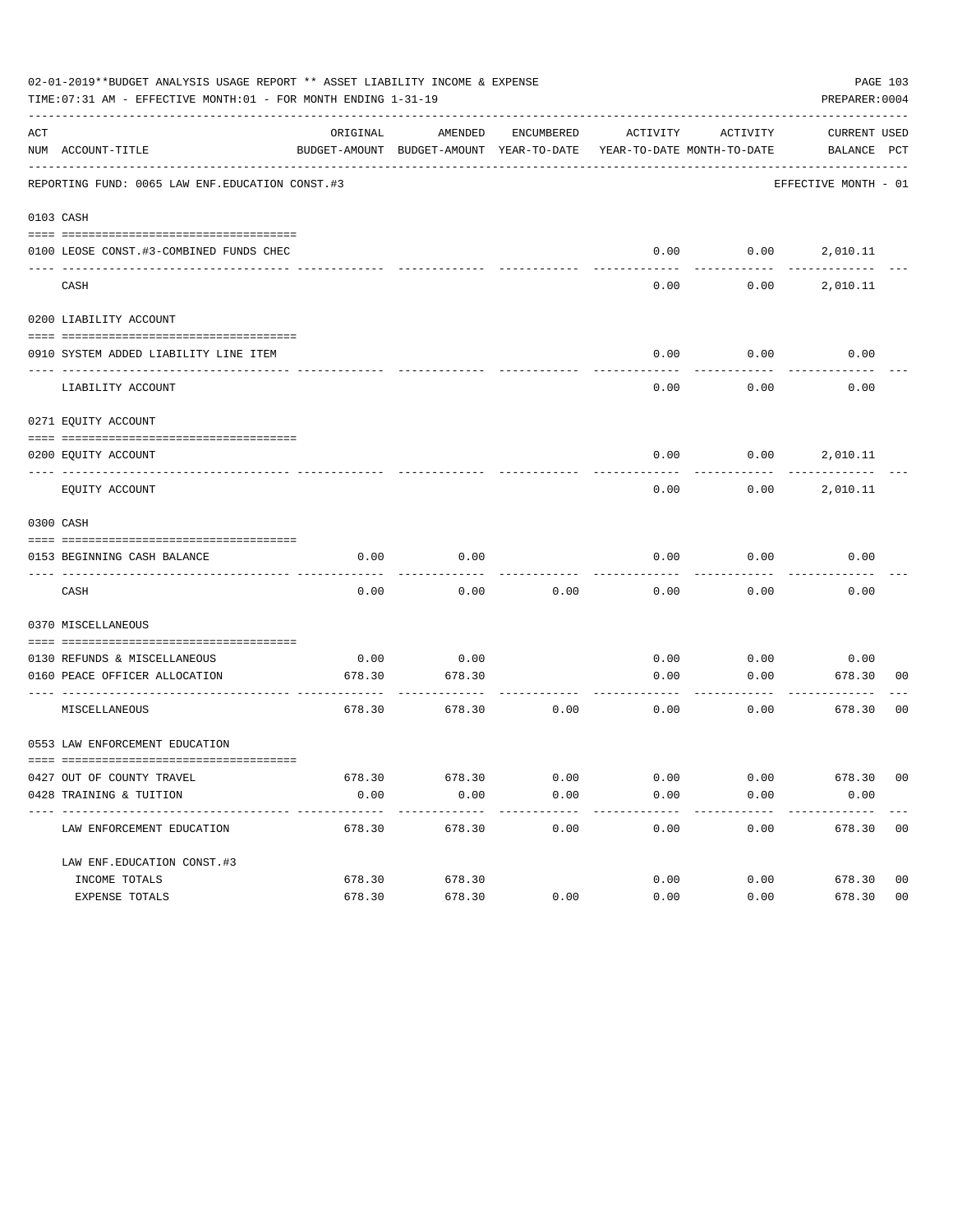|     | 02-01-2019**BUDGET ANALYSIS USAGE REPORT ** ASSET LIABILITY INCOME & EXPENSE<br>TIME: 07:31 AM - EFFECTIVE MONTH: 01 - FOR MONTH ENDING 1-31-19 |                       |                                |                                 |                                                                     |                          | PAGE 104<br>PREPARER: 0004          |                |
|-----|-------------------------------------------------------------------------------------------------------------------------------------------------|-----------------------|--------------------------------|---------------------------------|---------------------------------------------------------------------|--------------------------|-------------------------------------|----------------|
| ACT | NUM ACCOUNT-TITLE                                                                                                                               | ORIGINAL              | AMENDED                        | ENCUMBERED                      | BUDGET-AMOUNT BUDGET-AMOUNT YEAR-TO-DATE YEAR-TO-DATE MONTH-TO-DATE | ACTIVITY ACTIVITY        | CURRENT USED<br>BALANCE PCT         |                |
|     | REPORTING FUND: 0066 2017 GO BONDS-CONSTRUCTION FUND                                                                                            |                       |                                |                                 |                                                                     |                          | EFFECTIVE MONTH - 01                |                |
|     | 0103 CASH                                                                                                                                       |                       |                                |                                 |                                                                     |                          |                                     |                |
|     | 0100 GO BONDS CONST. 2017-COMBINED FUNDS                                                                                                        |                       |                                |                                 |                                                                     |                          | 28,027.28- 15,817.00- 28,027.28-    |                |
|     | 0166 ICS DEPOSIT                                                                                                                                |                       |                                |                                 |                                                                     |                          | 19,377.10 4,849.50 5,546,272.68     |                |
|     | 0175 TEXPOOL                                                                                                                                    |                       |                                |                                 | 0.00                                                                | 0.00                     | 0.00                                |                |
|     | CASH                                                                                                                                            |                       |                                |                                 |                                                                     |                          | 8,650.18- 10,967.50- 5,518,245.40   |                |
|     | 0200 LIABILITY ACCOUNT                                                                                                                          |                       |                                |                                 |                                                                     |                          |                                     |                |
|     | 0910 SYSTEM ADDED LIABILITY LINE-ITEM                                                                                                           |                       |                                |                                 |                                                                     | $4,166.30 - 0.00$        | $4,166.30-$                         |                |
|     | LIABILITY ACCOUNT                                                                                                                               |                       |                                |                                 | ----------- -------------                                           | $4,166.30 - 0.00$        | $4,166.30-$                         |                |
|     | 0231 2017 GO BONDS PAYABLE                                                                                                                      |                       |                                |                                 |                                                                     |                          |                                     |                |
|     | 0200 2017 GO BONDS PAYABLE                                                                                                                      |                       |                                |                                 |                                                                     |                          | $0.00$ $0.00$ $0.00$                |                |
|     | 2017 GO BONDS PAYABLE                                                                                                                           |                       |                                |                                 |                                                                     | $0.00$ 0.00              | 0.00                                |                |
|     | 0271 EQUITY ACCOUNT                                                                                                                             |                       |                                |                                 |                                                                     |                          |                                     |                |
|     | 0200 EQUITY ACCOUNT                                                                                                                             |                       |                                |                                 | 0.00                                                                |                          | 0.00 5,526,895.58                   |                |
|     | EQUITY ACCOUNT                                                                                                                                  |                       |                                |                                 | 0.00                                                                |                          | ------------<br>$0.00$ 5,526,895.58 |                |
|     | 0300 CASH                                                                                                                                       |                       |                                |                                 |                                                                     |                          |                                     |                |
|     | 0166 BEGINNING CASH BALANCE                                                                                                                     |                       | 5,450,233.00 5,450,233.00      |                                 |                                                                     |                          | $0.00$ $0.00$ $5,450,233.00$        | 00             |
|     | CASH                                                                                                                                            |                       | 5,450,233.00 5,450,233.00 0.00 |                                 |                                                                     | ----------               | $0.00$ $0.00$ $5,450,233.00$        | 0 <sub>0</sub> |
|     | 0360 INTEREST EARNINGS                                                                                                                          |                       |                                |                                 |                                                                     |                          |                                     |                |
|     | 0100 INTEREST EARNINGS LEGEND BANK                                                                                                              | 0.00                  | 0.00                           |                                 |                                                                     | 0.00<br>0.00             | 0.00                                |                |
|     | 0166 INTEREST EARNINGS ICS                                                                                                                      | 0.00                  | 0.00                           |                                 |                                                                     | 19,377.10 4,849.50       | 19,377.10+                          |                |
|     | INTEREST EARNINGS                                                                                                                               | $- - - - - -$<br>0.00 | ----------<br>0.00             | 0.00                            | . <u>.</u> .<br>19,377.10                                           | ------------<br>4,849.50 | 19,377.10+                          |                |
|     | 0370 MISCELLANEOUS                                                                                                                              |                       |                                |                                 |                                                                     |                          |                                     |                |
|     | 0130 REFUNDS & MISCELLANEOUS                                                                                                                    | 0.00                  | 0.00                           |                                 |                                                                     | 5,179.97 0.00            | $5,179.97+$                         |                |
|     | MISCELLANEOUS                                                                                                                                   | 0.00                  | 0.00                           | 0.00                            | 5,179.97                                                            | 0.00                     | $5,179.97+$                         |                |
|     | 0509 CONTINGENCY                                                                                                                                |                       |                                |                                 |                                                                     |                          |                                     |                |
|     | 0475 CONTINGENCY                                                                                                                                |                       | 520,795.00 520,795.00          | 0.00                            |                                                                     |                          | $0.00$ $0.00$ $520,795.00$ $00$     |                |
|     | CONTINGENCY                                                                                                                                     |                       | 520,795.00 520,795.00          | . _ _ _ _ _ _ _ _ _ _ _<br>0.00 | -----------<br>0.00                                                 | 0.00                     | 520,795.00                          | 0 <sub>0</sub> |
|     | 0666 COURTHOUSE CONSTRUCTION PHASE 1                                                                                                            |                       |                                |                                 |                                                                     |                          |                                     |                |
|     | 0165 CONSTRUCTION                                                                                                                               | 0.00                  | 0.00                           | 0.00                            | 0.00                                                                | 0.00                     | 0.00                                |                |
|     | 0400 ATTORNEY FEES                                                                                                                              | 0.00                  | 0.00                           | 0.00                            | 0.00                                                                | 0.00                     | 0.00                                |                |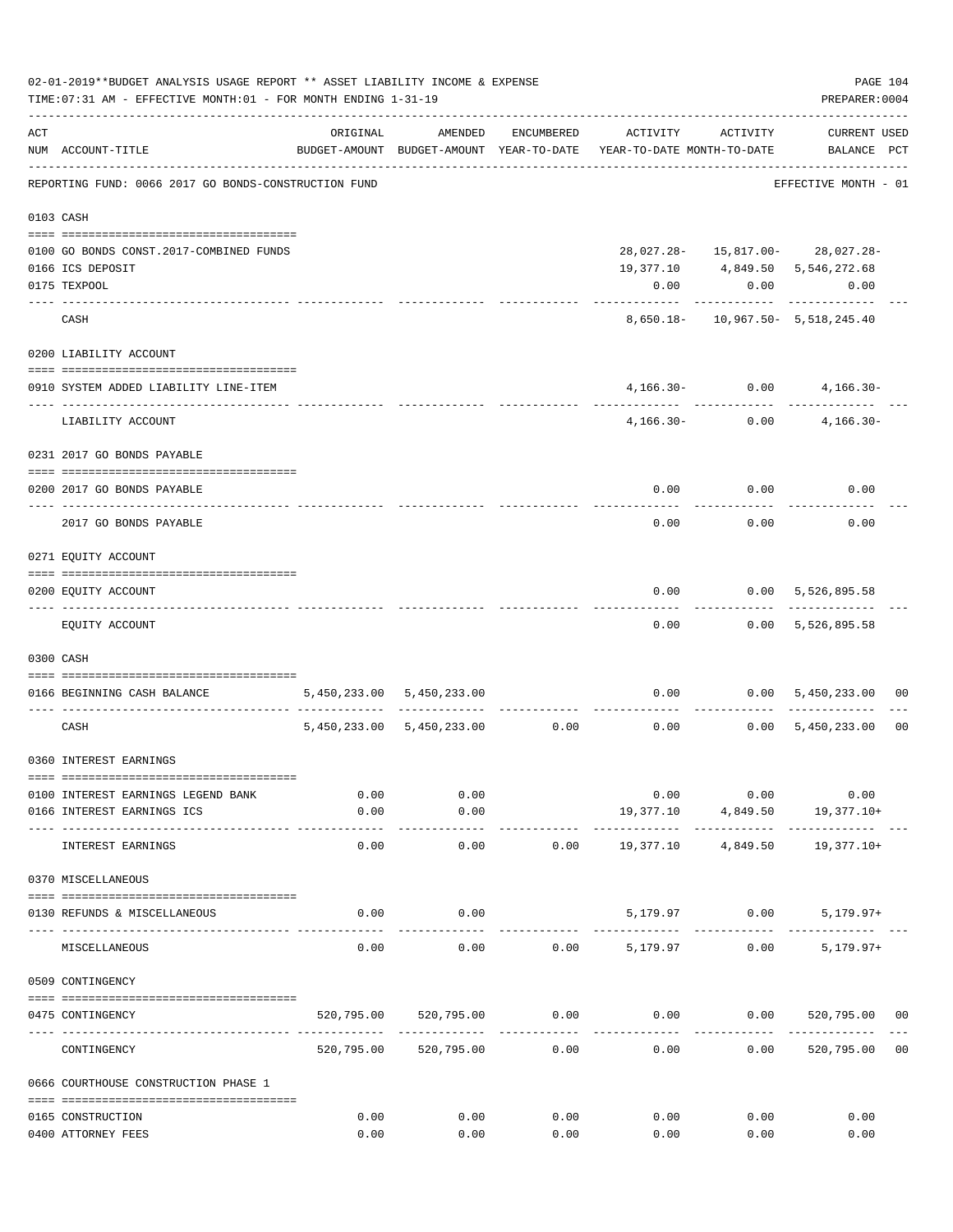## 02-01-2019\*\*BUDGET ANALYSIS USAGE REPORT \*\* ASSET LIABILITY INCOME & EXPENSE PAGE 105

TIME:07:31 AM - EFFECTIVE MONTH:01 - FOR MONTH ENDING 1-31-19 PREPARER:0004

| ACT |                                                           | ORIGINAL                                                            | AMENDED                   |      | ENCUMBERED ACTIVITY ACTIVITY                     |           | <b>CURRENT USED</b>             |                |
|-----|-----------------------------------------------------------|---------------------------------------------------------------------|---------------------------|------|--------------------------------------------------|-----------|---------------------------------|----------------|
|     | NUM ACCOUNT-TITLE                                         | BUDGET-AMOUNT BUDGET-AMOUNT YEAR-TO-DATE YEAR-TO-DATE MONTH-TO-DATE |                           |      |                                                  |           | BALANCE                         | PCT            |
|     | REPORTING FUND: 0066 2017 GO BONDS-CONSTRUCTION FUND      |                                                                     |                           |      |                                                  |           | EFFECTIVE MONTH - 01            |                |
|     | 0402 ENGINEERING                                          | 0.00                                                                | 0.00                      | 0.00 | 0.00                                             | 0.00      | 0.00                            |                |
|     | 0403 ARCHITECTURAL FEES                                   | 2,040.00                                                            | 2,040.00                  | 0.00 | 0.00                                             | 0.00      | 2,040.00                        | 00             |
|     | 0426 PROFESSIONAL FEES                                    | 0.00                                                                | 0.00                      | 0.00 | 0.00                                             | 0.00      | 0.00                            |                |
|     | 0430 BIDS & NOTICES                                       | 0.00                                                                | 0.00                      | 0.00 | 81.00                                            | 81.00     | $81.00 -$                       |                |
|     | 0450 R & M BUILDINGS                                      | 0.00                                                                | 0.00                      | 0.00 | 0.00                                             | 0.00      | 0.00                            |                |
|     | 0451 ASBESTOS ABATEMENT                                   | 0.00                                                                | 0.00                      | 0.00 | 0.00                                             | 0.00      | 0.00                            |                |
|     | 0453 IT DESIGN/SECURITY DESIGN                            | 0.00                                                                | 0.00                      | 0.00 | 15,736.00                                        | 15,736.00 | 15,736.00-                      |                |
|     | 0482 DEMOLITION                                           | 0.00                                                                | 0.00                      | 0.00 | 0.00                                             | 0.00      | 0.00                            |                |
|     | 0490 MISCELLANEOUS                                        | 0.00                                                                | 0.00                      | 0.00 | 0.00                                             | 0.00      | 0.00                            |                |
|     | 0535 BUILDING                                             | 0.00                                                                | 0.00                      | 0.00 | 0.00                                             | 0.00      | 0.00                            |                |
|     | 0574 TECHNOLOGY                                           | 0.00                                                                | 0.00                      | 0.00 | 0.00                                             | 0.00      | 0.00                            |                |
|     | 0695 SURVEYING                                            | 0.00                                                                | 0.00                      | 0.00 | 0.00                                             | 0.00      | 0.00                            |                |
|     | COURTHOUSE CONSTRUCTION PHASE 1                           |                                                                     | 2,040.00 2,040.00         |      | $0.00$ $15,817.00$ $15,817.00$ $13,777.00$ $775$ |           |                                 |                |
|     | 0667 COURTHOUSE CONSTRUCTION PHASE 2                      |                                                                     |                           |      |                                                  |           |                                 |                |
|     |                                                           |                                                                     |                           |      |                                                  |           |                                 |                |
|     | 0165 CONSTRUCTION                                         |                                                                     | 4,800,000.00 4,800,000.00 | 0.00 | 13,223.95                                        |           | $0.00 \qquad 4,786,776.05$      | 00             |
|     | 0400 ATTORNEY FEES                                        | 0.00                                                                | 0.00                      | 0.00 | 0.00                                             | 0.00      | 0.00                            |                |
|     | 0403 ARCHITECTURAL FEES                                   | 99,960.00                                                           | 99,960.00                 | 0.00 | 0.00                                             | 0.00      | 99,960.00                       | 00             |
|     | 0426 PROFESSIONAL FEES                                    | 0.00                                                                | 0.00                      | 0.00 | 0.00                                             | 0.00      | 0.00                            |                |
|     | 0430 BIDS & NOTICES                                       | 500.00                                                              | 500.00                    | 0.00 | 0.00                                             | 0.00      | 500.00                          | 0 <sup>0</sup> |
|     | 0451 ASBESTOS & OTHER TESTING                             | 24,320.00                                                           | 24,320.00                 | 0.00 | 0.00                                             | 0.00      | 24,320.00                       | 00             |
|     | 0453 IT DESIGN/SECURITY DESIGN                            | 1,870.00                                                            | 1,870.00                  | 0.00 | 0.00                                             | 0.00      | 1,870.00                        | 0 <sup>0</sup> |
|     | 0455 SECURITY                                             | 748.00                                                              | 748.00                    | 0.00 | 0.00                                             | 0.00      | 748.00                          | 0 <sub>0</sub> |
|     | 0490 MISCELLANEOUS                                        | 0.00                                                                | 0.00                      | 0.00 | 0.00                                             | 0.00      | 0.00                            |                |
|     | 0574 TECHNOLOGY                                           | 0.00                                                                | 0.00                      | 0.00 | 0.00                                             | 0.00      | 0.00                            |                |
|     | COURTHOUSE CONSTRUCTION PHASE 2 4,927,398.00 4,927,398.00 |                                                                     |                           |      | $0.00$ 13,223.95                                 |           | $0.00 \quad 4,914,174.05$       | 00             |
|     | 2017 GO BONDS-CONSTRUCTION FUND                           |                                                                     |                           |      |                                                  |           |                                 |                |
|     | INCOME TOTALS                                             |                                                                     | 5,450,233.00 5,450,233.00 |      |                                                  |           | 24,557.07 4,849.50 5,425,675.93 | 00             |
|     | EXPENSE TOTALS                                            | 5,450,233.00                                                        | 5,450,233.00              | 0.00 | 29,040.95                                        | 15,817.00 | 5,421,192.05                    | 01             |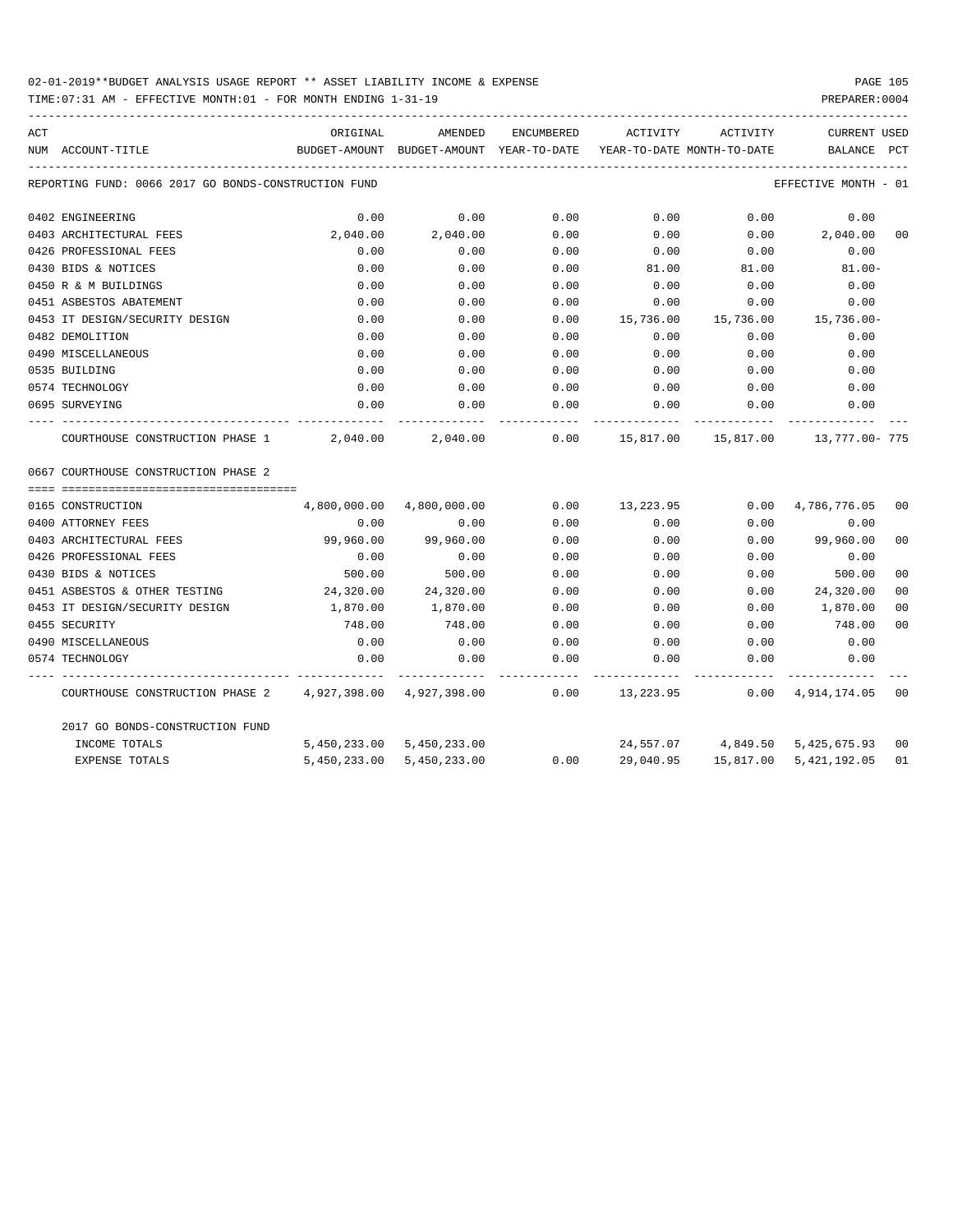| 02-01-2019**BUDGET ANALYSIS USAGE REPORT ** ASSET LIABILITY INCOME & EXPENSE<br>TIME: 07:31 AM - EFFECTIVE MONTH: 01 - FOR MONTH ENDING 1-31-19 |                                                          |           |                                                                                |                                |          |          |                                    |                |  |
|-------------------------------------------------------------------------------------------------------------------------------------------------|----------------------------------------------------------|-----------|--------------------------------------------------------------------------------|--------------------------------|----------|----------|------------------------------------|----------------|--|
| ACT                                                                                                                                             | NUM ACCOUNT-TITLE                                        | ORIGINAL  | AMENDED<br>BUDGET-AMOUNT BUDGET-AMOUNT YEAR-TO-DATE YEAR-TO-DATE MONTH-TO-DATE | ENCUMBERED                     | ACTIVITY | ACTIVITY | <b>CURRENT USED</b><br>BALANCE PCT |                |  |
|                                                                                                                                                 | REPORTING FUND: 0067 F.C. DETENTION CENTER ANNUAL PAYMEN |           |                                                                                |                                |          |          | EFFECTIVE MONTH - 01               |                |  |
| 0103 CASH                                                                                                                                       |                                                          |           |                                                                                |                                |          |          |                                    |                |  |
|                                                                                                                                                 | 0100 ANNUAL PAYMENT-COMBINED FUND CKING                  |           |                                                                                |                                | 0.00     |          | 0.00<br>$5,815.95-$                |                |  |
|                                                                                                                                                 | CASH                                                     |           |                                                                                |                                | 0.00     |          | 0.00<br>$5,815.95-$                |                |  |
|                                                                                                                                                 | 0200 SYSTEM ADDED LIABILITY DEPARTMENT                   |           |                                                                                |                                |          |          |                                    |                |  |
|                                                                                                                                                 | 0910 SYSTEM ADDED LIABILITY LINE-ITEM                    |           |                                                                                |                                | 0.00     | 0.00     | 0.00                               |                |  |
|                                                                                                                                                 | SYSTEM ADDED LIABILITY DEPARTMENT                        |           |                                                                                |                                | 0.00     | 0.00     | 0.00                               |                |  |
|                                                                                                                                                 | 0271 EQUITY ACCOUNT                                      |           |                                                                                |                                |          |          |                                    |                |  |
|                                                                                                                                                 | 0200 EQUITY ACCOUNT<br>--------------------- ------      |           |                                                                                |                                | 0.00     | 0.00     | $5,815.95-$                        |                |  |
|                                                                                                                                                 | EQUITY ACCOUNT                                           |           |                                                                                |                                | 0.00     | 0.00     | $5,815.95-$                        |                |  |
| 0300 CASH                                                                                                                                       |                                                          |           |                                                                                |                                |          |          |                                    |                |  |
|                                                                                                                                                 | 0110 UNENCUMBERED FUND BALANCE                           | 0.00      | 0.00                                                                           |                                | 0.00     | 0.00     | 0.00                               |                |  |
|                                                                                                                                                 | CASH                                                     | 0.00      | 0.00                                                                           | 0.00                           | 0.00     | 0.00     | 0.00                               |                |  |
|                                                                                                                                                 | 0319 ANNUAL PAYMENT INCOME                               |           |                                                                                |                                |          |          |                                    |                |  |
|                                                                                                                                                 | 0551 ANNUAL PAYMENT                                      |           | 10,000.00 10,000.00                                                            | ------------------------------ | 0.00     | 0.00     | 10,000.00                          | 00             |  |
|                                                                                                                                                 | ANNUAL PAYMENT INCOME                                    |           | 10,000.00   10,000.00                                                          | 0.00                           | 0.00     | 0.00     | 10,000.00                          | 0 <sub>0</sub> |  |
|                                                                                                                                                 | 0560 F.C. SHERIFF ANNUAL PAYMENT                         |           |                                                                                |                                |          |          |                                    |                |  |
|                                                                                                                                                 | 0428 TRAINING & TUITION                                  |           | $10,000.00$ $10,000.00$ $0.00$ $0.00$ $0.00$ $0.00$ $10,000.00$ $00$           |                                |          |          |                                    |                |  |
|                                                                                                                                                 | 0580 INVESTIGATIVE EQUIPMENT                             | 0.00      | 0.00                                                                           | 0.00                           | 0.00     | 0.00     | 0.00                               |                |  |
|                                                                                                                                                 | F.C. SHERIFF ANNUAL PAYMENT                              | 10,000.00 | 10,000.00                                                                      | 0.00                           | 0.00     | 0.00     | 10,000.00                          | 0 <sub>0</sub> |  |
|                                                                                                                                                 | F.C. DETENTION CENTER ANNUAL PAYME                       |           |                                                                                |                                |          |          |                                    |                |  |
|                                                                                                                                                 | INCOME TOTALS                                            | 10,000.00 | 10,000.00                                                                      |                                | 0.00     | 0.00     | 10,000.00                          | 0 <sub>0</sub> |  |
|                                                                                                                                                 | EXPENSE TOTALS                                           | 10,000.00 | 10,000.00                                                                      | 0.00                           | 0.00     | 0.00     | 10,000.00                          | 0 <sub>0</sub> |  |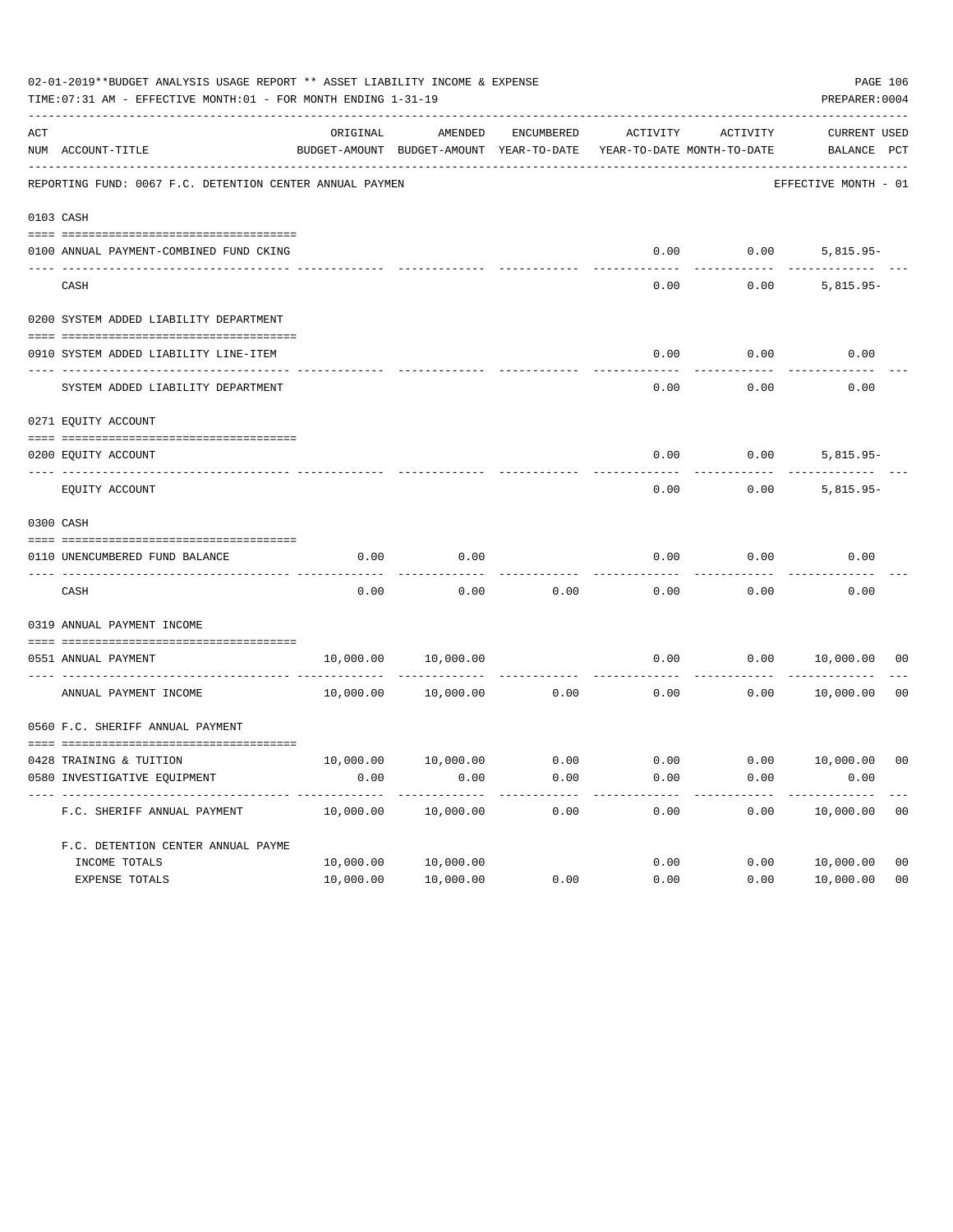|     | 02-01-2019**BUDGET ANALYSIS USAGE REPORT ** ASSET LIABILITY INCOME & EXPENSE<br>PAGE 107<br>TIME: 07:31 AM - EFFECTIVE MONTH: 01 - FOR MONTH ENDING 1-31-19<br>PREPARER: 0004 |              |                                                     |            |                                        |              |                                    |  |  |  |  |
|-----|-------------------------------------------------------------------------------------------------------------------------------------------------------------------------------|--------------|-----------------------------------------------------|------------|----------------------------------------|--------------|------------------------------------|--|--|--|--|
| ACT | NUM ACCOUNT-TITLE                                                                                                                                                             | ORIGINAL     | AMENDED<br>BUDGET-AMOUNT BUDGET-AMOUNT YEAR-TO-DATE | ENCUMBERED | ACTIVITY<br>YEAR-TO-DATE MONTH-TO-DATE | ACTIVITY     | <b>CURRENT USED</b><br>BALANCE PCT |  |  |  |  |
|     | REPORTING FUND: 0068 2018 GO BONDS-CONSTRUCTION FUND                                                                                                                          |              |                                                     |            |                                        |              | EFFECTIVE MONTH - 01               |  |  |  |  |
|     | 0103 CASH                                                                                                                                                                     |              |                                                     |            |                                        |              |                                    |  |  |  |  |
|     | 0100 GO BONDS CONST. 2018-COMB. FUNDS CHE                                                                                                                                     |              |                                                     |            | 6, 250, 000.00                         |              | 0.00 6,250,000.00                  |  |  |  |  |
|     | 0168 ICS DEPOSIT                                                                                                                                                              |              |                                                     |            | 0.00                                   | 0.00         | 0.00                               |  |  |  |  |
|     | 0175 TEXPOOL                                                                                                                                                                  |              |                                                     |            | 0.00                                   | 0.00         | 0.00                               |  |  |  |  |
|     | -------------------- -------<br>CASH                                                                                                                                          |              |                                                     |            | 6,250,000.00                           |              | $0.00 \quad 6,250,000.00$          |  |  |  |  |
|     | 0200 LIABILITY ACCOUNT                                                                                                                                                        |              |                                                     |            |                                        |              |                                    |  |  |  |  |
|     |                                                                                                                                                                               |              |                                                     |            |                                        |              |                                    |  |  |  |  |
|     | 0910 SYSTEM ADDED LIABILITY LINE -ITEM<br>------------                                                                                                                        |              |                                                     |            | 0.00                                   | 0.00<br>.    | 0.00                               |  |  |  |  |
|     | LIABILITY ACCOUNT                                                                                                                                                             |              |                                                     |            | 0.00                                   | 0.00         | 0.00                               |  |  |  |  |
|     | 0231 2018 GO BONDS PAYABLE                                                                                                                                                    |              |                                                     |            |                                        |              |                                    |  |  |  |  |
|     | 0200 2018 GO BONDS PAYABLE                                                                                                                                                    |              |                                                     |            |                                        |              | 6,250,000.00   0.00   6,250,000.00 |  |  |  |  |
|     | 2018 GO BONDS PAYABLE                                                                                                                                                         |              |                                                     |            |                                        | -----------  | 6,250,000.00   0.00   6,250,000.00 |  |  |  |  |
|     | 0271 EQUITY ACCOUNT                                                                                                                                                           |              |                                                     |            |                                        |              |                                    |  |  |  |  |
|     | 0200 EQUITY ACCOUNT                                                                                                                                                           |              |                                                     |            | 0.00                                   | 0.00         | 0.00                               |  |  |  |  |
|     | EQUITY ACCOUNT                                                                                                                                                                |              |                                                     |            | 0.00                                   | 0.00         | 0.00                               |  |  |  |  |
|     | 0300 CASH                                                                                                                                                                     |              |                                                     |            |                                        |              |                                    |  |  |  |  |
|     | 0168 BEGINNING CASH BALANCE                                                                                                                                                   | 0.00         | 0.00                                                |            | 0.00                                   | 0.00         | 0.00                               |  |  |  |  |
|     | CASH                                                                                                                                                                          | 0.00         | 0.00                                                | 0.00       | 0.00                                   | 0.00         | 0.00                               |  |  |  |  |
|     | 0360 INTEREST EARNINGS                                                                                                                                                        |              |                                                     |            |                                        |              |                                    |  |  |  |  |
|     |                                                                                                                                                                               |              |                                                     |            |                                        |              |                                    |  |  |  |  |
|     | 0100 INTEREST EARNING LEGEND BANK<br>0168 INTEREST EARNINGS ICS                                                                                                               | 0.00<br>0.00 | 0.00<br>0.00                                        |            | 0.00<br>0.00                           | 0.00<br>0.00 | 0.00<br>0.00                       |  |  |  |  |
|     |                                                                                                                                                                               |              |                                                     |            |                                        |              |                                    |  |  |  |  |
|     | INTEREST EARNINGS                                                                                                                                                             | 0.00         | 0.00                                                | 0.00       | 0.00                                   | 0.00         | 0.00                               |  |  |  |  |
|     | 0370 MISCELLANEOUS                                                                                                                                                            |              |                                                     |            |                                        |              |                                    |  |  |  |  |
|     | 0130 REFUNDS & MISCELLANEOUS                                                                                                                                                  | 0.00         | 0.00                                                |            | 0.00                                   | 0.00         | 0.00                               |  |  |  |  |
|     | MISCELLANEOUS                                                                                                                                                                 | 0.00         | 0.00                                                | 0.00       | 0.00                                   | 0.00         | 0.00                               |  |  |  |  |
|     | 0509 CONTINGENCY                                                                                                                                                              |              |                                                     |            |                                        |              |                                    |  |  |  |  |
|     |                                                                                                                                                                               |              |                                                     |            |                                        |              |                                    |  |  |  |  |
|     | 0475 CONTINGENCY                                                                                                                                                              | 0.00         | 0.00                                                | 0.00       | 0.00                                   | 0.00         | 0.00                               |  |  |  |  |
|     | CONTINGENCY                                                                                                                                                                   | 0.00         | 0.00                                                | 0.00       | 0.00                                   | 0.00         | 0.00                               |  |  |  |  |
|     | 0668 COURTHOUSE CONSTRUCTION PHASE 2                                                                                                                                          |              |                                                     |            |                                        |              |                                    |  |  |  |  |
|     | 0165 CONSTRUCTION                                                                                                                                                             | 0.00         | 0.00                                                | 0.00       | 0.00                                   | 0.00         | 0.00                               |  |  |  |  |
|     | 0400 ATTORNEY FEES                                                                                                                                                            | 0.00         | 0.00                                                | 0.00       | 0.00                                   | 0.00         | 0.00                               |  |  |  |  |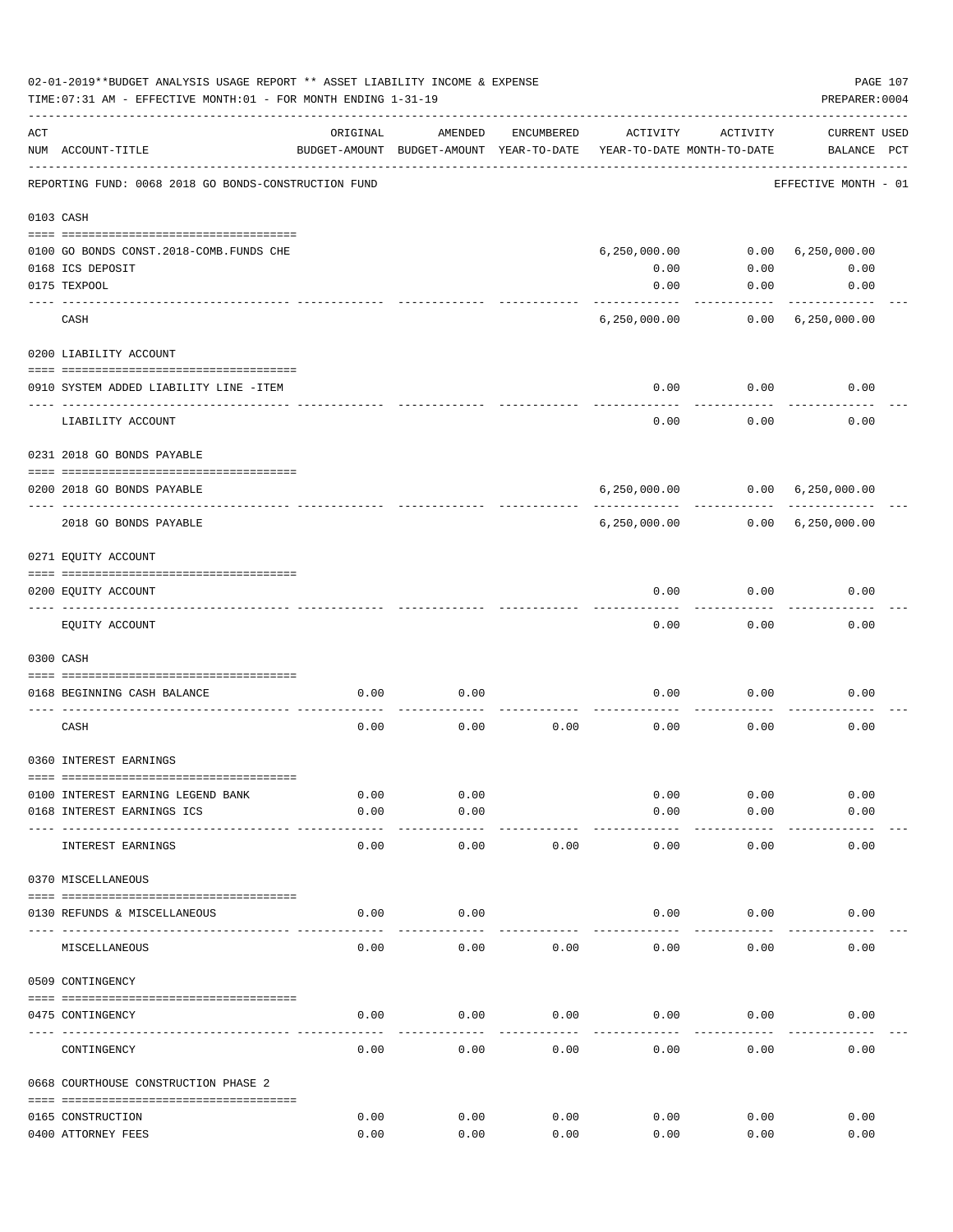TIME:07:31 AM - EFFECTIVE MONTH:01 - FOR MONTH ENDING 1-31-19 PREPARER:0004

| ACT                                                  | ORIGINAL                    | AMENDED | <b>ENCUMBERED</b> | ACTIVITY                   | ACTIVITY | <b>CURRENT USED</b>   |
|------------------------------------------------------|-----------------------------|---------|-------------------|----------------------------|----------|-----------------------|
| ACCOUNT-TITLE<br>NUM                                 | BUDGET-AMOUNT BUDGET-AMOUNT |         | YEAR-TO-DATE      | YEAR-TO-DATE MONTH-TO-DATE |          | BALANCE<br><b>PCT</b> |
| REPORTING FUND: 0068 2018 GO BONDS-CONSTRUCTION FUND |                             |         |                   |                            |          | EFFECTIVE MONTH - 01  |
| 0402 ENGINEERING                                     | 0.00                        | 0.00    | 0.00              | 0.00                       | 0.00     | 0.00                  |
| 0403 ARCHITECTURAL FEES                              | 0.00                        | 0.00    | 0.00              | 0.00                       | 0.00     | 0.00                  |
| 0426 PROFESSIONAL FEES                               | 0.00                        | 0.00    | 0.00              | 0.00                       | 0.00     | 0.00                  |
| 0430 BIDS & NOTICES                                  | 0.00                        | 0.00    | 0.00              | 0.00                       | 0.00     | 0.00                  |
| 0450 R & M BUILDINGS                                 | 0.00                        | 0.00    | 0.00              | 0.00                       | 0.00     | 0.00                  |
| 0490 MISCELLANEOUS                                   | 0.00                        | 0.00    | 0.00              | 0.00                       | 0.00     | 0.00                  |
| 0535 BUILDING                                        | 0.00                        | 0.00    | 0.00              | 0.00                       | 0.00     | 0.00                  |
| 0695 SURVEYING                                       | 0.00                        | 0.00    | 0.00              | 0.00                       | 0.00     | 0.00                  |
|                                                      |                             |         |                   |                            |          |                       |
| COURTHOUSE CONSTRUCTION PHASE 2                      | 0.00                        | 0.00    | 0.00              | 0.00                       | 0.00     | 0.00                  |
| 2018 GO BONDS-CONSTRUCTION FUND                      |                             |         |                   |                            |          |                       |
| INCOME TOTALS                                        | 0.00                        | 0.00    |                   | 0.00                       | 0.00     | 0.00                  |
| <b>EXPENSE TOTALS</b>                                | 0.00                        | 0.00    | 0.00              | 0.00                       | 0.00     | 0.00                  |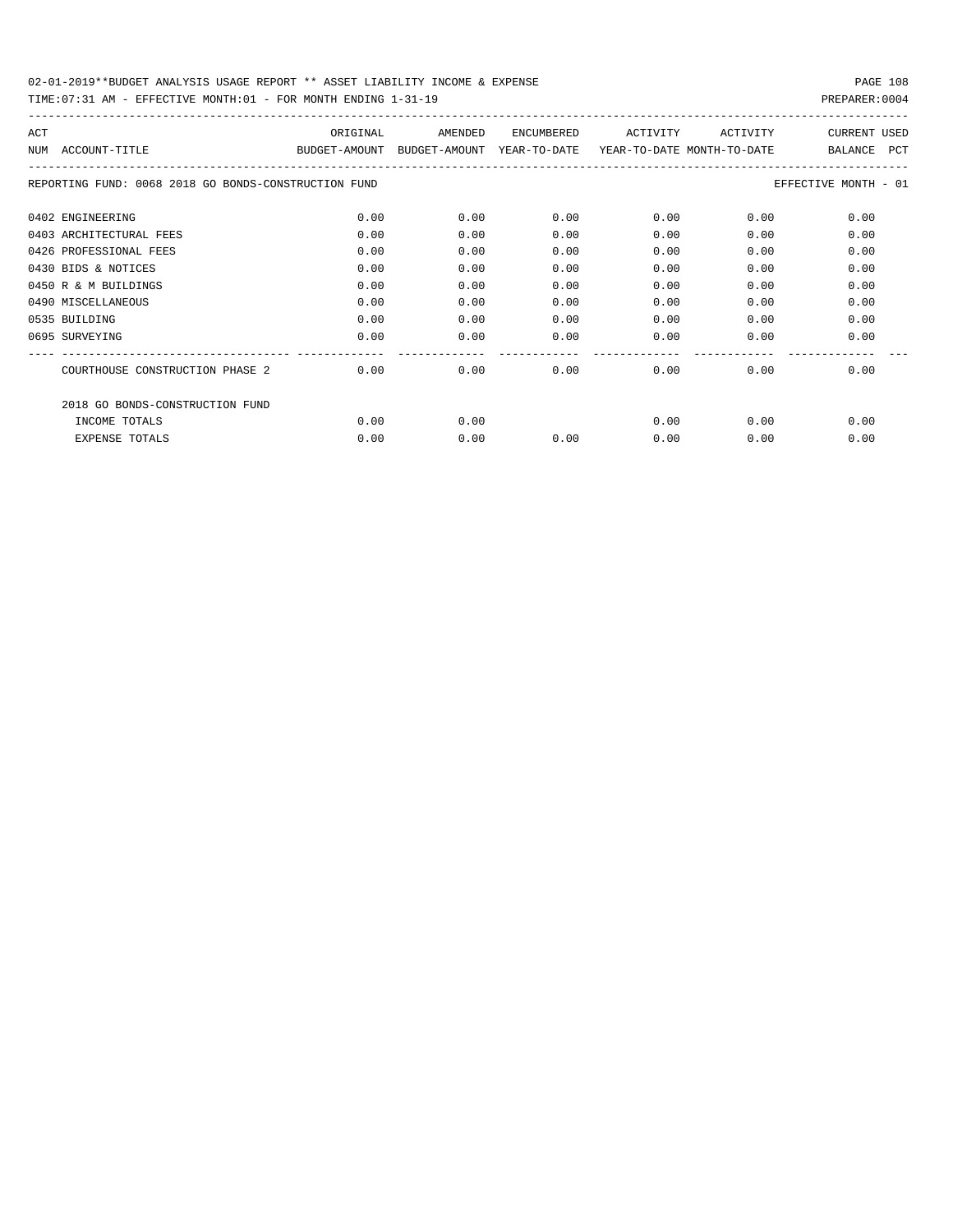|                    | 02-01-2019**BUDGET ANALYSIS USAGE REPORT ** ASSET LIABILITY INCOME & EXPENSE<br>TIME: 07:31 AM - EFFECTIVE MONTH: 01 - FOR MONTH ENDING 1-31-19 |                    |                    |              |                                                                                 |                      | PAGE 109<br>PREPARER: 0004         |
|--------------------|-------------------------------------------------------------------------------------------------------------------------------------------------|--------------------|--------------------|--------------|---------------------------------------------------------------------------------|----------------------|------------------------------------|
| $\mathop{\rm ACT}$ | NUM ACCOUNT-TITLE                                                                                                                               | ORIGINAL           | AMENDED            | ENCUMBERED   | ACTIVITY<br>BUDGET-AMOUNT BUDGET-AMOUNT YEAR-TO-DATE YEAR-TO-DATE MONTH-TO-DATE | ACTIVITY             | <b>CURRENT USED</b><br>BALANCE PCT |
|                    | REPORTING FUND: 0070 RIGHT OF WAY FUND                                                                                                          |                    |                    |              |                                                                                 |                      | EFFECTIVE MONTH - 01               |
|                    | 0102 A/P CLEARING                                                                                                                               |                    |                    |              |                                                                                 |                      |                                    |
|                    | 0100 A/P CLEARING<br>---- --------                                                                                                              |                    |                    |              |                                                                                 | $0.00$ 0.00          | 0.00                               |
|                    | A/P CLEARING                                                                                                                                    |                    |                    |              | 0.00                                                                            | 0.00                 | 0.00                               |
|                    | 0103 CASH                                                                                                                                       |                    |                    |              |                                                                                 |                      |                                    |
|                    | 0100 RIGHT OF WAY-COMBINED FUND CHECKIN                                                                                                         |                    |                    |              |                                                                                 |                      | $125.23 - 1.43$ 16,057.43          |
|                    | 0170 RIGHT OF WAY CASH ACCT.                                                                                                                    |                    |                    |              | 0.00                                                                            | 0.00                 | 0.00                               |
|                    | 0175 TEXPOOL                                                                                                                                    |                    |                    |              | 727.22                                                                          | 160.24               | 82,652.04                          |
|                    | CASH                                                                                                                                            |                    |                    |              | 601.99                                                                          | .<br>161.67          | 98,709.47                          |
|                    | 0133 ADVANCE TO FUND                                                                                                                            |                    |                    |              |                                                                                 |                      |                                    |
|                    | 0010 ADVANCE TO GENERAL                                                                                                                         |                    |                    |              | 0.00                                                                            | 0.00                 | 0.00                               |
|                    | 0021 ADVANCE TO R&B #1                                                                                                                          |                    |                    |              | 0.00                                                                            | 0.00                 | 0.00                               |
|                    | 0022 ADVANCE TO R&B #2                                                                                                                          |                    |                    |              | 0.00                                                                            | 0.00                 | 0.00                               |
|                    |                                                                                                                                                 |                    |                    |              |                                                                                 |                      |                                    |
|                    | ADVANCE TO FUND                                                                                                                                 |                    |                    |              | 0.00                                                                            | 0.00                 | 0.00                               |
|                    | 0200 LIABILITY ACCOUNT                                                                                                                          |                    |                    |              |                                                                                 |                      |                                    |
|                    | 0900 SYSTEM ADDED LIABILITY LINE-ITEM                                                                                                           |                    |                    |              | 0.00                                                                            | 0.00                 | 0.00                               |
|                    | 0910 SYSTEM ADDED LIABILITY LINE-ITEM                                                                                                           |                    |                    |              | 0.00                                                                            | 0.00                 | 0.00                               |
|                    |                                                                                                                                                 |                    |                    |              |                                                                                 |                      |                                    |
|                    | LIABILITY ACCOUNT                                                                                                                               |                    |                    |              | 0.00                                                                            | 0.00                 | 0.00                               |
|                    | 0271 EQUITY ACCOUNT                                                                                                                             |                    |                    |              |                                                                                 |                      |                                    |
|                    | 0200 EQUITY ACCOUNT                                                                                                                             |                    |                    |              | 0.00                                                                            |                      | $0.00$ 98,107.48                   |
|                    | EQUITY ACCOUNT                                                                                                                                  |                    |                    |              | 0.00                                                                            |                      | $0.00$ 98,107.48                   |
|                    | 0360 INTEREST EARNINGS                                                                                                                          |                    |                    |              |                                                                                 |                      |                                    |
|                    | 0100 INTEREST EARNINGS                                                                                                                          | 0.00               | 0.00               |              | ------------                                                                    |                      | 601.99 161.67 601.99+              |
|                    | -------------------------------------<br>INTEREST EARNINGS                                                                                      | ----------<br>0.00 | ----------<br>0.00 | 0.00         | 601.99                                                                          | ----------<br>161.67 | 601.99+                            |
|                    | 0622 RIGHT OF WAY                                                                                                                               |                    |                    |              |                                                                                 |                      |                                    |
|                    |                                                                                                                                                 |                    |                    |              |                                                                                 |                      |                                    |
|                    | 0399 CLAIM SETTLEMENTS<br>0426 APPRAISAL FEES                                                                                                   | 0.00<br>0.00       | 0.00<br>0.00       | 0.00<br>0.00 | 0.00<br>0.00                                                                    | 0.00<br>0.00         | 0.00<br>0.00                       |
|                    | 0429 RELOCATING UTILITIES                                                                                                                       | 0.00               | 0.00               | 0.00         | 0.00                                                                            | 0.00                 | 0.00                               |
|                    | 0449 CONTRACT EXPENSES FOR FM87 R.O.W.                                                                                                          | 0.00               | 0.00               | 0.00         | 0.00                                                                            | 0.00                 | 0.00                               |
|                    |                                                                                                                                                 |                    |                    |              |                                                                                 |                      |                                    |
|                    | RIGHT OF WAY                                                                                                                                    | 0.00               | 0.00               | 0.00         | 0.00                                                                            | 0.00                 | 0.00                               |
|                    | 0629 RIGHT OF WAY                                                                                                                               |                    |                    |              |                                                                                 |                      |                                    |
|                    | 0500 RIGHT OF WAY PUR HWY #82                                                                                                                   | 0.00               | 0.00               | 0.00         | 0.00                                                                            | 0.00                 | 0.00                               |
|                    | 0501 RIGHT OF WAY PURCHASE FM #87                                                                                                               | 0.00               | 0.00               | 0.00         | 0.00                                                                            | 0.00                 | 0.00                               |
|                    | 0502 RIGHT OF WAY PURCHASE HWY #121                                                                                                             | 0.00               | 0.00               | 0.00         | 0.00                                                                            | 0.00                 | 0.00                               |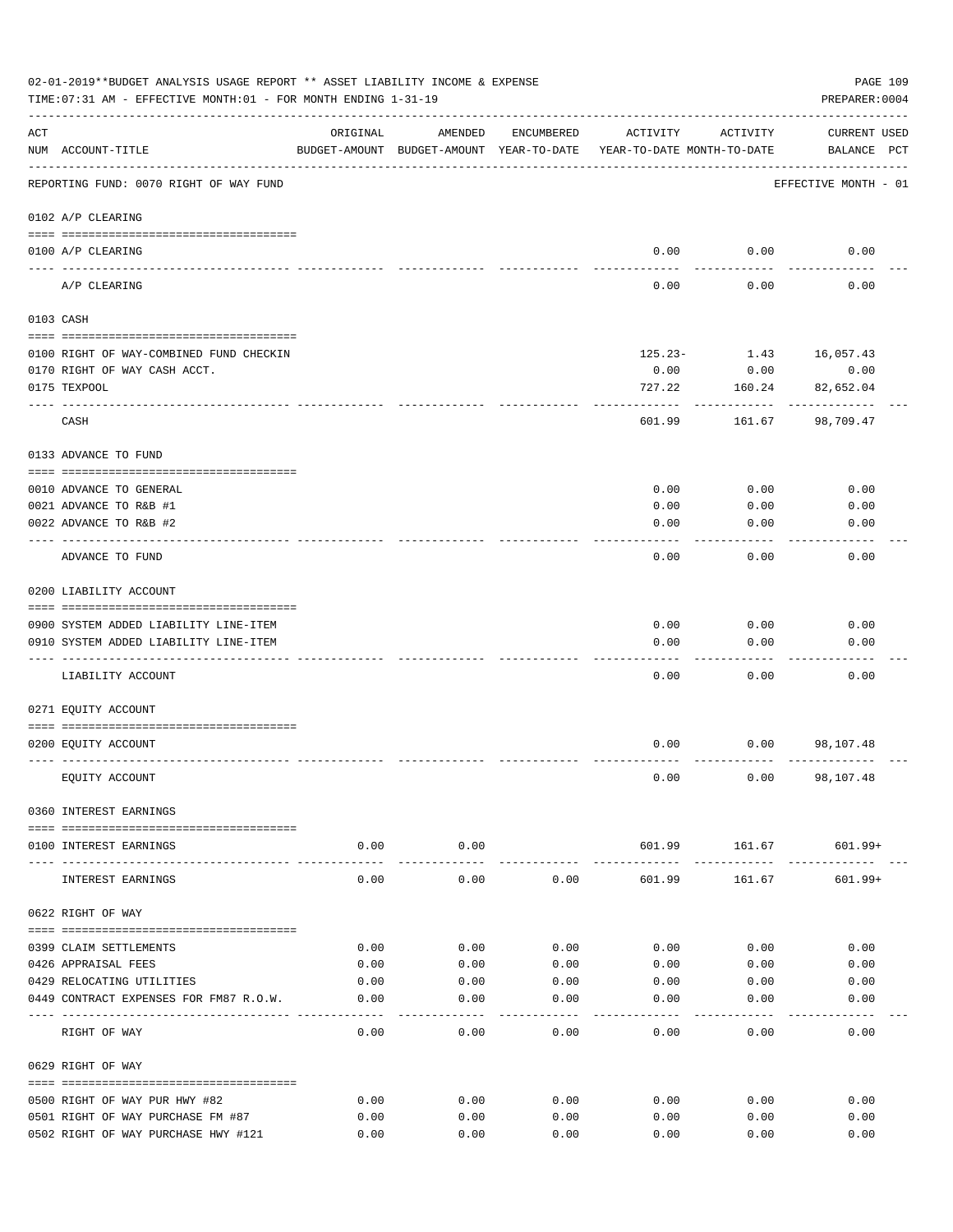| 02-01-2019**BUDGET ANALYSIS USAGE REPORT ** ASSET LIABILITY INCOME & EXPENSE             |          |         |            |                                    |               | PAGE 110             |
|------------------------------------------------------------------------------------------|----------|---------|------------|------------------------------------|---------------|----------------------|
| TIME: 07:31 AM - EFFECTIVE MONTH: 01 - FOR MONTH ENDING 1-31-19                          |          |         |            |                                    |               | PREPARER: 0004       |
| ACT                                                                                      | ORIGINAL | AMENDED | ENCUMBERED | ACTIVITY                           | ACTIVITY      | <b>CURRENT USED</b>  |
| NUM ACCOUNT-TITLE<br>BUDGET-AMOUNT BUDGET-AMOUNT YEAR-TO-DATE YEAR-TO-DATE MONTH-TO-DATE |          |         |            |                                    |               | BALANCE PCT          |
| REPORTING FUND: 0070 RIGHT OF WAY FUND                                                   |          |         |            |                                    |               | EFFECTIVE MONTH - 01 |
| 0503 RIGHT OF WAY PURCHASE HWY. 78                                                       | 0.00     | 0.00    |            | $0.00$ $0.00$ $0.00$ $0.00$ $0.00$ |               |                      |
| RIGHT OF WAY                                                                             | 0.00     | 0.00    | 0.00       |                                    | 0.00          | 0.00<br>0.00         |
| 0999 ACCOUNTS PAYABLE                                                                    |          |         |            |                                    |               |                      |
| _________________________________<br>0100 A/P CLEARING ACCOUNT                           |          |         |            |                                    | $0.00$ 0.00   | 0.00                 |
| ACCOUNTS PAYABLE                                                                         |          |         |            | 0.00                               | 0.00          | 0.00                 |
| RIGHT OF WAY FUND                                                                        |          |         |            |                                    |               |                      |
| INCOME TOTALS                                                                            | 0.00     | 0.00    |            |                                    | 601.99 161.67 | $601.99+$            |
| <b>EXPENSE TOTALS</b>                                                                    | 0.00     | 0.00    | 0.00       | 0.00                               | 0.00          | 0.00                 |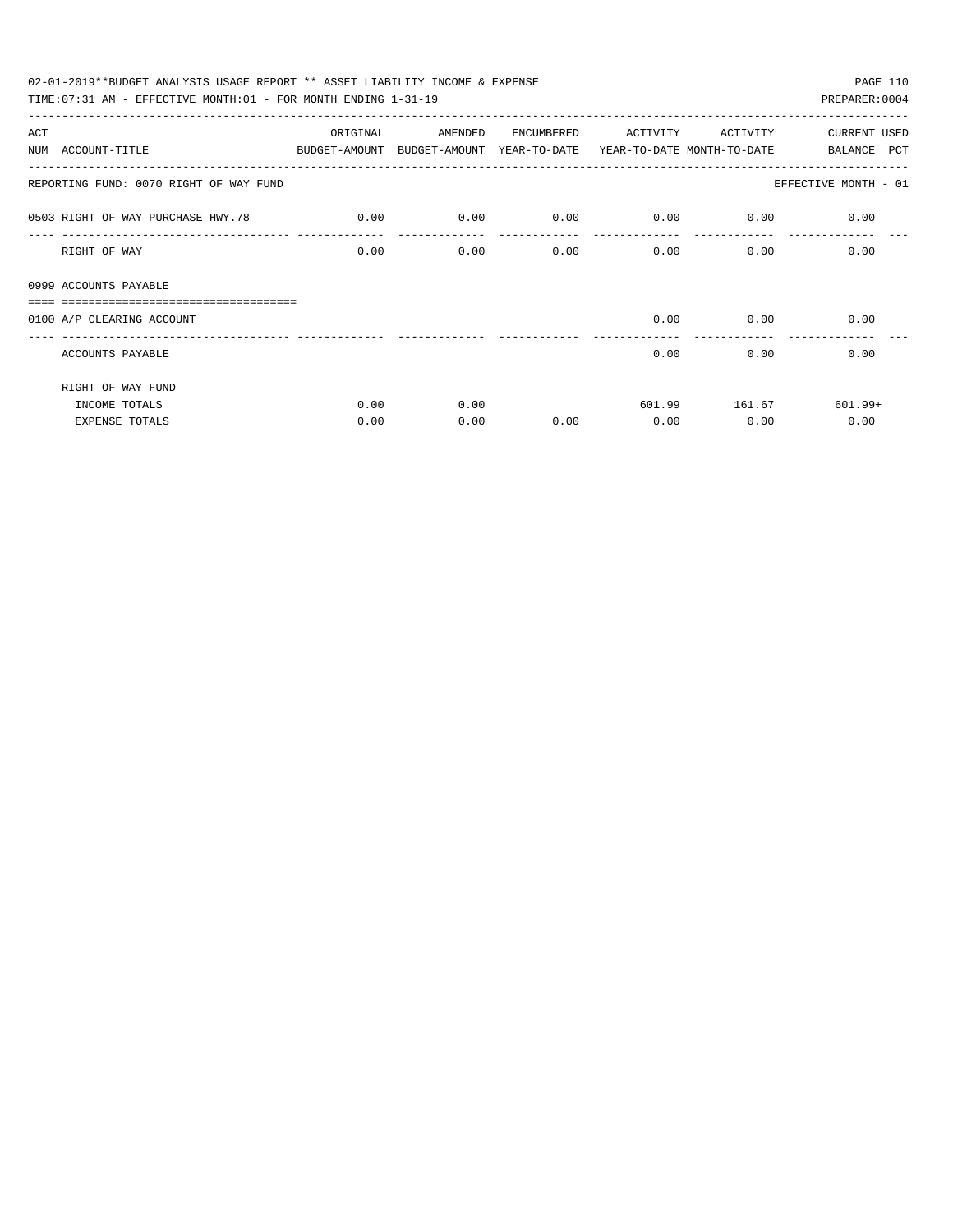|     | 02-01-2019**BUDGET ANALYSIS USAGE REPORT ** ASSET LIABILITY INCOME & EXPENSE<br>TIME: 07:31 AM - EFFECTIVE MONTH: 01 - FOR MONTH ENDING 1-31-19 |                                                      |         |            |          |                                        | PAGE 111<br>PREPARER: 0004         |
|-----|-------------------------------------------------------------------------------------------------------------------------------------------------|------------------------------------------------------|---------|------------|----------|----------------------------------------|------------------------------------|
| ACT | NUM ACCOUNT-TITLE                                                                                                                               | ORIGINAL<br>BUDGET-AMOUNT BUDGET-AMOUNT YEAR-TO-DATE | AMENDED | ENCUMBERED | ACTIVITY | ACTIVITY<br>YEAR-TO-DATE MONTH-TO-DATE | <b>CURRENT USED</b><br>BALANCE PCT |
|     | REPORTING FUND: 0071 INVESTIGATOR CRIMES AGAINST WOMEN                                                                                          |                                                      |         |            |          |                                        | EFFECTIVE MONTH - 01               |
|     | 0100 PAYROLL                                                                                                                                    |                                                      |         |            |          |                                        |                                    |
|     | 0100 PAYROLL                                                                                                                                    |                                                      |         |            | 0.00     | 0.00                                   | 0.00                               |
|     | ---- ----<br>PAYROLL                                                                                                                            |                                                      |         |            | 0.00     | 0.00                                   | 0.00                               |
|     | 0103 CASH                                                                                                                                       |                                                      |         |            |          |                                        |                                    |
|     | 0100 INV. CRIMES AGAINST WOMEN-COMB. FUND                                                                                                       |                                                      |         |            | 0.00     | 0.00                                   | 0.00                               |
|     | CASH                                                                                                                                            |                                                      |         |            | 0.00     | 0.00                                   | 0.00                               |
|     | 0120 RECEIVABLES                                                                                                                                |                                                      |         |            |          |                                        |                                    |
|     | 0312 DUE FROM OTHER GOVERNMENTS                                                                                                                 |                                                      |         |            | 0.00     | 0.00                                   | 0.00                               |
|     | RECEIVABLES                                                                                                                                     |                                                      |         |            | 0.00     | 0.00                                   | 0.00                               |
|     | 0200 SYSTEM ADDED LIABILITY DEPARTMENT                                                                                                          |                                                      |         |            |          |                                        |                                    |
|     | 0910 SYSTEM ADDED LIABILITY LINE-ITEM                                                                                                           |                                                      |         |            | 0.00     | 0.00                                   | 0.00                               |
|     | SYSTEM ADDED LIABILITY DEPARTMENT                                                                                                               |                                                      |         |            | 0.00     | 0.00                                   | 0.00                               |
|     | 0271 EQUITY ACCOUNT                                                                                                                             |                                                      |         |            |          |                                        |                                    |
|     | 0200 EQUITY ACCOUNT                                                                                                                             |                                                      |         |            | 0.00     | 0.00                                   | 0.00                               |
|     | EQUITY ACCOUNT                                                                                                                                  |                                                      |         |            | 0.00     | 0.00                                   | 0.00                               |
|     | 0330 GRANT INCOME                                                                                                                               |                                                      |         |            |          |                                        |                                    |
|     | 0475 INVESTIGATOR CRIMES AGAINST WOMEN                                                                                                          | 0.00                                                 | 0.00    |            | 0.00     | 0.00                                   | 0.00                               |
|     | GRANT INCOME                                                                                                                                    | 0.00                                                 | 0.00    | 0.00       | 0.00     | 0.00                                   | 0.00                               |
|     | 0475 INVESTIGATOR CRIMES AGAINST WOMEN                                                                                                          |                                                      |         |            |          |                                        |                                    |
|     | 0108 SALARY                                                                                                                                     | 0.00                                                 | 0.00    | 0.00       | 0.00     | 0.00                                   | 0.00                               |
|     | 0201 SOCIAL SECURITY TAXES                                                                                                                      | 0.00                                                 | 0.00    | 0.00       | 0.00     | 0.00                                   | 0.00                               |
|     | 0202 GROUP HEALTH INSURANCE                                                                                                                     | 0.00                                                 | 0.00    | 0.00       | 0.00     | 0.00                                   | 0.00                               |
|     | 0203 RETIREMENT                                                                                                                                 | 0.00                                                 | 0.00    | 0.00       | 0.00     | 0.00                                   | 0.00                               |
|     | 0204 WORKERS COMPENSATION                                                                                                                       | 0.00                                                 | 0.00    | 0.00       | 0.00     | 0.00                                   | 0.00                               |
|     | 0205 MEDICARE TAX                                                                                                                               | 0.00                                                 | 0.00    | 0.00       | 0.00     | 0.00                                   | 0.00                               |
|     | INVESTIGATOR CRIMES AGAINST WOMEN                                                                                                               | 0.00                                                 | 0.00    | 0.00       | 0.00     | 0.00                                   | 0.00                               |
|     | INVESTIGATOR CRIMES AGAINST WOMEN                                                                                                               |                                                      |         |            |          |                                        |                                    |
|     | INCOME TOTALS                                                                                                                                   | 0.00                                                 | 0.00    |            | 0.00     | 0.00                                   | 0.00                               |
|     | EXPENSE TOTALS                                                                                                                                  | 0.00                                                 | 0.00    | 0.00       | 0.00     | 0.00                                   | 0.00                               |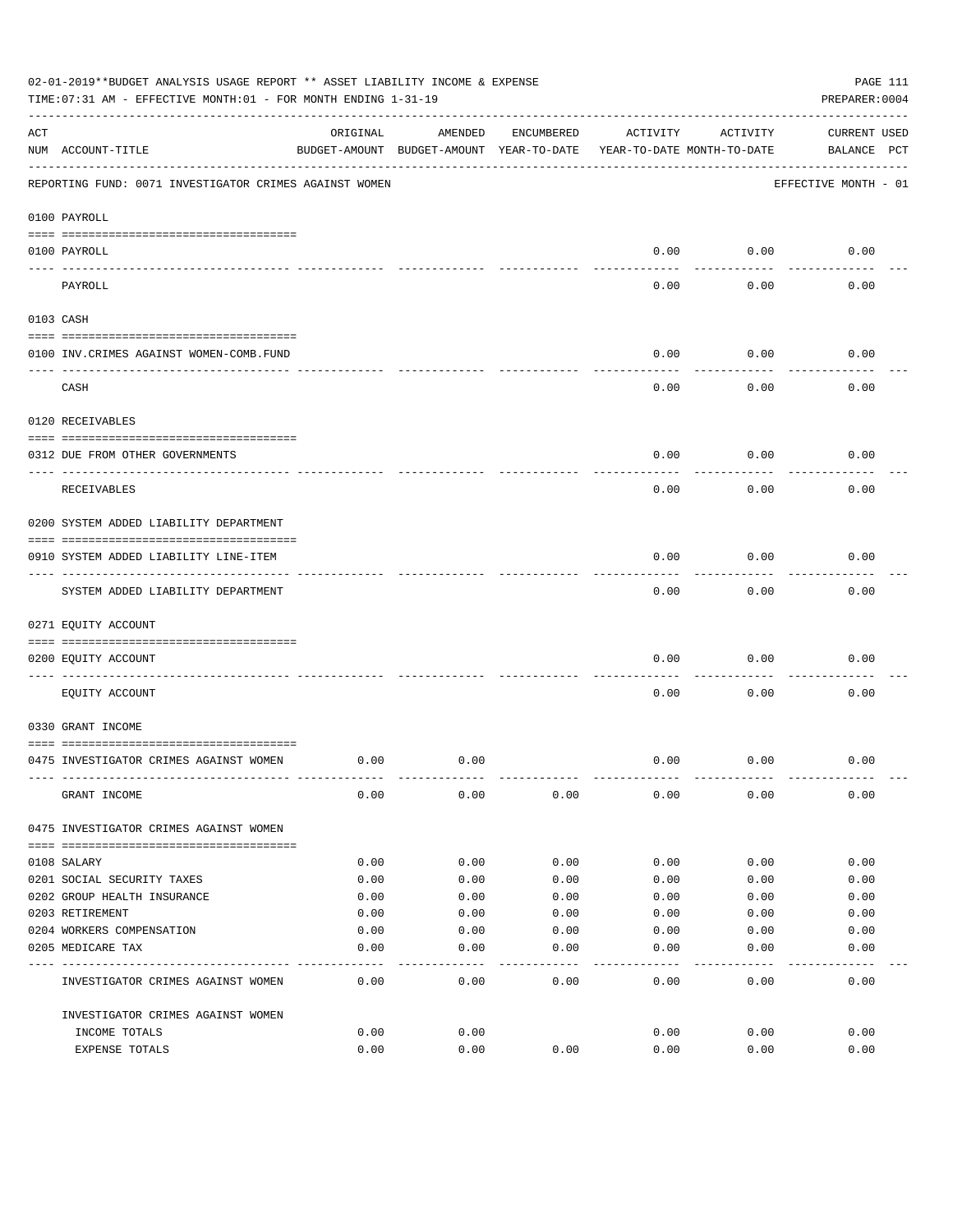|          | 02-01-2019**BUDGET ANALYSIS USAGE REPORT ** ASSET LIABILITY INCOME & EXPENSE<br>TIME: 07:31 AM - EFFECTIVE MONTH: 01 - FOR MONTH ENDING 1-31-19 |          |                                                     |            |                                        |           | PAGE 112<br>PREPARER: 0004         |
|----------|-------------------------------------------------------------------------------------------------------------------------------------------------|----------|-----------------------------------------------------|------------|----------------------------------------|-----------|------------------------------------|
| ACT      | NUM ACCOUNT-TITLE                                                                                                                               | ORIGINAL | AMENDED<br>BUDGET-AMOUNT BUDGET-AMOUNT YEAR-TO-DATE | ENCUMBERED | ACTIVITY<br>YEAR-TO-DATE MONTH-TO-DATE | ACTIVITY  | <b>CURRENT USED</b><br>BALANCE PCT |
|          | REPORTING FUND: 0072 INVESTIGATOR CRIMES AGAINST CHILDRE                                                                                        |          |                                                     |            |                                        |           | EFFECTIVE MONTH - 01               |
|          | 0100 PAYROLL                                                                                                                                    |          |                                                     |            |                                        |           |                                    |
| ---- --- | 0100 PAYROLL                                                                                                                                    |          |                                                     |            | 0.00                                   | 0.00      | 0.00                               |
|          | PAYROLL                                                                                                                                         |          |                                                     |            | 0.00                                   | 0.00      | 0.00                               |
|          | 0103 CASH                                                                                                                                       |          |                                                     |            |                                        |           |                                    |
|          | 0100 INV. CRIMES AGAINST CHILDREN-COMB.F                                                                                                        |          |                                                     |            | 3,297.94                               | 0.00      | 0.00                               |
|          | CASH                                                                                                                                            |          |                                                     |            | 3,297.94                               | .<br>0.00 | 0.00                               |
|          | 0120 RECEIVABLES                                                                                                                                |          |                                                     |            |                                        |           |                                    |
|          | 0312 DUE FROM OTHER GOVERNMENTS                                                                                                                 |          |                                                     |            | 0.00                                   | 0.00      | 0.00                               |
|          | RECEIVABLES                                                                                                                                     |          |                                                     |            | 0.00                                   | 0.00      | 0.00                               |
|          | 0200 SYSTEM ADDED LIABILITY DEPARTMENT                                                                                                          |          |                                                     |            |                                        |           |                                    |
|          | 0910 SYSTEM ADDEND LIABILITY LINE-ITEM                                                                                                          |          |                                                     |            | 0.00                                   | 0.00      | 0.00                               |
|          | SYSTEM ADDED LIABILITY DEPARTMENT                                                                                                               |          |                                                     |            | 0.00                                   | 0.00      | 0.00                               |
|          | 0271 EQUITY ACCOUNT                                                                                                                             |          |                                                     |            |                                        |           |                                    |
|          | 0200 EQUITY ACCOUNT                                                                                                                             |          |                                                     |            | 0.00                                   | 0.00      | 3,297.94-                          |
|          | EQUITY ACCOUNT                                                                                                                                  |          |                                                     |            | 0.00                                   | 0.00      | $3,297.94-$                        |
|          | 0330 GRANT INCOME                                                                                                                               |          |                                                     |            |                                        |           |                                    |
|          | 0560 INVESTIGATOR CRIMES AGAINST CHILDR                                                                                                         | 0.00     | 0.00                                                |            | 3,297.94                               | 0.00      | 3,297.94+                          |
|          | GRANT INCOME                                                                                                                                    | 0.00     | 0.00                                                | 0.00       | 3,297.94                               | 0.00      | $3,297.94+$                        |
|          | 0560 INVESTIGATOR CRIMES AGAINST CHILDR                                                                                                         |          |                                                     |            |                                        |           |                                    |
|          | 0108 SALARY                                                                                                                                     | 0.00     | 0.00                                                | 0.00       | 0.00                                   | 0.00      | 0.00                               |
|          | 0201 SOCIAL SECURITY TAXES                                                                                                                      | 0.00     | 0.00                                                | 0.00       | 0.00                                   | 0.00      | 0.00                               |
|          | 0202 GROUP HEALTH INSURANCE                                                                                                                     | 0.00     | 0.00                                                | 0.00       | 0.00                                   | 0.00      | 0.00                               |
|          | 0203 RETIREMENT                                                                                                                                 | 0.00     | 0.00                                                | 0.00       | 0.00                                   | 0.00      | 0.00                               |
|          | 0204 WORKERS COMPENSATION                                                                                                                       | 0.00     | 0.00                                                | 0.00       | 0.00                                   | 0.00      | 0.00                               |
|          | 0205 MEDICARE TAX                                                                                                                               | 0.00     | 0.00                                                | 0.00       | 0.00                                   | 0.00      | 0.00                               |
|          | INVESTIGATOR CRIMES AGAINST CHILDR                                                                                                              | 0.00     | 0.00                                                | 0.00       | 0.00                                   | 0.00      | 0.00                               |
|          | INVESTIGATOR CRIMES AGAINST CHILDR                                                                                                              |          |                                                     |            |                                        |           |                                    |
|          | INCOME TOTALS                                                                                                                                   | 0.00     | 0.00                                                |            | 3,297.94                               | 0.00      | $3,297.94+$                        |
|          | EXPENSE TOTALS                                                                                                                                  | 0.00     | 0.00                                                | 0.00       | 0.00                                   | 0.00      | 0.00                               |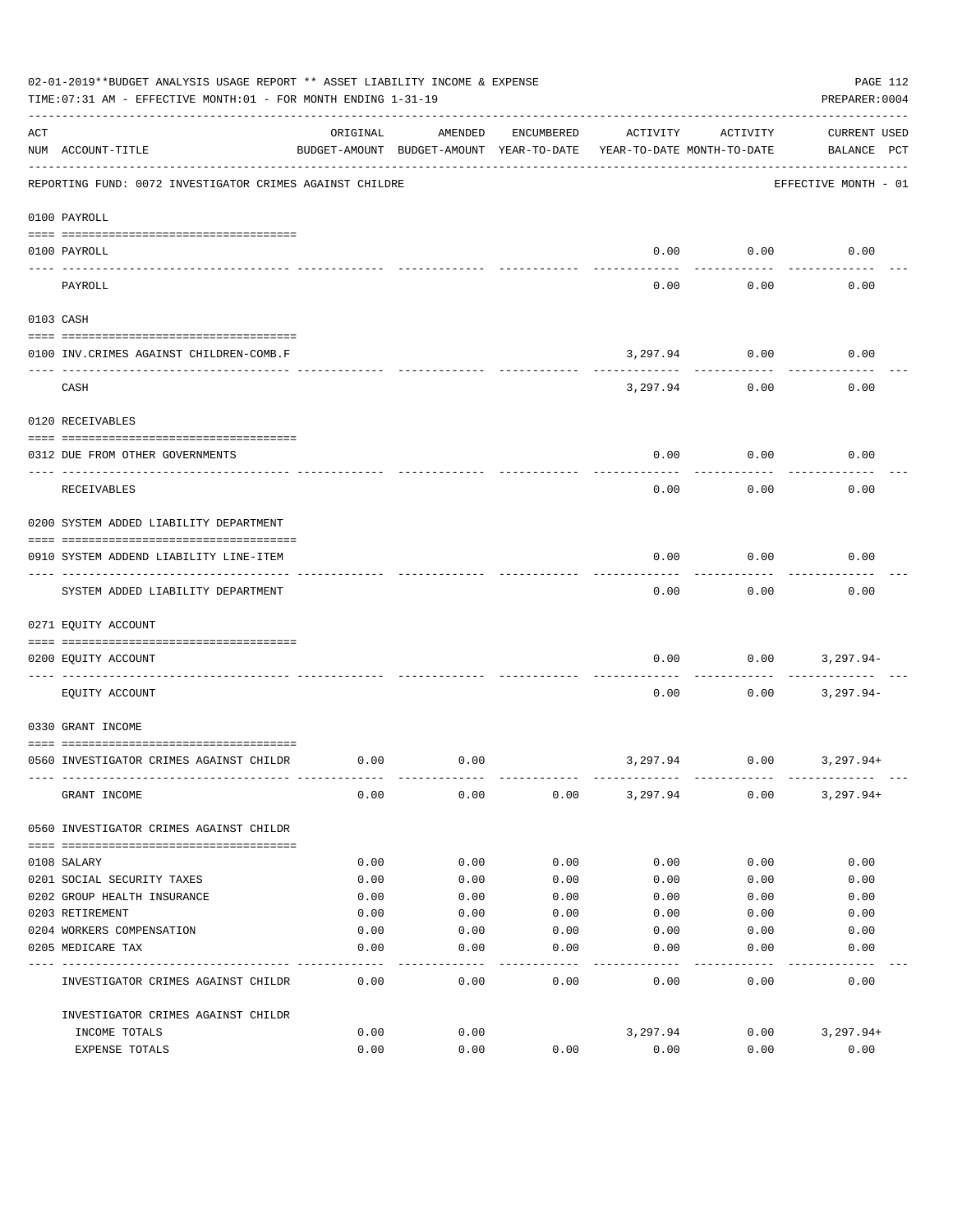|     | 02-01-2019**BUDGET ANALYSIS USAGE REPORT ** ASSET LIABILITY INCOME & EXPENSE<br>TIME: 07:31 AM - EFFECTIVE MONTH: 01 - FOR MONTH ENDING 1-31-19 |                                                                     |                 |            |              |              | PAGE 113<br>PREPARER: 0004 |
|-----|-------------------------------------------------------------------------------------------------------------------------------------------------|---------------------------------------------------------------------|-----------------|------------|--------------|--------------|----------------------------|
| ACT |                                                                                                                                                 | ORIGINAL                                                            | AMENDED         | ENCUMBERED | ACTIVITY     | ACTIVITY     | CURRENT USED               |
|     | NUM ACCOUNT-TITLE                                                                                                                               | BUDGET-AMOUNT BUDGET-AMOUNT YEAR-TO-DATE YEAR-TO-DATE MONTH-TO-DATE |                 |            |              |              | BALANCE PCT                |
|     | REPORTING FUND: 0080 VETERANS COURT PROGRAM                                                                                                     |                                                                     |                 |            |              |              | EFFECTIVE MONTH - 01       |
|     | 0103 CASH                                                                                                                                       |                                                                     |                 |            |              |              |                            |
|     | 0180 CASH-VETERANS COURT PROGRAM                                                                                                                |                                                                     |                 |            | 0.00         |              | $0.00$ 250.00              |
|     | CASH                                                                                                                                            |                                                                     |                 |            | 0.00         | 0.00         | 250.00                     |
|     | 0200 LIABILITY ACCOUNT                                                                                                                          |                                                                     |                 |            |              |              |                            |
|     | 0910 SYSTEM ADDED LIABILITY LINE-ITEM                                                                                                           |                                                                     |                 |            | 0.00         | 0.00         | 0.00                       |
|     | LIABILITY ACCOUNT                                                                                                                               |                                                                     |                 |            | 0.00         | 0.00         | 0.00                       |
|     | 0271 EQUITY ACCOUNT                                                                                                                             |                                                                     |                 |            |              |              |                            |
|     | 0200 EQUITY ACCOUNT                                                                                                                             |                                                                     |                 |            | 0.00         | 0.00         | 250.00                     |
|     | EOUITY ACCOUNT                                                                                                                                  |                                                                     |                 |            | 0.00         | 0.00         | 250.00                     |
|     | 0300 CASH                                                                                                                                       |                                                                     |                 |            |              |              |                            |
|     | 0180 BEGINNING CASH BALANCE                                                                                                                     | 0.00                                                                | 0.00            |            | 0.00         | 0.00         | 0.00                       |
|     | CASH                                                                                                                                            | 0.00                                                                | 0.00            | 0.00       | 0.00         | 0.00         | 0.00                       |
|     | 0370 VETERANS COURT INCOME                                                                                                                      |                                                                     |                 |            |              |              |                            |
|     | 0130 MISCELLANEOUS                                                                                                                              | 0.00                                                                | 0.00            |            | 0.00         | 0.00         | 0.00                       |
|     | 0180 PROGRAM FEES                                                                                                                               | 0.00                                                                | 0.00            |            | 0.00         | 0.00         | 0.00                       |
|     | ------------------------ ----<br>VETERANS COURT INCOME                                                                                          | 0.00                                                                | -------<br>0.00 | 0.00       | 0.00         | 0.00         | 0.00                       |
|     | 0570 VETERANS COURT EXPENSE                                                                                                                     |                                                                     |                 |            |              |              |                            |
|     | 0490 MISCELLANEOUS                                                                                                                              | 0.00                                                                | 0.00            | 0.00       | 0.00         | 0.00         | 0.00                       |
|     | VETERANS COURT EXPENSE                                                                                                                          | 0.00                                                                | 0.00            | 0.00       | 0.00         | 0.00         | 0.00                       |
|     | VETERANS COURT PROGRAM                                                                                                                          |                                                                     |                 |            |              |              |                            |
|     | INCOME TOTALS<br>EXPENSE TOTALS                                                                                                                 | 0.00<br>0.00                                                        | 0.00<br>0.00    | 0.00       | 0.00<br>0.00 | 0.00<br>0.00 | 0.00<br>0.00               |
|     |                                                                                                                                                 |                                                                     |                 |            |              |              |                            |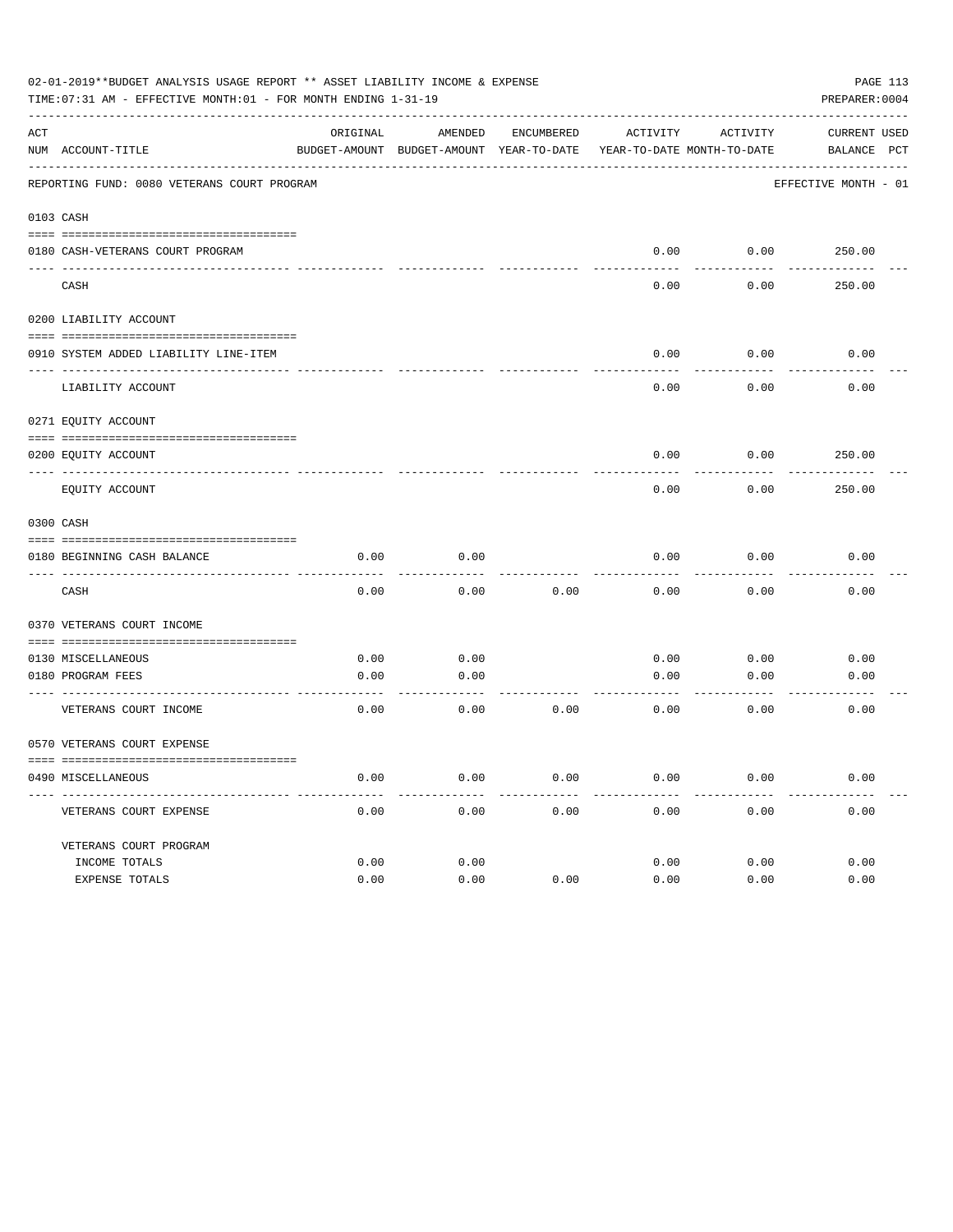|     | 02-01-2019**BUDGET ANALYSIS USAGE REPORT ** ASSET LIABILITY INCOME & EXPENSE<br>TIME: 07:31 AM - EFFECTIVE MONTH: 01 - FOR MONTH ENDING 1-31-19 |            |                       |            |                                                                     |                                     | PAGE 114<br>PREPARER: 0004       |                |
|-----|-------------------------------------------------------------------------------------------------------------------------------------------------|------------|-----------------------|------------|---------------------------------------------------------------------|-------------------------------------|----------------------------------|----------------|
| ACT | NUM ACCOUNT-TITLE                                                                                                                               | ORIGINAL   | AMENDED               | ENCUMBERED | BUDGET-AMOUNT BUDGET-AMOUNT YEAR-TO-DATE YEAR-TO-DATE MONTH-TO-DATE | ACTIVITY ACTIVITY                   | CURRENT USED<br>BALANCE PCT      |                |
|     | REPORTING FUND: 0081 LAKE ROAD IMPACT FUND                                                                                                      |            |                       |            |                                                                     |                                     | EFFECTIVE MONTH - 01             |                |
|     | 0103 CASH                                                                                                                                       |            |                       |            |                                                                     |                                     |                                  |                |
|     |                                                                                                                                                 |            |                       |            |                                                                     |                                     |                                  |                |
|     | 0100 LAKE-COMBINED FUNDS CHECKING                                                                                                               |            |                       |            |                                                                     |                                     | 30,992.00- 0.00 4,021.21         |                |
|     | CASH                                                                                                                                            |            |                       |            |                                                                     | -------------<br>$30,992.00 - 0.00$ | 4,021.21                         |                |
|     | 0200 SYSTEM ADDED LIABILITY DEPT.                                                                                                               |            |                       |            |                                                                     |                                     |                                  |                |
|     |                                                                                                                                                 |            |                       |            |                                                                     |                                     |                                  |                |
|     | 0910 SYSTEM ADDED LIABILITY LINE ITEM                                                                                                           |            |                       |            |                                                                     |                                     | $30,992.00 - 0.00$ 30,992.00-    |                |
|     | SYSTEM ADDED LIABILITY DEPT.                                                                                                                    |            |                       |            |                                                                     |                                     | $30,992.00 - 0.00$ $30,992.00 -$ |                |
|     | 0271 EQUITY ACCOUNT                                                                                                                             |            |                       |            |                                                                     |                                     |                                  |                |
|     | 0200 EQUITY ACCOUNT                                                                                                                             |            |                       |            |                                                                     |                                     | $0.00$ $0.00$ $35,013.21$        |                |
|     | EQUITY ACCOUNT                                                                                                                                  |            |                       |            | 0.00                                                                | 0.00                                | 35,013.21                        |                |
|     | 0300 CASH                                                                                                                                       |            |                       |            |                                                                     |                                     |                                  |                |
|     | 0110 UNENCUMBERED FUND BALANCE                                                                                                                  | 100,000.00 | 100,000.00            |            | 0.00                                                                |                                     | 0.00 100,000.00 00               |                |
|     | CASH                                                                                                                                            |            | 100,000.00 100,000.00 | 0.00       | 0.00                                                                |                                     | 0.00 100,000.00                  | 0 <sub>0</sub> |
|     | 0318 NORTH TEX MUNICIPAL WATER DIST                                                                                                             |            |                       |            |                                                                     |                                     |                                  |                |
|     | 0181 YEAR 1 PAYMENT                                                                                                                             | 0.00       | 0.00                  |            | 0.00                                                                | 0.00                                | 0.00                             |                |
|     | NORTH TEX MUNICIPAL WATER DIST                                                                                                                  | 0.00       | 0.00                  | 0.00       | 0.00                                                                | 0.00                                | 0.00                             |                |
|     | 0590 MISCELLANEOUS                                                                                                                              |            |                       |            |                                                                     |                                     |                                  |                |
|     | 0490 MISCELLANEOUS                                                                                                                              |            |                       |            | $100,000.00$ $100,000.00$ 0.00 0.00 0.00 0.00 100,000.00 00         |                                     |                                  |                |
|     | 0576 LUCAS CHEST COMPRESSION SYSTEM                                                                                                             | 0.00       | 0.00                  | 0.00       | 0.00                                                                | 0.00                                | 0.00                             |                |
|     | 0579 WEAPONS/TASERS                                                                                                                             | 0.00       | 0.00                  | 0.00       | 0.00                                                                | 0.00                                | 0.00                             |                |
|     | MISCELLANEOUS                                                                                                                                   | 100,000.00 | 100,000.00            | 0.00       | 0.00                                                                | 0.00                                | 100,000.00                       | 0 <sub>0</sub> |
|     | LAKE ROAD IMPACT FUND                                                                                                                           |            |                       |            |                                                                     |                                     |                                  |                |
|     | INCOME TOTALS                                                                                                                                   | 100,000.00 | 100,000.00            |            | 0.00                                                                | 0.00                                | 100,000.00                       | 0 <sub>0</sub> |
|     | EXPENSE TOTALS                                                                                                                                  | 100,000.00 | 100,000.00            | 0.00       | 0.00                                                                | 0.00                                | 100,000.00                       | 0 <sub>0</sub> |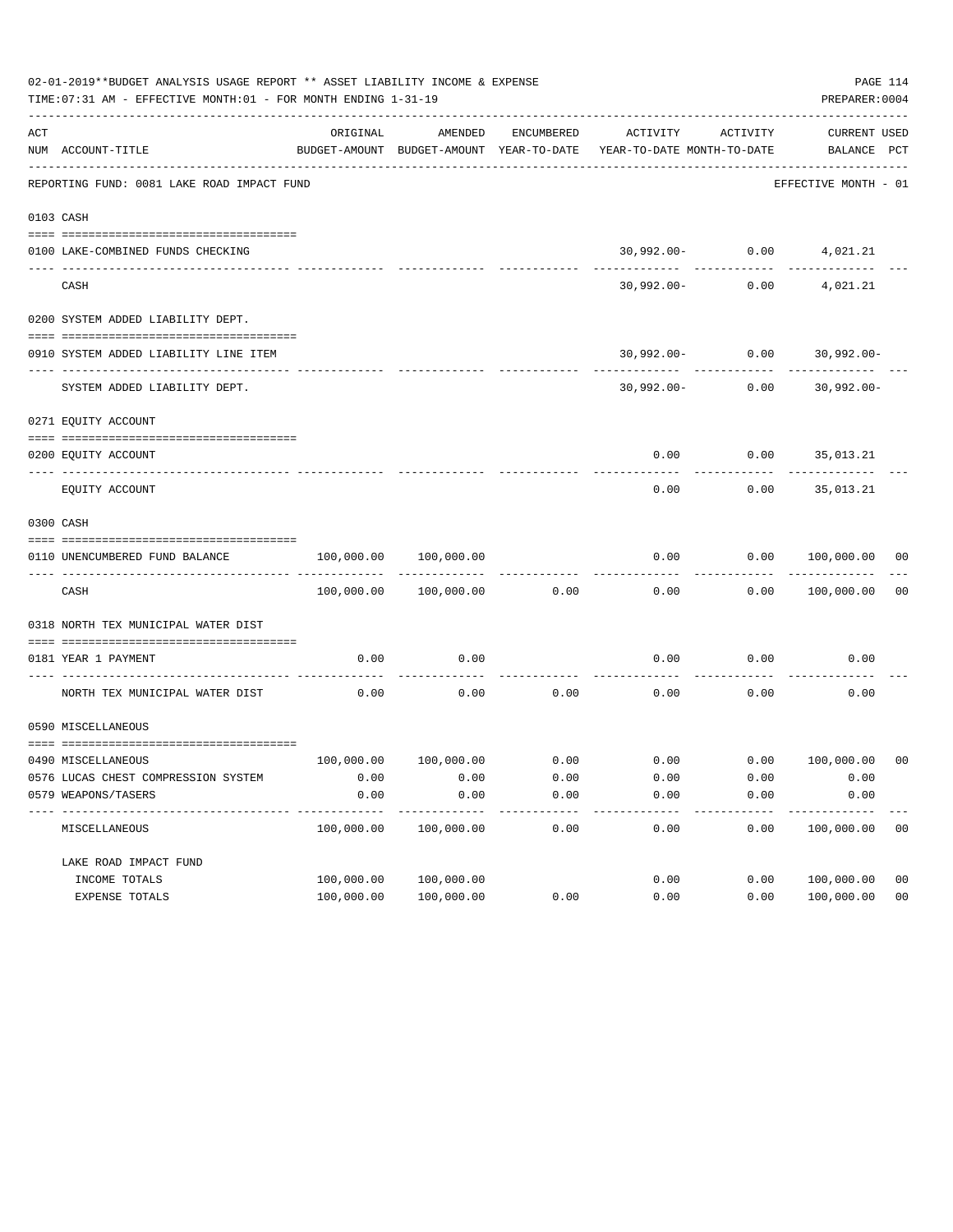|     | 02-01-2019**BUDGET ANALYSIS USAGE REPORT ** ASSET LIABILITY INCOME & EXPENSE<br>PAGE 115<br>TIME: 07:31 AM - EFFECTIVE MONTH: 01 - FOR MONTH ENDING 1-31-19<br>PREPARER: 0004 |            |                                                     |                       |                                        |                                    |                                    |                                 |  |  |  |
|-----|-------------------------------------------------------------------------------------------------------------------------------------------------------------------------------|------------|-----------------------------------------------------|-----------------------|----------------------------------------|------------------------------------|------------------------------------|---------------------------------|--|--|--|
| ACT | NUM ACCOUNT-TITLE                                                                                                                                                             | ORIGINAL   | AMENDED<br>BUDGET-AMOUNT BUDGET-AMOUNT YEAR-TO-DATE | ENCUMBERED            | ACTIVITY<br>YEAR-TO-DATE MONTH-TO-DATE | ACTIVITY                           | <b>CURRENT USED</b><br>BALANCE PCT |                                 |  |  |  |
|     | REPORTING FUND: 0082 LAKE ROAD IMPACT FUND PCT.3                                                                                                                              |            |                                                     |                       |                                        |                                    | EFFECTIVE MONTH - 01               |                                 |  |  |  |
|     | 0103 CASH                                                                                                                                                                     |            |                                                     |                       |                                        |                                    |                                    |                                 |  |  |  |
|     | 0100 LAKE PCT 3-COMBINED FUNDS CKING                                                                                                                                          |            |                                                     |                       |                                        | $0.00$ $0.00$ $484,263.00$         |                                    |                                 |  |  |  |
|     | CASH                                                                                                                                                                          |            |                                                     |                       | 0.00                                   | 0.00                               | 484,263.00                         |                                 |  |  |  |
|     | 0200 SYSTEM ADDED LIABILITY DEPT.                                                                                                                                             |            |                                                     |                       |                                        |                                    |                                    |                                 |  |  |  |
|     | 0910 SYSTEM ADDED LIABILITY LINE ITEM                                                                                                                                         |            |                                                     |                       | 0.00                                   | 0.00                               | 0.00                               |                                 |  |  |  |
|     | SYSTEM ADDED LIABILITY DEPT.                                                                                                                                                  |            |                                                     |                       | 0.00                                   | . <u>.</u><br>0.00                 | 0.00                               |                                 |  |  |  |
|     | 0271 EQUITY ACCOUNT                                                                                                                                                           |            |                                                     |                       |                                        |                                    |                                    |                                 |  |  |  |
|     | 0200 EQUITY ACCOUNT                                                                                                                                                           |            |                                                     |                       | 0.00                                   |                                    | $0.00$ $484,263.00$                |                                 |  |  |  |
|     | EQUITY ACCOUNT                                                                                                                                                                |            |                                                     |                       | 0.00                                   | 0.00                               | 484,263.00                         |                                 |  |  |  |
|     | 0300 CASH                                                                                                                                                                     |            |                                                     |                       |                                        |                                    |                                    |                                 |  |  |  |
|     | 0123 UNENCUMBERED FUND BALANCE                                                                                                                                                | 484,263.00 | 484,263.00                                          |                       | 0.00                                   | 0.00                               | 484,263.00                         | 00                              |  |  |  |
|     | CASH                                                                                                                                                                          |            | 484, 263.00 484, 263.00                             | 0.00                  | 0.00                                   | 0.00                               | 484,263.00                         | 0 <sub>0</sub>                  |  |  |  |
|     | 0318 NORTH TEX MUNICIPAL WATER DIST                                                                                                                                           |            |                                                     |                       |                                        |                                    |                                    |                                 |  |  |  |
|     | 0182 YEAR 1 PAYMENT                                                                                                                                                           | 0.00       | 0.00                                                |                       | 0.00                                   | 0.00                               | 0.00                               |                                 |  |  |  |
|     | NORTH TEX MUNICIPAL WATER DIST                                                                                                                                                | 0.00       | 0.00                                                | 0.00                  | 0.00                                   | 0.00                               | 0.00                               |                                 |  |  |  |
|     | 0623 ROAD & BRIDGE #3 LAKE ROAD EXPENSE                                                                                                                                       |            |                                                     |                       |                                        |                                    |                                    |                                 |  |  |  |
|     | 0341 R & B MAT. ROCK & GRAVEL                                                                                                                                                 | 0.00       |                                                     |                       |                                        | $0.00$ $0.00$ $0.00$ $0.00$ $0.00$ | 0.00                               |                                 |  |  |  |
|     | 0344 R & B MAT. ASPHALT/ROAD OIL                                                                                                                                              | 0.00       | 0.00                                                | 0.00                  | 0.00                                   | 0.00                               | 0.00                               |                                 |  |  |  |
|     | 0490 MISCELLANEOUS                                                                                                                                                            | 484,263.00 | 484,263.00<br>--------------                        | 0.00<br>------------- | 0.00<br>___________                    | 0.00<br>-----------                | 484,263.00<br>--------------       | 0 <sub>0</sub><br>$\frac{1}{2}$ |  |  |  |
|     | ROAD & BRIDGE #3 LAKE ROAD EXPENSE                                                                                                                                            | 484,263.00 | 484, 263.00                                         | 0.00                  | 0.00                                   | 0.00                               | 484,263.00                         | 0 <sub>0</sub>                  |  |  |  |
|     | LAKE ROAD IMPACT FUND PCT.3                                                                                                                                                   |            |                                                     |                       |                                        |                                    |                                    |                                 |  |  |  |
|     | INCOME TOTALS                                                                                                                                                                 | 484,263.00 | 484,263.00                                          |                       | 0.00                                   | 0.00                               | 484,263.00                         | 0 <sub>0</sub>                  |  |  |  |
|     | EXPENSE TOTALS                                                                                                                                                                | 484,263.00 | 484, 263.00                                         | 0.00                  | 0.00                                   | 0.00                               | 484,263.00                         | 0 <sub>0</sub>                  |  |  |  |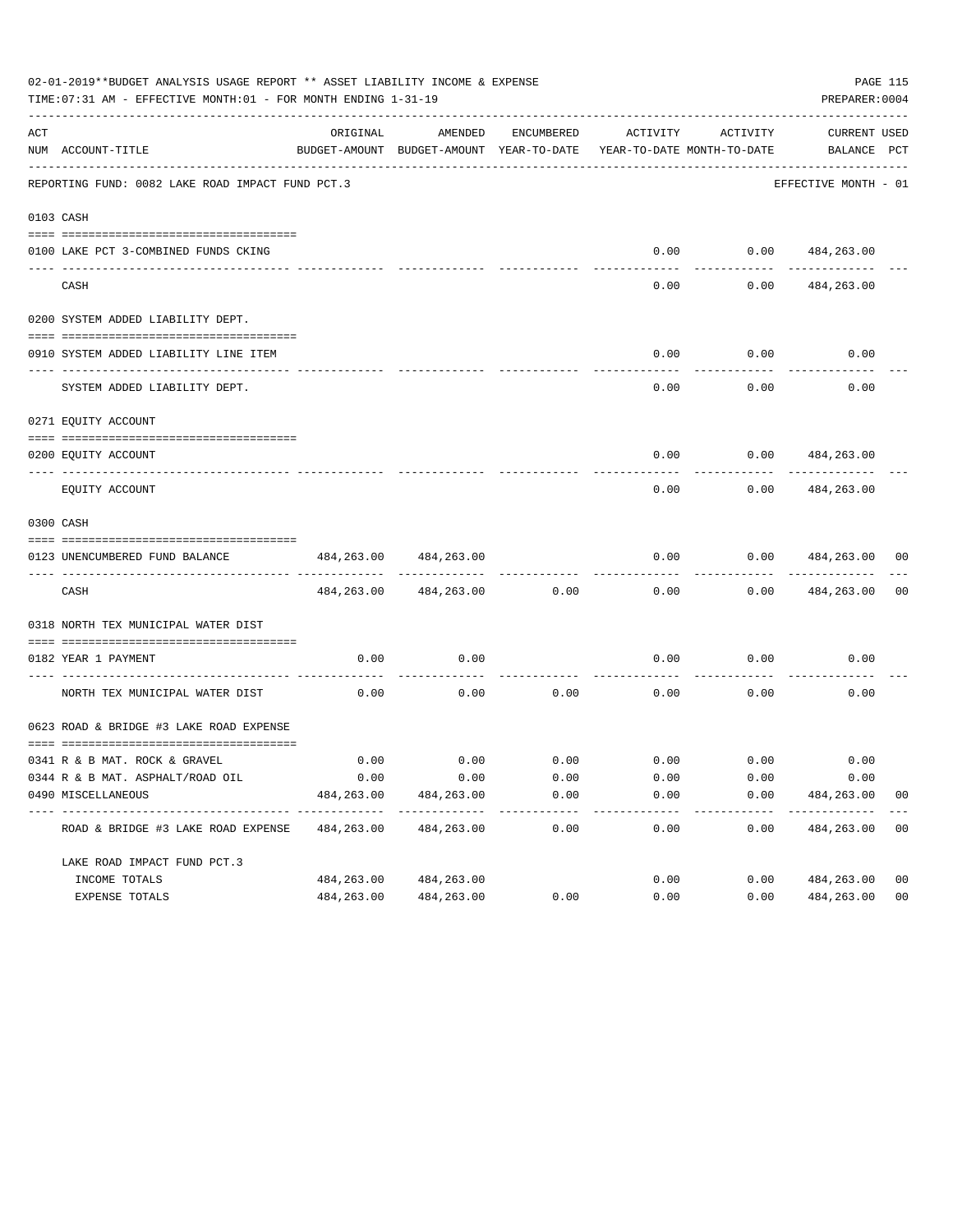|     | 02-01-2019**BUDGET ANALYSIS USAGE REPORT ** ASSET LIABILITY INCOME & EXPENSE<br>PAGE 116<br>TIME: 07:31 AM - EFFECTIVE MONTH: 01 - FOR MONTH ENDING 1-31-19<br>PREPARER: 0004 |                            |                       |            |                                                                     |                                              |                                    |                           |  |  |
|-----|-------------------------------------------------------------------------------------------------------------------------------------------------------------------------------|----------------------------|-----------------------|------------|---------------------------------------------------------------------|----------------------------------------------|------------------------------------|---------------------------|--|--|
| ACT | NUM ACCOUNT-TITLE                                                                                                                                                             | ORIGINAL                   | AMENDED               | ENCUMBERED | BUDGET-AMOUNT BUDGET-AMOUNT YEAR-TO-DATE YEAR-TO-DATE MONTH-TO-DATE | ACTIVITY ACTIVITY                            | <b>CURRENT USED</b><br>BALANCE PCT |                           |  |  |
|     | REPORTING FUND: 0083 LAKE ROAD IMPACT FUND PCT.4                                                                                                                              |                            |                       |            |                                                                     |                                              | EFFECTIVE MONTH - 01               |                           |  |  |
|     | 0103 CASH                                                                                                                                                                     |                            |                       |            |                                                                     |                                              |                                    |                           |  |  |
|     | 0100 LAKE PCT 4-COMBINED FUNDS CKING                                                                                                                                          |                            |                       |            |                                                                     |                                              | 8,786.22- 0.00 378,213.78          |                           |  |  |
|     | CASH                                                                                                                                                                          |                            |                       |            |                                                                     | -----------------------<br>$8,786.22 - 0.00$ | -------------<br>378,213.78        |                           |  |  |
|     | 0200 SYSTEM ADDED LIABILITY DEPT.                                                                                                                                             |                            |                       |            |                                                                     |                                              |                                    |                           |  |  |
|     | 0910 SYSTEM ADDED LIABILITY LINE ITEM                                                                                                                                         |                            |                       |            | 0.00                                                                | 0.00                                         | 0.00                               |                           |  |  |
|     | SYSTEM ADDED LIABILITY DEPT.                                                                                                                                                  |                            |                       |            | 0.00                                                                | ---------<br>0.00                            | ----------<br>0.00                 |                           |  |  |
|     | 0271 EQUITY ACCOUNT                                                                                                                                                           |                            |                       |            |                                                                     |                                              |                                    |                           |  |  |
|     | 0200 EOUITY ACCOUNT                                                                                                                                                           |                            |                       |            | 0.00                                                                |                                              | 0.0000387,000.00                   |                           |  |  |
|     | EQUITY ACCOUNT                                                                                                                                                                |                            |                       |            | 0.00                                                                | 0.00                                         | 387,000.00                         |                           |  |  |
|     | 0300 CASH                                                                                                                                                                     |                            |                       |            |                                                                     |                                              |                                    |                           |  |  |
|     | 0124 UNENCUMBERED FUND BALANCE                                                                                                                                                | 387,000.00                 | 387,000.00            |            | 0.00                                                                |                                              | 0.0000387,000.00                   | 00                        |  |  |
|     | CASH                                                                                                                                                                          |                            | 387,000.00 387,000.00 | 0.00       | -------<br>0.00                                                     |                                              | $0.00$ 387,000.00                  | 0 <sub>0</sub>            |  |  |
|     | 0318 NORTH TEXAS MUNICIPAL WATER DIST                                                                                                                                         |                            |                       |            |                                                                     |                                              |                                    |                           |  |  |
|     | 0183 YEAR 1 PAYMENT                                                                                                                                                           | 0.00                       | 0.00                  |            | 0.00                                                                | 0.00                                         | 0.00                               |                           |  |  |
|     | NORTH TEXAS MUNICIPAL WATER DIST                                                                                                                                              | 0.00                       | 0.00                  | 0.00       | 0.00                                                                | 0.00                                         | 0.00                               |                           |  |  |
|     | 0624 ROAD & BRIDGE #4 LAKE ROAD EXPENSE                                                                                                                                       |                            |                       |            |                                                                     |                                              |                                    |                           |  |  |
|     | 0341 R & B MAT. ROCK & GRAVEL                                                                                                                                                 |                            |                       |            | $30,000.00$ $30,000.00$ $0.00$ $8,786.22$ $0.00$ $21,213.78$        |                                              |                                    | -29                       |  |  |
|     | 0344 R & B MAT. ASPHALT/ROAD OIL                                                                                                                                              | 20,000.00                  | 20,000.00             | 0.00       | 0.00                                                                | 0.00                                         | 20,000.00                          | 00                        |  |  |
|     | 0490 MISCELLANEOUS                                                                                                                                                            | 287,000.00                 | 287,000.00            | 0.00       | 0.00                                                                | 0.00                                         | 287,000.00                         | 0 <sub>0</sub>            |  |  |
|     | 0571 PURCHASE OF MACH./EOUIP.                                                                                                                                                 | 50,000.00<br>------------- | 50,000.00             | 0.00       | 0.00                                                                | 0.00                                         | 50,000.00<br>----------            | 0 <sub>0</sub><br>$- - -$ |  |  |
|     | ROAD & BRIDGE #4 LAKE ROAD EXPENSE                                                                                                                                            | 387,000.00                 | 387,000.00            | 0.00       | 8,786.22                                                            | 0.00                                         | 378, 213.78                        | 02                        |  |  |
|     | LAKE ROAD IMPACT FUND PCT. 4                                                                                                                                                  |                            |                       |            |                                                                     |                                              |                                    |                           |  |  |
|     | INCOME TOTALS                                                                                                                                                                 | 387,000.00                 | 387,000.00            |            | 0.00                                                                | 0.00                                         | 387,000.00                         | 0 <sub>0</sub>            |  |  |
|     | EXPENSE TOTALS                                                                                                                                                                | 387,000.00                 | 387,000.00            | 0.00       | 8,786.22                                                            | 0.00                                         | 378, 213.78                        | 02                        |  |  |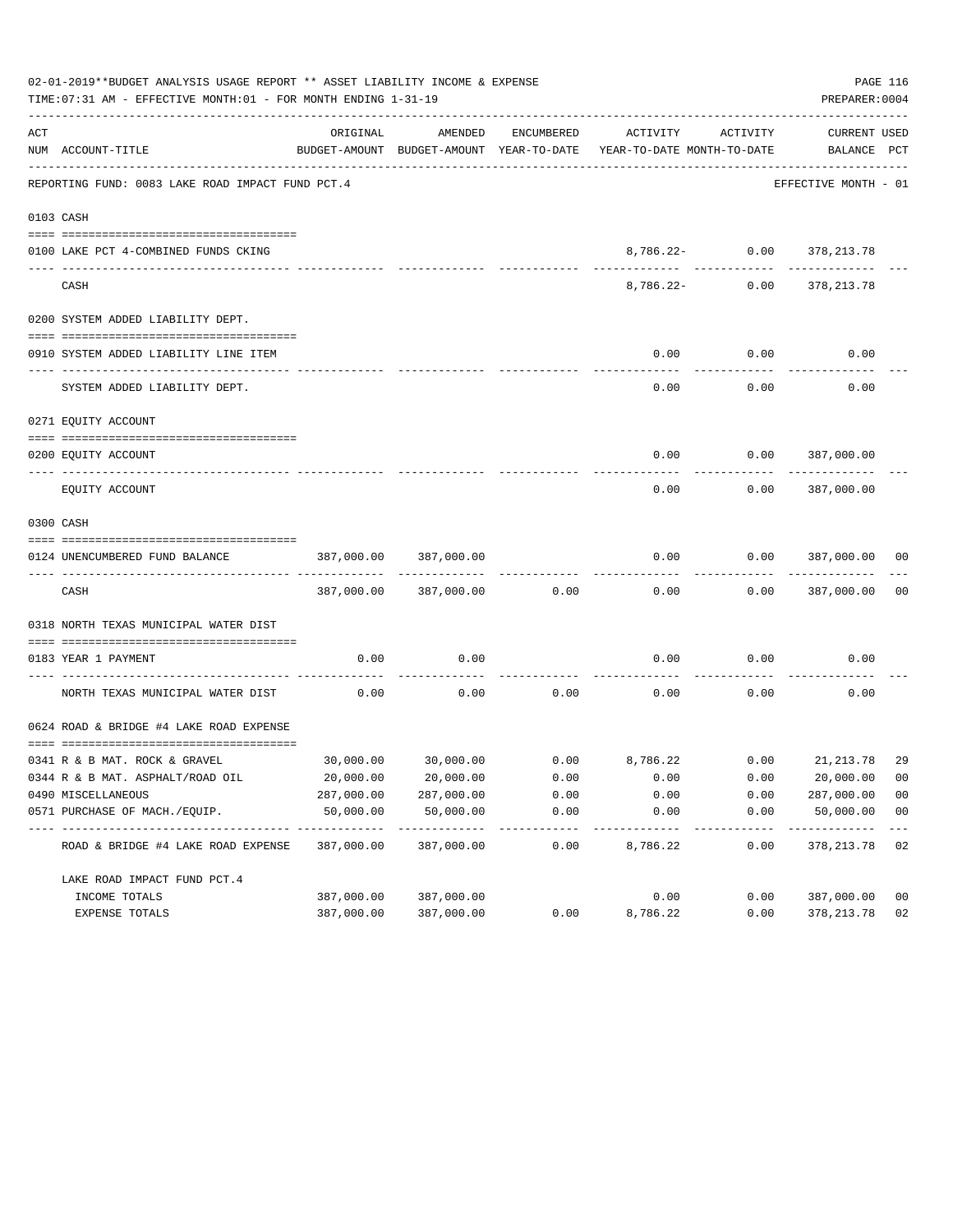|     | 02-01-2019**BUDGET ANALYSIS USAGE REPORT ** ASSET LIABILITY INCOME & EXPENSE<br>TIME: 07:31 AM - EFFECTIVE MONTH: 01 - FOR MONTH ENDING 1-31-19 |              |                                                     |              |                                        |              | PAGE 117<br>PREPARER: 0004         |
|-----|-------------------------------------------------------------------------------------------------------------------------------------------------|--------------|-----------------------------------------------------|--------------|----------------------------------------|--------------|------------------------------------|
| ACT | NUM ACCOUNT-TITLE                                                                                                                               | ORIGINAL     | AMENDED<br>BUDGET-AMOUNT BUDGET-AMOUNT YEAR-TO-DATE | ENCUMBERED   | ACTIVITY<br>YEAR-TO-DATE MONTH-TO-DATE | ACTIVITY     | <b>CURRENT USED</b><br>BALANCE PCT |
|     | REPORTING FUND: 0084 BOIS D'ARC LAKE RESERVOIR                                                                                                  |              |                                                     |              |                                        |              | EFFECTIVE MONTH - 01               |
|     | 0103 CASH                                                                                                                                       |              |                                                     |              |                                        |              |                                    |
|     | 0100 BOIS D'ARC-COMBINED FUNDS CHECKING                                                                                                         |              |                                                     |              | 0.00                                   | 0.00         | 0.00                               |
|     | CASH                                                                                                                                            |              |                                                     |              | 0.00                                   | 0.00         | 0.00                               |
|     | 0200 SYSTEM ADDED LIABILITY DEPT.                                                                                                               |              |                                                     |              |                                        |              |                                    |
|     | 0910 SYSTEM ADDED LIABILITY LINE ITEM                                                                                                           |              |                                                     |              | 0.00                                   | 0.00         | 0.00                               |
|     | SYSTEM ADDED LIABILITY DEPT.                                                                                                                    |              |                                                     |              | 0.00                                   | 0.00         | 0.00                               |
|     | 0271 EOUITY ACCOUNT                                                                                                                             |              |                                                     |              |                                        |              |                                    |
|     | 0200 EQUITY ACCOUNT                                                                                                                             |              |                                                     |              | 0.00                                   | 0.00         | 0.00                               |
|     | EQUITY ACCOUNT                                                                                                                                  |              |                                                     |              | 0.00                                   | 0.00         | 0.00                               |
|     | 0300 CASH                                                                                                                                       |              |                                                     |              |                                        |              |                                    |
|     | 0110 UNENCUMBERED FUND BALANCE                                                                                                                  | 0.00         | 0.00                                                |              | 0.00                                   | 0.00         | 0.00                               |
|     | CASH                                                                                                                                            | 0.00         | 0.00                                                | 0.00         | 0.00                                   | 0.00         | 0.00                               |
|     | 0318 NORTH TEXAS MUNICIPAL WATER DIST                                                                                                           |              |                                                     |              |                                        |              |                                    |
|     | 0184 PERSONNEL INCOME YEAR 1                                                                                                                    | 0.00         | 0.00                                                |              | 0.00                                   | 0.00         | 0.00                               |
|     | 0185 EMERGENCY RADIO IMP.INC.YEAR 1                                                                                                             | 0.00         | 0.00                                                |              | 0.00                                   | 0.00         | 0.00                               |
|     | 0186 VEHICLE OR SPEC EQUIP INC YEAR 1                                                                                                           | 0.00         | 0.00                                                |              | 0.00                                   | 0.00         | 0.00                               |
|     | NORTH TEXAS MUNICIPAL WATER DIST                                                                                                                | 0.00         | 0.00                                                | 0.00         | 0.00                                   | 0.00         | 0.00                               |
|     | 0560 BOIS D'ARC LAKE EXPENSES                                                                                                                   |              |                                                     |              |                                        |              |                                    |
|     |                                                                                                                                                 |              |                                                     |              |                                        |              |                                    |
|     | 0104 SALARIES DEPUTIES                                                                                                                          | 0.00         | 0.00                                                | 0.00         | 0.00                                   | 0.00         | 0.00                               |
|     | 0201 SOCIAL SECURITY TAXES                                                                                                                      | 0.00         | 0.00                                                | 0.00         | 0.00                                   | 0.00         | 0.00                               |
|     | 0202 GROUP HEALTH INSURANCE                                                                                                                     | 0.00         | 0.00                                                | 0.00         | 0.00                                   | 0.00         | 0.00                               |
|     | 0203 RETIREMENT                                                                                                                                 | 0.00         | 0.00                                                | 0.00         | 0.00                                   | 0.00         | 0.00                               |
|     | 0204 WORKERS' COMPENSATION                                                                                                                      | 0.00         | 0.00                                                | 0.00         | 0.00                                   | 0.00         | 0.00                               |
|     | 0205 MEDICARE TAX                                                                                                                               | 0.00         | 0.00                                                | 0.00         | 0.00                                   | 0.00         | 0.00                               |
|     | 0206 UNEMPLOYMENT EXPENSE                                                                                                                       | 0.00<br>0.00 | 0.00<br>0.00                                        | 0.00         | 0.00                                   | 0.00         | 0.00<br>0.00                       |
|     | 0250 EMPLOYEE PHYSICALS<br>0320 WEAPONS SUPPLIES                                                                                                | 0.00         | 0.00                                                | 0.00<br>0.00 | 0.00<br>0.00                           | 0.00<br>0.00 | 0.00                               |
|     | 0321 PATROL SUPPLIES                                                                                                                            | 0.00         | 0.00                                                | 0.00         | 0.00                                   | 0.00         | 0.00                               |
|     | 0395 UNIFORMS/OTHER                                                                                                                             | 0.00         | 0.00                                                | 0.00         | 0.00                                   | 0.00         | 0.00                               |
|     | 0421 CELL PHONE                                                                                                                                 | 0.00         | 0.00                                                | 0.00         | 0.00                                   | 0.00         | 0.00                               |
|     | 0422 R & M RADIO                                                                                                                                | 0.00         | 0.00                                                | 0.00         | 0.00                                   | 0.00         | 0.00                               |
|     | 0427 TRAVEL AND TRAINING                                                                                                                        | 0.00         | 0.00                                                | 0.00         | 0.00                                   | 0.00         | 0.00                               |
|     | 0452 R & M EQUIPMENT                                                                                                                            | 0.00         | 0.00                                                | 0.00         | 0.00                                   | 0.00         | 0.00                               |
|     | 0453 TYLER/CAD MAINTENANCE                                                                                                                      | 0.00         | 0.00                                                | 0.00         | 0.00                                   | 0.00         | 0.00                               |
|     | 0454 R & M AUTO, BOATS, ATV                                                                                                                     | 0.00         | 0.00                                                | 0.00         | 0.00                                   | 0.00         | 0.00                               |
|     | 0487 AUTO & OTHER EQUIPMENT INSURANCE                                                                                                           | 0.00         | 0.00                                                | 0.00         | 0.00                                   | 0.00         | 0.00                               |
|     | 0488 LAW ENFORCEMENT INSURANCE                                                                                                                  | 0.00         | 0.00                                                | 0.00         | 0.00                                   | 0.00         | 0.00                               |
|     | 0573 EMERGENCY RADIO IMPROVEMENTS                                                                                                               | 0.00         | 0.00                                                | 0.00         | 0.00                                   | 0.00         | 0.00                               |
|     | 0574 TECHNOLOGY                                                                                                                                 | 0.00         | 0.00                                                | 0.00         | 0.00                                   | 0.00         | 0.00                               |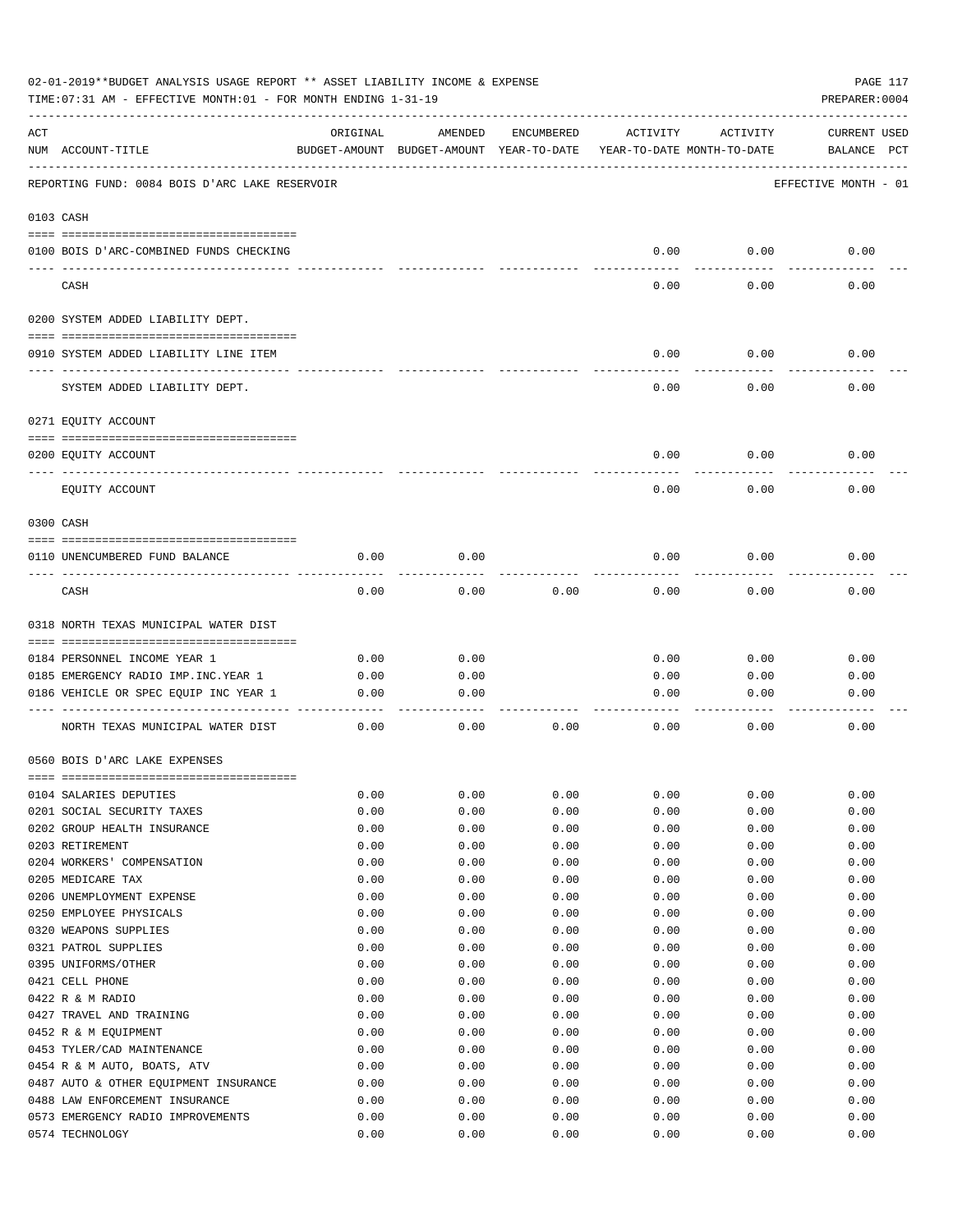02-01-2019\*\*BUDGET ANALYSIS USAGE REPORT \*\* ASSET LIABILITY INCOME & EXPENSE PAGE 118 TIME:07:31 AM - EFFECTIVE MONTH:01 - FOR MONTH ENDING 1-31-19 PREPARER:0004

|  | $1.011$ FIOITING MITRONAL AND THE STATE STATE OF THE STATE STATE STATE STATE STATE STATE STATE STATE STATE STATE STATE STATE STATE STATE STATE STATE STATE STATE STATE STATE STATE STATE STATE STATE STATE STATE STATE STATE |  |
|--|------------------------------------------------------------------------------------------------------------------------------------------------------------------------------------------------------------------------------|--|
|  |                                                                                                                                                                                                                              |  |
|  |                                                                                                                                                                                                                              |  |
|  |                                                                                                                                                                                                                              |  |

| ACT | NUM ACCOUNT-TITLE                                                   | ORIGINAL<br>BUDGET-AMOUNT | AMENDED<br>BUDGET-AMOUNT | ENCUMBERED<br>YEAR-TO-DATE | ACTIVITY     | ACTIVITY<br>YEAR-TO-DATE MONTH-TO-DATE | CURRENT USED<br>BALANCE PCT |  |
|-----|---------------------------------------------------------------------|---------------------------|--------------------------|----------------------------|--------------|----------------------------------------|-----------------------------|--|
|     | REPORTING FUND: 0084 BOIS D'ARC LAKE RESERVOIR                      |                           |                          |                            |              |                                        | EFFECTIVE MONTH - 01        |  |
|     | 0575 PURCHASE AUTOS, BOATS, ATV'S<br>0579 WEAPONS                   | 0.00<br>0.00              | 0.00<br>0.00             | 0.00<br>0.00               | 0.00<br>0.00 | 0.00<br>0.00                           | 0.00<br>0.00                |  |
|     | BOIS D'ARC LAKE EXPENSES                                            | 0.00                      | 0.00                     | 0.00                       | 0.00         | 0.00                                   | 0.00                        |  |
|     | BOIS D'ARC LAKE RESERVOIR<br>INCOME TOTALS<br><b>EXPENSE TOTALS</b> | 0.00<br>0.00              | 0.00<br>0.00             | 0.00                       | 0.00<br>0.00 | 0.00<br>0.00                           | 0.00<br>0.00                |  |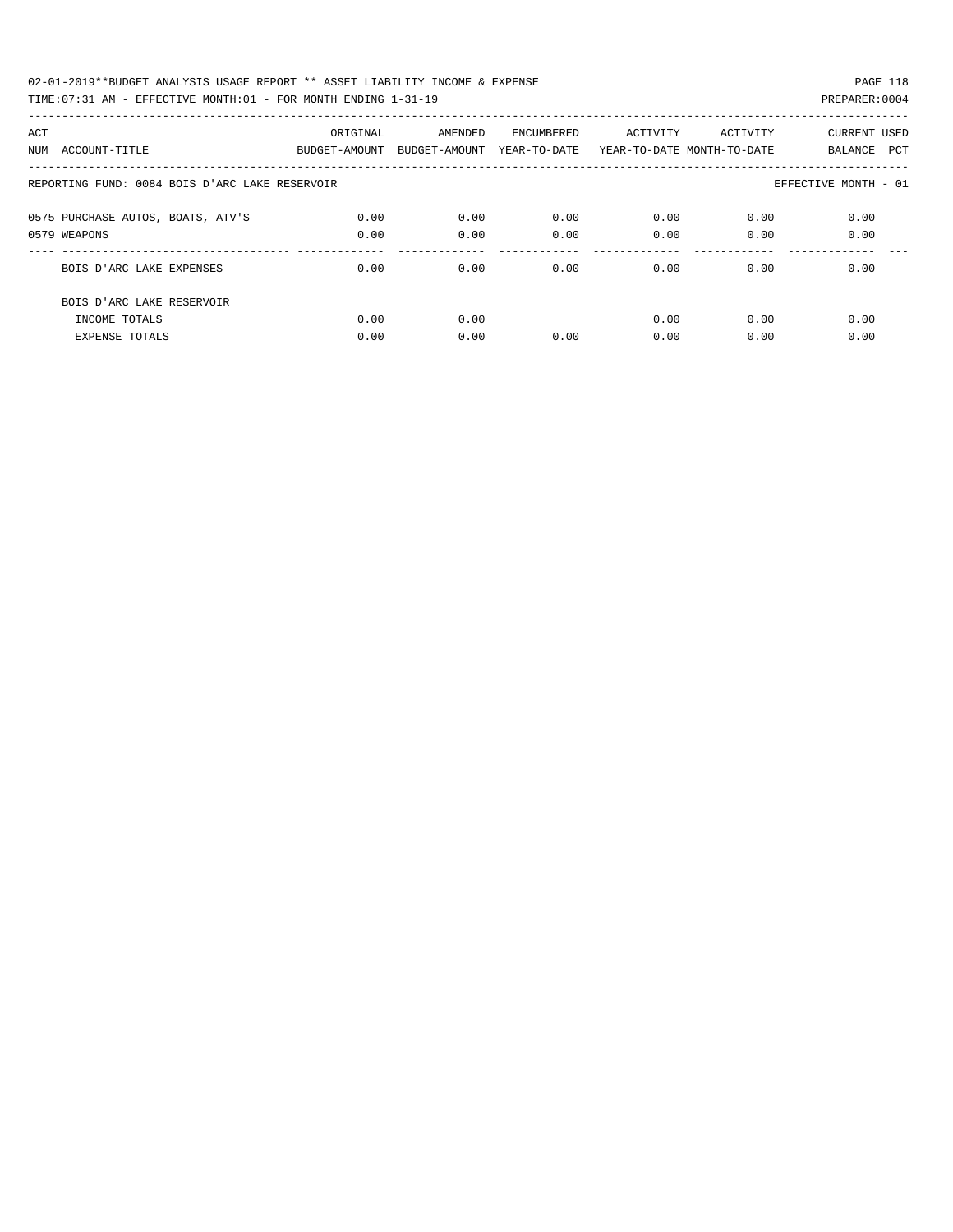|     | 02-01-2019**BUDGET ANALYSIS USAGE REPORT ** ASSET LIABILITY INCOME & EXPENSE<br>TIME: 07:31 AM - EFFECTIVE MONTH: 01 - FOR MONTH ENDING 1-31-19 |              |                                                     |              |                                        |                        | PAGE 119<br>PREPARER: 0004         |
|-----|-------------------------------------------------------------------------------------------------------------------------------------------------|--------------|-----------------------------------------------------|--------------|----------------------------------------|------------------------|------------------------------------|
| ACT | NUM ACCOUNT-TITLE                                                                                                                               | ORIGINAL     | AMENDED<br>BUDGET-AMOUNT BUDGET-AMOUNT YEAR-TO-DATE | ENCUMBERED   | ACTIVITY<br>YEAR-TO-DATE MONTH-TO-DATE | ACTIVITY               | <b>CURRENT USED</b><br>BALANCE PCT |
|     | REPORTING FUND: 0087 JUVENILE PROBATION                                                                                                         |              |                                                     |              |                                        |                        | EFFECTIVE MONTH - 01               |
|     | 0103 CASH                                                                                                                                       |              |                                                     |              |                                        |                        |                                    |
|     | 0187 CASH-JUVENILE PROBATION                                                                                                                    |              |                                                     |              |                                        | 234.20 79.78- 2,665.77 |                                    |
|     | CASH                                                                                                                                            |              |                                                     |              | 234.20                                 | -----------            | .<br>79.78-2,665.77                |
|     | 0200 SYSTEM ADDED LIABILITY DEPARTMENT                                                                                                          |              |                                                     |              |                                        |                        |                                    |
|     | 0910 SYSTEM ADDED LIABILITY LINE-ITEM                                                                                                           |              |                                                     |              | 0.00                                   | 0.00                   | 0.00                               |
|     | SYSTEM ADDED LIABILITY DEPARTMENT                                                                                                               |              |                                                     |              | 0.00                                   | 0.00                   | 0.00                               |
|     | 0202 ACCOUNTS PAYABLE                                                                                                                           |              |                                                     |              |                                        |                        |                                    |
|     | 0319 A/P RESTITUTION-JUVENILE PROBATION                                                                                                         |              |                                                     |              | 0.00                                   | 0.00                   | 0.00                               |
|     | ACCOUNTS PAYABLE                                                                                                                                |              |                                                     |              | 0.00                                   | 0.00                   | 0.00                               |
|     | 0271 EQUITY                                                                                                                                     |              |                                                     |              |                                        |                        |                                    |
|     | 0200 EQUITY ACCOUNT                                                                                                                             |              |                                                     |              | 0.00                                   | 0.00                   | 2,431.57                           |
|     | EQUITY                                                                                                                                          |              |                                                     |              | 0.00                                   | 0.00                   | 2,431.57                           |
|     | 0340 FEES OF OFFICE                                                                                                                             |              |                                                     |              |                                        |                        |                                    |
|     | 0575 JUVENILE PROBATION FEES                                                                                                                    | 0.00         | 0.00                                                |              | 495.00                                 | 70.00                  | 495.00+                            |
|     | 0576 JUVENILE PROBATION RESTITUTION                                                                                                             | 0.00         | 0.00                                                |              | 579.25                                 | 45.00                  | 579.25+                            |
|     | 0577 JUVENILE PROBATION COURT COSTS                                                                                                             | 0.00         | 0.00                                                |              | 90.00                                  | 20.00                  | 90.00+                             |
|     | 0578 FEES RECEIVED FOR OTHER COUNTIES                                                                                                           | 0.00         | 0.00                                                |              | 0.00                                   | 0.00                   | 0.00                               |
|     | FEES OF OFFICE                                                                                                                                  | 0.00         | 0.00                                                | 0.00         | 1,164.25                               | 135.00                 | $1,164.25+$                        |
|     | 0575 JUVENILE PROBATION                                                                                                                         |              |                                                     |              |                                        |                        |                                    |
|     | 0310 OFFICE SUPP./MISC.                                                                                                                         | 0.00         | 0.00                                                | 0.00         | 305.80                                 | 84.78                  | $305.80 -$                         |
|     | 0319 RESTITUTION                                                                                                                                | 0.00         | 0.00                                                | 0.00         | 534.25                                 | 65.00                  | $534.25 -$                         |
|     | 0320 COURT COSTS                                                                                                                                | 0.00         | 0.00                                                |              | 90.00                                  | 65.00                  | $90.00 -$                          |
|     |                                                                                                                                                 |              |                                                     | 0.00         |                                        |                        |                                    |
|     | 0321 REIMBURSEMENT OF FEES FOR OTHER CO<br>0353 COMPUTER EXPENSE                                                                                | 0.00<br>0.00 | 0.00<br>0.00                                        | 0.00<br>0.00 | 0.00<br>0.00                           | 0.00<br>0.00           | 0.00<br>0.00                       |
|     |                                                                                                                                                 |              |                                                     |              |                                        |                        |                                    |
|     | 0416 STRUCTURAL FAMILY THERAPY                                                                                                                  | 0.00         | 0.00                                                | 0.00         | 0.00                                   | 0.00                   | 0.00                               |
|     | 0427 TRAVEL AND TRAINING                                                                                                                        | 0.00         | 0.00                                                | 0.00         | 0.00                                   | 0.00                   | 0.00                               |
|     | JUVENILE PROBATION                                                                                                                              | 0.00         | 0.00                                                | 0.00         | 930.05                                 | 214.78                 | $930.05 -$                         |
|     | JUVENILE PROBATION                                                                                                                              |              |                                                     |              |                                        |                        |                                    |
|     | INCOME TOTALS                                                                                                                                   | 0.00         | 0.00                                                |              | 1,164.25                               | 135.00                 | $1,164.25+$                        |
|     | EXPENSE TOTALS                                                                                                                                  | 0.00         | 0.00                                                | 0.00         | 930.05                                 | 214.78                 | $930.05 -$                         |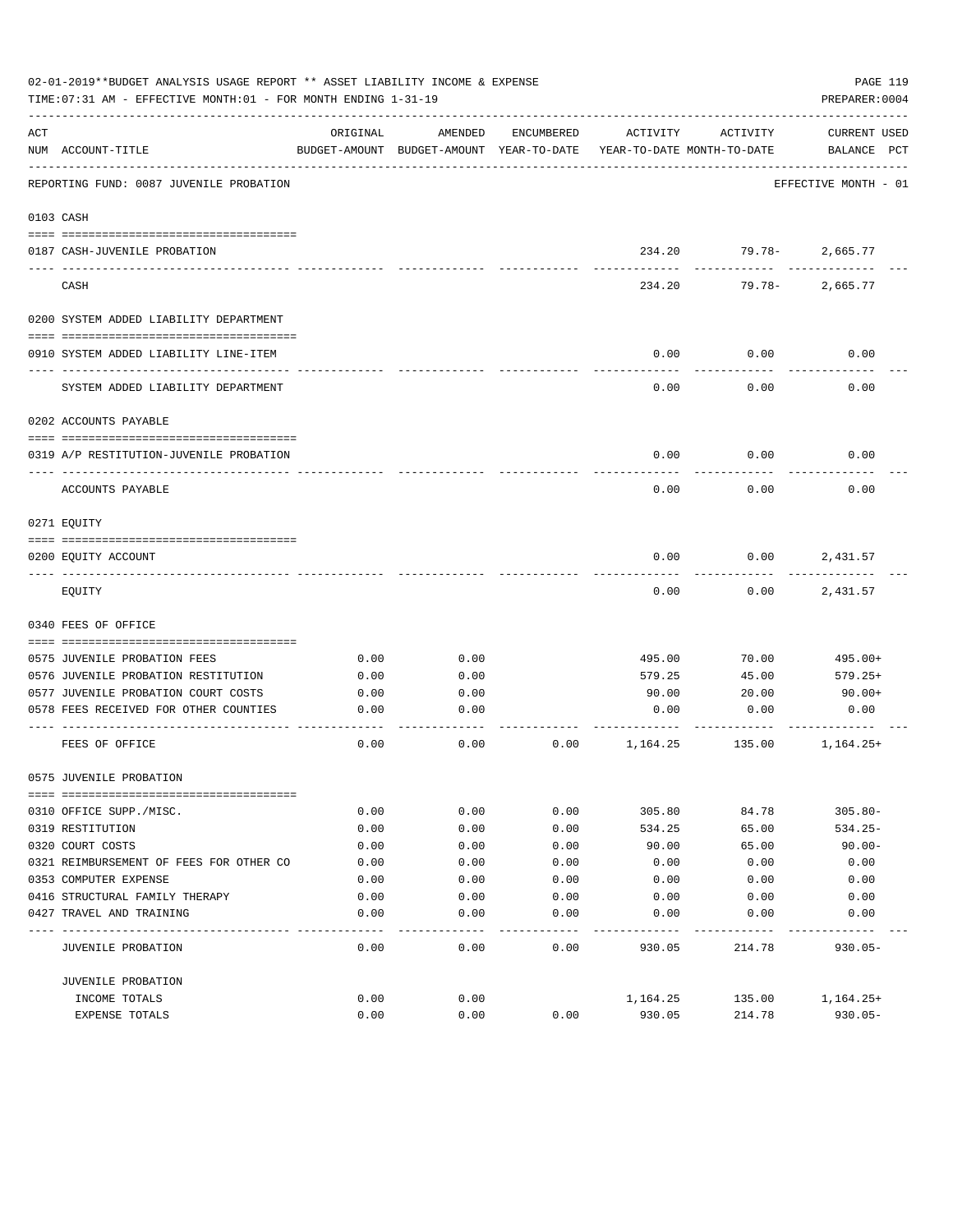|     | 02-01-2019**BUDGET ANALYSIS USAGE REPORT ** ASSET LIABILITY INCOME & EXPENSE<br>TIME: 07:31 AM - EFFECTIVE MONTH: 01 - FOR MONTH ENDING 1-31-19 |          |                                                                     |                   |          |          | PAGE 120<br>PREPARER: 0004 |
|-----|-------------------------------------------------------------------------------------------------------------------------------------------------|----------|---------------------------------------------------------------------|-------------------|----------|----------|----------------------------|
| ACT |                                                                                                                                                 | ORIGINAL | AMENDED                                                             | ENCUMBERED        | ACTIVITY | ACTIVITY | <b>CURRENT USED</b>        |
|     | NUM ACCOUNT-TITLE                                                                                                                               |          | BUDGET-AMOUNT BUDGET-AMOUNT YEAR-TO-DATE YEAR-TO-DATE MONTH-TO-DATE |                   |          |          | BALANCE PCT                |
|     | REPORTING FUND: 0088 IHC NEEDS/OR OTHER RELATED HEALTHCA                                                                                        |          |                                                                     |                   |          |          | EFFECTIVE MONTH - 01       |
|     | 0103 CASH                                                                                                                                       |          |                                                                     |                   |          |          |                            |
|     |                                                                                                                                                 |          |                                                                     |                   |          |          |                            |
|     | 0100 IHC - COMBINED FUNDS CHECKING                                                                                                              |          |                                                                     |                   | 0.00     | 0.00     | 0.00                       |
|     | CASH                                                                                                                                            |          |                                                                     |                   | 0.00     | 0.00     | 0.00                       |
|     | 0271 EQUITY ACCOUNT                                                                                                                             |          |                                                                     |                   |          |          |                            |
|     | 0200 EQUITY ACCOUNT                                                                                                                             |          |                                                                     |                   | 0.00     | 0.00     | 0.00                       |
|     | EQUITY ACCOUNT                                                                                                                                  |          |                                                                     |                   | 0.00     | 0.00     | 0.00                       |
|     | 0367 HOSPITAL AUTHORITY - IHC                                                                                                                   |          |                                                                     |                   |          |          |                            |
|     |                                                                                                                                                 |          |                                                                     |                   |          |          |                            |
|     | 0100 HOSPITAL QUARTERLY PAYMENT                                                                                                                 | 0.00     | 0.00                                                                |                   | 0.00     | 0.00     | 0.00                       |
|     | -------------------------------<br>HOSPITAL AUTHORITY - IHC                                                                                     | 0.00     | 0.00                                                                | 0.00              | 0.00     | 0.00     | 0.00                       |
|     | 0645 INDIGENT CARE                                                                                                                              |          |                                                                     |                   |          |          |                            |
|     |                                                                                                                                                 |          |                                                                     |                   |          |          |                            |
|     | 0409 DIABETIC SUPPLIES                                                                                                                          | 0.00     | 0.00                                                                | 0.00              | 0.00     | 0.00     | 0.00                       |
|     | 0410 CERT. REG. NURSE ANES.                                                                                                                     | 0.00     | 0.00                                                                | 0.00              | 0.00     | 0.00     | 0.00                       |
|     | 0411 PHYSICIAN, NON-EMERGENCY                                                                                                                   | 0.00     | 0.00                                                                | 0.00              | 0.00     | 0.00     | 0.00                       |
|     | 0412 PRESCRIPTIONS, DRUGS                                                                                                                       | 0.00     | 0.00                                                                | 0.00              | 0.00     | 0.00     | 0.00                       |
|     | 0413 HOSPITAL, INPATIENT                                                                                                                        | 0.00     | 0.00                                                                | 0.00              | 0.00     | 0.00     | 0.00                       |
|     | 0414 HOSPITAL, OUTPATIENT                                                                                                                       | 0.00     | 0.00                                                                | 0.00              | 0.00     | 0.00     | 0.00                       |
|     | 0415 LABORATORY/X-RAY                                                                                                                           | 0.00     | 0.00                                                                | 0.00              | 0.00     | 0.00     | 0.00                       |
|     | 0418 FED. OUALIFIED HEALTH CENTER                                                                                                               | 0.00     | 0.00                                                                | 0.00              | 0.00     | 0.00     | 0.00                       |
|     | 0420 RURAL HEALTH CLINIC                                                                                                                        | 0.00     | 0.00                                                                | 0.00              | 0.00     | 0.00     | 0.00                       |
|     | 0422 AMBULATORY SURGICAL CENTER                                                                                                                 | 0.00     | 0.00                                                                | 0.00              | 0.00     | 0.00     | 0.00                       |
|     | 0423 MEDICAL EQUIP. PURCHASE                                                                                                                    | 0.00     | 0.00                                                                | 0.00              | 0.00     | 0.00     | 0.00                       |
|     | INDIGENT CARE                                                                                                                                   | 0.00     | 0.00                                                                | $- - - -$<br>0.00 | 0.00     | 0.00     | -----<br>0.00              |
|     | IHC NEEDS/OR OTHER RELATED HEALTHC                                                                                                              |          |                                                                     |                   |          |          |                            |
|     | INCOME TOTALS                                                                                                                                   | 0.00     | 0.00                                                                |                   | 0.00     | 0.00     | 0.00                       |
|     | <b>EXPENSE TOTALS</b>                                                                                                                           | 0.00     | 0.00                                                                | 0.00              | 0.00     | 0.00     | 0.00                       |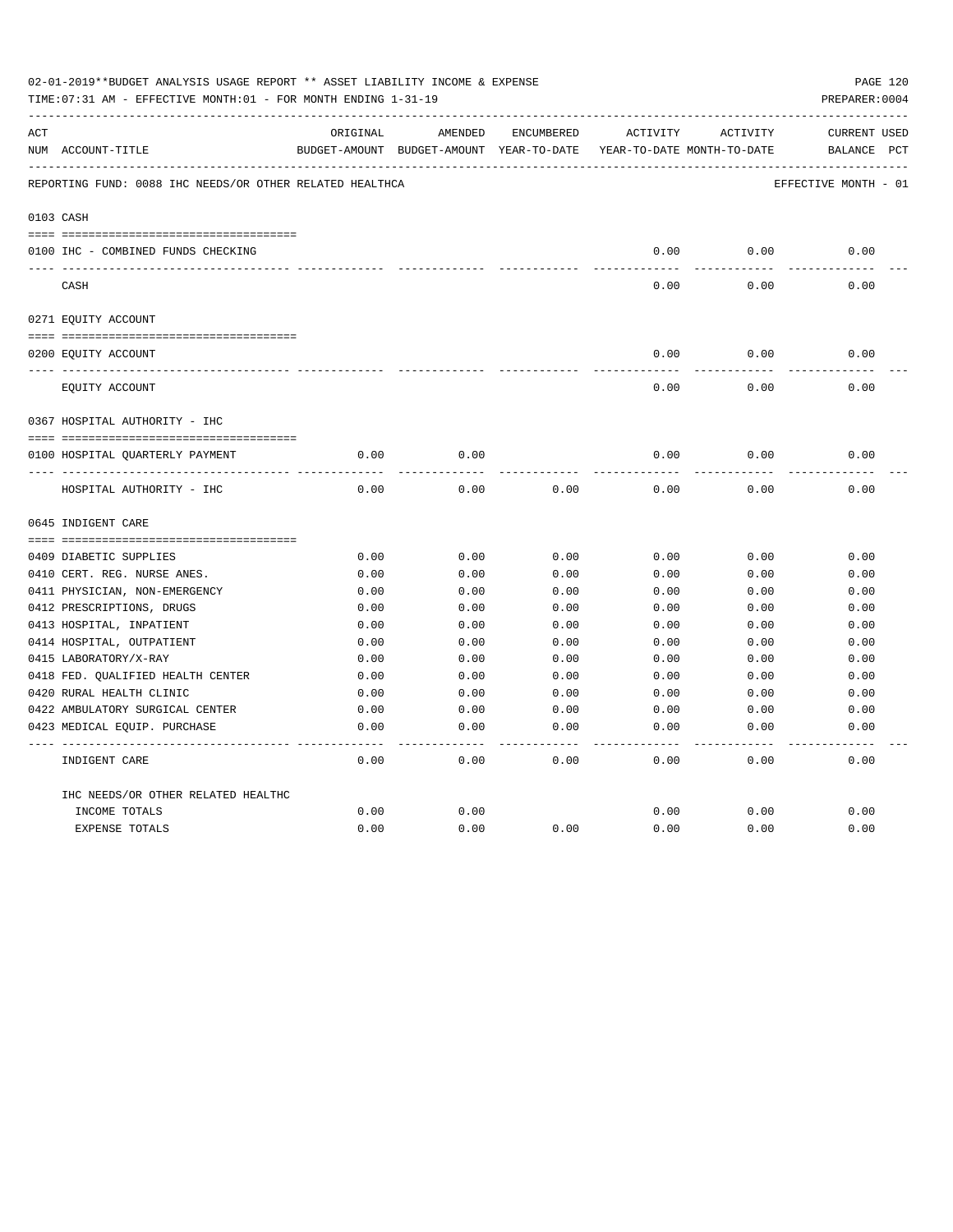|     | 02-01-2019**BUDGET ANALYSIS USAGE REPORT ** ASSET LIABILITY INCOME & EXPENSE<br>TIME: 07:31 AM - EFFECTIVE MONTH: 01 - FOR MONTH ENDING 1-31-19 |                          |                                                     |            |            |                                                          | PREPARER: 0004              | PAGE 121 |
|-----|-------------------------------------------------------------------------------------------------------------------------------------------------|--------------------------|-----------------------------------------------------|------------|------------|----------------------------------------------------------|-----------------------------|----------|
| ACT | NUM ACCOUNT-TITLE                                                                                                                               | ORIGINAL                 | AMENDED<br>BUDGET-AMOUNT BUDGET-AMOUNT YEAR-TO-DATE | ENCUMBERED | ACTIVITY   | ACTIVITY<br>YEAR-TO-DATE MONTH-TO-DATE                   | CURRENT USED<br>BALANCE PCT |          |
|     | REPORTING FUND: 0089 TEXAS JUVENILE JUSTICE DEPT.                                                                                               |                          |                                                     |            |            |                                                          | EFFECTIVE MONTH - 01        |          |
|     | 0100 PAYROLL                                                                                                                                    |                          |                                                     |            |            |                                                          |                             |          |
|     | 0100 PAYROLL                                                                                                                                    |                          |                                                     |            |            | $0.00$ 0.00                                              | 0.00                        |          |
|     | PAYROLL                                                                                                                                         |                          |                                                     |            | 0.00       | 0.00                                                     | 0.00                        |          |
|     | 0103 CASH                                                                                                                                       |                          |                                                     |            |            |                                                          |                             |          |
|     | 0689 CASH-STRUCTURAL FAM. THER. GRANT OOG                                                                                                       |                          |                                                     |            | 0.00       | 0.00                                                     | 0.00                        |          |
|     | 0988 CASH-LOCAL FUNDS CARRIED FORWARD                                                                                                           |                          |                                                     |            | 21, 158.75 | $3,268.60-$                                              | 50,150.58                   |          |
|     | 0992 CASH-INTEREST INCOME                                                                                                                       |                          |                                                     |            | 58.27      | 18.63                                                    | 13, 125. 75                 |          |
|     | 0993 CASH-BASIC PROBATION SUPERVISION                                                                                                           |                          |                                                     |            | 23,454.97  | 1,913.75                                                 | 15,464.04                   |          |
|     | 0994 CASH-COMMUNITY PROGRAMS                                                                                                                    |                          |                                                     |            | 12,624.57  | 505.60                                                   | 6,418.27                    |          |
|     | 0995 CASH-LOCAL FUNDING FY 2019                                                                                                                 |                          |                                                     |            | 102,733.57 | $2,878.64-$                                              | 126,727.24                  |          |
|     | 0996 CASH-PRE/POST ADJUDICATION                                                                                                                 |                          |                                                     |            | 1,286.90   | 51.28                                                    | 653.78                      |          |
|     | 0997 CASH-COMMITMENT DIVERSION                                                                                                                  |                          |                                                     |            | 1,567.58   | 62.82                                                    | 796.90                      |          |
|     | 0998 CASH-MENTAL HEALTH SERVICES                                                                                                                |                          |                                                     |            | 2,794.00   | 631.42                                                   | 2,389.16                    |          |
|     | 0999 CASH-REGIONALS DIVERSIONS ALTERNAT                                                                                                         |                          |                                                     |            |            | $3,214.00 - 1,548.00$                                    | 3,214.00-                   |          |
|     | CASH                                                                                                                                            |                          |                                                     |            | ---------- | ------------<br>162, 464.61    1, 415.74-    212, 511.72 | ------------                |          |
|     | 0220 DEFERRED REVENUE                                                                                                                           |                          |                                                     |            |            |                                                          |                             |          |
|     |                                                                                                                                                 |                          |                                                     |            |            |                                                          |                             |          |
|     | 0189 DEFERRED REVENUE                                                                                                                           |                          |                                                     |            | 0.00       | 0.00                                                     | 0.00                        |          |
|     | DEFERRED REVENUE                                                                                                                                |                          |                                                     |            | 0.00       | 0.00                                                     | 0.00                        |          |
|     | 0271 EQUITY ACCOUNT                                                                                                                             |                          |                                                     |            |            |                                                          |                             |          |
|     | 0200 EQUITY ACCOUNT                                                                                                                             |                          |                                                     |            | 0.00       | 0.00                                                     | 50,047.11                   |          |
|     | EQUITY ACCOUNT                                                                                                                                  |                          |                                                     |            | 0.00       | 0.00                                                     | 50,047.11                   |          |
|     | 0300 CASH                                                                                                                                       |                          |                                                     |            |            |                                                          |                             |          |
|     | 0110 UNENCUMBERED FUND BALANCE                                                                                                                  | 0.00                     | 0.00                                                |            | 0.00       | 0.00                                                     | 0.00                        |          |
|     | CASH                                                                                                                                            | -----------<br>0.00      | -----<br>0.00                                       | 0.00       | 0.00       | 0.00                                                     | 0.00                        |          |
|     | 0330 GRANTS                                                                                                                                     |                          |                                                     |            |            |                                                          |                             |          |
|     | 0908 STRUCTURAL FAM. THER. GRANT OOG                                                                                                            | 0.00                     | 0.00                                                |            | 0.00       | 0.00                                                     | 0.00                        |          |
|     | 0915 BASIC PROBATION SUPERVISION                                                                                                                | 120,983.00               | 120,983.00                                          |            | 60,492.00  | 10,082.00                                                | 60,491.00                   | 50       |
|     | 0916 COMMUNITY PROGRAMS                                                                                                                         | 80,500.00                | 80,500.00                                           |            | 40,250.00  | 6,708.00                                                 | 40,250.00                   | 50       |
|     | 0917 PRE/POST ADJUDICATION                                                                                                                      | 8,210.00                 | 8,210.00                                            |            | 4,105.00   | 684.00                                                   | 4,105.00                    | 50       |
|     | 0918 COMMITMENT DIVERSION                                                                                                                       | 9,995.00                 | 9,995.00                                            |            | 4,998.00   | 833.00                                                   | 4,997.00                    | 50       |
|     | 0919 MENTAL HEALTH SERVICES                                                                                                                     | 15,312.00                | 15,312.00                                           |            | 7,656.00   | 1,276.00                                                 | 7,656.00                    | 50       |
|     | 0920 REGIONAL DIVERSIONS ALTERNATIVES                                                                                                           | 0.00                     | 18,572.00                                           |            | 9,286.00   | 1,548.00                                                 | 9,286.00                    | 50       |
|     | GRANTS                                                                                                                                          | __________<br>235,000.00 | -----------<br>253,572.00                           | 0.00       | 126,787.00 | 21,131.00                                                | 126,785.00                  | 50       |
|     | 0360 INTEREST INCOME                                                                                                                            |                          |                                                     |            |            |                                                          |                             |          |
|     |                                                                                                                                                 |                          |                                                     |            |            |                                                          |                             |          |
|     | 0189 INTEREST INCOME                                                                                                                            | 0.00                     | 0.00                                                |            |            | 58.27 18.63                                              | $58.27+$                    |          |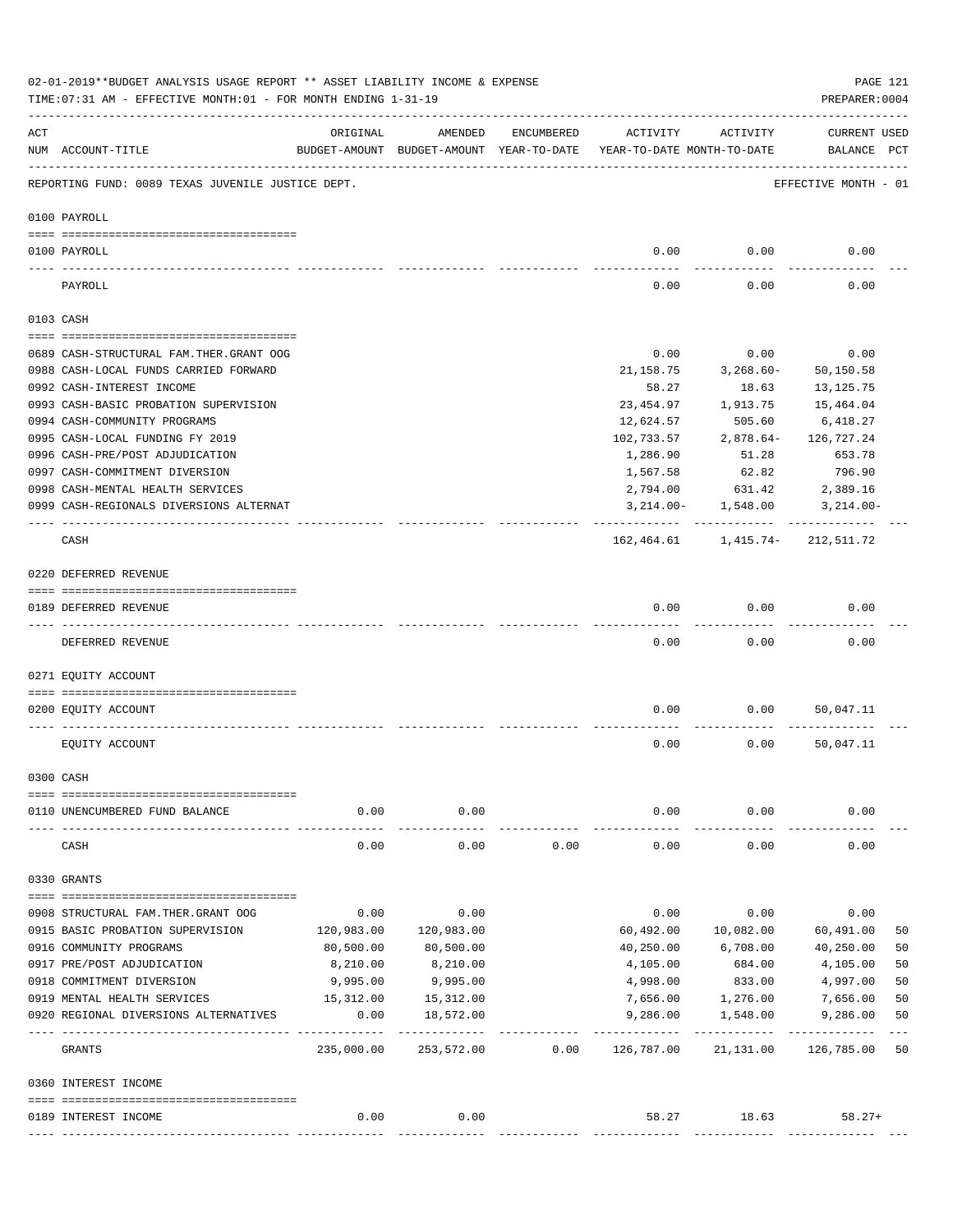| 02-01-2019**BUDGET ANALYSIS USAGE REPORT ** ASSET LIABILITY INCOME & EXPENSE |  |  |  | PAGE 122 |  |
|------------------------------------------------------------------------------|--|--|--|----------|--|
|                                                                              |  |  |  |          |  |

TIME:07:31 AM - EFFECTIVE MONTH:01 - FOR MONTH ENDING 1-31-19 PREPARER:0004

| ACT | NUM ACCOUNT-TITLE                                 | ORIGINAL   | AMENDED<br>BUDGET-AMOUNT BUDGET-AMOUNT YEAR-TO-DATE | ENCUMBERED      | ACTIVITY           | ACTIVITY<br>YEAR-TO-DATE MONTH-TO-DATE | CURRENT USED<br>BALANCE         | PCT |
|-----|---------------------------------------------------|------------|-----------------------------------------------------|-----------------|--------------------|----------------------------------------|---------------------------------|-----|
|     | REPORTING FUND: 0089 TEXAS JUVENILE JUSTICE DEPT. |            |                                                     |                 |                    |                                        | EFFECTIVE MONTH - 01            |     |
|     | INTEREST INCOME                                   | 0.00       | 0.00                                                | 0.00            | 58.27              | 18.63                                  | $58.27+$                        |     |
|     | 0370 MISCELLANEOUS                                |            |                                                     |                 |                    |                                        |                                 |     |
|     |                                                   |            |                                                     |                 |                    |                                        |                                 |     |
|     | 0130 REFUNDS & MISCELLANEOUS                      | 0.00       | 0.00                                                |                 | 40.00              |                                        | $40.00$ $40.00+$                |     |
|     | 0995 LOCAL FUNDING                                |            | 160,000.00 160,000.00                               |                 | 160,000.00         | 0.00                                   | $0.00$ 100                      |     |
|     | MISCELLANEOUS                                     | 160,000.00 | 160,000.00                                          | 0.00 160,040.00 |                    | 40.00                                  | $40.00 + 100$                   |     |
|     | 0581 STRUCTURAL FAMILY THERAPY OOG                |            |                                                     |                 |                    |                                        |                                 |     |
|     | 0416 STRUCTURAL FAMILY THERAPY                    | 0.00       | 0.00                                                | 0.00            | 0.00               | 0.00                                   | 0.00                            |     |
|     | STRUCTURAL FAMILY THERAPY OOG                     | 0.00       | 0.00                                                | 0.00            | 0.00               | 0.00                                   | 0.00                            |     |
|     | 0588 INTEREST INCOME EXPENSE                      |            |                                                     |                 |                    |                                        |                                 |     |
|     | 0103 SALARY COMM.CORR.OFFICERS                    | 0.00       | 0.00                                                | 0.00            | 0.00               | 0.00                                   | 0.00                            |     |
|     | 0201 SOCIAL SECURITY TAX                          | 0.00       | 0.00                                                | 0.00            | 0.00               | 0.00                                   | 0.00                            |     |
|     | 0202 GROUP HEALTH INSURANCE                       | 0.00       | 0.00                                                | 0.00            | 0.00               | 0.00                                   | 0.00                            |     |
|     | 0203 RETIREMENT                                   | 0.00       | 0.00                                                | 0.00            | 0.00               | 0.00                                   | 0.00                            |     |
|     | 0204 WORKERS COMPENSATION                         | 0.00       | 0.00                                                | 0.00            | 0.00               | 0.00                                   | 0.00                            |     |
|     | 0205 MEDICARE TAX                                 | 0.00       | 0.00                                                | 0.00            | 0.00               | 0.00                                   | 0.00                            |     |
|     | 0310 OFFICE SUPPLIES                              | 0.00       | 0.00                                                | 0.00            | 0.00               | 0.00                                   | 0.00                            |     |
|     | 0574 COMPUTER EQUIPMENT                           | 0.00       | 0.00                                                | 0.00            | 0.00               | 0.00                                   | 0.00                            |     |
|     | INTEREST INCOME EXPENSE                           | 0.00       | 0.00                                                | 0.00            | 0.00               | 0.00                                   | 0.00                            |     |
|     | 0589 REGIONAL DIVERSIONS ALTERNATIVES             |            |                                                     |                 |                    |                                        |                                 |     |
|     | 0416 STRUCTURAL FAMILY THERAPY                    | 0.00       | 18,572.00                                           |                 | $0.00$ 12,500.00   |                                        | $0.00$ 6,072.00                 | 67  |
|     | 0469 UNEXPENDED FUNDS                             | 0.00       | 0.00                                                | 0.00            | 0.00               | 0.00                                   | 0.00                            |     |
|     | REGIONAL DIVERSIONS ALTERNATIVES                  | 0.00       | 18,572.00                                           |                 | $0.00$ $12,500.00$ | 0.00                                   | 6,072.00                        | 67  |
|     | 0590 BASIC PROBATION SUPERVISION                  |            |                                                     |                 |                    |                                        |                                 |     |
|     |                                                   |            |                                                     |                 |                    |                                        |                                 |     |
|     | 0102 SALARY APPOINTED OFFICIAL                    | 32,143.01  | 32,143.01                                           | 0.00            | 11,126.43          | 2,472.54                               | 21,016.58                       | 35  |
|     | 0103 SALARY COMM.CORR.OFFICERS                    | 38,416.11  | 38,416.11                                           | 0.00            | 13,297.86          | 2,955.08                               | 25,118.25                       | 35  |
|     | 0201 SOCIAL SECURITY TAX                          | 4,374.66   | 4,374.66                                            | 0.00            | 1,477.27           | 327.54                                 | 2,897.39                        | 34  |
|     | 0202 GROUP HEALTH INSURANCE                       | 15,791.33  | 15,791.33                                           | 0.00            | 5,262.48           | 1,315.62                               | 10,528.85                       | 33  |
|     | 0203 RETIREMENT                                   | 8,071.96   | 8,071.96                                            | 0.00            | 2,803.25           | 619.18                                 | 5,268.71                        | 35  |
|     | 0204 WORKERS COMPENSATION                         | 987.82     | 987.82                                              | 0.00            | 279.38             | 0.00                                   | 708.44                          | 28  |
|     | 0205 MEDICARE TAX                                 | 1,023.11   | 1,023.11                                            | 0.00            | 345.57             | 76.62                                  | 677.54                          | 34  |
|     | 0310 OPERATING/TRAVEL EXPENSES 20,175.00          |            | 20,175.00                                           | 0.00            | 2,444.79           | 401.67                                 | 17,730.21                       | 12  |
|     | 0469 UNEXPENDED FUNDS                             | 0.00       | 0.00                                                | 0.00            | 0.00               | 0.00                                   | 0.00                            |     |
|     | BASIC PROBATION SUPERVISION 120,983.00 120,983.00 |            |                                                     | 0.00            |                    |                                        | 37,037.03 8,168.25 83,945.97 31 |     |
|     | 0591 COMMUNITY PROGRAMS                           |            |                                                     |                 |                    |                                        |                                 |     |
|     | 0102 SALARY APPOINTED OFFICIAL                    | 25,667.72  | 25,667.72                                           | 0.00            | 8,884.98           | 1,974.44                               | 16,782.74                       | 35  |
|     | 0103 SALARY COMM.CORR.OFFICERS                    | 30,677.10  | 30,677.10                                           | 0.00            | 10,619.01          | 2,359.78                               | 20,058.09                       | 35  |
|     | 0201 SOCIAL SECURITY TAX                          | 3,492.68   | 3,492.68                                            | 0.00            | 1,179.97           | 261.62                                 | 2,312.71                        | 34  |
|     | 0202 GROUP HEALTH INSURANCE                       |            | 12,610.83    12,610.83                              | 0.00            |                    | 4,203.36 1,050.84                      | 8,407.47                        | 33  |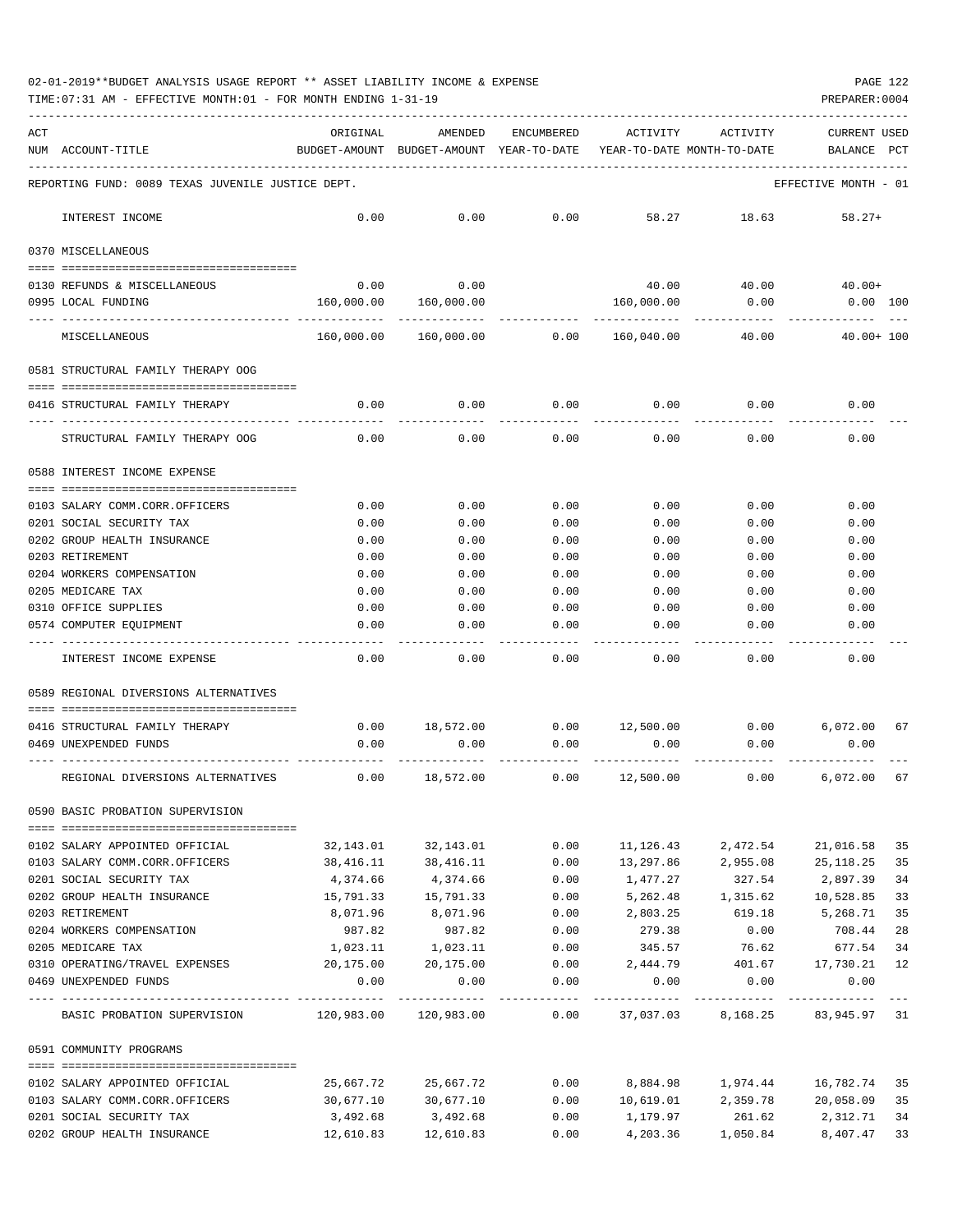TIME:07:31 AM - EFFECTIVE MONTH:01 - FOR MONTH ENDING 1-31-19 PREPARER:0004

| ACT<br>NUM ACCOUNT-TITLE                          | ORIGINAL                       | AMENDED<br>BUDGET-AMOUNT BUDGET-AMOUNT YEAR-TO-DATE YEAR-TO-DATE MONTH-TO-DATE | ENCUMBERED        | ACTIVITY        | ACTIVITY        | <b>CURRENT USED</b><br>BALANCE PCT |    |
|---------------------------------------------------|--------------------------------|--------------------------------------------------------------------------------|-------------------|-----------------|-----------------|------------------------------------|----|
| REPORTING FUND: 0089 TEXAS JUVENILE JUSTICE DEPT. |                                |                                                                                |                   |                 |                 | EFFECTIVE MONTH - 01               |    |
|                                                   |                                |                                                                                |                   |                 |                 |                                    |    |
| 0203 RETIREMENT                                   | 6,445.85                       | 6,445.85                                                                       | 0.00              | 2,238.99        | 494.52          | 4,206.86                           | 35 |
| 0204 WORKERS COMPENSATION                         | 788.82                         | 788.82                                                                         | 0.00              | 223.10          | 0.00            | 565.72                             | 28 |
| 0205 MEDICARE TAX                                 | 817.00                         | 817.00                                                                         | 0.00              | 276.02          | 61.20           | 540.98                             | 34 |
| 0469 UNEXPENDED FUNDS                             | 0.00                           | 0.00                                                                           | 0.00              | 0.00            | 0.00            | 0.00                               |    |
| COMMUNITY PROGRAMS                                | 80,500.00                      | 80,500.00                                                                      | 0.00              | 27,625.43       | 6,202.40        | 52,874.57 34                       |    |
| 0592 PRE/POST ADJUDICATION FACILITIES             |                                |                                                                                |                   |                 |                 |                                    |    |
|                                                   |                                |                                                                                |                   |                 |                 |                                    |    |
| 0102 SALARY APPOINTED OFFICIAL                    | 2,617.79                       | 2,617.79                                                                       | 0.00              | 906.12          | 201.36          | 1,711.67                           | 35 |
| 0103 SALARY COMM.CORR.OFFICERS                    | 3,128.68                       | 3,128.68                                                                       | 0.00              | 1,082.97        | 240.66          | 2,045.71                           | 35 |
| 0201 SOCIAL SECURITY TAX                          | 356.28                         | 356.28                                                                         | 0.00              | 120.43          | 26.70           | 235.85                             | 34 |
| 0202 GROUP HEALTH INSURANCE                       | 1,286.08                       | 1,286.08                                                                       | 0.00              | 429.12          | 107.28          | 856.96                             | 33 |
| 0203 RETIREMENT                                   | 657.40                         | 657.40                                                                         | 0.00              | 228.56          | 50.48           | 428.84                             | 35 |
| 0204 WORKERS COMPENSATION                         | 80.45                          | 80.45                                                                          | 0.00              | 22.75           | 0.00            | 57.70                              | 28 |
| 0205 MEDICARE TAX                                 | 83.32                          | 83.32                                                                          | 0.00              | 28.15           | 6.24            | 55.17                              | 34 |
| 0408 DETENTION<br>0469 UNEXPENDED FUNDS           | 0.00<br>0.00                   | 0.00<br>0.00                                                                   | 0.00<br>0.00      | 0.00<br>0.00    | 0.00<br>0.00    | 0.00<br>0.00                       |    |
|                                                   |                                |                                                                                |                   |                 |                 |                                    |    |
| PRE/POST ADJUDICATION FACILITIES 8,210.00         |                                | 8,210.00                                                                       | 0.00              |                 | 2,818.10 632.72 | 5,391.90                           | 34 |
| 0593 COMMITMENT DIVERSION                         |                                |                                                                                |                   |                 |                 |                                    |    |
|                                                   |                                |                                                                                |                   |                 |                 |                                    |    |
| 0102 SALARY APPOINTED OFFICIAL                    | 3,186.94                       | 3,186.94                                                                       | 0.00              | 1,103.13        | 245.14          | 2,083.81                           | 35 |
| 0103 SALARY COMM.CORR.OFFICERS                    | 3,808.92                       | 3,808.92                                                                       | 0.00              | 1,318.50        | 293.00          | 2,490.42                           | 35 |
| 0201 SOCIAL SECURITY TAX                          | 433.73                         | 433.73                                                                         | 0.00              | 146.67          | 32.52           | 287.06                             | 34 |
| 0202 GROUP HEALTH INSURANCE                       | 1,565.70                       | 1,565.70                                                                       | 0.00              | 522.00          | 130.50          | 1,043.70                           | 33 |
| 0203 RETIREMENT                                   | 800.33                         | 800.33                                                                         | 0.00              | 278.14          | 61.42           | 522.19                             | 35 |
| 0204 WORKERS COMPENSATION                         | 97.94                          | 97.94                                                                          | 0.00              | 27.70           | 0.00            | 70.24                              | 28 |
| 0205 MEDICARE TAX                                 | 101.44                         | 101.44                                                                         | 0.00              | 34.28           | 7.60            | 67.16                              | 34 |
| 0415 RESIDENTIAL PLACEMENT                        | 0.00                           | 0.00                                                                           | 0.00              | 0.00            | 0.00            | 0.00                               |    |
| 0469 UNEXPENDED FUNDS                             | 0.00                           | 0.00                                                                           | 0.00              | 0.00            | 0.00            | 0.00                               |    |
| COMMITMENT DIVERSION                              | 9,995.00                       | 9,995.00                                                                       | 0.00              | 3,430.42        | 770.18          | 6,564.58                           | 34 |
| 0594 MENTAL HEALTH SERVICES                       |                                |                                                                                |                   |                 |                 |                                    |    |
| 0102 SALARY APPOINTED OFFICIAL                    | 1,673.98                       | 1,673.98                                                                       | 0.00              | 579.42          | 128.76          | 1,094.56                           | 35 |
| 0103 SALARY COMM.CORR.OFFICERS                    | 2,000.68                       | 2,000.68                                                                       | 0.00              | 692.55          | 153.90          | 1,308.13                           | 35 |
| 0201 SOCIAL SECURITY TAX                          | 227.83                         | 227.83                                                                         | 0.00              | 77.04           | 17.08           | 150.79                             | 34 |
| 0202 GROUP HEALTH INSURANCE                       | 822.41                         | 822.41                                                                         | 0.00              | 274.32          | 68.58           | 548.09                             | 33 |
| 0203 RETIREMENT                                   | 420.38                         | 420.38                                                                         | 0.00              | 146.08          | 32.26           | 274.30                             | 35 |
| 0204 WORKERS COMPENSATION                         | 51.44                          | 51.44                                                                          | 0.00              | 14.55           | 0.00            | 36.89                              | 28 |
| 0205 MEDICARE TAX                                 | 53.28                          | 53.28                                                                          | 0.00              | 18.04           | 4.00            | 35.24                              | 34 |
| 0413 PSYCHOLOGICAL                                | 5,550.00                       | 5,550.00                                                                       | 0.00              | 1,075.00        | 0.00            | 4,475.00                           | 19 |
| 0414 COUNSELING                                   | 4,512.00                       | 4,512.00                                                                       | 0.00              | 1,985.00 240.00 |                 | 2,527.00                           | 44 |
| 0415 RESIDENTIAL PLACEMENT                        | 0.00                           | 0.00                                                                           | 0.00              | 0.00            | 0.00            | 0.00                               |    |
| 0469 UNEXPENDED FUNDS                             | 0.00                           | 0.00                                                                           | 0.00              | 0.00            | 0.00            | 0.00                               |    |
| MENTAL HEALTH SERVICES                            | ------------------------------ | 15,312.00    15,312.00                                                         | ---------<br>0.00 | ----------      |                 | 4,862.00 644.58 10,450.00 32       |    |
| 0994 LOCAL FUNDS CARRIED FORWARD                  |                                |                                                                                |                   |                 |                 |                                    |    |
|                                                   |                                |                                                                                |                   |                 |                 |                                    |    |
| 0415 RESIDENTIAL PLACEMENT                        | 0.00                           | 0.00                                                                           | 0.00              | 3,308.60        | 3,308.60        | 3,308.60-                          |    |

0488 LAW ENFORCEMENT INSURANCE 0.00 0.00 0.00 723.00 0.00 723.00-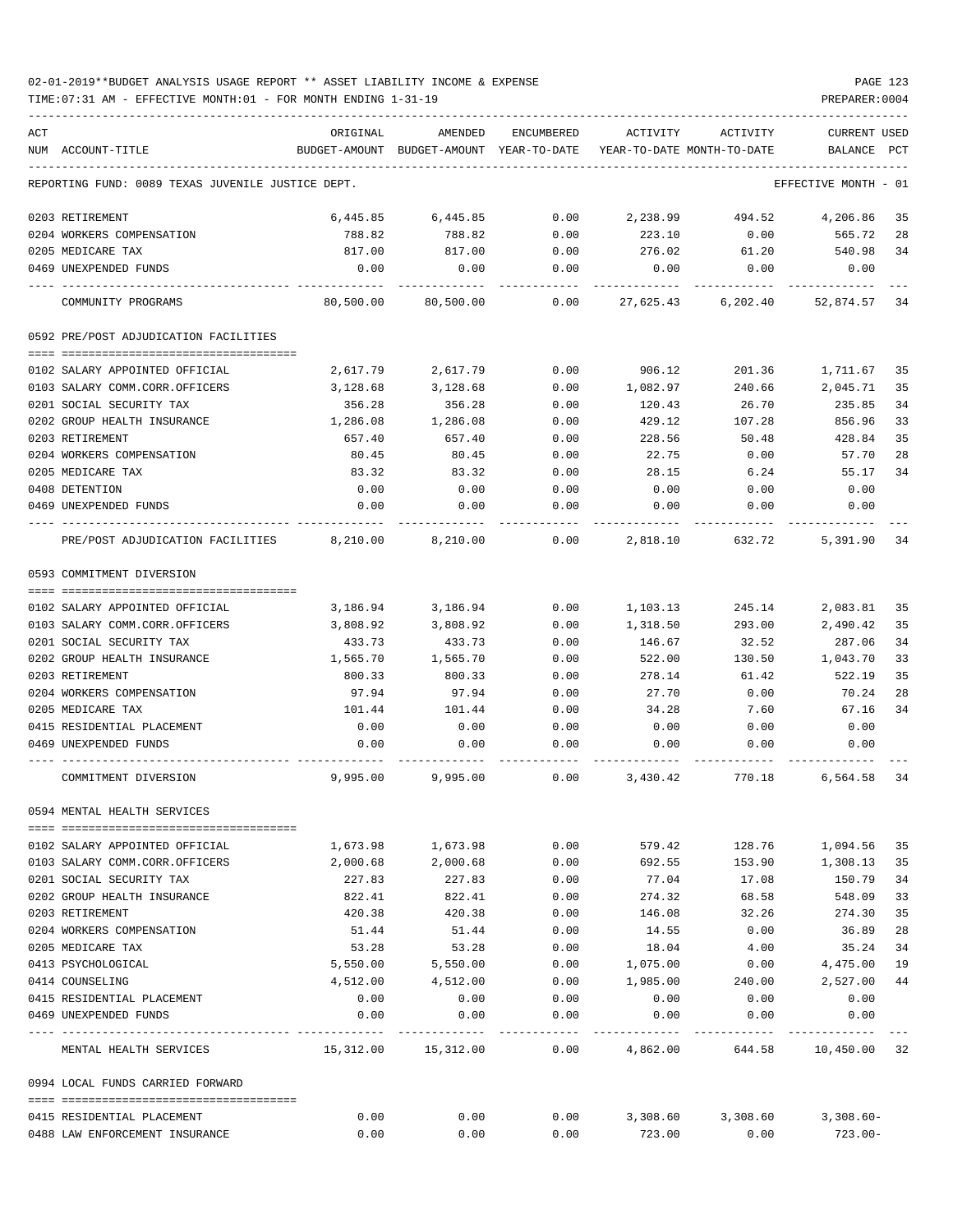TIME:07:31 AM - EFFECTIVE MONTH:01 - FOR MONTH ENDING 1-31-19 PREPARER:0004

| ACT |                                                                          | ORIGINAL     | AMENDED                                                             | ENCUMBERED   | ACTIVITY ACTIVITY               |              | <b>CURRENT USED</b>                                                   |     |
|-----|--------------------------------------------------------------------------|--------------|---------------------------------------------------------------------|--------------|---------------------------------|--------------|-----------------------------------------------------------------------|-----|
|     | NUM ACCOUNT-TITLE                                                        |              | BUDGET-AMOUNT BUDGET-AMOUNT YEAR-TO-DATE YEAR-TO-DATE MONTH-TO-DATE |              |                                 |              | BALANCE                                                               | PCT |
|     | REPORTING FUND: 0089 TEXAS JUVENILE JUSTICE DEPT.                        |              |                                                                     |              |                                 |              | EFFECTIVE MONTH - 01                                                  |     |
|     | LOCAL FUNDS CARRIED FORWARD                                              |              |                                                                     |              |                                 |              | $0.00$ $0.00$ $0.00$ $0.00$ $0.01.60$ $0.3,308.60$ $0.031.60$ $0.00$  |     |
|     | 0995 LOCAL FUNDING                                                       |              |                                                                     |              |                                 |              |                                                                       |     |
|     |                                                                          |              |                                                                     |              |                                 |              |                                                                       |     |
|     | 0102 SALARY APPOINTED OFFICIAL                                           |              |                                                                     |              |                                 |              | $4,782.81$ $4,782.81$ $0.00$ $1,655.55$ $367.90$ $3,127.26$           | -35 |
|     | 0103 SALARY COMM.CORR.OFFICERS                                           | 5,716.23     | 5,716.23                                                            | 0.00         | 1,978.65                        | 439.70       | 3,737.58                                                              | 35  |
|     | 0105 OFFICE MANAGER                                                      | 0.00         | 0.00                                                                | 0.00         | 0.00                            | 0.00         | 0.00                                                                  |     |
|     | 0201 SOCIAL SECURITY TAX                                                 | 650.92       | 650.92                                                              | 0.00         | 220.01                          | 48.78        | 430.91                                                                | 34  |
|     | 0202 GROUP HEALTH INSURANCE                                              | 2,349.72     | 2,349.72                                                            | 0.00         | 783.84                          |              | 195.96 1,565.88                                                       | 33  |
|     | 0203 RETIREMENT                                                          | 1,201.09     | 1,201.09                                                            | 0.00         | 417.49                          | 92.20        | 783.60                                                                | 35  |
|     | 0204 WORKERS COMPENSATION                                                | 146.99       | 146.99                                                              | 0.00         | 41.57                           | 0.00         | 105.42                                                                | 28  |
|     | 0205 MEDICARE TAX                                                        | 152.24       | 152.24<br>3,000.00 3,000.00                                         | 0.00         | 51.42                           | 11.40        | 100.82                                                                | 34  |
|     | 0401 AUDIT EXPENSE                                                       | 132,000.00   |                                                                     | 0.00         |                                 | $0.00$ 0.00  | 3,000.00                                                              | 00  |
|     | 0405 DETENTION OPERATING COST FY19                                       |              | 132,000.00                                                          | 0.00         | 16,967.55                       | 0.00<br>0.00 | 115,032.45                                                            | 13  |
|     | 0406 DETENTION OPERATING COST FY18<br>0407 DETENTION OPERATING COST FY17 | 0.00<br>0.00 | 0.00<br>0.00                                                        | 0.00<br>0.00 | 0.00                            | 0.00         | 0.00<br>0.00                                                          |     |
|     | 0414 COUNSELING                                                          |              |                                                                     |              | 0.00                            | 0.00         |                                                                       |     |
|     |                                                                          | 0.00         | 0.00<br>10,000.00 10,000.00                                         | 0.00         | 0.00                            |              | 0.00                                                                  |     |
|     | 0415 RESIDENTIAL PLACEMENT<br>0416 STRUCTURAL FAMILY THERAPY             | 0.00         | 0.00                                                                | 0.00<br>0.00 |                                 |              | $0.00$ 100<br>0.00                                                    |     |
|     |                                                                          |              |                                                                     |              | 0.00                            | 0.00         |                                                                       |     |
|     | 0427 TRAVEL AND TRAINING                                                 | 0.00         | 0.00                                                                | 0.00<br>0.00 |                                 |              | $0.00$ $0.00$ $0.00$ $0.00$                                           |     |
|     | 0453 COMPUTER SOFTWARE                                                   | 0.00         | 0.00                                                                |              |                                 | $0.00$ 0.00  | 0.00                                                                  |     |
|     | LOCAL FUNDING                                                            |              |                                                                     |              |                                 |              | $160,000.00$ $160,000.00$ 0.00 $32,116.08$ $2,878.64$ $127,883.92$ 20 |     |
|     | TEXAS JUVENILE JUSTICE DEPT.                                             |              |                                                                     |              |                                 |              |                                                                       |     |
|     | INCOME TOTALS                                                            |              | 395,000.00 413,572.00                                               |              |                                 |              | 286,885.27 21,189.63 126,686.73                                       | 69  |
|     | <b>EXPENSE TOTALS</b>                                                    |              | 395,000.00 413,572.00                                               |              | $0.00$ $124,420.66$ $22,605.37$ |              | 289,151.34                                                            | 30  |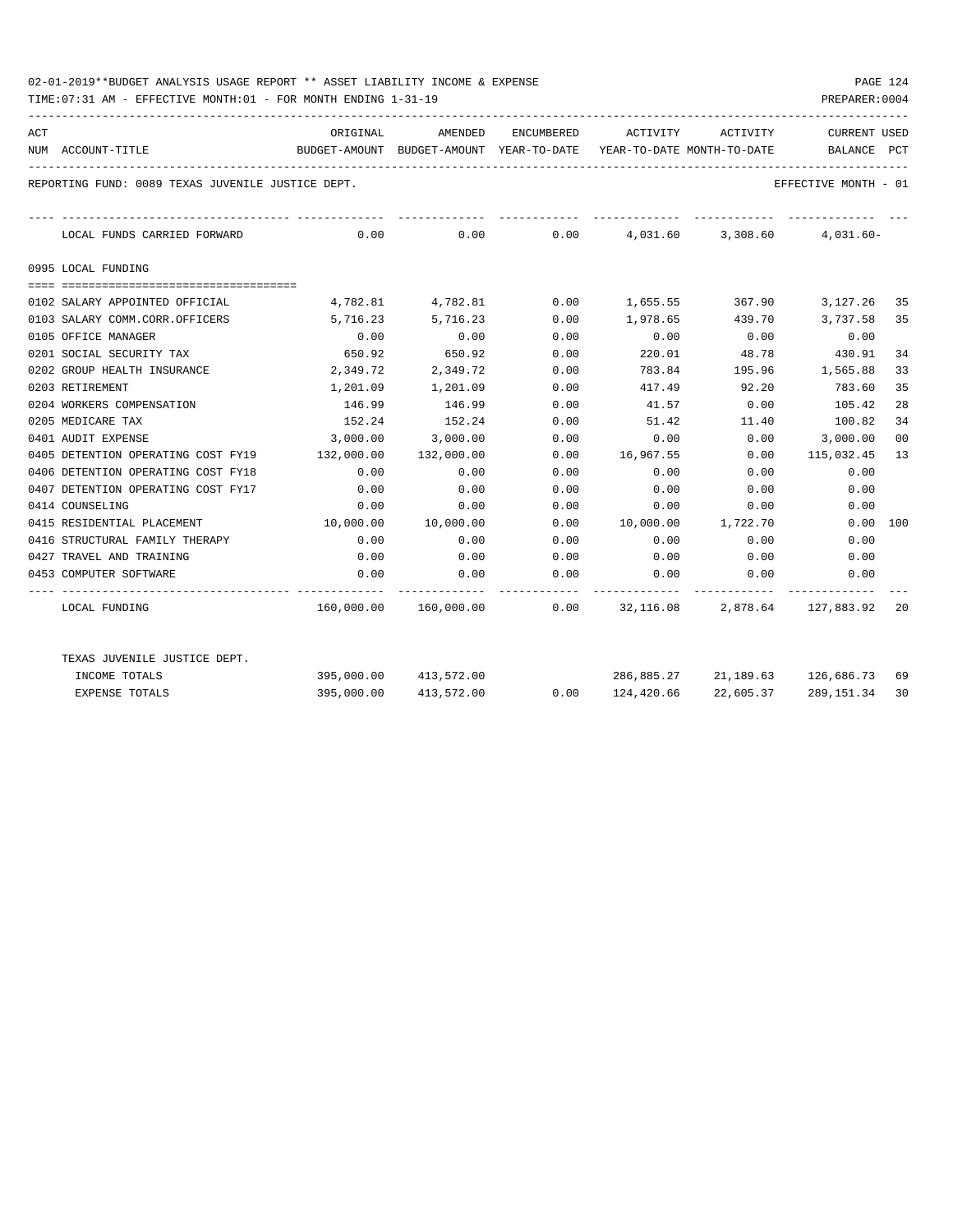|     | 02-01-2019**BUDGET ANALYSIS USAGE REPORT ** ASSET LIABILITY INCOME & EXPENSE<br>TIME: 07:31 AM - EFFECTIVE MONTH: 01 - FOR MONTH ENDING 1-31-19 |          |                                                     |                   |                                        |          | PAGE 125<br>PREPARER: 0004         |                |
|-----|-------------------------------------------------------------------------------------------------------------------------------------------------|----------|-----------------------------------------------------|-------------------|----------------------------------------|----------|------------------------------------|----------------|
| ACT | NUM ACCOUNT-TITLE                                                                                                                               | ORIGINAL | AMENDED<br>BUDGET-AMOUNT BUDGET-AMOUNT YEAR-TO-DATE | ENCUMBERED        | ACTIVITY<br>YEAR-TO-DATE MONTH-TO-DATE | ACTIVITY | <b>CURRENT USED</b><br>BALANCE PCT |                |
|     | REPORTING FUND: 0092 STATZER FUND                                                                                                               |          |                                                     |                   |                                        |          | EFFECTIVE MONTH - 01               |                |
|     | 0103 CASH                                                                                                                                       |          |                                                     |                   |                                        |          |                                    |                |
|     | 0100 STATZER-COMBINED FUNDS CHECKING                                                                                                            |          |                                                     |                   | $62.84-$                               | 0.38     | 4,546.77                           |                |
|     | 0175 TEXPOOL                                                                                                                                    |          |                                                     |                   | 354.70                                 | 78.18    | 40,315.50                          |                |
|     | CASH                                                                                                                                            |          |                                                     |                   | 291.86                                 | 78.56    | 44,862.27                          |                |
|     | 0200 SYSTEM ADDED LIABILITY DEPARTMENT                                                                                                          |          |                                                     |                   |                                        |          |                                    |                |
|     |                                                                                                                                                 |          |                                                     |                   |                                        |          |                                    |                |
|     | 0900 SYSTEM ADDED LIABILITY LINE-ITEM                                                                                                           |          |                                                     |                   | 0.00                                   | 0.00     | 0.00                               |                |
|     | 0910 SYSTEM ADDED LIABILITY LINE-ITEM                                                                                                           |          |                                                     |                   | 0.00                                   | 0.00     | 0.00                               |                |
|     | SYSTEM ADDED LIABILITY DEPARTMENT                                                                                                               |          |                                                     |                   | 0.00                                   | 0.00     | 0.00                               |                |
|     | 0271 EQUITY ACCOUNT                                                                                                                             |          |                                                     |                   |                                        |          |                                    |                |
|     | 0200 EQUITY ACCOUNT                                                                                                                             |          |                                                     |                   | 0.00                                   | 0.00     | 44,570.41                          |                |
|     | EQUITY ACCOUNT                                                                                                                                  |          |                                                     |                   | 0.00                                   | 0.00     | 44,570.41                          |                |
|     | 0360 INTEREST EARNINGS                                                                                                                          |          |                                                     |                   |                                        |          |                                    |                |
|     | 0100 INTEREST EARNINGS                                                                                                                          | 50.00    | 50.00                                               |                   | 291.86                                 | 78.56    | 241.86+ 584                        |                |
|     | 0350 GOV. COMMODITY PROG. ASCS                                                                                                                  | 0.00     | 0.00                                                |                   | 0.00                                   | 0.00     | 0.00                               |                |
|     | INTEREST EARNINGS                                                                                                                               | 50.00    | 50.00                                               | 0.00              | 291.86                                 | 78.56    | 241.86+ 584                        |                |
|     | 0370 RENT                                                                                                                                       |          |                                                     |                   |                                        |          |                                    |                |
|     |                                                                                                                                                 |          |                                                     |                   |                                        |          |                                    |                |
|     | 0100 RENT                                                                                                                                       | 560.00   | 560.00                                              |                   | 0.00                                   | 0.00     | 560.00 00                          |                |
|     | 0130 REFUNDS & MISCELLANEOUS                                                                                                                    | 0.00     | 0.00                                                |                   | 0.00                                   | 0.00     | 0.00                               |                |
|     | RENT                                                                                                                                            | 560.00   | 560.00                                              | 0.00              | 0.00                                   | 0.00     | 560.00                             | 0 <sub>0</sub> |
|     | 0700 STATZER FARM                                                                                                                               |          |                                                     |                   |                                        |          |                                    |                |
|     | 0310 OFFICE SUPPLIES                                                                                                                            | 0.00     | 0.00                                                | 0.00              | 0.00                                   | 0.00     | 0.00                               |                |
|     | 0430 BIDS AND NOTICES                                                                                                                           | 110.00   | 110.00                                              | 0.00              | 0.00                                   | 0.00     | 110.00                             | 00             |
|     | 0484 APPRAISALS                                                                                                                                 | 0.00     | 0.00                                                | 0.00              | 0.00                                   | 0.00     | 0.00                               |                |
|     | 0490 LITERACY COUNCIL DONATION                                                                                                                  | 500.00   | 500.00                                              | 0.00<br>$- - - -$ | 0.00                                   | 0.00     | 500.00                             | 0 <sub>0</sub> |
|     | STATZER FARM                                                                                                                                    | 610.00   | 610.00                                              | 0.00              | 0.00                                   | 0.00     | 610.00                             | 00             |
|     | 0999 ACCOUNTS PAYABLE                                                                                                                           |          |                                                     |                   |                                        |          |                                    |                |
|     | 0100 A/P CLEARING ACCOUNT                                                                                                                       |          |                                                     |                   | 0.00                                   | 0.00     | 0.00                               |                |
|     | ACCOUNTS PAYABLE                                                                                                                                |          |                                                     |                   | 0.00                                   | 0.00     | 0.00                               |                |
|     | STATZER FUND                                                                                                                                    |          |                                                     |                   |                                        |          |                                    |                |
|     | INCOME TOTALS                                                                                                                                   | 610.00   | 610.00                                              |                   | 291.86                                 | 78.56    | 318.14                             | 48             |
|     | EXPENSE TOTALS                                                                                                                                  | 610.00   | 610.00                                              | 0.00              | 0.00                                   | 0.00     | 610.00                             | 00             |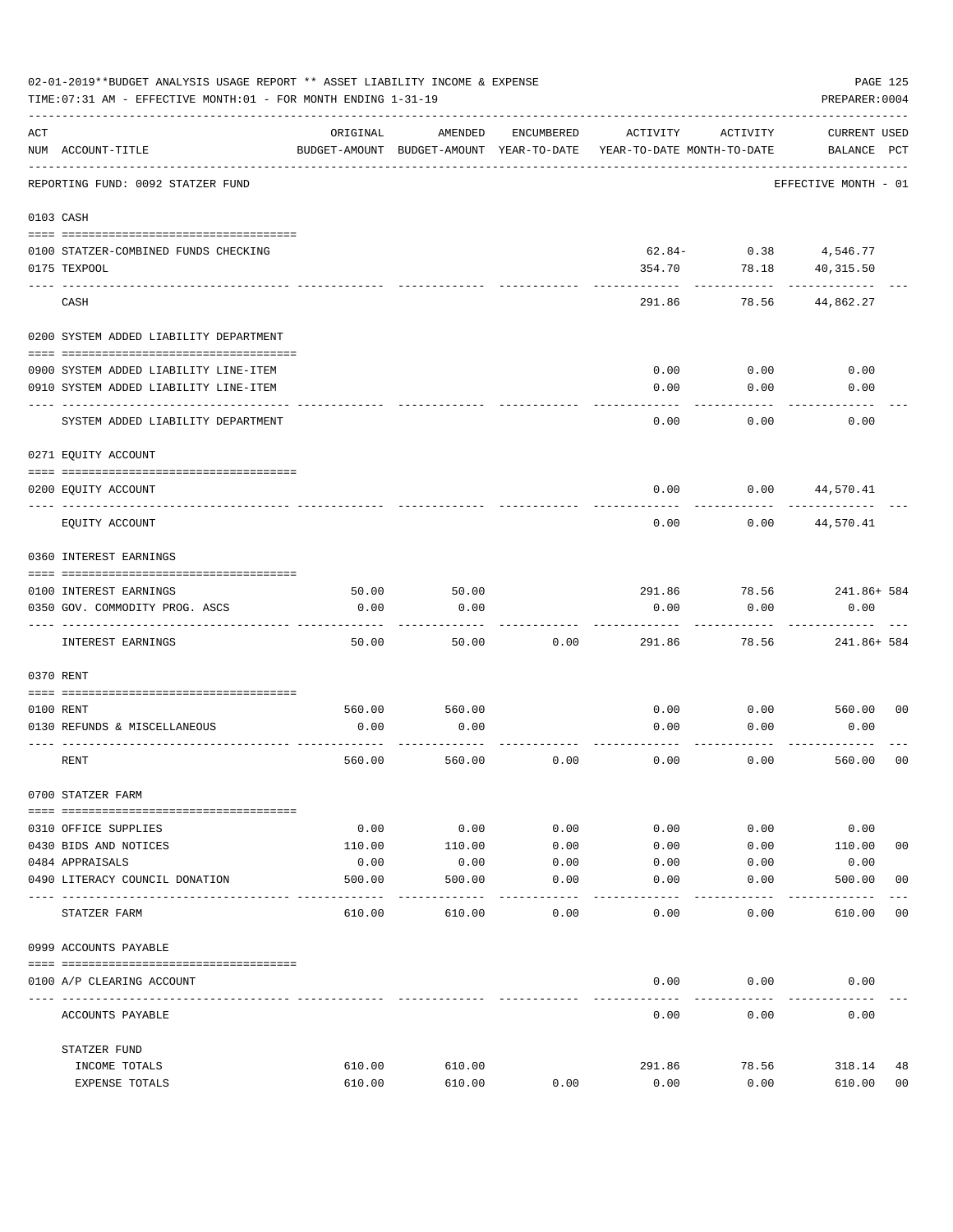|     | 02-01-2019**BUDGET ANALYSIS USAGE REPORT ** ASSET LIABILITY INCOME & EXPENSE<br>TIME: 07:31 AM - EFFECTIVE MONTH: 01 - FOR MONTH ENDING 1-31-19 |          |                                          |            |                            |                  | PAGE 126<br>PREPARER: 0004 |  |
|-----|-------------------------------------------------------------------------------------------------------------------------------------------------|----------|------------------------------------------|------------|----------------------------|------------------|----------------------------|--|
| ACT |                                                                                                                                                 | ORIGINAL | AMENDED                                  | ENCUMBERED | ACTIVITY                   | ACTIVITY         | CURRENT USED               |  |
|     | NUM ACCOUNT-TITLE                                                                                                                               |          | BUDGET-AMOUNT BUDGET-AMOUNT YEAR-TO-DATE |            | YEAR-TO-DATE MONTH-TO-DATE |                  | BALANCE PCT                |  |
|     | REPORTING FUND: 0093 TX. COMM. DEVELOPMENT PGM                                                                                                  |          |                                          |            |                            |                  | EFFECTIVE MONTH - 01       |  |
|     | 0103 CASH                                                                                                                                       |          |                                          |            |                            |                  |                            |  |
|     |                                                                                                                                                 |          |                                          |            |                            |                  |                            |  |
|     | 0909 CASH- #713169 RANDOLPH                                                                                                                     |          |                                          |            | 0.00                       | ---------        | $0.00$ 100.00              |  |
|     | CASH                                                                                                                                            |          |                                          |            | 0.00                       | 0.00             | 100.00                     |  |
|     | 0120 RECEIVABLES                                                                                                                                |          |                                          |            |                            |                  |                            |  |
|     |                                                                                                                                                 |          |                                          |            | 0.00                       |                  | 0.00                       |  |
|     | 0312 DUE FROM OTHER GOVERNMENT                                                                                                                  |          |                                          |            |                            | 0.00<br>-------- |                            |  |
|     | RECEIVABLES                                                                                                                                     |          |                                          |            | 0.00                       | 0.00             | 0.00                       |  |
|     | 0200 LIABILITY ACCOUNT                                                                                                                          |          |                                          |            |                            |                  |                            |  |
|     | 0910 SYSTEM ADDED LIABILITY                                                                                                                     |          |                                          |            | 0.00                       | 0.00             | 0.00                       |  |
|     | LIABILITY ACCOUNT                                                                                                                               |          |                                          |            | 0.00                       | 0.00             | 0.00                       |  |
|     | 0271 EQUITY ACCOUNT                                                                                                                             |          |                                          |            |                            |                  |                            |  |
|     | 0200 EQUITY ACCOUNT                                                                                                                             |          |                                          |            | 0.00                       | 0.00             | 100.00                     |  |
|     | EQUITY ACCOUNT                                                                                                                                  |          |                                          |            | 0.00                       | 0.00             | 100.00                     |  |
|     | 0330 GRANT INCOME                                                                                                                               |          |                                          |            |                            |                  |                            |  |
|     |                                                                                                                                                 |          |                                          |            |                            |                  |                            |  |
|     | 0909 GRANT #713169 RANDOLPH<br>---------------------- -----                                                                                     | 0.00     | 0.00                                     |            | 0.00                       | 0.00             | 0.00                       |  |
|     | GRANT INCOME                                                                                                                                    | 0.00     | 0.00                                     | 0.00       | 0.00                       | 0.00             | 0.00                       |  |
|     | 0370 REFUNDS & MISCELLANEOUS                                                                                                                    |          |                                          |            |                            |                  |                            |  |
|     |                                                                                                                                                 |          |                                          |            |                            |                  |                            |  |
|     | 0130 REFUNDS & MISCELLANEOUS                                                                                                                    | 0.00     | 0.00                                     |            | 0.00                       | 0.00             | 0.00                       |  |
|     | REFUNDS & MISCELLANEOUS                                                                                                                         | 0.00     | 0.00                                     | 0.00       | 0.00                       | 0.00             | 0.00                       |  |
|     | 0909 GRANT #713169 RANDOLPH                                                                                                                     |          |                                          |            |                            |                  |                            |  |
|     |                                                                                                                                                 |          |                                          |            |                            |                  |                            |  |
|     | 0414 GRANT ADMINISTRATION                                                                                                                       | 0.00     | 0.00                                     | 0.00       | 0.00                       | 0.00             | 0.00                       |  |
|     | 0415 CONSTRUCTION EXPENSE                                                                                                                       | 0.00     | 0.00                                     | 0.00       | 0.00                       | 0.00             | 0.00                       |  |
|     | 0416 ENGINEERING                                                                                                                                | 0.00     | 0.00                                     | 0.00       | 0.00                       | 0.00             | 0.00                       |  |
|     | GRANT #713169 RANDOLPH                                                                                                                          | 0.00     | 0.00                                     | 0.00       | 0.00                       | 0.00             | 0.00                       |  |
|     | TX. COMM. DEVELOPMENT PGM                                                                                                                       |          |                                          |            |                            |                  |                            |  |
|     | INCOME TOTALS                                                                                                                                   | 0.00     | 0.00                                     |            | 0.00                       | 0.00             | 0.00                       |  |
|     | EXPENSE TOTALS                                                                                                                                  | 0.00     | 0.00                                     | 0.00       | 0.00                       | 0.00             | 0.00                       |  |
|     |                                                                                                                                                 |          |                                          |            |                            |                  |                            |  |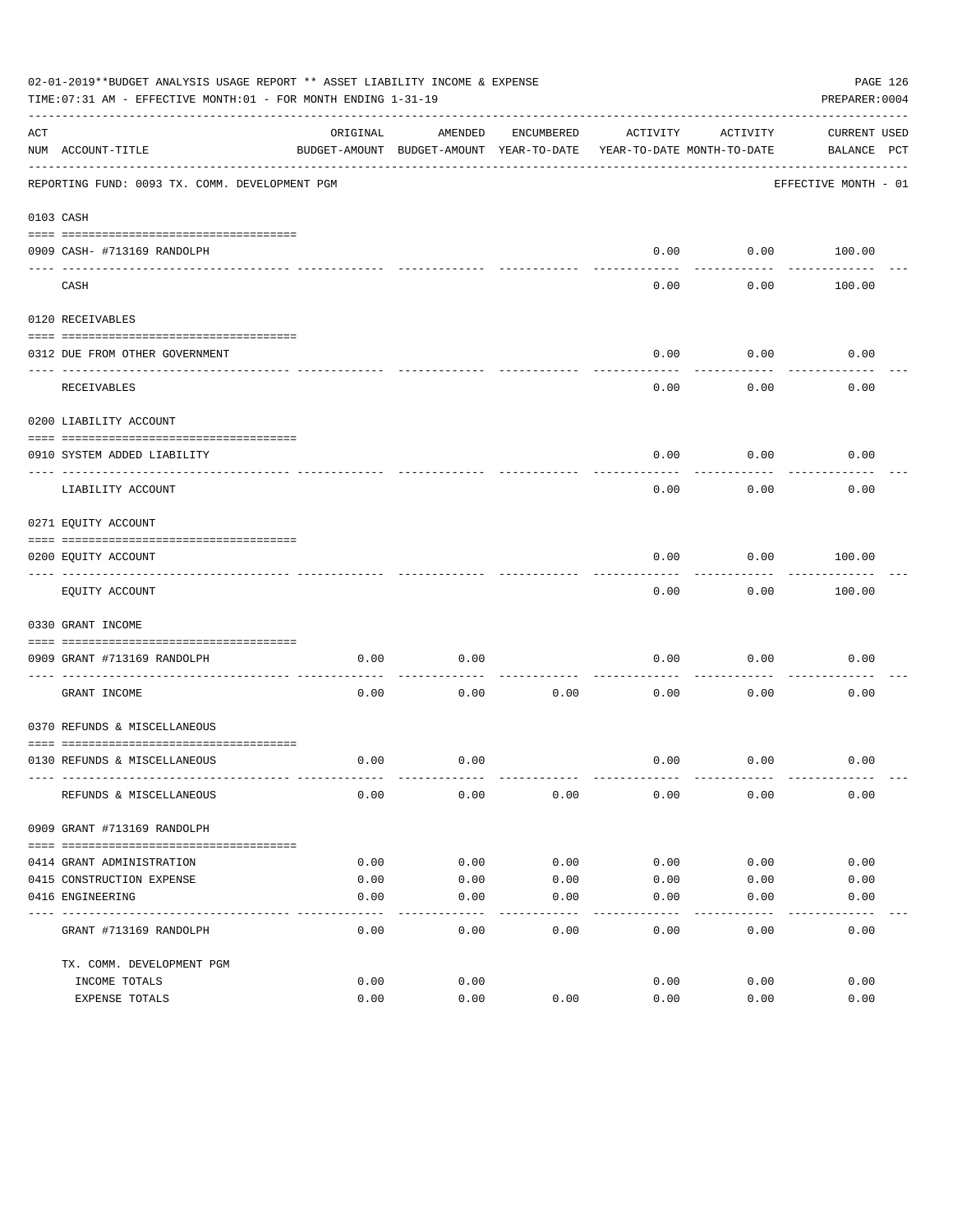|     | 02-01-2019**BUDGET ANALYSIS USAGE REPORT ** ASSET LIABILITY INCOME & EXPENSE<br>TIME: 07:31 AM - EFFECTIVE MONTH: 01 - FOR MONTH ENDING 1-31-19 |          |         |            |                                                                                          |                            | PAGE 127<br>PREPARER: 0004         |
|-----|-------------------------------------------------------------------------------------------------------------------------------------------------|----------|---------|------------|------------------------------------------------------------------------------------------|----------------------------|------------------------------------|
| ACT | NUM ACCOUNT-TITLE                                                                                                                               | ORIGINAL | AMENDED | ENCUMBERED | ACTIVITY ACTIVITY<br>BUDGET-AMOUNT BUDGET-AMOUNT YEAR-TO-DATE YEAR-TO-DATE MONTH-TO-DATE |                            | <b>CURRENT USED</b><br>BALANCE PCT |
|     | REPORTING FUND: 0095 PAYROLL                                                                                                                    |          |         |            |                                                                                          |                            | EFFECTIVE MONTH - 01               |
|     | 0100 PAYROLL CLEARING ACCOUNT                                                                                                                   |          |         |            |                                                                                          |                            |                                    |
|     | 0100 PAYROLL CASH                                                                                                                               |          |         |            | ------                                                                                   | $1.00 - 0.01$<br>--------- | 23.36                              |
|     | PAYROLL CLEARING ACCOUNT                                                                                                                        |          |         |            | $1.00 -$                                                                                 | 0.01                       | 23.36                              |
|     | 0200 SYSTEM ADDED LIABILITY DEPARTMENT                                                                                                          |          |         |            |                                                                                          |                            |                                    |
|     | 0910 SYSTEM ADDED LIABILITY LINE-ITEM                                                                                                           |          |         |            | 0.00                                                                                     | 0.00                       | 0.00                               |
|     | SYSTEM ADDED LIABILITY DEPARTMENT                                                                                                               |          |         |            | 0.00                                                                                     | 0.00                       | 0.00                               |
|     | 0271 EQUITY ACCOUNT                                                                                                                             |          |         |            |                                                                                          |                            |                                    |
|     | 0200 DEPOSITS                                                                                                                                   |          |         |            | 0.00                                                                                     | $0.00$ 24.36               |                                    |
|     | EQUITY ACCOUNT                                                                                                                                  |          |         |            | 0.00                                                                                     | 0.00                       | 24.36                              |
|     | 0360 INTEREST EARNINGS                                                                                                                          |          |         |            |                                                                                          |                            |                                    |
|     | 0100 INTEREST EARNINGS                                                                                                                          | 0.00     | 0.00    |            | 0.00                                                                                     | 0.00                       | 0.00                               |
|     | INTEREST EARNINGS                                                                                                                               | 0.00     | 0.00    | 0.00       | 0.00                                                                                     | 0.00                       | 0.00                               |
|     | 0370 MISCELLANEOUS                                                                                                                              |          |         |            |                                                                                          |                            |                                    |
|     | 0125 AFLAC FSA CLEARING                                                                                                                         | 0.00     | 0.00    |            | 0.00                                                                                     | 0.00                       | 0.00                               |
|     | 0130 REFUNDS & MISCELLANEOUS                                                                                                                    | 0.00     | 0.00    |            | $1.00 -$                                                                                 | 0.01                       | 1.00                               |
|     | MISCELLANEOUS                                                                                                                                   | 0.00     | 0.00    | 0.00       | $1.00 -$                                                                                 | 0.01                       | 1.00                               |
|     | PAYROLL                                                                                                                                         |          |         |            |                                                                                          |                            |                                    |
|     | INCOME TOTALS                                                                                                                                   | 0.00     | 0.00    |            | $1.00-$                                                                                  | 0.01                       | 1.00                               |
|     | <b>EXPENSE TOTALS</b>                                                                                                                           | 0.00     | 0.00    | 0.00       | 0.00                                                                                     | 0.00                       | 0.00                               |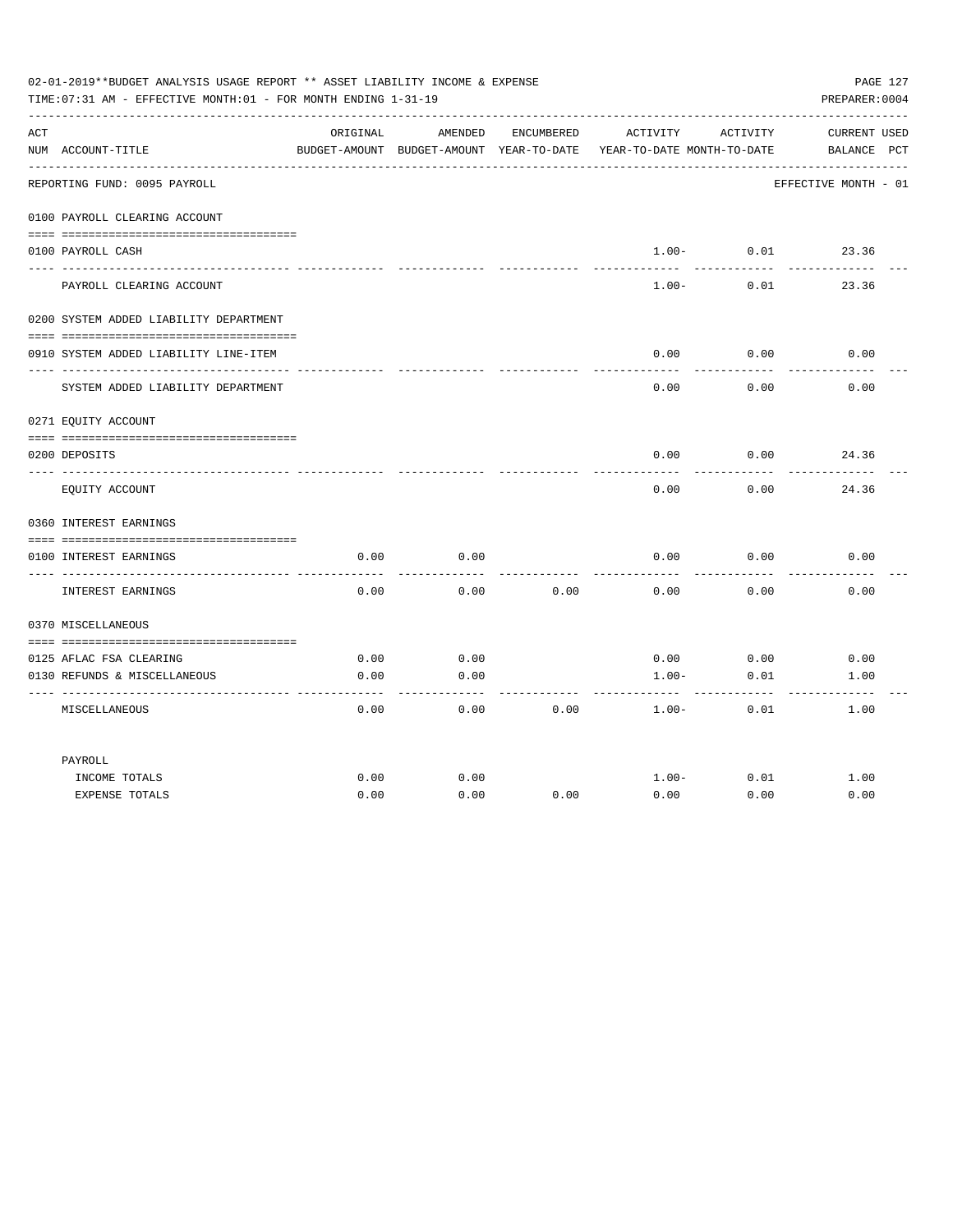|     | 0Z-0I-Z0I9''BUDGET ANALYSIS USAGE REPORT '' ASSET LIABILITY INCOME & EXPENSE<br>TIME: 07:31 AM - EFFECTIVE MONTH: 01 - FOR MONTH ENDING 1-31-19 |          |         |            |                                                                     |          | PAGE 128<br>PREPARER: 0004                    |
|-----|-------------------------------------------------------------------------------------------------------------------------------------------------|----------|---------|------------|---------------------------------------------------------------------|----------|-----------------------------------------------|
| ACT |                                                                                                                                                 | ORIGINAL | AMENDED | ENCUMBERED | ACTIVITY                                                            | ACTIVITY | <b>CURRENT USED</b>                           |
|     | NUM ACCOUNT-TITLE                                                                                                                               |          |         |            | BUDGET-AMOUNT BUDGET-AMOUNT YEAR-TO-DATE YEAR-TO-DATE MONTH-TO-DATE |          | BALANCE PCT                                   |
|     | REPORTING FUND: 0098 CAPITAL ASSETS                                                                                                             |          |         |            |                                                                     |          | EFFECTIVE MONTH - 01                          |
|     | 0160 CAPITAL ASSETS                                                                                                                             |          |         |            |                                                                     |          |                                               |
|     |                                                                                                                                                 |          |         |            |                                                                     |          |                                               |
|     | 0100 LAND                                                                                                                                       |          |         |            | 0.00                                                                |          | $0.00$ $341,561.30$                           |
|     | 0200 BUILDINGS                                                                                                                                  |          |         |            | 0.00                                                                | 0.00     | 4,737,000.00                                  |
|     | 0201 ACCUM.DEPRECIATION-BUILDINGS                                                                                                               |          |         |            | 0.00                                                                | 0.00     | $3,376,677.74-$                               |
|     | 0210 AUTOMOBILES AND TRUCKS                                                                                                                     |          |         |            | 0.00                                                                | 0.00     | 2,013,774.80                                  |
|     | 0211 ACCUM.DEPR.AUTOS AND TRUCKS                                                                                                                |          |         |            | 0.00                                                                | 0.00     | $1,436,261.71-$                               |
|     | 0215 COMPUTER EQUIPMENT                                                                                                                         |          |         |            | 0.00                                                                | 0.00     | 647,940.20                                    |
|     | 0216 ACCUM.DEPR.-COMPUTER EQUIPMENT                                                                                                             |          |         |            | 0.00                                                                | 0.00     | 647,940.20-                                   |
|     | 0220 OFFICE EQUIPMENT                                                                                                                           |          |         |            | 0.00                                                                | 0.00     | 99,653.24                                     |
|     | 0221 ACCUM. DEPR. - OFFICE EQUIPMENT                                                                                                            |          |         |            | 0.00                                                                | 0.00     | 99,653.24-                                    |
|     | 0225 RADIO EQUIPMENT                                                                                                                            |          |         |            | 0.00                                                                | 0.00     | 213,359.45                                    |
|     | 0226 ACCUM.DEPR.-RADIO EQUIPMENT                                                                                                                |          |         |            | 0.00                                                                | 0.00     | 201,161.84-                                   |
|     | 0227 SECURITY EQUIPMENT                                                                                                                         |          |         |            | 0.00                                                                | 0.00     | 5,578.00                                      |
|     | 0228 ACCUM.DEP. - SECURITY EQUIPMENT                                                                                                            |          |         |            | 0.00                                                                | 0.00     | 464.83-                                       |
|     | 0230 ROADS                                                                                                                                      |          |         |            | 0.00                                                                | 0.00     | 17,817,815.13                                 |
|     | 0231 ACCUM. DEPRECIATION-ROADS                                                                                                                  |          |         |            | 0.00                                                                | 0.00     | 14, 344, 578.06-                              |
|     | 0235 BRIDGES                                                                                                                                    |          |         |            | 0.00                                                                |          | 0.00 10,687,643.03                            |
|     | 0236 ACCUM. DEPRECIATION-BRIDGES                                                                                                                |          |         |            | 0.00                                                                |          | $0.00 \quad 4,936,832.54-$                    |
|     | 0300 ROAD EQUIPMENT                                                                                                                             |          |         |            | 0.00                                                                |          | $0.00 \quad 3,376,053.43$                     |
|     | 0301 ACCUM.DEPRECIATION-ROAD EOUIPMENT                                                                                                          |          |         |            | 0.00<br>-----                                                       | .        | $0.00 \quad 2.684.312.76 -$<br>-------------- |
|     | CAPITAL ASSETS                                                                                                                                  |          |         |            | 0.00                                                                |          | $0.00 \quad 12,212,495.66$                    |
|     | 0271 EQUITY ACCOUNT                                                                                                                             |          |         |            |                                                                     |          |                                               |
|     |                                                                                                                                                 |          |         |            |                                                                     |          |                                               |
|     | 0200 EQUITY ACCOUNT                                                                                                                             |          |         |            | 0.00                                                                |          | $0.00 \quad 12,212,495.66-$                   |
|     | EQUITY ACCOUNT                                                                                                                                  |          |         |            | 0.00                                                                |          | $0.00 \quad 12,212,495.66-$                   |
|     | CAPITAL ASSETS                                                                                                                                  |          |         |            |                                                                     |          |                                               |
|     | INCOME TOTALS                                                                                                                                   | 0.00     | 0.00    |            | 0.00                                                                | 0.00     | 0.00                                          |
|     | EXPENSE TOTALS                                                                                                                                  | 0.00     | 0.00    | 0.00       | 0.00                                                                | 0.00     | 0.00                                          |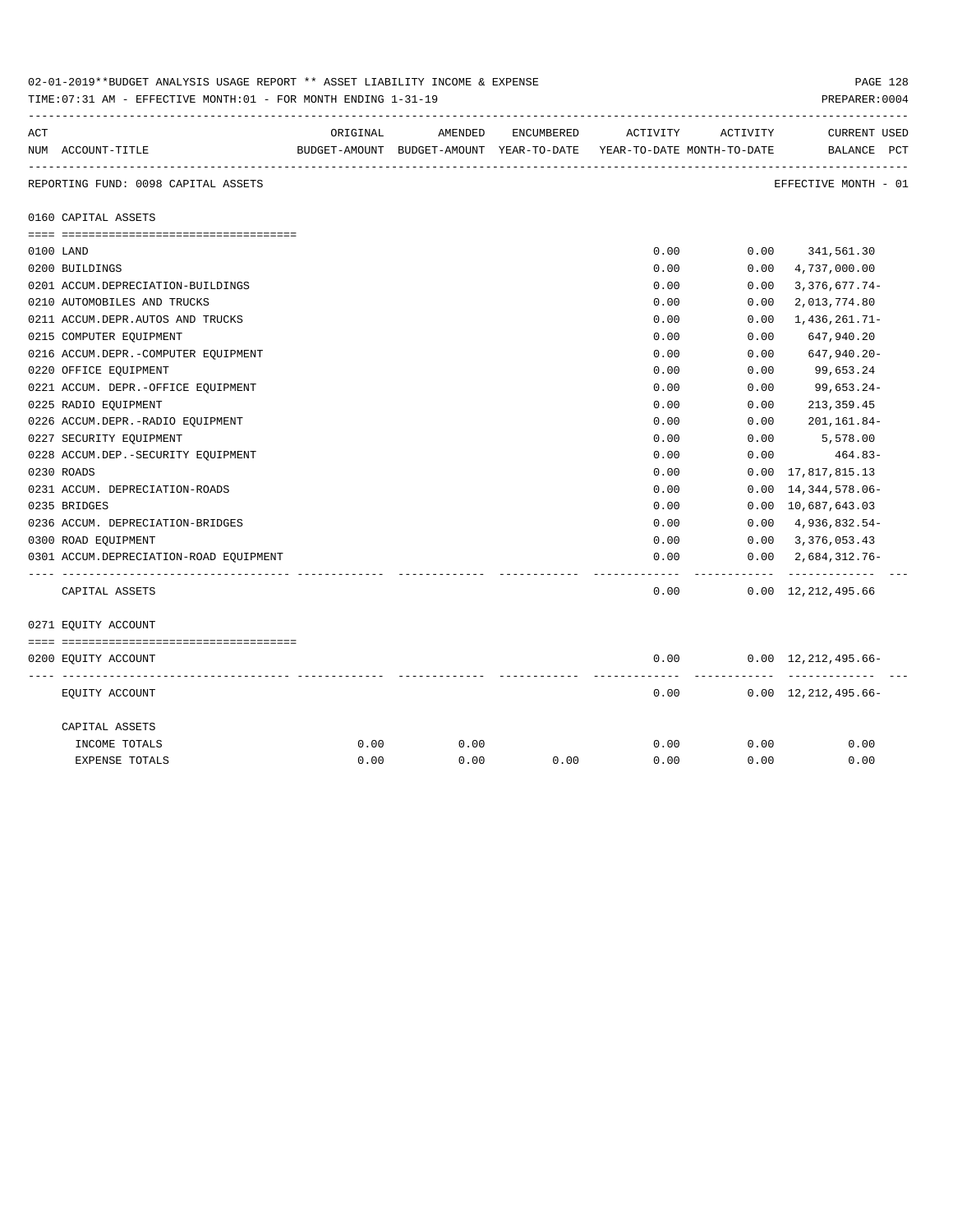|     | 02-01-2019**BUDGET ANALYSIS USAGE REPORT ** ASSET LIABILITY INCOME & EXPENSE<br>TIME: 07:31 AM - EFFECTIVE MONTH: 01 - FOR MONTH ENDING 1-31-19 |          |                                                                     |            |               |                       | PREPARER: 0004              | PAGE 129 |
|-----|-------------------------------------------------------------------------------------------------------------------------------------------------|----------|---------------------------------------------------------------------|------------|---------------|-----------------------|-----------------------------|----------|
| ACT |                                                                                                                                                 | ORIGINAL | AMENDED                                                             | ENCUMBERED | ACTIVITY      | ACTIVITY              | CURRENT USED                |          |
|     | NUM ACCOUNT-TITLE                                                                                                                               |          | BUDGET-AMOUNT BUDGET-AMOUNT YEAR-TO-DATE YEAR-TO-DATE MONTH-TO-DATE |            |               |                       | BALANCE PCT                 |          |
|     | REPORTING FUND: 0099 GOVERNMENTAL DEBT                                                                                                          |          |                                                                     |            |               |                       | EFFECTIVE MONTH - 01        |          |
|     | 0170 DEFERRED PENSION OUTFLOW                                                                                                                   |          |                                                                     |            |               |                       |                             |          |
|     | 0200 DEFERRED PENSION OUTFLOW                                                                                                                   |          |                                                                     |            | 0.00          |                       | $0.00 \quad 1,805,395.00$   |          |
|     | DEFERRED PENSION OUTFLOW                                                                                                                        |          |                                                                     |            | 0.00          |                       | $0.00 \quad 1,805,395.00$   |          |
|     | 0200 GOVERNMENTAL DEBT                                                                                                                          |          |                                                                     |            |               |                       |                             |          |
|     | 0240 ACCRUED INTEREST                                                                                                                           |          |                                                                     |            | 0.00          | 0.00                  | 109,948.00                  |          |
|     | 0250 GENERAL OBLIGATION BOND                                                                                                                    |          |                                                                     |            | 0.00          | 0.00                  | 6,090,000.00                |          |
|     | 0251 GOB-CURRENT PORTION                                                                                                                        |          |                                                                     |            | 0.00          | 0.00                  | 60,000.00                   |          |
|     | 0255 BOND DISCOUNT CURRENT                                                                                                                      |          |                                                                     |            | 0.00          | 0.00                  | 2,699.60-                   |          |
|     | 0256 BOND DISCOUNT                                                                                                                              |          |                                                                     |            | 0.00          | 0.00                  | $63,440.69-$                |          |
|     | 0257 BOND PREMIUM CURRENT                                                                                                                       |          |                                                                     |            | 0.00          | 0.00                  | 10,976.99                   |          |
|     | 0258 BOND PREMIUM                                                                                                                               |          |                                                                     |            | 0.00          | 0.00                  | 257,959.36                  |          |
|     | 0275 NOTES PAYABLE                                                                                                                              |          |                                                                     |            | 0.00          | 0.00                  | 0.00                        |          |
|     | 0277 NOTE #16240648-SHERIFF                                                                                                                     |          |                                                                     |            | 0.00          | 0.00                  | 0.00                        |          |
|     | 0278 NOTE #16308936-SHERIFF                                                                                                                     |          |                                                                     |            | 0.00          | 0.00                  | 0.00                        |          |
|     | 0279 NOTE #16291000-R&B#3                                                                                                                       |          |                                                                     |            | 0.00          | 0.00                  | 0.00                        |          |
|     | 0280 NOTE #16295968-R&B#3                                                                                                                       |          |                                                                     |            | 0.00          | 0.00                  | 0.00                        |          |
|     | 0281 ODYSSEY #16235752-GENERAL                                                                                                                  |          |                                                                     |            | 0.00          | 0.00                  | 0.00                        |          |
|     | 0310 CAPITAL LEASE-CURRENT PORTION                                                                                                              |          |                                                                     |            | 0.00          | 0.00                  | 89,024.03                   |          |
|     | 0350 ACCRUED COMPENSATION                                                                                                                       |          |                                                                     |            | 0.00          | 0.00                  | 179,813.42                  |          |
|     | 0400 NET PENSION LIABILITY                                                                                                                      |          |                                                                     |            | 0.00          | 0.00                  | 2,174,592.00                |          |
|     | 0450 DEFERRED PENSION IN FLOW                                                                                                                   |          |                                                                     |            | 0.00<br>----- | 0.00<br>$- - - - - -$ | 204,393.00<br>------------- |          |
|     | GOVERNMENTAL DEBT                                                                                                                               |          |                                                                     |            | 0.00          |                       | $0.00$ 9, 110, 566.51       |          |
|     | 0271 EQUITY                                                                                                                                     |          |                                                                     |            |               |                       |                             |          |
|     | 0200 EQUITY ACCOUNT                                                                                                                             |          |                                                                     |            | 0.00          |                       | $0.00$ 7, 305, 171.51-      |          |
|     | EOUITY                                                                                                                                          |          |                                                                     |            | 0.00          |                       | $0.00$ 7, 305, 171.51-      |          |
|     | GOVERNMENTAL DEBT                                                                                                                               |          |                                                                     |            |               |                       |                             |          |
|     | INCOME TOTALS                                                                                                                                   | 0.00     | 0.00                                                                |            | 0.00          | 0.00                  | 0.00                        |          |
|     | <b>EXPENSE TOTALS</b>                                                                                                                           | 0.00     | 0.00                                                                | 0.00       | 0.00          | 0.00                  | 0.00                        |          |